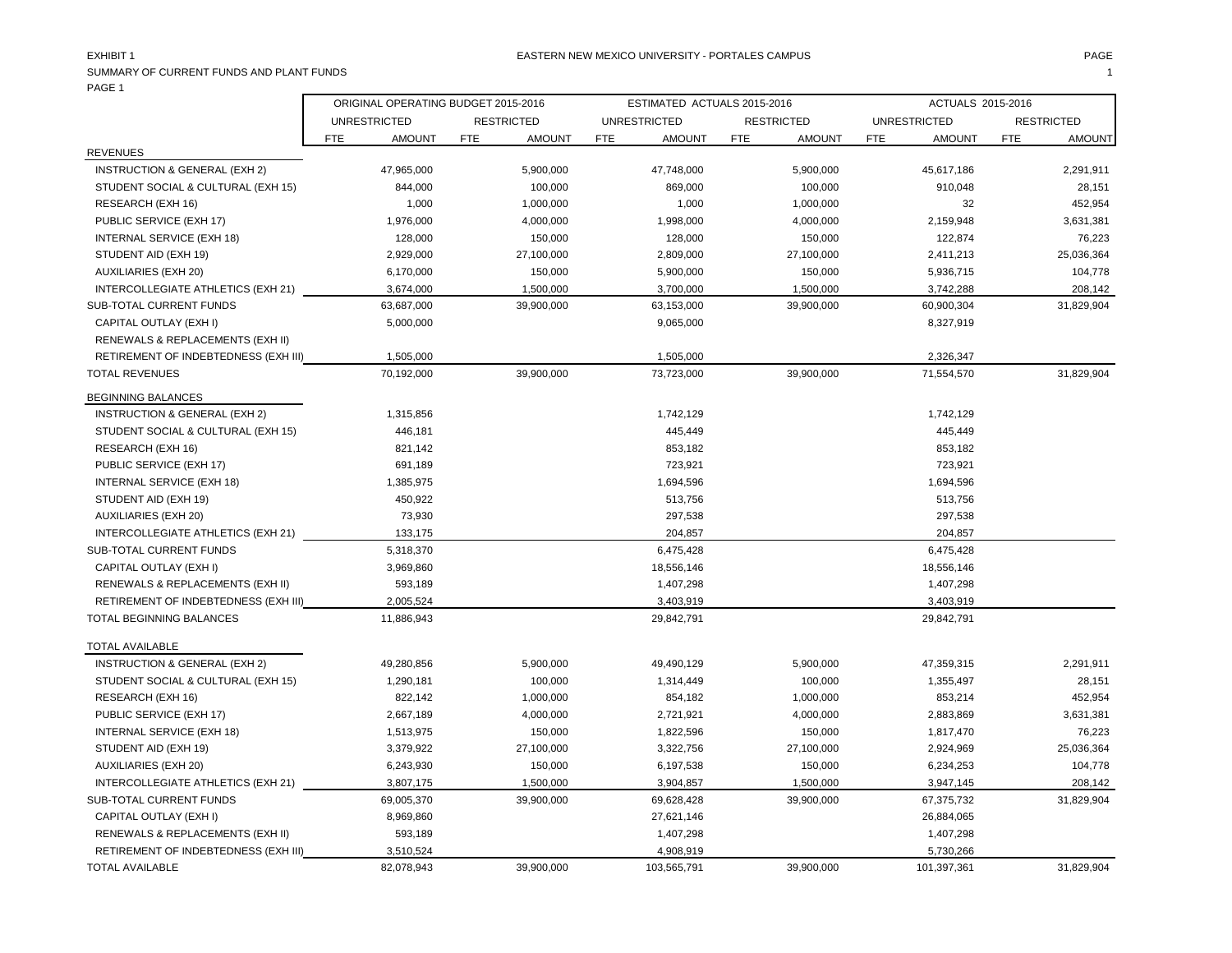## SUMMARY OF CURRENT FUNDS AND PLANT FUNDS 2 PAGE 2

|                                          |        | ORIGINAL OPERATING BUDGET 2015-2016 |            |                   |            | ESTIMATED ACTUALS 2015-2016 |            |                   |            | ACTUALS 2015-2016   |            |                   |
|------------------------------------------|--------|-------------------------------------|------------|-------------------|------------|-----------------------------|------------|-------------------|------------|---------------------|------------|-------------------|
|                                          |        | <b>UNRESTRICTED</b>                 |            | <b>RESTRICTED</b> |            | <b>UNRESTRICTED</b>         |            | <b>RESTRICTED</b> |            | <b>UNRESTRICTED</b> |            | <b>RESTRICTED</b> |
|                                          | FTE.   | <b>AMOUNT</b>                       | <b>FTE</b> | <b>AMOUNT</b>     | <b>FTE</b> | <b>AMOUNT</b>               | <b>FTE</b> | <b>AMOUNT</b>     | <b>FTE</b> | <b>AMOUNT</b>       | <b>FTE</b> | <b>AMOUNT</b>     |
| <b>EXPENDITURES</b>                      |        |                                     |            |                   |            |                             |            |                   |            |                     |            |                   |
| INSTRUCTION & GENERAL (EXH 2)            | 510.06 | 42,908,000                          | 55.01      | 5,900,000         | 510.06     | 43,020,000                  | 55.01      | 5,900,000         | 495.16     | 40,722,428          | 56.17      | 2,291,911         |
| STUDENT SOCIAL & CULTURAL (EXH 15)       | 12.36  | 844,000                             | 4.33       | 100,000           | 12.36      | 960,000                     | 4.07       | 100,000           | 10.71      | 916,614             | 1.74       | 28,151            |
| RESEARCH (EXH 16)                        | 2.09   | 181,000                             | 0.41       | 1,000,000         | 2.09       | 206,000                     | 0.41       | 1,000,000         | 2.27       | 169,309             | 4.23       | 452,954           |
| PUBLIC SERVICE (EXH 17)                  | 24.51  | 1,976,000                           | 2.40       | 4,000,000         | 24.51      | 2,264,000                   | 2.40       | 4,000,000         | 21.88      | 2,182,256           | 26.55      | 3,631,381         |
| INTERNAL SERVICE (EXH 18)                | 44.58  | 112,000                             | 5.56       | 150,000           | 44.58      | 112,000                     | 5.56       | 150,000           | 37.82      | (165, 242)          | 4.89       | 76,223            |
| STUDENT AID (EXH 19)                     |        | 5,145,000                           |            | 27,100,000        |            | 5,145,000                   |            | 27,100,000        |            | 4,746,849           |            | 25,036,364        |
| <b>AUXILIARIES (EXH 20)</b>              | 32.41  | 4,695,000                           | 2.27       | 150,000           | 32.41      | 4,745,000                   | 2.27       | 150,000           | 32.17      | 4,338,995           | 4.51       | 104,778           |
| INTERCOLLEGIATE ATHLETICS (EXH 21)       | 27.90  | 3,674,000                           | 1.57       | 1,500,000         | 27.90      | 3,825,000                   | 1.57       | 1,500,000         | 26.07      | 3,816,110           | 1.72       | 208,142           |
| <b>SUB-TOTAL CURRENT FUNDS</b>           | 653.92 | 59,535,000                          | 71.55      | 39,900,000        | 653.92     | 60,277,000                  | 71.29      | 39,900,000        | 626.08     | 56,727,319          | 99.80      | 31,829,904        |
| CAPITAL OUTLAY (EXH I)                   |        | 6,600,000                           |            |                   |            | 26,465,000                  |            |                   |            | 19,654,119          |            |                   |
| RENEWALS & REPLACEMENTS (EXH II)         |        | 1,300,000                           |            |                   |            | 2,000,000                   |            |                   |            | 1,237,894           |            |                   |
| RETIREMENT OF INDEBTEDNESS (EXH III)     |        | 3,082,000                           |            |                   |            | 3,099,000                   |            |                   |            | 3,074,184           |            |                   |
| <b>TOTAL EXPENDITURES</b>                |        | 70,517,000                          |            | 39,900,000        |            | 91,841,000                  |            | 39,900,000        |            | 80,693,516          |            | 31,829,904        |
|                                          |        |                                     |            |                   |            |                             |            |                   |            |                     |            |                   |
| TRANSFERS TO OR (FROM)                   |        |                                     |            |                   |            |                             |            |                   |            |                     |            |                   |
| INSTRUCTION & GENERAL (EXH 2)            |        | (5,020,000)                         |            |                   |            | (5,090,000)                 |            |                   |            | (5,090,000)         |            |                   |
| STUDENT SOCIAL & CULTURAL (EXH 15)       |        |                                     |            |                   |            | (20, 700)                   |            |                   |            | (20, 700)           |            |                   |
| RESEARCH (EXH 16)                        |        | 125,000                             |            |                   |            | 150,000                     |            |                   |            | 150,000             |            |                   |
| PUBLIC SERVICE (EXH 17)                  |        |                                     |            |                   |            |                             |            |                   |            |                     |            |                   |
| <b>INTERNAL SERVICE (EXH 18)</b>         |        |                                     |            |                   |            |                             |            |                   |            |                     |            |                   |
| STUDENT AID (EXH 19)                     |        | 2,216,000                           |            |                   |            | 2,261,000                   |            |                   |            | 2,261,000           |            |                   |
| <b>AUXILIARIES (EXH 20)</b>              |        | (1, 165, 000)                       |            |                   |            | (1,365,000)                 |            |                   |            | (1,365,000)         |            |                   |
| INTERCOLLEGIATE ATHLETICS (EXH 21)       |        |                                     |            |                   |            |                             |            |                   |            |                     |            |                   |
| SUB-TOTAL CURRENT FUNDS                  |        | (3,844,000)                         |            |                   |            | (4,064,700)                 |            |                   |            | (4,064,700)         |            |                   |
| CAPITAL OUTLAY (EXH I)                   |        | 850,000                             |            |                   |            | 1,415,700                   |            |                   |            | 1,415,700           |            |                   |
| RENEWALS & REPLACEMENTS (EXH II)         |        | 1,350,000                           |            |                   |            | 1,350,000                   |            |                   |            | 1,350,000           |            |                   |
| RETIREMENT OF INDEBTEDNESS (EXH III)     |        | 1,644,000                           |            |                   |            | 1,299,000                   |            |                   |            | 1,299,000           |            |                   |
| <b>TOTAL TRANSFERS</b>                   |        |                                     |            |                   |            |                             |            |                   |            | $\mathbf 0$         |            |                   |
| <b>ENDING BALANCE</b>                    |        |                                     |            |                   |            |                             |            |                   |            |                     |            |                   |
| INSTRUCTION & GENERAL (EXH 2)            |        | 1,352,856                           |            |                   |            | 1,380,129                   |            |                   |            | 1,546,887           |            | (0)               |
| STUDENT SOCIAL & CULTURAL (EXH 15)       |        | 446,181                             |            |                   |            | 333,749                     |            |                   |            | 418,183             |            |                   |
| RESEARCH (EXH 16)                        |        | 766,142                             |            |                   |            | 798,182                     |            |                   |            | 833,905             |            |                   |
| PUBLIC SERVICE (EXH 17)                  |        | 691,189                             |            |                   |            | 457,921                     |            |                   |            | 701,613             |            | $\Omega$          |
| INTERNAL SERVICE (EXH 18)                |        | 1,401,975                           |            |                   |            | 1,710,596                   |            |                   |            | 1,982,712           |            |                   |
| STUDENT AID (EXH 19)                     |        | 450,922                             |            |                   |            | 438,756                     |            |                   |            | 439,120             |            |                   |
| <b>AUXILIARIES (EXH 20)</b>              |        | 383,930                             |            |                   |            | 87,538                      |            |                   |            | 530,258             |            |                   |
| INTERCOLLEGIATE ATHLETICS (EXH 21)       |        | 133,175                             |            |                   |            | 79,857                      |            |                   |            | 131,035             |            |                   |
| SUB-TOTAL CURRENT FUNDS                  |        | 5,626,370                           |            |                   |            | 5,286,728                   |            |                   |            | 6,583,713           |            | $\mathbf 0$       |
| CAPITAL OUTLAY (EXH I)                   |        | 3,219,860                           |            |                   |            | 2,571,846                   |            |                   |            | 8,645,646           |            |                   |
| RENEWALS & REPLACEMENTS (EXH II)         |        | 643,189                             |            |                   |            | 757,298                     |            |                   |            | 1,519,404           |            |                   |
| RETIREMENT OF INDEBTEDNESS (EXH III)     |        | 2,072,524                           |            |                   |            | 3,108,919                   |            |                   |            | 3,955,082           |            |                   |
| TOTAL ENDING BALANCES                    |        | 11,561,943                          |            |                   |            | 11,724,791                  |            |                   |            | 20,703,845          |            | $\mathsf 0$       |
| TOTAL EXPENDITURES, TRANSFERS & BALANCES |        | 82,078,943                          |            | 39,900,000        |            | 103,565,791                 |            | 39,900,000        |            | 101,397,361         |            | 31,829,904        |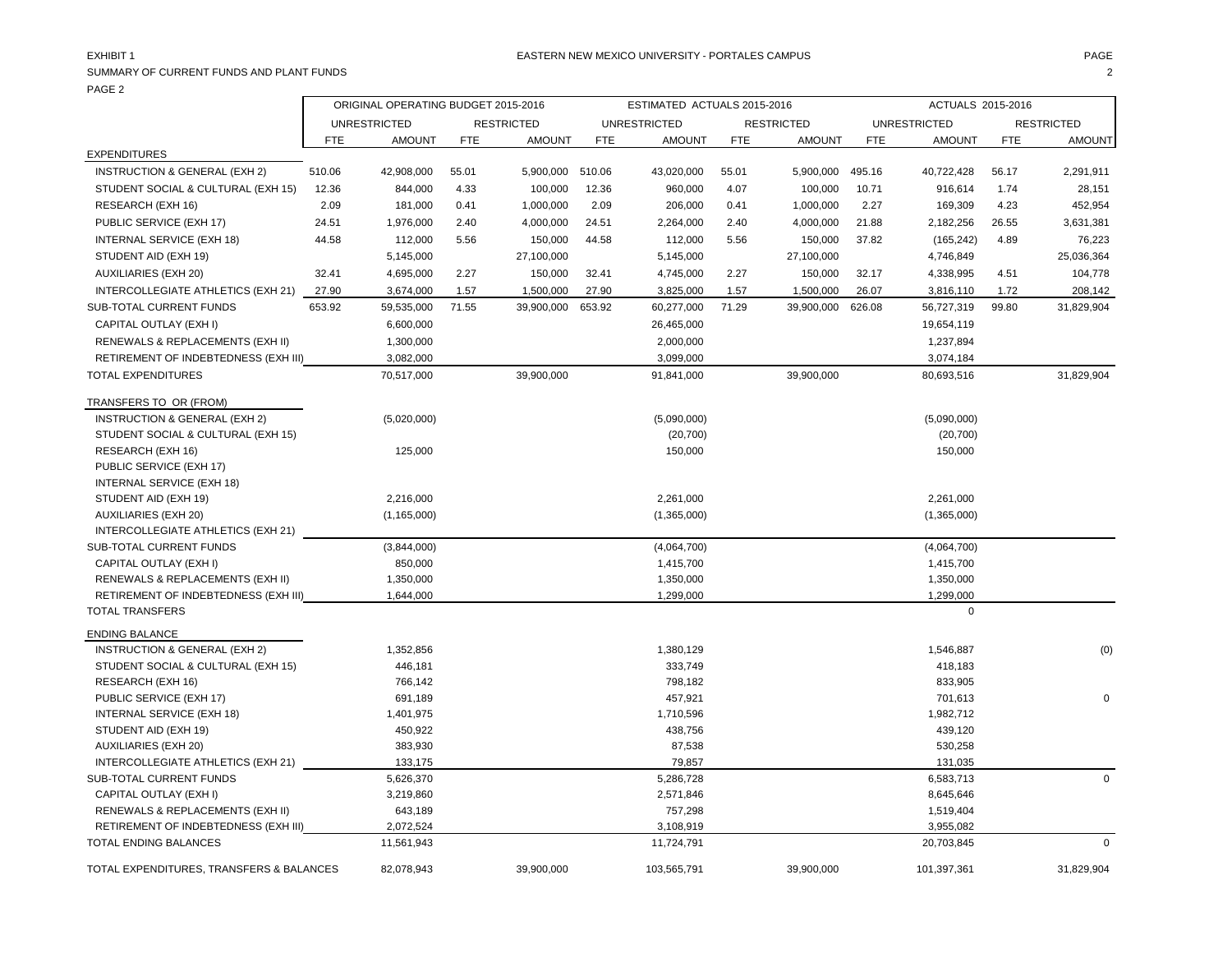# DETAIL OF TRANSFERS 3

|                                                               | ORIGINAL OPERATING BUDGET 2015-2016 |                             |            | ESTIMATED ACTUALS 2015-2016 |                   |               |                     | ACTUALS 2015-2016        |                   |               |
|---------------------------------------------------------------|-------------------------------------|-----------------------------|------------|-----------------------------|-------------------|---------------|---------------------|--------------------------|-------------------|---------------|
|                                                               | <b>UNRESTRICTED</b>                 | <b>RESTRICTED</b>           |            | <b>UNRESTRICTED</b>         | <b>RESTRICTED</b> |               | <b>UNRESTRICTED</b> |                          | <b>RESTRICTED</b> |               |
|                                                               | <b>AMOUNT</b><br>FTE                | <b>AMOUNT</b><br><b>FTE</b> | <b>FTE</b> | <b>AMOUNT</b>               | <b>FTE</b>        | <b>AMOUNT</b> | <b>FTE</b>          | <b>AMOUNT</b>            | <b>FTE</b>        | <b>AMOUNT</b> |
| <b>I&amp; G TO (FROM)</b>                                     |                                     |                             |            |                             |                   |               |                     |                          |                   |               |
| <b>MANDATORY</b>                                              |                                     |                             |            |                             |                   |               |                     |                          |                   |               |
| RETIREMENT OF INDEBTEDNESS                                    | 1,644,000                           |                             |            | 1,299,000                   |                   |               |                     | 1,299,000                |                   |               |
| STUDENT LOAN MATCHING                                         |                                     |                             |            |                             |                   |               |                     |                          |                   |               |
| <b>REQUIRED</b>                                               |                                     |                             |            |                             |                   |               |                     |                          |                   |               |
| <b>STUDENT AID</b>                                            |                                     |                             |            |                             |                   |               |                     |                          |                   |               |
| <b>BUILDING RENEWALS &amp; REPLACEMENTS</b>                   |                                     |                             |            |                             |                   |               |                     |                          |                   |               |
| PLANT EQUIPMENT                                               |                                     |                             |            |                             |                   |               |                     |                          |                   |               |
| <b>NON-MANDATORY</b>                                          |                                     |                             |            |                             |                   |               |                     |                          |                   |               |
| STUDENT SOCIAL & CULTURAL                                     |                                     |                             |            | (20, 700)                   |                   |               |                     | (20, 700)                |                   |               |
| <b>RESEARCH</b>                                               | 125,000                             |                             |            | 150,000                     |                   |               |                     | 150,000                  |                   |               |
| <b>INTERNAL SERVICE</b>                                       |                                     |                             |            |                             |                   |               |                     |                          |                   |               |
| STUDENT AID                                                   | 2,216,000                           |                             |            | 2,261,000                   |                   |               |                     | 2,261,000                |                   |               |
| <b>AUXILIARIES</b>                                            | (1, 165, 000)                       |                             |            | (1,365,000)                 |                   |               |                     | (1,365,000)              |                   |               |
| INTERCOLLEGIATE ATHLETICS                                     |                                     |                             |            |                             |                   |               |                     |                          |                   |               |
| <b>BUILDING RENEWAL &amp; REPLACEMENT</b>                     | 1,350,000                           |                             |            | 1,350,000                   |                   |               |                     | 1,350,000                |                   |               |
| <b>PLANT EQUIPMENT</b>                                        | 600,000                             |                             |            | 600,000                     |                   |               |                     | 600,000                  |                   |               |
| <b>CAPITAL OUTLAY</b>                                         | 250,000                             |                             |            | 815,700                     |                   |               |                     | 815,700                  |                   |               |
| <b>DEBT SERVICE</b>                                           |                                     |                             |            |                             |                   |               |                     |                          |                   |               |
| TOTAL FROM I & G                                              | 5,020,000                           |                             |            | 5,090,000                   |                   |               |                     | 5,090,000                |                   |               |
|                                                               |                                     |                             |            |                             |                   |               |                     |                          |                   |               |
| NET TRANSFERS TO (FROM)                                       |                                     |                             |            |                             |                   |               |                     |                          |                   |               |
| <b>INSTRUCTION &amp; GENERAL</b><br>STUDENT SOCIAL & CULTURAL | (5,020,000)                         |                             |            | (5,090,000)<br>(20, 700)    |                   |               |                     | (5,090,000)<br>(20, 700) |                   |               |
| <b>RESEARCH</b>                                               | 125,000                             |                             |            | 150,000                     |                   |               |                     | 150,000                  |                   |               |
| PUBLIC SERVICE                                                |                                     |                             |            |                             |                   |               |                     |                          |                   |               |
| <b>INTERNAL SERVICE</b>                                       |                                     |                             |            |                             |                   |               |                     |                          |                   |               |
| <b>STUDENT AID</b>                                            | 2,216,000                           |                             |            | 2,261,000                   |                   |               |                     | 2,261,000                |                   |               |
| <b>AUXILIARIES</b>                                            | (1, 165, 000)                       |                             |            | (1,365,000)                 |                   |               |                     | (1,365,000)              |                   |               |
| INTERCOLLEGIATE ATHLETICS                                     |                                     |                             |            |                             |                   |               |                     |                          |                   |               |
| NET TRANSFERS TO (FROM)                                       |                                     |                             |            |                             |                   |               |                     |                          |                   |               |
| <b>CURRENT FUNDS</b>                                          | (3,844,000)                         |                             |            | (4,064,700)                 |                   |               |                     | (4,064,700)              |                   |               |
| <b>CAPITAL OUTLAY</b>                                         | 250,000                             |                             |            | 815,700                     |                   |               |                     | 815,700                  |                   |               |
| PLANT EQUIPMENT                                               | 600,000                             |                             |            | 600,000                     |                   |               |                     | 600,000                  |                   |               |
| RENEWALS & REPLACEMENTS                                       | 1,350,000                           |                             |            | 1,350,000                   |                   |               |                     | 1,350,000                |                   |               |
| <b>DEBT SERVICE</b>                                           | 1,644,000                           |                             |            | 1,299,000                   |                   |               |                     | 1,299,000                |                   |               |
| STUDENT LOAN                                                  |                                     |                             |            |                             |                   |               |                     |                          |                   |               |
| <b>ENDOWMENT FUNDS</b>                                        |                                     |                             |            |                             |                   |               |                     |                          |                   |               |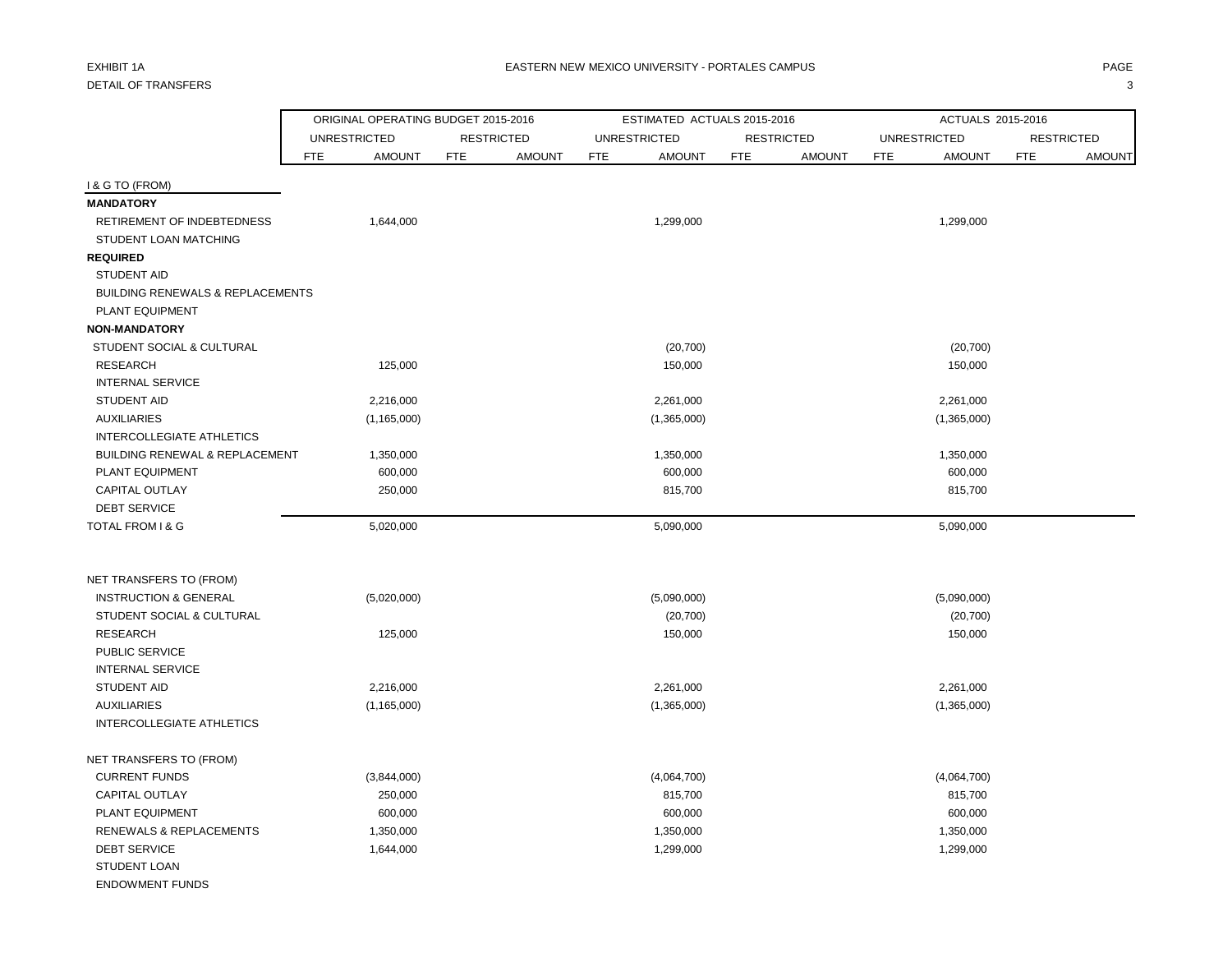# SUMMARY INSTRUCTION & GENERAL 4

|                                         |            | ORIGINAL OPERATING BUDGET 2015-2016 |            |                   |            | ESTIMATED ACTUALS 2015-2016 |            |                   |            | ACTUALS 2015-2016   |            |                   |
|-----------------------------------------|------------|-------------------------------------|------------|-------------------|------------|-----------------------------|------------|-------------------|------------|---------------------|------------|-------------------|
|                                         |            | <b>UNRESTRICTED</b>                 |            | <b>RESTRICTED</b> |            | <b>UNRESTRICTED</b>         |            | <b>RESTRICTED</b> |            | <b>UNRESTRICTED</b> |            | <b>RESTRICTED</b> |
|                                         | <b>FTE</b> | <b>AMOUNT</b>                       | <b>FTE</b> | <b>AMOUNT</b>     | <b>FTE</b> | <b>AMOUNT</b>               | <b>FTE</b> | <b>AMOUNT</b>     | <b>FTE</b> | <b>AMOUNT</b>       | <b>FTE</b> | <b>AMOUNT</b>     |
| <b>REVENUES</b>                         |            |                                     |            |                   |            |                             |            |                   |            |                     |            |                   |
| <b>TUITION AND FEES</b>                 |            | 18,034,000                          |            |                   |            | 18,124,000                  |            |                   |            | 15,747,028          |            |                   |
| FEDERAL APPROPRIATIONS                  |            |                                     |            |                   |            |                             |            |                   |            |                     |            |                   |
| <b>STATE APPROPRIATIONS</b>             |            | 29,018,400                          |            |                   |            | 28,844,600                  |            |                   |            | 28,844,658          |            |                   |
| <b>LOCAL APPROPRIATIONS</b>             |            |                                     |            |                   |            |                             |            |                   |            |                     |            |                   |
| <b>FEDERAL GRANTS</b>                   |            | 75,000                              |            | 5,300,000         |            | 75,000                      |            | 5,300,000         |            | 73,825              |            | 1,921,672         |
| <b>STATE GRANTS</b>                     |            |                                     |            | 300,000           |            |                             |            | 300,000           |            |                     |            | 251,077           |
| <b>LOCAL GRANTS</b>                     |            |                                     |            |                   |            |                             |            |                   |            |                     |            |                   |
| PRIVATE GIFTS                           |            |                                     |            | 300,000           |            |                             |            | 300,000           |            |                     |            | 119,162           |
| <b>LAND &amp; PERMANENT FUND</b>        |            | 605,000                             |            |                   |            | 550,000                     |            |                   |            | 607,972             |            |                   |
| <b>SALES AND SERVICES</b>               |            | 100,000                             |            |                   |            | 80,000                      |            |                   |            | 91,750              |            |                   |
| <b>OTHER SOURCES</b>                    |            | 132,600                             |            |                   |            | 74,400                      |            |                   |            | 251,953             |            |                   |
| <b>TOTAL REVENUES</b>                   |            | 47,965,000                          |            | 5,900,000         |            | 47,748,000                  |            | 5,900,000         |            | 45,617,186          |            | 2,291,911         |
| <b>BEGINNING BALANCES</b>               |            | 1,315,856                           |            |                   |            | 1,742,129                   |            |                   |            | 1,742,129           |            |                   |
| <b>TOTAL AVAILABLE</b>                  |            | 49,280,856                          |            | 5,900,000         |            | 49,490,129                  |            | 5,900,000         |            | 47,359,315          |            | 2,291,911         |
| <b>EXPENDITURES</b>                     |            |                                     |            |                   |            |                             |            |                   |            |                     |            |                   |
| <b>INSTRUCTION</b>                      | 278.17     | 23,228,000                          | 21.09      | 1,000,000         | 278.17     | 23,300,000                  | 21.09      | 1,000,000         | 268.24     | 22,158,462          | 16.10      | 557,859           |
| <b>ACADEMIC SUPPORT</b>                 | 47.19      | 3,791,000                           | 14.70      | 3,500,000         | 47.19      | 3,860,000                   | 14.70      | 3,500,000         | 44.14      | 3,567,167           | 17.23      | 816,246           |
| <b>STUDENT SERVICES</b>                 | 48.15      | 2,990,000                           | 11.38      | 650,000           | 48.15      | 3,060,000                   | 11.38      | 650,000           | 43.94      | 2,805,557           | 10.92      | 402,049           |
| <b>INSTITUTIONAL SUPPORT</b>            | 72.85      | 6,455,000                           | 7.64       | 650,000           | 72.85      | 6,600,000                   | 7.64       | 650,000           | 74.24      | 6,680,899           | 10.60      | 489,475           |
| PLANT OPERATION & MAINTENANC            | 63.70      | 6,444,000                           | 0.19       | 100,000           | 63.70      | 6,200,000                   | 0.19       | 100,000           | 61.60      | 5,510,343           | 1.61       | 26,283            |
| <b>TOTAL EXPENDITURES</b>               | 510.06     | 42,908,000                          | 55.01      | 5,900,000         | 510.06     | 43,020,000                  | 55.01      | 5,900,000         | 492.16     | 40,722,428          | 56.46      | 2,291,911         |
| TRANSFERS IN OR (OUT)                   |            |                                     |            |                   |            |                             |            |                   |            |                     |            |                   |
| STUDENT SOCIAL & CULTURAL               |            |                                     |            |                   |            | (20, 700)                   |            |                   |            | (20, 700)           |            |                   |
| <b>RESEARCH</b>                         |            | 125,000                             |            |                   |            | 150,000                     |            |                   |            | 150,000             |            |                   |
| PUBLIC SERVICE                          |            |                                     |            |                   |            |                             |            |                   |            |                     |            |                   |
| <b>INTERNAL SERVICE</b>                 |            |                                     |            |                   |            |                             |            |                   |            |                     |            |                   |
| <b>STUDENT AID</b>                      |            | 2,216,000                           |            |                   |            | 2,261,000                   |            |                   |            | 2,261,000           |            |                   |
| <b>AUXILIARIES</b>                      |            | (1, 165, 000)                       |            |                   |            | (1,365,000)                 |            |                   |            | (1,365,000)         |            |                   |
| INTERCOLLEGIATE ATHLETICS               |            |                                     |            |                   |            |                             |            |                   |            |                     |            |                   |
| <b>CAPITAL OUTLAY</b>                   |            | 250,000                             |            |                   |            | 815,700                     |            |                   |            | 815,700             |            |                   |
| PLANT EQUIPMENT                         |            | 600,000                             |            |                   |            | 600,000                     |            |                   |            | 600,000             |            |                   |
| <b>DEBT SERVICE</b>                     |            | 1,644,000                           |            |                   |            | 1,299,000                   |            |                   |            | 1,299,000           |            |                   |
| <b>STUDENT LOAN</b>                     |            |                                     |            |                   |            |                             |            |                   |            |                     |            |                   |
| <b>BUILDING RENEWALS &amp; REPLACEM</b> |            | 1,350,000                           |            |                   |            | 1,350,000                   |            |                   |            | 1,350,000           |            |                   |
| <b>ENDOWMENT</b>                        |            |                                     |            |                   |            |                             |            |                   |            |                     |            |                   |
| <b>TOTAL TRANSFERS</b>                  |            | 5,020,000                           |            |                   |            | 5,090,000                   |            |                   |            | 5,090,000           |            |                   |
| <b>ENDING BALANCE</b>                   |            | 1,352,856                           | 3.15%      |                   |            | 1,380,129                   | 3.21%      |                   |            | 1,546,887           | 3.80%      |                   |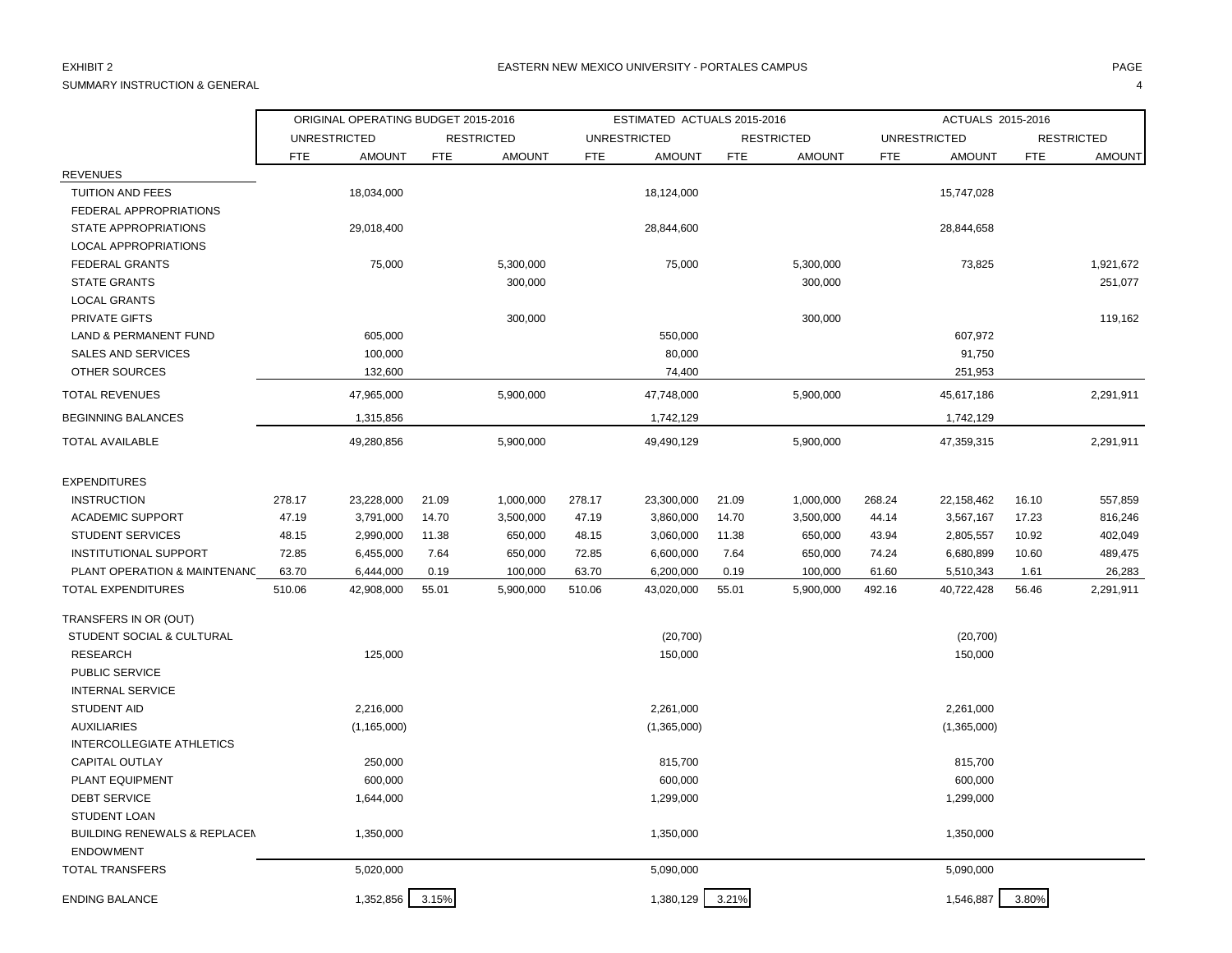## TUITION & FEES FOR I & G 5

|                               |            | ORIGINAL OPERATING BUDGET 2015-2016 |            |                   |            | ESTIMATED ACTUALS 2015-2016 |            |                   |     | ACTUALS 2015-2016   |            |                   |
|-------------------------------|------------|-------------------------------------|------------|-------------------|------------|-----------------------------|------------|-------------------|-----|---------------------|------------|-------------------|
|                               |            | <b>UNRESTRICTED</b>                 |            | <b>RESTRICTED</b> |            | <b>UNRESTRICTED</b>         |            | <b>RESTRICTED</b> |     | <b>UNRESTRICTED</b> |            | <b>RESTRICTED</b> |
|                               | <b>FTE</b> | <b>AMOUNT</b>                       | <b>FTE</b> | <b>AMOUNT</b>     | <b>FTE</b> | <b>AMOUNT</b>               | <b>FTE</b> | <b>AMOUNT</b>     | FTE | <b>AMOUNT</b>       | <b>FTE</b> | <b>AMOUNT</b>     |
| <b>REGULAR ACADEMIC</b>       |            |                                     |            |                   |            |                             |            |                   |     |                     |            |                   |
| <b>SUMMER</b>                 |            | 1,285,000                           |            |                   |            | 1,285,000                   |            |                   |     | 1,301,183           |            |                   |
| <b>FALL</b>                   |            | 7,029,000                           |            |                   |            | 7,129,000                   |            |                   |     | 7,112,889           |            |                   |
| <b>SPRING</b>                 |            | 6,423,000                           |            |                   |            | 6,413,000                   |            |                   |     | 6,395,364           |            |                   |
| <b>TOTAL TUITION</b>          |            | 14,737,000                          |            |                   |            | 14,827,000                  |            |                   |     | 14,809,436          |            |                   |
| MISCELLANEOUS FEES            |            |                                     |            |                   |            |                             |            |                   |     |                     |            |                   |
| <b>INFRASTRUCTURE FEE</b>     |            | 2,375,000                           |            |                   |            | 2,375,000                   |            |                   |     |                     |            |                   |
| <b>TECHNOLOGY FEE</b>         |            | 122,000                             |            |                   |            | 122,000                     |            |                   |     | 122,000             |            |                   |
| DEFERRED PAYMENT              |            | 13,000                              |            |                   |            | 13,000                      |            |                   |     | 18,043              |            |                   |
| <b>THESIS</b>                 |            | 300                                 |            |                   |            | 300                         |            |                   |     | 210                 |            |                   |
| <b>GRADUATION</b>             |            | 28,000                              |            |                   |            | 28,000                      |            |                   |     | 34,745              |            |                   |
| ON-LINE COURSE FEE            |            | 540,000                             |            |                   |            | 540,000                     |            |                   |     | 553,656             |            |                   |
| OTHER/COURSE FEES             |            | 165,000                             |            |                   |            | 165,000                     |            |                   |     | 170,502             |            |                   |
| <b>TOTAL FEES</b>             |            | 3,243,300                           |            |                   |            | 3,243,300                   |            |                   |     | 899,156             |            |                   |
| <b>TOTAL TUITION AND FEES</b> |            | 17,980,300                          |            |                   |            | 18,070,300                  |            |                   |     | 15,708,591          |            |                   |
| DISTANCE ED--SELF SUPPORTING  |            |                                     |            |                   |            |                             |            |                   |     |                     |            |                   |
| NON-CREDIT                    |            | 53,700                              |            |                   |            | 53,700                      |            |                   |     | 38,437              |            |                   |
| TOTAL DISTANCE ED--SELF SUPP  |            | 53,700                              |            |                   |            | 53,700                      |            |                   |     | 38,437              |            |                   |
| <b>TOTAL EXHIBIT 3</b>        |            | 18,034,000                          |            |                   |            | 18,124,000                  |            |                   |     | 15,747,028          |            |                   |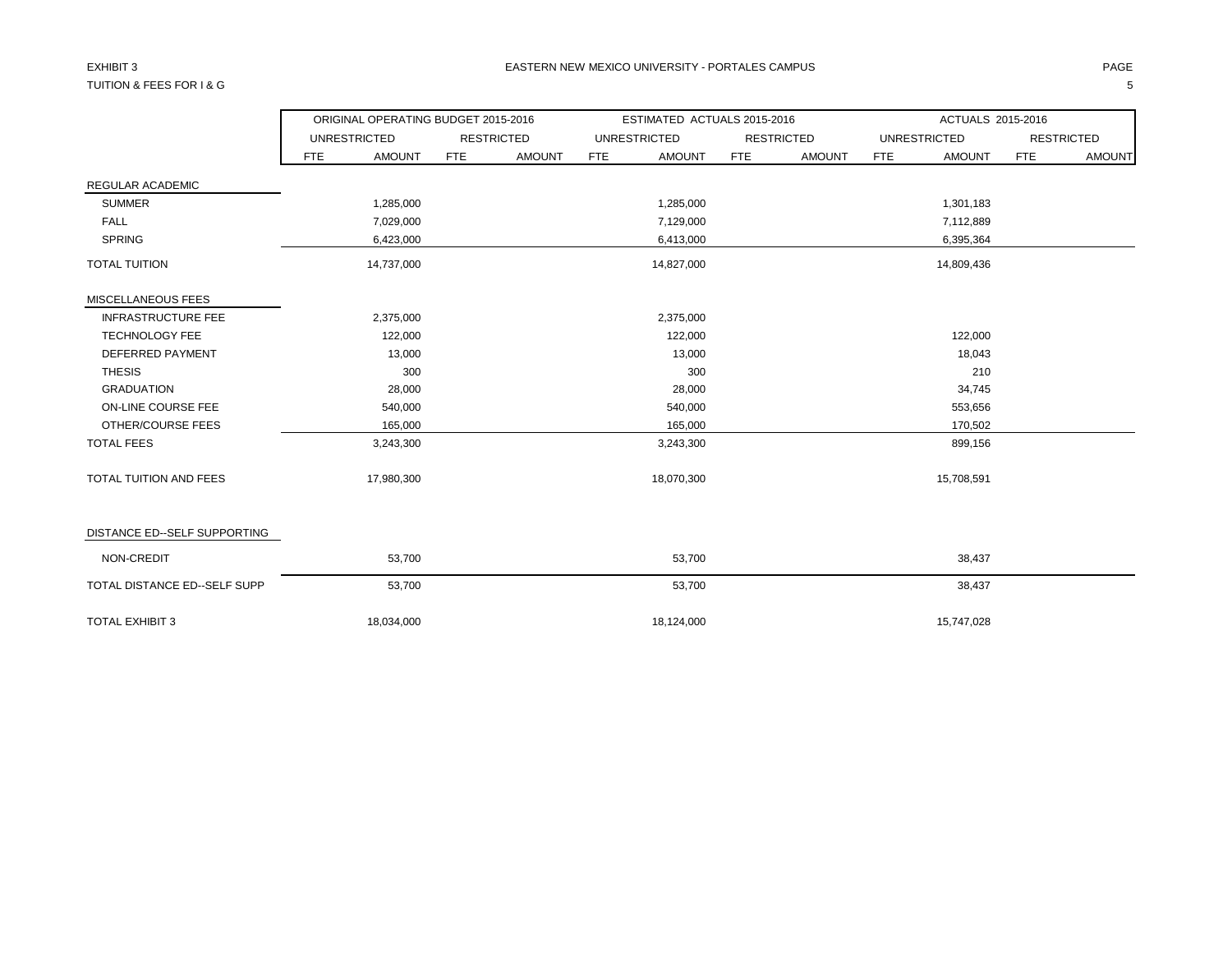| <b>UNRESTRICTED</b><br><b>RESTRICTED</b><br><b>UNRESTRICTED</b><br><b>RESTRICTED</b><br><b>UNRESTRICTED</b><br><b>AMOUNT</b><br><b>AMOUNT</b><br><b>FTE</b><br><b>AMOUNT</b><br><b>AMOUNT</b><br><b>AMOUNT</b><br>FTE<br>FTE<br>FTE<br>FTE<br><b>FTE</b><br>EXHIBIT 4 - APPROPRIATIONS FOR I & G<br>FEDERAL APPROPRIATIONS<br><b>STATE APPROPRIATIONS</b><br><b>REGULAR</b><br>27,639,900<br>27,806,500<br>27,639,959<br><b>1% SALARY INCREASE</b><br>NURSE EXPANSION HB2 '13<br>357,400<br>355,300<br>355,300<br>STUDENT SUCCESS SB415 '06 HB2 '10<br>454,500<br>451,800<br>451,800<br>AT-RSK STU TUTORING SB 611'07 HB 2 '10<br>243,300<br>244,800<br>243,300<br>ALLIED HEALTH HB 2 '10<br>155,200<br>154,300<br>154,300<br>TOTAL STATE APPROPRIATIONS<br>28,844,600<br>28,844,658<br>29,018,400<br>LOCAL APPROPRIATIONS<br><b>TOTAL LOCAL</b><br>EXHIBIT 5 - GOVERNMENTAL GRANTS AND CONTRACTS FOR I & G<br><b>FEDERAL</b><br>FOR ADMINISTRATION STUDENT AID<br>75,000<br>75,000<br>73,825<br>FEDERAL WORK STUDY<br>700,000<br>700,000<br>ARRA<br><b>GRANTS</b><br>4,600,000<br>4,600,000<br>75,000<br>75,000<br>73,825<br><b>TOTAL FEDERAL</b><br>5,300,000<br>5,300,000<br><b>STATE</b><br><b>STATE WORK STUDY</b><br>155,000<br>155,000 |                   |
|-----------------------------------------------------------------------------------------------------------------------------------------------------------------------------------------------------------------------------------------------------------------------------------------------------------------------------------------------------------------------------------------------------------------------------------------------------------------------------------------------------------------------------------------------------------------------------------------------------------------------------------------------------------------------------------------------------------------------------------------------------------------------------------------------------------------------------------------------------------------------------------------------------------------------------------------------------------------------------------------------------------------------------------------------------------------------------------------------------------------------------------------------------------------------------------------------------------------------------------------------|-------------------|
|                                                                                                                                                                                                                                                                                                                                                                                                                                                                                                                                                                                                                                                                                                                                                                                                                                                                                                                                                                                                                                                                                                                                                                                                                                               | <b>RESTRICTED</b> |
|                                                                                                                                                                                                                                                                                                                                                                                                                                                                                                                                                                                                                                                                                                                                                                                                                                                                                                                                                                                                                                                                                                                                                                                                                                               | <b>AMOUNT</b>     |
|                                                                                                                                                                                                                                                                                                                                                                                                                                                                                                                                                                                                                                                                                                                                                                                                                                                                                                                                                                                                                                                                                                                                                                                                                                               |                   |
|                                                                                                                                                                                                                                                                                                                                                                                                                                                                                                                                                                                                                                                                                                                                                                                                                                                                                                                                                                                                                                                                                                                                                                                                                                               |                   |
|                                                                                                                                                                                                                                                                                                                                                                                                                                                                                                                                                                                                                                                                                                                                                                                                                                                                                                                                                                                                                                                                                                                                                                                                                                               |                   |
|                                                                                                                                                                                                                                                                                                                                                                                                                                                                                                                                                                                                                                                                                                                                                                                                                                                                                                                                                                                                                                                                                                                                                                                                                                               |                   |
|                                                                                                                                                                                                                                                                                                                                                                                                                                                                                                                                                                                                                                                                                                                                                                                                                                                                                                                                                                                                                                                                                                                                                                                                                                               |                   |
|                                                                                                                                                                                                                                                                                                                                                                                                                                                                                                                                                                                                                                                                                                                                                                                                                                                                                                                                                                                                                                                                                                                                                                                                                                               |                   |
|                                                                                                                                                                                                                                                                                                                                                                                                                                                                                                                                                                                                                                                                                                                                                                                                                                                                                                                                                                                                                                                                                                                                                                                                                                               |                   |
|                                                                                                                                                                                                                                                                                                                                                                                                                                                                                                                                                                                                                                                                                                                                                                                                                                                                                                                                                                                                                                                                                                                                                                                                                                               |                   |
|                                                                                                                                                                                                                                                                                                                                                                                                                                                                                                                                                                                                                                                                                                                                                                                                                                                                                                                                                                                                                                                                                                                                                                                                                                               |                   |
|                                                                                                                                                                                                                                                                                                                                                                                                                                                                                                                                                                                                                                                                                                                                                                                                                                                                                                                                                                                                                                                                                                                                                                                                                                               |                   |
|                                                                                                                                                                                                                                                                                                                                                                                                                                                                                                                                                                                                                                                                                                                                                                                                                                                                                                                                                                                                                                                                                                                                                                                                                                               |                   |
|                                                                                                                                                                                                                                                                                                                                                                                                                                                                                                                                                                                                                                                                                                                                                                                                                                                                                                                                                                                                                                                                                                                                                                                                                                               |                   |
|                                                                                                                                                                                                                                                                                                                                                                                                                                                                                                                                                                                                                                                                                                                                                                                                                                                                                                                                                                                                                                                                                                                                                                                                                                               |                   |
|                                                                                                                                                                                                                                                                                                                                                                                                                                                                                                                                                                                                                                                                                                                                                                                                                                                                                                                                                                                                                                                                                                                                                                                                                                               |                   |
|                                                                                                                                                                                                                                                                                                                                                                                                                                                                                                                                                                                                                                                                                                                                                                                                                                                                                                                                                                                                                                                                                                                                                                                                                                               |                   |
|                                                                                                                                                                                                                                                                                                                                                                                                                                                                                                                                                                                                                                                                                                                                                                                                                                                                                                                                                                                                                                                                                                                                                                                                                                               | 423,008           |
|                                                                                                                                                                                                                                                                                                                                                                                                                                                                                                                                                                                                                                                                                                                                                                                                                                                                                                                                                                                                                                                                                                                                                                                                                                               | 1,498,664         |
|                                                                                                                                                                                                                                                                                                                                                                                                                                                                                                                                                                                                                                                                                                                                                                                                                                                                                                                                                                                                                                                                                                                                                                                                                                               |                   |
|                                                                                                                                                                                                                                                                                                                                                                                                                                                                                                                                                                                                                                                                                                                                                                                                                                                                                                                                                                                                                                                                                                                                                                                                                                               | 1,921,672         |
|                                                                                                                                                                                                                                                                                                                                                                                                                                                                                                                                                                                                                                                                                                                                                                                                                                                                                                                                                                                                                                                                                                                                                                                                                                               |                   |
|                                                                                                                                                                                                                                                                                                                                                                                                                                                                                                                                                                                                                                                                                                                                                                                                                                                                                                                                                                                                                                                                                                                                                                                                                                               | 215,628           |
| <b>MISCELLANEOUS</b><br>145,000<br>145,000                                                                                                                                                                                                                                                                                                                                                                                                                                                                                                                                                                                                                                                                                                                                                                                                                                                                                                                                                                                                                                                                                                                                                                                                    | 35,449            |
| <b>TOTAL STATE</b><br>300,000<br>300,000                                                                                                                                                                                                                                                                                                                                                                                                                                                                                                                                                                                                                                                                                                                                                                                                                                                                                                                                                                                                                                                                                                                                                                                                      | 251,077           |

LOCAL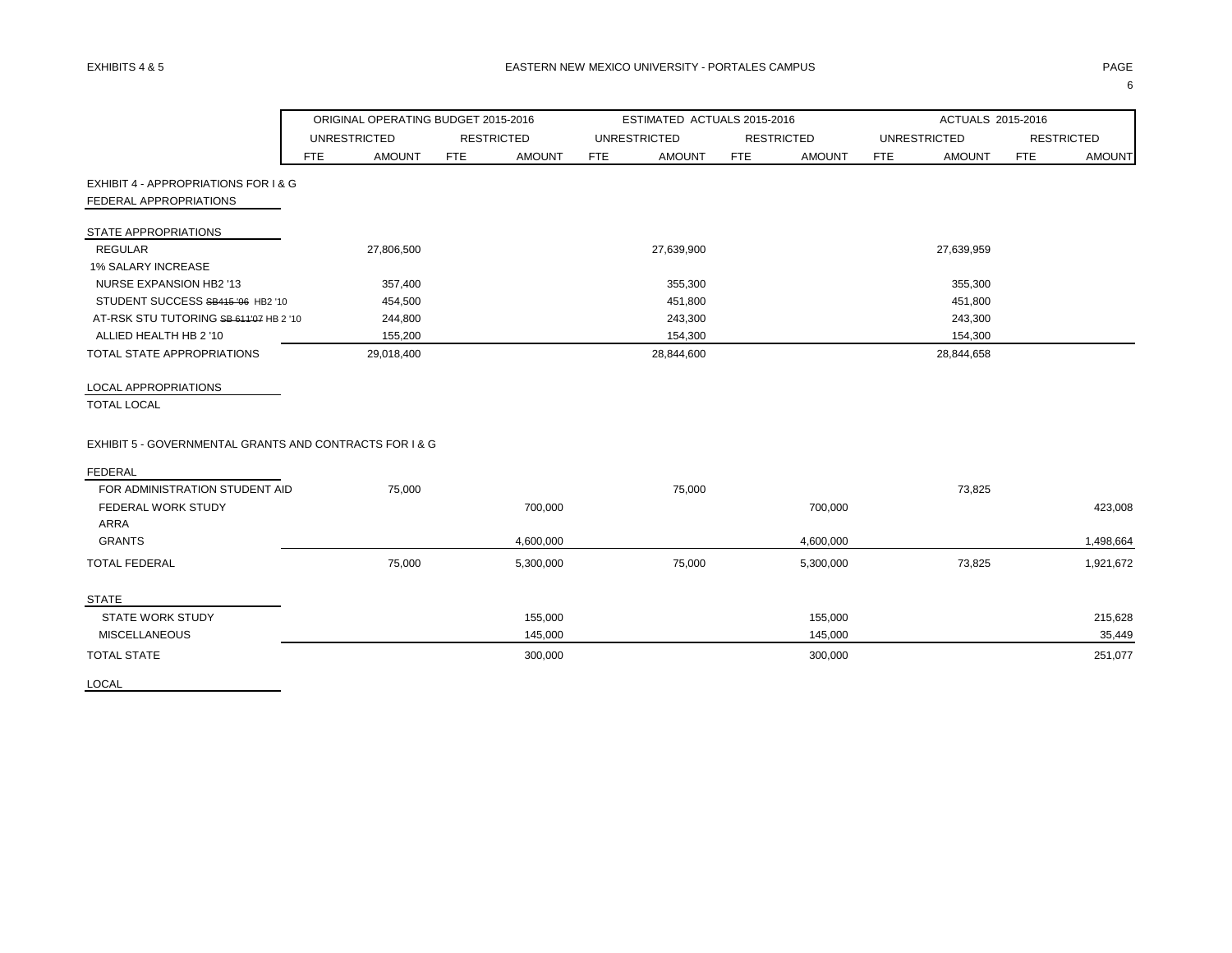|                                          |            | ORIGINAL OPERATING BUDGET 2015-2016 |            |                   |     | ESTIMATED ACTUALS 2015-2016 |            |                   |                     | ACTUALS 2015-2016 |            |                   |
|------------------------------------------|------------|-------------------------------------|------------|-------------------|-----|-----------------------------|------------|-------------------|---------------------|-------------------|------------|-------------------|
|                                          |            | <b>UNRESTRICTED</b>                 |            | <b>RESTRICTED</b> |     | <b>UNRESTRICTED</b>         |            | <b>RESTRICTED</b> | <b>UNRESTRICTED</b> |                   |            | <b>RESTRICTED</b> |
|                                          | <b>FTE</b> | <b>AMOUNT</b>                       | <b>FTE</b> | <b>AMOUNT</b>     | FTE | <b>AMOUNT</b>               | <b>FTE</b> | <b>AMOUNT</b>     | <b>FTE</b>          | <b>AMOUNT</b>     | <b>FTE</b> | <b>AMOUNT</b>     |
| EXHIBIT 6 - PRIVATE GIFTS FOR I & G      |            |                                     |            |                   |     |                             |            |                   |                     |                   |            |                   |
| PRIVATE GIFTS<br><b>RESTRICTED GIFTS</b> |            |                                     |            | 300,000           |     |                             |            | 300,000           |                     |                   |            | 119,162           |
| <b>OTHER</b>                             |            |                                     |            |                   |     |                             |            |                   |                     |                   |            |                   |
| TOTAL PRIVATE GIFTS                      |            | $\mathbf 0$                         |            | 300,000           |     | 0                           |            | 300,000           |                     | $\mathbf 0$       |            | 119,162           |
|                                          |            |                                     |            |                   |     |                             |            |                   |                     |                   |            |                   |
|                                          |            |                                     |            |                   |     |                             |            |                   |                     |                   |            |                   |
| EXHIBIT 7 - LAND & PERMANENT FUND        |            |                                     |            |                   |     |                             |            |                   |                     |                   |            |                   |
| LAND & PERMANENT FUND                    |            |                                     |            |                   |     |                             |            |                   |                     |                   |            |                   |
| <b>STATE LAND</b>                        |            | 165,000                             |            |                   |     | 95,000                      |            |                   |                     | 95,466            |            |                   |
| PERMANENT FUND                           |            | 440,000                             |            |                   |     | 455,000                     |            |                   |                     | 512,505           |            |                   |
| TOTAL LAND & PERMANENT FUND              |            | 605,000                             |            | 0                 |     | 550,000                     |            | 0                 |                     | 607,972           |            | 0                 |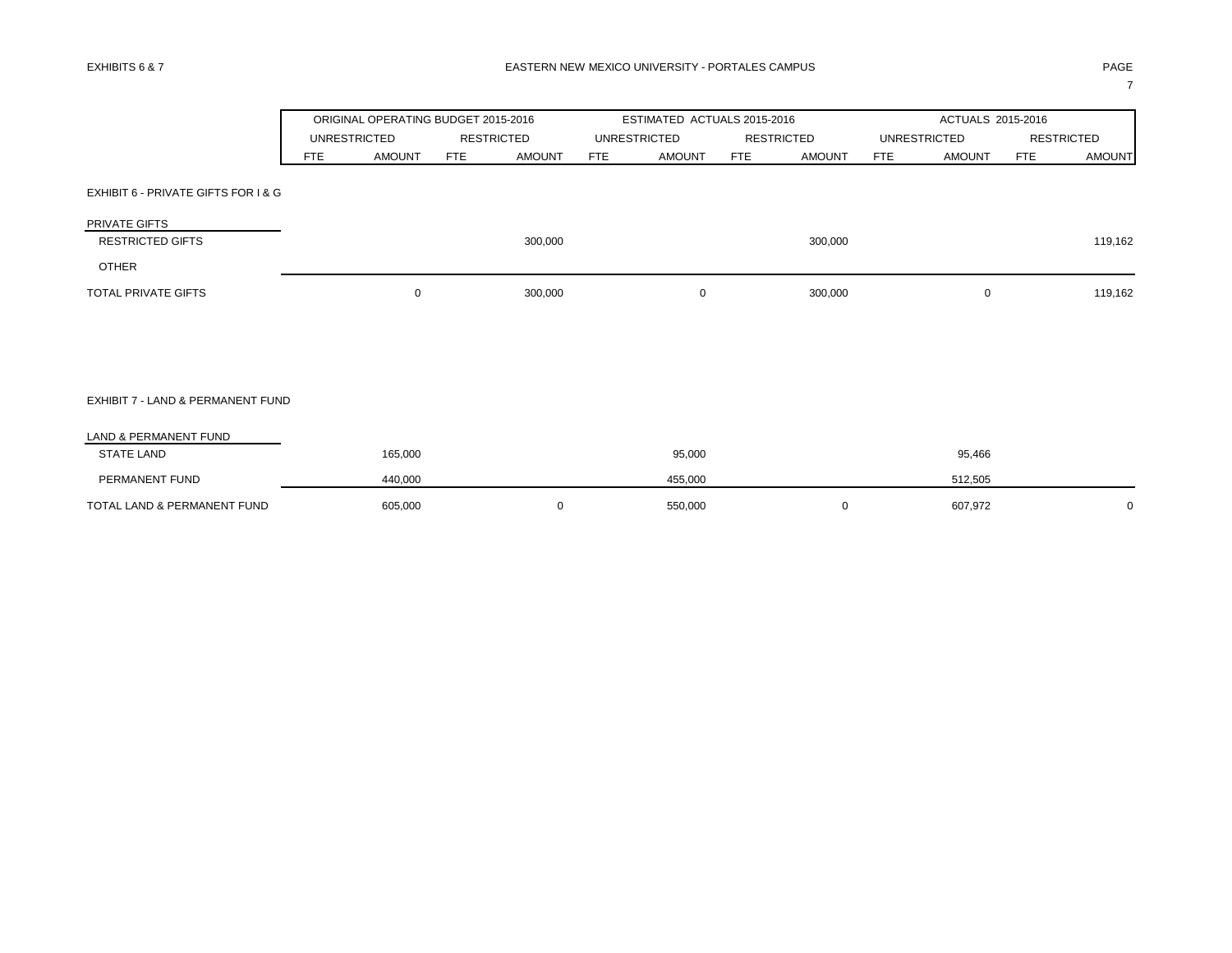|                                                | ORIGINAL OPERATING BUDGET 2015-2016 |                             | ESTIMATED ACTUALS 2015-2016 |                             | ACTUALS 2015-2016           |                             |
|------------------------------------------------|-------------------------------------|-----------------------------|-----------------------------|-----------------------------|-----------------------------|-----------------------------|
|                                                | <b>UNRESTRICTED</b>                 | <b>RESTRICTED</b>           | <b>UNRESTRICTED</b>         | <b>RESTRICTED</b>           | <b>UNRESTRICTED</b>         | <b>RESTRICTED</b>           |
|                                                | <b>AMOUNT</b><br><b>FTE</b>         | <b>AMOUNT</b><br><b>FTE</b> | FTE<br><b>AMOUNT</b>        | <b>FTE</b><br><b>AMOUNT</b> | <b>FTE</b><br><b>AMOUNT</b> | <b>FTE</b><br><b>AMOUNT</b> |
| <b>EXHIBIT 8 - SALES &amp; SERVICES</b>        |                                     |                             |                             |                             |                             |                             |
| <b>SALES &amp; SERVICES</b>                    |                                     |                             |                             |                             |                             |                             |
| CHILD DEVELOPMENT CENTER                       | 100,000                             |                             | 80,000                      |                             | 91,750                      |                             |
| TOTAL SALES & SERVICES                         | 100,000                             | 0                           | 80,000                      | 0                           | 91,750                      | $\mathbf 0$                 |
|                                                |                                     |                             |                             |                             |                             |                             |
| EXHIBIT 9 - OTHER SOURCES OF REVENUE FOR I & G |                                     |                             |                             |                             |                             |                             |
| OTHER SOURCES FOR I & G                        |                                     |                             |                             |                             |                             |                             |
| INTEREST (NET BANK FEES)                       | $-65,000$                           |                             | $-90,000$                   |                             | $-50,191$                   |                             |
| INDIRECT COST - I & G                          | 10,000                              |                             | 10,000                      |                             | 11,810                      |                             |
| INDIRECT COST - RESEARCH                       | 60,000                              |                             | 30,000                      |                             | 85,329                      |                             |
| INDIRECT COST - PUBLIC SERVICE                 | 105,000                             |                             | 105,000                     |                             | 193,233                     |                             |
| <b>LIBRARY FINES</b>                           | 1,000                               |                             | 1,000                       |                             | 3,001                       |                             |
| <b>OTHER</b>                                   | 21,600                              |                             | 18,400                      |                             | 8,770                       |                             |
| TOTAL OTHER SOURCES FOR I & G                  | 132,600                             | 0                           | 74,400                      | 0                           | 251,953                     | 0                           |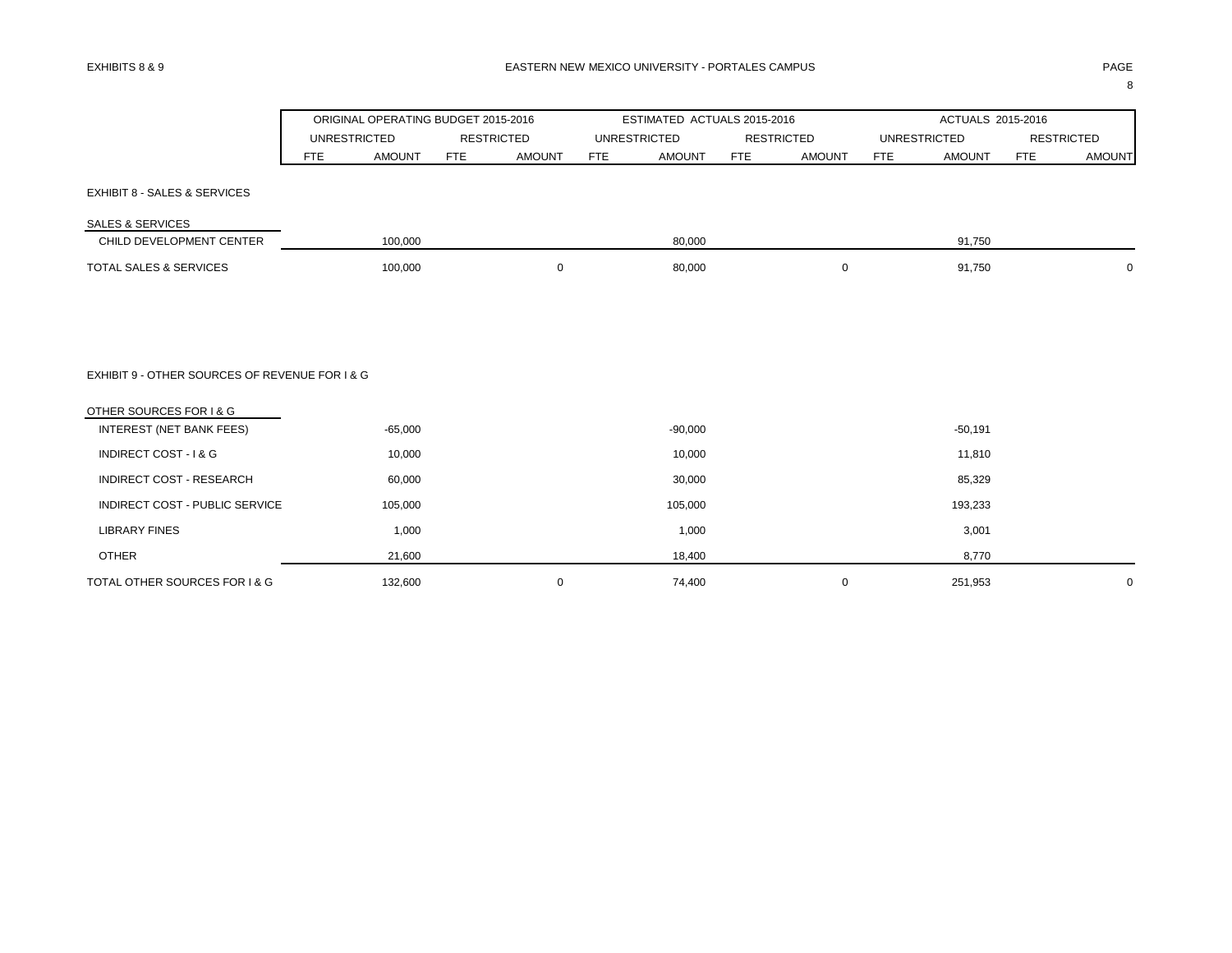# INSTRUCTION - PAGE 1 9

### EXHIBIT 10 PAGE PAGE IN THE RESTRIAL MEXICO UNIVERSITY - PORTALES CAMPUS PAGE IN THE RESTRIAL OF PAGE IN THE RESTRIAL OF PAGE IN THE RESTRIAL OF PAGE IN THE RESTRIAL OF A SERVICE OF A SERVICE OF A SERVICE OF A SERVICE OF A

|                                    |            | ORIGINAL OPERATING BUDGET 2015-2016 |            |                   |            | ESTIMATED ACTUALS 2015-2016 |            |                   |            | ACTUALS 2015-2016   |            |                   |
|------------------------------------|------------|-------------------------------------|------------|-------------------|------------|-----------------------------|------------|-------------------|------------|---------------------|------------|-------------------|
|                                    |            | <b>UNRESTRICTED</b>                 |            | <b>RESTRICTED</b> |            | <b>UNRESTRICTED</b>         |            | <b>RESTRICTED</b> |            | <b>UNRESTRICTED</b> |            | <b>RESTRICTED</b> |
|                                    | <b>FTE</b> | <b>AMOUNT</b>                       | <b>FTE</b> | <b>AMOUNT</b>     | <b>FTE</b> | <b>AMOUNT</b>               | <b>FTE</b> | <b>AMOUNT</b>     | <b>FTE</b> | <b>AMOUNT</b>       | <b>FTE</b> | <b>AMOUNT</b>     |
| GENERAL ACADEMIC INSTRUCTION       |            |                                     |            |                   |            |                             |            |                   |            |                     |            |                   |
| <b>LANGUAGE &amp; LITERATURE</b>   | 14.62      | 727,971                             | 0.31       | 4,779             | 14.62      | 727,971                     | 0.31       | 4,779             | 14.43      | 760,537             | 0.00       | 0                 |
| <b>COMMUNICATION</b>               | 11.07      | 519,949                             | 0.59       | 9,242             | 11.07      | 519,949                     | 0.59       | 9,242             | 11.04      | 468,106             | 0.00       | 0                 |
| MATH, COMP SCI, STAT, & EET        | 16.65      | 892,715                             | 1.92       | 29,970            | 16.65      | 892,715                     | 1.92       | 29,970            | 15.88      | 925,670             | 0.58       | 9,112             |
| <b>BIOLOGY</b>                     | 10.25      | 622,996                             | 1.32       | 20,578            | 10.25      | 622,996                     | 1.32       | 20,578            | 9.75       | 615,706             | 0.00       | $\mathbf 0$       |
| PHYSICAL SCIENCE & AVS             | 8.80       | 535,297                             | 1.10       | 17,086            | 8.80       | 535,297                     | 1.10       | 17,086            | 8.62       | 579,149             | 0.00       | 0                 |
| NURSING - BSN & MSN                | 7.13       | 631,047                             | 0.38       | 6,000             | 7.13       | 631,047                     | 0.38       | 6,000             | 7.09       | 516,587             | 0.00       | $\Omega$          |
| CDIS, SOCIAL WORK & EMS            | 15.93      | 889,482                             | 0.29       | 4,500             | 15.93      | 889,482                     | 0.29       | 4,500             | 16.30      | 894,301             | 0.00       | $\mathbf 0$       |
| HIST & HUM, SOC & BEH SCI          | 16.51      | 1,037,935                           | 1.00       | 15,671            | 16.51      | 1,037,935                   | 1.00       | 15,671            | 16.54      | 1,359,213           | 0.32       | 5,064             |
| <b>ANTHROPOLOGY</b>                | 6.11       | 374,827                             | 0.20       | 3,054             | 6.11       | 374,827                     | 0.20       | 3,054             | 5.72       | 322,134             | 0.00       | $\Omega$          |
| <b>BUSINESS</b>                    | 20.73      | 1.452.364                           | 0.88       | 13,692            | 20.73      | 1,452,364                   | 0.88       | 13,692            | 21.37      | 1,506,467           | 0.00       | $\mathbf 0$       |
| <b>MUSIC</b>                       | 15.22      | 959,618                             | 0.96       | 14,980            | 15.22      | 959,618                     | 0.96       | 14,980            | 14.38      | 961,333             | 0.06       | 1,008             |
| ART/ DIGITAL FILM MAKING           | 9.01       | 525,769                             | 1.48       | 23,140            | 9.01       | 525,769                     | 1.48       | 23,140            | 8.49       | 610,711             | 0.55       | 8,583             |
| THEATRE & DANCE                    | 4.46       | 236.307                             | 0.47       | 7,400             | 4.46       | 236,307                     | 0.47       | 7,400             | 4.09       | 212,501             | 0.06       | 1,008             |
| <b>EDUCATION</b>                   | 27.52      | 1,847,171                           | 0.61       | 9,456             | 27.52      | 1,847,171                   | 0.61       | 9,456             | 26.30      | 1,880,268           | 0.15       | 2,313             |
| <b>TEACHER EDUCATION</b>           | 2.13       | 152,576                             | 0.28       | 4,395             | 2.13       | 152,576                     | 0.28       | 4,395             | 2.05       | 141,695             | 0.00       | $\Omega$          |
| HEALTH, PE, RECREATION             | 14.93      | 640,149                             | 5.26       | 82,000            | 14.93      | 640,149                     | 5.26       | 82,000            | 14.86      | 706,835             | 0.44       | 6,896             |
| FAMILY CNSM SCI / AG / BAAS        | 8.30       | 484,675                             | 0.90       | 14,100            | 8.30       | 484,675                     | 0.90       | 14,100            | 8.21       | 521,702             | 0.35       | 5,415             |
| TOTAL GENERAL ACADEMIC INSTR       | 209.38     | 12,530,848                          | 17.95      | 280,043           | 209.38     | 12,530,848                  | 17.95      | 280,043 205.13    |            | 12,982,915          | 2.53       | 39,399            |
| OTHER PROGRAMS                     |            |                                     |            |                   |            |                             |            |                   |            |                     |            |                   |
| ADVISING & RETENTION & TUTORING    | 16.30      | 543,682                             | 2.73       | 42,532            | 16.30      | 543,682                     | 2.73       | 42,532            | 13.97      | 475,140             | 0.88       | 13,700            |
| ED DEV, ETH ED, FAC DEV, ASS'T     | 0.66       | 79,867                              | 0.00       | 0                 | 0.66       | 79,867                      | 0.00       | 0                 | 0.63       | 120,298             | 0.00       | $\mathbf 0$       |
| <b>ESL</b>                         | 1.60       | 65,025                              | 0.00       | 0                 | 1.60       | 65,025                      | 0.00       | 0                 | 1.12       | 47,916              | 0.18       | 2,831             |
| <b>RESTRICTED GRANTS (ACTUALS)</b> | 0.00       | $\mathbf 0$                         | 0.00       | $\mathbf 0$       | 0.00       | 0                           | 0.00       | 0                 | 0.00       | 0                   | 12.52      | 477,100           |
| <b>DISTANCE ED</b>                 | 9.58       | 675,239                             | 0.42       | 6,489             | 9.58       | 675,239                     | 0.42       | 6,489             | 7.63       | 496,657             | 0.00       | $\mathbf 0$       |
| TOTAL OTHER PROGRAMS               | 28.15      | 1,363,813                           | 3.14       | 49,021            | 28.15      | 1,363,813                   | 3.14       | 49,021            | 23.36      | 1,140,011           | 13.58      | 493,631           |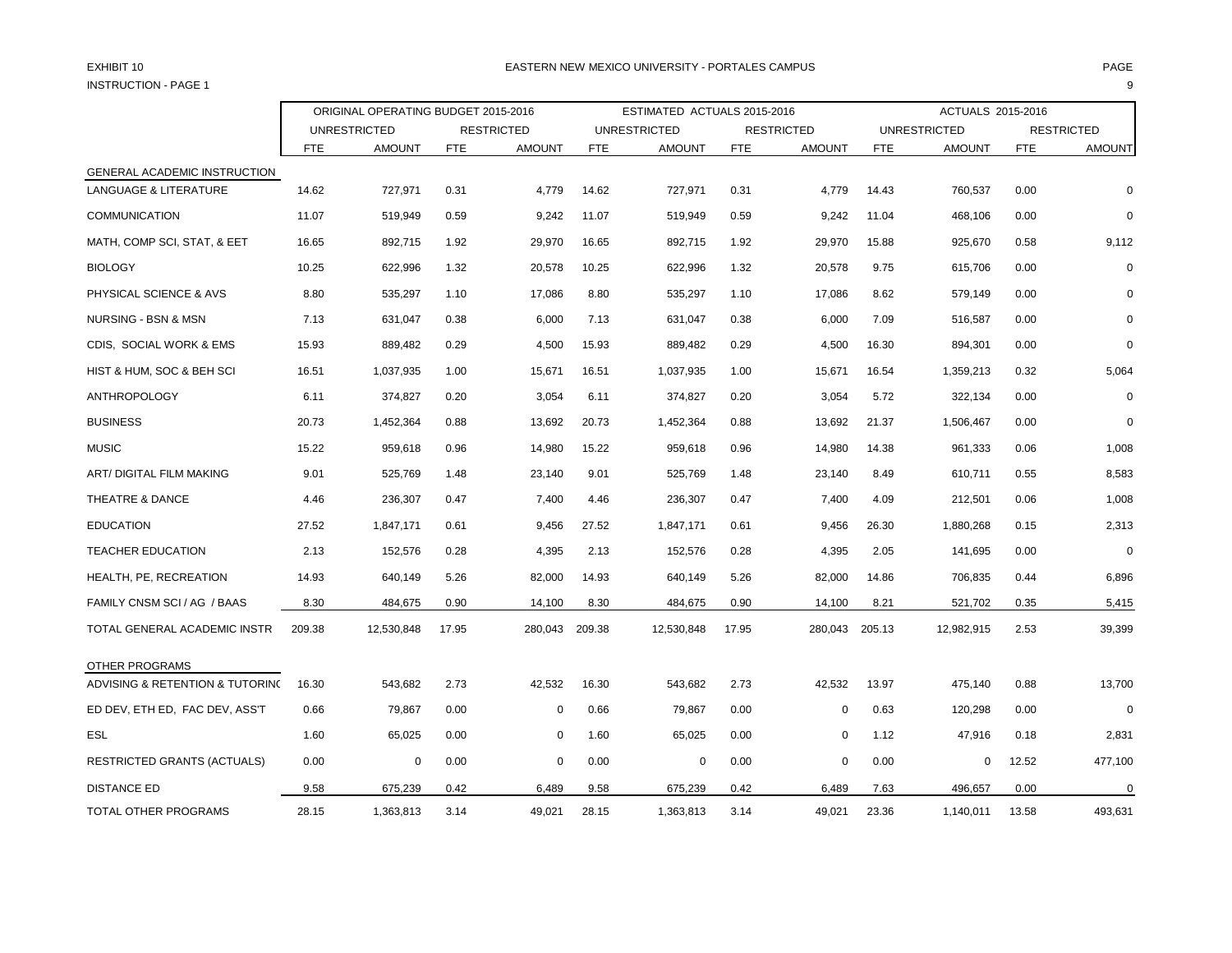INSTRUCTION - PAGE 2 10

ORIGINAL OPERATING BUDGET 2015-2016 **ESTIMATED ACTUALS 2015-2016** ACTUALS 2015-2016 UNRESTRICTED RESTRICTED UNRESTRICTED RESTRICTED UNRESTRICTED RESTRICTED FTE AMOUNT FTE AMOUNT FTE AMOUNT FTE AMOUNT FTE AMOUNT FTE AMOUNT SPECIAL SESSION SUMMER SESSION 0.00 610,000 0.00 0 0.00 610,000 0.00 0 TOTAL SPECIAL SESSION 0.00 610,000 0.00 0 0.00 610,000 0.00 0 0.00 579,288 0.00 0 DIST COSTS (TEL, POST, PRINT, CMP CRD) 561,304 561,304 598,777 COMPUTER CHARGES 1,245,879 1,245,879 1,245,879 FACULTY RESEARCH 73,050 73,050 87,842 FACULTY RECRUITING 50,000 50,000 114,059 GRADUATE PROGRAM 40.00 722,295 40.00 722,295 39.27 667,575 MISCELLANEOUS 865,548 670,936 937,548 670,936 46,142 FEDERAL WORK STUDY 0.00 0.00 0 0.00 0.00 0 0.00 0.00 0 STATE WORK STUDY 0.00 0.00 0 0.00 0.00 0 0.00 0.00 0 OTHER FRINGES RETIREMENT 1,804,422 1,804,422 1,807,243 12,080 SOCIAL SECURITY 995,426 995,426 981,037 6,520 1,163,018 1,163,018 1,202 1,562,295 1,562,295 1,562,295 1,562,295 1,163,018 1,163,018 1,163,018 1,202 WORKER'S COMPENSATION 251,811 251,811 262,346 1,573 UNEMPLOYMENT COMPENSATION 161,531 161,531 161,531 161,531 161,967 1,027 1,027 RETIREE HEALTH 272,472 272,472 270,952 1,720 WAIVER OF TUITION 106,904 106,904 33,577 706 ANNUAL LEAVE -17,639 TOTAL ITEMS NOT IN 10A's 40.00 8,672,936 0.00 670,936 40.00 8,744,936 0.00 670,936 39.27 7,422,773 0.00 24,828 TOTAL INSTRUCTION (PAGE 1 & 2) 277.53 23,177,597 21.09 1,000,000 277.53 23,249,597 21.09 1,000,000 267.76 22,124,988 16.10 557,859 (WITHOUT SELF-SUPPORTING)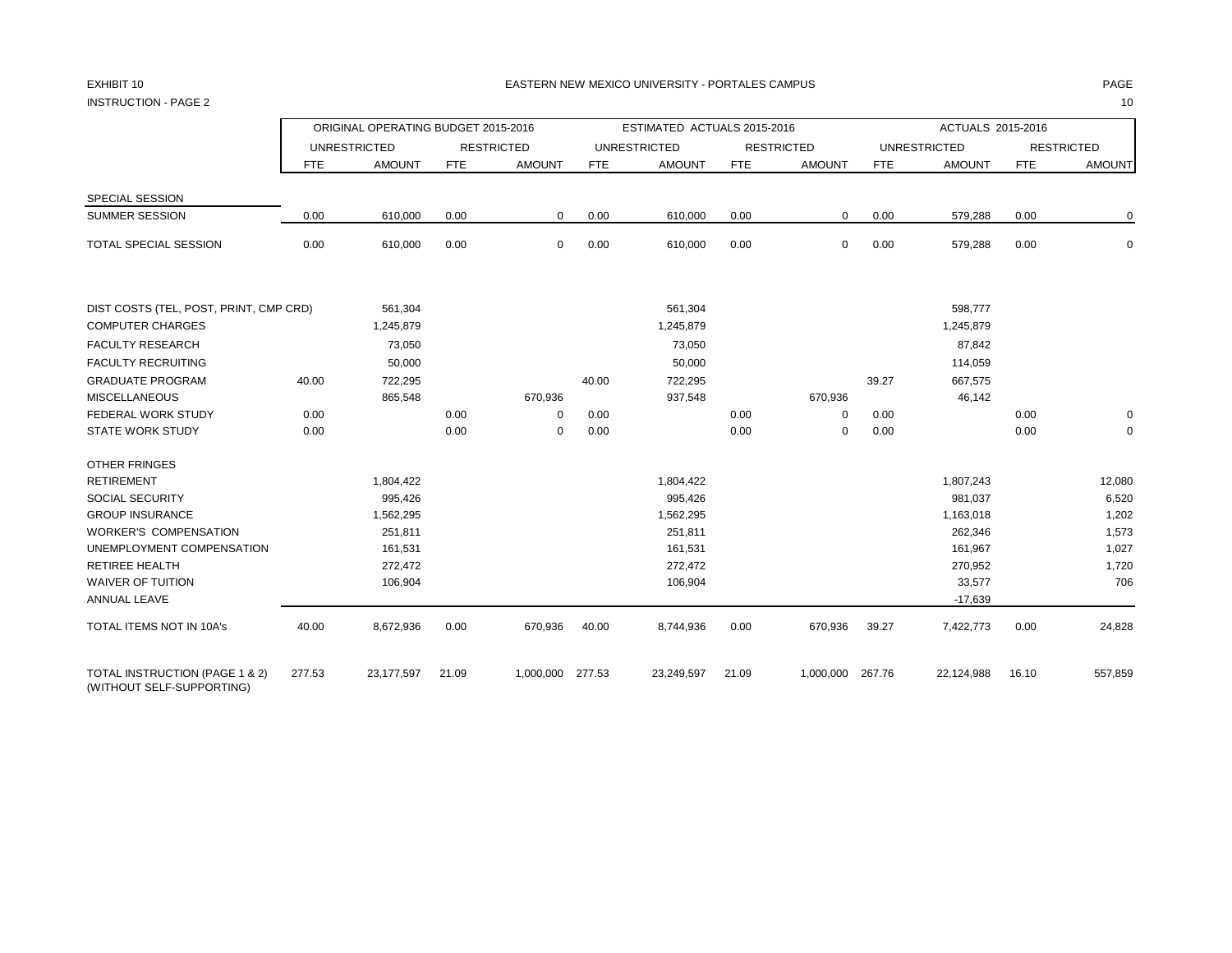#### EXHIBIT 10 PAGE PAGE IN THE RESTRIAL MEXICO UNIVERSITY - PORTALES CAMPUS PAGE IN THE RESTRIAL OF PAGE IN THE RESTRIAL OF PAGE IN THE RESTRIAL OF PAGE IN THE RESTRIAL OF PAGE IN THE RESTRIAL OF PAGE IN THE RESTRIAL OF PAGE

## INSTRUCTION - PAGE 3 11

## SELF-SUPPORTING

|                                                 |            | ORIGINAL OPERATING BUDGET 2015-2016 |            |                   |        | ESTIMATED ACTUALS 2015-2016 |            |                   |            | ACTUALS 2015-2016   |            |                   |
|-------------------------------------------------|------------|-------------------------------------|------------|-------------------|--------|-----------------------------|------------|-------------------|------------|---------------------|------------|-------------------|
|                                                 |            | <b>UNRESTRICTED</b>                 |            | <b>RESTRICTED</b> |        | <b>UNRESTRICTED</b>         |            | <b>RESTRICTED</b> |            | <b>UNRESTRICTED</b> |            | <b>RESTRICTED</b> |
|                                                 | <b>FTE</b> | <b>AMOUNT</b>                       | <b>FTE</b> | <b>AMOUNT</b>     | FTE    | <b>AMOUNT</b>               | <b>FTE</b> | <b>AMOUNT</b>     | <b>FTE</b> | <b>AMOUNT</b>       | <b>FTE</b> | <b>AMOUNT</b>     |
| SELF-SUPPORTING                                 |            |                                     |            |                   |        |                             |            |                   |            |                     |            |                   |
| NON-CREDIT                                      | 0.64       | 43,851                              | 0.00       | $\mathbf{0}$      | 0.64   | 43,851                      | 0.00       | $\mathbf{0}$      | 0.48       | 31,258              | 0.00       | 0                 |
| <b>TOTAL SELF-SUPPORTING</b>                    | 0.64       | 43,851                              | 0.00       | 0                 | 0.64   | 43,851                      | 0.00       | 0                 | 0.48       | 31,258              | 0.00       | 0                 |
| <b>RETIREMENT</b>                               |            | 3,336                               |            |                   |        | 3,336                       |            |                   |            | 350                 |            |                   |
| SOCIAL SECURITY                                 |            | 1836                                |            |                   |        | 1836                        |            |                   |            | 1026                |            |                   |
| <b>GROUP INSURANCE</b>                          |            | 0                                   |            |                   |        | $\mathbf 0$                 |            |                   |            | $\overline{ }$      |            |                   |
| <b>WORKER'S COMPENSATION</b>                    |            | 612                                 |            |                   |        | 612                         |            |                   |            | 488                 |            |                   |
| UNEMPLOYMENT COMPENSATION                       |            | 288                                 |            |                   |        | 288                         |            |                   |            | 132                 |            |                   |
| <b>RETIREE HEALTH</b>                           |            | 480                                 |            |                   |        | 480                         |            |                   |            | 220                 |            |                   |
| <b>WAIVER OF TUITION</b><br><b>ANNUAL LEAVE</b> |            |                                     |            |                   |        |                             |            |                   |            |                     |            |                   |
| <b>TOTAL ITEMS NOT IN 10A's</b>                 | 0.00       | 6,552                               | 0.00       | $\Omega$          | 0.00   | 6,552                       | 0.00       | $\mathbf 0$       | 0.00       | 2,216               | 0.00       | 0                 |
| TOTAL EXTENDED LEARNING                         | 0.64       | 50,403                              | 0.00       | 0                 | 0.64   | 50,403                      | 0.00       | $\mathbf 0$       | 0.48       | 33,474              | 0.00       | 0                 |
| <b>GRAND TOTAL INSTRUCTION</b>                  | 278.17     | 23,228,000                          | 21.09      | 1,000,000         | 278.17 | 23,300,000                  | 21.09      | 1,000,000 268.24  |            | 22,158,462          | 16.10      | 557,859           |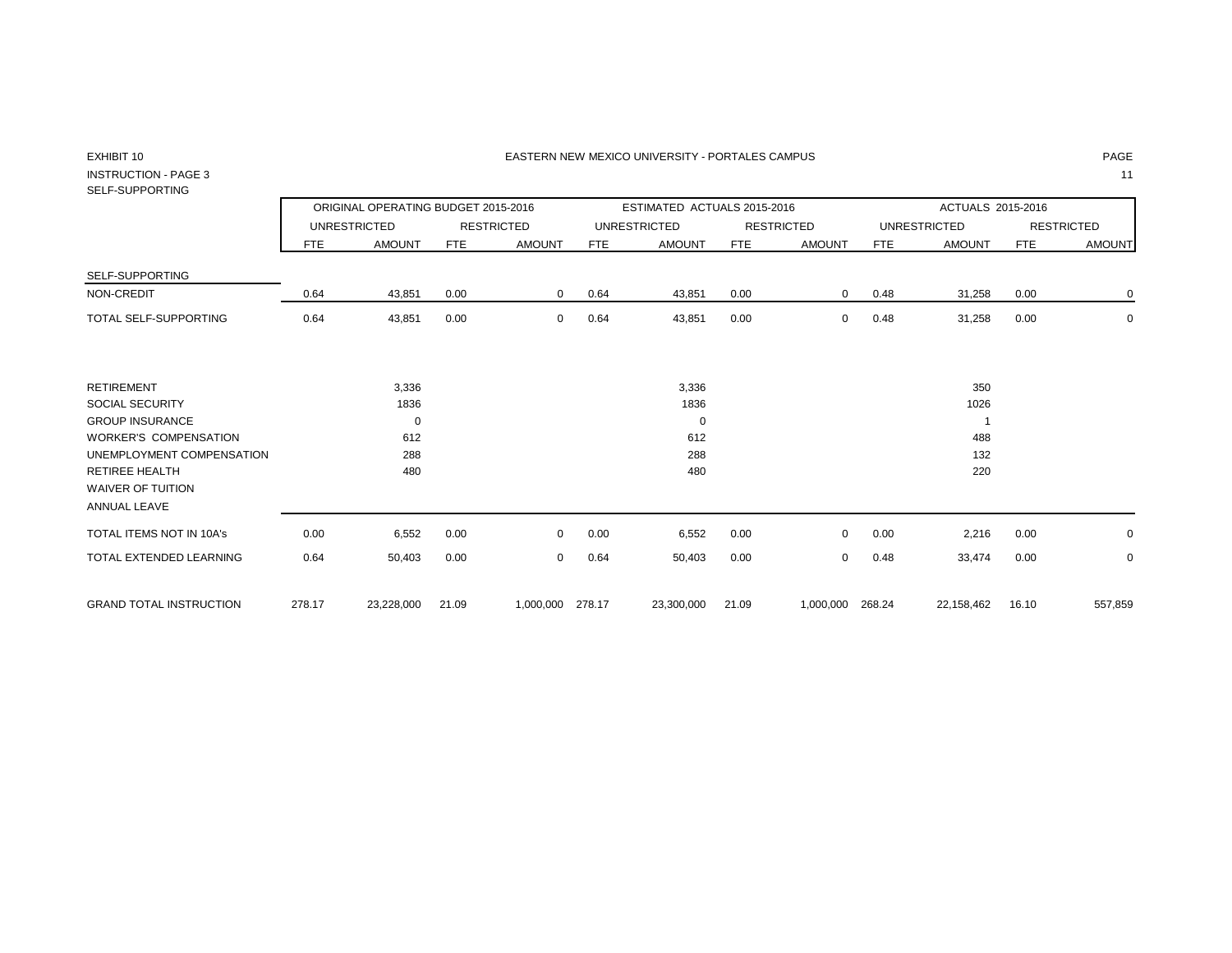## INSTRUCTION 12 INSTRUCTION

### EXHIBIT 10A PAGE EASTERN NEW MEXICO UNIVERSITY - PORTALES CAMPUS

|                                  |               | ORIGINAL OPERATING BUDGET 2015-2016 |              |                   |               | ESTIMATED ACTUALS 2015-2016 |              |                   |            | ACTUALS 2015-2016   |            |                   |
|----------------------------------|---------------|-------------------------------------|--------------|-------------------|---------------|-----------------------------|--------------|-------------------|------------|---------------------|------------|-------------------|
|                                  |               | <b>UNRESTRICTED</b>                 |              | <b>RESTRICTED</b> |               | <b>UNRESTRICTED</b>         |              | <b>RESTRICTED</b> |            | <b>UNRESTRICTED</b> |            | <b>RESTRICTED</b> |
|                                  | <b>FTE</b>    | <b>AMOUNT</b>                       | <b>FTE</b>   | <b>AMOUNT</b>     | <b>FTE</b>    | <b>AMOUNT</b>               | <b>FTE</b>   | <b>AMOUNT</b>     | <b>FTE</b> | <b>AMOUNT</b>       | <b>FTE</b> | <b>AMOUNT</b>     |
| LANGUAGE & LITERATURE            |               |                                     |              |                   |               |                             |              |                   |            |                     |            |                   |
| PROFESSIONAL SALARIES            |               |                                     |              |                   |               |                             |              |                   |            |                     |            |                   |
| <b>FACULTY SALARIES</b>          | 13.25         | 677,344                             |              |                   | 13.25         | 677,344                     |              |                   | 13.25      | 710,907             |            |                   |
| <b>GRAD ASSISTANT SALARIES</b>   | 0.00          |                                     |              |                   | 0.00          |                             |              |                   | 0.00       |                     |            |                   |
| SUPPORT STAFF SALARIES           | 1.00          | 21,986                              |              |                   | 1.00          | 21,986                      |              |                   | 1.00       | 22,112              |            |                   |
| <b>TECHNICIAN SALARIES</b>       |               |                                     |              |                   |               |                             |              |                   |            |                     |            |                   |
| <b>STUDENT SALARIES</b>          | 0.27          | 4,242                               |              |                   | 0.27          | 4,242                       |              |                   | 0.18       | 2,777               |            |                   |
| <b>OTHER SALARIES</b>            | 0.00          |                                     |              |                   | 0.00          |                             |              |                   | 0.00       |                     |            |                   |
| SUPPLIES AND EXPENSE             |               | 15,806                              |              |                   |               | 15,806                      |              |                   |            | 16,225              |            |                   |
| <b>EQUIPMENT</b>                 |               |                                     |              |                   |               |                             |              |                   |            |                     |            |                   |
| TRAVEL                           |               | 7,000                               |              |                   |               | 7,000                       |              |                   |            | 8,516               |            |                   |
| FED. WORK STUDY SAL.             | 0.10          | 1,593                               | 0.31         | 4,779             | 0.10          | 1,593                       | 0.31         | 4,779             | 0.00       |                     | 0.00       | $\pmb{0}$         |
| STATE WORK STUDY SAL.            | 0.00          |                                     | 0.00         | $\mathbf 0$       | 0.00          |                             | 0.00         | $\mathbf 0$       | 0.00       |                     | 0.00       | 0                 |
| TOTAL LANGUAGE & LITERATURE      | 14.62         | 727,971                             | 0.31         | 4,779             | 14.62         | 727,971                     | 0.31         | 4,779             | 14.43      | 760,537             | 0.00       | $\mathbf 0$       |
| <b>COMMUNICATION</b>             |               |                                     |              |                   |               |                             |              |                   |            |                     |            |                   |
| PROFESSIONAL SALARIES            | 3.29          | 111,019                             |              |                   | 3.29          | 111,019                     |              |                   | 3.29       | 112,743             |            |                   |
| <b>FACULTY SALARIES</b>          | 6.00          | 355,537                             |              |                   | 6.00          | 355,537                     |              |                   | 6.00       | 301,943             |            |                   |
| <b>GRAD ASSISTANT SALARIES</b>   | 0.00          |                                     |              |                   | 0.00          |                             |              |                   | 0.00       |                     |            |                   |
| SUPPORT STAFF SALARIES           | 1.50          | 32,979                              |              |                   | 1.50          | 32,979                      |              |                   | 1.75       | 37,839              |            |                   |
| <b>TECHNICIAN SALARIES</b>       |               |                                     |              |                   |               |                             |              |                   |            |                     |            |                   |
| <b>STUDENT SALARIES</b>          | 0.10          | 1,500                               |              |                   | 0.10          | 1,500                       |              |                   | 0.00       | $\pmb{0}$           |            |                   |
| <b>OTHER SALARIES</b>            | 0.00          |                                     |              |                   | 0.00          |                             |              |                   | 0.00       |                     |            |                   |
| SUPPLIES AND EXPENSE             |               | 5,700                               |              |                   |               | 5,700                       |              |                   |            | 10,364              |            |                   |
| <b>EQUIPMENT</b>                 |               |                                     |              |                   |               |                             |              |                   |            |                     |            |                   |
| TRAVEL                           |               | 10,300                              |              |                   |               | 10,300                      |              |                   |            | 5,216               |            |                   |
| FED. WORK STUDY SAL.             | 0.15          |                                     | 0.46         |                   | 0.15          | 2,414                       | 0.46         | 7,242             | 0.00       |                     | 0.00       | 0                 |
| STATE WORK STUDY SAL.            |               | 2,414                               |              | 7,242<br>2,000    |               |                             |              |                   | 0.00       |                     | 0.00       | 0                 |
| TOTAL COMMUNICATION              | 0.03<br>11.07 | 500<br>519,949                      | 0.13<br>0.59 | 9,242             | 0.03<br>11.07 | 500<br>519,949              | 0.13<br>0.59 | 2,000<br>9,242    | 11.04      | 468,106             | 0.00       | $\mathbf 0$       |
|                                  |               |                                     |              |                   |               |                             |              |                   |            |                     |            |                   |
| MATH, COMP SCI, STAT, & EET      |               |                                     |              |                   |               |                             |              |                   |            |                     |            |                   |
| PROFESSIONAL SALARIES            |               |                                     |              |                   |               |                             |              |                   |            |                     |            |                   |
| <b>FACULTY SALARIES</b>          | 14.50         | 830,569                             |              |                   | 14.50         | 830,569                     |              |                   | 14.50      | 869,369             |            |                   |
| <b>GRAD ASSISTANT SALARIES</b>   | 0.00          |                                     |              |                   | 0.00          |                             |              |                   | 0.00       |                     |            |                   |
| SUPPORT STAFF SALARIES           | 1.00          | 21,986                              |              |                   | 1.00          | 21,986                      |              |                   | 1.00       | 24,094              |            |                   |
| <b>TECHNICIAN SALARIES</b>       |               |                                     |              |                   |               |                             |              |                   |            |                     |            |                   |
| <b>STUDENT SALARIES</b>          | 0.56          | 8,735                               |              |                   | 0.56          | 8,735                       |              |                   | 0.24       | 3,695               |            |                   |
| <b>OTHER SALARIES</b>            | 0.00          |                                     |              |                   | 0.00          |                             |              |                   | 0.00       |                     |            |                   |
| SUPPLIES AND EXPENSE             |               | 15,300                              |              |                   |               | 15,300                      |              |                   |            | 20,214              |            |                   |
| <b>EQUIPMENT</b>                 |               |                                     |              |                   |               |                             |              |                   |            |                     |            |                   |
| TRAVEL                           |               | 6,850                               |              |                   |               | 6,850                       |              |                   |            | 6,020               |            |                   |
| FED. WORK STUDY SAL.             | 0.46          | 7,130                               | 1.37         | 21,390            | 0.46          | 7,130                       | 1.37         | 21,390            | 0.00       |                     | 0.00       | $\Omega$          |
| STATE WORK STUDY SAL.            | 0.14          | 2,145                               | 0.55         | 8,580             | 0.14          | 2,145                       | 0.55         | 8,580             | 0.15       | 2,278               | 0.58       | 9,112             |
| TOTAL MATH, COMP SCI, STAT, &EE1 | 16.65         | 892,715                             | 1.92         | 29,970            | 16.65         | 892,715                     | 1.92         | 29,970            | 15.88      | 925,670             | 0.58       | 9,112             |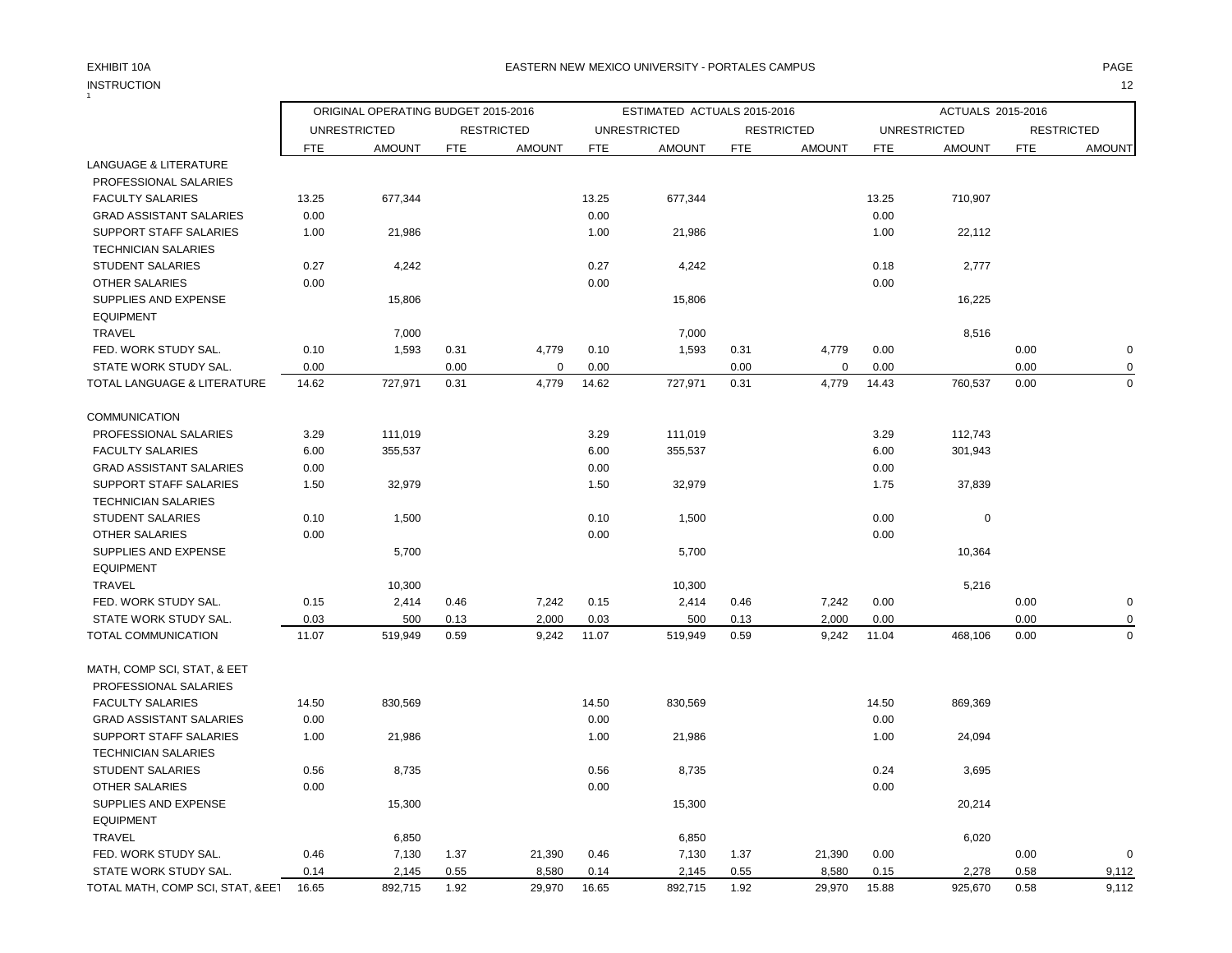## $\underset{2}{\text{INSTRUCTION}}$

| <b>INSTRUCTION</b><br>$\overline{\mathbf{c}}$ |            |                                     |      |                   |            |                             |            |                   |            |                     |            | 13                |
|-----------------------------------------------|------------|-------------------------------------|------|-------------------|------------|-----------------------------|------------|-------------------|------------|---------------------|------------|-------------------|
|                                               |            | ORIGINAL OPERATING BUDGET 2015-2016 |      |                   |            | ESTIMATED ACTUALS 2015-2016 |            |                   |            | ACTUALS 2015-2016   |            |                   |
|                                               |            | <b>UNRESTRICTED</b>                 |      | <b>RESTRICTED</b> |            | <b>UNRESTRICTED</b>         |            | <b>RESTRICTED</b> |            | <b>UNRESTRICTED</b> |            | <b>RESTRICTED</b> |
|                                               | <b>FTE</b> | <b>AMOUNT</b>                       | FTE  | <b>AMOUNT</b>     | <b>FTE</b> | <b>AMOUNT</b>               | <b>FTE</b> | <b>AMOUNT</b>     | <b>FTE</b> | <b>AMOUNT</b>       | <b>FTE</b> | <b>AMOUNT</b>     |
| <b>BIOLOGY</b>                                |            |                                     |      |                   |            |                             |            |                   |            |                     |            |                   |
| PROFESSIONAL SALARIES                         |            |                                     |      |                   |            |                             |            |                   |            |                     |            |                   |
| <b>FACULTY SALARIES</b>                       | 8.75       | 563,665                             |      |                   | 8.75       | 563,665                     |            |                   | 8.75       | 546,368             |            |                   |
| <b>GRAD ASSISTANT SALARIES</b>                | 0.00       |                                     |      |                   | 0.00       |                             |            |                   | 0.00       |                     |            |                   |
| <b>SUPPORT STAFF SALARIES</b>                 | 0.50       | 12,366                              |      |                   | 0.50       | 12,366                      |            |                   | 0.50       | 12,682              |            |                   |
| <b>TECHNICIAN SALARIES</b>                    | 0.50       | 13,395                              |      |                   | 0.50       | 13,395                      |            |                   | 0.50       | 13,604              |            |                   |
| <b>STUDENT SALARIES</b>                       | 0.08       | 1,200                               |      |                   | 0.08       | 1,200                       |            |                   | 0.00       | 61                  |            |                   |
| <b>OTHER SALARIES</b>                         | 0.00       |                                     |      |                   | 0.00       |                             |            |                   | 0.00       |                     |            |                   |
| SUPPLIES AND EXPENSE                          |            | 20,500                              |      |                   |            | 20,500                      |            |                   |            | 39,564              |            |                   |
| <b>EQUIPMENT</b>                              |            |                                     |      |                   |            |                             |            |                   |            |                     |            |                   |
| <b>TRAVEL</b>                                 |            | 5,200                               |      |                   |            | 5,200                       |            |                   |            | 3,425               |            |                   |
| FED. WORK STUDY SAL.                          | 0.39       | 6,102                               | 1.17 | 18,306            | 0.39       | 6,102                       | 1.17       | 18,306            | 0.00       |                     | 0.00       | 0                 |
| STATE WORK STUDY SAL.                         | 0.04       | 568                                 | 0.15 | 2,272             | 0.04       | 568                         | 0.15       | 2,272             | 0.00       |                     | 0.00       | 0                 |
| <b>TOTAL BIOLOGY</b>                          | 10.25      | 622,996                             | 1.32 | 20,578            | 10.25      | 622,996                     | 1.32       | 20,578            | 9.75       | 615,706             | 0.00       | 0                 |
| PHYSICAL SCIENCE & AVS                        |            |                                     |      |                   |            |                             |            |                   |            |                     |            |                   |
| PROFESSIONAL SALARIES                         |            |                                     |      |                   |            |                             |            |                   |            |                     |            |                   |
| <b>FACULTY SALARIES</b>                       | 7.00       | 454.890                             |      |                   | 7.00       | 454,890                     |            |                   | 7.00       | 496,078             |            |                   |
| <b>GRAD ASSISTANT SALARIES</b>                | 0.00       |                                     |      |                   | 0.00       |                             |            |                   | 0.00       |                     |            |                   |
| <b>SUPPORT STAFF SALARIES</b>                 | 0.50       | 12,365                              |      |                   | 0.50       | 12,365                      |            |                   | 0.50       | 12,682              |            |                   |
| <b>TECHNICIAN SALARIES</b>                    | 0.50       | 13,395                              |      |                   | 0.50       | 13,395                      |            |                   | 0.50       | 13,604              |            |                   |
| <b>STUDENT SALARIES</b>                       | 0.45       | 7,091                               |      |                   | 0.45       | 7,091                       |            |                   | 0.62       | 9,670               |            |                   |
| <b>OTHER SALARIES</b>                         | 0.00       |                                     |      |                   | 0.00       |                             |            |                   | 0.00       |                     |            |                   |
| SUPPLIES AND EXPENSE                          |            | 35,900                              |      |                   |            | 35,900                      |            |                   |            | 41,259              |            |                   |
| <b>EQUIPMENT</b>                              |            |                                     |      |                   |            |                             |            |                   |            |                     |            |                   |
| <b>TRAVEL</b>                                 |            | 6,300                               |      |                   |            | 6,300                       |            |                   |            | 5,856               |            |                   |
| FED. WORK STUDY SAL.                          | 0.28       | 4,338                               | 0.83 | 13,014            | 0.28       | 4,338                       | 0.83       | 13,014            | 0.00       |                     | 0.00       | 0                 |
| STATE WORK STUDY SAL.                         | 0.07       | 1,018                               | 0.26 | 4,072             | 0.07       | 1,018                       | 0.26       | 4,072             | 0.00       |                     | 0.00       | $\Omega$          |
| TOTAL PHYSICAL SCIENCE                        | 8.80       | 535,297                             | 1.10 | 17,086            | 8.80       | 535,297                     | 1.10       | 17,086            | 8.62       | 579,149             | 0.00       | $\Omega$          |

| NURSING - BSN & MSN            |      |         |      |       |      |         |      |       |      |         |      |             |
|--------------------------------|------|---------|------|-------|------|---------|------|-------|------|---------|------|-------------|
| PROFESSIONAL SALARIES          | 0.25 | 26,380  |      |       | 0.25 | 26,380  |      |       | 1.00 | 16,158  |      |             |
| <b>FACULTY SALARIES</b>        | 5.75 | 368,232 |      |       | 5.75 | 368,232 |      |       | 5.00 | 318,551 |      |             |
| <b>GRAD ASSISTANT SALARIES</b> | 0.00 |         |      |       | 0.00 |         |      |       | 0.00 |         |      |             |
| SUPPORT STAFF SALARIES         | 1.00 | 21,341  |      |       | 1.00 | 21,341  |      |       | 1.00 | 25,501  |      |             |
| <b>TECHNICIAN SALARIES</b>     |      |         |      |       |      |         |      |       |      |         |      |             |
| <b>STUDENT SALARIES</b>        | 0.00 |         |      |       | 0.00 |         |      |       | 0.09 | 1,467   |      |             |
| <b>OTHER SALARIES</b>          | 0.00 |         |      |       | 0.00 |         |      |       | 0.00 |         |      |             |
| SUPPLIES AND EXPENSE           |      | 206,534 |      |       |      | 206,534 |      |       |      | 137,246 |      |             |
| NURSING EXPANSION              |      |         |      |       |      |         |      |       |      |         |      |             |
| <b>EQUIPMENT</b>               |      |         |      |       |      |         |      |       |      |         |      |             |
| <b>TRAVEL</b>                  |      | 6,560   |      |       |      | 6,560   |      |       |      | 17,664  |      |             |
| FED. WORK STUDY SAL.           | 0.13 | 2,000   | 0.38 | 6,000 | 0.13 | 2,000   | 0.38 | 6,000 | 0.00 |         | 0.00 | $\mathbf 0$ |
| STATE WORK STUDY SAL.          | 0.00 |         | 0.00 | 0     | 0.00 |         | 0.00 | 0     | 0.00 |         | 0.00 | $\mathbf 0$ |
| TOTAL NURSING                  | 7.13 | 631,047 | 0.38 | 6,000 | 7.13 | 631,047 | 0.38 | 6,000 | 7.09 | 516,587 | 0.00 | $\mathbf 0$ |
|                                |      |         |      |       |      |         |      |       |      |         |      |             |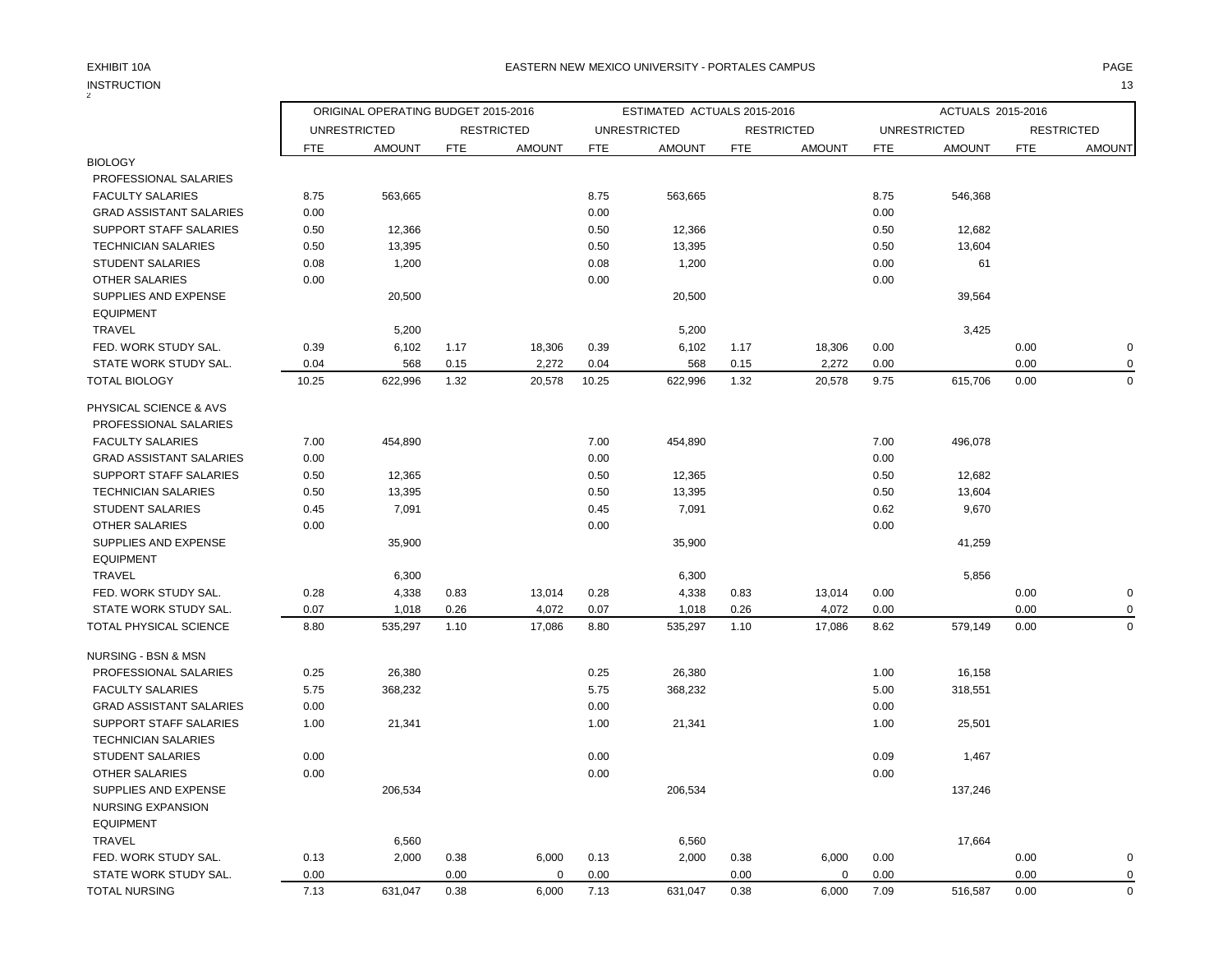3

|                                |            | ORIGINAL OPERATING BUDGET 2015-2016 |            |                   |            | ESTIMATED ACTUALS 2015-2016 |            |                   |            | ACTUALS 2015-2016   |            |                   |
|--------------------------------|------------|-------------------------------------|------------|-------------------|------------|-----------------------------|------------|-------------------|------------|---------------------|------------|-------------------|
|                                |            | <b>UNRESTRICTED</b>                 |            | <b>RESTRICTED</b> |            | <b>UNRESTRICTED</b>         |            | <b>RESTRICTED</b> |            | <b>UNRESTRICTED</b> |            | <b>RESTRICTED</b> |
|                                | <b>FTE</b> | <b>AMOUNT</b>                       | <b>FTE</b> | <b>AMOUNT</b>     | <b>FTE</b> | <b>AMOUNT</b>               | <b>FTE</b> | <b>AMOUNT</b>     | <b>FTE</b> | <b>AMOUNT</b>       | <b>FTE</b> | <b>AMOUNT</b>     |
| CDIS, SOCIAL WORK & EMS        |            |                                     |            |                   |            |                             |            |                   |            |                     |            |                   |
| PROFESSIONAL SALARIES          | 2.25       | 113,976                             |            |                   | 2.25       | 113,976                     |            |                   | 2.25       | 102,926             |            |                   |
| <b>FACULTY SALARIES</b>        | 13.00      | 746,753                             |            |                   | 13.00      | 746,753                     |            |                   | 13.00      | 742,576             |            |                   |
| <b>GRAD ASSISTANT SALARIES</b> | 0.00       |                                     |            |                   | 0.00       |                             |            |                   | 0.00       |                     |            |                   |
| SUPPORT STAFF SALARIES         | 0.50       | 10,670                              |            |                   | 0.50       | 10,670                      |            |                   | 1.00       | 11,954              |            |                   |
| <b>TECHNICIAN SALARIES</b>     |            |                                     |            |                   |            |                             |            |                   |            |                     |            |                   |
| <b>STUDENT SALARIES</b>        | 0.09       | 1,363                               |            |                   | 0.09       | 1,363                       |            |                   | 0.05       | 761                 |            |                   |
| OTHER SALARIES                 | 0.00       |                                     |            |                   | 0.00       |                             |            |                   | 0.00       |                     |            |                   |
| SUPPLIES AND EXPENSE           |            | 7,370                               |            |                   |            | 7,370                       |            |                   |            | 32,198              |            |                   |
| <b>EQUIPMENT</b>               |            |                                     |            |                   |            |                             |            |                   |            |                     |            |                   |
| <b>TRAVEL</b>                  |            | 7,850                               |            |                   |            | 7,850                       |            |                   |            | 3,885               |            |                   |
| FED. WORK STUDY SAL.           | 0.10       | 1,500                               | 0.29       | 4,500             | 0.10       | 1,500                       | 0.29       | 4,500             | 0.00       |                     | 0.00       | $\mathbf 0$       |
| STATE WORK STUDY SAL.          | 0.00       |                                     | 0.00       | 0                 | 0.00       |                             | 0.00       | $\mathbf 0$       | 0.00       |                     | 0.00       | 0                 |
| TOTAL CDIS & SOCIAL WORK       | 15.93      | 889,482                             | 0.29       | 4,500             | 15.93      | 889,482                     | 0.29       | 4,500             | 16.30      | 894,301             | 0.00       | $\Omega$          |
| HIST & HUM, SOC & BEH SCI      |            |                                     |            |                   |            |                             |            |                   |            |                     |            |                   |
| PROFESSIONAL SALARIES          |            |                                     |            |                   |            |                             |            |                   |            | 16,315              |            |                   |
| <b>FACULTY SALARIES</b>        | 15.00      | 993,088                             |            |                   | 15.00      | 993,088                     |            |                   | 15.00      | 1,283,930           |            |                   |
| <b>GRAD ASSISTANT SALARIES</b> | 0.00       |                                     |            |                   | 0.00       |                             |            |                   | 0.00       |                     |            |                   |
| <b>SUPPORT STAFF SALARIES</b>  | 1.00       | 21,663                              |            |                   | 1.00       | 21,663                      |            |                   | 1.00       | 33,267              |            |                   |
| <b>TECHNICIAN SALARIES</b>     |            |                                     |            |                   |            |                             |            |                   |            |                     |            |                   |
| <b>STUDENT SALARIES</b>        | 0.18       | 2,775                               |            |                   | 0.18       | 2,775                       |            |                   | 0.46       | 7,099               |            |                   |
| OTHER SALARIES                 | 0.00       |                                     |            |                   | 0.00       |                             |            |                   | 0.00       |                     |            |                   |
| SUPPLIES AND EXPENSE           |            | 9,145                               |            |                   |            | 9,145                       |            |                   |            | 9,758               |            |                   |
| <b>EQUIPMENT</b>               |            |                                     |            |                   |            |                             |            |                   |            |                     |            |                   |
| TRAVEL                         |            | 6,150                               |            |                   |            | 6,150                       |            |                   |            | 7,577               |            |                   |
| FED. WORK STUDY SAL.           | 0.31       | 4,785                               | 0.92       | 14,355            | 0.31       | 4,785                       | 0.92       | 14,355            | 0.00       |                     | 0.00       | $\mathbf 0$       |
| STATE WORK STUDY SAL.          | 0.02       | 329                                 | 0.08       | 1,316             | 0.02       | 329                         | 0.08       | 1,316             | 0.08       | 1,266               | 0.32       | 5,064             |
| TOTAL H & H, SOC & BEH SCI     | 16.51      | 1,037,935                           | 1.00       | 15,671            | 16.51      | 1,037,935                   | 1.00       | 15,671            | 16.54      | 1,359,213           | 0.32       | 5,064             |
| <b>ANTHROPOLOGY</b>            |            |                                     |            |                   |            |                             |            |                   |            |                     |            |                   |
| PROFESSIONAL SALARIES          | 0.18       | 7,306                               |            |                   | 0.18       | 7,306                       |            |                   | 0.18       |                     |            |                   |
| <b>FACULTY SALARIES</b>        | 5.25       | 331,798                             |            |                   | 5.25       | 331,798                     |            |                   | 5.00       | 300,246             |            |                   |
| <b>GRAD ASSISTANT SALARIES</b> | 0.00       |                                     |            |                   | 0.00       |                             |            |                   | 0.00       |                     |            |                   |
| <b>SUPPORT STAFF SALARIES</b>  | 0.50       | 10,993                              |            |                   | 0.50       | 10,993                      |            |                   | 0.50       | 11,758              |            |                   |
| <b>TECHNICIAN SALARIES</b>     |            |                                     |            |                   |            |                             |            |                   |            |                     |            |                   |
| STUDENT SALARIES               | 0.12       | 1,821                               |            |                   | 0.12       | 1,821                       |            |                   | 0.04       | 660                 |            |                   |
| <b>OTHER SALARIES</b>          | 0.00       |                                     |            |                   | 0.00       |                             |            |                   | 0.00       |                     |            |                   |
| SUPPLIES AND EXPENSE           |            | 17,191                              |            |                   |            | 17,191                      |            |                   |            | 6,589               |            |                   |
| <b>EQUIPMENT</b>               |            |                                     |            |                   |            |                             |            |                   |            |                     |            |                   |
| TRAVEL                         |            | 4,700                               |            |                   |            | 4,700                       |            |                   |            | 2,881               |            |                   |
| FED. WORK STUDY SAL.           | 0.07       | 1,018                               | 0.20       | 3,054             | 0.07       | 1,018                       | 0.20       | 3,054             | 0.00       |                     | 0.00       | $\mathbf 0$       |
| STATE WORK STUDY SAL.          | 0.00       |                                     | 0.00       | $\mathbf 0$       | 0.00       |                             | 0.00       | $\mathbf 0$       | 0.00       |                     | 0.00       | $\mathbf 0$       |
| TOTAL ANTHROPOLOGY             | 6.11       | 374,827                             | 0.20       | 3,054             | 6.11       | 374,827                     | 0.20       | 3,054             | 5.72       | 322,134             | 0.00       | $\mathbf 0$       |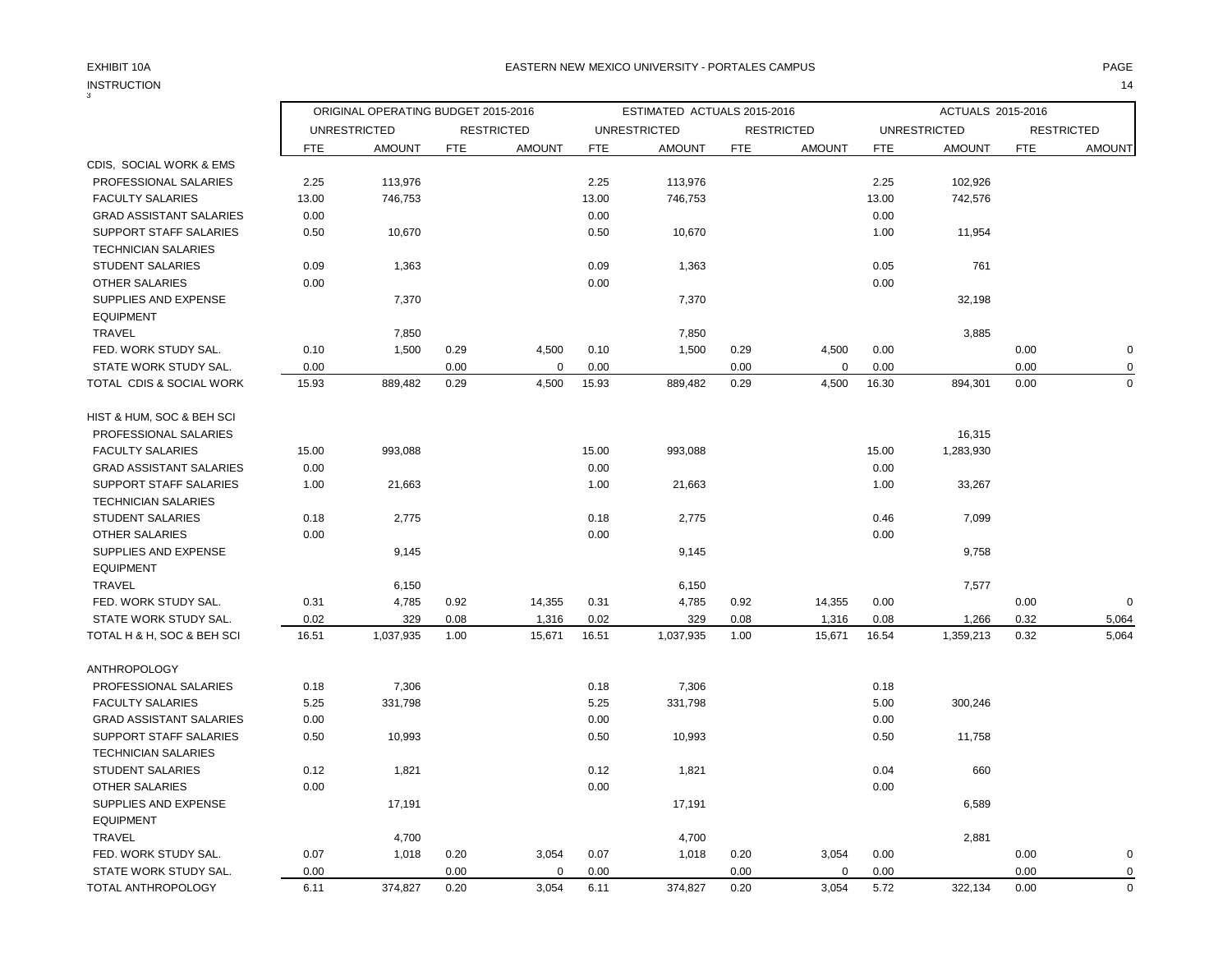#### INSTRUCTION 15 **INSTRUCTION**

|                                |            | ORIGINAL OPERATING BUDGET 2015-2016 |            |                   |            | ESTIMATED ACTUALS 2015-2016 |            |                   |            | ACTUALS 2015-2016   |            |                   |
|--------------------------------|------------|-------------------------------------|------------|-------------------|------------|-----------------------------|------------|-------------------|------------|---------------------|------------|-------------------|
|                                |            | <b>UNRESTRICTED</b>                 |            | <b>RESTRICTED</b> |            | <b>UNRESTRICTED</b>         |            | <b>RESTRICTED</b> |            | <b>UNRESTRICTED</b> |            | <b>RESTRICTED</b> |
|                                | <b>FTE</b> | <b>AMOUNT</b>                       | <b>FTE</b> | <b>AMOUNT</b>     | <b>FTE</b> | <b>AMOUNT</b>               | <b>FTE</b> | <b>AMOUNT</b>     | <b>FTE</b> | <b>AMOUNT</b>       | <b>FTE</b> | <b>AMOUNT</b>     |
| <b>BUSINESS</b>                |            |                                     |            |                   |            |                             |            |                   |            |                     |            |                   |
| PROFESSIONAL SALARIES          |            |                                     |            |                   |            |                             |            |                   |            |                     |            |                   |
| <b>FACULTY SALARIES</b>        | 19.25      | 1,384,693                           |            |                   | 19.25      | 1,384,693                   |            |                   | 20.25      | 1,457,941           |            |                   |
| <b>GRAD ASSISTANT SALARIES</b> | 0.00       |                                     |            |                   | 0.00       |                             |            |                   | 0.00       |                     |            |                   |
| SUPPORT STAFF SALARIES         | 1.00       | 19,531                              |            |                   | 1.00       | 19,531                      |            |                   | 1.00       | 19,580              |            |                   |
| <b>TECHNICIAN SALARIES</b>     |            |                                     |            |                   |            |                             |            |                   |            |                     |            |                   |
| <b>STUDENT SALARIES</b>        | 0.19       | 2,987                               |            |                   | 0.19       | 2,987                       |            |                   | 0.12       | 1,888               |            |                   |
| <b>OTHER SALARIES</b>          | 0.00       |                                     |            |                   | 0.00       |                             |            |                   | 0.00       |                     |            |                   |
| SUPPLIES AND EXPENSE           |            | 25,300                              |            |                   |            | 25,300                      |            |                   |            | 18,528              |            |                   |
| <b>EQUIPMENT</b>               |            |                                     |            |                   |            |                             |            |                   |            |                     |            |                   |
| <b>TRAVEL</b>                  |            | 15,400                              |            |                   |            | 15,400                      |            |                   |            | 8,530               |            |                   |
| FED. WORK STUDY SAL.           | 0.26       | 4,120                               | 0.79       | 12,360            | 0.26       | 4,120                       | 0.79       | 12,360            | 0.00       |                     | 0.00       | $\mathbf 0$       |
| STATE WORK STUDY SAL.          | 0.02       | 333                                 | 0.09       | 1,332             | 0.02       | 333                         | 0.09       | 1,332             | 0.00       |                     | 0.00       | 0                 |
| TOTAL BUSINESS                 | 20.73      | 1,452,364                           | 0.88       | 13,692            | 20.73      | 1,452,364                   | 0.88       | 13,692            | 21.37      | 1,506,467           | 0.00       | $\Omega$          |
| <b>MUSIC</b>                   |            |                                     |            |                   |            |                             |            |                   |            |                     |            |                   |
| PROFESSIONAL SALARIES          |            |                                     |            |                   |            |                             |            |                   |            |                     |            |                   |
| <b>FACULTY SALARIES</b>        | 13.75      | 862,842                             |            |                   | 13.75      | 862,842                     |            |                   | 13.00      | 848,006             |            |                   |
| <b>GRAD ASSISTANT SALARIES</b> | 0.00       |                                     |            |                   | 0.00       |                             |            |                   | 0.00       |                     |            |                   |
| SUPPORT STAFF SALARIES         | 1.00       | 21,986                              |            |                   | 1.00       | 21,986                      |            |                   | 1.00       | 22,334              |            |                   |
| <b>TECHNICIAN SALARIES</b>     |            |                                     |            |                   |            |                             |            |                   |            |                     |            |                   |
| <b>STUDENT SALARIES</b>        | 0.17       | 2,700                               |            |                   | 0.17       | 2,700                       |            |                   | 0.37       | 5,700               |            |                   |
| OTHER SALARIES                 | 0.00       |                                     |            |                   | 0.00       |                             |            |                   | 0.00       |                     |            |                   |
| SUPPLIES AND EXPENSE           |            | 52,570                              |            |                   |            | 52,570                      |            |                   |            | 49,934              |            |                   |
| <b>EQUIPMENT</b>               |            |                                     |            |                   |            |                             |            |                   |            |                     |            |                   |
| <b>TRAVEL</b>                  |            | 14,900                              |            |                   |            | 14,900                      |            |                   |            | 35,107              |            |                   |
| FED. WORK STUDY SAL.           | 0.22       | 3,500                               | 0.67       | 10,500            | 0.22       | 3,500                       | 0.67       | 10,500            | 0.00       |                     | 0.00       | $\mathbf 0$       |
| STATE WORK STUDY SAL.          | 0.07       | 1,120                               | 0.29       | 4,480             | 0.07       | 1,120                       | 0.29       | 4,480             | 0.02       | 252                 | 0.06       | 1,008             |
| <b>TOTAL MUSIC</b>             | 15.22      | 959,618                             | 0.96       | 14,980            | 15.22      | 959,618                     | 0.96       | 14,980            | 14.38      | 961,333             | 0.06       | 1,008             |
| ART/ DIGITAL FILM MAKING       |            |                                     |            |                   |            |                             |            |                   |            |                     |            |                   |
| PROFESSIONAL SALARIES          |            |                                     |            |                   |            |                             |            |                   |            |                     |            |                   |
| <b>FACULTY SALARIES</b>        | 7.00       | 456,396                             |            |                   | 7.00       | 456,396                     |            |                   | 7.00       | 496,515             |            |                   |
| <b>GRAD ASSISTANT SALARIES</b> | 0.00       |                                     |            |                   | 0.00       |                             |            |                   | 0.00       |                     |            |                   |
| <b>SUPPORT STAFF SALARIES</b>  | 0.75       | 17,488                              |            |                   | 0.75       | 17,488                      |            |                   | 0.75       | 17,781              |            |                   |
| <b>TECHNICIAN SALARIES</b>     |            |                                     |            |                   |            |                             |            |                   |            |                     |            |                   |
| <b>STUDENT SALARIES</b>        | 0.80       | 12,500                              |            |                   | 0.80       | 12,500                      |            |                   | 0.60       | 9,424               |            |                   |
| <b>OTHER SALARIES</b>          | 0.00       |                                     |            |                   | 0.00       |                             |            |                   | 0.00       |                     |            |                   |
| SUPPLIES AND EXPENSE           |            | 26,200                              |            |                   |            | 26,200                      |            |                   |            | 77,702              |            |                   |
| <b>EQUIPMENT</b>               |            |                                     |            |                   |            |                             |            |                   |            |                     |            |                   |
| <b>TRAVEL</b>                  |            | 6,025                               |            |                   |            | 6,025                       |            |                   |            | 7,143               |            |                   |
| FED. WORK STUDY SAL.           | 0.35       | 5,500                               | 1.06       | 16,500            | 0.35       | 5,500                       | 1.06       | 16,500            | 0.00       |                     | 0.00       | $\Omega$          |
| STATE WORK STUDY SAL.          | 0.11       | 1,660                               | 0.43       | 6,640             | 0.11       | 1,660                       | 0.43       | 6,640             | 0.14       | 2,146               | 0.55       | 8,583             |
| TOTAL ART/DIGITAL FILM MAKING  | 9.01       | 525,769                             | 1.48       | 23,140            | 9.01       | 525,769                     | 1.48       | 23,140            | 8.49       | 610,711             | 0.55       | 8,583             |
|                                |            |                                     |            |                   |            |                             |            |                   |            |                     |            |                   |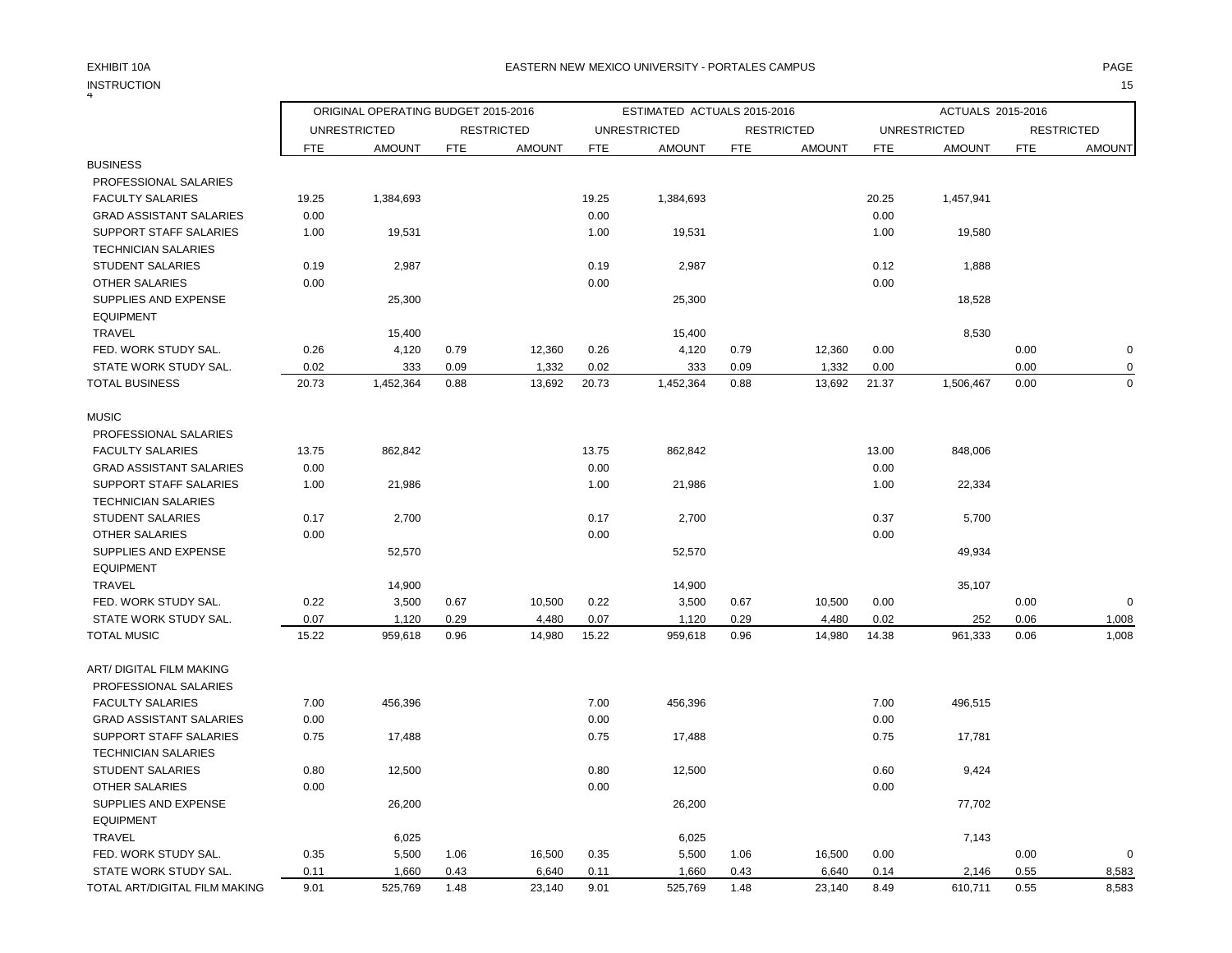## INSTRUCTION 16 INSTRUCTION

|                                |            | ORIGINAL OPERATING BUDGET 2015-2016 |            |                   |            | ESTIMATED ACTUALS 2015-2016 |            |                   |            | ACTUALS 2015-2016   |            |                   |
|--------------------------------|------------|-------------------------------------|------------|-------------------|------------|-----------------------------|------------|-------------------|------------|---------------------|------------|-------------------|
|                                |            | <b>UNRESTRICTED</b>                 |            | <b>RESTRICTED</b> |            | <b>UNRESTRICTED</b>         |            | <b>RESTRICTED</b> |            | <b>UNRESTRICTED</b> |            | <b>RESTRICTED</b> |
|                                | <b>FTE</b> | <b>AMOUNT</b>                       | <b>FTE</b> | <b>AMOUNT</b>     | <b>FTE</b> | <b>AMOUNT</b>               | <b>FTE</b> | <b>AMOUNT</b>     | <b>FTE</b> | <b>AMOUNT</b>       | <b>FTE</b> | <b>AMOUNT</b>     |
| THEATRE & DANCE                |            |                                     |            |                   |            |                             |            |                   |            |                     |            |                   |
| PROFESSIONAL SALARIES          |            |                                     |            |                   |            |                             |            |                   |            |                     |            |                   |
| <b>FACULTY SALARIES</b>        | 3.25       | 200,713                             |            |                   | 3.25       | 200,713                     |            |                   | 3.00       | 176,819             |            |                   |
| <b>GRAD ASSISTANT SALARIES</b> | 0.00       |                                     |            |                   | 0.00       |                             |            |                   | 0.00       |                     |            |                   |
| SUPPORT STAFF SALARIES         | 1.00       | 27,019                              |            |                   | 1.00       | 27,019                      |            |                   | 1.00       | 29,111              |            |                   |
| <b>TECHNICIAN SALARIES</b>     |            |                                     |            |                   |            |                             |            |                   |            |                     |            |                   |
| <b>STUDENT SALARIES</b>        | 0.06       | 1,000                               |            |                   | 0.06       | 1,000                       |            |                   | 0.08       | 1,229               |            |                   |
| OTHER SALARIES                 | 0.00       |                                     |            |                   | 0.00       |                             |            |                   | 0.00       |                     |            |                   |
| SUPPLIES AND EXPENSE           |            | 4,000                               |            |                   |            | 4,000                       |            |                   |            | 3,274               |            |                   |
| <b>EQUIPMENT</b>               |            |                                     |            |                   |            |                             |            |                   |            |                     |            |                   |
| TRAVEL                         |            | 1,225                               |            |                   |            | 1,225                       |            |                   |            | 1,816               |            |                   |
| FED. WORK STUDY SAL.           | 0.13       | 2,000                               | 0.38       | 6,000             | 0.13       | 2,000                       | 0.38       | 6,000             | 0.00       |                     | 0.00       | $\mathbf 0$       |
| STATE WORK STUDY SAL.          | 0.02       | 350                                 | 0.09       | 1,400             | 0.02       | 350                         | 0.09       | 1,400             | 0.02       | 252                 | 0.06       | 1,008             |
| TOTAL THEATRE & DANCE          | 4.46       | 236,307                             | 0.47       | 7,400             | 4.46       | 236,307                     | 0.47       | 7,400             | 4.09       | 212,501             | 0.06       | 1,008             |
|                                |            |                                     |            |                   |            |                             |            |                   |            |                     |            |                   |
| <b>EDUCATION</b>               |            |                                     |            |                   |            |                             |            |                   |            |                     |            |                   |
| PROFESSIONAL SALARIES          |            |                                     |            |                   |            |                             |            |                   |            | 50                  |            |                   |
| <b>FACULTY SALARIES</b>        | 24.75      | 1,650,886                           |            |                   | 24.75      | 1,650,886                   |            |                   | 23.75      | 1,717,438           |            |                   |
| <b>GRAD ASSISTANT SALARIES</b> | 0.00       |                                     |            |                   | 0.00       |                             |            |                   | 0.00       |                     |            |                   |
| <b>SUPPORT STAFF SALARIES</b>  | 2.50       | 56,337                              |            |                   | 2.50       | 56,337                      |            |                   | 2.50       | 50,522              |            |                   |
| <b>TECHNICIAN SALARIES</b>     |            |                                     |            |                   |            |                             |            |                   |            |                     |            |                   |
| <b>STUDENT SALARIES</b>        | 0.07       | 1,031                               |            |                   | 0.07       | 1,031                       |            |                   | 0.01       | 150                 |            |                   |
| OTHER SALARIES                 | 0.00       |                                     |            |                   | 0.00       |                             |            |                   | 0.00       |                     |            |                   |
| SUPPLIES AND EXPENSE           |            | 112,025                             |            |                   |            | 112,025                     |            |                   |            | 85,482              |            |                   |
| <b>EQUIPMENT</b>               |            |                                     |            |                   |            |                             |            |                   |            |                     |            |                   |
| <b>TRAVEL</b>                  |            | 23,740                              |            |                   |            | 23,740                      |            |                   |            | 26,048              |            |                   |
| FED. WORK STUDY SAL.           | 0.20       | 3,152                               | 0.61       | 9,456             | 0.20       | 3,152                       | 0.61       | 9,456             | 0.00       |                     | 0.00       | $\mathbf 0$       |
| STATE WORK STUDY SAL.          | 0.00       |                                     | 0.00       | $\mathbf 0$       | 0.00       |                             | 0.00       | $\mathbf 0$       | 0.04       | 578                 | 0.15       | 2,313             |
| <b>TOTAL EDUCATION</b>         | 27.52      | 1,847,171                           | 0.61       | 9,456             | 27.52      | 1,847,171                   | 0.61       | 9,456             | 26.30      | 1,880,268           | 0.15       | 2,313             |
| <b>TEACHER EDUCATION</b>       |            |                                     |            |                   |            |                             |            |                   |            |                     |            |                   |
| PROFESSIONAL SALARIES          | 1.00       | 103,387                             |            |                   | 1.00       | 61,394                      |            |                   | 1.00       | 62,348              |            |                   |
| <b>FACULTY SALARIES</b>        |            |                                     |            |                   |            | 41,993                      |            |                   |            | 19,150              |            |                   |
| <b>GRAD ASSISTANT SALARIES</b> | 0.00       |                                     |            |                   | 0.00       |                             |            |                   | 0.00       |                     |            |                   |
| SUPPORT STAFF SALARIES         | 1.00       | 22,859                              |            |                   | 1.00       | 22,859                      |            |                   | 1.00       | 20,082              |            |                   |
| <b>TECHNICIAN SALARIES</b>     |            |                                     |            |                   |            |                             |            |                   |            |                     |            |                   |
| <b>STUDENT SALARIES</b>        | 0.03       | 515                                 |            |                   | 0.03       | 515                         |            |                   | 0.05       | 780                 |            |                   |
| <b>OTHER SALARIES</b>          | 0.00       |                                     |            |                   | 0.00       |                             |            |                   | 0.00       |                     |            |                   |
| SUPPLIES AND EXPENSE           |            | 9,350                               |            |                   |            | 9,350                       |            |                   |            | 26,870              |            |                   |
| <b>EQUIPMENT</b>               |            |                                     |            |                   |            |                             |            |                   |            |                     |            |                   |
| TRAVEL                         |            | 15,000                              |            |                   |            | 15,000                      |            |                   |            | 12,464              |            |                   |
| FED. WORK STUDY SAL.           | 0.09       | 1,465                               | 0.28       | 4,395             | 0.09       | 1,465                       | 0.28       | 4,395             | 0.00       |                     | 0.00       | $\mathbf 0$       |
| STATE WORK STUDY SAL.          | 0.00       |                                     | 0.00       | $\mathbf 0$       | 0.00       |                             | 0.00       | $\mathbf 0$       | 0.00       |                     | 0.00       | $\mathbf 0$       |
| TOTAL TEACHER EDUCATION        | 2.13       | 152,576                             | 0.28       | 4,395             | 2.13       | 152,576                     | 0.28       | 4,395             | 2.05       | 141,695             | 0.00       | $\mathbf 0$       |
|                                |            |                                     |            |                   |            |                             |            |                   |            |                     |            |                   |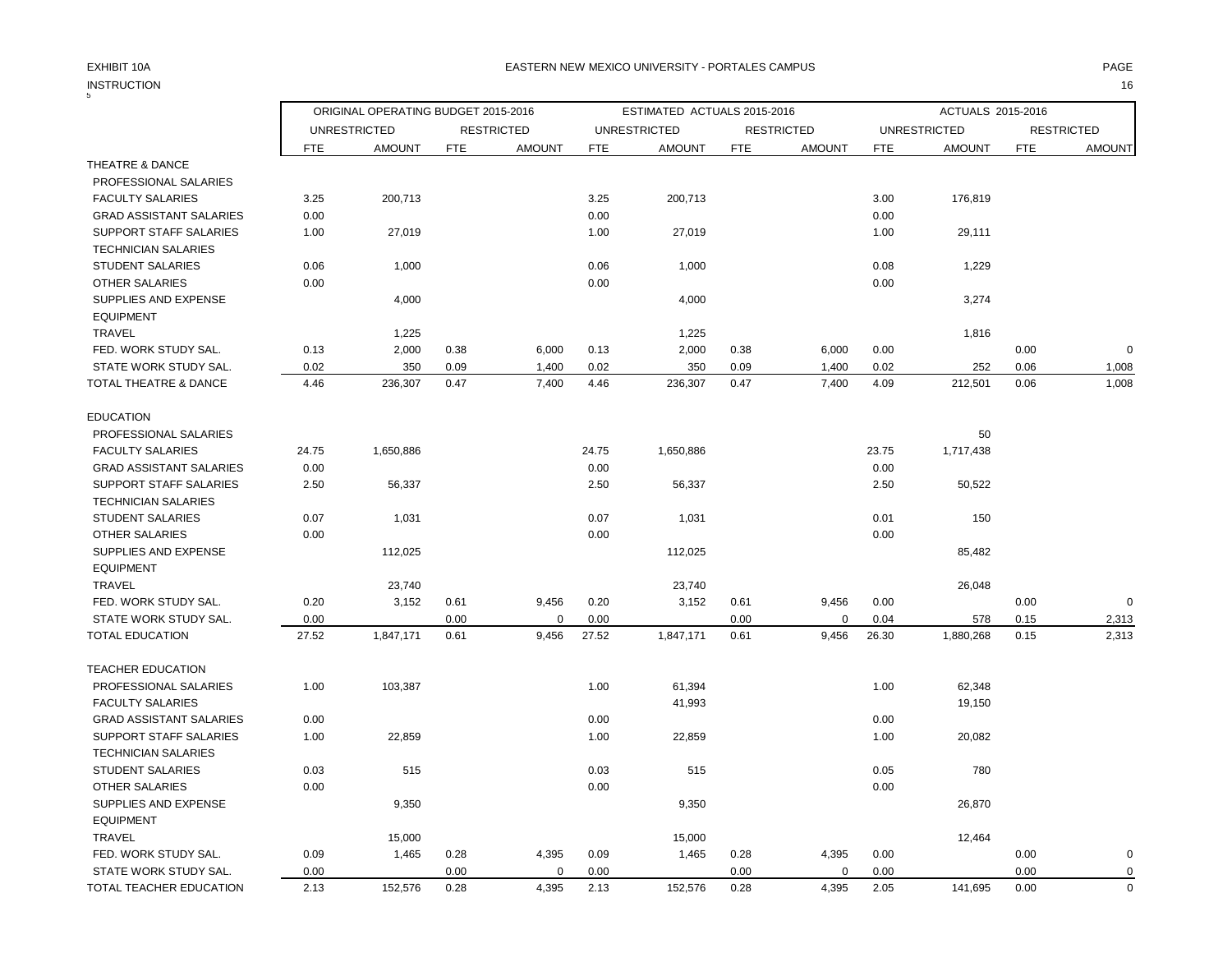| <b>INSTRUCTION</b>              |            |                                     |            |                   |       |                             |            |                   |            |                     |            | 17                |
|---------------------------------|------------|-------------------------------------|------------|-------------------|-------|-----------------------------|------------|-------------------|------------|---------------------|------------|-------------------|
|                                 |            | ORIGINAL OPERATING BUDGET 2015-2016 |            |                   |       | ESTIMATED ACTUALS 2015-2016 |            |                   |            | ACTUALS 2015-2016   |            |                   |
|                                 |            | <b>UNRESTRICTED</b>                 |            | <b>RESTRICTED</b> |       | <b>UNRESTRICTED</b>         |            | <b>RESTRICTED</b> |            | <b>UNRESTRICTED</b> |            | <b>RESTRICTED</b> |
|                                 | <b>FTE</b> | <b>AMOUNT</b>                       | <b>FTE</b> | <b>AMOUNT</b>     | FTE   | <b>AMOUNT</b>               | <b>FTE</b> | <b>AMOUNT</b>     | <b>FTE</b> | <b>AMOUNT</b>       | <b>FTE</b> | <b>AMOUNT</b>     |
| HEALTH, PE, RECREATION          |            |                                     |            |                   |       |                             |            |                   |            |                     |            |                   |
| PROFESSIONAL SALARIES           |            |                                     |            |                   |       |                             |            |                   |            |                     |            |                   |
| <b>FACULTY SALARIES</b>         | 11.00      | 548,197                             |            |                   | 11.00 | 548,197                     |            |                   | 11.75      | 628,643             |            |                   |
| <b>GRAD ASSISTANT SALARIES</b>  | 0.00       |                                     |            |                   | 0.00  |                             |            |                   | 0.00       |                     |            |                   |
| <b>SUPPORT STAFF SALARIES</b>   | 1.00       | 21,986                              |            |                   | 1.00  | 21,986                      |            |                   | 1.00       | 22,279              |            |                   |
| <b>TECHNICIAN SALARIES</b>      | 0.75       | 20,966                              |            |                   | 0.75  | 20,966                      |            |                   | 0.75       | 20,676              |            |                   |
| <b>STUDENT SALARIES</b>         | 0.51       | 8,000                               |            |                   | 0.51  | 8,000                       |            |                   | 1.25       | 19,468              |            |                   |
| <b>OTHER SALARIES</b>           | 0.00       |                                     |            |                   | 0.00  |                             |            |                   | 0.00       |                     |            |                   |
| SUPPLIES AND EXPENSE            |            | 12,000                              |            |                   |       | 12,000                      |            |                   |            | 10,645              |            |                   |
| <b>EQUIPMENT</b>                |            |                                     |            |                   |       |                             |            |                   |            |                     |            |                   |
| TRAVEL                          |            | 3,000                               |            |                   |       | 3,000                       |            |                   |            | 3,400               |            |                   |
| FED. WORK STUDY SAL.            | 1.41       | 22,000                              | 4.23       | 66,000            | 1.41  | 22,000                      | 4.23       | 66,000            | 0.00       |                     | 0.00       | $\mathbf 0$       |
| STATE WORK STUDY SAL.           | 0.26       | 4,000                               | 1.03       | 16,000            | 0.26  | 4,000                       | 1.03       | 16,000            | 0.11       | 1,724               | 0.44       | 6,896             |
| TOTAL HEALTH, PE, RECREATION    | 14.93      | 640,149                             | 5.26       | 82,000            | 14.93 | 640,149                     | 5.26       | 82,000            | 14.86      | 706,835             | 0.44       | 6,896             |
| FAMILY CNSM SCI / AG / BAAS     |            |                                     |            |                   |       |                             |            |                   |            |                     |            |                   |
| PROFESSIONAL SALARIES           |            |                                     |            |                   |       |                             |            |                   |            |                     |            |                   |
| <b>FACULTY SALARIES</b>         | 7.00       | 440,489                             |            |                   | 7.00  | 440,489                     |            |                   | 7.00       | 456,993             |            |                   |
| <b>GRAD ASSISTANT SALARIES</b>  | 0.00       |                                     |            |                   | 0.00  |                             |            |                   | 0.00       |                     |            |                   |
| SUPPORT STAFF SALARIES          | 1.00       | 21,986                              |            |                   | 1.00  | 21,986                      |            |                   | 1.00       | 22,334              |            |                   |
| <b>TECHNICIAN SALARIES</b>      |            |                                     |            |                   |       |                             |            |                   |            |                     |            |                   |
| <b>STUDENT SALARIES</b>         | 0.00       |                                     |            |                   | 0.00  |                             |            |                   | 0.12       | 1,920               |            |                   |
| <b>OTHER SALARIES</b>           | 0.00       |                                     |            |                   | 0.00  |                             |            |                   | 0.00       |                     |            |                   |
| SUPPLIES AND EXPENSE            |            | 8,500                               |            |                   |       | 8,500                       |            |                   |            | 36,760              |            |                   |
| <b>EQUIPMENT</b>                |            |                                     |            |                   |       |                             |            |                   |            |                     |            |                   |
| <b>TRAVEL</b>                   |            | 9,000                               |            |                   |       | 9,000                       |            |                   |            | 2,341               |            |                   |
| FED. WORK STUDY SAL.            | 0.30       | 4,700                               | 0.90       | 14,100            | 0.30  | 4,700                       | 0.90       | 14,100            | 0.00       |                     | 0.00       | $\mathbf 0$       |
| STATE WORK STUDY SAL.           | 0.00       |                                     | 0.00       | 0                 | 0.00  |                             | 0.00       | 0                 | 0.09       | 1,354               | 0.35       | 5,415             |
| TOTAL FCS / AG / BAAS           | 8.30       | 484,675                             | 0.90       | 14,100            | 8.30  | 484,675                     | 0.90       | 14,100            | 8.21       | 521,702             | 0.35       | 5,415             |
| ADVISING & RETENTION & TUTORING |            |                                     |            |                   |       |                             |            |                   |            |                     |            |                   |
| PROFESSIONAL SALARIES           | 5.28       | 250,417                             |            |                   | 5.28  | 250,417                     |            |                   | 4.78       | 220,067             |            |                   |
| <b>FACULTY SALARIES</b>         |            | 65,500                              |            |                   |       | 65,500                      |            |                   |            | 77,424              |            |                   |
| <b>GRAD ASSISTANT SALARIES</b>  | 0.00       |                                     |            |                   | 0.00  |                             |            |                   | 0.00       |                     |            |                   |
| SUPPORT STAFF SALARIES          | 3.00       | 74,631                              |            |                   | 3.00  | 74,631                      |            |                   | 3.00       | 61,106              |            |                   |
| <b>TECHNICIAN SALARIES</b>      |            |                                     |            |                   |       |                             |            |                   |            |                     |            |                   |
| <b>STUDENT SALARIES</b>         | 7.13       | 111,244                             |            |                   | 7.13  | 111,244                     |            |                   | 5.98       | 93,259              |            |                   |
| <b>OTHER SALARIES</b>           | 0.00       |                                     |            |                   | 0.00  |                             |            |                   | 0.00       |                     |            |                   |
| SUPPLIES AND EXPENSE            |            | 25,381                              |            |                   |       | 25,381                      |            |                   |            | 13,875              |            |                   |
| <b>EQUIPMENT</b>                |            |                                     |            |                   |       |                             |            |                   |            |                     |            |                   |
| TRAVEL                          |            | 2,550                               |            |                   |       | 2,550                       |            |                   |            | 5,984               |            |                   |
| FED. WORK STUDY SAL.            | 0.85       | 13,304                              | 2.56       | 39,912            | 0.85  | 13,304                      | 2.56       | 39,912            | 0.00       |                     | 0.00       | $\pmb{0}$         |
| STATE WORK STUDY SAL.           | 0.04       | 655                                 | 0.17       | 2,620             | 0.04  | 655                         | 0.17       | 2,620             | 0.22       | 3,425               | 0.88       | 13,700            |
| TOTAL ADV & RET & TUTORING      | 16.30      | 543,682                             | 2.73       | 42,532            | 16.30 | 543,682                     | 2.73       | 42,532            | 13.97      | 475,140             | 0.88       | 13,700            |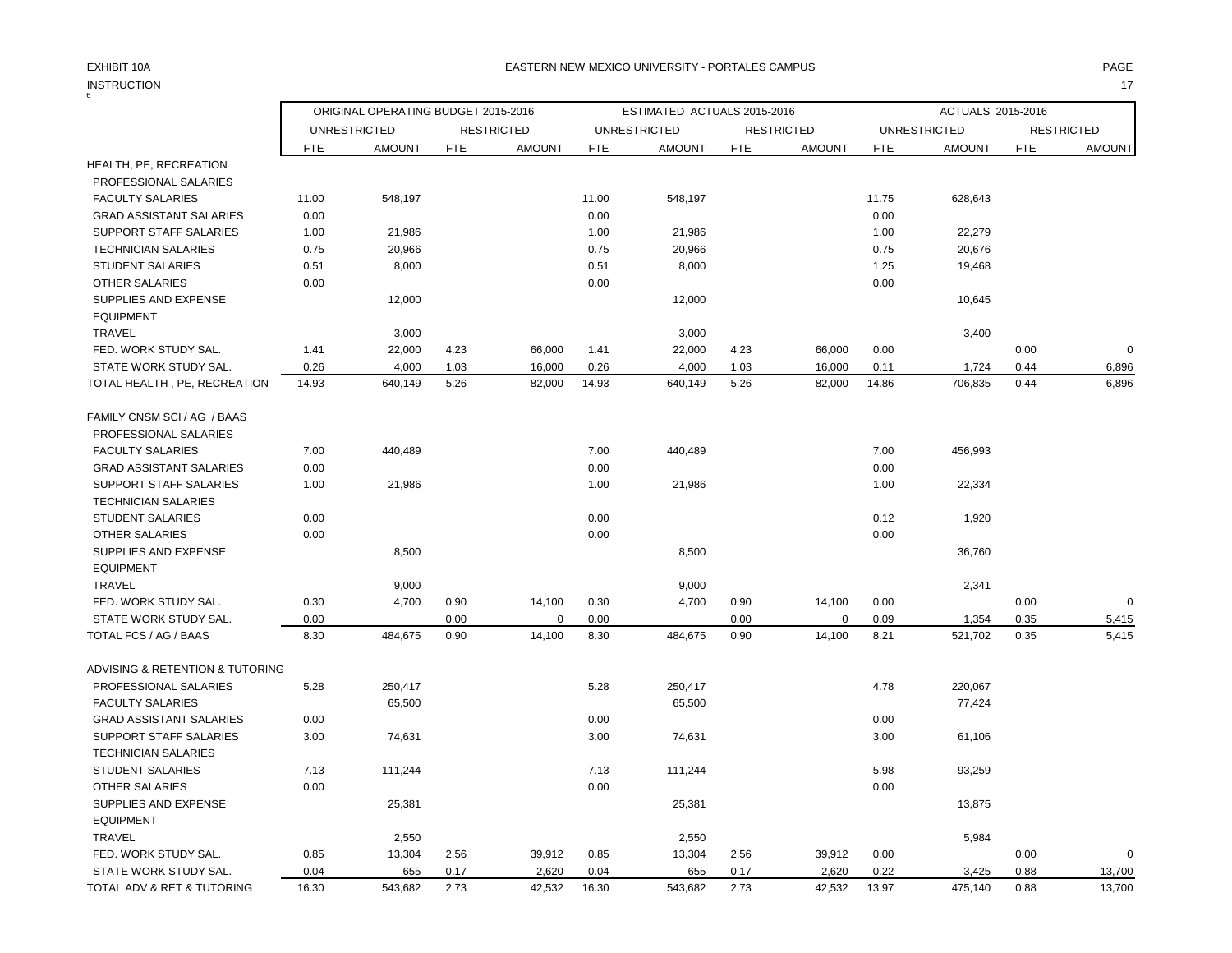### EXHIBIT 10A PAGE EASTERN NEW MEXICO UNIVERSITY - PORTALES CAMPUS

INSTRUCTION 18

| 7                              |            |                                      |            |                                    |            |                                      |            |                                    |            |                                      |            |                                    |
|--------------------------------|------------|--------------------------------------|------------|------------------------------------|------------|--------------------------------------|------------|------------------------------------|------------|--------------------------------------|------------|------------------------------------|
|                                |            | ORIGINAL OPERATING BUDGET 2015-2016  |            |                                    |            | ESTIMATED ACTUALS 2015-2016          |            |                                    |            | ACTUALS 2015-2016                    |            |                                    |
|                                | <b>FTE</b> | <b>UNRESTRICTED</b><br><b>AMOUNT</b> | <b>FTE</b> | <b>RESTRICTED</b><br><b>AMOUNT</b> | <b>FTE</b> | <b>UNRESTRICTED</b><br><b>AMOUNT</b> | <b>FTE</b> | <b>RESTRICTED</b><br><b>AMOUNT</b> | <b>FTE</b> | <b>UNRESTRICTED</b><br><b>AMOUNT</b> | <b>FTE</b> | <b>RESTRICTED</b><br><b>AMOUNT</b> |
| ED DEV, ETH ED, FAC DEV, ASS'T |            |                                      |            |                                    |            |                                      |            |                                    |            |                                      |            |                                    |
| PROFESSIONAL SALARIES          |            |                                      |            |                                    |            |                                      |            |                                    |            |                                      |            |                                    |
| <b>FACULTY SALARIES</b>        |            | 6,000                                |            |                                    |            | 6,000                                |            |                                    |            | 2,178                                |            |                                    |
| <b>GRAD ASSISTANT SALARIES</b> | 0.50       | 8,500                                |            |                                    | 0.50       | 8,500                                |            |                                    | 0.50       | 8,500                                | 0.00       |                                    |
| SUPPORT STAFF SALARIES         |            |                                      |            |                                    |            |                                      |            |                                    |            | 2,188                                |            |                                    |
| <b>TECHNICIAN SALARIES</b>     |            |                                      |            |                                    |            |                                      |            |                                    |            |                                      |            |                                    |
| <b>STUDENT SALARIES</b>        | 0.16       | 2,500                                |            |                                    | 0.16       | 2,500                                |            |                                    | 0.13       | 2,058                                |            |                                    |
| OTHER SALARIES                 | 0.00       |                                      |            |                                    | 0.00       |                                      |            |                                    | 0.00       |                                      |            |                                    |
| SUPPLIES AND EXPENSE           |            | 59,667                               |            |                                    |            | 59,667                               |            |                                    |            | 99,023                               |            |                                    |
| <b>EQUIPMENT</b>               |            |                                      |            |                                    |            |                                      |            |                                    |            |                                      |            |                                    |
| <b>TRAVEL</b>                  |            | 3,200                                |            |                                    |            | 3,200                                |            |                                    |            | 6,352                                |            |                                    |
| FED. WORK STUDY SAL.           | 0.00       |                                      | 0.00       | $\mathbf 0$                        | 0.00       |                                      | 0.00       | 0                                  | 0.00       |                                      | 0.00       | $\mathbf 0$                        |
| STATE WORK STUDY SAL.          | 0.00       |                                      | 0.00       | 0                                  | 0.00       |                                      | 0.00       | 0                                  | 0.00       |                                      | 0.00       | 0                                  |
| TOTAL ED DEV, ETH ED, ESL      | 0.66       | 79,867                               | 0.00       | $\mathbf 0$                        | 0.66       | 79,867                               | 0.00       | $\mathbf 0$                        | 0.63       | 120,298                              | 0.00       | $\mathbf 0$                        |
| ESL                            |            |                                      |            |                                    |            |                                      |            |                                    |            |                                      |            |                                    |
| PROFESSIONAL SALARIES          |            |                                      |            |                                    |            |                                      |            |                                    |            |                                      |            |                                    |
| <b>FACULTY SALARIES</b>        | 1.00       | 51,300                               |            |                                    | 1.00       | 51,300                               |            |                                    | 1.00       | 42,859                               |            |                                    |
| <b>GRAD ASSISTANT SALARIES</b> | 0.25       | 4,250                                |            |                                    | 0.25       | 4,250                                |            |                                    | 0.00       |                                      |            |                                    |
| <b>SUPPORT STAFF SALARIES</b>  |            |                                      |            |                                    |            |                                      |            |                                    |            |                                      |            |                                    |
| <b>TECHNICIAN SALARIES</b>     |            |                                      |            |                                    |            |                                      |            |                                    |            |                                      |            |                                    |
| <b>STUDENT SALARIES</b>        | 0.35       | 5,500                                |            |                                    | 0.35       | 5,500                                |            |                                    | 0.08       | 1,232                                |            |                                    |
| <b>OTHER SALARIES</b>          | 0.00       |                                      |            |                                    | 0.00       |                                      |            |                                    | 0.00       |                                      |            |                                    |
| SUPPLIES AND EXPENSE           |            | 3,875                                |            |                                    |            | 3,875                                |            |                                    |            | 2,838                                |            |                                    |
| <b>EQUIPMENT</b>               |            |                                      |            |                                    |            |                                      |            |                                    |            |                                      |            |                                    |
| <b>TRAVEL</b>                  |            | 100                                  |            |                                    |            | 100                                  |            |                                    |            | 279                                  |            |                                    |
| FED. WORK STUDY SAL.           | 0.00       |                                      | 0.00       | $\mathsf 0$                        | 0.00       |                                      | 0.00       | 0                                  | 0.00       |                                      | 0.00       | $\mathsf 0$                        |
| STATE WORK STUDY SAL.          | 0.00       |                                      | 0.00       | 0                                  | 0.00       |                                      | 0.00       | $\mathbf 0$                        | 0.05       | 708                                  | 0.18       | 2,831                              |
| TOTAL BAAS DEG PROG            | 1.60       | 65,025                               | 0.00       | $\mathbf 0$                        | 1.60       | 65,025                               | 0.00       | 0                                  | 1.12       | 47,916                               | 0.18       | 2,831                              |
| <b>SUMMER SESSION</b>          |            |                                      |            |                                    |            |                                      |            |                                    |            |                                      |            |                                    |
| PROFESSIONAL SALARIES          |            |                                      |            |                                    |            |                                      |            |                                    |            |                                      |            |                                    |
| <b>FACULTY SALARIES</b>        |            | 610,000                              |            |                                    |            | 610,000                              |            |                                    |            | 579,288                              |            |                                    |
| <b>GRAD ASSISTANT SALARIES</b> | 0.00       |                                      |            |                                    | 0.00       |                                      |            |                                    | 0.00       |                                      |            |                                    |
| SUPPORT STAFF SALARIES         |            |                                      |            |                                    |            |                                      |            |                                    |            |                                      |            |                                    |
| <b>TECHNICIAN SALARIES</b>     |            |                                      |            |                                    |            |                                      |            |                                    |            |                                      |            |                                    |
| <b>STUDENT SALARIES</b>        | 0.00       |                                      |            |                                    | 0.00       |                                      |            |                                    | 0.00       |                                      |            |                                    |
| OTHER SALARIES                 | 0.00       |                                      |            |                                    | 0.00       |                                      |            |                                    | 0.00       |                                      |            |                                    |
| SUPPLIES AND EXPENSE           |            |                                      |            |                                    |            |                                      |            |                                    |            |                                      |            |                                    |
| <b>EQUIPMENT</b>               |            |                                      |            |                                    |            |                                      |            |                                    |            |                                      |            |                                    |
| <b>TRAVEL</b>                  |            |                                      |            |                                    |            |                                      |            |                                    |            |                                      |            |                                    |
| FED. WORK STUDY SAL.           | 0.00       |                                      | 0.00       | $\mathbf 0$                        | 0.00       |                                      | 0.00       | 0                                  | 0.00       |                                      | 0.00       | $\mathbf 0$                        |
| STATE WORK STUDY SAL.          | 0.00       |                                      | 0.00       | $\mathbf 0$                        | 0.00       |                                      | 0.00       | 0                                  | 0.00       |                                      | 0.00       | $\pmb{0}$                          |
| TOTAL SUMMER SESSION           | 0.00       | 610,000                              | 0.00       | $\mathbf 0$                        | 0.00       | 610,000                              | 0.00       | 0                                  | 0.00       | 579,288                              | 0.00       | $\mathbf 0$                        |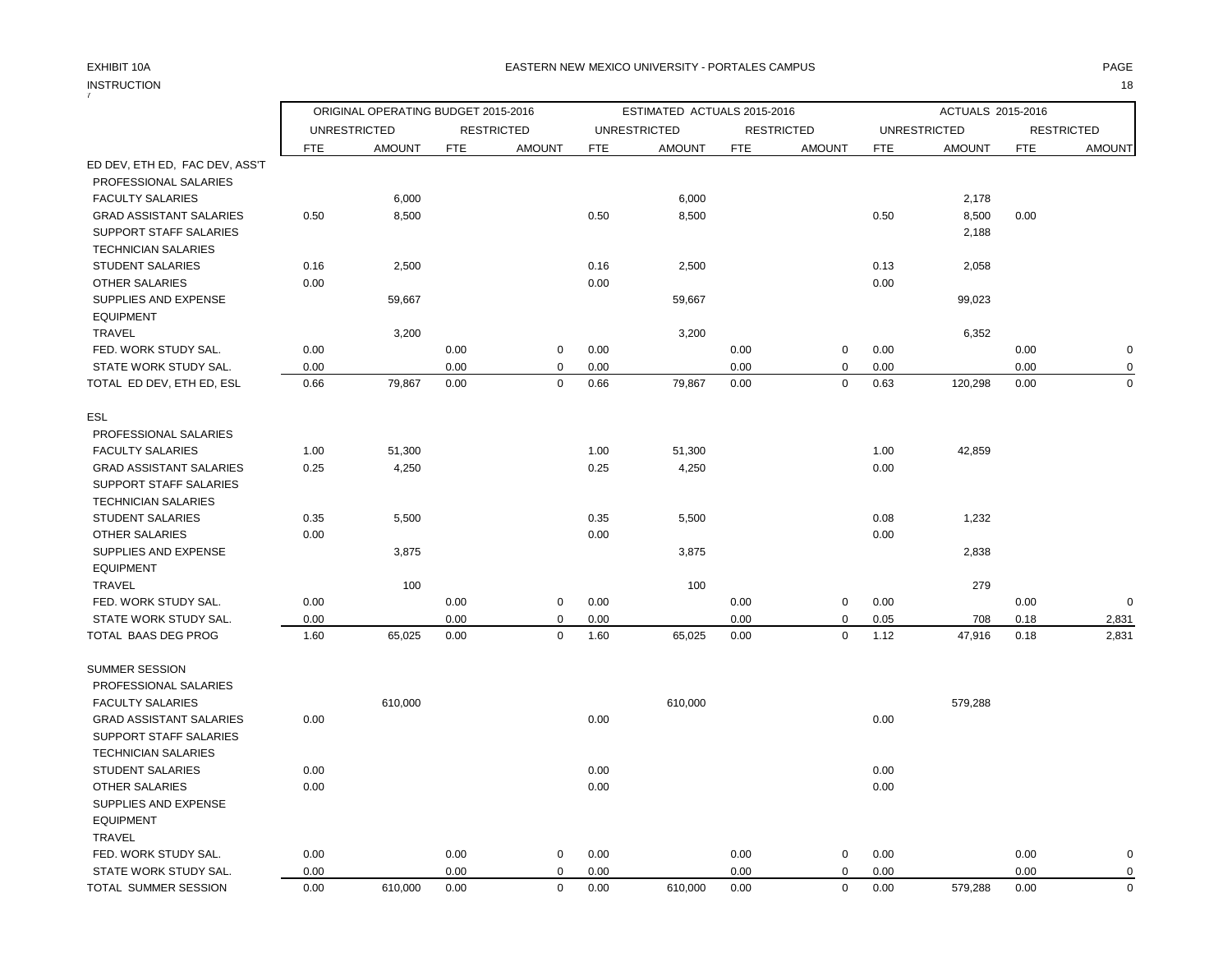## INSTRUCTION 19 INSTRUCTION

| 8                              |            | ORIGINAL OPERATING BUDGET 2015-2016 |      |                   |            | ESTIMATED ACTUALS 2015-2016 |            |                   |            | ACTUALS 2015-2016   |            |                   |
|--------------------------------|------------|-------------------------------------|------|-------------------|------------|-----------------------------|------------|-------------------|------------|---------------------|------------|-------------------|
|                                |            | <b>UNRESTRICTED</b>                 |      | <b>RESTRICTED</b> |            | <b>UNRESTRICTED</b>         |            | <b>RESTRICTED</b> |            | <b>UNRESTRICTED</b> |            | <b>RESTRICTED</b> |
|                                | <b>FTE</b> | <b>AMOUNT</b>                       | FTE  | <b>AMOUNT</b>     | <b>FTE</b> | <b>AMOUNT</b>               | <b>FTE</b> | <b>AMOUNT</b>     | <b>FTE</b> | <b>AMOUNT</b>       | <b>FTE</b> | <b>AMOUNT</b>     |
| RESTRICTED GRANTS (ACTUALS)    |            |                                     |      |                   |            |                             |            |                   |            |                     |            |                   |
| PROFESSIONAL SALARIES          | 0.00       |                                     |      |                   | 0.00       |                             |            |                   |            |                     | 1.00       | 53,783            |
| <b>FACULTY SALARIES</b>        |            |                                     |      |                   |            |                             |            |                   |            |                     |            | 13,328            |
| <b>GRAD ASSISTANT SALARIES</b> | 0.00       |                                     |      |                   | 0.00       |                             |            |                   | 0.00       |                     |            |                   |
| SUPPORT STAFF SALARIES         |            |                                     |      |                   |            |                             |            |                   |            |                     | 1.00       | 19,814            |
| <b>TECHNICIAN SALARIES</b>     |            |                                     |      |                   |            |                             |            |                   |            |                     |            |                   |
| <b>STUDENT SALARIES</b>        | 0.00       |                                     |      |                   | 0.00       |                             |            |                   | 0.00       |                     | 0.03       | 500               |
| <b>OTHER SALARIES</b>          | 0.00       |                                     |      |                   | 0.00       |                             |            |                   | 0.00       |                     |            |                   |
| SUPPLIES AND EXPENSE           |            |                                     |      |                   |            |                             |            |                   |            |                     |            | 209,860           |
| <b>EQUIPMENT</b>               |            |                                     |      |                   |            |                             |            |                   |            |                     |            |                   |
| TRAVEL                         |            |                                     |      |                   |            |                             |            |                   |            |                     |            | 16,210            |
| FED. WORK STUDY SAL.           | 0.00       |                                     | 0.00 | $\mathbf 0$       | 0.00       |                             | 0.00       | $\mathbf 0$       | 0.00       |                     | 10.49      | 163,605           |
| STATE WORK STUDY SAL.          | 0.00       |                                     | 0.00 | $\mathbf 0$       | 0.00       |                             | 0.00       | $\mathbf 0$       | 0.00       |                     | 0.00       |                   |
| TOTAL REST GRANTS (ACTUALS)    | 0.00       | $\mathbf 0$                         | 0.00 | $\mathbf 0$       | 0.00       | $\mathbf 0$                 | 0.00       | $\mathbf 0$       | 0.00       | $\mathbf 0$         | 12.52      | 477,100           |
|                                |            |                                     |      |                   |            |                             |            |                   |            |                     |            |                   |
| <b>DISTANCE ED</b>             |            |                                     |      |                   |            |                             |            |                   |            |                     |            |                   |
| PROFESSIONAL SALARIES          | 4.00       | 222,239                             |      |                   | 4.00       | 222,239                     |            |                   | 4.00       | 218,242             |            |                   |
| <b>FACULTY SALARIES</b>        |            | 56,000                              |      |                   |            | 56,000                      |            |                   |            | 49,505              |            |                   |
| <b>GRAD ASSISTANT SALARIES</b> | 0.00       |                                     |      |                   | 0.00       |                             |            |                   | 0.00       |                     |            |                   |
| SUPPORT STAFF SALARIES         | 3.00       | 82,992                              |      |                   | 3.00       | 82,992                      |            |                   | 3.00       | 89,678              |            |                   |
| <b>TECHNICIAN SALARIES</b>     |            |                                     |      |                   |            |                             |            |                   |            |                     |            |                   |
| <b>STUDENT SALARIES</b>        | 0.60       | 9,320                               |      |                   | 0.60       | 9,320                       |            |                   | 0.63       | 9,857               |            |                   |
| <b>OTHER SALARIES</b>          | 1.85       | 28,827                              |      |                   | 1.85       | 28,827                      |            |                   | 0.00       |                     |            |                   |
| SUPPLIES AND EXPENSE           |            | 255,918                             |      |                   |            | 255,918                     |            |                   |            | 120,045             |            |                   |
| <b>EQUIPMENT</b>               |            |                                     |      |                   |            |                             |            |                   |            |                     |            |                   |
| <b>TRAVEL</b>                  |            | 17,780                              |      |                   |            | 17,780                      |            |                   |            | 9,332               |            |                   |
| FED. WORK STUDY SAL.           | 0.14       | 2,163                               | 0.42 | 6,489             | 0.14       | 2,163                       | 0.42       | 6,489             | 0.00       |                     | 0.00       | 0                 |
| STATE WORK STUDY SAL.          | 0.00       |                                     | 0.00 | $\Omega$          | 0.00       |                             | 0.00       | $\Omega$          | 0.00       |                     | 0.00       |                   |
| TOTAL DISTANCE ED              | 9.58       | 675,239                             | 0.42 | 6,489             | 9.58       | 675,239                     | 0.42       | 6,489             | 7.63       | 496,657             | 0.00       | $\Omega$          |
|                                |            |                                     |      |                   |            |                             |            |                   |            |                     |            |                   |
| PROFESSIONAL SALARIES          |            |                                     |      |                   |            |                             |            |                   |            |                     |            |                   |
| <b>FACULTY SALARIES</b>        |            |                                     |      |                   |            |                             |            |                   |            |                     |            |                   |
| <b>GRAD ASSISTANT SALARIES</b> | 0.00       |                                     |      |                   | 0.00       |                             |            |                   | 0.00       |                     |            |                   |
| SUPPORT STAFF SALARIES         |            |                                     |      |                   |            |                             |            |                   |            |                     |            |                   |
| <b>TECHNICIAN SALARIES</b>     |            |                                     |      |                   |            |                             |            |                   |            |                     |            |                   |
| <b>STUDENT SALARIES</b>        | 0.00       |                                     |      |                   | 0.00       |                             |            |                   | 0.00       |                     |            |                   |
| OTHER SALARIES                 | 0.00       |                                     |      |                   | 0.00       |                             |            |                   | 0.00       |                     |            |                   |
| SUPPLIES AND EXPENSE           |            |                                     |      |                   |            |                             |            |                   |            |                     |            |                   |
| <b>EQUIPMENT</b>               |            |                                     |      |                   |            |                             |            |                   |            |                     |            |                   |
| TRAVEL                         |            |                                     |      |                   |            |                             |            |                   |            |                     |            |                   |
| FED. WORK STUDY SAL.           | 0.00       |                                     | 0.00 | $\mathbf 0$       | 0.00       |                             | 0.00       | 0                 | 0.00       |                     | 0.00       |                   |
| STATE WORK STUDY SAL.          | 0.00       |                                     | 0.00 | $\mathbf 0$       | 0.00       |                             | 0.00       | 0                 | 0.00       |                     | 0.00       | $\Omega$          |

TOTAL 0.00 0 0.00 0 0.00 0 0.00 0 0.00 0 0.00 0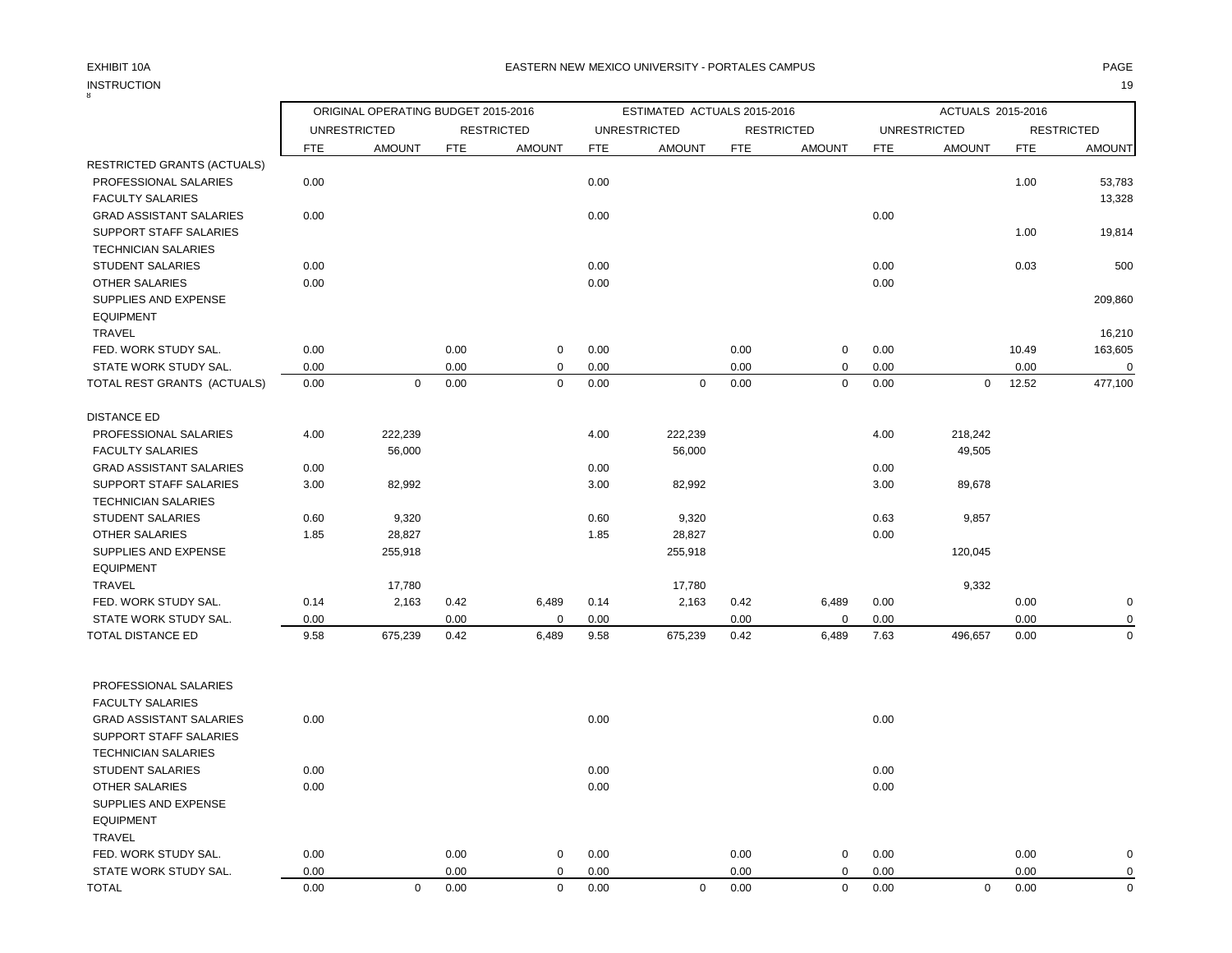INSTRUCTION--SELF SUPPORTING 20

### EXHIBIT 10A PAGE EASTERN NEW MEXICO UNIVERSITY - PORTALES CAMPUS

| 9                              |      | ORIGINAL OPERATING BUDGET 2015-2016 |            |                   |            | ESTIMATED ACTUALS 2015-2016 |            |                   |            | ACTUALS 2015-2016   |      |                   |
|--------------------------------|------|-------------------------------------|------------|-------------------|------------|-----------------------------|------------|-------------------|------------|---------------------|------|-------------------|
|                                |      | <b>UNRESTRICTED</b>                 |            | <b>RESTRICTED</b> |            | <b>UNRESTRICTED</b>         |            | <b>RESTRICTED</b> |            | <b>UNRESTRICTED</b> |      | <b>RESTRICTED</b> |
|                                | FTE  | <b>AMOUNT</b>                       | <b>FTE</b> | <b>AMOUNT</b>     | <b>FTE</b> | <b>AMOUNT</b>               | <b>FTE</b> | <b>AMOUNT</b>     | <b>FTE</b> | <b>AMOUNT</b>       | FTE  | <b>AMOUNT</b>     |
| NON-CREDIT                     |      |                                     |            |                   |            |                             |            |                   |            |                     |      |                   |
| PROFESSIONAL SALARIES          |      |                                     |            |                   |            |                             |            |                   |            |                     |      |                   |
| <b>FACULTY SALARIES</b>        |      | 24,000                              |            |                   |            | 24,000                      |            |                   |            | 19,967              |      |                   |
| <b>GRAD ASSISTANT SALARIES</b> | 0.00 |                                     |            |                   | 0.00       |                             |            |                   | 0.00       |                     |      |                   |
| SUPPORT STAFF SALARIES         |      |                                     |            |                   |            |                             |            |                   |            |                     |      |                   |
| <b>TECHNICIAN SALARIES</b>     |      |                                     |            |                   |            |                             |            |                   |            |                     |      |                   |
| <b>STUDENT SALARIES</b>        | 0.64 | 10,000                              |            |                   | 0.64       | 10,000                      |            |                   | 0.48       | 7,550               |      |                   |
| OTHER SALARIES                 | 0.00 |                                     |            |                   | 0.00       |                             |            |                   | 0.00       |                     |      |                   |
| SUPPLIES AND EXPENSE           |      | 9,351                               |            |                   |            | 9,351                       |            |                   |            | 3,742               |      |                   |
| <b>EQUIPMENT</b>               |      |                                     |            |                   |            |                             |            |                   |            |                     |      |                   |
| <b>TRAVEL</b>                  |      | 500                                 |            |                   |            | 500                         |            |                   |            |                     |      |                   |
| FED. WORK STUDY SAL.           | 0.00 |                                     | 0.00       | 0                 | 0.00       |                             | 0.00       | $\mathbf 0$       | 0.00       |                     | 0.00 | 0                 |
| STATE WORK STUDY SAL.          | 0.00 |                                     | 0.00       | 0                 | 0.00       |                             | 0.00       | $\mathbf 0$       | 0.00       |                     | 0.00 | 0                 |
| TOTAL NON-CREDIT               | 0.64 | 43,851                              | 0.00       | 0                 | 0.64       | 43,851                      | 0.00       | 0                 | 0.48       | 31,258              | 0.00 | $\Omega$          |
|                                |      |                                     |            |                   |            |                             |            |                   |            |                     |      |                   |
| PROFESSIONAL SALARIES          |      |                                     |            |                   |            |                             |            |                   |            |                     |      |                   |
| <b>FACULTY SALARIES</b>        |      |                                     |            |                   |            |                             |            |                   |            |                     |      |                   |
| <b>GRAD ASSISTANT SALARIES</b> | 0.00 |                                     |            |                   | 0.00       |                             |            |                   | 0.00       |                     |      |                   |
| SUPPORT STAFF SALARIES         |      |                                     |            |                   |            |                             |            |                   |            |                     |      |                   |
| <b>TECHNICIAN SALARIES</b>     |      |                                     |            |                   |            |                             |            |                   |            |                     |      |                   |
| <b>STUDENT SALARIES</b>        | 0.00 |                                     |            |                   | 0.00       |                             |            |                   | 0.00       |                     |      |                   |
| <b>OTHER SALARIES</b>          | 0.00 |                                     |            |                   | 0.00       |                             |            |                   | 0.00       |                     |      |                   |
| SUPPLIES AND EXPENSE           |      |                                     |            |                   |            |                             |            |                   |            |                     |      |                   |
| <b>EQUIPMENT</b>               |      |                                     |            |                   |            |                             |            |                   |            |                     |      |                   |
| <b>TRAVEL</b>                  |      |                                     |            |                   |            |                             |            |                   |            |                     |      |                   |
| FED. WORK STUDY SAL.           | 0.00 |                                     | 0.00       | 0                 | 0.00       |                             | 0.00       | $\mathbf 0$       | 0.00       |                     | 0.00 | 0                 |
| STATE WORK STUDY SAL.          | 0.00 |                                     | 0.00       | 0                 | 0.00       |                             | 0.00       | $\mathbf 0$       | 0.00       |                     | 0.00 |                   |
| <b>TOTAL</b>                   | 0.00 | $\mathbf 0$                         | 0.00       | 0                 | 0.00       | $\pmb{0}$                   | 0.00       | $\pmb{0}$         | 0.00       | $\mathsf 0$         | 0.00 | $\Omega$          |
|                                |      |                                     |            |                   |            |                             |            |                   |            |                     |      |                   |
| PROFESSIONAL SALARIES          |      |                                     |            |                   |            |                             |            |                   |            |                     |      |                   |
| <b>FACULTY SALARIES</b>        |      |                                     |            |                   |            |                             |            |                   |            |                     |      |                   |
| <b>GRAD ASSISTANT SALARIES</b> | 0.00 |                                     |            |                   | 0.00       |                             |            |                   | 0.00       |                     |      |                   |
| SUPPORT STAFF SALARIES         |      |                                     |            |                   |            |                             |            |                   |            |                     |      |                   |
| <b>TECHNICIAN SALARIES</b>     |      |                                     |            |                   |            |                             |            |                   |            |                     |      |                   |
| <b>STUDENT SALARIES</b>        | 0.00 |                                     |            |                   | 0.00       |                             |            |                   | 0.00       |                     |      |                   |
| OTHER SALARIES                 | 0.00 |                                     |            |                   | 0.00       |                             |            |                   | 0.00       |                     |      |                   |
| SUPPLIES AND EXPENSE           |      |                                     |            |                   |            |                             |            |                   |            |                     |      |                   |
| <b>EQUIPMENT</b>               |      |                                     |            |                   |            |                             |            |                   |            |                     |      |                   |
| <b>TRAVEL</b>                  |      |                                     |            |                   |            |                             |            |                   |            |                     |      |                   |
| FED. WORK STUDY SAL.           | 0.00 |                                     | 0.00       | 0                 | 0.00       |                             | 0.00       | $\mathbf 0$       | 0.00       |                     | 0.00 | 0                 |
| STATE WORK STUDY SAL.          | 0.00 |                                     | 0.00       | 0                 | 0.00       |                             | 0.00       | $\mathbf 0$       | 0.00       |                     | 0.00 | $\Omega$          |

TOTAL 0.00 0 0.00 0 0.00 0 0.00 0 0.00 0 0.00 0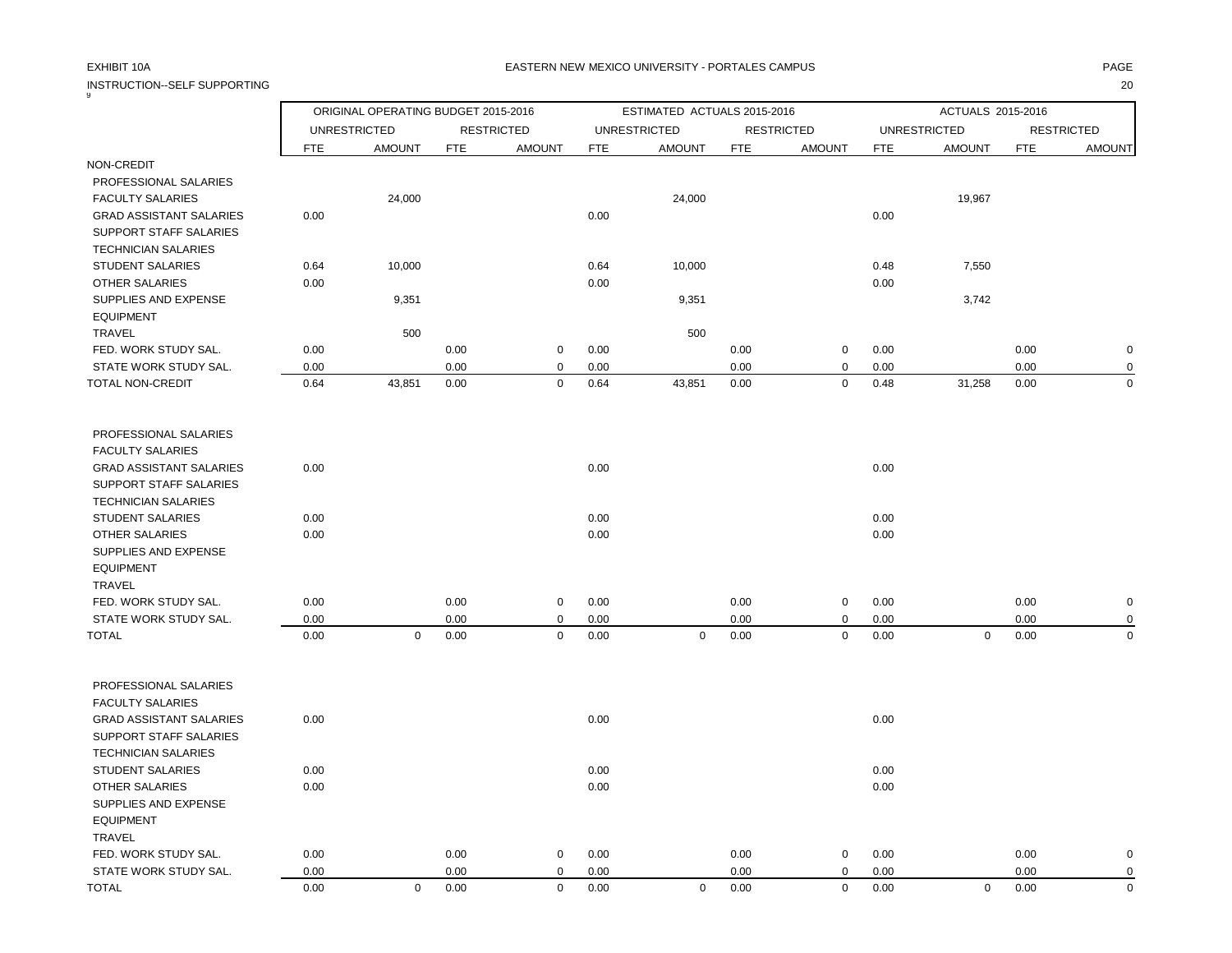# INSTRUCTION 21

### EXHIBIT 10A PAGE PAGE AND THE SERVICE OF THE SERVICE OF THE SERVICE OF THE SERVICE OF THE SERVICE OF THE SERVICE OF THE SERVICE OF THE SERVICE OF THE SERVICE OF THE SERVICE OF THE SERVICE OF THE SERVICE OF THE SERVICE OF T

|                                |        | ORIGINAL OPERATING BUDGET 2015-2016 |            |                   |            | ESTIMATED ACTUALS 2015-2016 |            |                   |            | ACTUALS 2015-2016   |            |                   |
|--------------------------------|--------|-------------------------------------|------------|-------------------|------------|-----------------------------|------------|-------------------|------------|---------------------|------------|-------------------|
|                                |        | <b>UNRESTRICTED</b>                 |            | <b>RESTRICTED</b> |            | <b>UNRESTRICTED</b>         |            | <b>RESTRICTED</b> |            | <b>UNRESTRICTED</b> |            | <b>RESTRICTED</b> |
|                                | FTE    | <b>AMOUNT</b>                       | <b>FTE</b> | <b>AMOUNT</b>     | <b>FTE</b> | <b>AMOUNT</b>               | <b>FTE</b> | <b>AMOUNT</b>     | <b>FTE</b> | <b>AMOUNT</b>       | <b>FTE</b> | <b>AMOUNT</b>     |
| <b>TOTALS EXHIBIT 10A's</b>    |        |                                     |            |                   |            |                             |            |                   |            |                     |            |                   |
| PROFESSIONAL SALARIES          | 16.25  | 834,724                             |            |                   | 16.25      | 792,731                     |            |                   | 16.50      | 748,849             | 1.00       | 53,783            |
| <b>FACULTY SALARIES</b>        | 175.50 | 11,678,892                          |            |                   | 175.50     | 11,720,885                  |            |                   | 174.25     | 12,142,694          |            | 13,328            |
| <b>GRAD ASSISTANT SALARIES</b> | 40.75  | 735,045                             |            |                   | 40.75      | 735,045                     |            |                   | 39.77      | 676,075             |            |                   |
| <b>SUPPORT STAFF SALARIES</b>  | 22.75  | 533,164                             |            |                   | 22.75      | 533,164                     |            |                   | 23.50      | 548,887             | 1.00       | 19,814            |
| <b>TECHNICIAN SALARIES</b>     | 1.75   | 47,756                              |            |                   | 1.75       | 47,756                      |            |                   | 1.75       | 47,884              |            |                   |
| <b>STUDENT SALARIES</b>        | 12.57  | 196,024                             |            |                   | 12.57      | 196,024                     |            |                   | 11.58      | 180,704             | 0.03       | 500               |
| <b>OTHER SALARIES</b>          | 1.85   | 28,827                              |            |                   | 1.85       | 28,827                      |            |                   |            |                     |            |                   |
| SUPPLIES AND EXPENSE           |        | 937,583                             |            |                   |            | 937,583                     |            |                   |            | 862,136             |            | 209,860           |
| <b>EQUIPMENT</b>               |        |                                     |            |                   |            |                             |            |                   |            |                     |            |                   |
| <b>TRAVEL</b>                  |        | 173,330                             |            |                   |            | 173,330                     |            |                   |            | 179,836             |            | 16,210            |
| FED. WORK STUDY SAL.           | 5.95   | 92,784                              | 17.84      | 278,352           | 5.95       | 92,784                      | 17.84      | 278,352           |            |                     | 10.49      | 163,605           |
| STATE WORK STUDY SAL.          | 0.81   | 12,678                              | 3.25       | 50,712            | 0.81       | 12,678                      | 3.25       | 50,712            | 0.90       | 13,983              | 3.59       | 55,931            |
| <b>TOTAL</b>                   | 278.17 | 15,270,807                          | 21.09      | 329,064           | 278.17     | 15,270,807                  | 21.09      | 329,064           | 268.24     | 15,401,048          | 16.10      | 533,031           |
| TOTAL W/O SELF-SUPPORTING      |        |                                     |            |                   |            |                             |            |                   |            |                     |            |                   |
| PROFESSIONAL SALARIES          | 16.25  | 834,724                             |            |                   | 16.25      | 792,731                     |            |                   | 16.50      | 748,849             | 1.00       | 53,783            |
| <b>FACULTY SALARIES</b>        | 175.50 | 11,654,892                          |            |                   | 175.50     | 11,696,885                  |            |                   | 174.25     | 12,122,727          |            | 13,328            |
| <b>GRAD ASSISTANT SALARIES</b> | 40.00  | 722,295                             |            |                   | 40.00      | 722,295                     |            |                   | 39.27      | 667,575             |            |                   |
| <b>SUPPORT STAFF SALARIES</b>  | 22.75  | 533,164                             |            |                   | 22.75      | 533,164                     |            |                   | 23.50      | 548,887             | 1.00       | 19,814            |
| <b>TECHNICIAN SALARIES</b>     | 1.75   | 47,756                              |            |                   | 1.75       | 47,756                      |            |                   | 1.75       | 47,884              |            |                   |
| <b>STUDENT SALARIES</b>        | 11.92  | 186,024                             |            |                   | 11.92      | 186,024                     |            |                   | 11.10      | 173,155             | 0.03       | 500               |
| <b>OTHER SALARIES</b>          | 1.85   | 28,827                              |            |                   | 1.85       | 28,827                      |            |                   |            |                     |            |                   |
| SUPPLIES AND EXPENSE           |        | 928,232                             |            |                   |            | 928,232                     |            |                   |            | 858,395             |            | 209,860           |
| <b>EQUIPMENT</b>               |        |                                     |            |                   |            |                             |            |                   |            |                     |            |                   |
| <b>TRAVEL</b>                  |        | 172,830                             |            |                   |            | 172,830                     |            |                   |            | 179,836             |            | 16,210            |
| FED. WORK STUDY SAL.           | 5.95   | 92,784                              | 17.84      | 278,352           | 5.95       | 92,784                      | 17.84      | 278,352           |            |                     | 10.49      | 163,605           |
| STATE WORK STUDY SAL.          | 0.81   | 12,678                              | 3.25       | 50,712            | 0.81       | 12,678                      | 3.25       | 50,712            | 0.90       | 13,983              | 3.59       | 55,931            |
| <b>TOTAL</b>                   | 276.78 | 15,214,206                          | 21.09      | 329,064           | 276.78     | 15,214,206                  | 21.09      | 329,064           | 267.26     | 15,361,290          | 16.10      | 533,031           |
| TOTAL SELF SUPPORTING          |        |                                     |            |                   |            |                             |            |                   |            |                     |            |                   |
| PROFESSIONAL SALARIES          |        |                                     |            |                   |            |                             |            |                   |            |                     |            |                   |
| <b>FACULTY SALARIES</b>        |        | 24,000                              |            |                   |            | 24,000                      |            |                   |            | 19,967              |            |                   |
| <b>GRAD ASSISTANT SALARIES</b> |        |                                     |            |                   |            |                             |            |                   |            |                     |            |                   |
| SUPPORT STAFF SALARIES         |        |                                     |            |                   |            |                             |            |                   |            |                     |            |                   |
| <b>TECHNICIAN SALARIES</b>     |        |                                     |            |                   |            |                             |            |                   |            |                     |            |                   |
| <b>STUDENT SALARIES</b>        | 0.64   | 10,000                              |            |                   | 0.64       | 10,000                      |            |                   | 0.48       | 7,550               |            |                   |
| <b>OTHER SALARIES</b>          |        |                                     |            |                   |            |                             |            |                   |            |                     |            |                   |
| SUPPLIES AND EXPENSE           |        | 9,351                               |            |                   |            | 9,351                       |            |                   |            | 3,742               |            |                   |
| <b>EQUIPMENT</b>               |        |                                     |            |                   |            |                             |            |                   |            |                     |            |                   |
| <b>TRAVEL</b>                  |        | 500                                 |            |                   |            | 500                         |            |                   |            |                     |            |                   |
| FED. WORK STUDY SAL.           |        |                                     |            |                   |            |                             |            |                   |            |                     |            |                   |
| STATE WORK STUDY SAL.          |        |                                     |            |                   |            |                             |            |                   |            |                     |            |                   |
| <b>TOTAL</b>                   | 0.64   | 43,851                              |            |                   | 0.64       | 43,851                      |            |                   | 0.48       | 31,258              |            |                   |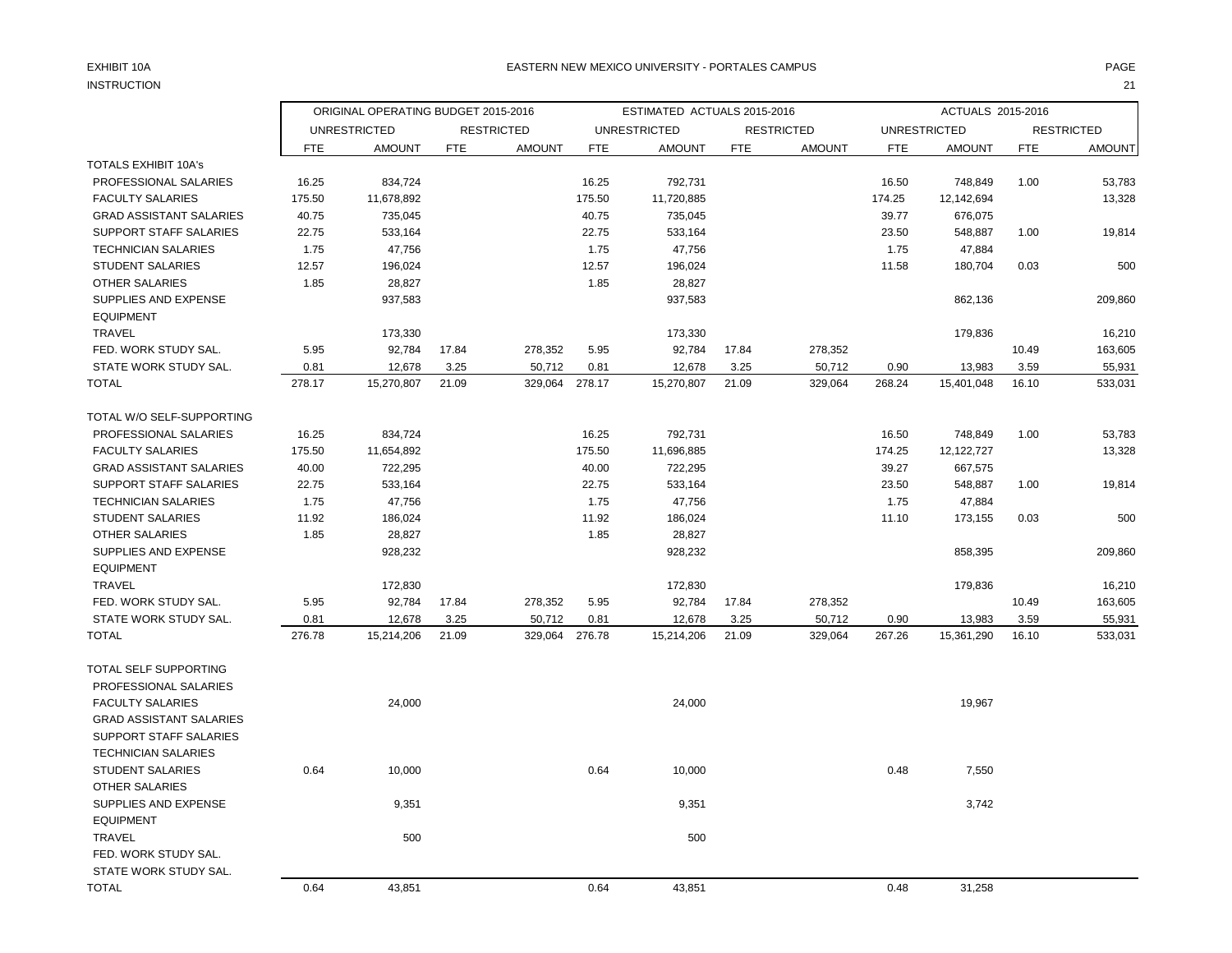## ACADEMIC SUPPORT 22

### EXHIBIT 11 PAGE EASTERN NEW MEXICO UNIVERSITY - PORTALES CAMPUS

|                                                                                                                                                                                                                                |       | ORIGINAL OPERATING BUDGET 2015-2016                                                |            |                   |            | ESTIMATED ACTUALS 2015-2016                                                        |       |                   |            | ACTUALS 2015-2016                                                                |            |                                                                          |
|--------------------------------------------------------------------------------------------------------------------------------------------------------------------------------------------------------------------------------|-------|------------------------------------------------------------------------------------|------------|-------------------|------------|------------------------------------------------------------------------------------|-------|-------------------|------------|----------------------------------------------------------------------------------|------------|--------------------------------------------------------------------------|
|                                                                                                                                                                                                                                |       | <b>UNRESTRICTED</b>                                                                |            | <b>RESTRICTED</b> |            | <b>UNRESTRICTED</b>                                                                |       | <b>RESTRICTED</b> |            | <b>UNRESTRICTED</b>                                                              |            | <b>RESTRICTED</b>                                                        |
| <b>LIBRARIES</b>                                                                                                                                                                                                               | FTE   | <b>AMOUNT</b>                                                                      | <b>FTE</b> | <b>AMOUNT</b>     | <b>FTE</b> | <b>AMOUNT</b>                                                                      | FTE   | <b>AMOUNT</b>     | <b>FTE</b> | <b>AMOUNT</b>                                                                    | <b>FTE</b> | <b>AMOUNT</b>                                                            |
| <b>LIBRARY</b>                                                                                                                                                                                                                 | 21.74 | 1,282,991                                                                          | 6.19       | 96,564            | 21.74      | 1,282,991                                                                          | 6.19  | 96,564            | 20.49      | 1,175,432                                                                        | 2.54       | 39,660                                                                   |
| <b>THESIS BINDING</b>                                                                                                                                                                                                          | 0.00  | 1,500                                                                              | 0.00       | 0                 | 0.00       | 1,500                                                                              | 0.00  | 0                 | 0.00       | 0                                                                                | 0.00       | 0                                                                        |
| <b>TOTAL LIBRARIES</b>                                                                                                                                                                                                         | 21.74 | 1,284,491                                                                          | 6.19       | 96,564            | 21.74      | 1,284,491                                                                          | 6.19  | 96,564            | 20.49      | 1,175,432                                                                        | 2.54       | 39,660                                                                   |
| <b>MUSEUMS &amp; GALLERIES</b>                                                                                                                                                                                                 |       |                                                                                    |            |                   |            |                                                                                    |       |                   |            |                                                                                  |            |                                                                          |
| ANTHROPOLOGY MUSEUM                                                                                                                                                                                                            | 0.29  | 4,937                                                                              | 0.08       | 1,311             | 0.29       | 4,937                                                                              | 0.08  | 1,311             | 0.29       | 4,871                                                                            | 0.00       | 0                                                                        |
| ROOS COUNTY/ART GALLERY                                                                                                                                                                                                        | 1.35  | 39,051                                                                             | 0.66       | 10,228            | 1.35       | 39,051                                                                             | 0.66  | 10,228            | 1.17       | 37,744                                                                           | 0.00       | 0                                                                        |
| NATURAL HISTORY MUSEUM                                                                                                                                                                                                         | 0.42  | 10,999                                                                             | 1.33       | 20,703            | 0.42       | 10,999                                                                             | 1.33  | 20,703            | 0.05       | 4,280                                                                            | 0.15       | 2,320                                                                    |
| TOTAL MUSEUMS & GALLERIES                                                                                                                                                                                                      | 2.05  | 54,987                                                                             | 2.07       | 32,242            | 2.05       | 54,987                                                                             | 2.07  | 32,242            | 1.51       | 46,894                                                                           | 0.15       | 2,320                                                                    |
| ANCILLARY SUPPORT                                                                                                                                                                                                              |       |                                                                                    |            |                   |            |                                                                                    |       |                   |            |                                                                                  |            |                                                                          |
| CHILD DEVELOPMENT CENTER                                                                                                                                                                                                       | 6.34  | 202,223                                                                            | 2.64       | 41,200            | 6.34       | 202,223                                                                            | 2.64  | 41,200            | 7.01       | 216,291                                                                          | 0.84       | 13,138                                                                   |
| SPEECH & HEARING                                                                                                                                                                                                               | 0.25  | 8,315                                                                              | 0.61       | 9,447             | 0.25       | 8,315                                                                              | 0.61  | 9,447             | 0.59       | 17,426                                                                           | 0.00       | $\pmb{0}$                                                                |
| <b>TOTAL ANCILLARY SUPPORT</b>                                                                                                                                                                                                 | 6.59  | 210,538                                                                            | 3.25       | 50,647            | 6.59       | 210,538                                                                            | 3.25  | 50,647            | 7.60       | 233,717                                                                          | 0.84       | 13,138                                                                   |
| ACADEMIC ADMINISTRATION                                                                                                                                                                                                        |       |                                                                                    |            |                   |            |                                                                                    |       |                   |            |                                                                                  |            |                                                                          |
| ASST VP ACADEMIC AFFAIRS                                                                                                                                                                                                       | 3.15  | 216,718                                                                            | 0.60       | 9,344             | 3.15       | 216,718                                                                            | 0.60  | 9,344             | 3.00       | 211,820                                                                          | 0.00       | 0                                                                        |
| ASST VP AA-RESEARCH & DEV                                                                                                                                                                                                      | 0.75  | 89,600                                                                             | 0.00       | 0                 | 0.75       | 89,600                                                                             | 0.00  | 0                 | 1.00       | 114,185                                                                          | 0.00       | 0                                                                        |
| <b>GRADUATE SCHOOL</b>                                                                                                                                                                                                         | 2.46  | 141,747                                                                            | 0.62       | 9,747             | 2.46       | 141,747                                                                            | 0.62  | 9,747             | 1.75       | 122,113                                                                          | 0.00       | $\mathbf 0$                                                              |
| DEAN, LIBERAL ARTS & SCI                                                                                                                                                                                                       | 2.97  | 192,595                                                                            | 1.00       | 15,666            | 2.97       | 192,595                                                                            | 1.00  | 15,666            | 2.50       | 187,484                                                                          | 0.09       | 1,392                                                                    |
| <b>DEAN, BUSINESS</b>                                                                                                                                                                                                          | 2.00  | 159,892                                                                            | 0.00       | 0                 | 2.00       | 159,892                                                                            | 0.00  | 0                 | 2.00       | 160,285                                                                          | 0.00       | $\mathbf 0$                                                              |
| DEAN, FINE ARTS                                                                                                                                                                                                                | 2.07  | 137,768                                                                            | 0.69       | 10,750            | 2.07       | 137,768                                                                            | 0.69  | 10,750            | 1.83       | 132,419                                                                          | 0.00       | 0                                                                        |
| DEAN, EDUCATION & TECHNOLOGY                                                                                                                                                                                                   | 3.41  | 225,911                                                                            | 0.28       | 4,395             | 3.41       | 225,911                                                                            | 0.28  | 4,395             | 2.45       | 200,799                                                                          | 0.51       | 7,887                                                                    |
| <b>RESTRICTED GRANTS</b>                                                                                                                                                                                                       | 0.00  | 0                                                                                  | 0.00       | 0                 | 0.00       | $\mathbf 0$                                                                        | 0.00  | 0                 | 0.00       | 0                                                                                | 13.11      | 672,931                                                                  |
| TOTAL ACADEMIC ADMINISTRATION                                                                                                                                                                                                  | 16.81 | 1,164,231                                                                          | 3.20       | 49,902            | 16.81      | 1,164,231                                                                          | 3.20  | 49,902            | 14.54      | 1,129,105                                                                        | 13.70      | 682,210                                                                  |
| DIST COSTS (TEL, POST, PRINT)<br><b>COMPUTER CHARGES</b><br><b>MISCELLANEOUS</b><br>FEDERAL WORK STUDY<br><b>STATE WORK STUDY</b>                                                                                              |       | 69,939<br>243,205                                                                  |            | 3,270,645         |            | 69,939<br>243,205<br>69,000                                                        |       | 3,270,645         |            | 313,144                                                                          |            |                                                                          |
| OTHER FRINGE<br><b>RETIREMENT</b><br>SOCIAL SECURITY<br><b>GROUP INSURANCE</b><br><b>WORKER'S COMPENSATION</b><br>UNEMPLOYMENT COMPENSATION<br>RETIREE HEALTH<br>WAIVER OF TUITION<br>ANNUAL LEAVE<br>TOTAL ITEMS NOT IN 11A's |       | 251,253<br>138,280<br>268,050<br>35,980<br>21,691<br>36,151<br>12,204<br>1,076,753 |            | 3,270,645         |            | 251,253<br>138,280<br>268,050<br>35,980<br>21,691<br>36,151<br>12,204<br>1,145,753 |       | 3,270,645         |            | 252,586<br>128,864<br>192,843<br>36,687<br>21,834<br>36,430<br>2,765<br>$-3,134$ |            | 28,835<br>15,281<br>20,602<br>3,977<br>2,526<br>4,226<br>3,471<br>78,918 |
| TOTAL ACADEMIC SUPPORT                                                                                                                                                                                                         |       |                                                                                    |            |                   |            |                                                                                    |       |                   |            | 982,019                                                                          |            |                                                                          |
|                                                                                                                                                                                                                                | 47.19 | 3,791,000                                                                          | 14.70      | 3,500,000         | 47.19      | 3,860,000                                                                          | 14.70 | 3,500,000         | 44.14      | 3,567,167                                                                        | 17.23      | 816,246                                                                  |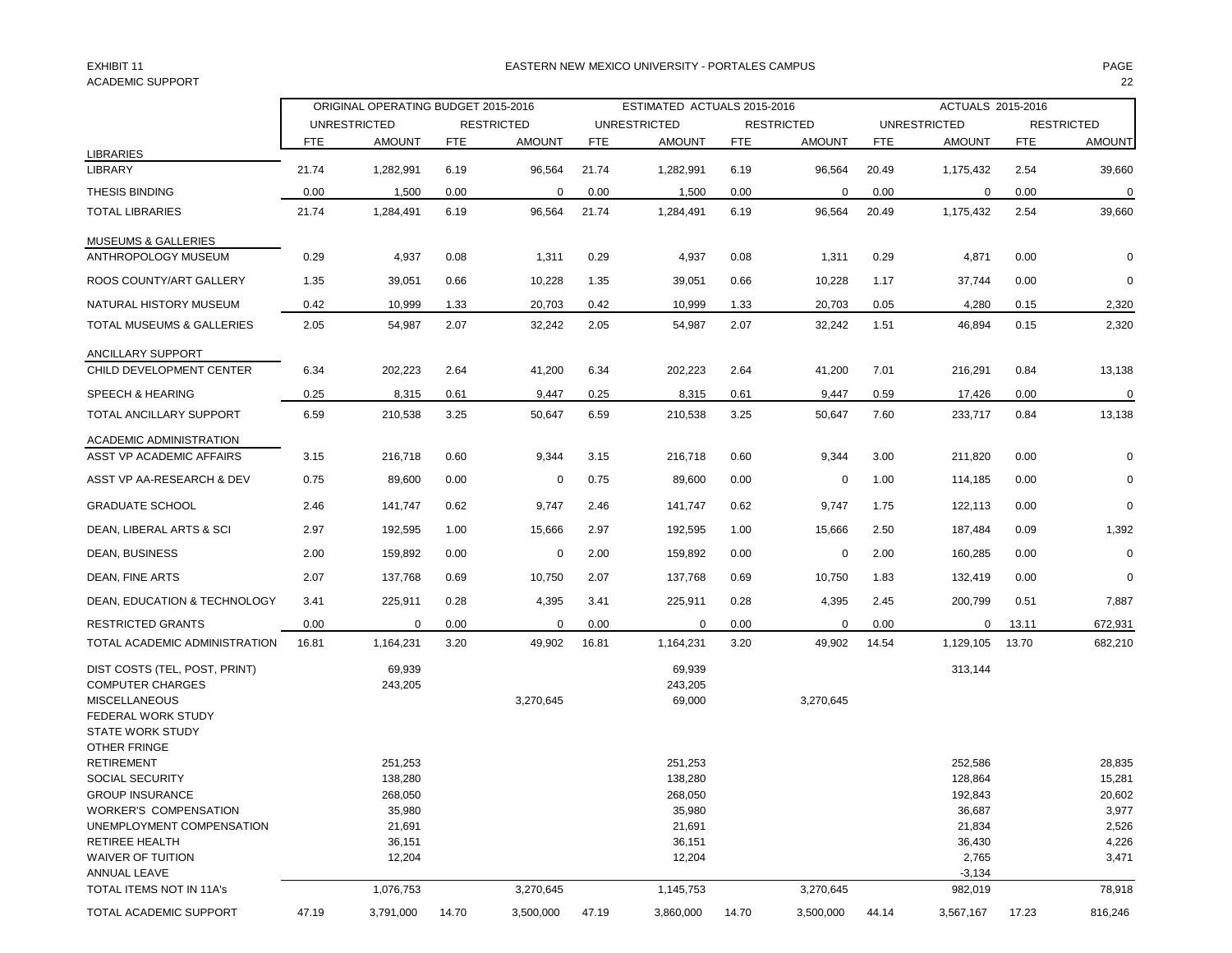#### ACADEMIC SUPPORT 23  $\frac{1}{1}$

### EXHIBIT 11A PAGE EASTERN NEW MEXICO UNIVERSITY - PORTALES CAMPUS

| <b>UNRESTRICTED</b><br><b>RESTRICTED</b><br><b>UNRESTRICTED</b><br><b>RESTRICTED</b><br><b>UNRESTRICTED</b><br><b>RESTRICTED</b><br><b>AMOUNT</b><br><b>AMOUNT</b><br><b>FTE</b><br><b>AMOUNT</b><br><b>FTE</b><br><b>FTE</b><br><b>AMOUNT</b><br><b>FTE</b><br>FTE<br><b>AMOUNT</b><br><b>FTE</b><br><b>AMOUNT</b><br>PROFESSIONAL SALARIES<br>9.00<br>414,665<br>9.00<br>414,665<br>439,952<br>9.61<br><b>FACULTY SALARIES</b><br><b>GRAD ASSISTANT SALARIES</b><br>0.00<br>0.00<br>0.00<br>SUPPORT STAFF SALARIES<br>4.50<br>129,283<br>129,283<br>4.50<br>133,096<br>4.50<br><b>TECHNICIAN SALARIES</b><br>5.77<br>90,000<br>5.77<br>90,000<br><b>STUDENT SALARIES</b><br>5.17<br>80,578<br><b>OTHER SALARIES</b><br>0.54<br>0.54<br>0.58<br>16,041<br>16,041<br>9,055<br>SUPPLIES AND EXPENSE<br>141,500<br>141,500<br>112,623<br><b>LIBRARY MATERIALS</b><br>458,314<br>458,314<br>388,766<br><b>EQUIPMENT</b><br><b>TRAVEL</b><br>3,000<br>3,000<br>1,447<br>FED. WORK STUDY SAL.<br>$\mathbf 0$<br>1.55<br>24,188<br>4.65<br>72,564<br>1.55<br>24,188<br>4.65<br>72,564<br>0.00<br>0.00<br>STATE WORK STUDY SAL.<br>0.38<br>6,000<br>24,000<br>0.38<br>6,000<br>1.54<br>24,000<br>0.64<br>9,915<br>2.54<br>39,660<br>1.54<br>21.74<br>1,282,991<br>6.19<br>96,564<br>21.74<br>1,282,991<br>6.19<br>96,564<br>20.49<br>1,175,432<br>2.54<br>39,660<br>PROFESSIONAL SALARIES<br><b>FACULTY SALARIES</b><br><b>GRAD ASSISTANT SALARIES</b><br>0.00<br>0.00<br>0.00<br>SUPPORT STAFF SALARIES<br><b>TECHNICIAN SALARIES</b><br><b>STUDENT SALARIES</b><br>0.00<br>0.00<br>0.00<br>0.00<br>0.00<br>0.00<br><b>OTHER SALARIES</b><br>1,500<br>1,500<br>SUPPLIES AND EXPENSE<br><b>EQUIPMENT</b><br><b>TRAVEL</b><br>FED. WORK STUDY SAL.<br>0.00<br>0.00<br>0.00<br>0.00<br>0.00<br>0.00<br>$\mathsf 0$<br>$\mathbf 0$<br>$\pmb{0}$<br>STATE WORK STUDY SAL.<br>0.00<br>0.00<br>$\mathbf 0$<br>0.00<br>0.00<br>$\mathbf 0$<br>0.00<br>0.00<br>0<br>1,500<br>0.00<br>$\mathsf 0$<br>0.00<br>1,500<br>$\mathbf 0$<br>0.00<br>$\pmb{0}$<br>0.00<br>$\mathbf 0$<br>0.00<br>0.00<br>PROFESSIONAL SALARIES<br><b>FACULTY SALARIES</b><br><b>GRAD ASSISTANT SALARIES</b><br>0.00<br>0.00<br>0.00<br>SUPPORT STAFF SALARIES<br><b>TECHNICIAN SALARIES</b><br><b>STUDENT SALARIES</b><br>0.26<br>4,050<br>0.26<br>4,050<br>0.29<br>4,583<br>OTHER SALARIES<br>0.00<br>0.00<br>0.00<br>SUPPLIES AND EXPENSE<br>288<br>450<br>450<br><b>EQUIPMENT</b><br><b>TRAVEL</b><br>FED. WORK STUDY SAL.<br>0.03<br>437<br>0.08<br>0.03<br>437<br>0.08<br>1,311<br>0.00<br>0.00<br>$\pmb{0}$<br>1,311<br>STATE WORK STUDY SAL.<br>0.00<br>0.00<br>$\mathbf 0$<br>0.00<br>0.00<br>0<br>0.00<br>0.00<br>0<br>$\mathbf 0$<br>1,311<br>0.29<br>0.08<br>0.29<br>4,937<br>0.08<br>4,937<br>1,311<br>0.29<br>4,871<br>0.00 |                             | ORIGINAL OPERATING BUDGET 2015-2016 |  | ESTIMATED ACTUALS 2015-2016 |  | ACTUALS 2015-2016 |  |
|--------------------------------------------------------------------------------------------------------------------------------------------------------------------------------------------------------------------------------------------------------------------------------------------------------------------------------------------------------------------------------------------------------------------------------------------------------------------------------------------------------------------------------------------------------------------------------------------------------------------------------------------------------------------------------------------------------------------------------------------------------------------------------------------------------------------------------------------------------------------------------------------------------------------------------------------------------------------------------------------------------------------------------------------------------------------------------------------------------------------------------------------------------------------------------------------------------------------------------------------------------------------------------------------------------------------------------------------------------------------------------------------------------------------------------------------------------------------------------------------------------------------------------------------------------------------------------------------------------------------------------------------------------------------------------------------------------------------------------------------------------------------------------------------------------------------------------------------------------------------------------------------------------------------------------------------------------------------------------------------------------------------------------------------------------------------------------------------------------------------------------------------------------------------------------------------------------------------------------------------------------------------------------------------------------------------------------------------------------------------------------------------------------------------------------------------------------------------------------------------------------------------------------------------------------------------------------------------------------------------------------------------------------------------------------------------------------------------------------------------------------------------------------------------------|-----------------------------|-------------------------------------|--|-----------------------------|--|-------------------|--|
|                                                                                                                                                                                                                                                                                                                                                                                                                                                                                                                                                                                                                                                                                                                                                                                                                                                                                                                                                                                                                                                                                                                                                                                                                                                                                                                                                                                                                                                                                                                                                                                                                                                                                                                                                                                                                                                                                                                                                                                                                                                                                                                                                                                                                                                                                                                                                                                                                                                                                                                                                                                                                                                                                                                                                                                                  |                             |                                     |  |                             |  |                   |  |
|                                                                                                                                                                                                                                                                                                                                                                                                                                                                                                                                                                                                                                                                                                                                                                                                                                                                                                                                                                                                                                                                                                                                                                                                                                                                                                                                                                                                                                                                                                                                                                                                                                                                                                                                                                                                                                                                                                                                                                                                                                                                                                                                                                                                                                                                                                                                                                                                                                                                                                                                                                                                                                                                                                                                                                                                  |                             |                                     |  |                             |  |                   |  |
|                                                                                                                                                                                                                                                                                                                                                                                                                                                                                                                                                                                                                                                                                                                                                                                                                                                                                                                                                                                                                                                                                                                                                                                                                                                                                                                                                                                                                                                                                                                                                                                                                                                                                                                                                                                                                                                                                                                                                                                                                                                                                                                                                                                                                                                                                                                                                                                                                                                                                                                                                                                                                                                                                                                                                                                                  | <b>LIBRARY</b>              |                                     |  |                             |  |                   |  |
|                                                                                                                                                                                                                                                                                                                                                                                                                                                                                                                                                                                                                                                                                                                                                                                                                                                                                                                                                                                                                                                                                                                                                                                                                                                                                                                                                                                                                                                                                                                                                                                                                                                                                                                                                                                                                                                                                                                                                                                                                                                                                                                                                                                                                                                                                                                                                                                                                                                                                                                                                                                                                                                                                                                                                                                                  |                             |                                     |  |                             |  |                   |  |
|                                                                                                                                                                                                                                                                                                                                                                                                                                                                                                                                                                                                                                                                                                                                                                                                                                                                                                                                                                                                                                                                                                                                                                                                                                                                                                                                                                                                                                                                                                                                                                                                                                                                                                                                                                                                                                                                                                                                                                                                                                                                                                                                                                                                                                                                                                                                                                                                                                                                                                                                                                                                                                                                                                                                                                                                  |                             |                                     |  |                             |  |                   |  |
|                                                                                                                                                                                                                                                                                                                                                                                                                                                                                                                                                                                                                                                                                                                                                                                                                                                                                                                                                                                                                                                                                                                                                                                                                                                                                                                                                                                                                                                                                                                                                                                                                                                                                                                                                                                                                                                                                                                                                                                                                                                                                                                                                                                                                                                                                                                                                                                                                                                                                                                                                                                                                                                                                                                                                                                                  |                             |                                     |  |                             |  |                   |  |
|                                                                                                                                                                                                                                                                                                                                                                                                                                                                                                                                                                                                                                                                                                                                                                                                                                                                                                                                                                                                                                                                                                                                                                                                                                                                                                                                                                                                                                                                                                                                                                                                                                                                                                                                                                                                                                                                                                                                                                                                                                                                                                                                                                                                                                                                                                                                                                                                                                                                                                                                                                                                                                                                                                                                                                                                  |                             |                                     |  |                             |  |                   |  |
|                                                                                                                                                                                                                                                                                                                                                                                                                                                                                                                                                                                                                                                                                                                                                                                                                                                                                                                                                                                                                                                                                                                                                                                                                                                                                                                                                                                                                                                                                                                                                                                                                                                                                                                                                                                                                                                                                                                                                                                                                                                                                                                                                                                                                                                                                                                                                                                                                                                                                                                                                                                                                                                                                                                                                                                                  |                             |                                     |  |                             |  |                   |  |
|                                                                                                                                                                                                                                                                                                                                                                                                                                                                                                                                                                                                                                                                                                                                                                                                                                                                                                                                                                                                                                                                                                                                                                                                                                                                                                                                                                                                                                                                                                                                                                                                                                                                                                                                                                                                                                                                                                                                                                                                                                                                                                                                                                                                                                                                                                                                                                                                                                                                                                                                                                                                                                                                                                                                                                                                  |                             |                                     |  |                             |  |                   |  |
|                                                                                                                                                                                                                                                                                                                                                                                                                                                                                                                                                                                                                                                                                                                                                                                                                                                                                                                                                                                                                                                                                                                                                                                                                                                                                                                                                                                                                                                                                                                                                                                                                                                                                                                                                                                                                                                                                                                                                                                                                                                                                                                                                                                                                                                                                                                                                                                                                                                                                                                                                                                                                                                                                                                                                                                                  |                             |                                     |  |                             |  |                   |  |
|                                                                                                                                                                                                                                                                                                                                                                                                                                                                                                                                                                                                                                                                                                                                                                                                                                                                                                                                                                                                                                                                                                                                                                                                                                                                                                                                                                                                                                                                                                                                                                                                                                                                                                                                                                                                                                                                                                                                                                                                                                                                                                                                                                                                                                                                                                                                                                                                                                                                                                                                                                                                                                                                                                                                                                                                  |                             |                                     |  |                             |  |                   |  |
|                                                                                                                                                                                                                                                                                                                                                                                                                                                                                                                                                                                                                                                                                                                                                                                                                                                                                                                                                                                                                                                                                                                                                                                                                                                                                                                                                                                                                                                                                                                                                                                                                                                                                                                                                                                                                                                                                                                                                                                                                                                                                                                                                                                                                                                                                                                                                                                                                                                                                                                                                                                                                                                                                                                                                                                                  |                             |                                     |  |                             |  |                   |  |
|                                                                                                                                                                                                                                                                                                                                                                                                                                                                                                                                                                                                                                                                                                                                                                                                                                                                                                                                                                                                                                                                                                                                                                                                                                                                                                                                                                                                                                                                                                                                                                                                                                                                                                                                                                                                                                                                                                                                                                                                                                                                                                                                                                                                                                                                                                                                                                                                                                                                                                                                                                                                                                                                                                                                                                                                  |                             |                                     |  |                             |  |                   |  |
|                                                                                                                                                                                                                                                                                                                                                                                                                                                                                                                                                                                                                                                                                                                                                                                                                                                                                                                                                                                                                                                                                                                                                                                                                                                                                                                                                                                                                                                                                                                                                                                                                                                                                                                                                                                                                                                                                                                                                                                                                                                                                                                                                                                                                                                                                                                                                                                                                                                                                                                                                                                                                                                                                                                                                                                                  |                             |                                     |  |                             |  |                   |  |
|                                                                                                                                                                                                                                                                                                                                                                                                                                                                                                                                                                                                                                                                                                                                                                                                                                                                                                                                                                                                                                                                                                                                                                                                                                                                                                                                                                                                                                                                                                                                                                                                                                                                                                                                                                                                                                                                                                                                                                                                                                                                                                                                                                                                                                                                                                                                                                                                                                                                                                                                                                                                                                                                                                                                                                                                  |                             |                                     |  |                             |  |                   |  |
|                                                                                                                                                                                                                                                                                                                                                                                                                                                                                                                                                                                                                                                                                                                                                                                                                                                                                                                                                                                                                                                                                                                                                                                                                                                                                                                                                                                                                                                                                                                                                                                                                                                                                                                                                                                                                                                                                                                                                                                                                                                                                                                                                                                                                                                                                                                                                                                                                                                                                                                                                                                                                                                                                                                                                                                                  |                             |                                     |  |                             |  |                   |  |
|                                                                                                                                                                                                                                                                                                                                                                                                                                                                                                                                                                                                                                                                                                                                                                                                                                                                                                                                                                                                                                                                                                                                                                                                                                                                                                                                                                                                                                                                                                                                                                                                                                                                                                                                                                                                                                                                                                                                                                                                                                                                                                                                                                                                                                                                                                                                                                                                                                                                                                                                                                                                                                                                                                                                                                                                  | <b>TOTAL LIBRARY</b>        |                                     |  |                             |  |                   |  |
|                                                                                                                                                                                                                                                                                                                                                                                                                                                                                                                                                                                                                                                                                                                                                                                                                                                                                                                                                                                                                                                                                                                                                                                                                                                                                                                                                                                                                                                                                                                                                                                                                                                                                                                                                                                                                                                                                                                                                                                                                                                                                                                                                                                                                                                                                                                                                                                                                                                                                                                                                                                                                                                                                                                                                                                                  | THESIS BINDING              |                                     |  |                             |  |                   |  |
|                                                                                                                                                                                                                                                                                                                                                                                                                                                                                                                                                                                                                                                                                                                                                                                                                                                                                                                                                                                                                                                                                                                                                                                                                                                                                                                                                                                                                                                                                                                                                                                                                                                                                                                                                                                                                                                                                                                                                                                                                                                                                                                                                                                                                                                                                                                                                                                                                                                                                                                                                                                                                                                                                                                                                                                                  |                             |                                     |  |                             |  |                   |  |
|                                                                                                                                                                                                                                                                                                                                                                                                                                                                                                                                                                                                                                                                                                                                                                                                                                                                                                                                                                                                                                                                                                                                                                                                                                                                                                                                                                                                                                                                                                                                                                                                                                                                                                                                                                                                                                                                                                                                                                                                                                                                                                                                                                                                                                                                                                                                                                                                                                                                                                                                                                                                                                                                                                                                                                                                  |                             |                                     |  |                             |  |                   |  |
|                                                                                                                                                                                                                                                                                                                                                                                                                                                                                                                                                                                                                                                                                                                                                                                                                                                                                                                                                                                                                                                                                                                                                                                                                                                                                                                                                                                                                                                                                                                                                                                                                                                                                                                                                                                                                                                                                                                                                                                                                                                                                                                                                                                                                                                                                                                                                                                                                                                                                                                                                                                                                                                                                                                                                                                                  |                             |                                     |  |                             |  |                   |  |
|                                                                                                                                                                                                                                                                                                                                                                                                                                                                                                                                                                                                                                                                                                                                                                                                                                                                                                                                                                                                                                                                                                                                                                                                                                                                                                                                                                                                                                                                                                                                                                                                                                                                                                                                                                                                                                                                                                                                                                                                                                                                                                                                                                                                                                                                                                                                                                                                                                                                                                                                                                                                                                                                                                                                                                                                  |                             |                                     |  |                             |  |                   |  |
|                                                                                                                                                                                                                                                                                                                                                                                                                                                                                                                                                                                                                                                                                                                                                                                                                                                                                                                                                                                                                                                                                                                                                                                                                                                                                                                                                                                                                                                                                                                                                                                                                                                                                                                                                                                                                                                                                                                                                                                                                                                                                                                                                                                                                                                                                                                                                                                                                                                                                                                                                                                                                                                                                                                                                                                                  |                             |                                     |  |                             |  |                   |  |
|                                                                                                                                                                                                                                                                                                                                                                                                                                                                                                                                                                                                                                                                                                                                                                                                                                                                                                                                                                                                                                                                                                                                                                                                                                                                                                                                                                                                                                                                                                                                                                                                                                                                                                                                                                                                                                                                                                                                                                                                                                                                                                                                                                                                                                                                                                                                                                                                                                                                                                                                                                                                                                                                                                                                                                                                  |                             |                                     |  |                             |  |                   |  |
|                                                                                                                                                                                                                                                                                                                                                                                                                                                                                                                                                                                                                                                                                                                                                                                                                                                                                                                                                                                                                                                                                                                                                                                                                                                                                                                                                                                                                                                                                                                                                                                                                                                                                                                                                                                                                                                                                                                                                                                                                                                                                                                                                                                                                                                                                                                                                                                                                                                                                                                                                                                                                                                                                                                                                                                                  |                             |                                     |  |                             |  |                   |  |
|                                                                                                                                                                                                                                                                                                                                                                                                                                                                                                                                                                                                                                                                                                                                                                                                                                                                                                                                                                                                                                                                                                                                                                                                                                                                                                                                                                                                                                                                                                                                                                                                                                                                                                                                                                                                                                                                                                                                                                                                                                                                                                                                                                                                                                                                                                                                                                                                                                                                                                                                                                                                                                                                                                                                                                                                  |                             |                                     |  |                             |  |                   |  |
|                                                                                                                                                                                                                                                                                                                                                                                                                                                                                                                                                                                                                                                                                                                                                                                                                                                                                                                                                                                                                                                                                                                                                                                                                                                                                                                                                                                                                                                                                                                                                                                                                                                                                                                                                                                                                                                                                                                                                                                                                                                                                                                                                                                                                                                                                                                                                                                                                                                                                                                                                                                                                                                                                                                                                                                                  |                             |                                     |  |                             |  |                   |  |
|                                                                                                                                                                                                                                                                                                                                                                                                                                                                                                                                                                                                                                                                                                                                                                                                                                                                                                                                                                                                                                                                                                                                                                                                                                                                                                                                                                                                                                                                                                                                                                                                                                                                                                                                                                                                                                                                                                                                                                                                                                                                                                                                                                                                                                                                                                                                                                                                                                                                                                                                                                                                                                                                                                                                                                                                  |                             |                                     |  |                             |  |                   |  |
|                                                                                                                                                                                                                                                                                                                                                                                                                                                                                                                                                                                                                                                                                                                                                                                                                                                                                                                                                                                                                                                                                                                                                                                                                                                                                                                                                                                                                                                                                                                                                                                                                                                                                                                                                                                                                                                                                                                                                                                                                                                                                                                                                                                                                                                                                                                                                                                                                                                                                                                                                                                                                                                                                                                                                                                                  |                             |                                     |  |                             |  |                   |  |
|                                                                                                                                                                                                                                                                                                                                                                                                                                                                                                                                                                                                                                                                                                                                                                                                                                                                                                                                                                                                                                                                                                                                                                                                                                                                                                                                                                                                                                                                                                                                                                                                                                                                                                                                                                                                                                                                                                                                                                                                                                                                                                                                                                                                                                                                                                                                                                                                                                                                                                                                                                                                                                                                                                                                                                                                  |                             |                                     |  |                             |  |                   |  |
|                                                                                                                                                                                                                                                                                                                                                                                                                                                                                                                                                                                                                                                                                                                                                                                                                                                                                                                                                                                                                                                                                                                                                                                                                                                                                                                                                                                                                                                                                                                                                                                                                                                                                                                                                                                                                                                                                                                                                                                                                                                                                                                                                                                                                                                                                                                                                                                                                                                                                                                                                                                                                                                                                                                                                                                                  | <b>TOTAL THESIS BINDING</b> |                                     |  |                             |  |                   |  |
|                                                                                                                                                                                                                                                                                                                                                                                                                                                                                                                                                                                                                                                                                                                                                                                                                                                                                                                                                                                                                                                                                                                                                                                                                                                                                                                                                                                                                                                                                                                                                                                                                                                                                                                                                                                                                                                                                                                                                                                                                                                                                                                                                                                                                                                                                                                                                                                                                                                                                                                                                                                                                                                                                                                                                                                                  | ANTHROPOLOGY MUSEUM         |                                     |  |                             |  |                   |  |
|                                                                                                                                                                                                                                                                                                                                                                                                                                                                                                                                                                                                                                                                                                                                                                                                                                                                                                                                                                                                                                                                                                                                                                                                                                                                                                                                                                                                                                                                                                                                                                                                                                                                                                                                                                                                                                                                                                                                                                                                                                                                                                                                                                                                                                                                                                                                                                                                                                                                                                                                                                                                                                                                                                                                                                                                  |                             |                                     |  |                             |  |                   |  |
|                                                                                                                                                                                                                                                                                                                                                                                                                                                                                                                                                                                                                                                                                                                                                                                                                                                                                                                                                                                                                                                                                                                                                                                                                                                                                                                                                                                                                                                                                                                                                                                                                                                                                                                                                                                                                                                                                                                                                                                                                                                                                                                                                                                                                                                                                                                                                                                                                                                                                                                                                                                                                                                                                                                                                                                                  |                             |                                     |  |                             |  |                   |  |
|                                                                                                                                                                                                                                                                                                                                                                                                                                                                                                                                                                                                                                                                                                                                                                                                                                                                                                                                                                                                                                                                                                                                                                                                                                                                                                                                                                                                                                                                                                                                                                                                                                                                                                                                                                                                                                                                                                                                                                                                                                                                                                                                                                                                                                                                                                                                                                                                                                                                                                                                                                                                                                                                                                                                                                                                  |                             |                                     |  |                             |  |                   |  |
|                                                                                                                                                                                                                                                                                                                                                                                                                                                                                                                                                                                                                                                                                                                                                                                                                                                                                                                                                                                                                                                                                                                                                                                                                                                                                                                                                                                                                                                                                                                                                                                                                                                                                                                                                                                                                                                                                                                                                                                                                                                                                                                                                                                                                                                                                                                                                                                                                                                                                                                                                                                                                                                                                                                                                                                                  |                             |                                     |  |                             |  |                   |  |
|                                                                                                                                                                                                                                                                                                                                                                                                                                                                                                                                                                                                                                                                                                                                                                                                                                                                                                                                                                                                                                                                                                                                                                                                                                                                                                                                                                                                                                                                                                                                                                                                                                                                                                                                                                                                                                                                                                                                                                                                                                                                                                                                                                                                                                                                                                                                                                                                                                                                                                                                                                                                                                                                                                                                                                                                  |                             |                                     |  |                             |  |                   |  |
|                                                                                                                                                                                                                                                                                                                                                                                                                                                                                                                                                                                                                                                                                                                                                                                                                                                                                                                                                                                                                                                                                                                                                                                                                                                                                                                                                                                                                                                                                                                                                                                                                                                                                                                                                                                                                                                                                                                                                                                                                                                                                                                                                                                                                                                                                                                                                                                                                                                                                                                                                                                                                                                                                                                                                                                                  |                             |                                     |  |                             |  |                   |  |
|                                                                                                                                                                                                                                                                                                                                                                                                                                                                                                                                                                                                                                                                                                                                                                                                                                                                                                                                                                                                                                                                                                                                                                                                                                                                                                                                                                                                                                                                                                                                                                                                                                                                                                                                                                                                                                                                                                                                                                                                                                                                                                                                                                                                                                                                                                                                                                                                                                                                                                                                                                                                                                                                                                                                                                                                  |                             |                                     |  |                             |  |                   |  |
|                                                                                                                                                                                                                                                                                                                                                                                                                                                                                                                                                                                                                                                                                                                                                                                                                                                                                                                                                                                                                                                                                                                                                                                                                                                                                                                                                                                                                                                                                                                                                                                                                                                                                                                                                                                                                                                                                                                                                                                                                                                                                                                                                                                                                                                                                                                                                                                                                                                                                                                                                                                                                                                                                                                                                                                                  |                             |                                     |  |                             |  |                   |  |
|                                                                                                                                                                                                                                                                                                                                                                                                                                                                                                                                                                                                                                                                                                                                                                                                                                                                                                                                                                                                                                                                                                                                                                                                                                                                                                                                                                                                                                                                                                                                                                                                                                                                                                                                                                                                                                                                                                                                                                                                                                                                                                                                                                                                                                                                                                                                                                                                                                                                                                                                                                                                                                                                                                                                                                                                  |                             |                                     |  |                             |  |                   |  |
|                                                                                                                                                                                                                                                                                                                                                                                                                                                                                                                                                                                                                                                                                                                                                                                                                                                                                                                                                                                                                                                                                                                                                                                                                                                                                                                                                                                                                                                                                                                                                                                                                                                                                                                                                                                                                                                                                                                                                                                                                                                                                                                                                                                                                                                                                                                                                                                                                                                                                                                                                                                                                                                                                                                                                                                                  |                             |                                     |  |                             |  |                   |  |
|                                                                                                                                                                                                                                                                                                                                                                                                                                                                                                                                                                                                                                                                                                                                                                                                                                                                                                                                                                                                                                                                                                                                                                                                                                                                                                                                                                                                                                                                                                                                                                                                                                                                                                                                                                                                                                                                                                                                                                                                                                                                                                                                                                                                                                                                                                                                                                                                                                                                                                                                                                                                                                                                                                                                                                                                  |                             |                                     |  |                             |  |                   |  |
|                                                                                                                                                                                                                                                                                                                                                                                                                                                                                                                                                                                                                                                                                                                                                                                                                                                                                                                                                                                                                                                                                                                                                                                                                                                                                                                                                                                                                                                                                                                                                                                                                                                                                                                                                                                                                                                                                                                                                                                                                                                                                                                                                                                                                                                                                                                                                                                                                                                                                                                                                                                                                                                                                                                                                                                                  |                             |                                     |  |                             |  |                   |  |
|                                                                                                                                                                                                                                                                                                                                                                                                                                                                                                                                                                                                                                                                                                                                                                                                                                                                                                                                                                                                                                                                                                                                                                                                                                                                                                                                                                                                                                                                                                                                                                                                                                                                                                                                                                                                                                                                                                                                                                                                                                                                                                                                                                                                                                                                                                                                                                                                                                                                                                                                                                                                                                                                                                                                                                                                  | TOTAL ANTHROPOLOGY MUSEUM   |                                     |  |                             |  |                   |  |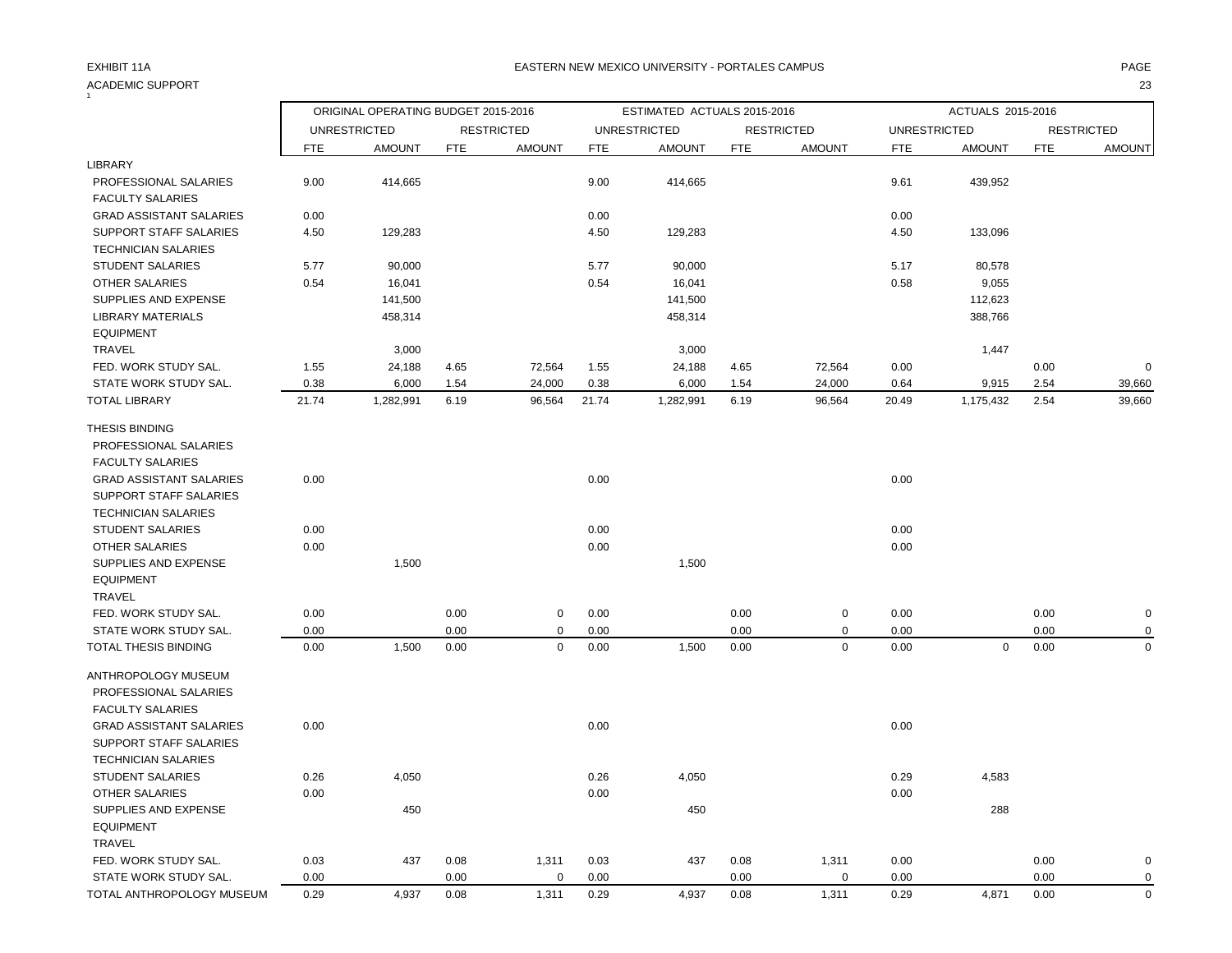## ACADEMIC SUPPORT 24<br>2

|                                          |      | ORIGINAL OPERATING BUDGET 2015-2016 |      |                   |            | ESTIMATED ACTUALS 2015-2016 |            |                   |            | ACTUALS 2015-2016   |      |                   |
|------------------------------------------|------|-------------------------------------|------|-------------------|------------|-----------------------------|------------|-------------------|------------|---------------------|------|-------------------|
|                                          |      | <b>UNRESTRICTED</b>                 |      | <b>RESTRICTED</b> |            | <b>UNRESTRICTED</b>         |            | <b>RESTRICTED</b> |            | <b>UNRESTRICTED</b> |      | <b>RESTRICTED</b> |
|                                          | FTE  | <b>AMOUNT</b>                       | FTE  | <b>AMOUNT</b>     | <b>FTE</b> | <b>AMOUNT</b>               | <b>FTE</b> | <b>AMOUNT</b>     | <b>FTE</b> | <b>AMOUNT</b>       | FTE  | <b>AMOUNT</b>     |
| ROOS COUNTY/ART GALLERY                  |      |                                     |      |                   |            |                             |            |                   |            |                     |      |                   |
| PROFESSIONAL SALARIES                    | 1.00 | 32,371                              |      |                   | 1.00       | 32,371                      |            |                   | 1.00       | 33,860              |      |                   |
| <b>FACULTY SALARIES</b>                  |      |                                     |      |                   |            |                             |            |                   |            |                     |      |                   |
| <b>GRAD ASSISTANT SALARIES</b>           | 0.00 |                                     |      |                   | 0.00       |                             |            |                   | 0.00       |                     |      |                   |
| SUPPORT STAFF SALARIES                   |      |                                     |      |                   |            |                             |            |                   |            |                     |      |                   |
| <b>TECHNICIAN SALARIES</b>               |      |                                     |      |                   |            |                             |            |                   |            |                     |      |                   |
| <b>STUDENT SALARIES</b>                  | 0.14 | 2,180                               |      |                   | 0.14       | 2,180                       |            |                   | 0.17       | 2,630               |      |                   |
| <b>OTHER SALARIES</b>                    | 0.00 |                                     |      |                   | 0.00       |                             |            |                   | 0.00       |                     |      |                   |
| SUPPLIES AND EXPENSE                     |      | 1,200                               |      |                   |            | 1,200                       |            |                   |            | 1,254               |      |                   |
| <b>EQUIPMENT</b>                         |      |                                     |      |                   |            |                             |            |                   |            |                     |      |                   |
| <b>TRAVEL</b>                            |      |                                     |      |                   |            |                             |            |                   |            |                     |      |                   |
| FED. WORK STUDY SAL.                     | 0.19 | 2,972                               | 0.57 | 8,916             | 0.19       | 2,972                       | 0.57       | 8,916             | 0.00       |                     | 0.00 | 0                 |
| STATE WORK STUDY SAL.                    | 0.02 | 328                                 | 0.08 | 1,312             | 0.02       | 328                         | 0.08       | 1,312             | 0.00       |                     | 0.00 | $\Omega$          |
| TOTAL ROOS COUNTY/ART GALLERY            | 1.35 | 39,051                              | 0.66 | 10,228            | 1.35       | 39,051                      | 0.66       | 10,228            | 1.17       | 37,744              | 0.00 | $\mathbf 0$       |
| NATURAL HISTORY MUSEUM                   |      |                                     |      |                   |            |                             |            |                   |            |                     |      |                   |
| PROFESSIONAL SALARIES                    |      |                                     |      |                   |            |                             |            |                   |            |                     |      |                   |
| <b>FACULTY SALARIES</b>                  |      |                                     |      |                   |            |                             |            |                   |            |                     |      |                   |
| <b>GRAD ASSISTANT SALARIES</b>           | 0.00 |                                     |      |                   | 0.00       |                             |            |                   | 0.00       |                     |      |                   |
| SUPPORT STAFF SALARIES                   |      |                                     |      |                   |            |                             |            |                   |            |                     |      |                   |
| <b>TECHNICIAN SALARIES</b>               |      |                                     |      |                   |            |                             |            |                   |            |                     |      |                   |
| <b>STUDENT SALARIES</b>                  | 0.00 |                                     |      |                   | 0.00       |                             |            |                   | 0.01       | 214                 |      |                   |
| <b>OTHER SALARIES</b>                    | 0.00 |                                     |      |                   | 0.00       |                             |            |                   | 0.00       |                     |      |                   |
| SUPPLIES AND EXPENSE                     |      | 4,510                               |      |                   |            | 4,510                       |            |                   |            | 3,486               |      |                   |
| <b>EQUIPMENT</b>                         |      |                                     |      |                   |            |                             |            |                   |            |                     |      |                   |
| <b>TRAVEL</b>                            |      |                                     |      |                   |            |                             |            |                   |            |                     |      |                   |
| FED. WORK STUDY SAL.                     | 0.34 | 5,253                               | 1.01 | 15,759            | 0.34       | 5,253                       | 1.01       | 15,759            | 0.00       |                     | 0.00 | $\Omega$          |
| STATE WORK STUDY SAL.                    | 0.08 | 1,236                               | 0.32 | 4,944             | 0.08       | 1,236                       | 0.32       | 4,944             | 0.04       | 580                 | 0.15 | 2,320             |
| TOTAL NATURAL HISTORY MUSEUM             | 0.42 | 10,999                              | 1.33 | 20,703            | 0.42       | 10,999                      | 1.33       | 20,703            | 0.05       | 4,280               | 0.15 | 2,320             |
| CHILD DEVELOPMENT CENTER                 |      |                                     |      |                   |            |                             |            |                   |            |                     |      |                   |
| PROFESSIONAL SALARIES                    | 3.00 | 127,477                             |      |                   | 3.00       | 127,477                     |            |                   | 3.00       | 130,421             |      |                   |
| <b>FACULTY SALARIES</b>                  |      |                                     |      |                   |            |                             |            |                   |            |                     |      |                   |
| <b>GRAD ASSISTANT SALARIES</b>           | 0.00 |                                     |      |                   | 0.00       |                             |            |                   | 0.00       |                     |      |                   |
| SUPPORT STAFF SALARIES                   | 0.75 | 18,346                              |      |                   | 0.75       | 18,346                      |            |                   | 0.75       | 20,132              |      |                   |
| <b>TECHNICIAN SALARIES</b>               |      |                                     |      |                   |            |                             |            |                   |            |                     |      |                   |
| STUDENT SALARIES                         | 1.79 | 28,000                              |      |                   | 1.79       | 28,000                      |            |                   | 3.05       | 47,640              |      |                   |
| OTHER SALARIES                           | 0.00 |                                     |      |                   | 0.00       |                             |            |                   | 0.00       |                     |      |                   |
| SUPPLIES AND EXPENSE<br><b>EQUIPMENT</b> |      | 15,000                              |      |                   |            | 15,000                      |            |                   |            | 14,728              |      |                   |
| <b>TRAVEL</b>                            |      | 1.000                               |      |                   |            | 1.000                       |            |                   |            | 85                  |      |                   |
|                                          |      |                                     |      |                   |            |                             |            |                   |            |                     |      |                   |

 FED. WORK STUDY SAL. 0.54 8,400 1.62 25,200 0.54 8,400 1.62 25,200 0.00 0.00 0 STATE WORK STUDY SAL. 0.26 4,000 1.03 16,000 0.26 4,000 1.03 16,000 0.21 3,284 0.84 13,138 TOTAL CHILD DEVELOPMENT CENTE 6.34 202,223 2.64 41,200 6.34 202,223 2.64 41,200 7.01 216,291 0.84 13,138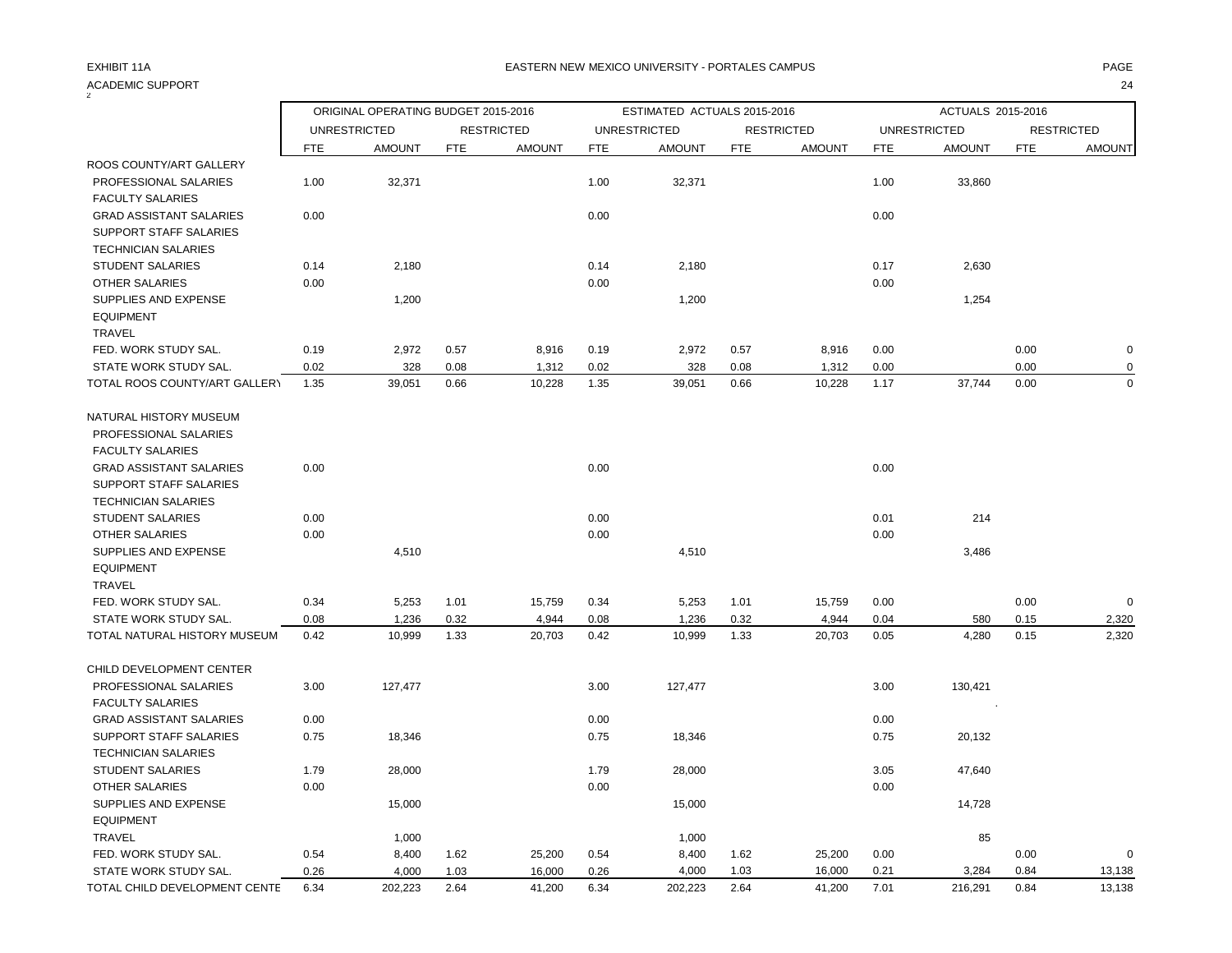| <b>ACADEMIC SUPPORT</b>        |            |                                     |            |                   |            |                             |            |                   | 25         |                     |            |                   |  |
|--------------------------------|------------|-------------------------------------|------------|-------------------|------------|-----------------------------|------------|-------------------|------------|---------------------|------------|-------------------|--|
|                                |            | ORIGINAL OPERATING BUDGET 2015-2016 |            |                   |            | ESTIMATED ACTUALS 2015-2016 |            |                   |            | ACTUALS 2015-2016   |            |                   |  |
|                                |            | <b>UNRESTRICTED</b>                 |            | <b>RESTRICTED</b> |            | <b>UNRESTRICTED</b>         |            | <b>RESTRICTED</b> |            | <b>UNRESTRICTED</b> |            | <b>RESTRICTED</b> |  |
|                                | <b>FTE</b> | <b>AMOUNT</b>                       | <b>FTE</b> | <b>AMOUNT</b>     | <b>FTE</b> | <b>AMOUNT</b>               | <b>FTE</b> | <b>AMOUNT</b>     | <b>FTE</b> | <b>AMOUNT</b>       | <b>FTE</b> | <b>AMOUNT</b>     |  |
| SPEECH & HEARING               |            |                                     |            |                   |            |                             |            |                   |            |                     |            |                   |  |
| PROFESSIONAL SALARIES          |            |                                     |            |                   |            |                             |            |                   |            |                     |            |                   |  |
| <b>FACULTY SALARIES</b>        |            |                                     |            |                   |            |                             |            |                   |            |                     |            |                   |  |
| <b>GRAD ASSISTANT SALARIES</b> | 0.00       |                                     |            |                   | 0.00       |                             |            |                   | 0.00       |                     |            |                   |  |
| <b>SUPPORT STAFF SALARIES</b>  | 0.05       | 1,066                               |            |                   | 0.05       | 1,066                       |            |                   | 0.50       | 11,954              |            |                   |  |
| <b>TECHNICIAN SALARIES</b>     |            |                                     |            |                   |            |                             |            |                   |            |                     |            |                   |  |
| <b>STUDENT SALARIES</b>        | 0.00       |                                     |            |                   | 0.00       |                             |            |                   | 0.09       | 1,360               |            |                   |  |
| <b>OTHER SALARIES</b>          | 0.00       |                                     |            |                   | 0.00       |                             |            |                   | 0.00       |                     |            |                   |  |
| SUPPLIES AND EXPENSE           |            | 4,100                               |            |                   |            | 4,100                       |            |                   |            | 4,112               |            |                   |  |
| <b>EQUIPMENT</b>               |            |                                     |            |                   |            |                             |            |                   |            |                     |            |                   |  |
| <b>TRAVEL</b>                  |            |                                     |            |                   |            |                             |            |                   |            |                     |            |                   |  |
| FED. WORK STUDY SAL.           | 0.20       | 3,149                               | 0.61       | 9,447             | 0.20       | 3,149                       | 0.61       | 9,447             | 0.00       |                     | 0.00       | $\pmb{0}$         |  |
| STATE WORK STUDY SAL.          | 0.00       |                                     | 0.00       | $\mathbf 0$       | 0.00       |                             | 0.00       | $\mathbf 0$       | 0.00       |                     | 0.00       | $\mathbf 0$       |  |
| TOTAL SPEECH & HEARING         | 0.25       | 8,315                               | 0.61       | 9,447             | 0.25       | 8,315                       | 0.61       | 9,447             | 0.59       | 17,426              | 0.00       | $\mathbf 0$       |  |
| ASST VP ACADEMIC AFFAIRS       |            |                                     |            |                   |            |                             |            |                   |            |                     |            |                   |  |
| PROFESSIONAL SALARIES          | 2.00       | 163,892                             |            |                   | 2.00       | 163,892                     |            |                   | 2.00       | 166,438             |            |                   |  |
| <b>FACULTY SALARIES</b>        |            |                                     |            |                   |            |                             |            |                   |            |                     |            |                   |  |
| <b>GRAD ASSISTANT SALARIES</b> | 0.00       |                                     |            |                   | 0.00       |                             |            |                   | 0.00       |                     |            |                   |  |
| <b>SUPPORT STAFF SALARIES</b>  | 1.00       | 26,790                              |            |                   | 1.00       | 26,790                      |            |                   | 1.00       | 27,477              |            |                   |  |
| <b>TECHNICIAN SALARIES</b>     |            |                                     |            |                   |            |                             |            |                   |            |                     |            |                   |  |
| STUDENT SALARIES               | 0.00       |                                     |            |                   | 0.00       |                             |            |                   | 0.00       |                     |            |                   |  |
| OTHER SALARIES                 | 0.00       |                                     |            |                   | 0.00       |                             |            |                   | 0.00       |                     |            |                   |  |
| SUPPLIES AND EXPENSE           |            | 22,800                              |            |                   |            | 22,800                      |            |                   |            | 15,360              |            |                   |  |
| <b>EQUIPMENT</b>               |            |                                     |            |                   |            |                             |            |                   |            |                     |            |                   |  |
| <b>TRAVEL</b>                  |            | 900                                 |            |                   |            | 900                         |            |                   |            | 2,545               |            |                   |  |
| FED. WORK STUDY SAL.           | 0.00       |                                     | 0.00       | $\mathbf 0$       | 0.00       |                             | 0.00       | $\mathbf 0$       | 0.00       |                     | 0.00       | $\mathbf 0$       |  |
| STATE WORK STUDY SAL.          | 0.15       | 2,336                               | 0.60       | 9,344             | 0.15       | 2,336                       | 0.60       | 9,344             | 0.00       |                     | 0.00       | 0                 |  |
| TOTAL ASST VP ACA AFF          | 3.15       | 216,718                             | 0.60       | 9,344             | 3.15       | 216,718                     | 0.60       | 9,344             | 3.00       | 211,820             | 0.00       | $\mathbf 0$       |  |
| <b>GRADUATE SCHOOL</b>         |            |                                     |            |                   |            |                             |            |                   |            |                     |            |                   |  |
| PROFESSIONAL SALARIES          | 1.95       | 126,996                             |            |                   | 1.95       | 126,996                     |            |                   | 1.75       | 115,348             |            |                   |  |
| <b>FACULTY SALARIES</b>        |            |                                     |            |                   |            |                             |            |                   |            |                     |            |                   |  |
| <b>GRAD ASSISTANT SALARIES</b> | 0.00       |                                     |            |                   | 0.00       |                             |            |                   | 0.00       |                     |            |                   |  |
| <b>SUPPORT STAFF SALARIES</b>  | 0.30       | 8,137                               |            |                   | 0.30       | 8,137                       |            |                   |            | 3,569               |            |                   |  |
| <b>TECHNICIAN SALARIES</b>     |            |                                     |            |                   |            |                             |            |                   |            |                     |            |                   |  |
| <b>STUDENT SALARIES</b>        | 0.00       |                                     |            |                   | 0.00       |                             |            |                   | 0.00       |                     |            |                   |  |
| <b>OTHER SALARIES</b>          | 0.00       |                                     |            |                   | 0.00       |                             |            |                   | 0.00       |                     |            |                   |  |
| SUPPLIES AND EXPENSE           |            | 1,914                               |            |                   |            | 1,914                       |            |                   |            | 1,647               |            |                   |  |
| <b>EQUIPMENT</b>               |            |                                     |            |                   |            |                             |            |                   |            |                     |            |                   |  |
| <b>TRAVEL</b>                  |            | 1,451                               |            |                   |            | 1,451                       |            |                   |            | 1,549               |            |                   |  |
| FED. WORK STUDY SAL.           | 0.21       | 3,249                               | 0.62       | 9,747             | 0.21       | 3,249                       | 0.62       | 9,747             | 0.00       |                     | 0.00       | $\mathbf 0$       |  |
| STATE WORK STUDY SAL.          | 0.00       |                                     | 0.00       | $\mathbf 0$       | 0.00       |                             | 0.00       | $\mathbf 0$       | 0.00       |                     | 0.00       | $\mathbf 0$       |  |
| TOTAL GRADUATE SCHOOL          | 2.46       | 141,747                             | 0.62       | 9.747             | 2.46       | 141,747                     | 0.62       | 9,747             | 1.75       | 122,113             | 0.00       | $\mathbf 0$       |  |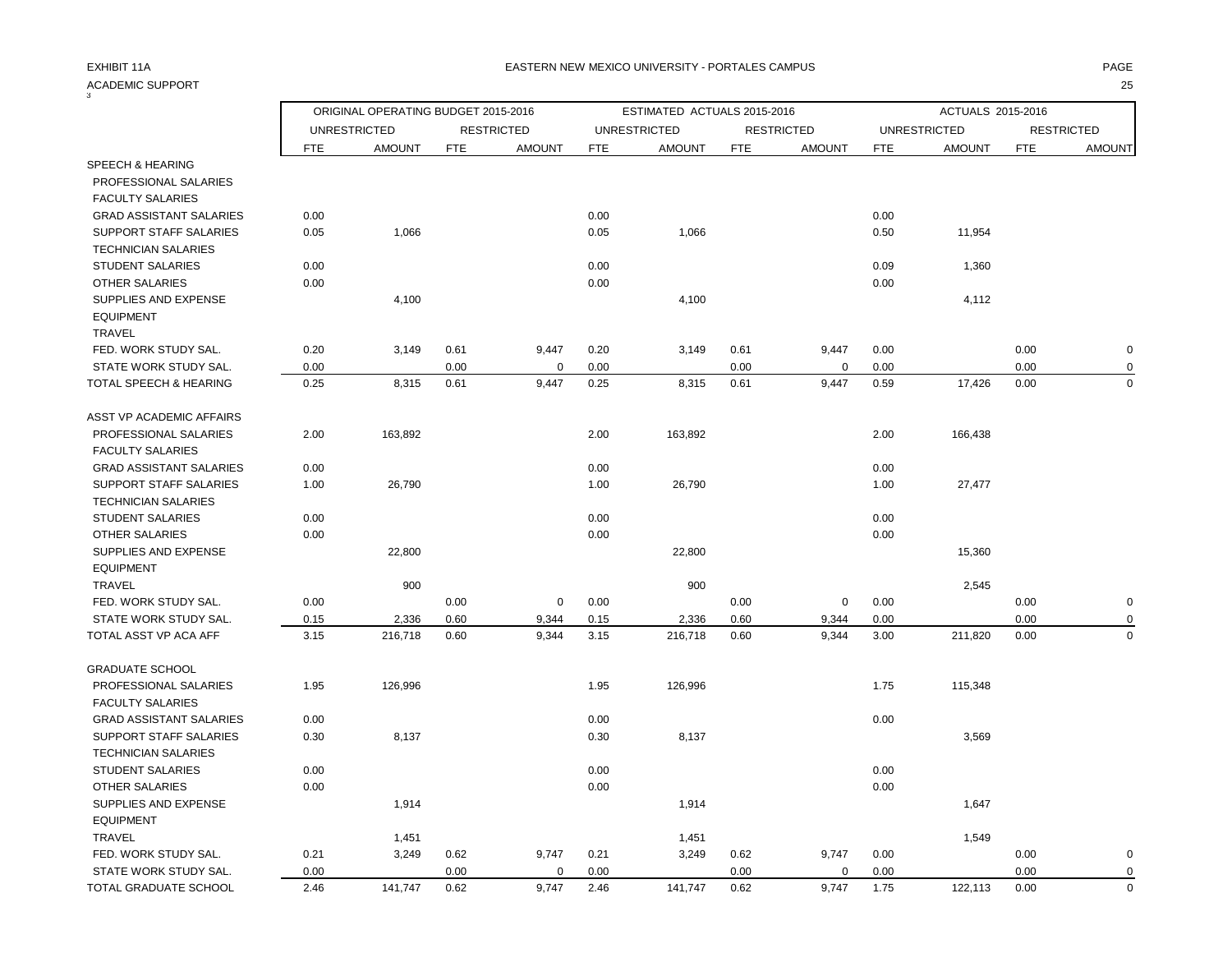| <b>ACADEMIC SUPPORT</b>        |            |                                     |            |                   |            |                             |            |                   |            |                     |            | 26                |
|--------------------------------|------------|-------------------------------------|------------|-------------------|------------|-----------------------------|------------|-------------------|------------|---------------------|------------|-------------------|
|                                |            | ORIGINAL OPERATING BUDGET 2015-2016 |            |                   |            | ESTIMATED ACTUALS 2015-2016 |            |                   |            | ACTUALS 2015-2016   |            |                   |
|                                |            | <b>UNRESTRICTED</b>                 |            | <b>RESTRICTED</b> |            | <b>UNRESTRICTED</b>         |            | <b>RESTRICTED</b> |            | <b>UNRESTRICTED</b> |            | <b>RESTRICTED</b> |
|                                | <b>FTE</b> | <b>AMOUNT</b>                       | <b>FTE</b> | <b>AMOUNT</b>     | <b>FTE</b> | <b>AMOUNT</b>               | <b>FTE</b> | <b>AMOUNT</b>     | <b>FTE</b> | <b>AMOUNT</b>       | <b>FTE</b> | <b>AMOUNT</b>     |
| DEAN, LIBERAL ARTS & SCI       |            |                                     |            |                   |            |                             |            |                   |            |                     |            |                   |
| PROFESSIONAL SALARIES          | 0.75       | 96,938                              |            |                   | 0.75       | 96,938                      |            |                   | 0.75       | 98,443              |            |                   |
| <b>FACULTY SALARIES</b>        | 0.50       | 46,951                              |            |                   | 0.50       | 46,951                      |            |                   | 0.50       | 47,847              |            |                   |
| <b>GRAD ASSISTANT SALARIES</b> | 0.00       |                                     |            |                   | 0.00       |                             |            |                   | 0.00       |                     |            |                   |
| SUPPORT STAFF SALARIES         | 1.00       | 31,054                              |            |                   | 1.00       | 31,054                      |            |                   | 1.00       | 31,538              |            |                   |
| <b>TECHNICIAN SALARIES</b>     |            |                                     |            |                   |            |                             |            |                   |            |                     |            |                   |
| STUDENT SALARIES               | 0.39       | 6,030                               |            |                   | 0.39       | 6,030                       |            |                   | 0.23       | 3,548               |            |                   |
| <b>OTHER SALARIES</b>          | 0.00       |                                     |            |                   | 0.00       |                             |            |                   | 0.00       |                     |            |                   |
| SUPPLIES AND EXPENSE           |            | 4,400                               |            |                   |            | 4,400                       |            |                   |            | 2,971               |            |                   |
| <b>EQUIPMENT</b>               |            |                                     |            |                   |            |                             |            |                   |            |                     |            |                   |
| <b>TRAVEL</b>                  |            | 2,000                               |            |                   |            | 2,000                       |            |                   |            | 2,789               |            |                   |
| FED. WORK STUDY SAL.           | 0.33       | 5,222                               | 1.00       | 15,666            | 0.33       | 5,222                       | 1.00       | 15,666            | 0.00       |                     | 0.00       | $\mathbf 0$       |
| STATE WORK STUDY SAL.          | 0.00       |                                     | 0.00       | $\mathbf 0$       | 0.00       |                             | 0.00       | $\mathbf 0$       | 0.02       | 348                 | 0.09       | 1,392             |
| TOTAL DEAN, LIBERAL ARTS & SCI | 2.97       | 192,595                             | 1.00       | 15,666            | 2.97       | 192,595                     | 1.00       | 15,666            | 2.50       | 187,484             | 0.09       | 1,392             |
| DEAN, BUSINESS                 |            |                                     |            |                   |            |                             |            |                   |            |                     |            |                   |
| PROFESSIONAL SALARIES          | 1.00       | 117,582                             |            |                   | 1.00       | 117,582                     |            |                   | 1.00       | 119,540             |            |                   |
| <b>FACULTY SALARIES</b>        | 0.00       | 3,500                               |            |                   | 0.00       | 3,500                       |            |                   | 0.00       | 3,500               |            |                   |
| <b>GRAD ASSISTANT SALARIES</b> | 0.00       |                                     |            |                   | 0.00       |                             |            |                   | 0.00       |                     |            |                   |
| SUPPORT STAFF SALARIES         | 1.00       | 30,160                              |            |                   | 1.00       | 30,160                      |            |                   | 1.00       | 30,637              |            |                   |
| <b>TECHNICIAN SALARIES</b>     |            |                                     |            |                   |            |                             |            |                   |            |                     |            |                   |
| <b>STUDENT SALARIES</b>        | 0.00       |                                     |            |                   | 0.00       |                             |            |                   | 0.00       |                     |            |                   |
| OTHER SALARIES                 | 0.00       |                                     |            |                   | 0.00       |                             |            |                   | 0.00       |                     |            |                   |
| SUPPLIES AND EXPENSE           |            | 2,650                               |            |                   |            | 2,650                       |            |                   |            | 3,545               |            |                   |
| <b>EQUIPMENT</b>               |            |                                     |            |                   |            |                             |            |                   |            |                     |            |                   |
| <b>TRAVEL</b>                  |            | 6,000                               |            |                   |            | 6,000                       |            |                   |            | 3,064               |            |                   |
| FED. WORK STUDY SAL.           | 0.00       |                                     | 0.00       | 0                 | 0.00       |                             | 0.00       | 0                 | 0.00       |                     | 0.00       | $\mathbf 0$       |
| STATE WORK STUDY SAL.          | 0.00       |                                     | 0.00       | $\mathbf 0$       | 0.00       |                             | 0.00       | $\mathbf 0$       | 0.00       |                     | 0.00       | $\mathbf 0$       |
| TOTAL DEAN, BUSINESS           | 2.00       | 159,892                             | 0.00       | $\mathbf 0$       | 2.00       | 159,892                     | 0.00       | $\mathbf 0$       | 2.00       | 160,285             | 0.00       | $\mathbf 0$       |
| DEAN, FINE ARTS                |            |                                     |            |                   |            |                             |            |                   |            |                     |            |                   |
| PROFESSIONAL SALARIES          | 0.75       | 95,174                              |            |                   | 0.75       | 95,174                      |            |                   | 0.75       | 92,564              |            |                   |
| <b>FACULTY SALARIES</b>        |            |                                     |            |                   |            |                             |            |                   |            |                     |            |                   |
| <b>GRAD ASSISTANT SALARIES</b> | 0.00       |                                     |            |                   | 0.00       |                             |            |                   | 0.00       |                     |            |                   |
| <b>SUPPORT STAFF SALARIES</b>  | 1.00       | 27,602                              |            |                   | 1.00       | 27,602                      |            |                   | 1.00       | 28,502              |            |                   |
| <b>TECHNICIAN SALARIES</b>     |            |                                     |            |                   |            |                             |            |                   |            |                     |            |                   |
| <b>STUDENT SALARIES</b>        | 0.09       | 1,442                               |            |                   | 0.09       | 1,442                       |            |                   | 0.08       | 1,326               |            |                   |
| <b>OTHER SALARIES</b>          | 0.00       |                                     |            |                   | 0.00       |                             |            |                   | 0.00       |                     |            |                   |
| SUPPLIES AND EXPENSE           |            | 8,200                               |            |                   |            | 8,200                       |            |                   |            | 7,780               |            |                   |
| <b>EQUIPMENT</b>               |            |                                     |            |                   |            |                             |            |                   |            |                     |            |                   |
| <b>TRAVEL</b>                  |            | 1,850                               |            |                   |            | 1,850                       |            |                   |            | 2,248               |            |                   |
| FED. WORK STUDY SAL.           | 0.21       | 3,250                               | 0.63       | 9,750             | 0.21       | 3,250                       | 0.63       | 9,750             | 0.00       |                     | 0.00       | $\mathbf 0$       |
| STATE WORK STUDY SAL.          | 0.02       | 250                                 | 0.06       | 1,000             | 0.02       | 250                         | 0.06       | 1,000             | 0.00       |                     | 0.00       | $\mathbf 0$       |
| TOTAL DEAN, FINE ARTS          | 2.07       | 137,768                             | 0.69       | 10,750            | 2.07       | 137,768                     | 0.69       | 10,750            | 1.83       | 132,419             | 0.00       | $\mathbf 0$       |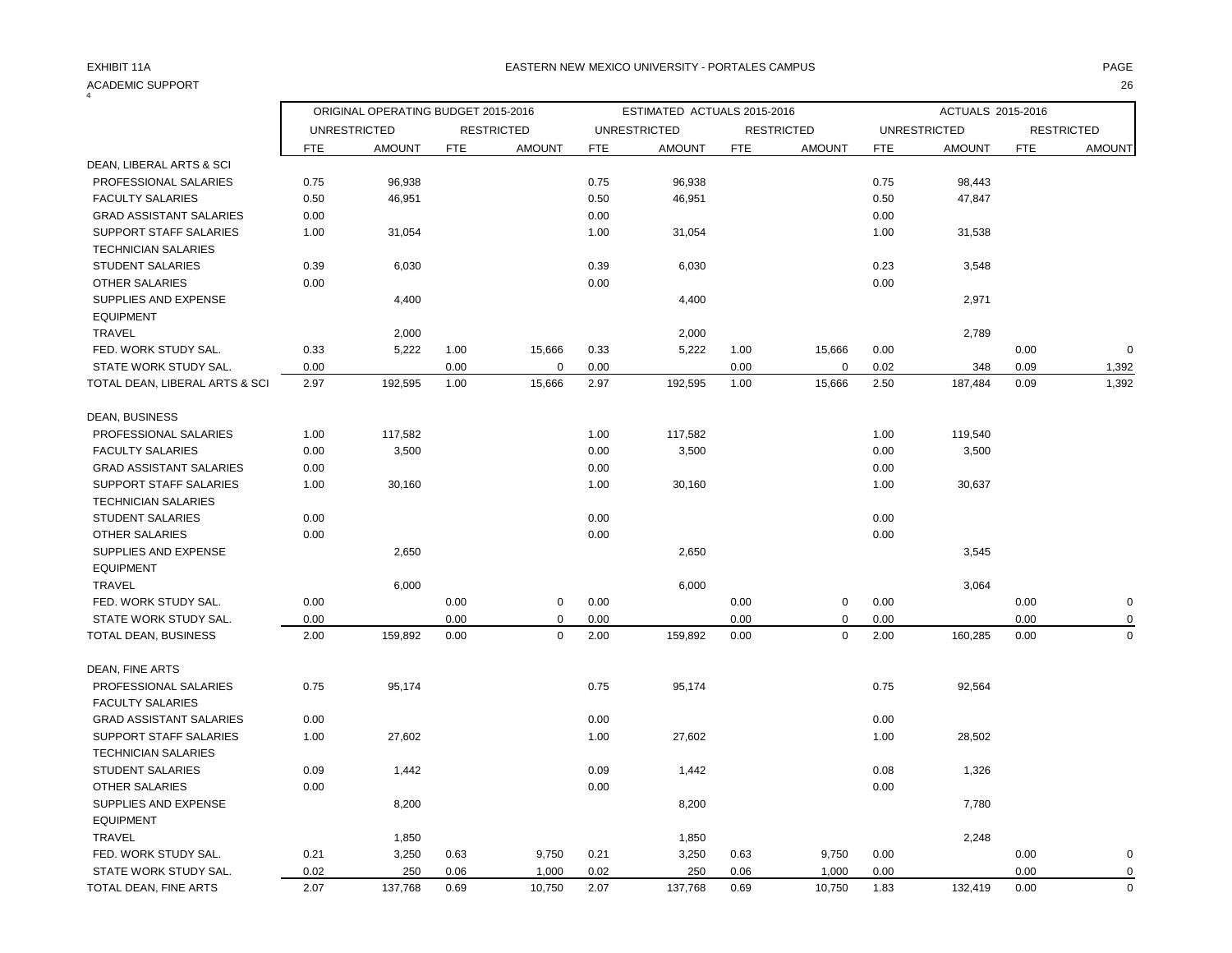| ACADEMIC SUPPORT               |            |                                     |            |                   |            |                             |            | 27                |            |                     |            |                   |  |
|--------------------------------|------------|-------------------------------------|------------|-------------------|------------|-----------------------------|------------|-------------------|------------|---------------------|------------|-------------------|--|
|                                |            | ORIGINAL OPERATING BUDGET 2015-2016 |            |                   |            | ESTIMATED ACTUALS 2015-2016 |            |                   |            | ACTUALS 2015-2016   |            |                   |  |
|                                |            | <b>UNRESTRICTED</b>                 |            | <b>RESTRICTED</b> |            | <b>UNRESTRICTED</b>         |            | <b>RESTRICTED</b> |            | <b>UNRESTRICTED</b> |            | <b>RESTRICTED</b> |  |
|                                | <b>FTE</b> | <b>AMOUNT</b>                       | <b>FTE</b> | <b>AMOUNT</b>     | <b>FTE</b> | <b>AMOUNT</b>               | <b>FTE</b> | <b>AMOUNT</b>     | <b>FTE</b> | <b>AMOUNT</b>       | <b>FTE</b> | <b>AMOUNT</b>     |  |
| DEAN, EDUCATION & TECHNOLOGY   |            |                                     |            |                   |            |                             |            |                   |            |                     |            |                   |  |
| PROFESSIONAL SALARIES          | 1.25       | 131,293                             |            |                   | 1.25       | 131,293                     |            |                   | 1.25       | 133,544             |            |                   |  |
| <b>FACULTY SALARIES</b>        |            | 19,500                              |            |                   |            | 19,500                      |            |                   |            | 10,700              |            |                   |  |
| <b>GRAD ASSISTANT SALARIES</b> | 0.00       |                                     |            |                   | 0.00       |                             |            |                   | 0.00       |                     |            |                   |  |
| <b>SUPPORT STAFF SALARIES</b>  | 2.00       | 58,157                              |            |                   | 2.00       | 58,157                      |            |                   | 1.00       | 27,268              |            |                   |  |
| <b>TECHNICIAN SALARIES</b>     |            |                                     |            |                   |            |                             |            |                   |            |                     |            |                   |  |
| <b>STUDENT SALARIES</b>        | 0.07       | 1,030                               |            |                   | 0.07       | 1,030                       |            |                   | 0.07       | 1,158               |            |                   |  |
| OTHER SALARIES                 | 0.00       |                                     |            |                   | 0.00       |                             |            |                   | 0.00       |                     |            |                   |  |
| SUPPLIES AND EXPENSE           |            | 12,050                              |            |                   |            | 12,050                      |            |                   |            | 18,561              |            |                   |  |
| <b>EQUIPMENT</b>               |            |                                     |            |                   |            |                             |            |                   |            |                     |            |                   |  |
| <b>TRAVEL</b>                  |            | 2,416                               |            |                   |            | 2,416                       |            |                   |            | 7,596               |            |                   |  |
| FED. WORK STUDY SAL.           | 0.09       | 1,465                               | 0.28       | 4,395             | 0.09       | 1,465                       | 0.28       | 4,395             | 0.00       |                     | 0.00       | $\mathbf 0$       |  |
| STATE WORK STUDY SAL.          | 0.00       |                                     | 0.00       | $\Omega$          | 0.00       |                             | 0.00       | $\mathbf 0$       | 0.13       | 1,972               | 0.51       | 7,887             |  |
| TOTAL DEAN, EDUC & TECH        | 3.41       | 225,911                             | 0.28       | 4,395             | 3.41       | 225,911                     | 0.28       | 4,395             | 2.45       | 200,799             | 0.51       | 7,887             |  |
| ASST VP AA-RESEARCH & DEV      |            |                                     |            |                   |            |                             |            |                   |            |                     |            |                   |  |
| PROFESSIONAL SALARIES          | 0.75       | 84,600                              |            |                   | 0.75       | 84,600                      |            |                   | 1.00       | 109,682             |            |                   |  |
| <b>FACULTY SALARIES</b>        |            |                                     |            |                   |            |                             |            |                   |            |                     |            |                   |  |
| <b>GRAD ASSISTANT SALARIES</b> | 0.00       |                                     |            |                   | 0.00       |                             |            |                   | 0.00       |                     |            |                   |  |
| <b>SUPPORT STAFF SALARIES</b>  |            |                                     |            |                   |            |                             |            |                   |            |                     |            |                   |  |
| <b>TECHNICIAN SALARIES</b>     |            |                                     |            |                   |            |                             |            |                   |            |                     |            |                   |  |
| <b>STUDENT SALARIES</b>        | 0.00       |                                     |            |                   | 0.00       |                             |            |                   | 0.00       |                     |            |                   |  |
| OTHER SALARIES                 | 0.00       |                                     |            |                   | 0.00       |                             |            |                   | 0.00       |                     |            |                   |  |
| SUPPLIES AND EXPENSE           |            | 5,000                               |            |                   |            | 5,000                       |            |                   |            | 3,584               |            |                   |  |
| <b>EQUIPMENT</b>               |            |                                     |            |                   |            |                             |            |                   |            |                     |            |                   |  |
| <b>TRAVEL</b>                  |            |                                     |            |                   |            |                             |            |                   |            | 920                 |            |                   |  |
| FED. WORK STUDY SAL.           | 0.00       |                                     | 0.00       | $\mathbf 0$       | 0.00       |                             | 0.00       | $\mathsf 0$       | 0.00       |                     | 0.00       | $\mathbf 0$       |  |
| STATE WORK STUDY SAL.          | 0.00       |                                     | 0.00       | 0                 | 0.00       |                             | 0.00       | $\mathbf 0$       | 0.00       |                     | 0.00       | $\mathbf 0$       |  |
| TOTAL ASST VP AA RES & DEV     | 0.75       | 89,600                              | 0.00       | $\mathbf 0$       | 0.75       | 89,600                      | 0.00       | $\mathbf 0$       | 1.00       | 114,185             | 0.00       | $\mathbf 0$       |  |
| <b>RESTRICTED GRANTS</b>       |            |                                     |            |                   |            |                             |            |                   |            |                     |            |                   |  |
| PROFESSIONAL SALARIES          |            |                                     |            |                   |            |                             |            |                   |            |                     | 2.50       | 119,078           |  |
| <b>FACULTY SALARIES</b>        |            |                                     |            |                   |            |                             |            |                   |            |                     |            | 47,689            |  |
| <b>GRAD ASSISTANT SALARIES</b> | 0.00       |                                     |            |                   | 0.00       |                             |            |                   | 0.00       |                     | 0.10       | 1,775             |  |
| <b>SUPPORT STAFF SALARIES</b>  |            |                                     |            |                   |            |                             |            |                   |            |                     | 1.00       | 25,498            |  |
| <b>TECHNICIAN SALARIES</b>     |            |                                     |            |                   |            |                             |            |                   |            |                     |            |                   |  |
| <b>STUDENT SALARIES</b>        | 0.00       |                                     |            |                   | 0.00       |                             |            |                   | 0.00       |                     | 0.31       | 5,290             |  |
| <b>OTHER SALARIES</b>          | 0.00       |                                     |            |                   | 0.00       |                             |            |                   | 0.00       |                     | 1.17       | 19,950            |  |
| SUPPLIES AND EXPENSE           |            |                                     |            |                   |            |                             |            |                   |            |                     |            | 229,605           |  |
| <b>EQUIPMENT</b>               |            |                                     |            |                   |            |                             |            |                   |            |                     |            | 96,984            |  |
| <b>TRAVEL</b>                  |            |                                     |            |                   |            |                             |            |                   |            |                     |            | 1,992             |  |
| FED. WORK STUDY SAL.           | 0.00       |                                     | 0.00       | $\mathbf 0$       | 0.00       |                             | 0.00       | 0                 | 0.00       |                     | 8.02       | 125,070           |  |
| STATE WORK STUDY SAL.          | 0.00       |                                     | 0.00       | $\mathbf 0$       | 0.00       |                             | 0.00       | $\mathbf 0$       | 0.00       |                     | 0.00       | $\mathbf 0$       |  |
| TOTAL RESTRICTED GRANTS        | 0.00       | $\mathbf 0$                         | 0.00       | $\mathbf 0$       | 0.00       | $\mathbf 0$                 | 0.00       | $\mathbf 0$       | 0.00       | $\mathbf 0$         | 13.11      | 672,931           |  |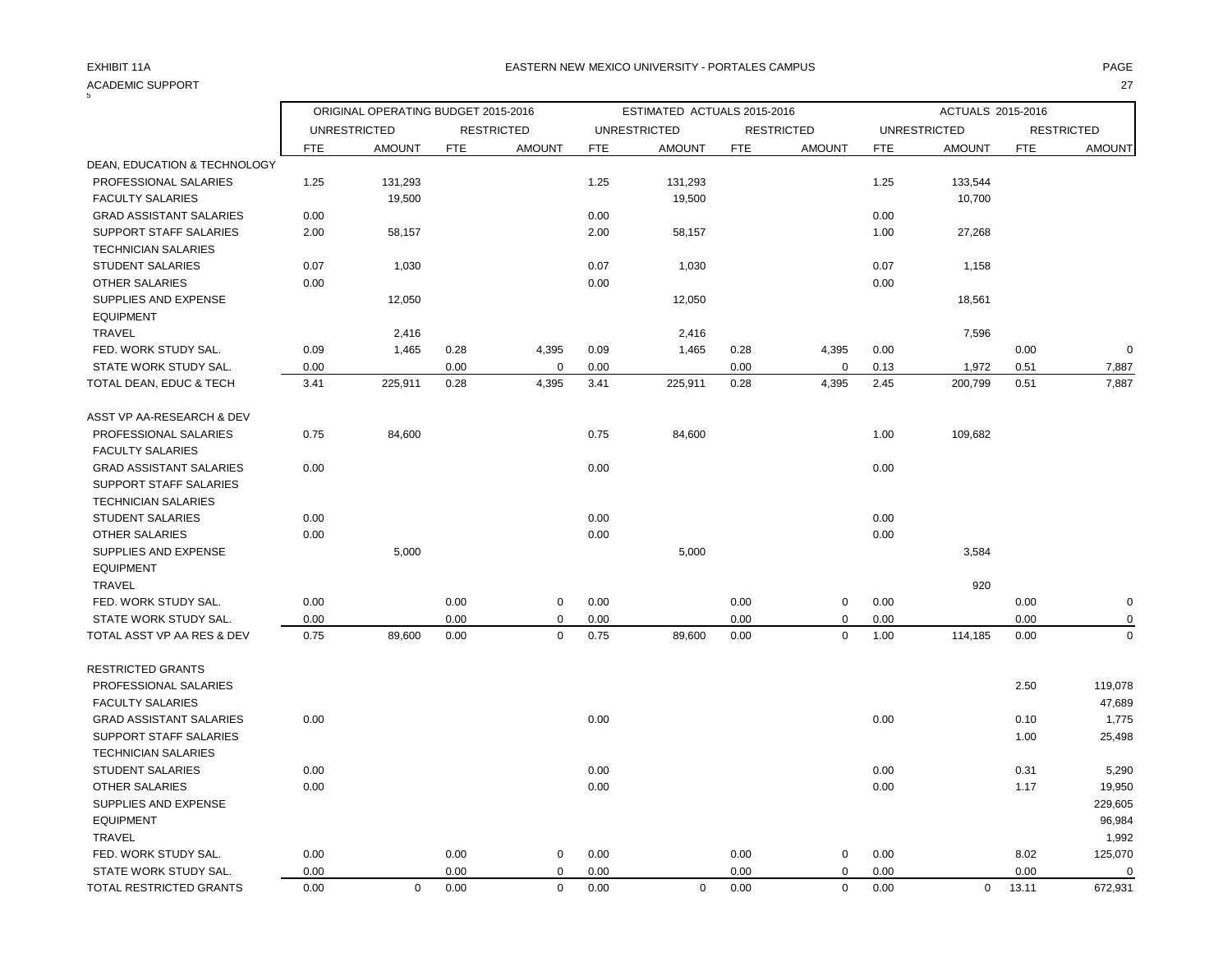# ACADEMIC SUPPORT 28

### EXHIBIT 11A PAGE EASTERN NEW MEXICO UNIVERSITY - PORTALES CAMPUS

|                                |            | ORIGINAL OPERATING BUDGET 2015-2016 |       |                   |            | ESTIMATED ACTUALS 2015-2016 |            |                   | ACTUALS 2015-2016 |                     |            |                   |
|--------------------------------|------------|-------------------------------------|-------|-------------------|------------|-----------------------------|------------|-------------------|-------------------|---------------------|------------|-------------------|
|                                |            | UNRESTRICTED                        |       | <b>RESTRICTED</b> |            | <b>UNRESTRICTED</b>         |            | <b>RESTRICTED</b> |                   | <b>UNRESTRICTED</b> |            | <b>RESTRICTED</b> |
|                                | <b>FTE</b> | <b>AMOUNT</b>                       | FTE   | <b>AMOUNT</b>     | <b>FTE</b> | <b>AMOUNT</b>               | <b>FTE</b> | <b>AMOUNT</b>     | FTE               | <b>AMOUNT</b>       | <b>FTE</b> | <b>AMOUNT</b>     |
| <b>TOTAL EXHIBIT 11A's</b>     |            |                                     |       |                   |            |                             |            |                   |                   |                     |            |                   |
| PROFESSIONAL SALARIES          | 21.45      | 1,390,988                           |       |                   | 21.45      | 1,390,988                   |            |                   | 22.11             | 1,439,791           | 2.50       | 119,078           |
| <b>FACULTY SALARIES</b>        | 0.50       | 69,951                              |       |                   | 0.50       | 69,951                      |            |                   | 0.50              | 62,047              |            |                   |
| <b>GRAD ASSISTANT SALARIES</b> |            |                                     |       |                   |            |                             |            |                   |                   |                     | 0.10       | 1,775             |
| SUPPORT STAFF SALARIES         | 11.60      | 330,595                             |       |                   | 11.60      | 330,595                     |            |                   | 10.75             | 314,171             | 1.00       | 25,498            |
| <b>TECHNICIAN SALARIES</b>     |            |                                     |       |                   |            |                             |            |                   |                   |                     |            |                   |
| <b>STUDENT SALARIES</b>        | 8.51       | 132,732                             |       |                   | 8.51       | 132,732                     |            |                   | 9.17              | 143,035             | 0.31       | 5,290             |
| <b>OTHER SALARIES</b>          | 0.54       | 16,041                              |       |                   | 0.54       | 16,041                      |            |                   | 0.58              | 9,055               | 1.17       | 19,950            |
| SUPPLIES AND EXPENSE           |            | 683,588                             |       |                   |            | 683,588                     |            |                   |                   | 578,706             |            | 229,605           |
| <b>EQUIPMENT</b>               |            |                                     |       |                   |            |                             |            |                   |                   |                     |            | 96,984            |
| <b>TRAVEL</b>                  |            | 18,617                              |       |                   |            | 18,617                      |            |                   |                   | 22,243              |            | 1,992             |
| FED. WORK STUDY SAL.           | 3.69       | 57,585                              | 11.07 | 172,755           | 3.69       | 57,585                      | 11.07      | 172,755           |                   |                     | 8.02       | 125,070           |
| STATE WORK STUDY SAL.          | 0.91       | 14,150                              | 3.63  | 56,600            | 0.91       | 14,150                      | 3.63       | 56,600            | 1.03              | 16,099              | 4.13       | 64,397            |
| <b>TOTAL</b>                   | 47.19      | 2,714,247                           | 14.70 | 229,355           | 47.19      | 2,714,247                   | 14.70      | 229,355           | 44.14             | 2,585,148           | 17.23      | 689,639           |

 PROFESSIONAL SALARIES FACULTY SALARIES GRAD ASSISTANT SALARIES SUPPORT STAFF SALARIES TECHNICIAN SALARIES STUDENT SALARIES OTHER SALARIES SUPPLIES AND EXPENSE EQUIPMENT TRAVEL FED. WORK STUDY SAL. STATE WORK STUDY SAL. TOTAL

 PROFESSIONAL SALARIES FACULTY SALARIES GRAD ASSISTANT SALARIES SUPPORT STAFF SALARIES TECHNICIAN SALARIES STUDENT SALARIES OTHER SALARIES SUPPLIES AND EXPENSE EQUIPMENT TRAVEL FED. WORK STUDY SAL. STATE WORK STUDY SAL. TOTAL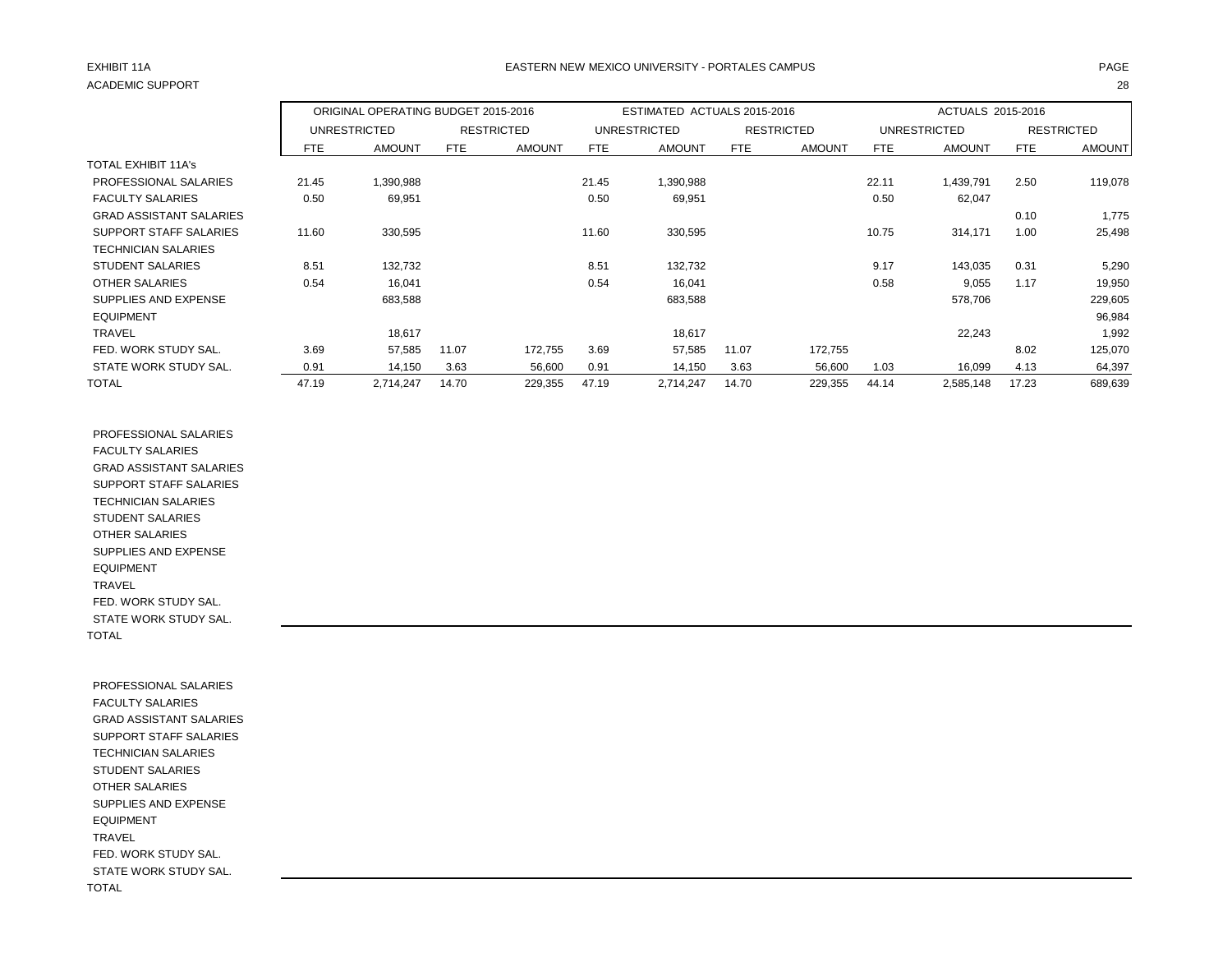# STUDENT SERVICES 29

### EXHIBIT 12 PAGE EASTERN NEW MEXICO UNIVERSITY - PORTALES CAMPUS

|                                                                                  |            | ORIGINAL OPERATING BUDGET 2015-2016 |            |                   | ESTIMATED ACTUALS 2015-2016 |                             |            |                   |            | ACTUALS 2015-2016          |            |                   |  |
|----------------------------------------------------------------------------------|------------|-------------------------------------|------------|-------------------|-----------------------------|-----------------------------|------------|-------------------|------------|----------------------------|------------|-------------------|--|
|                                                                                  |            | <b>UNRESTRICTED</b>                 |            | <b>RESTRICTED</b> |                             | <b>UNRESTRICTED</b>         |            | <b>RESTRICTED</b> |            | <b>UNRESTRICTED</b>        |            | <b>RESTRICTED</b> |  |
|                                                                                  | <b>FTE</b> | <b>AMOUNT</b>                       | <b>FTE</b> | <b>AMOUNT</b>     | <b>FTE</b>                  | <b>AMOUNT</b>               | <b>FTE</b> | <b>AMOUNT</b>     | <b>FTE</b> | <b>AMOUNT</b>              | <b>FTE</b> | <b>AMOUNT</b>     |  |
| SUPPL EDUCATIONAL SERVICES                                                       |            |                                     |            |                   |                             |                             |            |                   |            |                            |            |                   |  |
| <b>RESTRICTED GRANTS (ACTUALS)</b>                                               | 0.00       | 0                                   | 0.00       | 0                 | 0.00                        | 0                           | 0.00       | $\mathbf 0$       | 0.00       | 0                          | 9.69       | 317,011           |  |
| AMERICAN DISABILITIES ACT                                                        | 1.60       | 49,256                              | 1.09       | 17,010            | 1.60                        | 49,256                      | 1.09       | 17,010            | 1.16       | 52,266                     | 0.06       | 868               |  |
| TOTAL SUPPL EDUC SERVICES                                                        | 1.60       | 49,256                              | 1.09       | 17,010            | 1.60                        | 49,256                      | 1.09       | 17,010            | 1.16       | 52,266                     | 9.74       | 317,879           |  |
| <b>COUNSELING &amp; CAREER GUIDANCE</b><br>INT'L AFFAIRS / STUDENT LIFE          | 1.58       | 83,695                              | 0.66       | 10,300            | 1.58                        | 83,695                      | 0.66       | 10,300            | 1.22       | 64,152                     | 0.00       | $\mathbf 0$       |  |
| <b>COUNSELING &amp; CAREER SVCS</b>                                              | 4.36       | 192,074                             | 0.94       | 14,656            | 4.36                        | 192,074                     | 0.94       | 14,656            | 4.04       | 198,324                    | 0.35       | 5,408             |  |
| <b>HISPANIC AFFAIRS</b>                                                          | 0.81       | 29,019                              | 0.65       | 10,200            | 0.81                        | 29,019                      | 0.65       | 10,200            | 0.75       | 28,071                     | 0.22       | 3,416             |  |
| NATIVE AMERICAN AFFAIRS                                                          | 0.81       | 28,979                              | 0.65       | 10,200            | 0.81                        | 28,979                      | 0.65       | 10,200            | 0.94       | 33,353                     | 0.00       | $\mathbf 0$       |  |
| AFRICAN AMERICAN AFFAIRS                                                         | 0.82       | 29,625                              | 0.65       | 10,200            | 0.82                        | 29,625                      | 0.65       | 10,200            | 0.50       | 24,285                     | 0.17       | 2,648             |  |
| TOTAL COUNSEL & CAREER GUID                                                      | 8.37       | 363,392                             | 3.56       | 55,556            | 8.37                        | 363,392                     | 3.56       | 55,556            | 7.44       | 348,185                    | 0.74       | 11,472            |  |
| FIN AID, ADMISSIONS & RECORDS                                                    |            |                                     |            |                   |                             |                             |            |                   |            |                            |            |                   |  |
| <b>FINANCIAL AID</b>                                                             | 11.58      | 509,935                             | 3.65       | 57,003            | 11.58                       | 509,935                     | 3.65       | 57,003            | 10.67      | 487,287                    | 0.31       | 4,904             |  |
| ADMISSIONS & RECRUITING                                                          | 15.21      | 696,937                             | 1.21       | 18,920            | 15.21                       | 696,937                     | 1.21       | 18,920            | 13.67      | 652,322                    | 0.13       | 1,964             |  |
| RECORDS/ADM/REG                                                                  | 11.40      | 402,048                             | 1.86       | 29,000            | 11.40                       | 402,048                     | 1.86       | 29,000            | 11.00      | 387,217                    | 0.00       | $\mathbf 0$       |  |
| <b>TITLE IX TRAINING</b>                                                         | 0.00       | $\mathbf 0$                         | 0.00       | $\mathbf 0$       | 0.00                        | $\mathbf 0$                 | 0.00       | 0                 | 0.00       | 20,000                     | 0.00       | $\mathbf 0$       |  |
| TOTAL FIN AID, ADM & RECORDS                                                     | 38.18      | 1,608,920                           | 6.73       | 104,923           | 38.18                       | 1,608,920                   | 6.73       | 104,923           | 35.34      | 1,546,826                  | 0.44       | 6,868             |  |
| DIST COSTS (TEL, POST, PRINT)<br><b>COMPUTER CHARGES</b><br><b>MISCELLANEOUS</b> |            | 69,939<br>243,205                   |            | 472,511           |                             | 69,939<br>243,205<br>70,000 |            | 472,511           |            | 69,939<br>243,205<br>3,943 |            |                   |  |
| FEDERAL WORK STUDY<br><b>STATE WORK STUDY</b><br><b>OTHER FRINGES</b>            | 0.00       |                                     | 0.00       | $\mathbf 0$       | 0.00                        |                             | 0.00       |                   | 0.00       |                            | 0.00       | $\mathbf 0$       |  |
| <b>RETIREMENT</b>                                                                |            | 198,887                             |            |                   |                             | 198,887                     |            |                   |            | 188,028                    |            | 25,480            |  |
| SOCIAL SECURITY                                                                  |            | 109,459                             |            |                   |                             | 109,459                     |            |                   |            | 103,820                    |            | 12,844            |  |
| <b>GROUP INSURANCE</b>                                                           |            | 244,135                             |            |                   |                             | 244,135                     |            |                   |            | 155,280                    |            | 17,941            |  |
| <b>WORKER'S COMPENSATION</b>                                                     |            | 29,074                              |            |                   |                             | 29,074                      |            |                   |            | 44,058                     |            | 3,691             |  |
| UNEMPLOYMENT COMPENSATION<br><b>RETIREE HEALTH</b>                               |            | 17,170                              |            |                   |                             | 17,170                      |            |                   |            | 16,732                     |            | 2,195             |  |
| <b>WAIVER OF TUITION</b>                                                         |            | 28,617<br>27,946                    |            |                   |                             | 28,617<br>27,946            |            |                   |            | 27,645<br>3,936            |            | 3,679             |  |
| ANNUAL LEAVE                                                                     |            |                                     |            |                   |                             |                             |            |                   |            | 1,694                      |            |                   |  |
| TOTAL ITEMS NOT IN 12A's                                                         | 0.00       | 968,432                             | 0.00       | 472,511           | 0.00                        | 1,038,432                   | 0.00       | 472,511           | 0.00       | 858,280                    | 0.00       | 65,830            |  |
| TOTAL STUDENT SERVICES                                                           | 48.15      | 2,990,000                           | 11.38      | 650.000           | 48.15                       | 3,060,000                   | 11.38      | 650,000           | 43.94      | 2,805,557                  | 10.92      | 402,049           |  |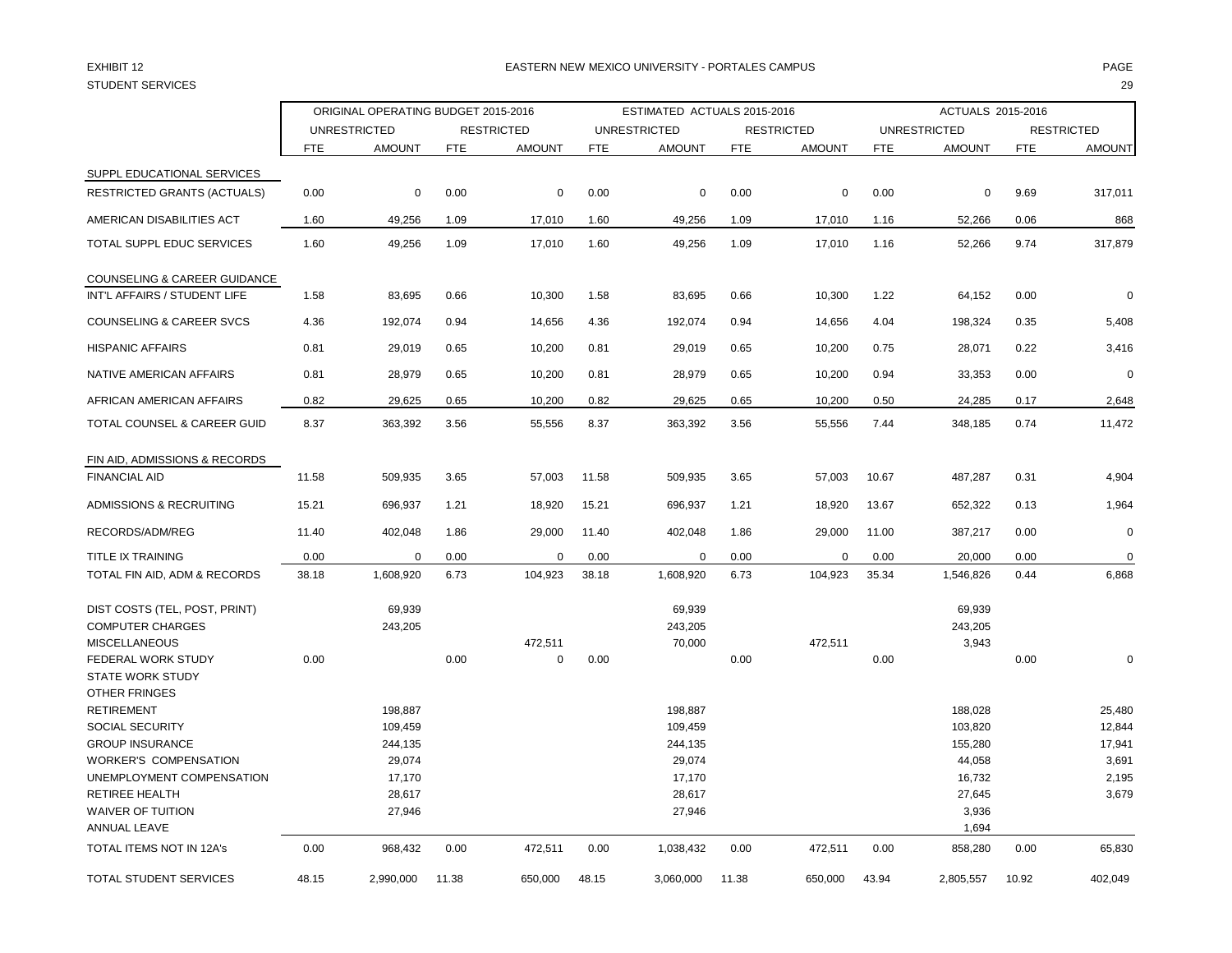#### STUDENT SERVICES 30 1

### EXHIBIT 12A PAGE EASTERN NEW MEXICO UNIVERSITY - PORTALES CAMPUS

|                                 |            | ORIGINAL OPERATING BUDGET 2015-2016 |            |                   | ESTIMATED ACTUALS 2015-2016 |                     |            |                   |            | ACTUALS 2015-2016   |            |                   |  |
|---------------------------------|------------|-------------------------------------|------------|-------------------|-----------------------------|---------------------|------------|-------------------|------------|---------------------|------------|-------------------|--|
|                                 |            | <b>UNRESTRICTED</b>                 |            | <b>RESTRICTED</b> |                             | <b>UNRESTRICTED</b> |            | <b>RESTRICTED</b> |            | <b>UNRESTRICTED</b> |            | <b>RESTRICTED</b> |  |
|                                 | <b>FTE</b> | <b>AMOUNT</b>                       | <b>FTE</b> | <b>AMOUNT</b>     | <b>FTE</b>                  | <b>AMOUNT</b>       | <b>FTE</b> | <b>AMOUNT</b>     | <b>FTE</b> | <b>AMOUNT</b>       | <b>FTE</b> | <b>AMOUNT</b>     |  |
| RESTRICTED GRANTS (ACTUALS)     |            |                                     |            |                   |                             |                     |            |                   |            |                     |            |                   |  |
| PROFESSIONAL SALARIES           |            |                                     |            |                   |                             |                     |            |                   |            |                     | 4.10       | 180,017           |  |
| <b>FACULTY SALARIES</b>         |            |                                     |            |                   |                             |                     |            |                   |            |                     |            |                   |  |
| <b>GRAD ASSISTANT SALARIES</b>  | 0.00       |                                     |            |                   | 0.00                        |                     |            |                   | 0.00       |                     |            |                   |  |
| <b>SUPPORT STAFF SALARIES</b>   |            |                                     |            |                   |                             |                     |            |                   |            |                     |            | 2,664             |  |
| <b>TECHNICIAN SALARIES</b>      |            |                                     |            |                   |                             |                     |            |                   |            |                     |            |                   |  |
| <b>STUDENT SALARIES</b>         | 0.00       |                                     |            |                   | 0.00                        |                     |            |                   | 0.00       |                     | 1.02       | 15,864            |  |
| <b>OTHER SALARIES</b>           | 0.00       |                                     |            |                   | 0.00                        |                     |            |                   | 0.00       |                     |            |                   |  |
| SUPPLIES AND EXPENSE            |            |                                     |            |                   |                             |                     |            |                   |            |                     |            | 45,284            |  |
| <b>EQUIPMENT</b>                |            |                                     |            |                   |                             |                     |            |                   |            |                     |            |                   |  |
| <b>TRAVEL</b>                   |            |                                     |            |                   |                             |                     |            |                   |            |                     |            | 1,907             |  |
| FED. WORK STUDY SAL.            | 0.00       |                                     | 0.00       | $\mathbf 0$       | 0.00                        |                     | 0.00       | 0                 | 0.00       |                     | 4.22       | 65,909            |  |
| STATE WORK STUDY SAL.           | 0.00       |                                     | 0.00       | $\mathbf 0$       | 0.00                        |                     | 0.00       | 0                 | 0.00       |                     | 0.34       | 5,366             |  |
| TOTAL REST GRANTS (ACTUALS)     | 0.00       | $\mathbf 0$                         | 0.00       | $\mathbf 0$       | 0.00                        | $\mathbf 0$         | 0.00       | $\mathbf 0$       | 0.00       | $\mathbf 0$         | 9.69       | 317,011           |  |
| AMERICAN DISABILITIES ACT       |            |                                     |            |                   |                             |                     |            |                   |            |                     |            |                   |  |
| PROFESSIONAL SALARIES           | 0.50       | 21,638                              |            |                   | 0.50                        | 21,638              |            |                   | 0.50       | 23,399              |            |                   |  |
| <b>FACULTY SALARIES</b>         |            |                                     |            |                   |                             |                     |            |                   |            |                     |            |                   |  |
| <b>GRAD ASSISTANT SALARIES</b>  | 0.00       |                                     |            |                   | 0.00                        |                     |            |                   | 0.00       |                     |            |                   |  |
| SUPPORT STAFF SALARIES          |            |                                     |            |                   |                             |                     |            |                   |            |                     |            |                   |  |
| <b>TECHNICIAN SALARIES</b>      |            |                                     |            |                   |                             |                     |            |                   |            |                     |            |                   |  |
| <b>STUDENT SALARIES</b>         | 0.74       | 11,472                              |            |                   | 0.74                        | 11,472              |            |                   | 0.65       | 10,142              |            |                   |  |
| <b>OTHER SALARIES</b>           | 0.00       |                                     |            |                   | 0.00                        |                     |            |                   | 0.00       |                     |            |                   |  |
| SUPPLIES AND EXPENSE            |            | 10,476                              |            |                   |                             | 10,476              |            |                   |            | 18,508              |            |                   |  |
| <b>EQUIPMENT</b>                |            |                                     |            |                   |                             |                     |            |                   |            |                     |            |                   |  |
| TRAVEL                          |            |                                     |            |                   |                             |                     |            |                   |            |                     |            |                   |  |
| FED. WORK STUDY SAL.            | 0.36       | 5,670                               | 1.09       | 17,010            | 0.36                        | 5,670               | 1.09       | 17,010            | 0.00       |                     | 0.00       | $\mathbf 0$       |  |
| STATE WORK STUDY SAL.           | 0.00       |                                     | 0.00       | $\mathbf 0$       | 0.00                        |                     | 0.00       | $\mathbf 0$       | 0.01       | 217                 | 0.06       | 868               |  |
| TOTAL AMERICAN DISABILITIES ACT | 1.60       | 49,256                              | 1.09       | 17,010            | 1.60                        | 49,256              | 1.09       | 17,010            | 1.16       | 52,266              | 0.06       | 868               |  |
| INT'L AFFAIRS / STUDENT LIFE    |            |                                     |            |                   |                             |                     |            |                   |            |                     |            |                   |  |
| PROFESSIONAL SALARIES           | 1.00       | 40,589                              |            |                   | 1.00                        | 40,589              |            |                   | 1.00       | 37,916              |            |                   |  |
| <b>FACULTY SALARIES</b>         |            |                                     |            |                   |                             |                     |            |                   |            |                     |            |                   |  |
| <b>GRAD ASSISTANT SALARIES</b>  | 0.06       | 1,000                               |            |                   | 0.06                        | 1,000               |            |                   | 0.06       | 1,020               |            |                   |  |
| SUPPORT STAFF SALARIES          |            |                                     |            |                   |                             |                     |            |                   |            |                     |            |                   |  |
| <b>TECHNICIAN SALARIES</b>      |            |                                     |            |                   |                             |                     |            |                   |            |                     |            |                   |  |
| <b>STUDENT SALARIES</b>         | 0.35       | 5,500                               |            |                   | 0.35                        | 5,500               |            |                   | 0.16       | 2,418               |            |                   |  |
| <b>OTHER SALARIES</b>           | 0.00       |                                     |            |                   | 0.00                        |                     |            |                   | 0.00       |                     |            |                   |  |
| SUPPLIES AND EXPENSE            |            | 28,106                              |            |                   |                             | 28,106              |            |                   |            | 17,052              |            |                   |  |
| <b>EQUIPMENT</b>                |            |                                     |            |                   |                             |                     |            |                   |            |                     |            |                   |  |
| <b>TRAVEL</b>                   |            | 5,800                               |            |                   |                             | 5,800               |            |                   |            | 5,746               |            |                   |  |
| FED. WORK STUDY SAL.            | 0.03       | 500                                 | 0.10       | 1,500             | 0.03                        | 500                 | 0.10       | 1,500             | 0.00       |                     | 0.00       | $\mathbf 0$       |  |
| STATE WORK STUDY SAL.           | 0.14       | 2,200                               | 0.56       | 8,800             | 0.14                        | 2,200               | 0.56       | 8,800             | 0.00       |                     | 0.00       | 0                 |  |
| TOTAL STUDENT LIFE              | 1.58       | 83,695                              | 0.66       | 10,300            | 1.58                        | 83,695              | 0.66       | 10,300            | 1.22       | 64,152              | 0.00       | $\Omega$          |  |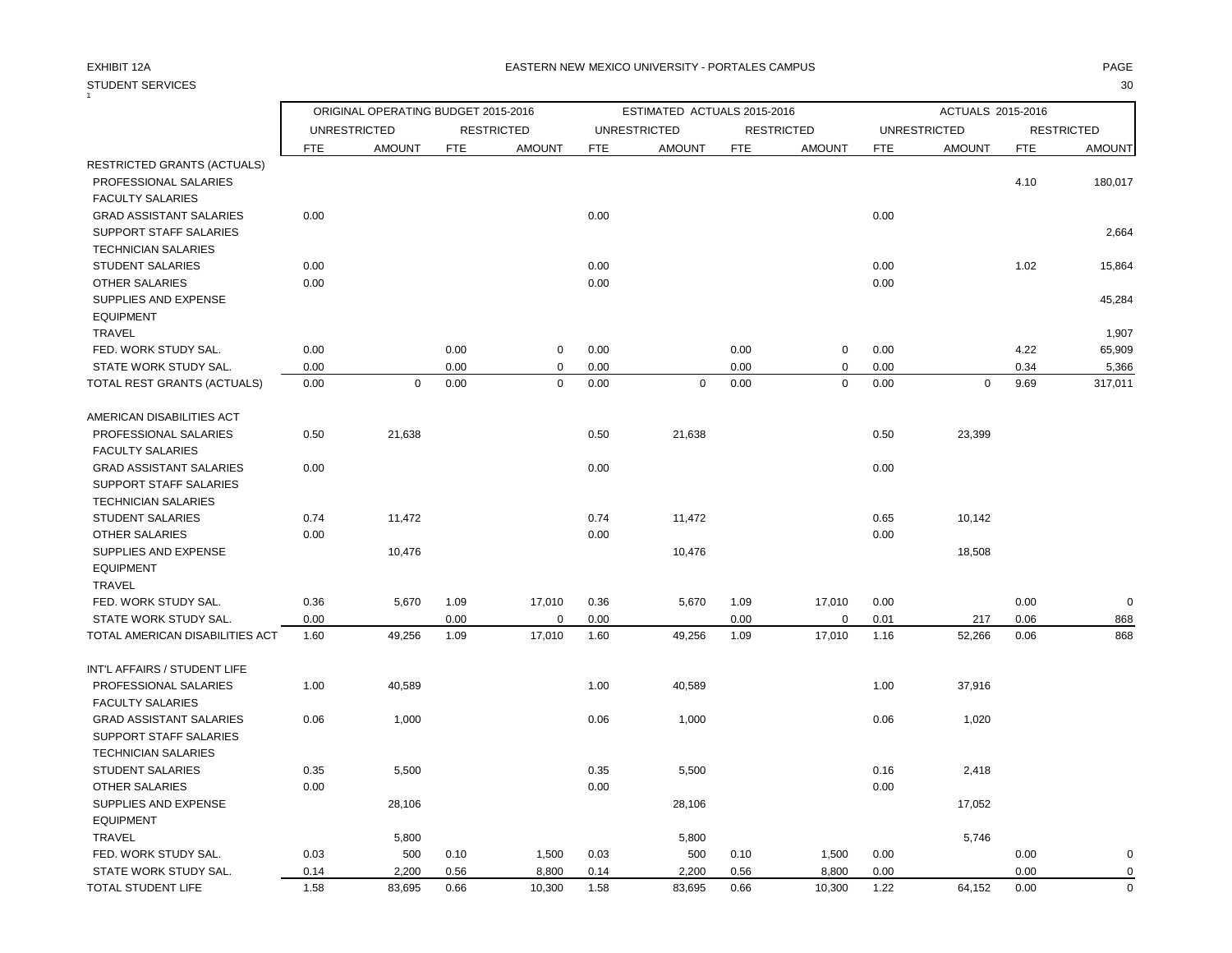## STUDENT SERVICES 31

| 2                                                        |              |                     | ORIGINAL OPERATING BUDGET 2015-2016<br>ESTIMATED ACTUALS 2015-2016 |                   |              |                     |      | ACTUALS 2015-2016 |              |                     |            |                   |
|----------------------------------------------------------|--------------|---------------------|--------------------------------------------------------------------|-------------------|--------------|---------------------|------|-------------------|--------------|---------------------|------------|-------------------|
|                                                          |              | <b>UNRESTRICTED</b> |                                                                    | <b>RESTRICTED</b> |              | <b>UNRESTRICTED</b> |      | <b>RESTRICTED</b> |              | <b>UNRESTRICTED</b> |            | <b>RESTRICTED</b> |
|                                                          | <b>FTE</b>   | <b>AMOUNT</b>       | <b>FTE</b>                                                         | <b>AMOUNT</b>     | <b>FTE</b>   | <b>AMOUNT</b>       | FTE  | <b>AMOUNT</b>     | <b>FTE</b>   | <b>AMOUNT</b>       | <b>FTE</b> | <b>AMOUNT</b>     |
| <b>COUNSELING &amp; CAREER SVCS</b>                      |              |                     |                                                                    |                   |              |                     |      |                   |              |                     |            |                   |
| PROFESSIONAL SALARIES                                    | 3.00         | 149,600             |                                                                    |                   | 3.00         | 149,600             |      |                   | 3.00         | 159,320             |            |                   |
| <b>FACULTY SALARIES</b>                                  |              |                     |                                                                    |                   |              |                     |      |                   |              |                     |            |                   |
| <b>GRAD ASSISTANT SALARIES</b><br>SUPPORT STAFF SALARIES | 0.00<br>0.75 | 17,675              |                                                                    |                   | 0.00<br>0.75 |                     |      |                   | 0.00<br>0.75 | 18,008              |            |                   |
| <b>TECHNICIAN SALARIES</b>                               |              |                     |                                                                    |                   |              | 17,675              |      |                   |              |                     |            |                   |
| <b>STUDENT SALARIES</b>                                  | 0.32         | 4,944               |                                                                    |                   | 0.32         | 4,944               |      |                   | 0.20         | 3,197               |            |                   |
| <b>OTHER SALARIES</b>                                    | 0.00         |                     |                                                                    |                   | 0.00         |                     |      |                   | 0.00         |                     |            |                   |
| SUPPLIES AND EXPENSE                                     |              | 13,654              |                                                                    |                   |              | 13,654              |      |                   |              | 15,728              |            |                   |
| <b>EQUIPMENT</b>                                         |              |                     |                                                                    |                   |              |                     |      |                   |              |                     |            |                   |
| <b>TRAVEL</b>                                            |              | 1,612               |                                                                    |                   |              | 1,612               |      |                   |              | 719                 |            |                   |
| FED. WORK STUDY SAL.                                     | 0.24         | 3,700               | 0.71                                                               | 11,100            | 0.24         | 3,700               | 0.71 | 11,100            | 0.00         |                     | 0.00       | $\mathbf 0$       |
| STATE WORK STUDY SAL.                                    | 0.06         | 889                 | 0.23                                                               | 3,556             | 0.06         | 889                 | 0.23 | 3,556             | 0.09         | 1,352               | 0.35       | 5,408             |
| TOTAL COUNSELING & CAREER SVC                            | 4.36         | 192,074             | 0.94                                                               | 14,656            | 4.36         | 192,074             | 0.94 | 14,656            | 4.04         | 198,324             | 0.35       | 5,408             |
| <b>HISPANIC AFFAIRS</b>                                  |              |                     |                                                                    |                   |              |                     |      |                   |              |                     |            |                   |
| PROFESSIONAL SALARIES                                    | 0.33         | 18,772              |                                                                    |                   | 0.33         | 18,772              |      |                   | 0.33         | 19,635              |            |                   |
| <b>FACULTY SALARIES</b>                                  |              |                     |                                                                    |                   |              |                     |      |                   |              |                     |            |                   |
| <b>GRAD ASSISTANT SALARIES</b>                           | 0.00         |                     |                                                                    |                   | 0.00         |                     |      |                   | 0.00         |                     |            |                   |
| SUPPORT STAFF SALARIES                                   |              |                     |                                                                    |                   |              |                     |      |                   |              |                     |            |                   |
| <b>TECHNICIAN SALARIES</b>                               |              |                     |                                                                    |                   |              |                     |      |                   |              |                     |            |                   |
| <b>STUDENT SALARIES</b>                                  | 0.26         | 4,120               |                                                                    |                   | 0.26         | 4,120               |      |                   | 0.36         | 5,642               |            |                   |
| <b>OTHER SALARIES</b>                                    | 0.00         |                     |                                                                    |                   | 0.00         |                     |      |                   | 0.00         |                     |            |                   |
| SUPPLIES AND EXPENSE                                     |              | 2,827               |                                                                    |                   |              | 2,827               |      |                   |              | 1,940               |            |                   |
| <b>EQUIPMENT</b>                                         |              |                     |                                                                    |                   |              |                     |      |                   |              |                     |            |                   |
| <b>TRAVEL</b>                                            |              |                     |                                                                    |                   |              |                     |      |                   |              |                     |            |                   |
| FED. WORK STUDY SAL.                                     | 0.19         | 3,000               | 0.58                                                               | 9,000             | 0.19         | 3,000               | 0.58 | 9,000             | 0.00         |                     | 0.00       | $\mathbf 0$       |
| STATE WORK STUDY SAL.                                    | 0.02         | 300                 | 0.08                                                               | 1,200             | 0.02         | 300                 | 0.08 | 1,200             | 0.05         | 854                 | 0.22       | 3,416             |
| TOTAL HISPANIC AFFAIRS                                   | 0.81         | 29,019              | 0.65                                                               | 10,200            | 0.81         | 29,019              | 0.65 | 10,200            | 0.75         | 28,071              | 0.22       | 3,416             |
| NATIVE AMERICAN AFFAIRS                                  |              |                     |                                                                    |                   |              |                     |      |                   |              |                     |            |                   |
| PROFESSIONAL SALARIES                                    | 0.33         | 18,772              |                                                                    |                   | 0.33         | 18,772              |      |                   | 0.33         | 19,635              |            |                   |
| FACULTY SALARIES                                         |              |                     |                                                                    |                   |              |                     |      |                   |              |                     |            |                   |
| <b>GRAD ASSISTANT SALARIES</b>                           | 0.00         |                     |                                                                    |                   | 0.00         |                     |      |                   | 0.00         |                     |            |                   |
| SUPPORT STAFF SALARIES                                   |              |                     |                                                                    |                   |              |                     |      |                   |              |                     |            |                   |
| <b>TECHNICIAN SALARIES</b>                               |              |                     |                                                                    |                   |              |                     |      |                   |              |                     |            |                   |
| <b>STUDENT SALARIES</b>                                  | 0.26         | 4,120               |                                                                    |                   | 0.26         | 4,120               |      |                   | 0.61         | 9,478               |            |                   |
| OTHER SALARIES                                           | 0.00         |                     |                                                                    |                   | 0.00         |                     |      |                   | 0.00         |                     |            |                   |
| SUPPLIES AND EXPENSE                                     |              | 2,787               |                                                                    |                   |              | 2,787               |      |                   |              | 4,170               |            |                   |
| <b>EQUIPMENT</b>                                         |              |                     |                                                                    |                   |              |                     |      |                   |              |                     |            |                   |
| <b>TRAVEL</b>                                            |              |                     |                                                                    |                   |              |                     |      |                   |              | 70                  |            |                   |
| FED. WORK STUDY SAL.                                     | 0.19         | 3,000               | 0.58                                                               | 9,000             | 0.19         | 3,000               | 0.58 | 9,000             | 0.00         |                     | 0.00       | $\mathbf 0$       |
| STATE WORK STUDY SAL.                                    | 0.02         | 300                 | 0.08                                                               | 1,200             | 0.02         | 300                 | 0.08 | 1,200             | 0.00         |                     | 0.00       | $\mathbf 0$       |
| TOTAL NATIVE AMERICAN AFFAIRS                            | 0.81         | 28,979              | 0.65                                                               | 10,200            | 0.81         | 28,979              | 0.65 | 10,200            | 0.94         | 33,353              | 0.00       | $\mathbf 0$       |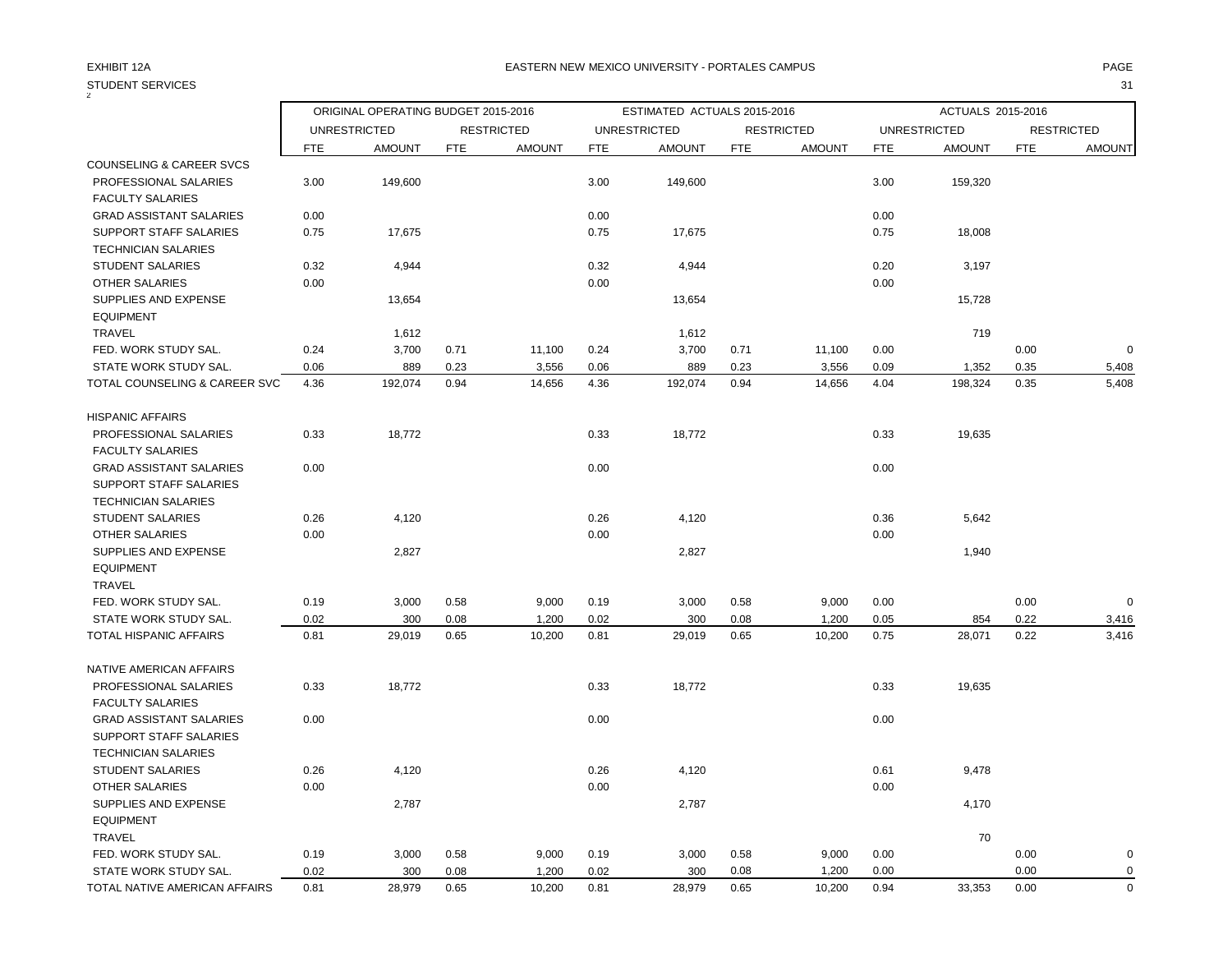3

## STUDENT SERVICES 32

|                                                                                        |            | ORIGINAL OPERATING BUDGET 2015-2016 |            |                   | ESTIMATED ACTUALS 2015-2016 |                     |            |                   |            | ACTUALS 2015-2016   |            |                   |  |
|----------------------------------------------------------------------------------------|------------|-------------------------------------|------------|-------------------|-----------------------------|---------------------|------------|-------------------|------------|---------------------|------------|-------------------|--|
|                                                                                        |            | <b>UNRESTRICTED</b>                 |            | <b>RESTRICTED</b> |                             | <b>UNRESTRICTED</b> |            | <b>RESTRICTED</b> |            | <b>UNRESTRICTED</b> |            | <b>RESTRICTED</b> |  |
|                                                                                        | <b>FTE</b> | <b>AMOUNT</b>                       | <b>FTE</b> | <b>AMOUNT</b>     | <b>FTE</b>                  | <b>AMOUNT</b>       | <b>FTE</b> | <b>AMOUNT</b>     | <b>FTE</b> | <b>AMOUNT</b>       | <b>FTE</b> | <b>AMOUNT</b>     |  |
| AFRICAN AMERICAN AFFAIRS                                                               |            |                                     |            |                   |                             |                     |            |                   |            |                     |            |                   |  |
| PROFESSIONAL SALARIES<br><b>FACULTY SALARIES</b>                                       | 0.34       | 19,340                              |            |                   | 0.34                        | 19,340              |            |                   | 0.34       | 20,230              |            |                   |  |
| <b>GRAD ASSISTANT SALARIES</b><br>SUPPORT STAFF SALARIES<br><b>TECHNICIAN SALARIES</b> | 0.00       |                                     |            |                   | 0.00                        |                     |            |                   | 0.00       |                     |            |                   |  |
| <b>STUDENT SALARIES</b>                                                                | 0.26       | 4,120                               |            |                   | 0.26                        | 4,120               |            |                   | 0.11       | 1,785               |            |                   |  |
| <b>OTHER SALARIES</b><br>SUPPLIES AND EXPENSE<br><b>EQUIPMENT</b><br><b>TRAVEL</b>     | 0.00       | 2,865                               |            |                   | 0.00                        | 2,865               |            |                   | 0.00       | 1,608               |            |                   |  |
| FED. WORK STUDY SAL.                                                                   | 0.19       | 3,000                               | 0.58       | 9,000             | 0.19                        | 3,000               | 0.58       | 9,000             | 0.00       |                     | 0.00       | $\mathbf 0$       |  |
| STATE WORK STUDY SAL.                                                                  | 0.02       | 300                                 | 0.08       | 1,200             | 0.02                        | 300                 | 0.08       | 1,200             | 0.04       | 662                 | 0.17       | 2,648             |  |
| TOTAL BLACK AFFAIRS                                                                    | 0.82       | 29,625                              | 0.65       | 10,200            | 0.82                        | 29,625              | 0.65       | 10,200            | 0.50       | 24,285              | 0.17       | 2,648             |  |
| <b>FINANCIAL AID</b>                                                                   |            |                                     |            |                   |                             |                     |            |                   |            |                     |            |                   |  |
| PROFESSIONAL SALARIES<br><b>FACULTY SALARIES</b>                                       | 8.00       | 353,226                             |            |                   | 8.00                        | 353,226             |            |                   | 8.00       | 359,939             |            |                   |  |
| <b>GRAD ASSISTANT SALARIES</b>                                                         | 0.00       |                                     |            |                   | 0.00                        |                     |            |                   | 0.00       |                     |            |                   |  |
| SUPPORT STAFF SALARIES<br><b>TECHNICIAN SALARIES</b>                                   | 2.00       | 47,132                              |            |                   | 2.00                        | 47,132              |            |                   | 2.00       | 48,884              |            |                   |  |
| <b>STUDENT SALARIES</b>                                                                | 0.45       | 7,060                               |            |                   | 0.45                        | 7,060               |            |                   | 0.59       | 9,153               |            |                   |  |
| OTHER SALARIES                                                                         | 0.00       |                                     |            |                   | 0.00                        |                     |            |                   | 0.00       |                     |            |                   |  |
| SUPPLIES AND EXPENSE<br><b>EQUIPMENT</b>                                               |            | 80,458                              |            |                   |                             | 80,458              |            |                   |            | 59,573              |            |                   |  |
| <b>TRAVEL</b>                                                                          |            | 4,500                               |            |                   |                             | 4,500               |            |                   |            | 8,512               |            |                   |  |
| FED. WORK STUDY SAL.                                                                   | 0.85       | 13,233                              | 2.54       | 39,699            | 0.85                        | 13,233              | 2.54       | 39,699            | 0.00       |                     | 0.00       | $\mathbf 0$       |  |
| STATE WORK STUDY SAL.                                                                  | 0.28       | 4,326                               | 1.11       | 17,304            | 0.28                        | 4,326               | 1.11       | 17,304            | 0.08       | 1,226               | 0.31       | 4,904             |  |
| TOTAL FINANCIAL AID                                                                    | 11.58      | 509,935                             | 3.65       | 57,003            | 11.58                       | 509,935             | 3.65       | 57,003            | 10.67      | 487,287             | 0.31       | 4,904             |  |
| <b>RECRUITING</b>                                                                      |            |                                     |            |                   |                             |                     |            |                   |            |                     |            |                   |  |
| PROFESSIONAL SALARIES                                                                  | 10.00      | 392,456                             |            |                   | 10.00                       | 392,456             |            |                   | 8.59       | 331,370             |            |                   |  |
| <b>FACULTY SALARIES</b>                                                                |            |                                     |            |                   |                             |                     |            |                   |            |                     |            |                   |  |
| <b>GRAD ASSISTANT SALARIES</b>                                                         | 0.00       |                                     |            |                   | 0.00                        |                     |            |                   | 0.00       |                     |            |                   |  |
| SUPPORT STAFF SALARIES                                                                 | 1.00       | 21,341                              |            |                   | 1.00                        | 21,341              |            |                   | 1.33       | 33,249              |            |                   |  |
| <b>TECHNICIAN SALARIES</b>                                                             |            |                                     |            |                   |                             |                     |            |                   |            |                     |            |                   |  |
| <b>STUDENT SALARIES</b>                                                                | 3.85       | 60,000                              |            |                   | 3.85                        | 60,000              |            |                   | 3.72       | 58,039              |            |                   |  |
| <b>OTHER SALARIES</b>                                                                  | 0.00       |                                     |            |                   | 0.00                        |                     |            |                   | 0.00       |                     |            |                   |  |
| SUPPLIES AND EXPENSE                                                                   |            | 177,400                             |            |                   |                             | 177,400             |            |                   |            | 183,623             |            |                   |  |
| <b>EQUIPMENT</b>                                                                       |            |                                     |            |                   |                             |                     |            |                   |            |                     |            |                   |  |
| <b>TRAVEL</b>                                                                          |            | 40,100                              |            |                   |                             | 40,100              |            |                   |            | 45,550              |            |                   |  |
| FED. WORK STUDY SAL.                                                                   | 0.23       | 3,640                               | 0.70       | 10,920            | 0.23                        | 3,640               | 0.70       | 10,920            | 0.00       |                     | 0.00       | $\Omega$          |  |
| STATE WORK STUDY SAL.                                                                  | 0.13       | 2,000                               | 0.51       | 8,000             | 0.13                        | 2,000               | 0.51       | 8,000             | 0.03       | 491                 | 0.13       | 1,964             |  |
| TOTAL RECRUITING                                                                       | 15.21      | 696,937                             | 1.21       | 18,920            | 15.21                       | 696,937             | 1.21       | 18,920            | 13.67      | 652,322             | 0.13       | 1,964             |  |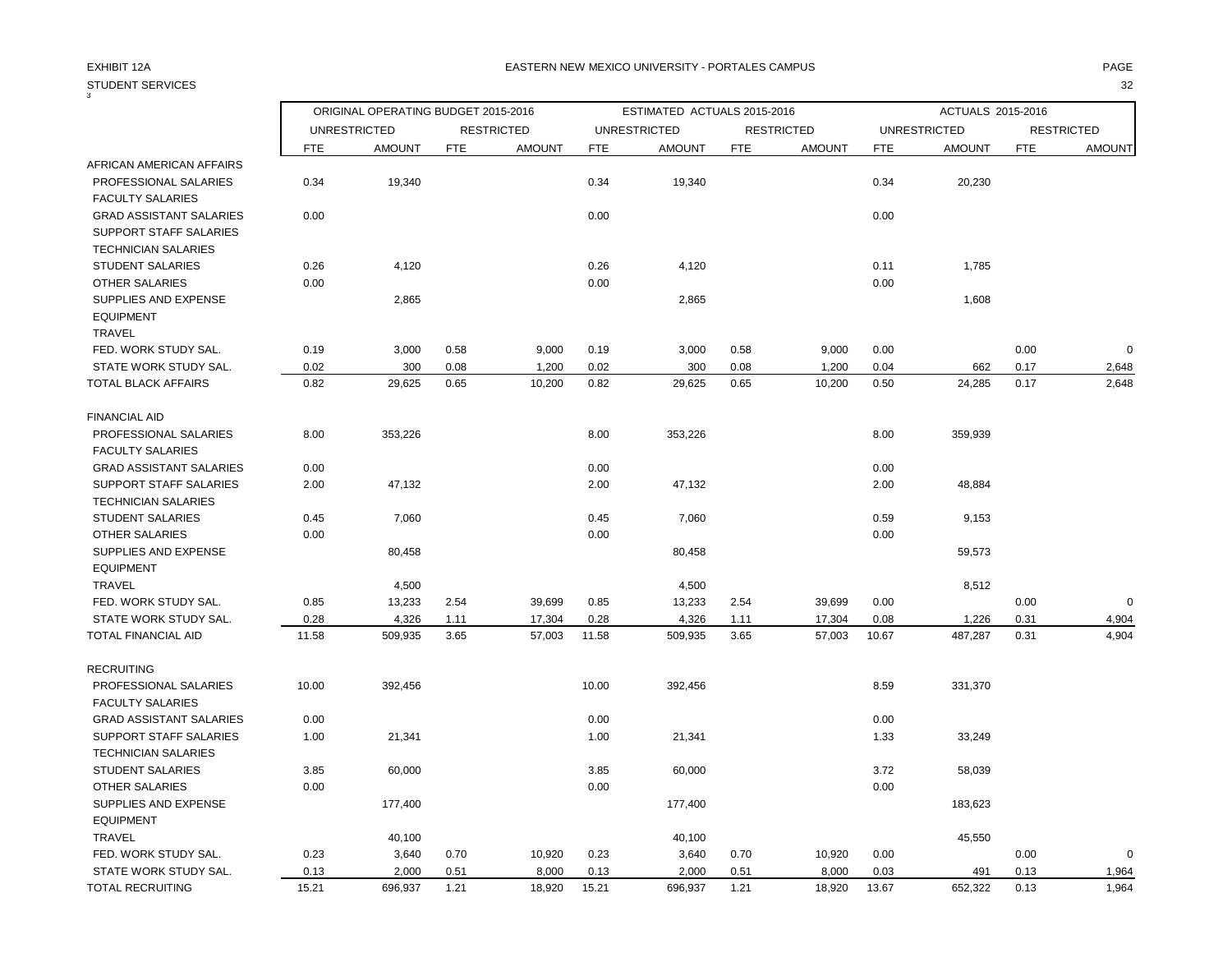#### STUDENT SERVICES 33  $\frac{6}{4}$

### EXHIBIT 12A PAGE EASTERN NEW MEXICO UNIVERSITY - PORTALES CAMPUS

|                                                          |            | ORIGINAL OPERATING BUDGET 2015-2016 |            |                   | ESTIMATED ACTUALS 2015-2016 |                     |            |                   |            | ACTUALS 2015-2016   |            |                   |  |
|----------------------------------------------------------|------------|-------------------------------------|------------|-------------------|-----------------------------|---------------------|------------|-------------------|------------|---------------------|------------|-------------------|--|
|                                                          |            | <b>UNRESTRICTED</b>                 |            | <b>RESTRICTED</b> |                             | <b>UNRESTRICTED</b> |            | <b>RESTRICTED</b> |            | <b>UNRESTRICTED</b> |            | <b>RESTRICTED</b> |  |
|                                                          | <b>FTE</b> | <b>AMOUNT</b>                       | <b>FTE</b> | <b>AMOUNT</b>     | <b>FTE</b>                  | <b>AMOUNT</b>       | <b>FTE</b> | <b>AMOUNT</b>     | <b>FTE</b> | <b>AMOUNT</b>       | <b>FTE</b> | <b>AMOUNT</b>     |  |
| RECORDS/ADM/REG                                          |            |                                     |            |                   |                             |                     |            |                   |            |                     |            |                   |  |
| PROFESSIONAL SALARIES<br><b>FACULTY SALARIES</b>         | 5.25       | 220,650                             |            |                   | 5.25                        | 220,650             |            |                   | 5.75       | 251,684             |            |                   |  |
| <b>GRAD ASSISTANT SALARIES</b>                           | 0.00       |                                     |            |                   | 0.00                        |                     |            |                   | 0.00       |                     |            |                   |  |
| SUPPORT STAFF SALARIES<br><b>TECHNICIAN SALARIES</b>     | 4.50       | 109,649                             |            |                   | 4.50                        | 109,649             |            |                   | 4.00       | 95,078              |            |                   |  |
| <b>STUDENT SALARIES</b>                                  | 0.32       | 5,000                               |            |                   | 0.32                        | 5,000               |            |                   | 0.76       | 11,796              |            |                   |  |
| <b>OTHER SALARIES</b>                                    | 0.75       | 26,189                              |            |                   | 0.75                        | 26,189              |            |                   | 0.49       | 7,714               |            |                   |  |
| SUPPLIES AND EXPENSE<br><b>EQUIPMENT</b>                 |            | 28,610                              |            |                   |                             | 28,610              |            |                   |            | 18,294              |            |                   |  |
| TRAVEL                                                   |            | 2,950                               |            |                   |                             | 2,950               |            |                   |            | 2,651               |            |                   |  |
| FED. WORK STUDY SAL.                                     | 0.45       | 7,000                               | 1.35       | 21,000            | 0.45                        | 7,000               | 1.35       | 21,000            | 0.00       |                     | 0.00       | 0                 |  |
| STATE WORK STUDY SAL.                                    | 0.13       | 2,000                               | 0.51       | 8,000             | 0.13                        | 2,000               | 0.51       | 8,000             | 0.00       |                     | 0.00       |                   |  |
| <b>TOTAL RECORDS/ADM/REG</b>                             | 11.40      | 402,048                             | 1.86       | 29,000            | 11.40                       | 402,048             | 1.86       | 29,000            | 11.00      | 387,217             | 0.00       | $\Omega$          |  |
| TITLE IX TRAINING<br>PROFESSIONAL SALARIES               |            |                                     |            |                   |                             |                     |            |                   |            |                     |            |                   |  |
| <b>FACULTY SALARIES</b>                                  |            |                                     |            |                   |                             |                     |            |                   |            |                     |            |                   |  |
| <b>GRAD ASSISTANT SALARIES</b><br>SUPPORT STAFF SALARIES | 0.00       |                                     |            |                   | 0.00                        |                     |            |                   | 0.00       |                     |            |                   |  |
| <b>TECHNICIAN SALARIES</b>                               |            |                                     |            |                   |                             |                     |            |                   |            |                     |            |                   |  |
| <b>STUDENT SALARIES</b>                                  | 0.00       |                                     |            |                   | 0.00                        |                     |            |                   | 0.00       |                     |            |                   |  |
| <b>OTHER SALARIES</b>                                    | 0.00       |                                     |            |                   | 0.00                        |                     |            |                   | 0.00       |                     |            |                   |  |
| <b>SUPPLIES AND EXPENSE</b><br><b>EQUIPMENT</b>          |            |                                     |            |                   |                             |                     |            |                   |            | 20,000              |            |                   |  |
| <b>TRAVEL</b>                                            |            |                                     |            |                   |                             |                     |            |                   |            |                     |            |                   |  |
| FED. WORK STUDY SAL.                                     | 0.00       |                                     | 0.00       | $\mathbf 0$       | 0.00                        |                     | 0.00       | $\mathbf 0$       | 0.00       |                     | 0.00       | 0                 |  |
| STATE WORK STUDY SAL.                                    | 0.00       |                                     | 0.00       | $\mathbf 0$       | 0.00                        |                     | 0.00       | $\mathbf 0$       | 0.00       |                     | 0.00       |                   |  |
| TOTAL TRANSFER CENTER                                    | 0.00       | $\mathbf 0$                         | 0.00       | $\mathbf 0$       | 0.00                        | $\mathbf 0$         | 0.00       | 0                 | 0.00       | 20,000              | 0.00       | $\Omega$          |  |
| PROFESSIONAL SALARIES<br><b>FACULTY SALARIES</b>         |            |                                     |            |                   |                             |                     |            |                   |            |                     |            |                   |  |
| <b>GRAD ASSISTANT SALARIES</b><br>SUPPORT STAFF SALARIES | 0.00       |                                     |            |                   | 0.00                        |                     |            |                   | 0.00       |                     |            |                   |  |
| <b>TECHNICIAN SALARIES</b>                               |            |                                     |            |                   |                             |                     |            |                   |            |                     |            |                   |  |
| <b>STUDENT SALARIES</b>                                  | 0.00       |                                     |            |                   | 0.00                        |                     |            |                   | 0.00       |                     |            |                   |  |
| OTHER SALARIES<br><b>SUPPLIES AND EXPENSE</b>            | 0.00       |                                     |            |                   | 0.00                        |                     |            |                   | 0.00       |                     |            |                   |  |
| <b>EQUIPMENT</b><br><b>TRAVEL</b>                        |            |                                     |            |                   |                             |                     |            |                   |            |                     |            |                   |  |
| FED. WORK STUDY SAL.                                     | 0.00       |                                     | 0.00       | $\mathbf 0$       | 0.00                        |                     | 0.00       | $\mathbf 0$       | 0.00       |                     | 0.00       | O                 |  |
| STATE WORK STUDY SAL.                                    | 0.00       |                                     | 0.00       | $\mathbf 0$       | 0.00                        |                     | 0.00       | $\mathbf 0$       | 0.00       |                     | 0.00       | $\Omega$          |  |

TOTAL 0.00 0 0.00 0 0.00 0 0.00 0 0.00 0 0.00 0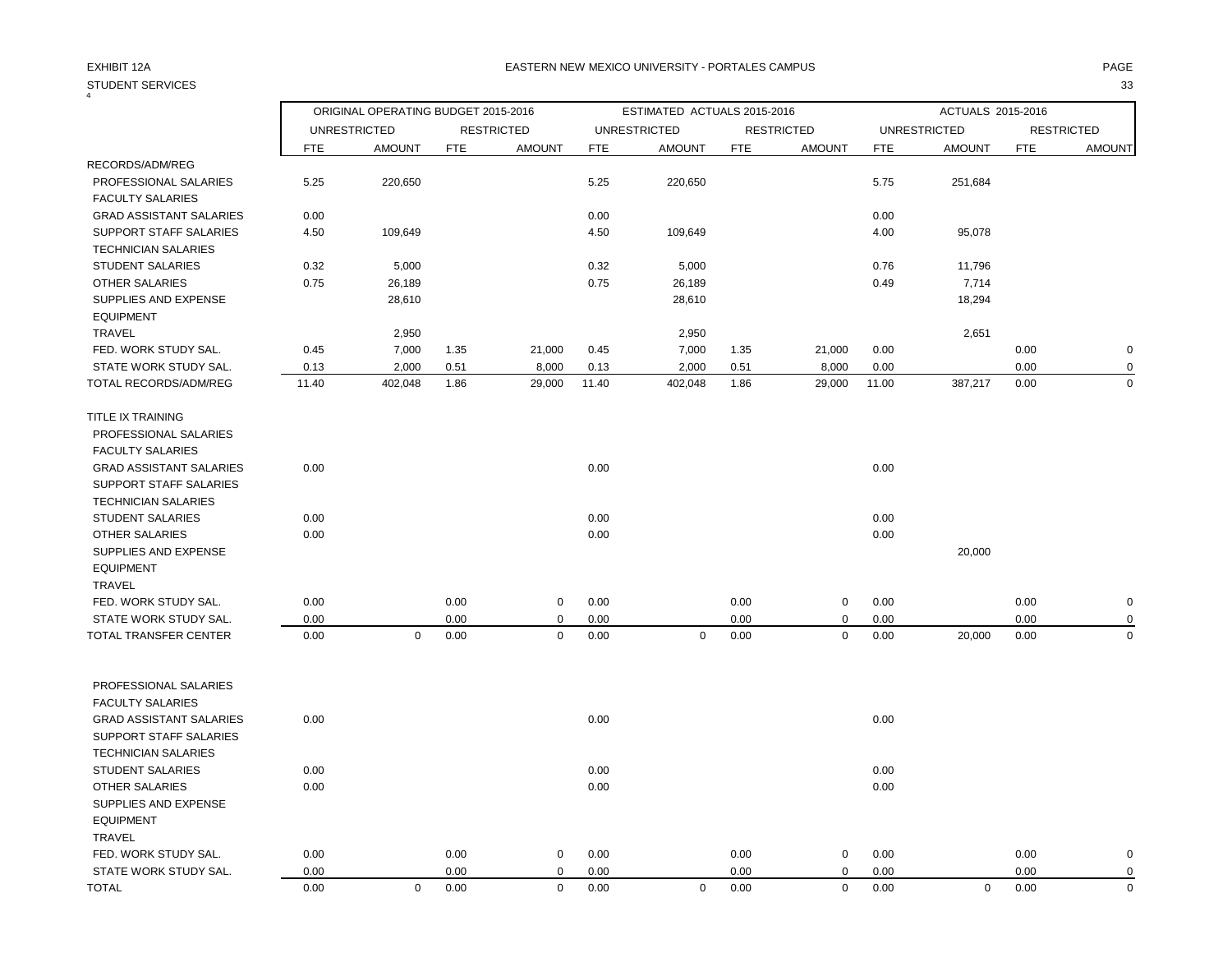# STUDENT SERVICES 34

### EXHIBIT 12A PAGE EASTERN NEW MEXICO UNIVERSITY - PORTALES CAMPUS

|                                |            | ORIGINAL OPERATING BUDGET 2015-2016 |            |                   |            | ESTIMATED ACTUALS 2015-2016 |            |                   | ACTUALS 2015-2016 |                     |            |                   |
|--------------------------------|------------|-------------------------------------|------------|-------------------|------------|-----------------------------|------------|-------------------|-------------------|---------------------|------------|-------------------|
|                                |            | <b>UNRESTRICTED</b>                 |            | <b>RESTRICTED</b> |            | <b>UNRESTRICTED</b>         |            | <b>RESTRICTED</b> |                   | <b>UNRESTRICTED</b> |            | <b>RESTRICTED</b> |
|                                | <b>FTE</b> | <b>AMOUNT</b>                       | <b>FTE</b> | <b>AMOUNT</b>     | <b>FTE</b> | <b>AMOUNT</b>               | <b>FTE</b> | <b>AMOUNT</b>     | <b>FTE</b>        | <b>AMOUNT</b>       | <b>FTE</b> | <b>AMOUNT</b>     |
| <b>TOTALS EXHIBIT 12A's</b>    |            |                                     |            |                   |            |                             |            |                   |                   |                     |            |                   |
| PROFESSIONAL SALARIES          | 28.75      | 1,235,043                           |            |                   | 28.75      | 1,235,043                   |            |                   | 27.84             | 1,223,128           | 4.10       | 180,017           |
| <b>FACULTY SALARIES</b>        |            |                                     |            |                   |            |                             |            |                   |                   |                     |            |                   |
| <b>GRAD ASSISTANT SALARIES</b> | 0.06       | 1,000                               |            |                   | 0.06       | 1,000                       |            |                   | 0.06              | 1,020               |            |                   |
| <b>SUPPORT STAFF SALARIES</b>  | 8.25       | 195,797                             |            |                   | 8.25       | 195,797                     |            |                   | 8.08              | 195,219             |            | 2,664             |
| <b>TECHNICIAN SALARIES</b>     |            |                                     |            |                   |            |                             |            |                   |                   |                     |            |                   |
| <b>STUDENT SALARIES</b>        | 6.82       | 106,336                             |            |                   | 6.82       | 106,336                     |            |                   | 7.16              | 111,650             | 1.02       | 15,864            |
| OTHER SALARIES                 | 0.75       | 26,189                              |            |                   | 0.75       | 26,189                      |            |                   | 0.49              | 7,714               |            |                   |
| SUPPLIES AND EXPENSE           |            | 347,183                             |            |                   |            | 347,183                     |            |                   |                   | 340,496             |            | 45,284            |
| <b>EQUIPMENT</b>               |            |                                     |            |                   |            |                             |            |                   |                   |                     |            |                   |
| <b>TRAVEL</b>                  |            | 54,962                              |            |                   |            | 54,962                      |            |                   |                   | 63,248              |            | 1,907             |
| FED. WORK STUDY SAL.           | 2.74       | 42,743                              | 8.22       | 128,229           | 2.74       | 42,743                      | 8.22       | 128,229           |                   |                     | 4.22       | 65,909            |
| STATE WORK STUDY SAL.          | 0.79       | 12,315                              | 3.16       | 49,260            | 0.79       | 12,315                      | 3.16       | 49,260            | 0.31              | 4,802               | 1.58       | 24,574            |
| <b>TOTAL</b>                   | 48.15      | 2,021,568                           | 11.38      | 177,489           | 48.15      | 2,021,568                   | 11.38      | 177,489           | 43.94             | 1,947,277           | 10.92      | 336,219           |

 PROFESSIONAL SALARIES FACULTY SALARIES GRAD ASSISTANT SALARIES SUPPORT STAFF SALARIES TECHNICIAN SALARIES STUDENT SALARIES OTHER SALARIES SUPPLIES AND EXPENSE EQUIPMENT TRAVEL FED. WORK STUDY SAL. STATE WORK STUDY SAL. TOTAL

 PROFESSIONAL SALARIES FACULTY SALARIES GRAD ASSISTANT SALARIES SUPPORT STAFF SALARIES TECHNICIAN SALARIES STUDENT SALARIES OTHER SALARIES SUPPLIES AND EXPENSE EQUIPMENT TRAVEL FED. WORK STUDY SAL. STATE WORK STUDY SAL. TOTAL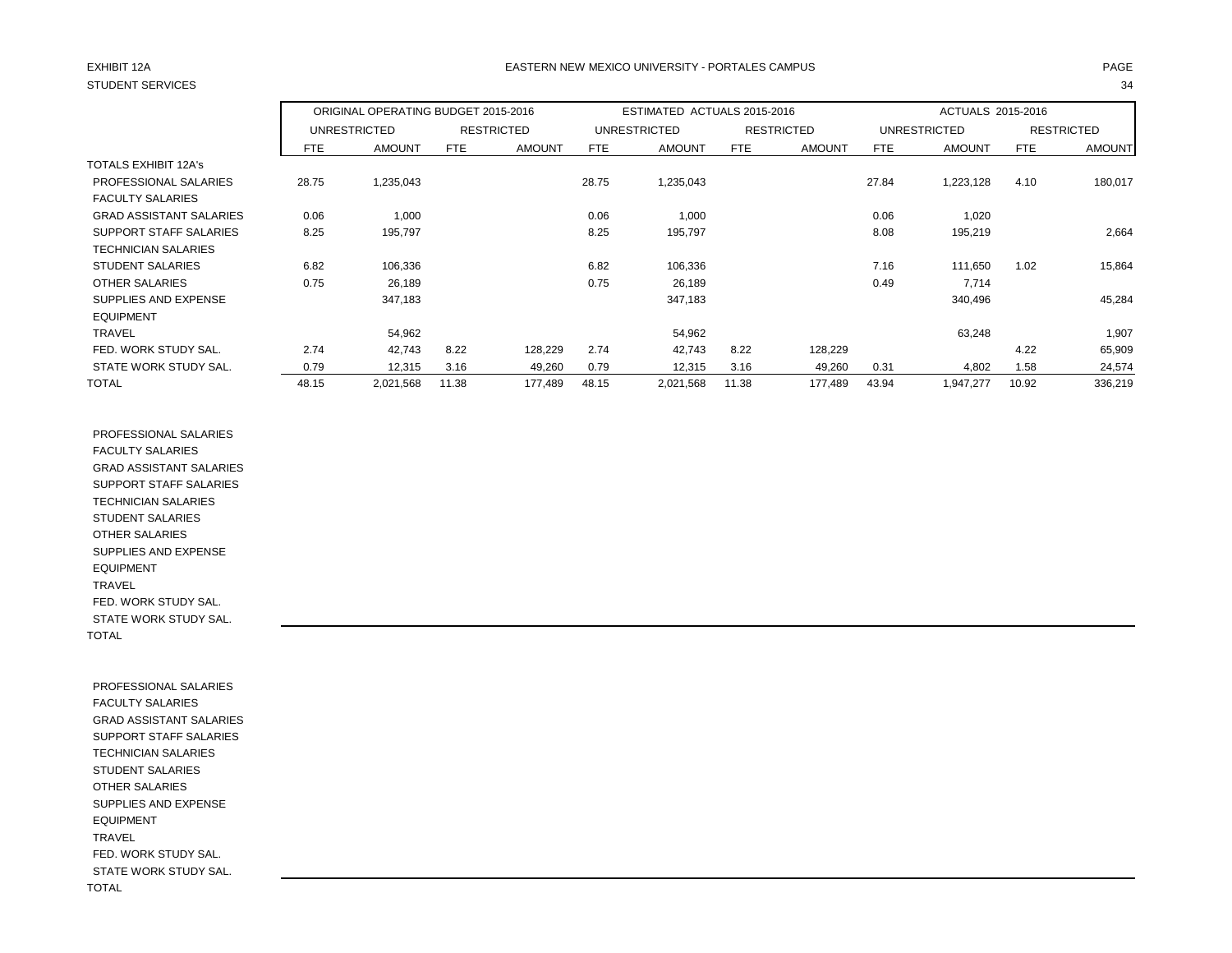INSTITUTIONAL SUPPORT - PAGE 1 35

#### EXHIBIT 13 PAGE PAGE IN THE RESTRIAL MEXICO UNIVERSITY - PORTALES CAMPUS PAGE IN THE RESTRIAL OF PAGE IN THE RESTRIAL OF A SERVICE OF PAGE IN THE RESTRIAL OF A SERVICE OF A SERVICE OF A SERVICE OF A SERVICE OF A SERVICE OF

|                               |            | ORIGINAL OPERATING BUDGET 2015-2016 |            |                   | ESTIMATED ACTUALS 2015-2016 |                     |            |                   | ACTUALS 2015-2016 |                     |            |                   |
|-------------------------------|------------|-------------------------------------|------------|-------------------|-----------------------------|---------------------|------------|-------------------|-------------------|---------------------|------------|-------------------|
|                               |            | <b>UNRESTRICTED</b>                 |            | <b>RESTRICTED</b> |                             | <b>UNRESTRICTED</b> |            | <b>RESTRICTED</b> |                   | <b>UNRESTRICTED</b> |            | <b>RESTRICTED</b> |
|                               | <b>FTE</b> | <b>AMOUNT</b>                       | <b>FTE</b> | <b>AMOUNT</b>     | <b>FTE</b>                  | <b>AMOUNT</b>       | <b>FTE</b> | <b>AMOUNT</b>     | <b>FTE</b>        | <b>AMOUNT</b>       | <b>FTE</b> | <b>AMOUNT</b>     |
| <b>EXECUTIVE MANAGEMENT</b>   |            |                                     |            |                   |                             |                     |            |                   |                   |                     |            |                   |
| PRESIDENT'S OFFICE            | 4.10       | 373,226                             |            |                   | 4.10                        | 373,226             |            |                   | 3.37              | 360,384             | 0.28       | 4,298             |
| <b>VP BUSINESS AFFAIRS</b>    | 1.50       | 177,665                             |            |                   | 1.50                        | 177,665             |            |                   | 1.50              | 182,219             |            |                   |
| <b>VP ACADEMIC AFFAIRS</b>    | 2.45       | 222,500                             | 0.38       | 5,970             | 2.45                        | 222,500             | 0.38       | 5,970             | 2.17              | 224,448             | 0.32       | 4,977             |
| <b>VP STUDENT AFFAIRS</b>     | 3.33       | 212,579                             | 0.47       | 7,288             | 3.33                        | 212,579             | 0.47       | 7,288             | 3.89              | 235,233             | 0.47       | 7,320             |
| VP TECHNOLOGY AND SYSTEM & CK | 3.26       | 199,426                             | 0.46       | 7,185             | 3.26                        | 199,426             | 0.46       | 7,185             | 2.00              | 182,538             |            |                   |
| ED PLANNING & ANALYSIS        | 2.04       | 140,808                             | 0.13       | 2,100             | 2.04                        | 140,808             | 0.13       | 2,100             | 2.05              | 140,607             |            |                   |
| PLANNING & ANALYSIS           | 2.54       | 122,867                             | 0.15       | 2,400             | 2.54                        | 122,867             | 0.15       | 2,400             | 2.50              | 129,222             |            |                   |
| <b>LEGAL SERVICES</b>         |            | 70,000                              |            |                   |                             | 70,000              |            |                   |                   | 81,694              |            |                   |
| <b>BOARD OF REGENTS</b>       |            | 15,000                              |            |                   |                             | 15,000              |            |                   |                   | 21,369              |            |                   |
| TRAINING--BANNER              |            | 160,000                             |            |                   |                             | 160,000             |            |                   |                   | 172,144             |            |                   |
| <b>TOTAL EXEC MGT</b>         | 19.22      | 1,694,071                           | 1.60       | 24,943            | 19.22                       | 1,694,071           | 1.60       | 24,943            | 17.47             | 1,729,858           | 1.06       | 16,594            |
| <b>FISCAL OPERATIONS</b>      |            |                                     |            |                   |                             |                     |            |                   |                   |                     |            |                   |
| <b>ACCOUNTING</b>             | 13.78      | 659,901                             | 1.28       | 19,935            | 13.78                       | 659,901             | 1.28       | 19,935            | 13.36             | 664,520             | 0.39       | 6,157             |
| <b>INTERNAL AUDITOR</b>       | 1.19       | 57,683                              |            |                   | 1.19                        | 57,683              |            |                   | 1.06              | 49,927              |            |                   |
| <b>RESTRICTED GRANTS</b>      |            |                                     |            |                   |                             |                     |            |                   |                   |                     | 7.27       | 389,138           |
| <b>EXTERNAL AUDIT</b>         |            | 89,250                              |            |                   |                             | 89,250              |            |                   |                   | 62,680              |            |                   |
| UNCOLLECTABLE ACCOUNTS        |            | 300,000                             |            |                   |                             | 300,000             |            |                   |                   | 599,794             |            |                   |
| TOTAL FISCAL OPERATIONS       | 14.97      | 1,106,834                           | 1.28       | 19,935            | 14.97                       | 1,106,834           | 1.28       | 19,935            | 14.42             | 1,376,921           | 7.66       | 395,295           |
| GENERAL ADMINISTRATIVE SVCS   |            |                                     |            |                   |                             |                     |            |                   |                   |                     |            |                   |
| ADMINISTRATIVE CONTINGENCY    |            | 166,400                             |            |                   |                             | 166,400             |            |                   |                   | 138,548             |            |                   |
| HUMAN RESOURCES               | 5.67       | 353,715                             | 0.74       | 11,592            | 5.67                        | 353,715             | 0.74       | 11,592            | 5.39              | 325,227             | 0.24       | 3,798             |
| STAFF DEVELOPMENT             |            | 15,600                              |            |                   |                             | 15,600              |            |                   |                   | 23,069              |            |                   |
| TOTAL GENERAL ADMIN SVCS      | 5.67       | 535,715                             | 0.74       | 11,592            | 5.67                        | 535,715             | 0.74       | 11,592            | 5.39              | 486,844             | 0.24       | 3,798             |
| LOGISTICAL SERVICES           |            |                                     |            |                   |                             |                     |            |                   |                   |                     |            |                   |
| <b>PURCHASING</b>             | 3.31       | 151,554                             | 0.42       | 6,588             | 3.31                        | 151,554             | 0.42       | 6,588             | 3.27              | 149,075             |            |                   |
| UNIVERSITY POLICE             | 11.13      | 492,674                             | 1.74       | 27,172            | 11.13                       | 492,674             | 1.74       | 27,172            | 13.66             | 545,029             | 0.70       | 10,928            |
| POST OFFICE                   | 2.00       | 52,096                              |            |                   | 2.00                        | 52,096              |            |                   | 2.00              | 53,853              |            |                   |
| TOTAL LOGISTICAL SERVICES     | 16.45      | 696,324                             | 2.16       | 33,760            | 16.45                       | 696,324             | 2.16       | 33,760            | 18.93             | 747,957             | 0.70       | 10,928            |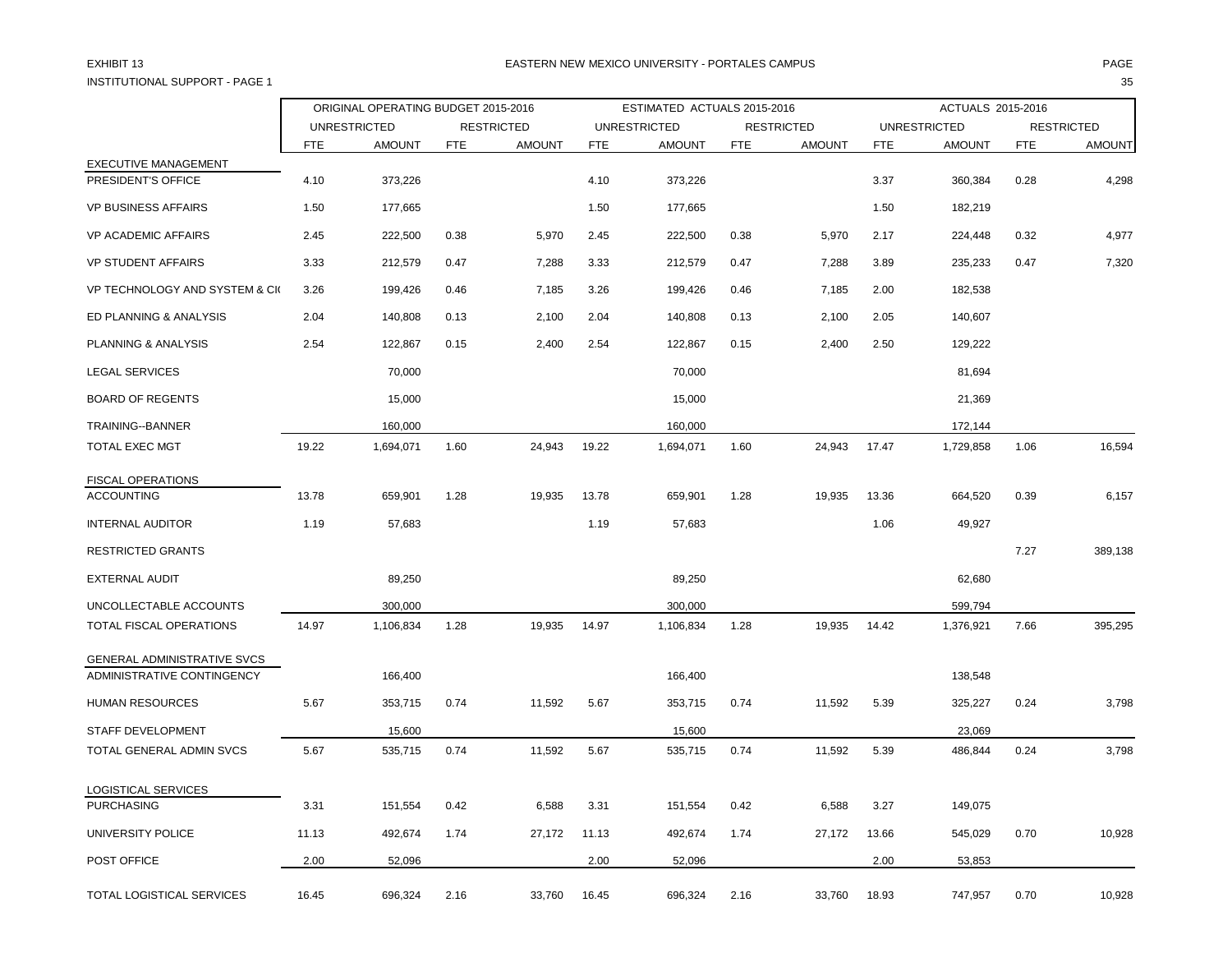## INSTITUTIONAL SUPPORT - PAGE 2

### EXHIBIT 13 PAGE PAGE IN THE RESTRIAL MEXICO UNIVERSITY - PORTALES CAMPUS PAGE IN THE RESTRIAL OF PAGE IN THE RESTRIAL OF PAGE IN THE RESTRIAL OF PAGE IN THE RESTRIAL OF PAGE IN THE RESTRIAL OF PAGE IN THE RESTRIAL OF PAGE

| I              | ٦  |
|----------------|----|
| M.<br>.,<br>۰. | ۰. |

|                                                                                                  | ORIGINAL OPERATING BUDGET 2015-2016 |               |                   |               | ESTIMATED ACTUALS 2015-2016 |                    |                   |               | ACTUALS 2015-2016   |                 |                   |               |
|--------------------------------------------------------------------------------------------------|-------------------------------------|---------------|-------------------|---------------|-----------------------------|--------------------|-------------------|---------------|---------------------|-----------------|-------------------|---------------|
|                                                                                                  | <b>UNRESTRICTED</b>                 |               | <b>RESTRICTED</b> |               | <b>UNRESTRICTED</b>         |                    | <b>RESTRICTED</b> |               | <b>UNRESTRICTED</b> |                 | <b>RESTRICTED</b> |               |
|                                                                                                  | FTE                                 | <b>AMOUNT</b> | <b>FTE</b>        | <b>AMOUNT</b> | <b>FTE</b>                  | <b>AMOUNT</b>      | <b>FTE</b>        | <b>AMOUNT</b> | <b>FTE</b>          | <b>AMOUNT</b>   | <b>FTE</b>        | <b>AMOUNT</b> |
| <b>COMMUNITY RELATIONS</b>                                                                       |                                     |               |                   |               |                             |                    |                   |               |                     |                 |                   |               |
| <b>DEVELOPMENT</b>                                                                               | 3.73                                | 240,711       | 0.66              | 10,320        | 3.73                        | 240,711            | 0.66              | 10,320        | 3.52                | 242,286         | 0.65              | 10,176        |
| ALUMNI                                                                                           | 1.99                                | 92,453        | 0.31              | 4,800         | 1.99                        | 92,453             | 0.31              | 4,800         | 1.60                | 95,260          |                   |               |
| <b>COMMUNICATIONS SERVICES</b>                                                                   | 10.63                               | 500,888       | 0.89              | 13,900        | 10.63                       | 500,888            | 0.89              | 13,900        | 12.86               | 549,699         | 0.27              | 4,286         |
| <b>DUES &amp; MEMBERSHIPS</b>                                                                    |                                     | 78,015        |                   |               |                             | 78,015             |                   |               |                     | 92,003          |                   |               |
| COMMENCEMENT                                                                                     | 0.19                                | 31,500        |                   |               | 0.19                        | 31,500             |                   |               | 0.05                | 19,748          |                   |               |
| <b>RECEPTIONS &amp; PROMOTIONS</b>                                                               |                                     | 28,500        |                   |               |                             | 28,500             |                   |               |                     | 38,111          |                   |               |
| TOTAL COMMUNITY RELATIONS                                                                        | 16.54                               | 972,067       | 1.86              | 29,020        | 16.54                       | 972,067            | 1.86              | 29,020        | 18.03               | 1,037,107       | 0.93              | 14,462        |
| DIST COSTS (TEL, POST, PRINT)                                                                    |                                     | 93,795        |                   |               |                             | 93,795             |                   |               |                     | 93,795          |                   |               |
| <b>COMPUTER CHARGES</b><br><b>MISCELLANEOUS</b><br>FEDERAL WORK STUDY<br><b>STATE WORK STUDY</b> |                                     | 252,632       |                   | 530,750       |                             | 252,632<br>145,000 |                   | 530,750       |                     | 252,632         |                   |               |
| OTHER FRINGES                                                                                    |                                     |               |                   |               |                             |                    |                   |               |                     |                 |                   |               |
| <b>RETIREMENT</b>                                                                                |                                     | 454,322       |                   |               |                             | 454,322            |                   |               |                     | 474,454         |                   | 16,885        |
| SOCIAL SECURITY                                                                                  |                                     | 252,793       |                   |               |                             | 252,793            |                   |               |                     | 245,217         |                   | 8,458         |
| <b>GROUP INSURANCE</b>                                                                           |                                     | 437,065       |                   |               |                             | 437,065            |                   |               |                     | 286,204         |                   | 16,887        |
| <b>WORKER'S COMPENSATION</b>                                                                     |                                     | 63,023        |                   |               |                             | 63,023             |                   |               |                     | 65,927          |                   | 2,297         |
| UNEMPLOYMENT COMPENSATION                                                                        |                                     | 39,654        |                   |               |                             | 39,654             |                   |               |                     | 41,840          |                   | 1,452         |
| <b>RETIREE HEALTH</b>                                                                            |                                     | 65,370        |                   |               |                             | 65,370             |                   |               |                     | 69,566          |                   | 2,419         |
| <b>WAIVER OF TUITION</b><br>ANNUAL LEAVE                                                         |                                     | 41,961        |                   |               |                             | 41,961             |                   |               |                     | 7,408<br>15,795 |                   |               |
| TOTAL ITEMS NOT IN 13A's                                                                         |                                     | 1,700,616     |                   | 530,750       |                             | 1,845,616          |                   | 530,750       |                     | 1,552,838       |                   | 48,398        |
| TOTAL PAGES 1 & 2<br>LESS SUPPORT CHARGED TO:                                                    | 72.85                               | 6,705,627     | 7.64              | 650,000       | 72.85                       | 6,850,627          | 7.64              | 650,000       | 74.24               | 6,931,526       | 10.60             | 489,475       |
| <b>AUXILIARIES</b>                                                                               |                                     | (143,920)     |                   |               |                             | (143,920)          |                   |               |                     | (143, 920)      |                   |               |
| <b>ATHLETICS</b>                                                                                 |                                     | (4,212)       |                   |               |                             | (4,212)            |                   |               |                     | (4,212)         |                   |               |
| BRANCH COLLEGES/ENMU FND                                                                         |                                     | (102, 495)    |                   |               |                             | (102, 495)         |                   |               |                     | (102, 495)      |                   |               |
| <b>TOTAL CHARGES</b>                                                                             |                                     | (250, 627)    |                   |               |                             | (250, 627)         |                   |               |                     | (250, 627)      |                   |               |
| TOTAL INSTITUTIONAL SUPPORT                                                                      | 72.85                               | 6,455,000     | 7.64              | 650,000       | 72.85                       | 6,600,000          | 7.64              | 650,000       | 74.24               | 6,680,899       | 10.60             | 489,475       |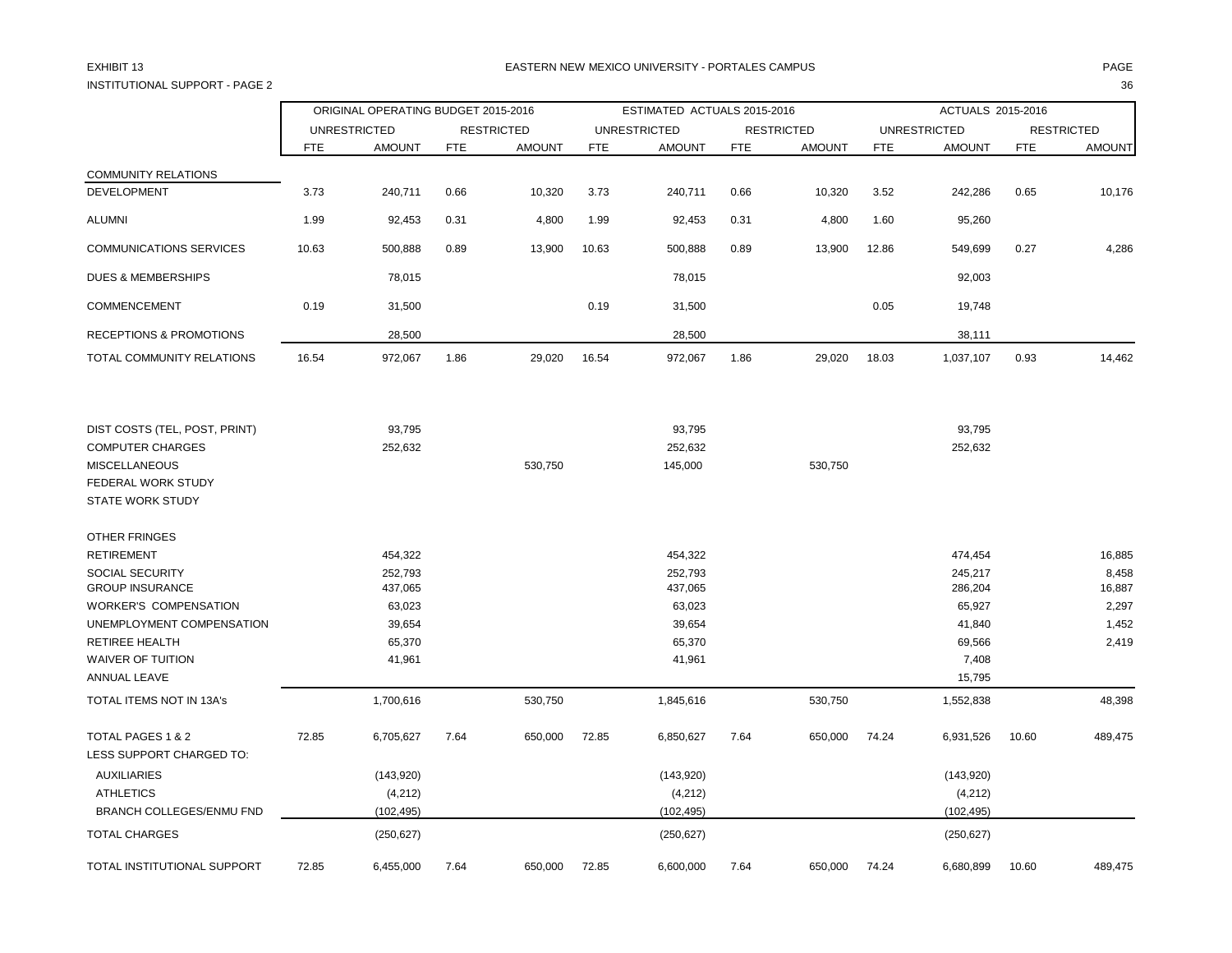# INSTITUTIONAL SUPPORT 37<br>1

### EXHIBIT 13A PAGE EASTERN NEW MEXICO UNIVERSITY - PORTALES CAMPUS

|                                |            | ORIGINAL OPERATING BUDGET 2015-2016 |            |                   |            | ESTIMATED ACTUALS 2015-2016 |            |                   |            | ACTUALS 2015-2016   |            |                   |
|--------------------------------|------------|-------------------------------------|------------|-------------------|------------|-----------------------------|------------|-------------------|------------|---------------------|------------|-------------------|
|                                |            | <b>UNRESTRICTED</b>                 |            | <b>RESTRICTED</b> |            | <b>UNRESTRICTED</b>         |            | <b>RESTRICTED</b> |            | <b>UNRESTRICTED</b> |            | <b>RESTRICTED</b> |
|                                | <b>FTE</b> | <b>AMOUNT</b>                       | <b>FTE</b> | <b>AMOUNT</b>     | <b>FTE</b> | <b>AMOUNT</b>               | <b>FTE</b> | <b>AMOUNT</b>     | <b>FTE</b> | <b>AMOUNT</b>       | <b>FTE</b> | AMOUNT            |
| PRESIDENT'S OFFICE             |            |                                     |            |                   |            |                             |            |                   |            |                     |            |                   |
| PROFESSIONAL SALARIES          | 1.25       | 249,770                             |            |                   | 1.25       | 249,770                     |            |                   | 1.25       | 253,810             |            |                   |
| <b>FACULTY SALARIES</b>        |            |                                     |            |                   |            |                             |            |                   |            | 1,500               |            |                   |
| <b>GRAD ASSISTANT SALARIES</b> | 1.00       | 17,000                              |            |                   | 1.00       | 17,000                      |            |                   | 0.50       | 8,500               |            |                   |
| SUPPORT STAFF SALARIES         | 1.00       | 45,578                              |            |                   | 1.00       | 45,578                      |            |                   | 1.00       | 48,428              |            |                   |
| <b>TECHNICIAN SALARIES</b>     |            |                                     |            |                   |            |                             |            |                   |            |                     |            |                   |
| <b>STUDENT SALARIES</b>        | 0.85       | 13,203                              |            |                   | 0.85       | 13,203                      |            |                   | 0.55       | 8,548               |            |                   |
| OTHER SALARIES                 | 0.00       |                                     |            |                   | 0.00       |                             |            |                   | 0.00       |                     |            |                   |
| SUPPLIES AND EXPENSE           |            | 40,085                              |            |                   |            | 40,085                      |            |                   |            | 18,318              |            |                   |
| <b>EQUIPMENT</b>               |            |                                     |            |                   |            |                             |            |                   |            |                     |            |                   |
| <b>TRAVEL</b>                  |            | 7,590                               |            |                   |            | 7,590                       |            |                   |            | 20,205              |            |                   |
| FED. WORK STUDY SAL.           | 0.00       |                                     | 0.00       | $\pmb{0}$         | 0.00       |                             | 0.00       | 0                 | 0.00       |                     | 0.00       | $\mathbf 0$       |
| STATE WORK STUDY SAL.          | 0.00       |                                     | 0.00       | 0                 | 0.00       |                             | 0.00       | 0                 | 0.07       | 1,074               | 0.28       | 4,298             |
| TOTAL PRESIDENT'S OFFICE       | 4.10       | 373,226                             | 0.00       | $\mathbf 0$       | 4.10       | 373,226                     | 0.00       | 0                 | 3.37       | 360,384             | 0.28       | 4,298             |
| <b>VP BUSINESS AFFAIRS</b>     |            |                                     |            |                   |            |                             |            |                   |            |                     |            |                   |
| PROFESSIONAL SALARIES          | 1.00       | 149,340                             |            |                   | 1.00       | 149,340                     |            |                   | 1.00       | 151,660             |            |                   |
| <b>FACULTY SALARIES</b>        |            |                                     |            |                   |            |                             |            |                   |            |                     |            |                   |
| <b>GRAD ASSISTANT SALARIES</b> | 0.00       |                                     |            |                   | 0.00       |                             |            |                   | 0.00       |                     |            |                   |
| SUPPORT STAFF SALARIES         | 0.50       | 19,011                              |            |                   | 0.50       | 19,011                      |            |                   | 0.50       | 19,304              |            |                   |
| <b>TECHNICIAN SALARIES</b>     |            |                                     |            |                   |            |                             |            |                   |            |                     |            |                   |
| <b>STUDENT SALARIES</b>        | 0.00       |                                     |            |                   | 0.00       |                             |            |                   | 0.00       |                     |            |                   |
| <b>OTHER SALARIES</b>          | 0.00       |                                     |            |                   | 0.00       |                             |            |                   | 0.00       |                     |            |                   |
| SUPPLIES AND EXPENSE           |            | 7,589                               |            |                   |            | 7,589                       |            |                   |            | 8,412               |            |                   |
| <b>EQUIPMENT</b>               |            |                                     |            |                   |            |                             |            |                   |            |                     |            |                   |
| TRAVEL                         |            | 1,725                               |            |                   |            | 1,725                       |            |                   |            | 2,843               |            |                   |
| FED. WORK STUDY SAL.           | 0.00       |                                     | 0.00       | $\mathbf 0$       | 0.00       |                             | 0.00       | 0                 | 0.00       |                     | 0.00       | $\pmb{0}$         |
| STATE WORK STUDY SAL.          | 0.00       |                                     | 0.00       | 0                 | 0.00       |                             | 0.00       | 0                 | 0.00       |                     | 0.00       | 0                 |
| TOTAL VP BUSINESS AFFAIRS      | 1.50       | 177,665                             | 0.00       | $\mathbf 0$       | 1.50       | 177,665                     | 0.00       | $\mathbf 0$       | 1.50       | 182,219             | 0.00       | $\pmb{0}$         |
| <b>VP ACADEMIC AFFAIRS</b>     |            |                                     |            |                   |            |                             |            |                   |            |                     |            |                   |
| PROFESSIONAL SALARIES          | 1.00       | 167,438                             |            |                   | 1.00       | 167,438                     |            |                   | 1.00       | 169,450             |            |                   |
| <b>FACULTY SALARIES</b>        |            |                                     |            |                   |            |                             |            |                   |            |                     |            |                   |
| <b>GRAD ASSISTANT SALARIES</b> | 0.00       |                                     |            |                   | 0.00       |                             |            |                   | 0.00       |                     |            |                   |
| SUPPORT STAFF SALARIES         | 1.00       | 38,022                              |            |                   | 1.00       | 38,022                      |            |                   | 1.00       | 41,239              |            |                   |
| <b>TECHNICIAN SALARIES</b>     |            |                                     |            |                   |            |                             |            |                   |            |                     |            |                   |
| <b>STUDENT SALARIES</b>        | 0.26       | 3,998                               |            |                   | 0.26       | 3,998                       |            |                   | 0.09       | 1,466               |            |                   |
| <b>OTHER SALARIES</b>          | 0.06       | 1,000                               |            |                   | 0.06       | 1,000                       |            |                   | 0.00       |                     |            |                   |
| SUPPLIES AND EXPENSE           |            | 7,552                               |            |                   |            | 7,552                       |            |                   |            | 8,715               |            |                   |
| <b>EQUIPMENT</b>               |            |                                     |            |                   |            |                             |            |                   |            |                     |            |                   |
| <b>TRAVEL</b>                  |            | 2,500                               |            |                   |            | 2,500                       |            |                   |            | 2,334               |            |                   |
| FED. WORK STUDY SAL.           | 0.13       | 1,990                               | 0.38       | 5,970             | 0.13       | 1,990                       | 0.38       | 5,970             | 0.00       |                     | 0.00       | $\mathbf 0$       |
| STATE WORK STUDY SAL.          | 0.00       |                                     | 0.00       | $\mathbf 0$       | 0.00       |                             | 0.00       | 0                 | 0.08       | 1,244               | 0.32       | 4,977             |
| TOTAL VP ACADEMIC AFFAIRS      | 2.45       | 222,500                             | 0.38       | 5,970             | 2.45       | 222,500                     | 0.38       | 5,970             | 2.17       | 224,448             | 0.32       | 4,977             |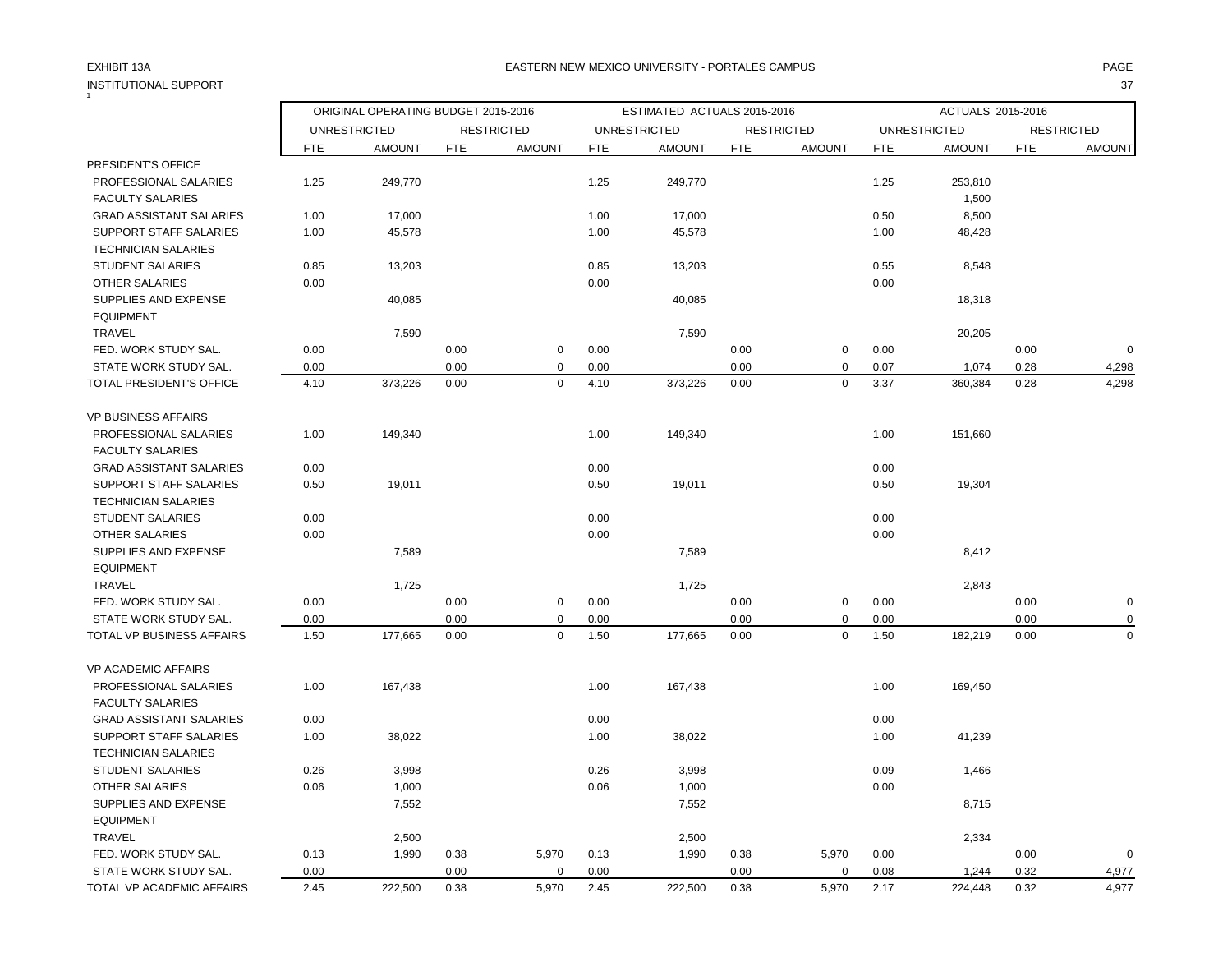2

|                                                  |            | ORIGINAL OPERATING BUDGET 2015-2016 |            |                   |            | ESTIMATED ACTUALS 2015-2016 |            |                   |            | ACTUALS 2015-2016   |            |                   |
|--------------------------------------------------|------------|-------------------------------------|------------|-------------------|------------|-----------------------------|------------|-------------------|------------|---------------------|------------|-------------------|
|                                                  |            | <b>UNRESTRICTED</b>                 |            | <b>RESTRICTED</b> |            | <b>UNRESTRICTED</b>         |            | <b>RESTRICTED</b> |            | <b>UNRESTRICTED</b> |            | <b>RESTRICTED</b> |
|                                                  | <b>FTE</b> | <b>AMOUNT</b>                       | <b>FTE</b> | <b>AMOUNT</b>     | <b>FTE</b> | <b>AMOUNT</b>               | <b>FTE</b> | <b>AMOUNT</b>     | <b>FTE</b> | <b>AMOUNT</b>       | <b>FTE</b> | <b>AMOUNT</b>     |
| <b>VP STUDENT AFFAIRS</b>                        |            |                                     |            |                   |            |                             |            |                   |            |                     |            |                   |
| PROFESSIONAL SALARIES<br><b>FACULTY SALARIES</b> | 2.00       | 162,328                             |            |                   | 2.00       | 162,328                     |            |                   | 2.00       | 170,412             |            |                   |
| <b>GRAD ASSISTANT SALARIES</b>                   | 0.00       |                                     |            |                   | 0.00       |                             |            |                   | 0.54       | 9,125               |            |                   |
| SUPPORT STAFF SALARIES                           | 1.00       | 36,920                              |            |                   | 1.00       | 36,920                      |            |                   | 1.00       | 38,505              |            |                   |
| <b>TECHNICIAN SALARIES</b>                       |            |                                     |            |                   |            |                             |            |                   |            |                     |            |                   |
| <b>STUDENT SALARIES</b>                          | 0.19       | 3,000                               |            |                   | 0.19       | 3,000                       |            |                   | 0.23       | 3,608               |            |                   |
| OTHER SALARIES                                   | 0.00       |                                     |            |                   | 0.00       |                             |            |                   | 0.00       |                     |            |                   |
| SUPPLIES AND EXPENSE                             |            | 6,613                               |            |                   |            | 6,613                       |            |                   |            | 11,563              |            |                   |
| <b>EQUIPMENT</b>                                 |            |                                     |            |                   |            |                             |            |                   |            |                     |            |                   |
| TRAVEL                                           |            | 1,500                               |            |                   |            | 1,500                       |            |                   |            | 191                 |            |                   |
| FED. WORK STUDY SAL.                             | 0.10       | 1,584                               | 0.30       | 4,752             | 0.10       | 1,584                       | 0.30       | 4,752             | 0.00       |                     | 0.00       | $\mathbf 0$       |
| STATE WORK STUDY SAL.                            | 0.04       | 634                                 | 0.16       | 2,536             | 0.04       | 634                         | 0.16       | 2,536             | 0.12       | 1,830               | 0.47       | 7,320             |
| TOTAL VP STUDENT AFFAIRS                         | 3.33       | 212,579                             | 0.47       | 7,288             | 3.33       | 212,579                     | 0.47       | 7,288             | 3.89       | 235,233             | 0.47       | 7,320             |
| VP TECHNOLOGY AND SYSTEM & CIO                   |            |                                     |            |                   |            |                             |            |                   |            |                     |            |                   |
| PROFESSIONAL SALARIES                            | 1.00       | 133,000                             |            |                   | 1.00       | 133,000                     |            |                   | 1.00       | 135,067             |            |                   |
| <b>FACULTY SALARIES</b>                          |            |                                     |            |                   |            |                             |            |                   |            |                     |            |                   |
| <b>GRAD ASSISTANT SALARIES</b>                   | 0.00       |                                     |            |                   | 0.00       |                             |            |                   | 0.00       |                     |            |                   |
| SUPPORT STAFF SALARIES                           | 1.00       | 35,838                              |            |                   | 1.00       | 35,838                      |            |                   | 1.00       | 33,175              |            |                   |
| <b>TECHNICIAN SALARIES</b>                       |            |                                     |            |                   |            |                             |            |                   |            |                     |            |                   |
| <b>STUDENT SALARIES</b>                          | 1.13       | 17,602                              |            |                   | 1.13       | 17,602                      |            |                   | 0.00       |                     |            |                   |
| OTHER SALARIES                                   | 0.00       |                                     |            |                   | 0.00       |                             |            |                   | 0.00       |                     |            |                   |
| SUPPLIES AND EXPENSE                             |            | 8,200                               |            |                   |            | 8,200                       |            |                   |            | 8,911               |            |                   |
| <b>EQUIPMENT</b>                                 |            |                                     |            |                   |            |                             |            |                   |            |                     |            |                   |
| TRAVEL                                           |            | 2,700                               |            |                   |            | 2,700                       |            |                   |            | 5,386               |            |                   |
| FED. WORK STUDY SAL.                             | 0.07       | 1,159                               | 0.22       | 3,477             | 0.07       | 1,159                       | 0.22       | 3,477             | 0.00       |                     | 0.00       | $\pmb{0}$         |
| STATE WORK STUDY SAL.                            | 0.06       | 927                                 | 0.24       | 3,708             | 0.06       | 927                         | 0.24       | 3,708             | 0.00       |                     | 0.00       | 0                 |
| TOTAL VP UNIV RELTN&ENROLL SVC                   | 3.26       | 199,426                             | 0.46       | 7,185             | 3.26       | 199,426                     | 0.46       | 7,185             | 2.00       | 182,538             | 0.00       | $\mathbf 0$       |
| ED PLANNING & ANALYSIS                           |            |                                     |            |                   |            |                             |            |                   |            |                     |            |                   |
| PROFESSIONAL SALARIES                            | 1.00       | 101,716                             |            |                   | 1.00       | 101,716                     |            |                   | 1.00       | 103,296             |            |                   |
| <b>FACULTY SALARIES</b>                          |            |                                     |            |                   |            |                             |            |                   |            |                     |            |                   |
| <b>GRAD ASSISTANT SALARIES</b>                   | 0.00       |                                     |            |                   | 0.00       |                             |            |                   | 0.00       |                     |            |                   |
| <b>SUPPORT STAFF SALARIES</b>                    | 1.00       | 30,930                              |            |                   | 1.00       | 30,930                      |            |                   | 1.00       | 31,412              |            |                   |
| <b>TECHNICIAN SALARIES</b>                       |            |                                     |            |                   |            |                             |            |                   |            |                     |            |                   |
| STUDENT SALARIES                                 | 0.00       |                                     |            |                   | 0.00       |                             |            |                   | 0.05       | 711                 |            |                   |
| <b>OTHER SALARIES</b>                            | 0.00       |                                     |            |                   | 0.00       |                             |            |                   | 0.00       |                     |            |                   |
| SUPPLIES AND EXPENSE                             |            | 4,862                               |            |                   |            | 4,862                       |            |                   |            | 4,292               |            |                   |
| <b>EQUIPMENT</b>                                 |            |                                     |            |                   |            |                             |            |                   |            |                     |            |                   |
| TRAVEL                                           |            | 2,600                               |            |                   |            | 2,600                       |            |                   |            | 895                 |            |                   |
| FED. WORK STUDY SAL.                             | 0.04       | 700                                 | 0.13       | 2,100             | 0.04       | 700                         | 0.13       | 2,100             | 0.00       |                     | 0.00       | $\mathbf 0$       |
| STATE WORK STUDY SAL.                            | 0.00       |                                     | 0.00       | 0                 | 0.00       |                             | 0.00       | $\mathbf 0$       | 0.00       |                     | 0.00       | $\pmb{0}$         |
| TOTAL ED PLANNING & ANALYSIS                     | 2.04       | 140,808                             | 0.13       | 2,100             | 2.04       | 140,808                     | 0.13       | 2,100             | 2.05       | 140,607             | 0.00       | $\mathbf 0$       |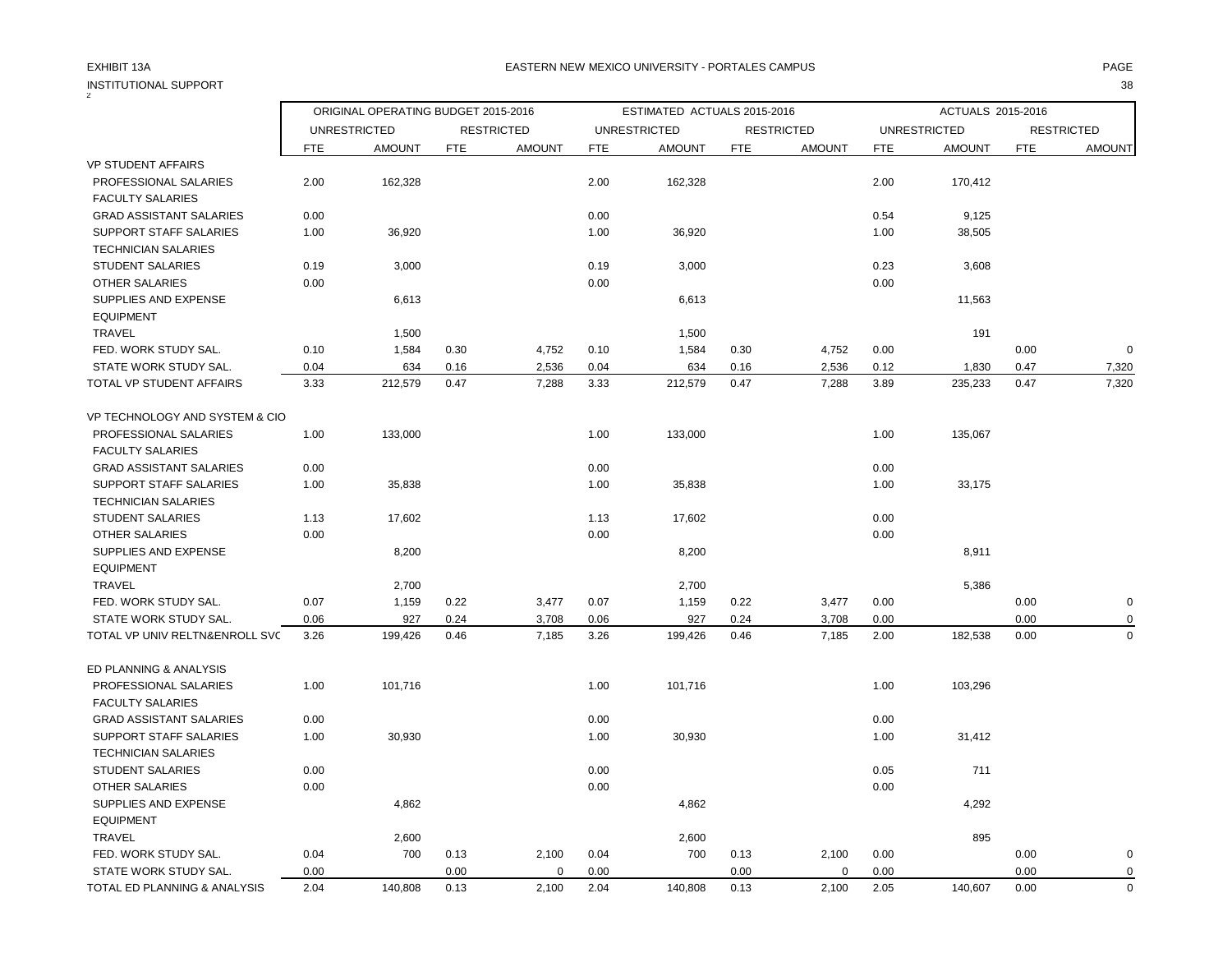## EXHIBIT 13A PAGE EASTERN NEW MEXICO UNIVERSITY - PORTALES CAMPUS

| 3                                                    |            | ORIGINAL OPERATING BUDGET 2015-2016 |            |                   |            | ESTIMATED ACTUALS 2015-2016 |            |                   |            | ACTUALS 2015-2016   |            |                   |
|------------------------------------------------------|------------|-------------------------------------|------------|-------------------|------------|-----------------------------|------------|-------------------|------------|---------------------|------------|-------------------|
|                                                      |            | <b>UNRESTRICTED</b>                 |            | <b>RESTRICTED</b> |            | <b>UNRESTRICTED</b>         |            | <b>RESTRICTED</b> |            | <b>UNRESTRICTED</b> |            | <b>RESTRICTED</b> |
|                                                      | <b>FTE</b> | <b>AMOUNT</b>                       | <b>FTE</b> | <b>AMOUNT</b>     | <b>FTE</b> | <b>AMOUNT</b>               | <b>FTE</b> | <b>AMOUNT</b>     | <b>FTE</b> | <b>AMOUNT</b>       | <b>FTE</b> | <b>AMOUNT</b>     |
| PLANNING & ANALYSIS                                  |            |                                     |            |                   |            |                             |            |                   |            |                     |            |                   |
| PROFESSIONAL SALARIES<br><b>FACULTY SALARIES</b>     | 2.00       | 101,131                             |            |                   | 2.00       | 101,131                     |            |                   | 2.00       | 109,953             |            |                   |
| <b>GRAD ASSISTANT SALARIES</b>                       | 0.00       |                                     |            |                   | 0.00       |                             |            |                   | 0.00       |                     |            |                   |
| SUPPORT STAFF SALARIES<br><b>TECHNICIAN SALARIES</b> | 0.50       | 12,002                              |            |                   | 0.50       | 12,002                      |            |                   | 0.50       | 12,146              |            |                   |
| <b>STUDENT SALARIES</b>                              | 0.00       |                                     |            |                   | 0.00       |                             |            |                   | 0.00       |                     |            |                   |
| <b>OTHER SALARIES</b>                                | 0.00       |                                     |            |                   | 0.00       |                             |            |                   | 0.00       |                     |            |                   |
| SUPPLIES AND EXPENSE<br><b>EQUIPMENT</b>             |            | 5,916                               |            |                   |            | 5,916                       |            |                   |            | 4,136               |            |                   |
| <b>TRAVEL</b>                                        |            | 3,218                               |            |                   |            | 3,218                       |            |                   |            | 2,988               |            |                   |
| FED. WORK STUDY SAL.                                 | 0.00       |                                     | 0.00       | $\mathbf 0$       | 0.00       |                             | 0.00       | $\mathbf 0$       | 0.00       |                     | 0.00       | $\mathbf 0$       |
| STATE WORK STUDY SAL.                                | 0.04       | 600                                 | 0.15       | 2,400             | 0.04       | 600                         | 0.15       | 2,400             | 0.00       |                     | 0.00       | $\mathbf 0$       |
| TOTAL PLANNING & ANALYSIS                            | 2.54       | 122,867                             | 0.15       | 2,400             | 2.54       | 122,867                     | 0.15       | 2,400             | 2.50       | 129,222             | 0.00       | $\mathbf 0$       |
| <b>LEGAL SERVICES</b><br>PROFESSIONAL SALARIES       |            |                                     |            |                   |            |                             |            |                   |            |                     |            |                   |
| <b>FACULTY SALARIES</b>                              |            |                                     |            |                   |            |                             |            |                   |            |                     |            |                   |
| <b>GRAD ASSISTANT SALARIES</b>                       | 0.00       |                                     |            |                   | 0.00       |                             |            |                   | 0.00       |                     |            |                   |
| SUPPORT STAFF SALARIES                               |            |                                     |            |                   |            |                             |            |                   |            |                     |            |                   |
| <b>TECHNICIAN SALARIES</b>                           |            |                                     |            |                   |            |                             |            |                   |            |                     |            |                   |
| <b>STUDENT SALARIES</b>                              | 0.00       |                                     |            |                   | 0.00       |                             |            |                   | 0.00       |                     |            |                   |
| OTHER SALARIES                                       | 0.00       |                                     |            |                   | 0.00       |                             |            |                   | 0.00       |                     |            |                   |
| SUPPLIES AND EXPENSE<br><b>EQUIPMENT</b>             |            | 70,000                              |            |                   |            | 70,000                      |            |                   |            | 81,694              |            |                   |
| TRAVEL                                               |            |                                     |            |                   |            |                             |            |                   |            |                     |            |                   |
| FED. WORK STUDY SAL.                                 | 0.00       |                                     | 0.00       | 0                 | 0.00       |                             | 0.00       | 0                 | 0.00       |                     | 0.00       | $\pmb{0}$         |
| STATE WORK STUDY SAL.                                | 0.00       |                                     | 0.00       | $\mathbf 0$       | 0.00       |                             | 0.00       | 0                 | 0.00       |                     | 0.00       | $\mathbf 0$       |
| TOTAL LEGAL SERVICES                                 | 0.00       | 70,000                              | 0.00       | $\mathbf 0$       | 0.00       | 70,000                      | 0.00       | 0                 | 0.00       | 81,694              | 0.00       | $\mathbf 0$       |
| <b>BOARD OF REGENTS</b>                              |            |                                     |            |                   |            |                             |            |                   |            |                     |            |                   |
| PROFESSIONAL SALARIES                                |            |                                     |            |                   |            |                             |            |                   |            |                     |            |                   |
| <b>FACULTY SALARIES</b>                              |            |                                     |            |                   |            |                             |            |                   |            |                     |            |                   |
| <b>GRAD ASSISTANT SALARIES</b>                       | 0.00       |                                     |            |                   | 0.00       |                             |            |                   | 0.00       |                     |            |                   |
| SUPPORT STAFF SALARIES                               |            |                                     |            |                   |            |                             |            |                   |            |                     |            |                   |
| <b>TECHNICIAN SALARIES</b>                           |            |                                     |            |                   |            |                             |            |                   |            |                     |            |                   |
| <b>STUDENT SALARIES</b>                              | 0.00       |                                     |            |                   | 0.00       |                             |            |                   | 0.00       |                     |            |                   |
| OTHER SALARIES                                       | 0.00       |                                     |            |                   | 0.00       |                             |            |                   | 0.00       |                     |            |                   |
| SUPPLIES AND EXPENSE                                 |            | 5,000                               |            |                   |            | 5,000                       |            |                   |            | 5,118               |            |                   |
| <b>EQUIPMENT</b>                                     |            |                                     |            |                   |            |                             |            |                   |            |                     |            |                   |
| <b>TRAVEL</b>                                        |            | 10,000                              |            |                   |            | 10,000                      |            |                   |            | 16,250              |            |                   |
| FED. WORK STUDY SAL.                                 | 0.00       |                                     | 0.00       | $\mathbf 0$       | 0.00       |                             | 0.00       | 0                 | 0.00       |                     | 0.00       | $\mathbf 0$       |
| STATE WORK STUDY SAL.                                | 0.00       |                                     | 0.00       | $\mathbf 0$       | 0.00       |                             | 0.00       | 0                 | 0.00       |                     | 0.00       | $\mathbf 0$       |
| TOTAL BOARD OF REGENTS                               | 0.00       | 15,000                              | 0.00       | $\mathbf 0$       | 0.00       | 15,000                      | 0.00       | 0                 | 0.00       | 21,369              | 0.00       | $\mathbf 0$       |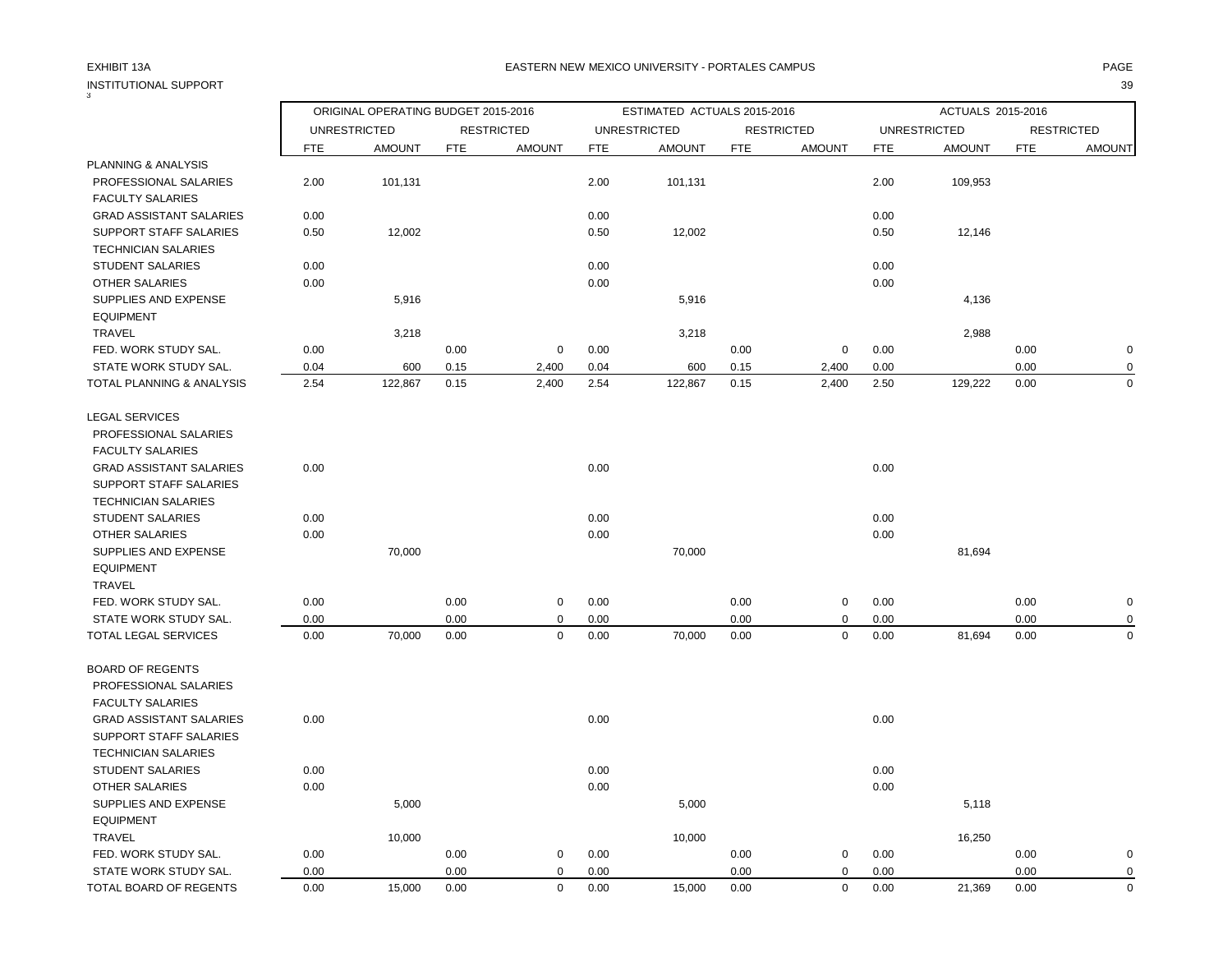4

## EXHIBIT 13A PAGE EASTERN NEW MEXICO UNIVERSITY - PORTALES CAMPUS

|                                   |            | ORIGINAL OPERATING BUDGET 2015-2016 |            |                   |            | ESTIMATED ACTUALS 2015-2016 |            |                   |            | ACTUALS 2015-2016   |            |                   |
|-----------------------------------|------------|-------------------------------------|------------|-------------------|------------|-----------------------------|------------|-------------------|------------|---------------------|------------|-------------------|
|                                   |            | <b>UNRESTRICTED</b>                 |            | <b>RESTRICTED</b> |            | <b>UNRESTRICTED</b>         |            | <b>RESTRICTED</b> |            | <b>UNRESTRICTED</b> |            | <b>RESTRICTED</b> |
|                                   | <b>FTE</b> | <b>AMOUNT</b>                       | <b>FTE</b> | <b>AMOUNT</b>     | <b>FTE</b> | <b>AMOUNT</b>               | <b>FTE</b> | <b>AMOUNT</b>     | <b>FTE</b> | <b>AMOUNT</b>       | <b>FTE</b> | <b>AMOUNT</b>     |
| TRAINING--BANNER                  |            |                                     |            |                   |            |                             |            |                   |            |                     |            |                   |
| PROFESSIONAL SALARIES             |            |                                     |            |                   |            |                             |            |                   |            |                     |            |                   |
| <b>FACULTY SALARIES</b>           |            |                                     |            |                   |            |                             |            |                   |            |                     |            |                   |
| <b>GRAD ASSISTANT SALARIES</b>    | 0.00       |                                     |            |                   | 0.00       |                             |            |                   | 0.00       |                     |            |                   |
| SUPPORT STAFF SALARIES            |            |                                     |            |                   |            |                             |            |                   |            |                     |            |                   |
| <b>TECHNICIAN SALARIES</b>        |            |                                     |            |                   |            |                             |            |                   |            |                     |            |                   |
| <b>STUDENT SALARIES</b>           | 0.00       |                                     |            |                   | 0.00       |                             |            |                   | 0.00       |                     |            |                   |
| <b>OTHER SALARIES</b>             | 0.00       |                                     |            |                   | 0.00       |                             |            |                   | 0.00       |                     |            |                   |
| SUPPLIES AND EXPENSE              |            | 160,000                             |            |                   |            | 160,000                     |            |                   |            | 172,144             |            |                   |
| <b>EQUIPMENT</b><br><b>TRAVEL</b> |            |                                     |            |                   |            |                             |            |                   |            |                     |            |                   |
| FED. WORK STUDY SAL.              | 0.00       |                                     | 0.00       | 0                 | 0.00       |                             | 0.00       | $\mathbf 0$       | 0.00       |                     | 0.00       | $\mathbf 0$       |
| STATE WORK STUDY SAL.             | 0.00       |                                     | 0.00       | $\mathbf 0$       | 0.00       |                             | 0.00       | $\mathbf 0$       | 0.00       |                     | 0.00       | 0                 |
| TOTAL CONSULTANTS                 | 0.00       | 160,000                             | 0.00       | $\mathbf 0$       | 0.00       | 160,000                     | 0.00       | $\mathbf 0$       | 0.00       | 172,144             | 0.00       | $\mathbf 0$       |
|                                   |            |                                     |            |                   |            |                             |            |                   |            |                     |            |                   |
| <b>ACCOUNTING</b>                 |            |                                     |            |                   |            |                             |            |                   |            |                     |            |                   |
| PROFESSIONAL SALARIES             | 8.65       | 455,663                             |            |                   | 8.65       | 455,663                     |            |                   | 8.65       | 466,231             |            |                   |
| <b>FACULTY SALARIES</b>           |            |                                     |            |                   |            |                             |            |                   |            |                     |            |                   |
| <b>GRAD ASSISTANT SALARIES</b>    | 0.00       |                                     |            |                   | 0.00       |                             |            |                   | 0.00       |                     |            |                   |
| <b>SUPPORT STAFF SALARIES</b>     | 3.50       | 99,125                              |            |                   | 3.50       | 99,125                      |            |                   | 3.50       | 105,520             |            |                   |
| <b>TECHNICIAN SALARIES</b>        |            |                                     |            |                   |            |                             |            |                   |            |                     |            |                   |
| <b>STUDENT SALARIES</b>           | 0.58       | 9,058                               |            |                   | 0.58       | 9,058                       |            |                   | 0.72       | 11,301              |            |                   |
| <b>OTHER SALARIES</b>             | 0.64       | 10,000                              |            |                   | 0.64       | 10,000                      |            |                   | 0.39       | 6,031               |            |                   |
| SUPPLIES AND EXPENSE              |            | 75,500                              |            |                   |            | 75,500                      |            |                   |            | 70,846              |            |                   |
| <b>EQUIPMENT</b>                  |            |                                     |            |                   |            |                             |            |                   |            |                     |            |                   |
| <b>TRAVEL</b>                     |            | 4,200                               |            |                   |            | 4,200                       |            |                   |            | 3,054               |            |                   |
| FED. WORK STUDY SAL.              | 0.35       | 5,485                               | 1.05       | 16,455            | 0.35       | 5,485                       | 1.05       | 16,455            | 0.00       |                     | 0.00       | $\mathbf 0$       |
| STATE WORK STUDY SAL.             | 0.06       | 870                                 | 0.22       | 3,480             | 0.06       | 870                         | 0.22       | 3,480             | 0.10       | 1,539               | 0.39       | 6,157             |
| TOTAL ACCOUNTING                  | 13.78      | 659,901                             | 1.28       | 19,935            | 13.78      | 659,901                     | 1.28       | 19,935            | 13.36      | 664,520             | 0.39       | 6,157             |
| <b>INTERNAL AUDITOR</b>           |            |                                     |            |                   |            |                             |            |                   |            |                     |            |                   |
| PROFESSIONAL SALARIES             | 1.00       | 49,683                              |            |                   | 1.00       | 49,683                      |            |                   | 1.00       | 47,943              |            |                   |
| <b>FACULTY SALARIES</b>           |            |                                     |            |                   |            |                             |            |                   |            |                     |            |                   |
| <b>GRAD ASSISTANT SALARIES</b>    | 0.00       |                                     |            |                   | 0.00       |                             |            |                   | 0.00       |                     |            |                   |
| SUPPORT STAFF SALARIES            |            |                                     |            |                   |            |                             |            |                   |            |                     |            |                   |
| <b>TECHNICIAN SALARIES</b>        |            |                                     |            |                   |            |                             |            |                   |            |                     |            |                   |
| <b>STUDENT SALARIES</b>           | 0.19       | 3,000                               |            |                   | 0.19       | 3,000                       |            |                   | 0.06       | 894                 |            |                   |
| <b>OTHER SALARIES</b>             | 0.00       |                                     |            |                   | 0.00       |                             |            |                   | 0.00       |                     |            |                   |
| SUPPLIES AND EXPENSE              |            | 2,500                               |            |                   |            | 2,500                       |            |                   |            | 667                 |            |                   |
| <b>EQUIPMENT</b>                  |            |                                     |            |                   |            |                             |            |                   |            |                     |            |                   |
| <b>TRAVEL</b>                     |            | 2,500                               |            |                   |            | 2,500                       |            |                   |            | 423                 |            |                   |
| FED. WORK STUDY SAL.              | 0.00       |                                     | 0.00       | 0                 | 0.00       |                             | 0.00       | $\pmb{0}$         | 0.00       |                     | 0.00       | 0                 |
| STATE WORK STUDY SAL.             | 0.00       |                                     | 0.00       | $\Omega$          | 0.00       |                             | 0.00       | $\mathbf 0$       | 0.00       |                     | 0.00       | $\mathbf 0$       |
| TOTAL INTERNAL AUDITOR            | 1.19       | 57,683                              | 0.00       | $\Omega$          | 1.19       | 57,683                      | 0.00       | $\mathbf 0$       | 1.06       | 49,927              | 0.00       | $\mathbf 0$       |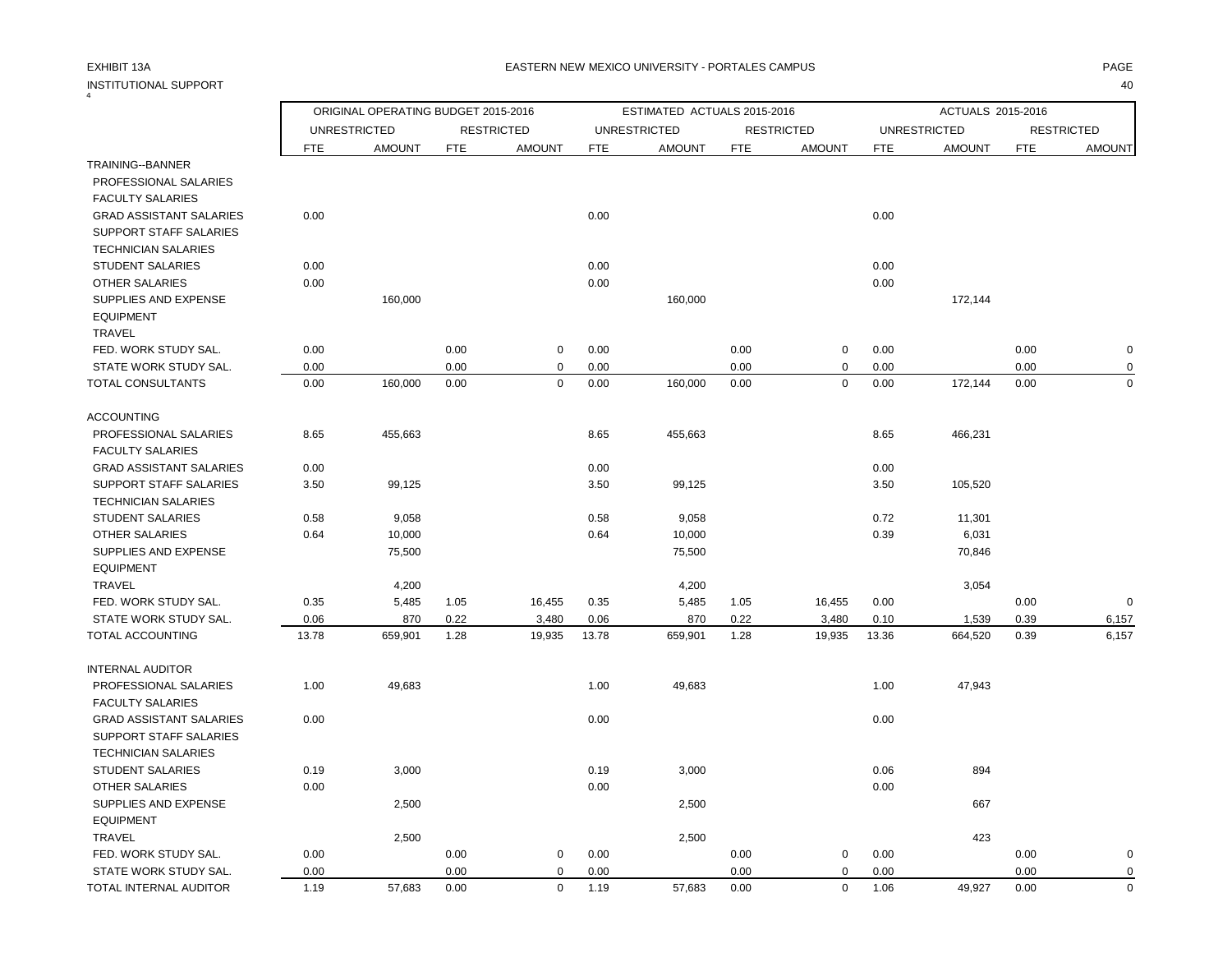| INSTITUTIONAL SUPPORT          |            |                                     |            |                   |            |                             |            |                   |            |                     |            | 41                |
|--------------------------------|------------|-------------------------------------|------------|-------------------|------------|-----------------------------|------------|-------------------|------------|---------------------|------------|-------------------|
|                                |            | ORIGINAL OPERATING BUDGET 2015-2016 |            |                   |            | ESTIMATED ACTUALS 2015-2016 |            |                   |            | ACTUALS 2015-2016   |            |                   |
|                                |            | <b>UNRESTRICTED</b>                 |            | <b>RESTRICTED</b> |            | <b>UNRESTRICTED</b>         |            | <b>RESTRICTED</b> |            | <b>UNRESTRICTED</b> |            | <b>RESTRICTED</b> |
|                                | <b>FTE</b> | <b>AMOUNT</b>                       | <b>FTE</b> | <b>AMOUNT</b>     | <b>FTE</b> | <b>AMOUNT</b>               | <b>FTE</b> | <b>AMOUNT</b>     | <b>FTE</b> | <b>AMOUNT</b>       | <b>FTE</b> | <b>AMOUNT</b>     |
| <b>RESTRICTED GRANTS</b>       |            |                                     |            |                   |            |                             |            |                   |            |                     |            |                   |
| PROFESSIONAL SALARIES          |            |                                     |            |                   |            |                             |            |                   |            |                     | 2.25       | 101,794           |
| <b>FACULTY SALARIES</b>        |            |                                     |            |                   |            |                             |            |                   |            |                     |            |                   |
| <b>GRAD ASSISTANT SALARIES</b> | 0.00       |                                     |            |                   | 0.00       |                             |            |                   | 0.00       |                     |            |                   |
| <b>SUPPORT STAFF SALARIES</b>  |            |                                     |            |                   |            |                             |            |                   |            |                     | 0.75       | 19,381            |
| <b>TECHNICIAN SALARIES</b>     |            |                                     |            |                   |            |                             |            |                   |            |                     |            |                   |
| <b>STUDENT SALARIES</b>        | 0.00       |                                     |            |                   | 0.00       |                             |            |                   | 0.00       |                     | 0.29       | 4,879             |
| OTHER SALARIES                 | 0.00       |                                     |            |                   | 0.00       |                             |            |                   | 0.00       |                     |            | 50                |
| SUPPLIES AND EXPENSE           |            | $\pmb{0}$                           |            |                   |            | $\mathsf 0$                 |            |                   |            |                     |            | 194,627           |
| <b>EQUIPMENT</b>               |            |                                     |            |                   |            |                             |            |                   |            |                     |            |                   |
| <b>TRAVEL</b>                  |            |                                     |            |                   |            |                             |            |                   |            |                     |            | 6,377             |
| FED. WORK STUDY SAL.           | 0.00       |                                     | 0.00       | $\mathbf 0$       | 0.00       |                             | 0.00       | $\pmb{0}$         | 0.00       |                     | 3.98       | 62,030            |
| STATE WORK STUDY SAL.          | 0.00       |                                     | 0.00       | 0                 | 0.00       |                             | 0.00       | $\pmb{0}$         | 0.00       |                     | 0.00       | $\Omega$          |
| TOTAL RESTRICTED GRANTS        | 0.00       | $\mathbf 0$                         | 0.00       | $\mathbf 0$       | 0.00       | $\mathbf 0$                 | 0.00       | $\mathbf 0$       | 0.00       | $\mathbf 0$         | 7.27       | 389,138           |
| <b>EXTERNAL AUDIT</b>          |            |                                     |            |                   |            |                             |            |                   |            |                     |            |                   |
| PROFESSIONAL SALARIES          |            |                                     |            |                   |            |                             |            |                   |            |                     |            |                   |
| <b>FACULTY SALARIES</b>        |            |                                     |            |                   |            |                             |            |                   |            |                     |            |                   |
| <b>GRAD ASSISTANT SALARIES</b> | 0.00       |                                     |            |                   | 0.00       |                             |            |                   | 0.00       |                     |            |                   |
| <b>SUPPORT STAFF SALARIES</b>  |            |                                     |            |                   |            |                             |            |                   |            |                     |            |                   |
| <b>TECHNICIAN SALARIES</b>     |            |                                     |            |                   |            |                             |            |                   |            |                     |            |                   |
| <b>STUDENT SALARIES</b>        | 0.00       |                                     |            |                   | 0.00       |                             |            |                   | 0.00       |                     |            |                   |
| OTHER SALARIES                 | 0.00       |                                     |            |                   | 0.00       |                             |            |                   | 0.00       |                     |            |                   |
| SUPPLIES AND EXPENSE           |            | 89,250                              |            |                   |            | 89,250                      |            |                   |            | 62,680              |            |                   |
| <b>EQUIPMENT</b>               |            |                                     |            |                   |            |                             |            |                   |            |                     |            |                   |
| TRAVEL                         |            |                                     |            |                   |            |                             |            |                   |            |                     |            |                   |
| FED. WORK STUDY SAL.           | 0.00       |                                     | 0.00       | $\mathbf 0$       | 0.00       |                             | 0.00       | 0                 | 0.00       |                     | 0.00       | $\mathbf 0$       |
| STATE WORK STUDY SAL.          | 0.00       |                                     | 0.00       | 0                 | 0.00       |                             | 0.00       | $\mathbf 0$       | 0.00       |                     | 0.00       | $\mathbf 0$       |
| TOTAL EXTERNAL AUDIT           | 0.00       | 89,250                              | 0.00       | $\mathbf 0$       | 0.00       | 89,250                      | 0.00       | $\mathbf 0$       | 0.00       | 62,680              | 0.00       | $\Omega$          |
| UNCOLLECTABLE ACCOUNTS         |            |                                     |            |                   |            |                             |            |                   |            |                     |            |                   |
| PROFESSIONAL SALARIES          |            |                                     |            |                   |            |                             |            |                   |            |                     |            |                   |
| <b>FACULTY SALARIES</b>        |            |                                     |            |                   |            |                             |            |                   |            |                     |            |                   |
| <b>GRAD ASSISTANT SALARIES</b> | 0.00       |                                     |            |                   | 0.00       |                             |            |                   | 0.00       |                     |            |                   |
| <b>SUPPORT STAFF SALARIES</b>  |            |                                     |            |                   |            |                             |            |                   |            |                     |            |                   |
| <b>TECHNICIAN SALARIES</b>     |            |                                     |            |                   |            |                             |            |                   |            |                     |            |                   |
| <b>STUDENT SALARIES</b>        | 0.00       |                                     |            |                   | 0.00       |                             |            |                   | 0.00       |                     |            |                   |
| <b>OTHER SALARIES</b>          | 0.00       |                                     |            |                   | 0.00       |                             |            |                   | 0.00       |                     |            |                   |
| SUPPLIES AND EXPENSE           |            | 300,000                             |            |                   |            | 300,000                     |            |                   |            | 599,794             |            |                   |
| <b>EQUIPMENT</b>               |            |                                     |            |                   |            |                             |            |                   |            |                     |            |                   |
| <b>TRAVEL</b>                  |            |                                     |            |                   |            |                             |            |                   |            |                     |            |                   |
| FED. WORK STUDY SAL.           | 0.00       |                                     | 0.00       | $\mathbf 0$       | 0.00       |                             | 0.00       | 0                 | 0.00       |                     | 0.00       | $\mathbf 0$       |
| STATE WORK STUDY SAL.          | 0.00       |                                     | 0.00       | $\mathbf 0$       | 0.00       |                             | 0.00       | $\mathbf 0$       | 0.00       |                     | 0.00       | 0                 |
| TOTAL UNCOLLECTABLE ACCOUNTS   | 0.00       | 300,000                             | 0.00       | $\mathbf 0$       | 0.00       | 300,000                     | 0.00       | $\mathbf 0$       | 0.00       | 599,794             | 0.00       | $\mathbf 0$       |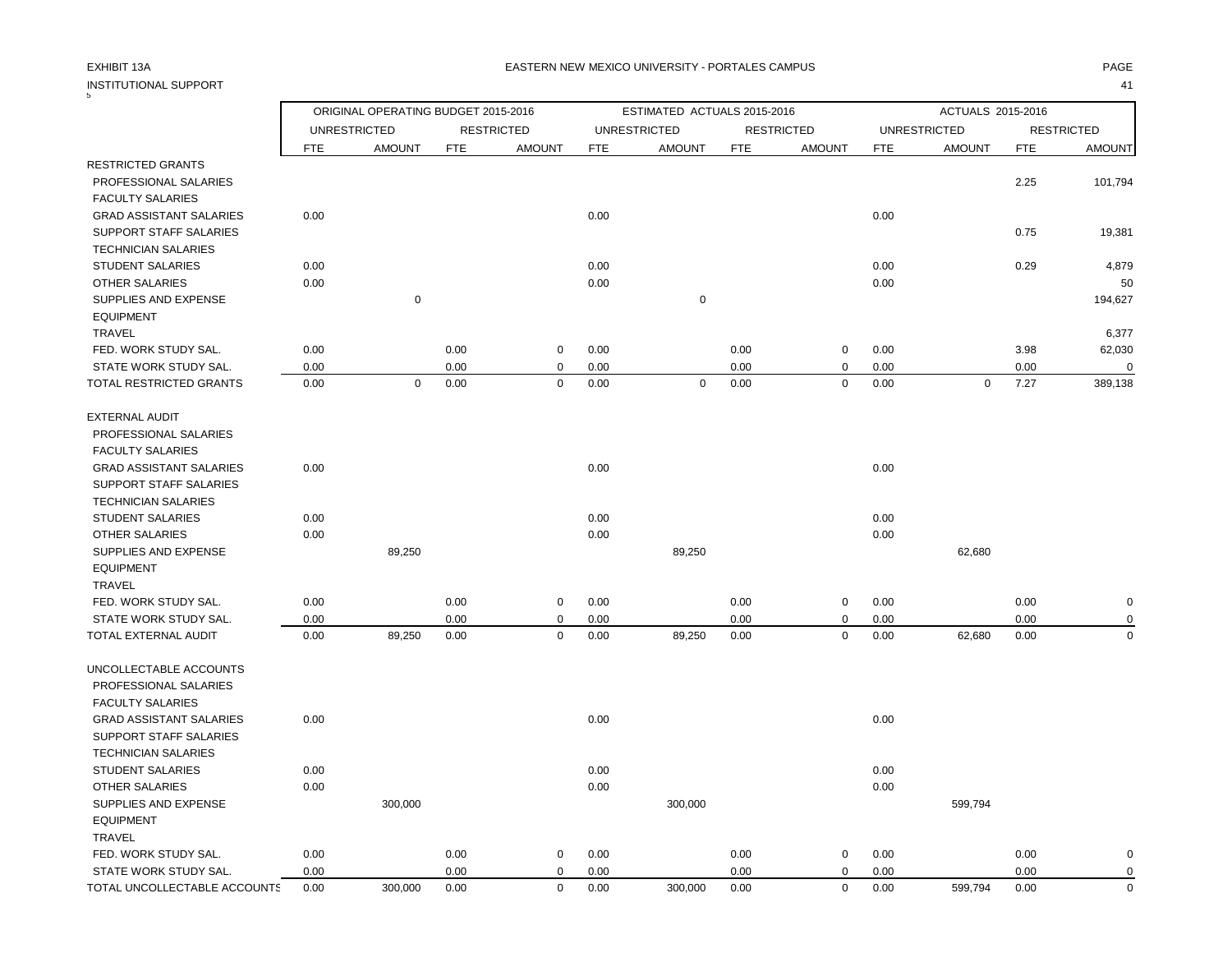EQUIPMENT

### INSTITUTIONAL SUPPORT 42 6

ORIGINAL OPERATING BUDGET 2015-2016 ESTIMATED ACTUALS 2015-2016 ACTUALS 2015-2016

UNRESTRICTED RESTRICTED UNRESTRICTED RESTRICTED UNRESTRICTED RESTRICTED FTE AMOUNT FTE AMOUNT FTE AMOUNT FTE AMOUNT FTE AMOUNT FTE AMOUNT ADMINISTRATIVE CONTINGENCY PROFESSIONAL SALARIES FACULTY SALARIES GRAD ASSISTANT SALARIES 0.00 0.00 0.00 SUPPORT STAFF SALARIES TECHNICIAN SALARIES STUDENT SALARIES 0.00 0.00 0.00 OTHER SALARIES 0.00 0.00 0.00 SUPPLIES AND EXPENSE 138,548 and 166,400 166,400 166,400 166,400 156,400 156,400 156,400 156,400 156,400 156,400 156,400 156,400 156,400 156,400 156,400 156,400 156,400 156,400 156,400 156,400 156,400 156,400 156,400 156,4 EQUIPMENT **TRAVEL**  FED. WORK STUDY SAL. 0.00 0.00 0 0.00 0.00 0 0.00 0.00 0 STATE WORK STUDY SAL.  $0.00$   $0.00$   $0.00$   $0.00$   $0.00$   $0.00$   $0.00$   $0.00$   $0.00$   $0.00$ TOTAL ADMINISTRATIVE CONT'Y 0.00 166,400 0.00 0 0.00 166,400 0.00 0 0.00 138,548 0.00 0 HUMAN RESOURCES PROFESSIONAL SALARIES 4.00 193,507 4.00 193,507 4.00 194,075 FACULTY SALARIES GRAD ASSISTANT SALARIES 0.00 0.00 0.00 SUPPORT STAFF SALARIES 1.00 23,421 1.00 23,421 2.00 23,421 1.00 24,197 TECHNICIAN SALARIES

STUDENT SALARIES 6.623 6,623 6,623 6,623 6,623 6,623 6,623 5,087 OTHER SALARIES 0.00 0.00 0.00 SUPPLIES AND EXPENSE 28,987 120,900 120,900 120,900 120,900 120,900 120,900 120,900 120,900 120,900 120,900 120,900 120,900 120,900 120,900 120,900 120,900 120,900 120,900 120,900 120,900 120,900 120,900 120,900 120,900 12 TRAVEL 5,400 5,400 1,932 FED. WORK STUDY SAL. 0.25 3,864 0.74 11,592 0.25 3,864 0.74 11,592 0.00 0.00 0 STATE WORK STUDY SAL.  $0.00$   $0.00$   $0.00$   $0.00$   $0.00$   $0.00$   $0.00$   $0.06$   $950$   $0.24$   $3.798$ TOTAL HUMAN RESOURCES 5.67 353,715 0.74 11,592 5.67 353,715 0.74 11,592 5.39 325,227 0.24 3,798 STAFF DEVELOPMENT PROFESSIONAL SALARIES FACULTY SALARIES

| <b>GRAD ASSISTANT SALARIES</b> | 0.00 |        |      |   | 0.00 |        |      |   | 0.00 |        |      |   |
|--------------------------------|------|--------|------|---|------|--------|------|---|------|--------|------|---|
| SUPPORT STAFF SALARIES         |      |        |      |   |      |        |      |   |      |        |      |   |
| <b>TECHNICIAN SALARIES</b>     |      |        |      |   |      |        |      |   |      |        |      |   |
| <b>STUDENT SALARIES</b>        | 0.00 |        |      |   | 0.00 |        |      |   | 0.00 |        |      |   |
| OTHER SALARIES                 | 0.00 |        |      |   | 0.00 |        |      |   | 0.00 |        |      |   |
| SUPPLIES AND EXPENSE           |      | 13,600 |      |   |      | 13,600 |      |   |      | 23,069 |      |   |
| <b>EQUIPMENT</b>               |      |        |      |   |      |        |      |   |      |        |      |   |
| <b>TRAVEL</b>                  |      | 2,000  |      |   |      | 2,000  |      |   |      |        |      |   |
| FED. WORK STUDY SAL.           | 0.00 |        | 0.00 | 0 | 0.00 |        | 0.00 | 0 | 0.00 |        | 0.00 | 0 |
| STATE WORK STUDY SAL.          | 0.00 |        | 0.00 |   | 0.00 |        | 0.00 |   | 0.00 |        | 0.00 | 0 |
| TOTAL STAFF DEVELOPMENT        | 0.00 | 15,600 | 0.00 | 0 | 0.00 | 15,600 | 0.00 | 0 |      | 23,069 | 0.00 | 0 |
|                                |      |        |      |   |      |        |      |   |      |        |      |   |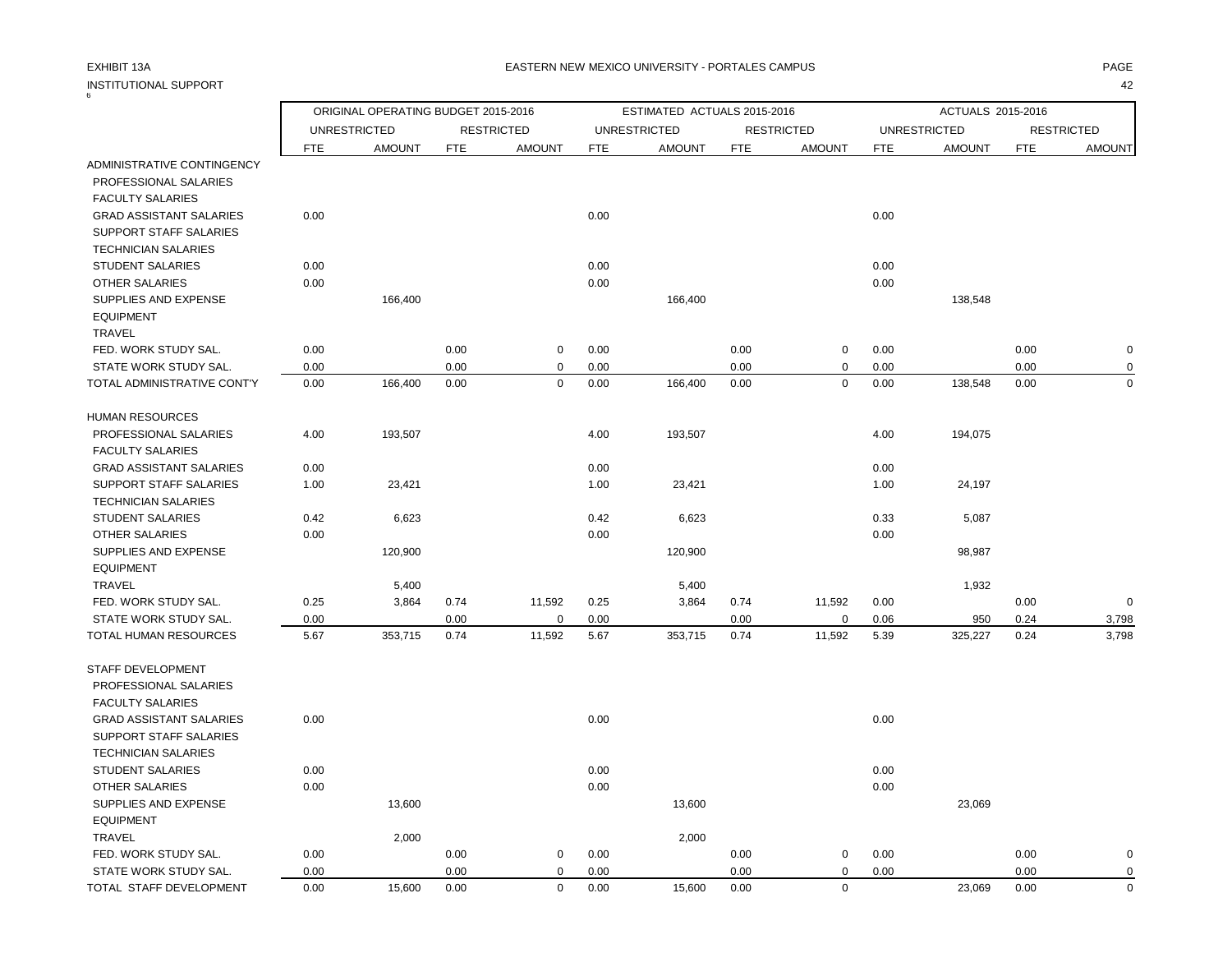### EXHIBIT 13A PAGE EASTERN NEW MEXICO UNIVERSITY - PORTALES CAMPUS

| INSTITUTIOANL SUPPORT          |            |                                     |      |                   |                             |                     |            |                   |                   |                     |            | 43                |
|--------------------------------|------------|-------------------------------------|------|-------------------|-----------------------------|---------------------|------------|-------------------|-------------------|---------------------|------------|-------------------|
|                                |            | ORIGINAL OPERATING BUDGET 2015-2016 |      |                   | ESTIMATED ACTUALS 2015-2016 |                     |            |                   | ACTUALS 2015-2016 |                     |            |                   |
|                                |            | <b>UNRESTRICTED</b>                 |      | <b>RESTRICTED</b> |                             | <b>UNRESTRICTED</b> |            | <b>RESTRICTED</b> |                   | <b>UNRESTRICTED</b> |            | <b>RESTRICTED</b> |
|                                | <b>FTE</b> | <b>AMOUNT</b>                       | FTE  | <b>AMOUNT</b>     | <b>FTE</b>                  | <b>AMOUNT</b>       | <b>FTE</b> | <b>AMOUNT</b>     | <b>FTE</b>        | <b>AMOUNT</b>       | <b>FTE</b> | <b>AMOUNT</b>     |
| <b>PURCHASING</b>              |            |                                     |      |                   |                             |                     |            |                   |                   |                     |            |                   |
| PROFESSIONAL SALARIES          | 1.50       | 94,567                              |      |                   | 1.50                        | 94,567              |            |                   | 1.50              | 96,036              |            |                   |
| <b>FACULTY SALARIES</b>        |            |                                     |      |                   |                             |                     |            |                   |                   |                     |            |                   |
| <b>GRAD ASSISTANT SALARIES</b> | 0.00       |                                     |      |                   | 0.00                        |                     |            |                   | 0.00              |                     |            |                   |
| SUPPORT STAFF SALARIES         | 1.65       | 42,105                              |      |                   | 1.65                        | 42,105              |            |                   | 1.65              | 43,691              |            |                   |
| <b>TECHNICIAN SALARIES</b>     |            |                                     |      |                   |                             |                     |            |                   |                   |                     |            |                   |
| <b>STUDENT SALARIES</b>        | 0.03       | 504                                 |      |                   | 0.03                        | 504                 |            |                   | 0.12              | 1,875               |            |                   |
| <b>OTHER SALARIES</b>          | 0.00       |                                     |      |                   | 0.00                        |                     |            |                   | 0.00              |                     |            |                   |
| SUPPLIES AND EXPENSE           |            | 11,000                              |      |                   |                             | 11,000              |            |                   |                   | 5,087               |            |                   |
| <b>EQUIPMENT</b>               |            |                                     |      |                   |                             |                     |            |                   |                   |                     |            |                   |
| <b>TRAVEL</b>                  |            | 1,350                               |      |                   |                             | 1,350               |            |                   |                   | 2,386               |            |                   |
| FED. WORK STUDY SAL.           | 0.10       | 1,524                               | 0.29 | 4,572             | 0.10                        | 1,524               | 0.29       | 4,572             | 0.00              |                     | 0.00       | $\mathbf 0$       |
| STATE WORK STUDY SAL.          | 0.03       | 504                                 | 0.13 | 2,016             | 0.03                        | 504                 | 0.13       | 2,016             | 0.00              |                     | 0.00       | $\mathbf 0$       |
| TOTAL PURCHASING               | 3.31       | 151,554                             | 0.42 | 6,588             | 3.31                        | 151,554             | 0.42       | 6,588             | 3.27              | 149,075             | 0.00       | $\mathbf 0$       |
| UNIVERSITY POLICE              |            |                                     |      |                   |                             |                     |            |                   |                   |                     |            |                   |
| PROFESSIONAL SALARIES          | 1.00       | 65,133                              |      |                   | 1.00                        | 65,133              |            |                   | 1.00              | 68,131              |            |                   |
| <b>FACULTY SALARIES</b>        |            |                                     |      |                   |                             |                     |            |                   |                   |                     |            |                   |
| <b>GRAD ASSISTANT SALARIES</b> | 0.00       |                                     |      |                   | 0.00                        |                     |            |                   | 0.00              |                     |            |                   |
| SUPPORT STAFF SALARIES         | 1.00       | 30,763                              |      |                   | 1.00                        | 30,763              |            |                   | 1.00              | 33,805              |            |                   |
| <b>TECHNICIAN SALARIES</b>     | 7.00       | 317,935                             |      |                   | 7.00                        | 317,935             |            |                   | 8.00              | 319,352             |            |                   |
| <b>STUDENT SALARIES</b>        | 1.60       | 25,000                              |      |                   | 1.60                        | 25,000              |            |                   | 0.99              | 15,383              |            |                   |
| <b>OTHER SALARIES</b>          | 0.00       |                                     |      |                   | 0.00                        |                     |            |                   | 2.50              | 39,034              |            |                   |
| SUPPLIES AND EXPENSE           |            | 45,550                              |      |                   |                             | 45,550              |            |                   |                   | 56,735              |            |                   |
| <b>EQUIPMENT</b>               |            |                                     |      |                   |                             |                     |            |                   |                   | 7,616               |            |                   |
| <b>TRAVEL</b>                  |            |                                     |      |                   |                             |                     |            |                   |                   | 2,241               |            |                   |
| FED. WORK STUDY SAL.           | 0.38       | 6,000                               | 1.15 | 18,000            | 0.38                        | 6,000               | 1.15       | 18,000            | 0.00              |                     | 0.00       | $\mathbf 0$       |
| STATE WORK STUDY SAL.          | 0.15       | 2,293                               | 0.59 | 9,172             | 0.15                        | 2,293               | 0.59       | 9,172             | 0.18              | 2,732               | 0.70       | 10,928            |
| <b>TOTAL</b>                   | 11.13      | 492,674                             | 1.74 | 27,172            | 11.13                       | 492,674             | 1.74       | 27,172            | 13.66             | 545,029             | 0.70       | 10,928            |
| POST OFFICE                    |            |                                     |      |                   |                             |                     |            |                   |                   |                     |            |                   |
| PROFESSIONAL SALARIES          |            |                                     |      |                   |                             |                     |            |                   |                   |                     |            |                   |
| <b>FACULTY SALARIES</b>        |            |                                     |      |                   |                             |                     |            |                   |                   |                     |            |                   |
| <b>GRAD ASSISTANT SALARIES</b> | 0.00       |                                     |      |                   | 0.00                        |                     |            |                   | 0.00              |                     |            |                   |
| SUPPORT STAFF SALARIES         | 2.00       | 49,566                              |      |                   | 2.00                        | 49,566              |            |                   | 2.00              | 53,624              |            |                   |
| <b>TECHNICIAN SALARIES</b>     |            |                                     |      |                   |                             |                     |            |                   |                   |                     |            |                   |
| <b>STUDENT SALARIES</b>        | 0.00       |                                     |      |                   | 0.00                        |                     |            |                   | 0.00              |                     |            |                   |
| <b>OTHER SALARIES</b>          | 0.00       |                                     |      |                   | 0.00                        |                     |            |                   | 0.00              |                     |            |                   |
| SUPPLIES AND EXPENSE           |            | 1,870                               |      |                   |                             | 1,870               |            |                   |                   | 229                 |            |                   |
| <b>EQUIPMENT</b>               |            |                                     |      |                   |                             |                     |            |                   |                   |                     |            |                   |
| <b>TRAVEL</b>                  |            | 660                                 |      |                   |                             | 660                 |            |                   |                   |                     |            |                   |
| FED. WORK STUDY SAL.           | 0.00       |                                     | 0.00 | $\mathbf 0$       | 0.00                        |                     | 0.00       | $\mathbf 0$       | 0.00              |                     | 0.00       | $\mathbf 0$       |
| STATE WORK STUDY SAL.          | 0.00       |                                     | 0.00 | $\mathbf 0$       | 0.00                        |                     | 0.00       | $\mathbf 0$       | 0.00              |                     | 0.00       | $\pmb{0}$         |
| TOTAL POST OFFICE              | 2.00       | 52,096                              | 0.00 | $\mathbf 0$       | 2.00                        | 52,096              | 0.00       | $\mathbf 0$       | 2.00              | 53,853              | 0.00       | $\mathbf 0$       |
|                                |            |                                     |      |                   |                             |                     |            |                   |                   |                     |            |                   |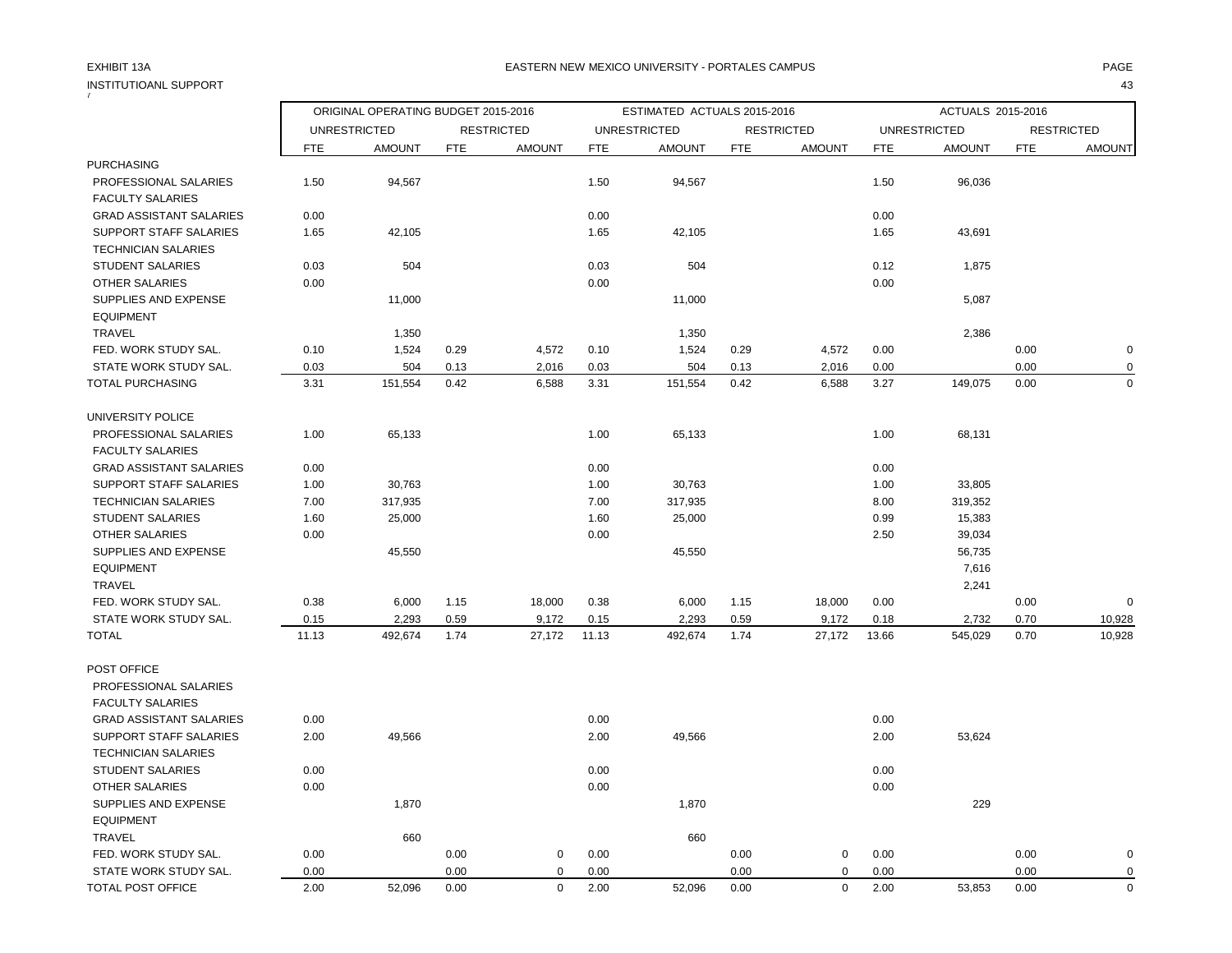| <b>INSTITUTIONAL SUPPORT</b>   |            |                                     |            |                   |            |                             |            |                   |            |                     |            | 44                |
|--------------------------------|------------|-------------------------------------|------------|-------------------|------------|-----------------------------|------------|-------------------|------------|---------------------|------------|-------------------|
|                                |            | ORIGINAL OPERATING BUDGET 2015-2016 |            |                   |            | ESTIMATED ACTUALS 2015-2016 |            |                   |            | ACTUALS 2015-2016   |            |                   |
|                                |            | <b>UNRESTRICTED</b>                 |            | <b>RESTRICTED</b> |            | <b>UNRESTRICTED</b>         |            | <b>RESTRICTED</b> |            | <b>UNRESTRICTED</b> |            | <b>RESTRICTED</b> |
|                                | <b>FTE</b> | <b>AMOUNT</b>                       | <b>FTE</b> | <b>AMOUNT</b>     | <b>FTE</b> | <b>AMOUNT</b>               | <b>FTE</b> | <b>AMOUNT</b>     | <b>FTE</b> | <b>AMOUNT</b>       | <b>FTE</b> | <b>AMOUNT</b>     |
| <b>DEVELOPMENT</b>             |            |                                     |            |                   |            |                             |            |                   |            |                     |            |                   |
| PROFESSIONAL SALARIES          | 1.00       | 76,263                              |            |                   | 1.00       | 76,263                      |            |                   | 1.50       | 94,262              |            |                   |
| <b>FACULTY SALARIES</b>        |            |                                     |            |                   |            |                             |            |                   |            |                     |            |                   |
| <b>GRAD ASSISTANT SALARIES</b> | 0.00       |                                     |            |                   | 0.00       |                             |            |                   | 0.00       |                     |            |                   |
| <b>SUPPORT STAFF SALARIES</b>  | 2.37       | 71,784                              |            |                   | 2.37       | 71,784                      |            |                   | 1.85       | 60,534              |            |                   |
| <b>TECHNICIAN SALARIES</b>     |            |                                     |            |                   |            |                             |            |                   |            |                     |            |                   |
| <b>STUDENT SALARIES</b>        | 0.14       | 2,242                               |            |                   | 0.14       | 2,242                       |            |                   | 0.00       | 68                  |            |                   |
| OTHER SALARIES                 | 0.00       |                                     |            |                   | 0.00       |                             |            |                   | 0.00       |                     |            |                   |
| SUPPLIES AND EXPENSE           |            | 84,482                              |            |                   |            | 84,482                      |            |                   |            | 79,843              |            |                   |
| <b>EQUIPMENT</b>               |            |                                     |            |                   |            |                             |            |                   |            |                     |            |                   |
| <b>TRAVEL</b>                  |            | 2,500                               |            |                   |            | 2,500                       |            |                   |            | 5,035               |            |                   |
| FED. WORK STUDY SAL.           | 0.22       | 3,440                               | 0.66       | 10,320            | 0.22       | 3,440                       | 0.66       | 10,320            | 0.00       |                     | 0.00       | $\mathbf 0$       |
| STATE WORK STUDY SAL.          | 0.00       |                                     | 0.00       | $\Omega$          | 0.00       |                             | 0.00       | $\Omega$          | 0.16       | 2,544               | 0.65       | 10,176            |
| TOTAL DEVELOPMENT              | 3.73       | 240,711                             | 0.66       | 10,320            | 3.73       | 240,711                     | 0.66       | 10,320            | 3.52       | 242,286             | 0.65       | 10,176            |
| <b>ALUMNI</b>                  |            |                                     |            |                   |            |                             |            |                   |            |                     |            |                   |
| PROFESSIONAL SALARIES          | 1.00       | 49,069                              |            |                   | 1.00       | 49,069                      |            |                   | 1.00       | 49,831              |            |                   |
| <b>FACULTY SALARIES</b>        |            |                                     |            |                   |            |                             |            |                   |            |                     |            |                   |
| <b>GRAD ASSISTANT SALARIES</b> | 0.00       |                                     |            |                   | 0.00       |                             |            |                   | 0.00       |                     |            |                   |
| <b>SUPPORT STAFF SALARIES</b>  | 0.50       | 10,889                              |            |                   | 0.50       | 10,889                      |            |                   | 0.50       | 11,054              |            |                   |
| <b>TECHNICIAN SALARIES</b>     |            |                                     |            |                   |            |                             |            |                   |            |                     |            |                   |
| <b>STUDENT SALARIES</b>        | 0.38       | 6,000                               |            |                   | 0.38       | 6,000                       |            |                   | 0.10       | 1,553               |            |                   |
| OTHER SALARIES                 | 0.00       |                                     |            |                   | 0.00       |                             |            |                   | 0.00       |                     |            |                   |
| SUPPLIES AND EXPENSE           |            | 23,195                              |            |                   |            | 23,195                      |            |                   |            | 23,727              |            |                   |
| <b>EQUIPMENT</b>               |            |                                     |            |                   |            |                             |            |                   |            |                     |            |                   |
| <b>TRAVEL</b>                  |            | 1,700                               |            |                   |            | 1,700                       |            |                   |            | 9,095               |            |                   |
| FED. WORK STUDY SAL.           | 0.10       | 1,600                               | 0.31       | 4,800             | 0.10       | 1,600                       | 0.31       | 4,800             | 0.00       |                     | 0.00       | $\mathbf 0$       |
| STATE WORK STUDY SAL.          | 0.00       |                                     | 0.00       | $\Omega$          | 0.00       |                             | 0.00       | 0                 | 0.00       |                     | 0.00       | 0                 |
| <b>TOTAL ALUMNI</b>            | 1.99       | 92,453                              | 0.31       | 4,800             | 1.99       | 92,453                      | 0.31       | 4,800             | 1.60       | 95,260              | 0.00       | $\mathbf 0$       |
| <b>COMMUNICATION SVCS</b>      |            |                                     |            |                   |            |                             |            |                   |            |                     |            |                   |
| PROFESSIONAL SALARIES          | 7.00       | 353,205                             |            |                   | 7.00       | 353,205                     |            |                   | 7.55       | 382,483             |            |                   |
| <b>FACULTY SALARIES</b>        |            |                                     |            |                   |            |                             |            |                   |            |                     |            |                   |
| <b>GRAD ASSISTANT SALARIES</b> | 0.00       |                                     |            |                   | 0.00       |                             |            |                   | 0.00       |                     |            |                   |
| <b>SUPPORT STAFF SALARIES</b>  | 1.00       | 32,386                              |            |                   | 1.00       | 32,386                      |            |                   | 1.00       | 32,896              |            |                   |
| <b>TECHNICIAN SALARIES</b>     | 1.00       | 28,787                              |            |                   | 1.00       | 28,787                      |            |                   | 1.11       | 31,576              |            |                   |
| <b>STUDENT SALARIES</b>        | 1.37       | 21,420                              |            |                   | 1.37       | 21,420                      |            |                   | 2.13       | 34,363              |            |                   |
| <b>OTHER SALARIES</b>          |            |                                     |            |                   |            |                             |            |                   | 1.00       | 32,474              |            |                   |
| SUPPLIES AND EXPENSE           |            | 54,083                              |            |                   |            | 54,083                      |            |                   |            | 30,967              |            |                   |
| <b>EQUIPMENT</b>               |            |                                     |            |                   |            |                             |            |                   |            |                     |            |                   |
| <b>TRAVEL</b>                  |            | 6,978                               |            |                   |            | 6,978                       |            |                   |            | 3,868               |            |                   |
| FED. WORK STUDY SAL.           | 0.14       | 2,216                               | 0.43       | 6,648             | 0.14       | 2,216                       | 0.43       | 6,648             | 0.00       |                     | 0.00       | $\mathbf 0$       |
| STATE WORK STUDY SAL.          | 0.12       | 1,813                               | 0.46       | 7,252             | 0.12       | 1,813                       | 0.46       | 7,252             | 0.07       | 1,071               | 0.27       | 4,286             |
| TOTAL COMMUNICATION SVCS       | 10.63      | 500,888                             | 0.89       | 13,900            | 10.63      | 500,888                     | 0.89       | 13,900            | 12.86      | 549,699             | 0.27       | 4,286             |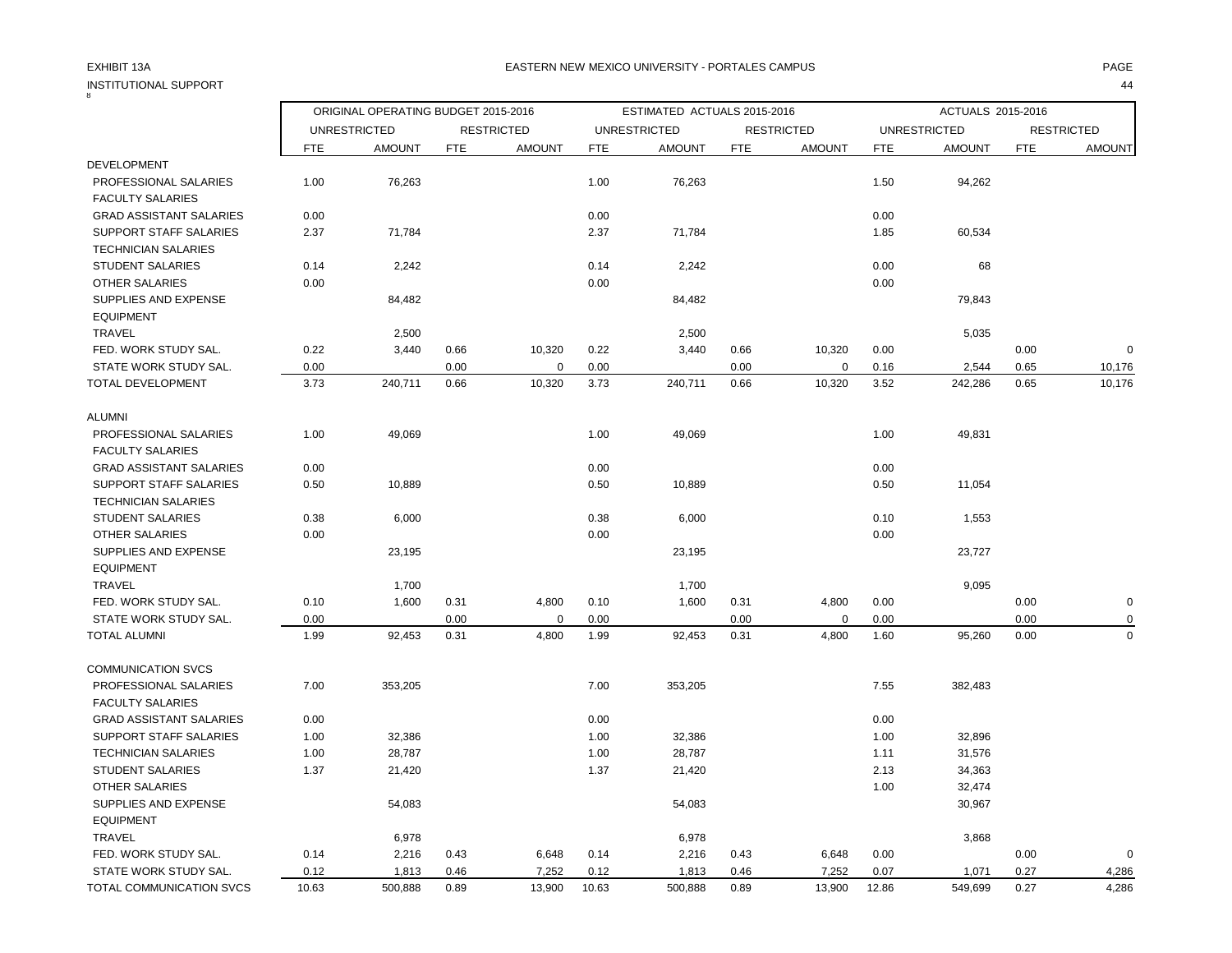## EXHIBIT 13A PAGE EASTERN NEW MEXICO UNIVERSITY - PORTALES CAMPUS

| INSTITUTIONAL SUPPORT                             |              |                                     |              |                            |              |                             |              |                   |              |                     |              | 45                |
|---------------------------------------------------|--------------|-------------------------------------|--------------|----------------------------|--------------|-----------------------------|--------------|-------------------|--------------|---------------------|--------------|-------------------|
|                                                   |              | ORIGINAL OPERATING BUDGET 2015-2016 |              |                            |              | ESTIMATED ACTUALS 2015-2016 |              |                   |              | ACTUALS 2015-2016   |              |                   |
|                                                   |              | <b>UNRESTRICTED</b>                 |              | <b>RESTRICTED</b>          |              | <b>UNRESTRICTED</b>         |              | <b>RESTRICTED</b> |              | <b>UNRESTRICTED</b> |              | <b>RESTRICTED</b> |
|                                                   | <b>FTE</b>   | <b>AMOUNT</b>                       | <b>FTE</b>   | <b>AMOUNT</b>              | <b>FTE</b>   | <b>AMOUNT</b>               | <b>FTE</b>   | <b>AMOUNT</b>     | <b>FTE</b>   | <b>AMOUNT</b>       | <b>FTE</b>   | <b>AMOUNT</b>     |
| <b>DUES &amp; MEMBERSHIPS</b>                     |              |                                     |              |                            |              |                             |              |                   |              |                     |              |                   |
| PROFESSIONAL SALARIES                             |              |                                     |              |                            |              |                             |              |                   |              |                     |              |                   |
| <b>FACULTY SALARIES</b>                           |              |                                     |              |                            |              |                             |              |                   |              |                     |              |                   |
| <b>GRAD ASSISTANT SALARIES</b>                    | 0.00         |                                     |              |                            | 0.00         |                             |              |                   | 0.00         |                     |              |                   |
| SUPPORT STAFF SALARIES                            |              |                                     |              |                            |              |                             |              |                   |              |                     |              |                   |
| <b>TECHNICIAN SALARIES</b>                        |              |                                     |              |                            |              |                             |              |                   |              |                     |              |                   |
| <b>STUDENT SALARIES</b>                           | 0.00         |                                     |              |                            | 0.00         |                             |              |                   | 0.00         |                     |              |                   |
| OTHER SALARIES                                    | 0.00         |                                     |              |                            | 0.00         |                             |              |                   | 0.00         |                     |              |                   |
| SUPPLIES AND EXPENSE                              |              | 78,015                              |              |                            |              | 78,015                      |              |                   |              | 92,003              |              |                   |
| <b>EQUIPMENT</b>                                  |              |                                     |              |                            |              |                             |              |                   |              |                     |              |                   |
| <b>TRAVEL</b>                                     |              |                                     |              |                            |              |                             |              |                   |              |                     |              |                   |
| FED. WORK STUDY SAL.                              | 0.00         |                                     | 0.00         | $\mathbf 0$                | 0.00         |                             | 0.00         | 0                 | 0.00         |                     | 0.00         | $\pmb{0}$         |
| STATE WORK STUDY SAL.<br>TOTAL DUES & MEMBERSHIPS | 0.00<br>0.00 | 78,015                              | 0.00<br>0.00 | $\mathbf 0$<br>$\mathbf 0$ | 0.00<br>0.00 | 78,015                      | 0.00<br>0.00 | 0<br>$\pmb{0}$    | 0.00<br>0.00 | 92,003              | 0.00<br>0.00 | 0<br>$\mathbf 0$  |
|                                                   |              |                                     |              |                            |              |                             |              |                   |              |                     |              |                   |
| COMMENCEMENT                                      |              |                                     |              |                            |              |                             |              |                   |              |                     |              |                   |
| PROFESSIONAL SALARIES                             |              |                                     |              |                            |              |                             |              |                   |              |                     |              |                   |
| <b>FACULTY SALARIES</b>                           |              |                                     |              |                            |              |                             |              |                   |              |                     |              |                   |
| <b>GRAD ASSISTANT SALARIES</b>                    | 0.00         |                                     |              |                            | 0.00         |                             |              |                   | 0.00         |                     |              |                   |
| SUPPORT STAFF SALARIES                            |              |                                     |              |                            |              |                             |              |                   |              |                     |              |                   |
| <b>TECHNICIAN SALARIES</b>                        |              |                                     |              |                            |              |                             |              |                   |              |                     |              |                   |
| <b>STUDENT SALARIES</b>                           | 0.19         | 2,900                               |              |                            | 0.19         | 2,900                       |              |                   | 0.05         | 810                 |              |                   |
| <b>OTHER SALARIES</b>                             | 0.00         |                                     |              |                            | 0.00         |                             |              |                   | 0.00         |                     |              |                   |
| SUPPLIES AND EXPENSE                              |              | 28,600                              |              |                            |              | 28,600                      |              |                   |              | 18,938              |              |                   |
| <b>EQUIPMENT</b>                                  |              |                                     |              |                            |              |                             |              |                   |              |                     |              |                   |
| TRAVEL                                            |              |                                     |              |                            |              |                             |              |                   |              |                     |              |                   |
| FED. WORK STUDY SAL.                              | 0.00         |                                     | 0.00         | 0                          | 0.00         |                             | 0.00         | 0                 | 0.00         |                     | 0.00         | $\mathbf 0$       |
| STATE WORK STUDY SAL.                             | 0.00         |                                     | 0.00         | $\mathbf 0$                | 0.00         |                             | 0.00         | 0                 | 0.00         |                     | 0.00         | $\mathbf 0$       |
| TOTAL COMMENCEMENT                                | 0.19         | 31,500                              | 0.00         | $\mathbf 0$                | 0.19         | 31,500                      | 0.00         | 0                 | 0.05         | 19,748              | 0.00         | $\mathbf 0$       |
| <b>RECEPTIONS &amp; PROMOTIONS</b>                |              |                                     |              |                            |              |                             |              |                   |              |                     |              |                   |
| PROFESSIONAL SALARIES                             |              |                                     |              |                            |              |                             |              |                   |              |                     |              |                   |
| <b>FACULTY SALARIES</b>                           |              |                                     |              |                            |              |                             |              |                   |              |                     |              |                   |
| <b>GRAD ASSISTANT SALARIES</b>                    | 0.00         |                                     |              |                            | 0.00         |                             |              |                   | 0.00         |                     |              |                   |
| <b>SUPPORT STAFF SALARIES</b>                     |              |                                     |              |                            |              |                             |              |                   |              |                     |              |                   |
| <b>TECHNICIAN SALARIES</b>                        |              |                                     |              |                            |              |                             |              |                   |              |                     |              |                   |
| <b>STUDENT SALARIES</b>                           | 0.00         |                                     |              |                            | 0.00         |                             |              |                   | 0.00         |                     |              |                   |
| <b>OTHER SALARIES</b>                             | 0.00         |                                     |              |                            | 0.00         |                             |              |                   | 0.00         |                     |              |                   |
| SUPPLIES AND EXPENSE                              |              | 28,500                              |              |                            |              | 28,500                      |              |                   |              | 38,111              |              |                   |
| <b>EQUIPMENT</b>                                  |              |                                     |              |                            |              |                             |              |                   |              |                     |              |                   |
| TRAVEL                                            |              |                                     |              |                            |              |                             |              |                   |              |                     |              |                   |
| FED. WORK STUDY SAL.                              | 0.00         |                                     | 0.00         | $\mathbf 0$                | 0.00         |                             | 0.00         | 0                 | 0.00         |                     | 0.00         | 0                 |
| STATE WORK STUDY SAL.                             | 0.00         |                                     | 0.00         | $\mathbf 0$                | 0.00         |                             | 0.00         | $\mathbf 0$       | 0.00         |                     | 0.00         | $\mathbf 0$       |
| TOTAL RECEPTIONS & PROMOTIONS                     | 0.00         | 28,500                              | 0.00         | $\mathbf 0$                | 0.00         | 28,500                      | 0.00         | $\mathbf 0$       | 0.00         | 38,111              | 0.00         | $\mathbf 0$       |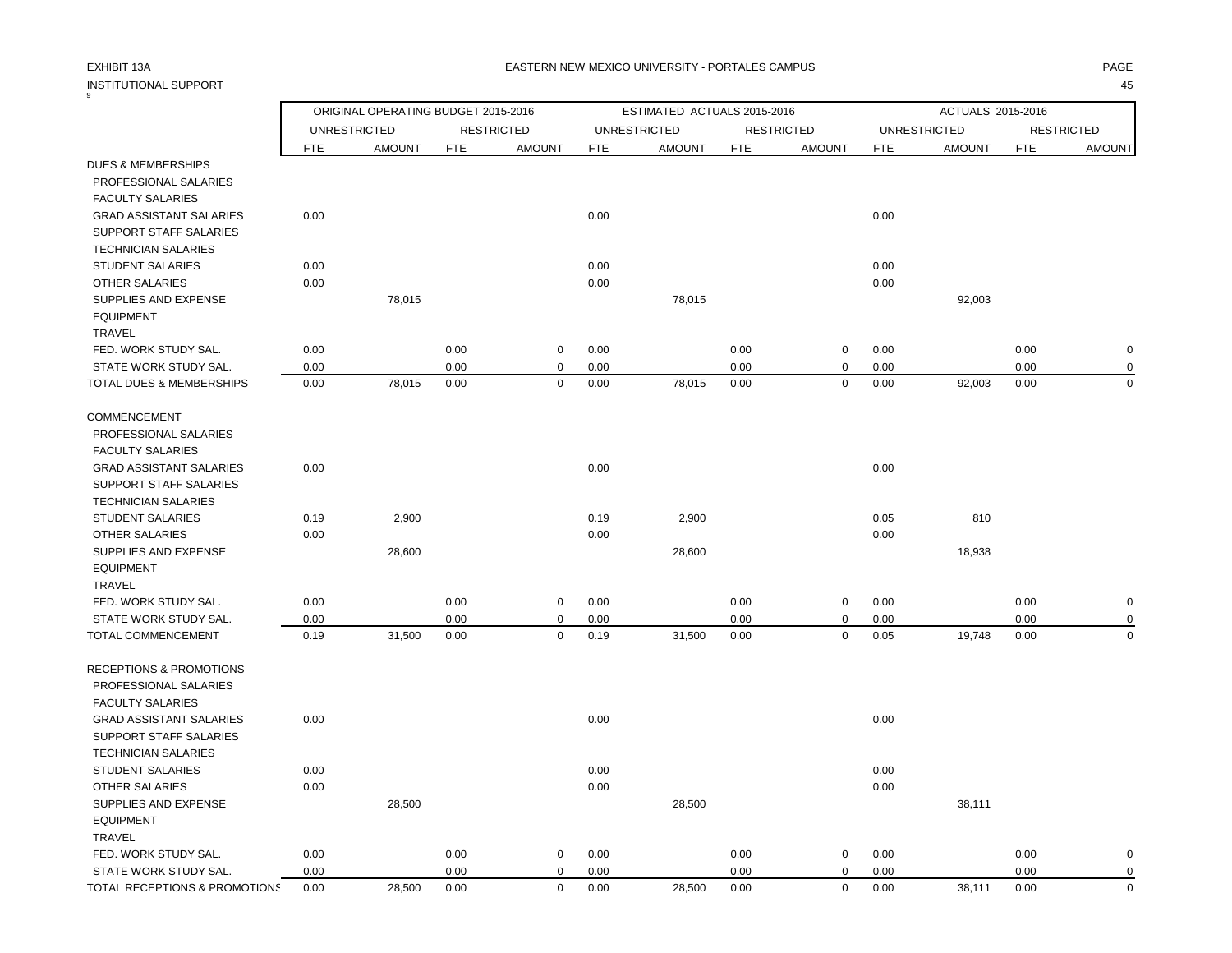$13A$ <sub>10</sub>

|                                                  |            | ORIGINAL OPERATING BUDGET 2015-2016 |            |                   |            | ESTIMATED ACTUALS 2015-2016            |            |                   |            | ACTUALS 2015-2016   |            |                   |
|--------------------------------------------------|------------|-------------------------------------|------------|-------------------|------------|----------------------------------------|------------|-------------------|------------|---------------------|------------|-------------------|
|                                                  |            | <b>UNRESTRICTED</b>                 |            | <b>RESTRICTED</b> |            | <b>UNRESTRICTED</b>                    |            | <b>RESTRICTED</b> |            | <b>UNRESTRICTED</b> |            | <b>RESTRICTED</b> |
|                                                  | <b>FTE</b> | <b>AMOUNT</b>                       | <b>FTE</b> | <b>AMOUNT</b>     | <b>FTE</b> | <b>AMOUNT</b>                          | <b>FTE</b> | <b>AMOUNT</b>     | <b>FTE</b> | <b>AMOUNT</b>       | <b>FTE</b> | <b>AMOUNT</b>     |
|                                                  |            |                                     |            |                   |            | * THIS PAGE INTENTIONALLY LEFT BLANK * |            |                   |            |                     |            |                   |
| PROFESSIONAL SALARIES<br><b>FACULTY SALARIES</b> |            |                                     |            |                   |            |                                        |            |                   |            |                     |            |                   |
| <b>GRAD ASSISTANT SALARIES</b>                   | 0.00       |                                     |            |                   | 0.00       |                                        |            |                   | 0.00       |                     |            |                   |
| SUPPORT STAFF SALARIES                           |            |                                     |            |                   |            |                                        |            |                   |            |                     |            |                   |
| <b>TECHNICIAN SALARIES</b>                       |            |                                     |            |                   |            |                                        |            |                   |            |                     |            |                   |
| <b>STUDENT SALARIES</b>                          | 0.00       |                                     |            |                   | 0.00       |                                        |            |                   | 0.00       |                     |            |                   |
| OTHER SALARIES                                   | 0.00       |                                     |            |                   | 0.00       |                                        |            |                   | 0.00       |                     |            |                   |
| SUPPLIES AND EXPENSE<br><b>EQUIPMENT</b>         |            |                                     |            |                   |            |                                        |            |                   |            |                     |            |                   |
| TRAVEL                                           |            |                                     |            |                   |            |                                        |            |                   |            |                     |            |                   |
| FED. WORK STUDY SAL.                             | 0.00       |                                     | 0.00       | 0                 | 0.00       |                                        | 0.00       | 0                 | 0.00       |                     | 0.00       | $\pmb{0}$         |
| STATE WORK STUDY SAL.                            | 0.00       |                                     | 0.00       | $\mathbf 0$       | 0.00       |                                        | 0.00       | $\mathbf 0$       | 0.00       |                     | 0.00       | $\mathbf 0$       |
| TOTAL                                            | 0.00       | $\mathbf 0$                         | 0.00       | $\mathbf 0$       | 0.00       | $\mathbf 0$                            | 0.00       | $\mathbf 0$       | 0.00       | $\mathbf 0$         | 0.00       | $\mathbf 0$       |
| PROFESSIONAL SALARIES<br><b>FACULTY SALARIES</b> |            |                                     |            |                   |            |                                        |            |                   |            |                     |            |                   |
| <b>GRAD ASSISTANT SALARIES</b>                   | 0.00       |                                     |            |                   | 0.00       |                                        |            |                   | 0.00       |                     |            |                   |
| SUPPORT STAFF SALARIES                           |            |                                     |            |                   |            |                                        |            |                   |            |                     |            |                   |
| <b>TECHNICIAN SALARIES</b>                       |            |                                     |            |                   |            |                                        |            |                   |            |                     |            |                   |
| <b>STUDENT SALARIES</b>                          | 0.00       |                                     |            |                   | 0.00       |                                        |            |                   | 0.00       |                     |            |                   |
| OTHER SALARIES                                   | 0.00       |                                     |            |                   | 0.00       |                                        |            |                   | 0.00       |                     |            |                   |
| SUPPLIES AND EXPENSE<br><b>EQUIPMENT</b>         |            |                                     |            |                   |            |                                        |            |                   |            |                     |            |                   |
| TRAVEL                                           |            |                                     |            |                   |            |                                        |            |                   |            |                     |            |                   |
| FED. WORK STUDY SAL.                             | 0.00       |                                     | 0.00       | 0                 | 0.00       |                                        | 0.00       | 0                 | 0.00       |                     | 0.00       | $\mathbf 0$       |
| STATE WORK STUDY SAL.                            | 0.00       |                                     | 0.00       | $\mathbf 0$       | 0.00       |                                        | 0.00       | $\mathbf 0$       | 0.00       |                     | 0.00       | $\mathbf 0$       |
| <b>TOTAL</b>                                     | 0.00       | $\mathbf 0$                         | 0.00       | $\mathbf 0$       | 0.00       | $\mathbf 0$                            | 0.00       | $\mathbf 0$       | 0.00       | $\mathbf 0$         | 0.00       | $\mathbf 0$       |
| PROFESSIONAL SALARIES                            |            |                                     |            |                   |            |                                        |            |                   |            |                     |            |                   |
| <b>FACULTY SALARIES</b>                          |            |                                     |            |                   |            |                                        |            |                   |            |                     |            |                   |
| <b>GRAD ASSISTANT SALARIES</b>                   | 0.00       |                                     |            |                   | 0.00       |                                        |            |                   | 0.00       |                     |            |                   |
| SUPPORT STAFF SALARIES                           |            |                                     |            |                   |            |                                        |            |                   |            |                     |            |                   |
| <b>TECHNICIAN SALARIES</b>                       |            |                                     |            |                   |            |                                        |            |                   |            |                     |            |                   |
| <b>STUDENT SALARIES</b>                          | 0.00       |                                     |            |                   | 0.00       |                                        |            |                   | 0.00       |                     |            |                   |
| <b>OTHER SALARIES</b>                            | 0.00       |                                     |            |                   | 0.00       |                                        |            |                   | 0.00       |                     |            |                   |
| SUPPLIES AND EXPENSE<br><b>EQUIPMENT</b>         |            |                                     |            |                   |            |                                        |            |                   |            |                     |            |                   |
| TRAVEL                                           |            |                                     |            |                   |            |                                        |            |                   |            |                     |            |                   |
| FED. WORK STUDY SAL.                             | 0.00       |                                     | 0.00       | 0                 | 0.00       |                                        | 0.00       | $\Omega$          | 0.00       |                     | 0.00       | 0                 |

STATE WORK STUDY SAL.  $0.00$   $0.00$   $0.00$   $0.00$   $0.00$   $0.00$   $0.00$   $0.00$   $0.00$   $0.00$ TOTAL 0.00 0 0.00 0 0.00 0 0.00 0 0.00 0 0.00 0

| $\sim$ |  |  |
|--------|--|--|
|        |  |  |
|        |  |  |
|        |  |  |
|        |  |  |
|        |  |  |
|        |  |  |
|        |  |  |
|        |  |  |
|        |  |  |
|        |  |  |
|        |  |  |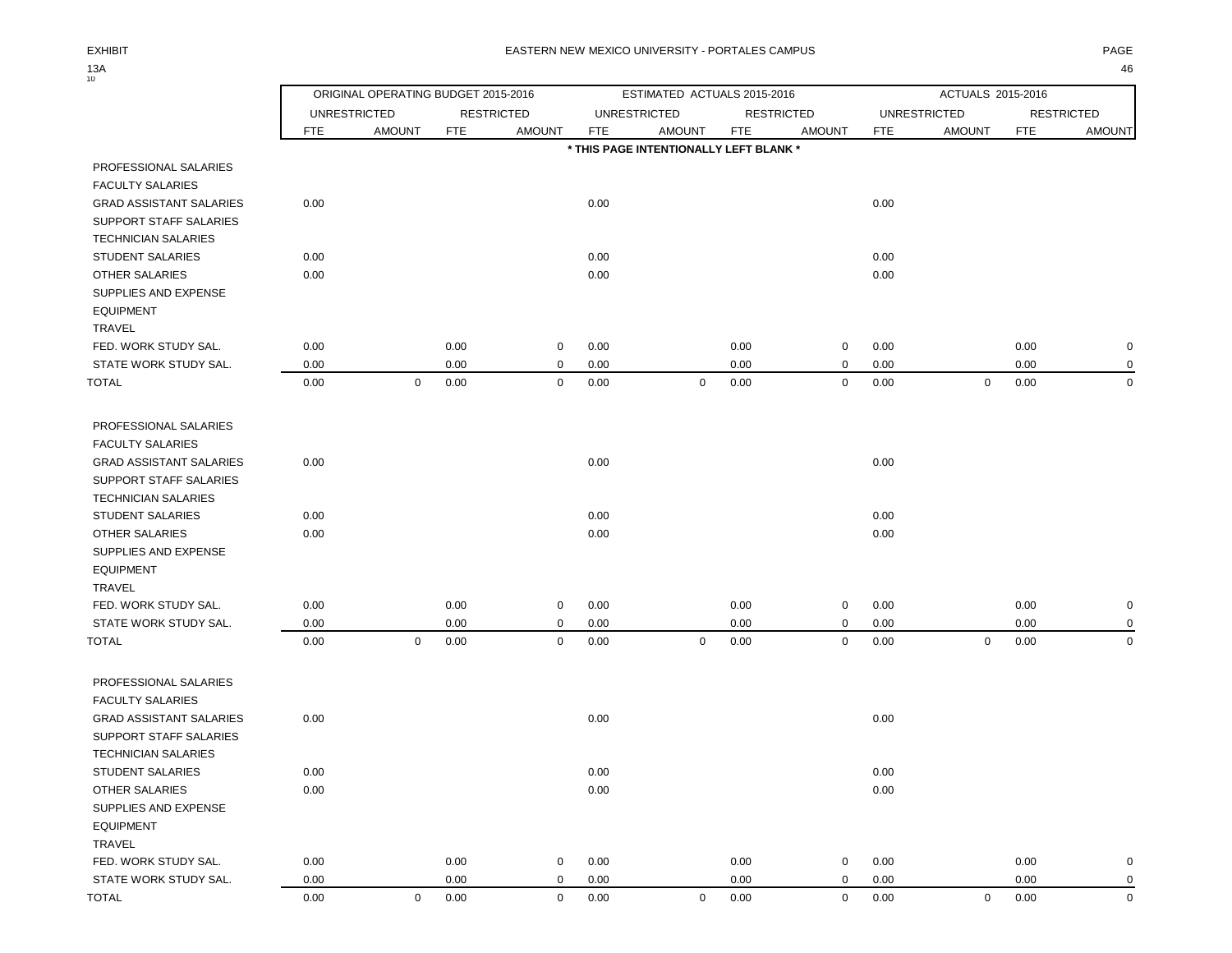## EXHIBIT 13A PAGE EASTERN NEW MEXICO UNIVERSITY - PORTALES CAMPUS

|                                |            | ORIGINAL OPERATING BUDGET 2015-2016 |            |                   |       | ESTIMATED ACTUALS 2015-2016 |            |                   |            | ACTUALS 2015-2016 |       |                   |
|--------------------------------|------------|-------------------------------------|------------|-------------------|-------|-----------------------------|------------|-------------------|------------|-------------------|-------|-------------------|
|                                |            | UNRESTRICTED                        |            | <b>RESTRICTED</b> |       | <b>UNRESTRICTED</b>         |            | <b>RESTRICTED</b> |            | UNRESTRICTED      |       | <b>RESTRICTED</b> |
|                                | <b>FTE</b> | <b>AMOUNT</b>                       | <b>FTE</b> | <b>AMOUNT</b>     | FTE   | <b>AMOUNT</b>               | <b>FTE</b> | <b>AMOUNT</b>     | <b>FTE</b> | <b>AMOUNT</b>     | FTE   | <b>AMOUNT</b>     |
| <b>TOTALS EXHIBIT 13A's</b>    |            |                                     |            |                   |       |                             |            |                   |            |                   |       |                   |
| PROFESSIONAL SALARIES          | 34.40      | 2,401,813                           |            |                   | 34.40 | 2,401,813                   |            |                   | 35.45      | 2,492,640         | 2.25  | 101,794           |
| <b>FACULTY SALARIES</b>        |            |                                     |            |                   |       |                             |            |                   |            | 1,500             |       |                   |
| <b>GRAD ASSISTANT SALARIES</b> | 1.00       | 17,000                              |            |                   | 1.00  | 17,000                      |            |                   | 1.04       | 17,625            |       |                   |
| SUPPORT STAFF SALARIES         | 19.02      | 578,340                             |            |                   | 19.02 | 578,340                     |            |                   | 18.50      | 589,529           | 0.75  | 19,381            |
| <b>TECHNICIAN SALARIES</b>     | 8.00       | 346,722                             |            |                   | 8.00  | 346,722                     |            |                   | 9.11       | 350,928           |       |                   |
| <b>STUDENT SALARIES</b>        | 7.34       | 114.550                             |            |                   | 7.34  | 114,550                     |            |                   | 5.42       | 85,666            | 0.29  | 4,879             |
| <b>OTHER SALARIES</b>          | 0.71       | 11,000                              |            |                   | 0.71  | 11,000                      |            |                   | 3.89       | 77,539            |       | 50                |
| SUPPLIES AND EXPENSE           |            | 1,439,262                           |            |                   |       | 1,439,262                   |            |                   |            | 1,663,537         |       | 194,627           |
| <b>EQUIPMENT</b>               |            |                                     |            |                   |       |                             |            |                   |            | 7,616             |       |                   |
| <b>TRAVEL</b>                  |            | 59,121                              |            |                   |       | 59,121                      |            |                   |            | 79,123            |       | 6,377             |
| FED. WORK STUDY SAL.           | 1.90       | 29,562                              | 5.69       | 88,686            | 1.90  | 29,562                      | 5.69       | 88,686            |            |                   | 3.98  | 62,030            |
| STATE WORK STUDY SAL.          | 0.49       | 7,641                               | 1.96       | 30,564            | 0.49  | 7,641                       | 1.96       | 30,564            | 0.83       | 12,985            | 3.33  | 51,939            |
| TOTAL                          | 72.85      | 5,005,011                           | 7.64       | 119,250           | 72.85 | 5,005,011                   | 7.64       | 119,250           | 74.24      | 5,378,688         | 10.60 | 441,077           |

 PROFESSIONAL SALARIES FACULTY SALARIES GRAD ASSISTANT SALARIES SUPPORT STAFF SALARIES TECHNICIAN SALARIES STUDENT SALARIES OTHER SALARIES SUPPLIES AND EXPENSE EQUIPMENT TRAVEL FED. WORK STUDY SAL. STATE WORK STUDY SAL. TOTAL

 PROFESSIONAL SALARIES FACULTY SALARIES GRAD ASSISTANT SALARIES SUPPORT STAFF SALARIES TECHNICIAN SALARIES STUDENT SALARIES OTHER SALARIES SUPPLIES AND EXPENSE EQUIPMENT TRAVEL FED. WORK STUDY SAL. STATE WORK STUDY SAL. TOTAL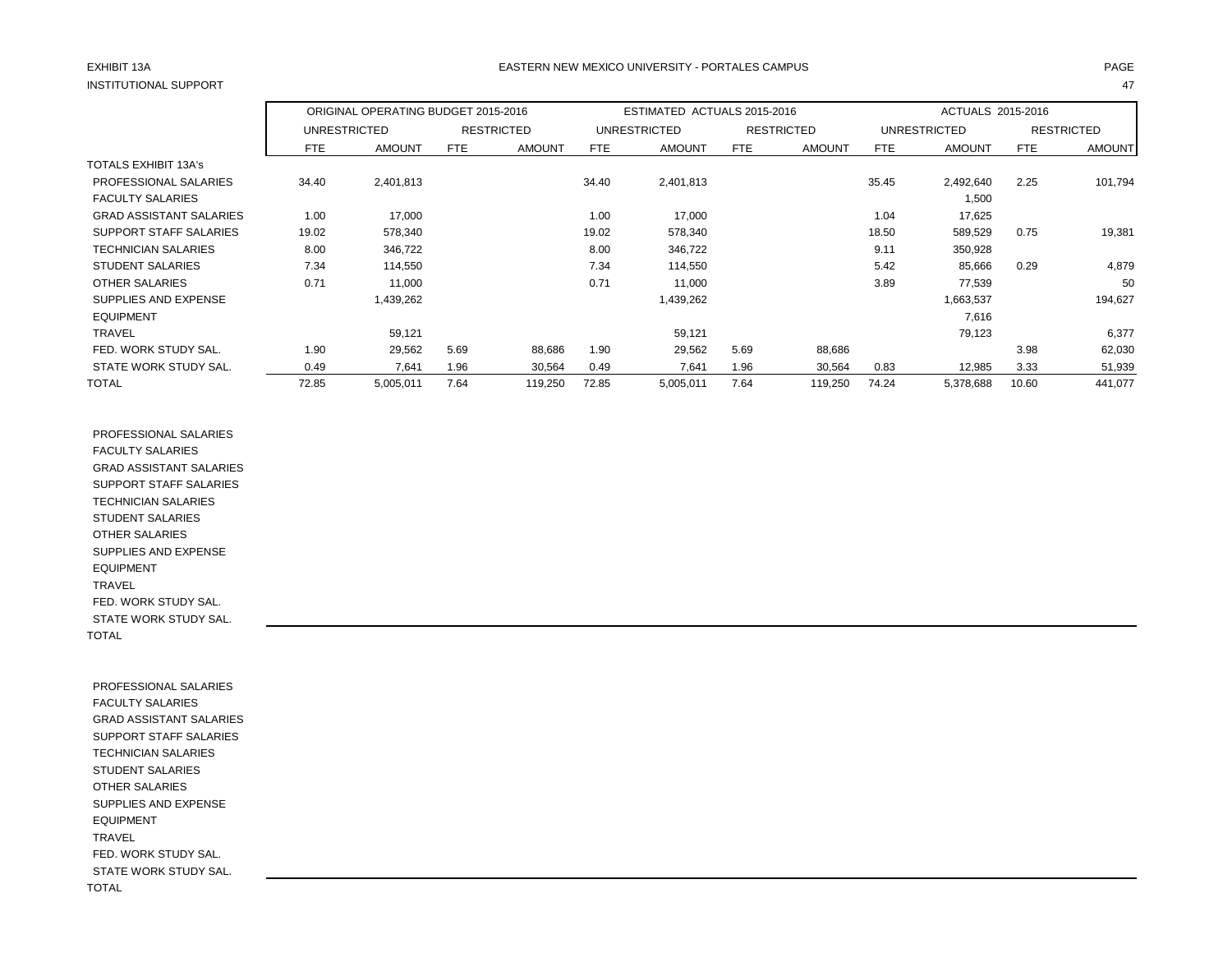## OPERATION AND MAINTENANCE OF PLANT 48

|                                               |            | ORIGINAL OPERATING BUDGET 2015-2016 |             |                   |             | ESTIMATED ACTUALS 2015-2016 |             |                   |             | ACTUALS 2015-2016   |                |                   |
|-----------------------------------------------|------------|-------------------------------------|-------------|-------------------|-------------|-----------------------------|-------------|-------------------|-------------|---------------------|----------------|-------------------|
|                                               |            | <b>UNRESTRICTED</b>                 |             | <b>RESTRICTED</b> |             | <b>UNRESTRICTED</b>         |             | <b>RESTRICTED</b> |             | <b>UNRESTRICTED</b> |                | <b>RESTRICTED</b> |
|                                               | <b>FTE</b> | <b>AMOUNT</b>                       | <b>FTE</b>  | <b>AMOUNT</b>     | <b>FTE</b>  | <b>AMOUNT</b>               | <b>FTE</b>  | <b>AMOUNT</b>     | <b>FTE</b>  | <b>AMOUNT</b>       | <b>FTE</b>     | <b>AMOUNT</b>     |
| PLANT ADMINISTRATION                          | 10.26      | 374,508                             | 0.00        | $\mathbf 0$       | 10.26       | 374,508                     | 0.00        | $\mathbf 0$       | 10.19       | 377,855             | 0.60           | 9,394             |
| <b>CUSTODIAL SERVICES</b>                     | 25.25      | 693,649                             | 0.00        | $\mathbf 0$       | 25.25       | 693,649                     | 0.00        | $\mathbf 0$       | 25.25       | 733,560             | 0.00           | $\Omega$          |
| <b>GROUNDS SERVICES</b>                       | 14.00      | 603,535                             | 0.00        | $\mathbf 0$       | 14.00       | 603,535                     | 0.00        | 0                 | 13.00       | 580,984             | 0.00           | $\Omega$          |
| <b>BUILDING SERVICES</b>                      | 8.00       | 341,265                             | 0.00        | $\mathbf 0$       | 8.00        | 341,265                     | 0.00        | $\Omega$          | 8.00        | 340,764             | 0.00           |                   |
| MECHANICAL SERVICES                           | 3.00       | 462,451                             | 0.00        | $\mathbf 0$       | 3.00        | 462,451                     | 0.00        | 0                 | 2.00        | 454,539             | 0.00           | $\Omega$          |
| <b>AUTOS AND TRUCKS</b>                       | 1.00       | 53,566                              | 0.00        | 0                 | 1.00        | 53,566                      | 0.00        | 0                 | 1.00        | 50,642              | 0.00           | $\Omega$          |
| SAFETY/HAZARDOUS MAT                          | 1.19       | 102,908                             | 0.19        | 3,000             | 1.19        | 102,908                     | 0.19        | 3,000             | 1.16        | 114,250             | 0.00           | $\mathbf 0$       |
| <b>HVAC</b>                                   | 1.00       | 446,955                             | 0.00        | $\mathbf 0$       | 1.00        | 446,955                     | 0.00        | 0                 | 1.00        | 338,748             | 0.00           | 0                 |
| TOTAL PLANT OPER & MAIN                       | 63.70      | 3,078,837                           | 0.19        | 3,000             | 63.70       | 3,078,837                   | 0.19        | 3,000             | 61.60       | 2,991,342           | 0.60           | 9,394             |
| DIST COSTS (TEL, POST, PRINT, IMG)            |            | 65,046                              |             |                   |             | 65,046                      |             |                   |             | 65,047              |                |                   |
| <b>COMPUTER CHARGES</b>                       |            | 115,193                             |             |                   |             | 115,193                     |             |                   |             | 115,193             |                |                   |
| <b>MISCELLANEOUS</b>                          |            |                                     |             | 97,000            |             |                             |             | 97,000            |             |                     |                | 1,101             |
| FEDERAL WORK STUDY                            |            |                                     |             |                   |             |                             |             |                   |             |                     | 0.41           | 6,394             |
| <b>STATE WORK STUDY</b>                       |            |                                     |             |                   |             |                             |             |                   |             |                     | 0.60           | 9,394             |
| <b>OTHER FRINGES</b>                          |            |                                     |             |                   |             |                             |             |                   |             |                     |                |                   |
| <b>RETIREMENT</b>                             |            | 251,484                             |             |                   |             | 251,484                     |             |                   |             | 244,666             |                |                   |
| SOCIAL SECURITY                               |            | 138,407                             |             |                   |             | 138,407                     |             |                   |             | 125,252             |                |                   |
| <b>GROUP INSURANCE</b>                        |            | 396,825                             |             |                   |             | 396,825                     |             |                   |             | 300,950             |                |                   |
| <b>WORKER'S COMPENSATION</b>                  |            | 34,184                              |             |                   |             | 34,184                      |             |                   |             | 33,822              |                |                   |
| UNEMPLOYMENT COMPENSATION                     |            | 21,711                              |             |                   |             | 21,711                      |             |                   |             | 21,191              |                |                   |
| <b>RETIREE HEALTH</b>                         |            | 36,185                              |             |                   |             | 36,185                      |             |                   |             | 35,205              |                |                   |
| <b>WAIVER OF TUITION</b>                      |            | 14,260                              |             |                   |             | 14,260                      |             |                   |             | 3,131               |                |                   |
| ANNUAL LEAVE                                  |            |                                     |             |                   |             |                             |             |                   |             | 4,719               |                |                   |
| <b>FUEL</b>                                   |            | 411,200                             |             |                   |             | 300,000                     |             |                   |             | 200,832             |                |                   |
| <b>ELECTRICITY</b>                            |            | 1,295,200                           |             |                   |             | 1,190,200                   |             |                   |             | 882,458             |                |                   |
| <b>WATER</b>                                  |            | 102,800                             |             |                   |             | 75,000                      |             |                   |             | 71,878              |                |                   |
| <b>SEWER</b>                                  |            | 20,500                              |             |                   |             | 20,500                      |             |                   |             | 11,225              |                |                   |
| <b>GARBAGE DISPOSAL</b>                       |            | 10,300                              |             |                   |             | 10,300                      |             |                   |             | 8,383               |                |                   |
| <b>PROPERTY INSURANCE</b>                     |            | 600,000                             |             |                   |             | 600,000                     |             |                   |             | 543,182             |                |                   |
| TOTAL ITEMS NOT IN 14A's                      |            | 3,513,295                           | $\mathbf 0$ | 97,000            | $\pmb{0}$   | 3,269,295                   | $\mathbf 0$ | 97,000            | $\mathbf 0$ | 2,667,133           | $\overline{1}$ | 16,889            |
| TOTAL GROSS PLANT                             | 63.70      | 6,592,132                           | 0.19        | 100,000           | 63.70       | 6,348,132                   | 0.19        | 100,000           | 61.60       | 5,658,475           | 1.61           | 26,283            |
| LESS COST DIST TO:<br><b>INTERNAL SERVICE</b> |            |                                     |             |                   |             |                             |             |                   |             |                     |                |                   |
| <b>AUXILIARIES</b>                            |            | (143,920)                           |             |                   |             | (143,920)                   |             |                   |             | (143,920)           |                |                   |
| <b>ATHLETICS</b>                              |            | (4, 212)                            |             |                   |             | (4,212)                     |             |                   |             | (4,212)             |                |                   |
| <b>TOTAL CHARGES</b>                          |            | (148, 132)                          | $\mathbf 0$ | $\pmb{0}$         | $\mathbf 0$ | (148, 132)                  | $\mathbf 0$ | $\mathsf 0$       | $\mathbf 0$ | (148, 132)          | $\mathbf 0$    | $\mathbf 0$       |
| TOTAL PLANT O & M                             | 63.70      | 6,444,000                           | 0.19        | 100,000           | 63.70       | 6,200,000                   | 0.19        | 100,000           | 61.60       | 5,510,343           | 1.61           | 26,283            |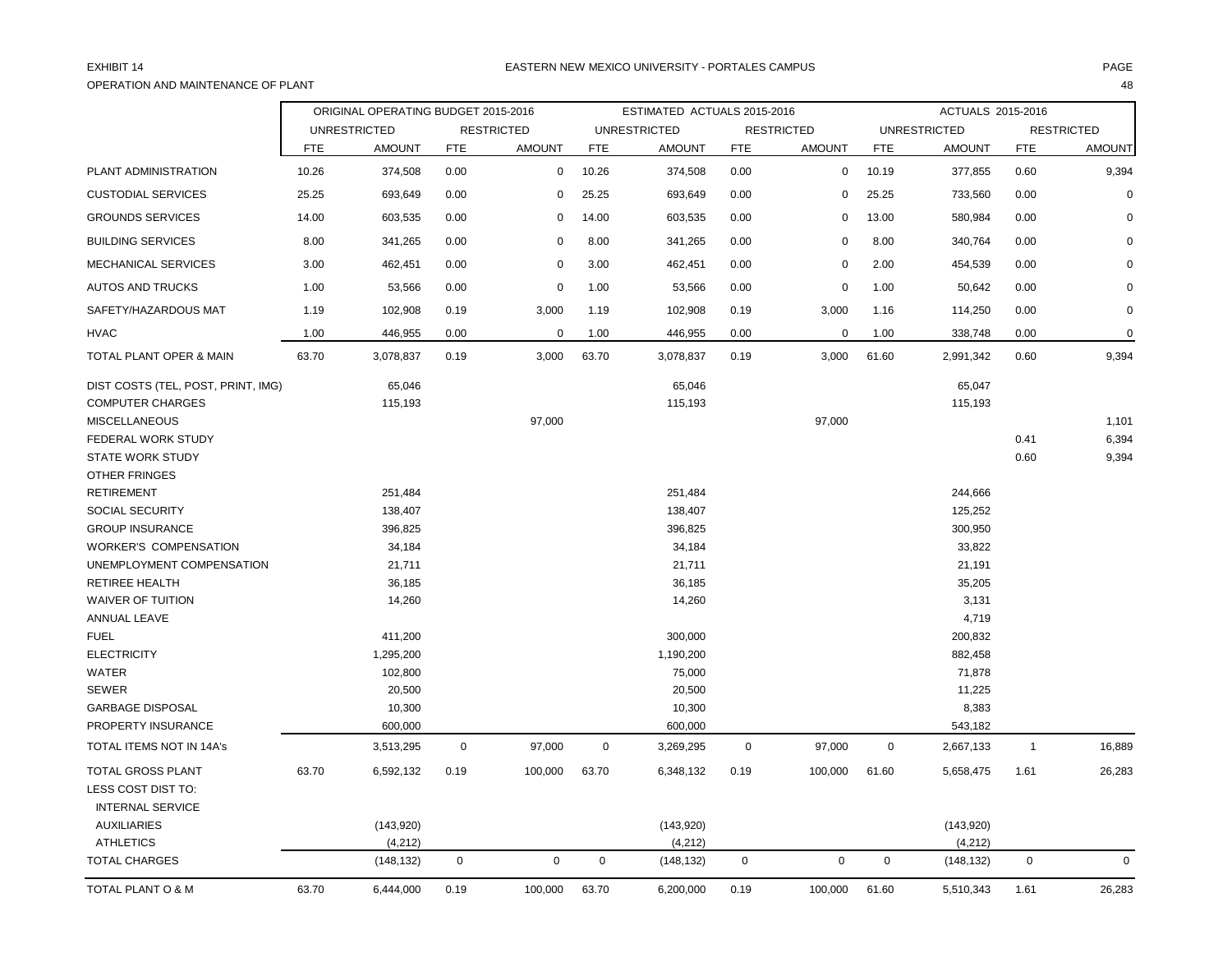## OPERATION & MAINTENANCE OF PLANT 49  $\tilde{1}$

## EXHIBIT 14A PAGE EASTERN NEW MEXICO UNIVERSITY - PORTALES CAMPUS

|                                |       | ORIGINAL OPERATING BUDGET 2015-2016 |            |                   |            | ESTIMATED ACTUALS 2015-2016 |            |                   |            | ACTUALS 2015-2016   |            |                   |
|--------------------------------|-------|-------------------------------------|------------|-------------------|------------|-----------------------------|------------|-------------------|------------|---------------------|------------|-------------------|
|                                |       | <b>UNRESTRICTED</b>                 |            | <b>RESTRICTED</b> |            | <b>UNRESTRICTED</b>         |            | <b>RESTRICTED</b> |            | <b>UNRESTRICTED</b> |            | <b>RESTRICTED</b> |
|                                | FTE   | <b>AMOUNT</b>                       | <b>FTE</b> | <b>AMOUNT</b>     | <b>FTE</b> | <b>AMOUNT</b>               | <b>FTE</b> | <b>AMOUNT</b>     | <b>FTE</b> | <b>AMOUNT</b>       | <b>FTE</b> | <b>AMOUNT</b>     |
| PLANT ADMINISTRATION           |       |                                     |            |                   |            |                             |            |                   |            |                     |            |                   |
| PROFESSIONAL SALARIES          | 3.00  | 225,050                             |            |                   | 3.00       | 225,050                     |            |                   | 3.00       | 234,956             |            |                   |
| <b>FACULTY SALARIES</b>        |       |                                     |            |                   |            |                             |            |                   |            |                     |            |                   |
| <b>GRAD ASSISTANT SALARIES</b> | 0.00  |                                     |            |                   | 0.00       |                             |            |                   | 0.00       |                     |            |                   |
| SUPPORT STAFF SALARIES         | 2.00  | 54,558                              |            |                   | 2.00       | 54,558                      |            |                   | 2.00       | 56,044              |            |                   |
| <b>TECHNICIAN SALARIES</b>     |       |                                     |            |                   |            |                             |            |                   |            |                     |            |                   |
| <b>STUDENT SALARIES</b>        | 5.26  | 82,000                              |            |                   | 5.26       | 82,000                      |            |                   | 4.67       | 72,795              |            |                   |
| OTHER SALARIES                 | 0.00  |                                     |            |                   | 0.00       |                             |            |                   | 0.37       | 5,778               |            |                   |
| SUPPLIES AND EXPENSE           |       | 12,900                              |            |                   |            | 12,900                      |            |                   |            | 3,274               |            |                   |
| <b>EQUIPMENT</b>               |       |                                     |            |                   |            |                             |            |                   |            |                     |            |                   |
| TRAVEL                         |       |                                     |            |                   |            |                             |            |                   |            | 2,661               |            |                   |
| FED. WORK STUDY SAL.           | 0.00  |                                     | 0.00       | $\mathbf 0$       | 0.00       |                             | 0.00       | $\mathbf 0$       | 0.00       |                     | 0.00       | $\mathbf 0$       |
| STATE WORK STUDY SAL.          | 0.00  |                                     | 0.00       | 0                 | 0.00       |                             | 0.00       | 0                 | 0.15       | 2,349               | 0.60       | 9,394             |
| TOTAL PLANT ADMINISTRATION     | 10.26 | 374,508                             | 0.00       | $\mathbf 0$       | 10.26      | 374,508                     | 0.00       | $\mathbf 0$       | 10.19      | 377,855             | 0.60       | 9,394             |
| <b>CUSTODIAL SERVICES</b>      |       |                                     |            |                   |            |                             |            |                   |            |                     |            |                   |
| PROFESSIONAL SALARIES          | 2.00  | 74,746                              |            |                   | 2.00       | 74,746                      |            |                   | 2.00       | 93,829              |            |                   |
| <b>FACULTY SALARIES</b>        |       |                                     |            |                   |            |                             |            |                   |            |                     |            |                   |
| <b>GRAD ASSISTANT SALARIES</b> | 0.00  |                                     |            |                   | 0.00       |                             |            |                   | 0.00       |                     |            |                   |
| SUPPORT STAFF SALARIES         |       |                                     |            |                   |            |                             |            |                   |            |                     |            |                   |
| <b>TECHNICIAN SALARIES</b>     | 23.00 | 496,041                             |            |                   | 23.00      | 496,041                     |            |                   | 23.00      | 517,666             |            |                   |
| <b>STUDENT SALARIES</b>        | 0.00  |                                     |            |                   | 0.00       |                             |            |                   | 0.00       |                     |            |                   |
| <b>OTHER SALARIES</b>          | 0.25  | 4,862                               |            |                   | 0.25       | 4,862                       |            |                   | 0.25       | 4,291               |            |                   |
| SUPPLIES AND EXPENSE           |       | 118,000                             |            |                   |            | 118,000                     |            |                   |            | 117,774             |            |                   |
| <b>EQUIPMENT</b>               |       |                                     |            |                   |            |                             |            |                   |            |                     |            |                   |
| <b>TRAVEL</b>                  |       |                                     |            |                   |            |                             |            |                   |            |                     |            |                   |
| FED. WORK STUDY SAL.           | 0.00  |                                     | 0.00       | $\mathbf 0$       | 0.00       |                             | 0.00       | $\mathsf 0$       | 0.00       |                     | 0.00       | $\pmb{0}$         |
| STATE WORK STUDY SAL.          | 0.00  |                                     | 0.00       | 0                 | 0.00       |                             | 0.00       | 0                 | 0.00       |                     | 0.00       | 0                 |
| TOTAL CUSTODIAL SERVICES       | 25.25 | 693,649                             | 0.00       | $\mathbf 0$       | 25.25      | 693,649                     | 0.00       | $\mathbf 0$       | 25.25      | 733,560             | 0.00       | $\pmb{0}$         |
| <b>GROUNDS SERVICES</b>        |       |                                     |            |                   |            |                             |            |                   |            |                     |            |                   |
| PROFESSIONAL SALARIES          | 1.00  | 49,307                              |            |                   | 1.00       | 49,307                      |            |                   | 1.00       | 50,073              |            |                   |
| <b>FACULTY SALARIES</b>        |       |                                     |            |                   |            |                             |            |                   |            |                     |            |                   |
| <b>GRAD ASSISTANT SALARIES</b> | 0.00  |                                     |            |                   | 0.00       |                             |            |                   | 0.00       |                     |            |                   |
| SUPPORT STAFF SALARIES         |       |                                     |            |                   |            |                             |            |                   |            |                     |            |                   |
| <b>TECHNICIAN SALARIES</b>     | 13.00 | 358,758                             |            |                   | 13.00      | 358,758                     |            |                   | 12.00      | 321,037             |            |                   |
| <b>STUDENT SALARIES</b>        | 0.00  |                                     |            |                   | 0.00       |                             |            |                   | 0.00       |                     |            |                   |
| <b>OTHER SALARIES</b>          | 0.00  |                                     |            |                   | 0.00       |                             |            |                   | 0.00       |                     |            |                   |
| SUPPLIES AND EXPENSE           |       | 195,470                             |            |                   |            | 195,470                     |            |                   |            | 207,980             |            |                   |
| <b>EQUIPMENT</b>               |       |                                     |            |                   |            |                             |            |                   |            |                     |            |                   |
| TRAVEL                         |       |                                     |            |                   |            |                             |            |                   |            | 1,895               |            |                   |
| FED. WORK STUDY SAL.           | 0.00  |                                     | 0.00       | $\mathbf 0$       | 0.00       |                             | 0.00       | 0                 | 0.00       |                     | 0.00       | 0                 |
| STATE WORK STUDY SAL.          | 0.00  |                                     | 0.00       | $\mathbf 0$       | 0.00       |                             | 0.00       | 0                 | 0.00       |                     | 0.00       | $\mathbf 0$       |
| TOTAL GROUNDS SERVICES         | 14.00 | 603,535                             | 0.00       | $\mathbf 0$       | 14.00      | 603,535                     | 0.00       | $\mathbf 0$       | 13.00      | 580,984             | 0.00       | $\mathbf 0$       |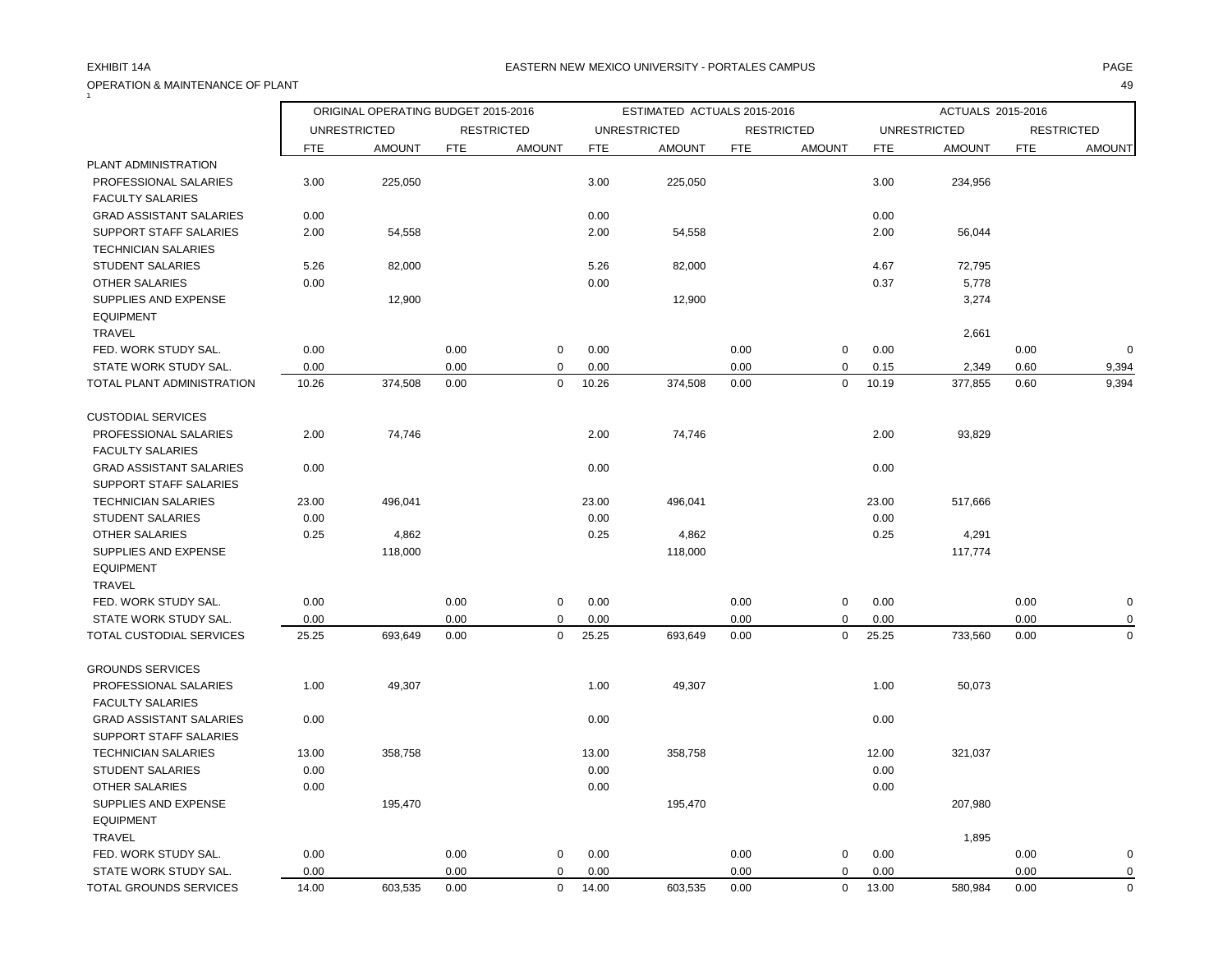### OPERATION & MAINTENANCE OF PLANT 50  $\bar{2}$

|                                |            | ORIGINAL OPERATING BUDGET 2015-2016 |            |                   |            | ESTIMATED ACTUALS 2015-2016 |            |                   |            | ACTUALS 2015-2016   |            |                   |
|--------------------------------|------------|-------------------------------------|------------|-------------------|------------|-----------------------------|------------|-------------------|------------|---------------------|------------|-------------------|
|                                |            | <b>UNRESTRICTED</b>                 |            | <b>RESTRICTED</b> |            | <b>UNRESTRICTED</b>         |            | <b>RESTRICTED</b> |            | <b>UNRESTRICTED</b> |            | <b>RESTRICTED</b> |
|                                | <b>FTE</b> | <b>AMOUNT</b>                       | <b>FTE</b> | <b>AMOUNT</b>     | <b>FTE</b> | <b>AMOUNT</b>               | <b>FTE</b> | <b>AMOUNT</b>     | <b>FTE</b> | <b>AMOUNT</b>       | <b>FTE</b> | <b>AMOUNT</b>     |
| <b>BUILDING SERVICES</b>       |            |                                     |            |                   |            |                             |            |                   |            |                     |            |                   |
| PROFESSIONAL SALARIES          |            |                                     |            |                   |            |                             |            |                   |            |                     |            |                   |
| <b>FACULTY SALARIES</b>        |            |                                     |            |                   |            |                             |            |                   |            |                     |            |                   |
| <b>GRAD ASSISTANT SALARIES</b> | 0.00       |                                     |            |                   | 0.00       |                             |            |                   | 0.00       |                     |            |                   |
| <b>SUPPORT STAFF SALARIES</b>  |            |                                     |            |                   |            |                             |            |                   |            |                     |            |                   |
| <b>TECHNICIAN SALARIES</b>     | 8.00       | 269,465                             |            |                   | 8.00       | 269,465                     |            |                   | 8.00       | 258,928             |            |                   |
| <b>STUDENT SALARIES</b>        | 0.00       |                                     |            |                   | 0.00       |                             |            |                   | 0.00       |                     |            |                   |
| OTHER SALARIES                 | 0.00       |                                     |            |                   | 0.00       |                             |            |                   | 0.00       |                     |            |                   |
| SUPPLIES AND EXPENSE           |            | 71,800                              |            |                   |            | 71,800                      |            |                   |            | 76,781              |            |                   |
| <b>EQUIPMENT</b>               |            |                                     |            |                   |            |                             |            |                   |            | 5,055               |            |                   |
| <b>TRAVEL</b>                  |            |                                     |            |                   |            |                             |            |                   |            |                     |            |                   |
| FED. WORK STUDY SAL.           | 0.00       |                                     | 0.00       | $\mathbf 0$       | 0.00       |                             | 0.00       | $\mathsf 0$       | 0.00       |                     | 0.00       | $\mathbf 0$       |
| STATE WORK STUDY SAL.          | 0.00       |                                     | 0.00       | $\pmb{0}$         | 0.00       |                             | 0.00       | 0                 | 0.00       |                     | 0.00       | 0                 |
| TOTAL BUILDING SERVICES        | 8.00       | 341,265                             | 0.00       | $\mathbf 0$       | 8.00       | 341,265                     | 0.00       | $\mathbf 0$       | 8.00       | 340,764             | 0.00       | $\Omega$          |
| MECHANICAL SERVICES            |            |                                     |            |                   |            |                             |            |                   |            |                     |            |                   |
| PROFESSIONAL SALARIES          | 1.00       | 61,394                              |            |                   | 1.00       | 61,394                      |            |                   | 1.00       | 62,348              |            |                   |
| <b>FACULTY SALARIES</b>        |            |                                     |            |                   |            |                             |            |                   |            |                     |            |                   |
| <b>GRAD ASSISTANT SALARIES</b> | 0.00       |                                     |            |                   | 0.00       |                             |            |                   | 0.00       |                     |            |                   |
| SUPPORT STAFF SALARIES         |            |                                     |            |                   |            |                             |            |                   |            |                     |            |                   |
| <b>TECHNICIAN SALARIES</b>     | 2.00       | 99,539                              |            |                   | 2.00       | 99,539                      |            |                   | 1.00       | 43,248              |            |                   |
| <b>STUDENT SALARIES</b>        | 0.00       |                                     |            |                   | 0.00       |                             |            |                   | 0.00       |                     |            |                   |
| OTHER SALARIES                 |            |                                     |            |                   |            |                             |            |                   |            |                     |            |                   |
| SUPPLIES AND EXPENSE           |            | 301,518                             |            |                   |            | 301,518                     |            |                   |            | 348,922             |            |                   |
| <b>EQUIPMENT</b>               |            |                                     |            |                   |            |                             |            |                   |            |                     |            |                   |
| TRAVEL                         |            |                                     |            |                   |            |                             |            |                   |            | 20                  |            |                   |
| FED. WORK STUDY SAL.           | 0.00       |                                     | 0.00       | $\mathbf 0$       | 0.00       |                             | 0.00       | 0                 | 0.00       |                     | 0.00       | $\mathbf 0$       |
| STATE WORK STUDY SAL.          | 0.00       |                                     | 0.00       | 0                 | 0.00       |                             | 0.00       | 0                 | 0.00       |                     | 0.00       | $\Omega$          |
| TOTAL MECHANICAL SERVICES      | 3.00       | 462,451                             | 0.00       | $\mathbf 0$       | 3.00       | 462,451                     | 0.00       | $\pmb{0}$         | 2.00       | 454,539             | 0.00       | $\mathbf 0$       |
|                                |            |                                     |            |                   |            |                             |            |                   |            |                     |            |                   |
| <b>AUTOS AND TRUCKS</b>        |            |                                     |            |                   |            |                             |            |                   |            |                     |            |                   |
| PROFESSIONAL SALARIES          |            |                                     |            |                   |            |                             |            |                   |            |                     |            |                   |
| <b>FACULTY SALARIES</b>        |            |                                     |            |                   |            |                             |            |                   |            |                     |            |                   |
| <b>GRAD ASSISTANT SALARIES</b> | 0.00       |                                     |            |                   | 0.00       |                             |            |                   | 0.00       |                     |            |                   |
| SUPPORT STAFF SALARIES         |            |                                     |            |                   |            |                             |            |                   |            |                     |            |                   |
| <b>TECHNICIAN SALARIES</b>     | 1.00       | 31,866                              |            |                   | 1.00       | 31,866                      |            |                   | 1.00       | 32,800              |            |                   |
| <b>STUDENT SALARIES</b>        | 0.00       |                                     |            |                   | 0.00       |                             |            |                   | 0.00       |                     |            |                   |
| <b>OTHER SALARIES</b>          | 0.00       |                                     |            |                   | 0.00       |                             |            |                   | 0.00       |                     |            |                   |
| SUPPLIES AND EXPENSE           |            | 21,700                              |            |                   |            | 21,700                      |            |                   |            | 17,842              |            |                   |
| <b>EQUIPMENT</b>               |            |                                     |            |                   |            |                             |            |                   |            |                     |            |                   |
| TRAVEL                         |            |                                     |            |                   |            |                             |            |                   |            |                     |            |                   |
| FED. WORK STUDY SAL.           | 0.00       |                                     | 0.00       | $\mathbf 0$       | 0.00       |                             | 0.00       | 0                 | 0.00       |                     | 0.00       | $\mathbf 0$       |
| STATE WORK STUDY SAL.          | 0.00       |                                     | 0.00       | $\mathbf 0$       | 0.00       |                             | 0.00       | $\mathbf 0$       | 0.00       |                     | 0.00       | $\mathbf 0$       |
| TOTAL AUTOS AND TRUCKS         | 1.00       | 53.566                              | 0.00       | $\Omega$          | 1.00       | 53.566                      | 0.00       | $\Omega$          | 1.00       | 50.642              | 0.00       | $\Omega$          |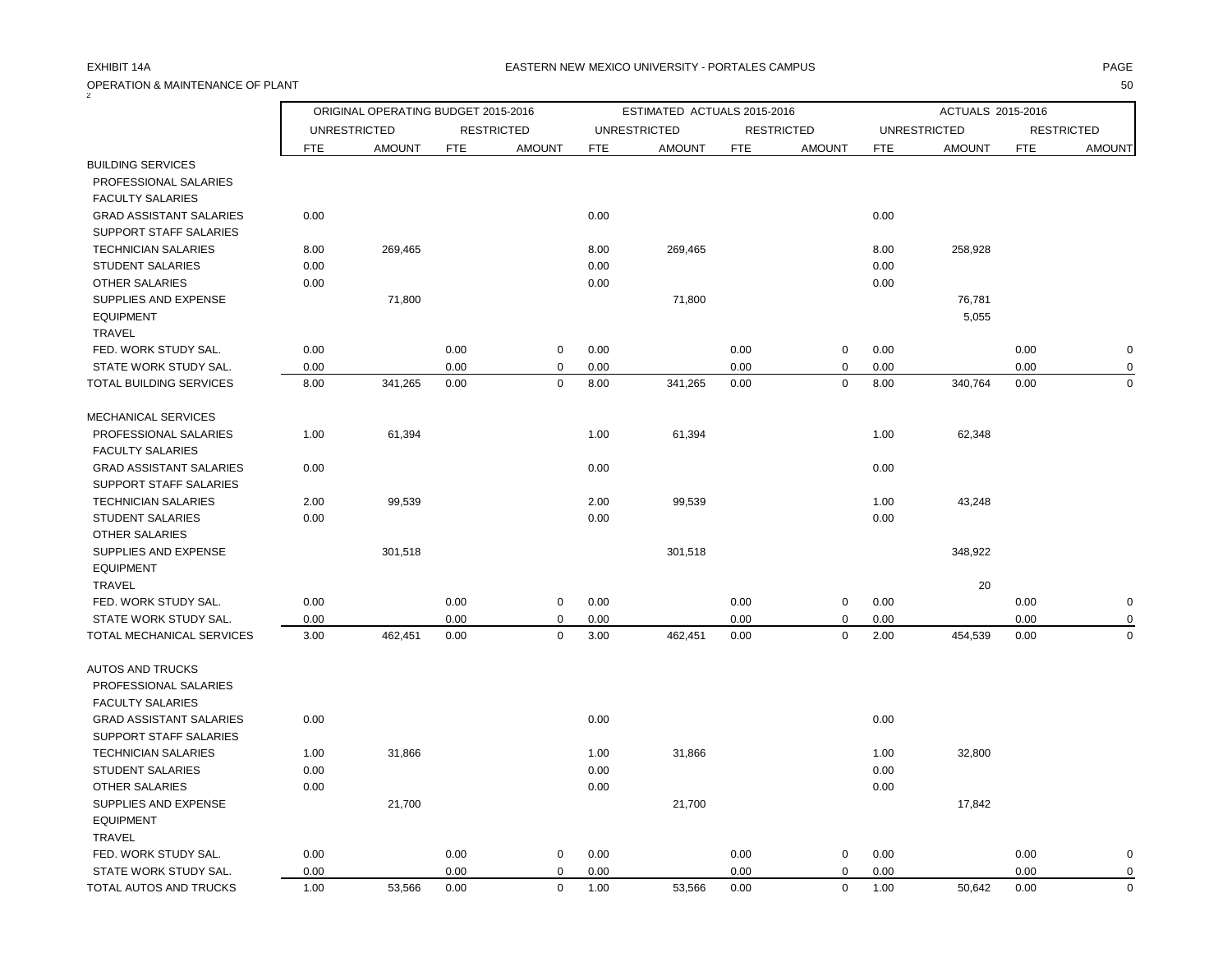OPERATION & MAINTENANCE OF PLANT 51

| 3                                                                               |            | ORIGINAL OPERATING BUDGET 2015-2016 |            |                   |            | ESTIMATED ACTUALS 2015-2016 |            |                   |      | ACTUALS 2015-2016   |            |                   |
|---------------------------------------------------------------------------------|------------|-------------------------------------|------------|-------------------|------------|-----------------------------|------------|-------------------|------|---------------------|------------|-------------------|
|                                                                                 |            | <b>UNRESTRICTED</b>                 |            | <b>RESTRICTED</b> |            | <b>UNRESTRICTED</b>         |            | <b>RESTRICTED</b> |      | <b>UNRESTRICTED</b> |            | <b>RESTRICTED</b> |
|                                                                                 | <b>FTE</b> | <b>AMOUNT</b>                       | <b>FTE</b> | <b>AMOUNT</b>     | <b>FTE</b> | <b>AMOUNT</b>               | <b>FTE</b> | <b>AMOUNT</b>     | FTE  | <b>AMOUNT</b>       | <b>FTE</b> | <b>AMOUNT</b>     |
| SAFETY/HAZARDOUS MAT                                                            |            |                                     |            |                   |            |                             |            |                   |      |                     |            |                   |
| PROFESSIONAL SALARIES<br><b>FACULTY SALARIES</b>                                | 1.00       | 43,808                              |            |                   | 1.00       | 43,808                      |            |                   | 1.00 | 44,489              |            |                   |
| <b>GRAD ASSISTANT SALARIES</b><br>SUPPORT STAFF SALARIES<br>TECHNICIAN SALARIES | 0.00       |                                     |            |                   | 0.00       |                             |            |                   | 0.00 |                     |            |                   |
| <b>STUDENT SALARIES</b>                                                         | 0.13       | 2,000                               |            |                   | 0.13       | 2,000                       |            |                   | 0.16 | 2,496               |            |                   |
| <b>OTHER SALARIES</b>                                                           | 0.00       |                                     |            |                   | 0.00       |                             |            |                   | 0.00 |                     |            |                   |
| SUPPLIES AND EXPENSE<br><b>EQUIPMENT</b>                                        |            | 52,600                              |            |                   |            | 52,600                      |            |                   |      | 67,266              |            |                   |
| <b>TRAVEL</b>                                                                   |            | 3,500                               |            |                   |            | 3,500                       |            |                   |      |                     |            |                   |
| FED. WORK STUDY SAL.                                                            | 0.06       | 1,000                               | 0.19       | 3,000             | 0.06       | 1,000                       | 0.19       | 3,000             | 0.00 |                     | 0.00       | $\mathbf 0$       |
| STATE WORK STUDY SAL.                                                           | 0.00       |                                     | 0.00       | $\mathbf 0$       | 0.00       |                             | 0.00       | 0                 | 0.00 |                     | 0.00       | $\mathbf 0$       |
| TOTAL SAFETY/HAZARDOUS MAT                                                      | 1.19       | 102,908                             | 0.19       | 3,000             | 1.19       | 102,908                     | 0.19       | 3,000             | 1.16 | 114,250             | 0.00       | $\Omega$          |
| <b>HVAC</b>                                                                     |            |                                     |            |                   |            |                             |            |                   |      |                     |            |                   |
| PROFESSIONAL SALARIES<br><b>FACULTY SALARIES</b>                                | 0.00       |                                     |            |                   | 0.00       |                             |            |                   | 0.00 |                     |            |                   |
| <b>GRAD ASSISTANT SALARIES</b><br>SUPPORT STAFF SALARIES                        | 0.00       |                                     |            |                   | 0.00       |                             |            |                   | 0.00 |                     |            |                   |
| <b>TECHNICIAN SALARIES</b>                                                      | 1.00       | 44,705                              |            |                   | 1.00       | 44,705                      |            |                   | 1.00 | 49,438              |            |                   |
| <b>STUDENT SALARIES</b>                                                         | 0.00       |                                     |            |                   | 0.00       |                             |            |                   | 0.00 |                     |            |                   |
| OTHER SALARIES                                                                  | 0.00       |                                     |            |                   | 0.00       |                             |            |                   | 0.00 |                     |            |                   |
| SUPPLIES AND EXPENSE<br><b>EQUIPMENT</b>                                        |            | 402,250                             |            |                   |            | 402,250                     |            |                   |      | 289,310             |            |                   |
| TRAVEL                                                                          |            |                                     |            |                   |            |                             |            |                   |      |                     |            |                   |
| FED. WORK STUDY SAL.                                                            | 0.00       |                                     | 0.00       | $\mathsf 0$       | 0.00       |                             | 0.00       | 0                 | 0.00 |                     | 0.00       | $\mathbf 0$       |
| STATE WORK STUDY SAL.                                                           | 0.00       |                                     | 0.00       | $\mathbf 0$       | 0.00       |                             | 0.00       | 0                 | 0.00 |                     | 0.00       | $\mathbf 0$       |
| TOTAL HVAC                                                                      | 1.00       | 446,955                             | 0.00       | $\mathbf 0$       | 1.00       | 446,955                     | 0.00       | $\mathbf 0$       | 1.00 | 338,748             | 0.00       | $\mathbf 0$       |
| PROFESSIONAL SALARIES                                                           |            |                                     |            |                   |            |                             |            |                   |      |                     |            |                   |
| <b>FACULTY SALARIES</b>                                                         |            |                                     |            |                   |            |                             |            |                   |      |                     |            |                   |
| <b>GRAD ASSISTANT SALARIES</b>                                                  | 0.00       |                                     |            |                   | 0.00       |                             |            |                   | 0.00 |                     |            |                   |
| <b>SUPPORT STAFF SALARIES</b>                                                   |            |                                     |            |                   |            |                             |            |                   |      |                     |            |                   |
| <b>TECHNICIAN SALARIES</b>                                                      |            |                                     |            |                   |            |                             |            |                   |      |                     |            |                   |
| STUDENT SALARIES                                                                | 0.00       |                                     |            |                   | 0.00       |                             |            |                   | 0.00 |                     |            |                   |
| <b>OTHER SALARIES</b>                                                           | 0.00       |                                     |            |                   | 0.00       |                             |            |                   | 0.00 |                     |            |                   |
| SUPPLIES AND EXPENSE<br><b>EQUIPMENT</b>                                        |            |                                     |            |                   |            |                             |            |                   |      |                     |            |                   |
| TRAVEL                                                                          |            |                                     |            |                   |            |                             |            |                   |      |                     |            |                   |
| FED. WORK STUDY SAL.                                                            | 0.00       |                                     | 0.00       | 0                 | 0.00       |                             | 0.00       | 0                 | 0.00 |                     | 0.00       | 0                 |
| STATE WORK STUDY SAL.                                                           | 0.00       |                                     | 0.00       | $\mathbf 0$       | 0.00       |                             | 0.00       | $\mathbf 0$       | 0.00 |                     | 0.00       | $\mathbf 0$       |
| <b>TOTAL</b>                                                                    | 0.00       | $\mathbf 0$                         | 0.00       | $\mathbf 0$       | 0.00       | $\mathbf 0$                 | 0.00       | $\mathbf 0$       | 0.00 | $\mathbf 0$         | 0.00       | $\mathbf 0$       |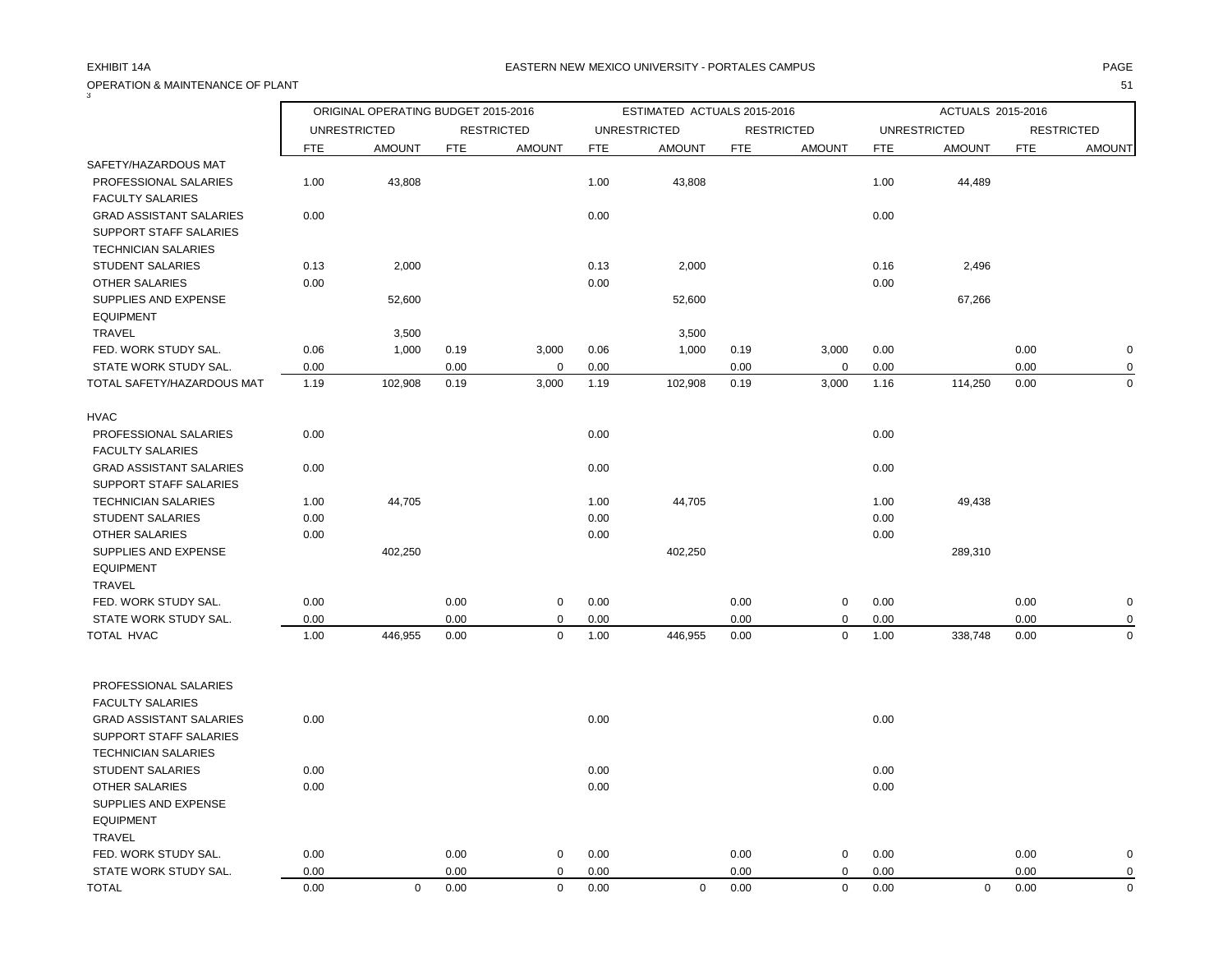## OPERATION & MAINTENANCE OF PLANT 52

## EXHIBIT 14A PAGE EASTERN NEW MEXICO UNIVERSITY - PORTALES CAMPUS

|                                |            | ORIGINAL OPERATING BUDGET 2015-2016 |      |                   |       | ESTIMATED ACTUALS 2015-2016 |            |                   |            | ACTUALS 2015-2016   |            |                   |
|--------------------------------|------------|-------------------------------------|------|-------------------|-------|-----------------------------|------------|-------------------|------------|---------------------|------------|-------------------|
|                                |            | <b>UNRESTRICTED</b>                 |      | <b>RESTRICTED</b> |       | <b>UNRESTRICTED</b>         |            | <b>RESTRICTED</b> |            | <b>UNRESTRICTED</b> |            | <b>RESTRICTED</b> |
|                                | <b>FTE</b> | <b>AMOUNT</b>                       | FTE  | <b>AMOUNT</b>     | FTE   | <b>AMOUNT</b>               | <b>FTE</b> | <b>AMOUNT</b>     | <b>FTE</b> | <b>AMOUNT</b>       | <b>FTE</b> | <b>AMOUNT</b>     |
| <b>TOTALS EXHIBIT 14A's</b>    |            |                                     |      |                   |       |                             |            |                   |            |                     |            |                   |
| PROFESSIONAL SALARIES          | 8.00       | 454,305                             |      |                   | 8.00  | 454,305                     |            |                   | 8.00       | 485,695             |            |                   |
| <b>FACULTY SALARIES</b>        |            |                                     |      |                   |       |                             |            |                   |            |                     |            |                   |
| <b>GRAD ASSISTANT SALARIES</b> |            |                                     |      |                   |       |                             |            |                   |            |                     |            |                   |
| SUPPORT STAFF SALARIES         | 2.00       | 54,558                              |      |                   | 2.00  | 54,558                      |            |                   | 2.00       | 56,044              |            |                   |
| <b>TECHNICIAN SALARIES</b>     | 48.00      | 1,300,374                           |      |                   | 48.00 | 1,300,374                   |            |                   | 46.00      | 1,223,116           |            |                   |
| <b>STUDENT SALARIES</b>        | 5.38       | 84,000                              |      |                   | 5.38  | 84,000                      |            |                   | 4.83       | 75,290              |            |                   |
| OTHER SALARIES                 | 0.25       | 4,862                               |      |                   | 0.25  | 4,862                       |            |                   | 0.62       | 10,069              |            |                   |
| SUPPLIES AND EXPENSE           |            | 1,176,238                           |      |                   |       | 1,176,238                   |            |                   |            | 1,129,148           |            |                   |
| <b>EQUIPMENT</b>               |            |                                     |      |                   |       |                             |            |                   |            | 5,055               |            |                   |
| <b>TRAVEL</b>                  |            | 3,500                               |      |                   |       | 3,500                       |            |                   |            | 4,576               |            |                   |
| FED. WORK STUDY SAL.           | 0.06       | 1,000                               | 0.19 | 3,000             | 0.06  | 1,000                       | 0.19       | 3,000             |            |                     | 0.41       | 6,394             |
| STATE WORK STUDY SAL.          |            |                                     |      |                   |       |                             |            |                   | 0.15       | 2,349               | 1.20       | 18,788            |
| TOTAL 14A's                    | 63.70      | 3,078,837                           | 0.19 | 3,000             | 63.70 | 3,078,837                   | 0.19       | 3,000             | 61.60      | 2,991,342           | 1.61       | 25,182            |

 PROFESSIONAL SALARIES FACULTY SALARIES GRAD ASSISTANT SALARIES SUPPORT STAFF SALARIES TECHNICIAN SALARIES STUDENT SALARIES OTHER SALARIES SUPPLIES AND EXPENSE EQUIPMENT TRAVEL FED. WORK STUDY SAL. STATE WORK STUDY SAL. TOTAL

 PROFESSIONAL SALARIES FACULTY SALARIES GRAD ASSISTANT SALARIES SUPPORT STAFF SALARIES TECHNICIAN SALARIES STUDENT SALARIES OTHER SALARIES SUPPLIES AND EXPENSE EQUIPMENT TRAVEL FED. WORK STUDY SAL. STATE WORK STUDY SAL. TOTAL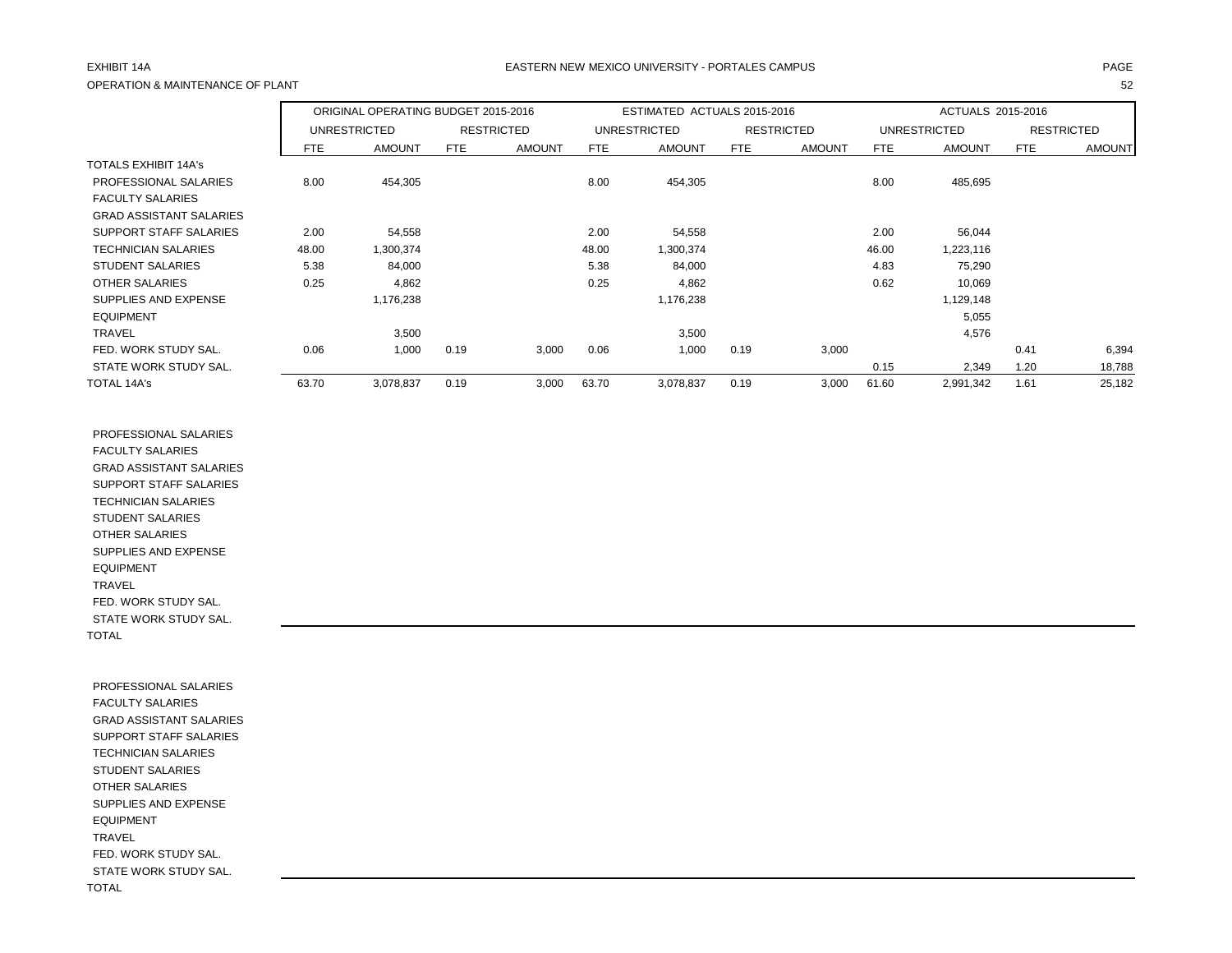## STUDENT SOCIAL & CULTURAL 53

## EXHIBIT 15 PAGE NATIONAL SERVICE OF THE SERVICE OF THE SERVICE OF THE SERVICE OF THE SERVICE OF THE SERVICE OF THE SERVICE OF THE SERVICE OF THE SERVICE OF THE SERVICE OF THE SERVICE OF THE SERVICE OF THE SERVICE OF THE SE

|                            |            | ORIGINAL OPERATING BUDGET 2015-2016 |            |                   |            | ESTIMATED ACTUALS 2015-2016 |            |                   |            | ACTUALS 2015-2016   |            |                   |
|----------------------------|------------|-------------------------------------|------------|-------------------|------------|-----------------------------|------------|-------------------|------------|---------------------|------------|-------------------|
|                            |            | <b>UNRESTRICTED</b>                 |            | <b>RESTRICTED</b> |            | <b>UNRESTRICTED</b>         |            | <b>RESTRICTED</b> |            | <b>UNRESTRICTED</b> |            | <b>RESTRICTED</b> |
|                            | <b>FTE</b> | <b>AMOUNT</b>                       | <b>FTE</b> | <b>AMOUNT</b>     | <b>FTE</b> | <b>AMOUNT</b>               | <b>FTE</b> | <b>AMOUNT</b>     | <b>FTE</b> | <b>AMOUNT</b>       | <b>FTE</b> | <b>AMOUNT</b>     |
| <b>REVENUE</b>             |            |                                     |            |                   |            |                             |            |                   |            |                     |            |                   |
| <b>STUDENT FEES</b>        |            | 688,761                             |            |                   |            | 688,761                     |            |                   |            | 859,597             |            |                   |
| <b>FEDERAL GRANTS</b>      |            |                                     |            | 44,841            |            |                             |            | 44,841            |            |                     |            | 12,079            |
| <b>STATE GRANTS</b>        |            |                                     |            | 22,724            |            |                             |            | 22,724            |            |                     |            | 15,072            |
| PRIVATE GIFTS              |            |                                     |            |                   |            |                             |            |                   |            |                     |            | 1,000             |
| <b>SALES AND SERVICES</b>  |            | 8,400                               |            |                   |            | 8,400                       |            |                   |            | 8,074               |            |                   |
| OTHER SOURCES              |            | 146,839                             |            | 32,435            |            | 171,839                     |            | 32,435            |            | 42,377              |            |                   |
| <b>TOTAL REVENUE</b>       |            | 844,000                             |            | 100,000           |            | 869,000                     |            | 100,000           |            | 910,048             |            | 28,151            |
| <b>BEGINNING BALANCE</b>   |            | 446,181                             |            |                   |            | 445,449                     |            |                   |            | 445,449             |            |                   |
| <b>TOTAL AVAILABLE</b>     |            | 1,290,181                           |            | 100,000           |            | 1,314,449                   |            | 100,000           |            | 1,355,497           |            | 28,151            |
| <b>EXPENDITURES</b>        |            |                                     |            |                   |            |                             |            |                   |            |                     |            |                   |
| PROFESSIONAL SALARIES      | 0.50       | 25,247                              |            |                   | 0.50       | 25,247                      |            |                   | 0.50       | 26,779              |            |                   |
| <b>GRAD ASS'T SALARIES</b> | 1.97       | 33,500                              |            |                   | 1.97       | 33,500                      |            |                   | 1.44       | 24,430              |            |                   |
| SUPPORT STAFF SALARIES     | 0.00       | 500                                 |            |                   | 0.00       | 500                         |            |                   | 0.00       |                     |            |                   |
| <b>TECHNICIAN SALARIES</b> |            |                                     |            |                   |            |                             |            |                   |            | 500                 |            |                   |
| <b>STUDENT SALARIES</b>    | 8.63       | 134,651                             |            |                   | 8.63       | 134,651                     |            |                   | 8.50       | 132,647             |            |                   |
| <b>OTHER SALARIES</b>      | 0.00       |                                     |            |                   | 0.00       |                             |            |                   | 0.03       | 500                 |            |                   |
| SUPPLIES AND EXPENSE       |            | 579,663                             |            |                   |            | 579,663                     |            |                   |            | 523,055             |            |                   |
| <b>TRAVEL</b>              |            | 25,755                              |            |                   |            | 25,755                      |            |                   |            | 61,648              |            |                   |
| <b>EQUIPMENT</b>           |            | 3,500                               |            |                   |            | 3,500                       |            |                   |            | 5,807               |            |                   |
| <b>MISCELLANEOUS</b>       |            | 839                                 |            | 32,435            |            | 116,839                     |            | 36,435            |            |                     |            | 1,000             |
| <b>GRANTS IN AID</b>       |            |                                     |            |                   |            |                             |            |                   |            | 118,426             |            |                   |
| FEDERAL WORK STUDY         | 0.96       | 14,947                              | 2.87       | 44,841            | 0.96       | 14,947                      | 2.87       | 44,841            | 0.00       |                     | 0.77       | 12,079            |
| <b>STATE WORK STUDY</b>    | 0.30       | 4,681                               | 1.46       | 22,724            | 0.30       | 4,681                       | 1.20       | 18,724            | 0.24       | 3,768               | 0.97       | 15,072            |
| <b>RETIREMENT</b>          |            | 3,579                               |            |                   |            | 3,579                       |            |                   |            | 3,595               |            |                   |
| SOCIAL SECURITY            |            | 2,111                               |            |                   |            | 2,111                       |            |                   |            | 2,138               |            |                   |
| <b>GROUP INSURANCE</b>     |            | 10,500                              |            |                   |            | 10,500                      |            |                   |            | 8,918               |            |                   |
| WORKER'S COMPENSATION      |            | 3,844                               |            |                   |            | 3,844                       |            |                   |            | 3,507               |            |                   |
| UNEMPLOYMENT COMPENSATION  |            | 309                                 |            |                   |            | 309                         |            |                   |            | 333                 |            |                   |
| <b>RETIREE HEALTH</b>      |            | 373                                 |            |                   |            | 373                         |            |                   |            | 563                 |            |                   |
| WAIVER OF TUITION          |            |                                     |            |                   |            |                             |            |                   |            |                     |            |                   |
| ANNUAL LEAVE               |            |                                     |            |                   |            |                             |            |                   |            |                     |            |                   |
| <b>TOTAL EXPENDITURES</b>  | 12.36      | 844,000                             | 4.33       | 100,000           | 12.36      | 960,000                     | 4.07       | 100,000           | 10.71      | 916,614             | 1.74       | 28,151            |
| TRANSFER TO (FROM) MINOR   |            | $\mathbf 0$                         |            |                   |            | 20,700                      |            |                   |            | 20,700              |            |                   |
| <b>ENDING BALANCE</b>      |            | 446,181                             |            | $\pmb{0}$         |            | 333,749                     |            | $\mathbf 0$       |            | 418,183             |            | $\mathbf 0$       |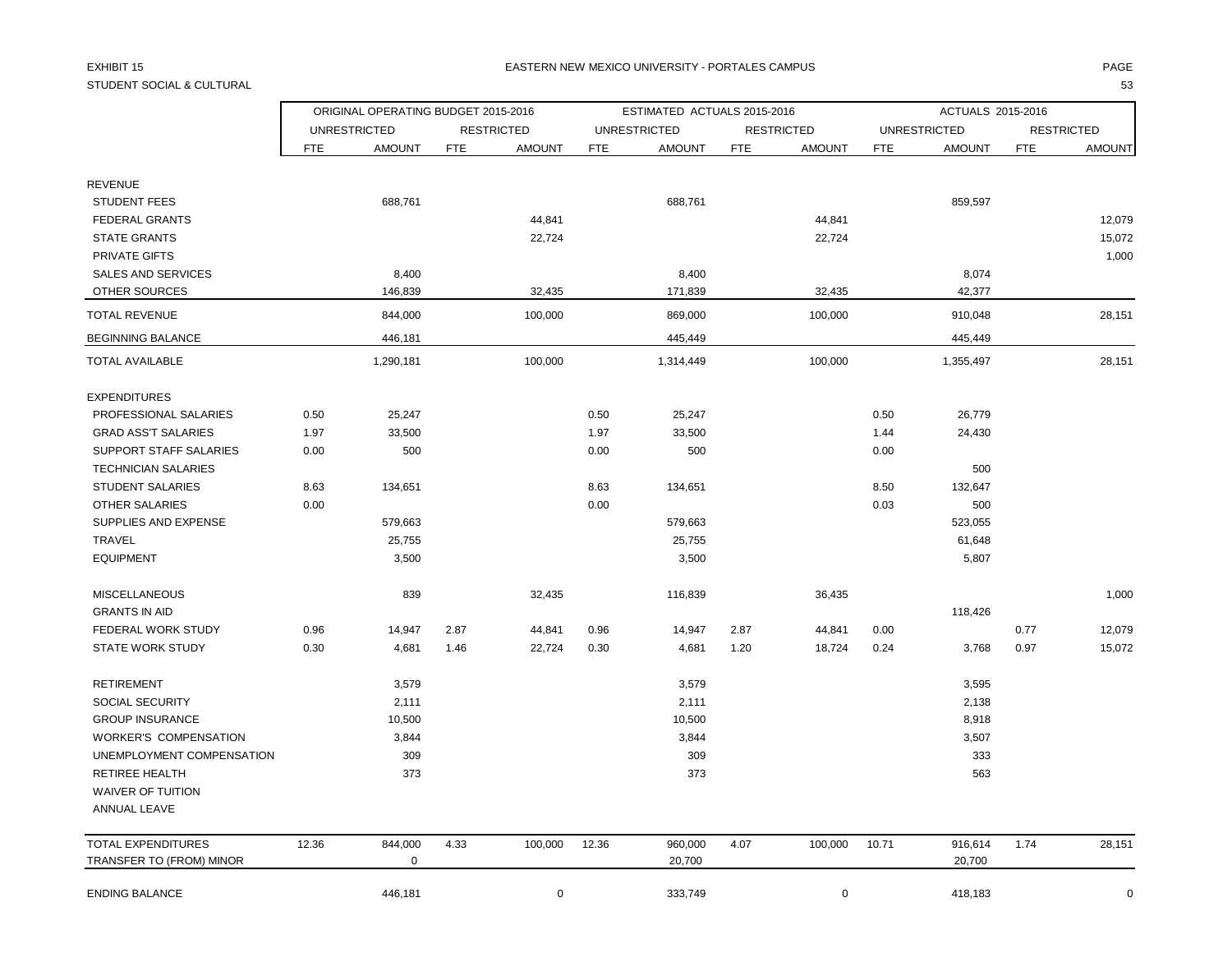# RESEARCH 1999 - SAN 1999 - SAN 1999 - SAN 1999 - SAN 1999 - SAN 1999 - SAN 1999 - SAN 1999 - SAN 1999 - SAN 1999 - SA

### EXHIBIT 16 EASTERN NEW MEXICO UNIVERSITY - PORTALES CAMPUS PAGE

|                              | ORIGINAL OPERATING BUDGET 2015-2016 |                     |            |                   |      | ESTIMATED ACTUALS 2015-2016 |            |                   |      | ACTUALS 2015-2016   |            |                   |
|------------------------------|-------------------------------------|---------------------|------------|-------------------|------|-----------------------------|------------|-------------------|------|---------------------|------------|-------------------|
|                              |                                     | <b>UNRESTRICTED</b> |            | <b>RESTRICTED</b> |      | <b>UNRESTRICTED</b>         |            | <b>RESTRICTED</b> |      | <b>UNRESTRICTED</b> |            | <b>RESTRICTED</b> |
|                              | <b>FTE</b>                          | <b>AMOUNT</b>       | <b>FTE</b> | <b>AMOUNT</b>     | FTE  | <b>AMOUNT</b>               | <b>FTE</b> | <b>AMOUNT</b>     | FTE  | <b>AMOUNT</b>       | <b>FTE</b> | <b>AMOUNT</b>     |
| <b>REVENUE</b>               |                                     |                     |            |                   |      |                             |            |                   |      |                     |            |                   |
| <b>STUDENT FEES</b>          |                                     |                     |            |                   |      |                             |            |                   |      |                     |            |                   |
| <b>FEDERAL GRANTS</b>        |                                     |                     |            | 975,000           |      |                             |            | 975,000           |      |                     |            | 444,252           |
| <b>STATE GRANTS</b>          |                                     |                     |            | 6,400             |      |                             |            | 6,400             |      |                     |            | 8,552             |
| PRIVATE GIFTS                |                                     |                     |            | 11,500            |      |                             |            | 11,500            |      |                     |            | 150               |
| <b>SALES AND SERVICES</b>    |                                     |                     |            |                   |      |                             |            |                   |      | 32                  |            |                   |
| OTHER SOURCES                |                                     | 1,000               |            | 7,100             |      | 1,000                       |            | 7,100             |      |                     |            |                   |
| <b>TOTAL REVENUE</b>         |                                     | 1,000               |            | 1,000,000         |      | 1,000                       |            | 1,000,000         |      | 32                  |            | 452,954           |
| <b>BEGINNING BALANCE</b>     |                                     | 821,142             |            |                   |      | 853,182                     |            |                   |      | 853,182             |            |                   |
| <b>TOTAL AVAILABLE</b>       |                                     | 822,142             |            | 1,000,000         |      | 854,182                     |            | 1,000,000         |      | 853,214             |            | 452,954           |
| <b>EXPENDITURES</b>          |                                     |                     |            |                   |      |                             |            |                   |      |                     |            |                   |
| PROFESSIONAL SALARIES        | 1.90                                | 92,428              |            |                   | 1.90 | 92,428                      |            |                   | 1.85 | 72,572              | 1.00       | 38,369            |
| <b>FACULTY SALARIES</b>      |                                     |                     |            |                   |      |                             |            |                   |      |                     |            | 106,059           |
| <b>GRAD ASS'T SALARIES</b>   | 0.00                                |                     |            |                   | 0.00 |                             |            |                   | 0.00 |                     |            |                   |
| SUPPORT STAFF SALARIES       |                                     |                     |            |                   |      |                             |            |                   |      | 828                 |            |                   |
| <b>TECHNICIAN SALARIES</b>   |                                     |                     |            |                   |      |                             |            |                   |      |                     | 0.75       | 20,993            |
| <b>STUDENT SALARIES</b>      | 0.08                                | 1,300               |            |                   | 0.08 | 1,300                       |            |                   | 0.42 | 6,522               | 2.08       | 35,432            |
| <b>OTHER SALARIES</b>        | 0.00                                |                     |            |                   | 0.00 |                             |            |                   | 0.00 |                     | 0.03       | 450               |
| SUPPLIES AND EXPENSE         |                                     | 37,805              |            |                   |      | 37,805                      |            |                   |      | 61,511              |            | 145,488           |
| TRAVEL                       |                                     | 4,400               |            |                   |      | 4,400                       |            |                   |      | 1,429               |            | 29,832            |
| <b>EQUIPMENT</b>             |                                     |                     |            |                   |      |                             |            |                   |      |                     |            | 19,936            |
| <b>MISCELLANEOUS</b>         |                                     | 388                 |            | 993,600           |      | 25,388                      |            | 993,600           |      |                     |            |                   |
| <b>GRANTS IN AID</b>         |                                     |                     |            |                   |      |                             |            |                   |      |                     |            |                   |
| FEDERAL WORK STUDY           | 0.00                                |                     | 0.00       | 0                 | 0.00 |                             | 0.00       | 0                 | 0.00 |                     | 0.22       | 3,401             |
| <b>STATE WORK STUDY</b>      | 0.10                                | 1,600               | 0.41       | 6,400             | 0.10 | 1,600                       | 0.41       | 6,400             | 0.00 |                     | 0.15       | 2,332             |
| OTHER FRINGES                |                                     | 1,096               |            |                   |      | 1,096                       |            |                   |      |                     |            |                   |
| <b>RETIREMENT</b>            |                                     | 12,847              |            |                   |      | 12,847                      |            |                   |      | 10,325              |            | 22,820            |
| SOCIAL SECURITY              |                                     | 7,071               |            |                   |      | 7,071                       |            |                   |      | 5,605               |            | 12,756            |
| <b>GROUP INSURANCE</b>       |                                     | 17,000              |            |                   |      | 17,000                      |            |                   |      | 5,506               |            | 6,251             |
| <b>WORKER'S COMPENSATION</b> |                                     | 1,707               |            |                   |      | 1,707                       |            |                   |      | 1,491               |            | 3,626             |
| UNEMPLOYMENT COMPENSATION    |                                     | 1,109               |            |                   |      | 1,109                       |            |                   |      | 901                 |            | 1,945             |
| RETIREE HEALTH               |                                     | 1,849               |            |                   |      | 1,849                       |            |                   |      | 1,510               |            | 3,264             |
| WAIVER OF TUITION            |                                     | 400                 |            |                   |      | 400                         |            |                   |      |                     |            |                   |
| ANNUAL LEAVE                 |                                     |                     |            |                   |      |                             |            |                   |      | 1,109               |            |                   |
| TOTAL EXPENDITURES           | 2.09                                | 181,000             | 0.41       | 1,000,000         | 2.09 | 206,000                     | 0.41       | 1,000,000         | 2.27 | 169,309             | 4.23       | 452,954           |
| TRANSFER TO (FROM) I & G     |                                     | (125,000)           |            |                   |      | (150,000)                   |            |                   |      | (150,000)           |            |                   |
| <b>ENDING BALANCE</b>        |                                     | 766,142             |            | $\mathbf 0$       |      | 798,182                     |            | 0                 |      | 833,905             |            | 0                 |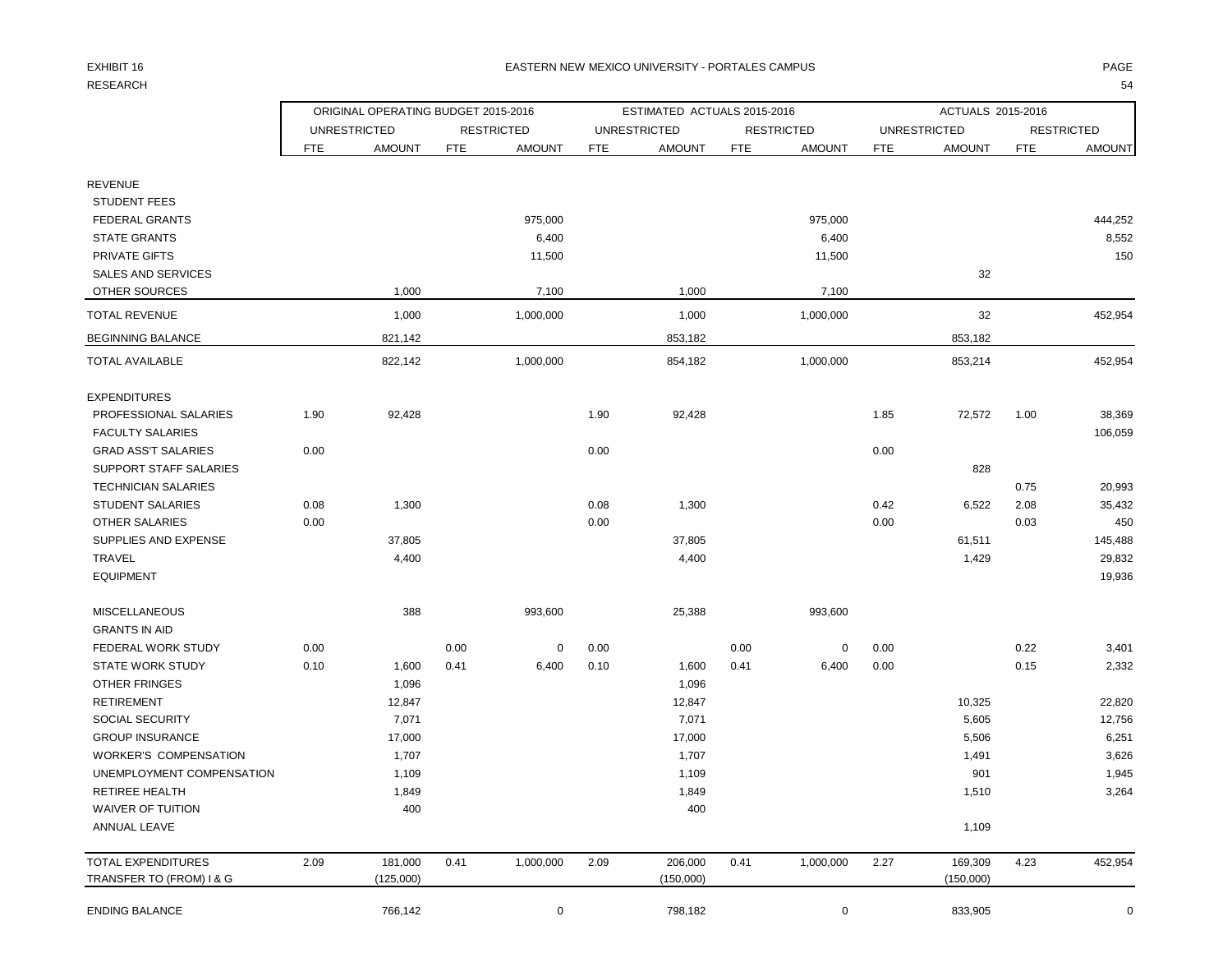## PUBLIC SERVICE 55

|                                                |            | ORIGINAL OPERATING BUDGET 2015-2016 |            |                   |            | ESTIMATED ACTUALS 2015-2016 |            |                   |            | ACTUALS 2015-2016   |            |                   |
|------------------------------------------------|------------|-------------------------------------|------------|-------------------|------------|-----------------------------|------------|-------------------|------------|---------------------|------------|-------------------|
|                                                |            | <b>UNRESTRICTED</b>                 |            | <b>RESTRICTED</b> |            | <b>UNRESTRICTED</b>         |            | <b>RESTRICTED</b> |            | <b>UNRESTRICTED</b> |            | <b>RESTRICTED</b> |
|                                                | <b>FTE</b> | <b>AMOUNT</b>                       | <b>FTE</b> | <b>AMOUNT</b>     | <b>FTE</b> | <b>AMOUNT</b>               | <b>FTE</b> | <b>AMOUNT</b>     | <b>FTE</b> | <b>AMOUNT</b>       | <b>FTE</b> | <b>AMOUNT</b>     |
| <b>REVENUE</b>                                 |            |                                     |            |                   |            |                             |            |                   |            |                     |            |                   |
| STATE APPROPRIATION                            |            | 1,433,000                           |            |                   |            | 1,424,400                   |            |                   |            | 1,424,400           |            |                   |
| <b>STUDENT FEES--ONLY</b>                      |            | 106,700                             |            |                   |            | 106,700                     |            |                   |            | 106,700             |            |                   |
| <b>FEDERAL GRANTS</b>                          |            |                                     |            | 1,450,000         |            |                             |            | 1,450,000         |            |                     |            | 1,489,268         |
| <b>TAX LEVY</b>                                |            |                                     |            |                   |            |                             |            |                   |            |                     |            |                   |
| STATE CONTRACTS - ROBOTICS PROGRAM             |            |                                     |            | 1,100,000         |            |                             |            | 1,100,000         |            |                     |            | 1,059,843         |
| <b>TUITION &amp; FEES</b>                      |            |                                     |            |                   |            |                             |            |                   |            |                     |            |                   |
| PRIVATE GRANTS                                 |            |                                     |            | 1,200,000         |            |                             |            | 1,200,000         |            |                     |            | 1,082,270         |
| <b>SALES AND SERVICES</b>                      |            | 91,000                              |            |                   |            | 91,000                      |            |                   |            | 25,847              |            |                   |
| OTHER SOURCES                                  |            | 345,300                             |            | 250,000           |            | 375,900                     |            | 250,000           |            | 603,001             |            |                   |
| <b>TOTAL REVENUE</b>                           |            |                                     |            |                   |            |                             |            |                   |            |                     |            |                   |
|                                                |            | 1,976,000                           |            | 4,000,000         |            | 1,998,000                   |            | 4,000,000         |            | 2,159,948           |            | 3,631,381         |
| <b>BEGINNING BALANCE</b>                       |            | 691,189                             |            |                   |            | 723,921                     |            |                   |            | 723,921             |            |                   |
| <b>TOTAL AVAILABLE</b>                         |            | 2,667,189                           |            | 4,000,000         |            | 2,721,921                   |            | 4,000,000         |            | 2,883,869           |            | 3,631,381         |
| <b>EXPENDITURES</b>                            |            |                                     |            |                   |            |                             |            |                   |            |                     |            |                   |
| PROFESSIONAL SALARIES                          | 15.53      | 843,671                             |            |                   | 15.53      | 843,671                     |            |                   | 15.28      | 889,571             | 17.00      | 801,868           |
| <b>FACULTY SALARIES</b>                        |            | 4,959                               |            |                   |            | 4,959                       |            |                   |            | 19,674              |            |                   |
| <b>GRAD ASS'T SALARIES</b>                     | 0.00       |                                     |            |                   | 0.00       |                             |            |                   | 0.00       |                     |            |                   |
| SUPPORT STAFF SALARIES                         | 1.95       | 50,099                              |            |                   | 1.95       | 50,099                      |            |                   | 1.00       | 36,871              | 1.00       | 32,808            |
| <b>TECHNICIAN SALARIES</b>                     | 3.75       | 95,736                              |            |                   | 3.75       | 95,736                      |            |                   | 1.75       | 70,896              |            | 775               |
| <b>STUDENT SALARIES</b>                        | 2.35       | 36,705                              |            |                   | 2.35       | 36,705                      |            |                   | 3.52       | 54,966              | 2.42       | 41,182            |
| <b>OTHER SALARIES</b>                          | 0.13       | 2,000                               |            |                   | 0.13       | 2,000                       |            |                   | 0.05       | 782                 | 2.38       | 40,430            |
| SUPPLIES AND EXPENSE                           |            | 459,068                             |            |                   |            | 459,068                     |            |                   |            | 663,893             |            | 2,121,494         |
| <b>TRAVEL</b>                                  |            | 9,950                               |            |                   |            | 9,950                       |            |                   |            | 19,361              |            | 132,832           |
| <b>EQUIPMENT</b>                               |            |                                     |            |                   |            |                             |            |                   |            | 12,000              |            | 59,026            |
| <b>UTILITIES</b>                               |            | 25,252                              |            |                   |            | 25,252                      |            |                   |            | 37,858              |            | 36,685            |
| <b>MISCELLANEOUS</b>                           |            |                                     |            | 3,962,500         |            | 288,000                     |            | 3,962,500         |            |                     |            |                   |
| <b>GRANTS IN AID</b>                           |            |                                     |            |                   |            |                             |            |                   |            |                     |            |                   |
| FEDERAL WORK STUDY                             | 0.80       | 12,500                              | 2.40       | 37,500            | 0.80       | 12,500                      | 2.40       | 37,500            | 0.00       |                     | 2.65       | 41,344            |
| <b>STATE WORK STUDY</b><br><b>OTHER FRINGE</b> | 0.00       |                                     | 0.00       | $\mathbf 0$       | 0.00       |                             | 0.00       | 0                 | 0.27       | 4,269               | 1.09       | 17,077            |
| <b>RETIREMENT</b>                              |            | 138,231                             |            |                   |            | 138,231                     |            |                   |            | 132,601             |            | 118,840           |
| SOCIAL SECURITY                                |            | 76,384                              |            |                   |            | 76,384                      |            |                   |            | 71,903              |            | 63,516            |
| <b>GROUP INSURANCE</b>                         |            | 167,000                             |            |                   |            | 167,000                     |            |                   |            | 124,522             |            | 71,903            |
| <b>WORKER'S COMPENSATION</b>                   |            | 18,822                              |            |                   |            | 18,822                      |            |                   |            | 19,738              |            | 16,682            |
| UNEMPLOYMENT COMPENSATION                      |            | 11,934                              |            |                   |            | 11,934                      |            |                   |            | 12,131              |            | 10,288            |
| <b>RETIREE HEALTH</b>                          |            | 19,889                              |            |                   |            | 19,889                      |            |                   |            | 20,206              |            | 17,119            |
| <b>WAIVER OF TUITION</b>                       |            | 3,800                               |            |                   |            | 3,800                       |            |                   |            | 717                 |            | 7,511             |
| <b>ANNUAL LEAVE</b>                            |            |                                     |            |                   |            |                             |            |                   |            | $-9,703$            |            |                   |
| <b>TOTAL EXPENDITURES</b>                      | 24.51      | 1,976,000                           | 2.40       | 4,000,000         | 24.51      | 2,264,000                   | 2.40       | 4,000,000         | 21.88      | 2,182,256           | 26.55      | 3,631,381         |
| TRANSFER (FROM) QUASI                          |            |                                     |            |                   |            |                             |            |                   |            |                     |            |                   |
| <b>ENDING BALANCE</b>                          |            | 691,189                             |            | $\mathbf 0$       |            | 457,921                     |            | $\mathbf 0$       |            | 701,613             |            | $\Omega$          |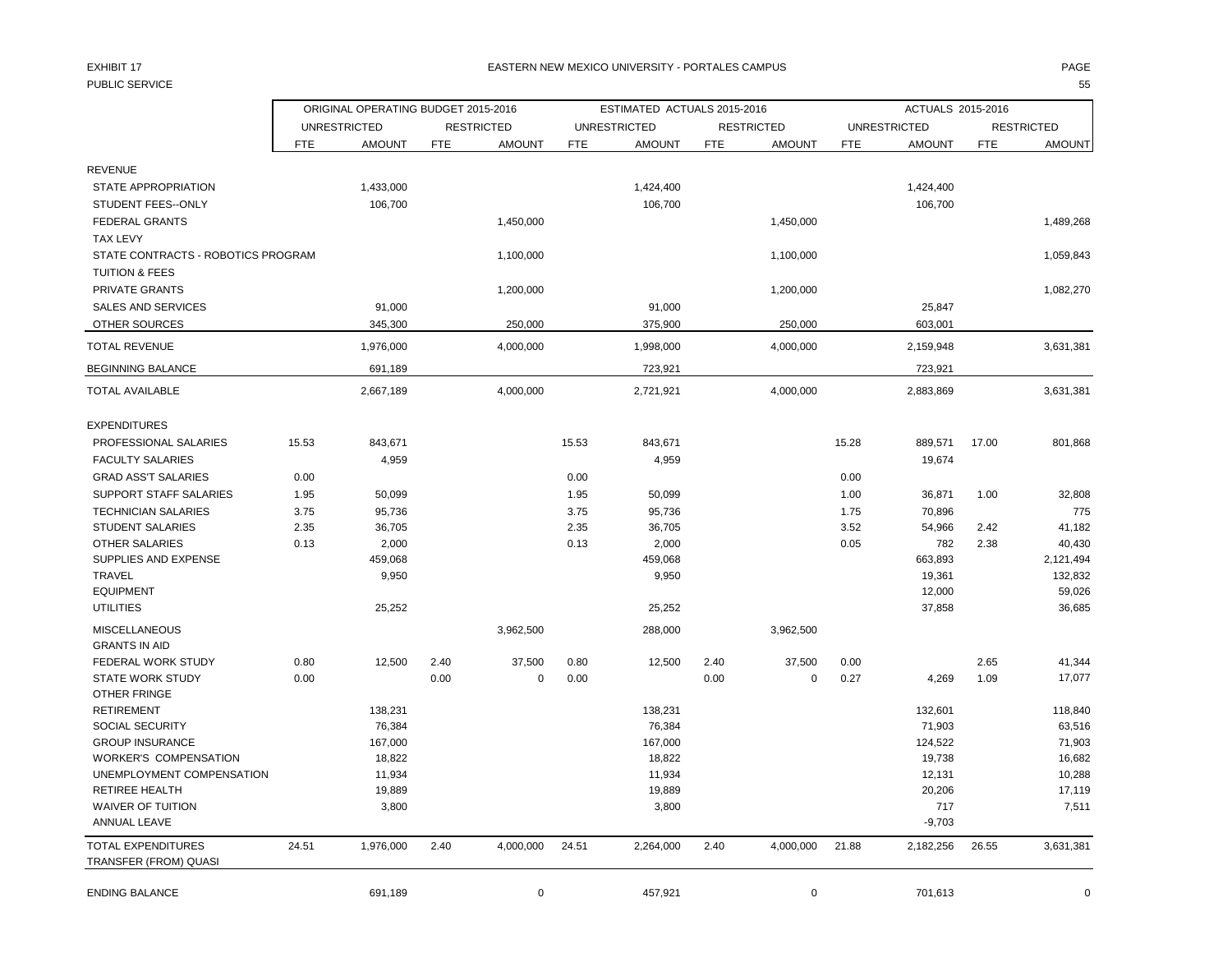### EXHIBIT 17A PAGE EASTERN NEW MEXICO UNIVERSITY - PORTALES CAMPUS

PUBLIC SERVICE 1 and the contract of the contract of the contract of the contract of the contract of the contract of the contract of the contract of the contract of the contract of the contract of the contract of the contr

| KENW TV 130015-280001-17                         |            |                                     |            |                   |            |                             |            |                   |            |                     |            |                   |
|--------------------------------------------------|------------|-------------------------------------|------------|-------------------|------------|-----------------------------|------------|-------------------|------------|---------------------|------------|-------------------|
|                                                  |            | ORIGINAL OPERATING BUDGET 2015-2016 |            |                   |            | ESTIMATED ACTUALS 2015-2016 |            |                   |            | ACTUALS 2015-2016   |            |                   |
|                                                  |            | <b>UNRESTRICTED</b>                 |            | <b>RESTRICTED</b> |            | <b>UNRESTRICTED</b>         |            | <b>RESTRICTED</b> |            | <b>UNRESTRICTED</b> |            | <b>RESTRICTED</b> |
|                                                  | <b>FTE</b> | <b>AMOUNT</b>                       | <b>FTE</b> | <b>AMOUNT</b>     | <b>FTE</b> | <b>AMOUNT</b>               | <b>FTE</b> | <b>AMOUNT</b>     | <b>FTE</b> | <b>AMOUNT</b>       | <b>FTE</b> | <b>AMOUNT</b>     |
| <b>REVENUE</b>                                   |            |                                     |            |                   |            |                             |            |                   |            |                     |            |                   |
| STATE APPROPRIATION                              |            | 1,112,600                           |            |                   |            | 1,105,900                   |            |                   |            | 1,105,900           |            |                   |
| STUDENT FEES--ONLY                               |            | 78,000                              |            |                   |            | 78,000                      |            |                   |            | 78,000              |            |                   |
| <b>FEDERAL GRANTS</b>                            |            |                                     |            | 200,000           |            |                             |            | 200,000           |            |                     |            | 85,826            |
| <b>TAX LEVY</b>                                  |            |                                     |            |                   |            |                             |            |                   |            |                     |            |                   |
| STATE CONTRACTS                                  |            |                                     |            |                   |            |                             |            |                   |            |                     |            |                   |
| <b>TUITION &amp; FEES</b>                        |            |                                     |            |                   |            |                             |            |                   |            |                     |            |                   |
| PRIVATE GRANTS                                   |            |                                     |            | 1,100,000         |            |                             |            | 1,100,000         |            |                     |            | 1,032,270         |
| <b>SALES AND SERVICES</b>                        |            | 41,300                              |            |                   |            | 41,300                      |            |                   |            | 13,459              |            |                   |
| <b>OTHER SOURCES</b>                             |            | 185,000                             |            | 200,000           |            | 115,600                     |            | 200,000           |            | 275,336             |            |                   |
| <b>TOTAL REVENUE</b>                             |            | 1,416,900                           |            | 1,500,000         |            | 1,340,800                   |            | 1,500,000         |            | 1,472,695           |            | 1,118,096         |
| <b>BEGINNING BALANCE</b>                         |            | 143,268                             |            |                   |            | 143,268                     |            |                   |            | 143,268             |            |                   |
| <b>TOTAL AVAILABLE</b>                           |            | 1,560,168                           |            | 1,500,000         |            | 1,484,068                   |            | 1,500,000         |            | 1,615,963           |            | 1,118,096         |
| <b>EXPENDITURES</b>                              |            |                                     |            |                   |            |                             |            |                   |            |                     |            |                   |
| PROFESSIONAL SALARIES                            | 13.75      | 761,745                             |            |                   | 13.75      | 761,745                     |            |                   | 13.75      | 793,386             |            |                   |
| <b>FACULTY SALARIES</b>                          |            |                                     |            |                   |            |                             |            |                   |            |                     |            |                   |
| <b>GRAD ASS'T SALARIES</b>                       |            |                                     |            |                   |            |                             |            |                   |            |                     |            |                   |
| <b>SUPPORT STAFF SALARIES</b>                    | 1.00       | 29,848                              |            |                   | 1.00       | 29,848                      |            |                   | 1.00       | 35,391              |            |                   |
| <b>TECHNICIAN SALARIES</b>                       | 4.00       | 95,736                              |            |                   | 4.00       | 95,736                      |            |                   | 1.75       | 70,896              |            |                   |
| <b>STUDENT SALARIES</b>                          | 1.57       | 24,500                              |            |                   | 1.57       | 24,500                      |            |                   | 1.95       | 30,410              |            |                   |
| <b>OTHER SALARIES</b>                            | 0.13       | 2,000                               |            |                   | 0.13       | 2,000                       |            |                   | 0.05       | 782                 |            |                   |
| SUPPLIES AND EXPENSE                             |            | 90,481                              |            |                   |            | 90,481                      |            |                   |            | 178,968             |            | 998.421           |
| <b>TRAVEL</b>                                    |            | 4,450                               |            |                   |            | 4,450                       |            |                   |            | 8,117               |            | 6,887             |
| <b>EQUIPMENT</b>                                 |            |                                     |            |                   |            |                             |            |                   |            |                     |            | 59,026            |
| <b>UTILITIES</b>                                 |            | 13,152                              |            |                   |            | 13,152                      |            |                   |            | 26,244              |            | 36,685            |
| <b>MISCELLANEOUS</b>                             |            |                                     |            | 1,462,500         |            |                             |            | 1,462,500         |            |                     |            |                   |
| <b>GRANTS IN AID</b>                             |            |                                     |            |                   |            |                             |            |                   |            |                     |            |                   |
| FEDERAL WORK STUDY                               | 0.80       | 12,500                              | 2.40       | 37,500            | 0.80       | 12,500                      | 2.40       | 37,500            | 0.00       |                     | 0.00       | 0                 |
| <b>STATE WORK STUDY</b>                          | 0.00       |                                     | 0.00       | $\mathbf 0$       | 0.00       |                             | 0.00       | 0                 | 0.27       | 4,269               | 1.09       | 17,077            |
| <b>OTHER FRINGE</b>                              |            |                                     |            |                   |            |                             |            |                   |            |                     |            |                   |
| <b>RETIREMENT</b>                                |            | 123,339<br>67,880                   |            |                   |            | 123,339<br>67,880           |            |                   |            | 116,707             |            |                   |
| <b>SOCIAL SECURITY</b><br><b>GROUP INSURANCE</b> |            |                                     |            |                   |            |                             |            |                   |            | 63,273              |            |                   |
| <b>WORKER'S COMPENSATION</b>                     |            | 143,400<br>16,674                   |            |                   |            | 143,400<br>16,674           |            |                   |            | 114,050<br>17,173   |            |                   |
| UNEMPLOYMENT COMPENSATION                        |            | 10,648                              |            |                   |            | 10,648                      |            |                   |            | 10,751              |            |                   |
| <b>RETIREE HEALTH</b>                            |            | 17,747                              |            |                   |            | 17,747                      |            |                   |            | 17,884              |            |                   |
| <b>WAIVER OF TUITION</b>                         |            | 2,800                               |            |                   |            | 2,800                       |            |                   |            | 717                 |            |                   |
| <b>ANNUAL LEAVE</b>                              |            |                                     |            |                   |            |                             |            |                   |            | $-9,729$            |            |                   |
| <b>TOTAL EXPENDITURES</b>                        | 21.25      | 1,416,900                           | 2.40       | 1,500,000         | 21.25      | 1,416,900                   | 2.40       | 1,500,000         | 18.77      | 1,479,289           | 1.09       | 1,118,096         |
| TRANSFER (FROM) QUASI END                        |            |                                     |            |                   |            |                             |            |                   |            |                     |            |                   |
| <b>ENDING BALANCE</b>                            |            | 143,268                             |            | $\mathbf 0$       |            | 67,168                      |            | $\mathbf 0$       |            | 136,674             |            | $\mathbf 0$       |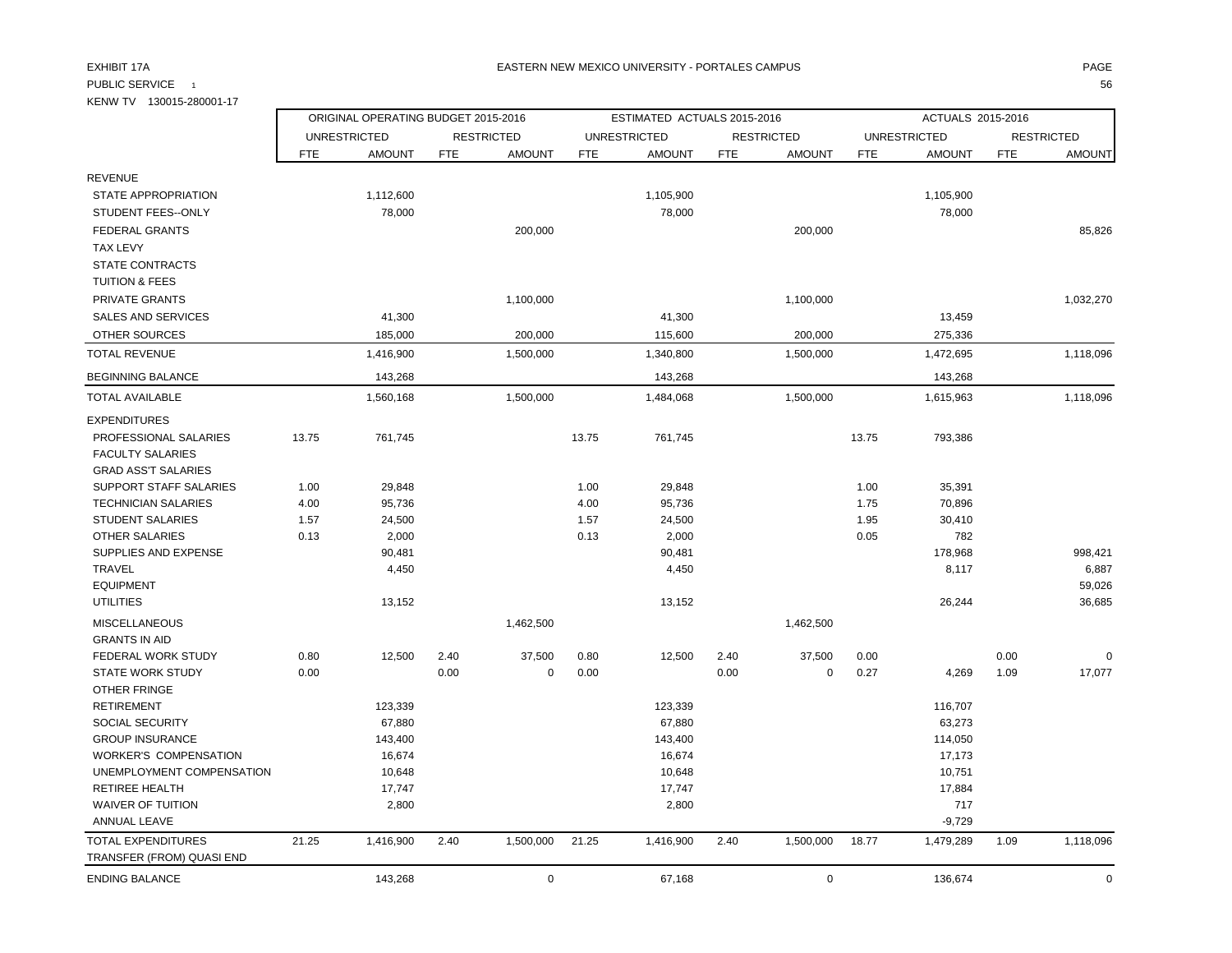## PUBLIC SERVICE  $\qquad \qquad 2$  57

BLACKWATER DRAW MUSEUM 130027-210205-17

|                                                      |            | ORIGINAL OPERATING BUDGET 2015-2016 |            |                   |            | ESTIMATED ACTUALS 2015-2016 |            |                     |            | ACTUALS 2015-2016   |            |                   |
|------------------------------------------------------|------------|-------------------------------------|------------|-------------------|------------|-----------------------------|------------|---------------------|------------|---------------------|------------|-------------------|
|                                                      |            | <b>UNRESTRICTED</b>                 |            | <b>RESTRICTED</b> |            | <b>UNRESTRICTED</b>         |            | <b>RESTRICTED</b>   |            | <b>UNRESTRICTED</b> |            | <b>RESTRICTED</b> |
|                                                      | <b>FTE</b> | <b>AMOUNT</b>                       | <b>FTE</b> | <b>AMOUNT</b>     | <b>FTE</b> | <b>AMOUNT</b>               | <b>FTE</b> | <b>AMOUNT</b>       | <b>FTE</b> | <b>AMOUNT</b>       | <b>FTE</b> | <b>AMOUNT</b>     |
| <b>REVENUE</b>                                       |            |                                     |            |                   |            |                             |            |                     |            |                     |            |                   |
| STATE APPROPRIATION                                  |            | 95,700                              |            |                   |            | 95,100                      |            |                     |            | 95,100              |            |                   |
| STUDENT FEES--ONLY                                   |            | 28,700                              |            |                   |            | 28,700                      |            |                     |            | 28,700              |            |                   |
| <b>FEDERAL GRANTS</b>                                |            |                                     |            |                   |            |                             |            |                     |            |                     |            |                   |
| <b>TAX LEVY</b>                                      |            |                                     |            |                   |            |                             |            |                     |            |                     |            |                   |
| STATE CONTRACTS                                      |            |                                     |            |                   |            |                             |            |                     |            |                     |            |                   |
| <b>TUITION &amp; FEES</b>                            |            |                                     |            |                   |            |                             |            |                     |            |                     |            |                   |
| PRIVATE GIFTS                                        |            |                                     |            |                   |            |                             |            |                     |            |                     |            |                   |
| <b>SALES AND SERVICES</b>                            |            | 5,000                               |            |                   |            | 5,000                       |            |                     |            | 5,985               |            |                   |
| OTHER SOURCES                                        |            |                                     |            |                   |            |                             |            |                     |            |                     |            |                   |
| <b>TOTAL REVENUE</b>                                 |            | 129,400                             |            | $\mathsf 0$       |            | 128,800                     |            | $\mathsf 0$         |            | 129,785             |            | $\mathbf 0$       |
| <b>BEGINNING BALANCE</b>                             |            | 32,696                              |            |                   |            | 32,696                      |            |                     |            | 32,696              |            |                   |
| <b>TOTAL AVAILABLE</b>                               |            | 162,096                             |            | $\mathbf 0$       |            | 161,496                     |            | $\mathsf{O}\xspace$ |            | 162,481             |            | $\mathbf 0$       |
| <b>EXPENDITURES</b>                                  |            |                                     |            |                   |            |                             |            |                     |            |                     |            |                   |
| PROFESSIONAL SALARIES                                | 1.82       | 70,611                              |            |                   | 1.82       | 70,611                      |            |                     | 1.82       | 72,157              |            |                   |
| <b>FACULTY SALARIES</b>                              |            |                                     |            |                   |            |                             |            |                     |            |                     |            |                   |
| <b>GRAD ASS'T SALARIES</b><br>SUPPORT STAFF SALARIES |            |                                     |            |                   |            |                             |            |                     |            |                     |            |                   |
| <b>TECHNICIAN SALARIES</b>                           |            |                                     |            |                   |            |                             |            |                     |            |                     |            |                   |
| STUDENT SALARIES                                     | 0.78       | 12,205                              |            |                   | 0.78       | 12,205                      |            |                     | 0.70       | 10,990              |            |                   |
| OTHER SALARIES                                       | 0.00       |                                     |            |                   | 0.00       |                             |            |                     | 0.00       |                     |            |                   |
| SUPPLIES AND EXPENSE                                 |            | 17,917                              |            |                   |            | 17,917                      |            |                     |            | 20,907              |            |                   |
| <b>TRAVEL</b>                                        |            |                                     |            |                   |            |                             |            |                     |            | 2,518               |            |                   |
| <b>EQUIPMENT</b>                                     |            |                                     |            |                   |            |                             |            |                     |            |                     |            |                   |
| <b>UTILITIES</b>                                     |            |                                     |            |                   |            |                             |            |                     |            |                     |            |                   |
| <b>MISCELLANEOUS</b>                                 |            |                                     |            |                   |            |                             |            |                     |            |                     |            |                   |
| <b>GRANTS IN AID</b><br>FEDERAL WORK STUDY           | 0.00       |                                     | 0.00       | 0                 | 0.00       |                             | 0.00       | $\mathbf 0$         | 0.00       |                     | 0.00       | $\mathbf 0$       |
| <b>STATE WORK STUDY</b>                              | 0.00       |                                     | 0.00       | $\pmb{0}$         | 0.00       |                             | 0.00       | $\mathbf 0$         | 0.00       |                     | 0.00       | $\mathbf 0$       |
| OTHER FRINGE                                         |            |                                     |            |                   |            |                             |            |                     |            |                     |            |                   |
| <b>RETIREMENT</b>                                    |            | 9,815                               |            |                   |            | 9,815                       |            |                     |            | 9,968               |            |                   |
| <b>SOCIAL SECURITY</b>                               |            | 5,790                               |            |                   |            | 5,790                       |            |                     |            | 5,499               |            |                   |
| <b>GROUP INSURANCE</b>                               |            | 9,700                               |            |                   |            | 9,700                       |            |                     |            | 6,864               |            |                   |
| <b>WORKER'S COMPENSATION</b>                         |            | 1,491                               |            |                   |            | 1,491                       |            |                     |            | 1,515               |            |                   |
| UNEMPLOYMENT COMPENSATION                            |            | 847                                 |            |                   |            | 847                         |            |                     |            | 861                 |            |                   |
| <b>RETIREE HEALTH</b><br><b>WAIVER OF TUITION</b>    |            | 1,024                               |            |                   |            | 1,024                       |            |                     |            | 1,443               |            |                   |
| <b>ANNUAL LEAVE</b>                                  |            |                                     |            |                   |            |                             |            |                     |            | 1,129               |            |                   |
| <b>TOTAL EXPENDITURES</b>                            | 2.60       | 129,400                             | 0.00       | $\mathsf 0$       | 2.60       | 129,400                     | 0.00       | $\mathsf{O}$        | 2.52       | 133,851             | 0.00       | $\mathbf 0$       |
| TRANSFER TO (FROM) I & G                             |            |                                     |            |                   |            |                             |            |                     |            |                     |            |                   |
| <b>ENDING BALANCE</b>                                |            | 32,696                              |            | $\pmb{0}$         |            | 32,096                      |            | $\pmb{0}$           |            | 28,630              |            | $\pmb{0}$         |
|                                                      |            |                                     |            |                   |            |                             |            |                     |            |                     |            |                   |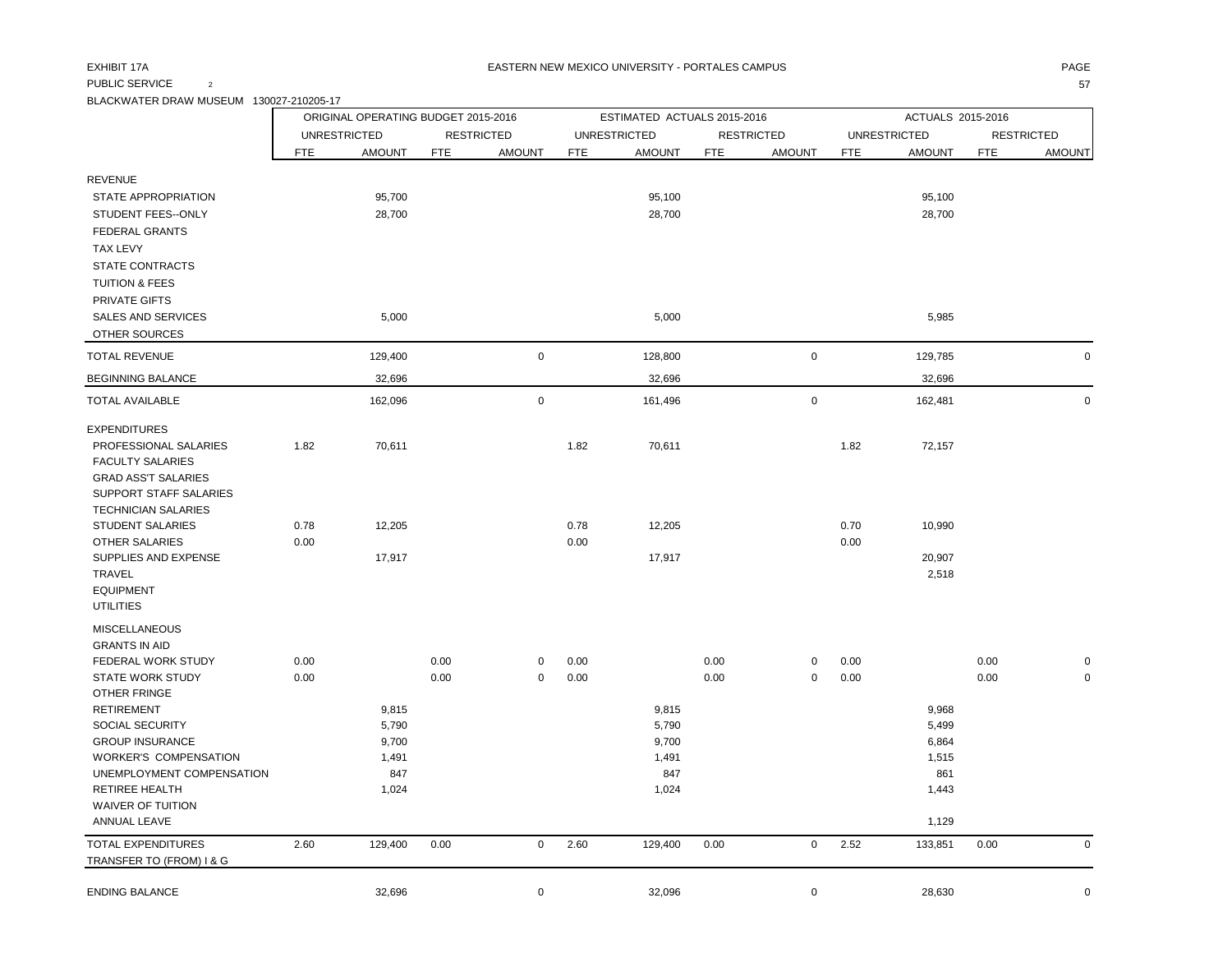# PUBLIC SERVICE 3 57a

| YOUTH ROBOTIC COMPETITION                                                                                                                                                                                                                                                                                         |                     |               |                                     |               |      |                             |                   |               |            |                     |                   |               |
|-------------------------------------------------------------------------------------------------------------------------------------------------------------------------------------------------------------------------------------------------------------------------------------------------------------------|---------------------|---------------|-------------------------------------|---------------|------|-----------------------------|-------------------|---------------|------------|---------------------|-------------------|---------------|
|                                                                                                                                                                                                                                                                                                                   |                     |               | ORIGINAL OPERATING BUDGET 2015-2016 |               |      | ESTIMATED ACTUALS 2015-2016 |                   |               |            | ACTUALS 2015-2016   |                   |               |
|                                                                                                                                                                                                                                                                                                                   | <b>UNRESTRICTED</b> |               | <b>RESTRICTED</b>                   |               |      | <b>UNRESTRICTED</b>         | <b>RESTRICTED</b> |               |            | <b>UNRESTRICTED</b> | <b>RESTRICTED</b> |               |
|                                                                                                                                                                                                                                                                                                                   | <b>FTE</b>          | <b>AMOUNT</b> | <b>FTE</b>                          | <b>AMOUNT</b> | FTE  | <b>AMOUNT</b>               | <b>FTE</b>        | <b>AMOUNT</b> | <b>FTE</b> | <b>AMOUNT</b>       | <b>FTE</b>        | <b>AMOUNT</b> |
| <b>REVENUE</b><br>STATE APPROPRIATION<br>STUDENT FEES--ONLY<br><b>FEDERAL GRANTS</b><br><b>TAX LEVY</b><br>STATE CONTRACTS<br><b>TUITION &amp; FEES</b>                                                                                                                                                           |                     | 224,700       |                                     |               |      | 223,400                     |                   |               |            | 223,400             |                   |               |
| PRIVATE GIFTS<br><b>SALES AND SERVICES</b><br>OTHER SOURCES                                                                                                                                                                                                                                                       |                     |               |                                     |               |      |                             |                   |               |            |                     |                   |               |
| <b>TOTAL REVENUE</b>                                                                                                                                                                                                                                                                                              |                     | 224,700       |                                     | $\mathbf 0$   |      | 223,400                     |                   | 0             |            | 223,400             |                   | 0             |
| <b>BEGINNING BALANCE</b>                                                                                                                                                                                                                                                                                          |                     | 0             |                                     |               |      | $\mathbf 0$                 |                   |               |            | 0                   |                   |               |
| <b>TOTAL AVAILABLE</b>                                                                                                                                                                                                                                                                                            |                     | 224,700       |                                     | $\mathbf 0$   |      | 223,400                     |                   | $\mathbf 0$   |            | 223,400             |                   | $\mathbf 0$   |
| <b>EXPENDITURES</b><br>PROFESSIONAL SALARIES<br><b>FACULTY SALARIES</b><br><b>GRAD ASS'T SALARIES</b><br>SUPPORT STAFF SALARIES<br><b>TECHNICIAN SALARIES</b><br><b>STUDENT SALARIES</b><br><b>OTHER SALARIES</b><br>SUPPLIES AND EXPENSE<br>TRAVEL<br><b>EQUIPMENT</b><br><b>UTILITIES</b>                       |                     | 224,700       |                                     |               |      | 223,400                     |                   |               |            | 223,400             |                   |               |
| <b>MISCELLANEOUS</b><br><b>GRANTS IN AID</b><br>FEDERAL WORK STUDY<br><b>STATE WORK STUDY</b><br><b>OTHER FRINGE</b><br><b>RETIREMENT</b><br>SOCIAL SECURITY<br><b>GROUP INSURANCE</b><br><b>WORKER'S COMPENSATION</b><br>UNEMPLOYMENT COMPENSATION<br>RETIREE HEALTH<br><b>WAIVER OF TUITION</b><br>ANNUAL LEAVE |                     |               |                                     |               |      |                             |                   |               |            |                     |                   |               |
| <b>TOTAL EXPENDITURES</b><br>TRANSFER TO (FROM) I & G                                                                                                                                                                                                                                                             | 0.00                | 224,700       | 0.00                                | $\mathbf 0$   | 0.00 | 223,400                     | 0.00              | 0             | 0.00       | 223,400             | 0.00              | $\mathsf 0$   |
| <b>ENDING BALANCE</b>                                                                                                                                                                                                                                                                                             |                     | $\mathbf 0$   |                                     | $\mathbf 0$   |      | $\mathbf 0$                 |                   | $\mathbf 0$   |            | $\mathbf 0$         |                   | $\mathbf 0$   |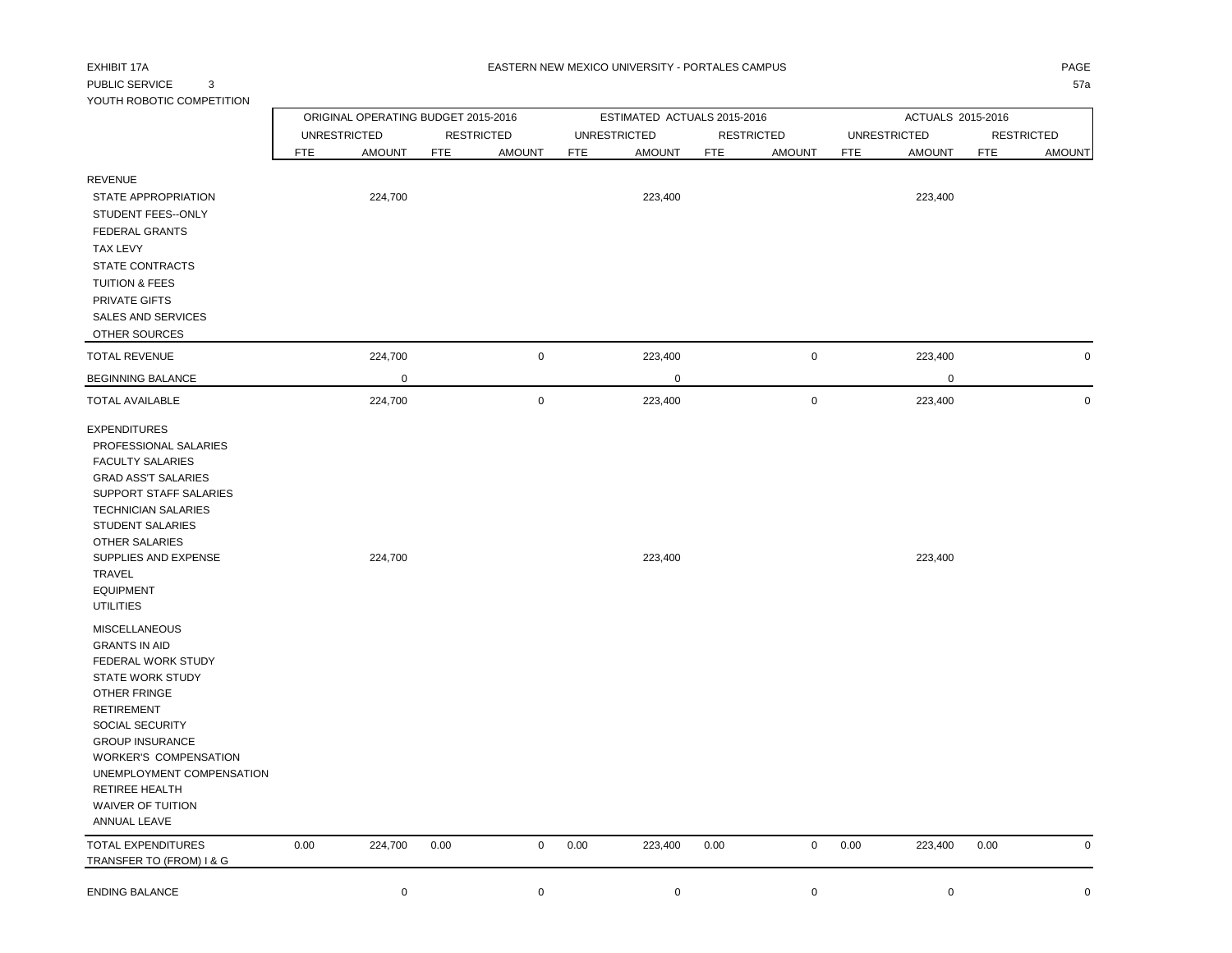### EXHIBIT 18 PAGE PAGE IN THE RESTRIAL MEXICO UNIVERSITY - PORTALES CAMPUS PAGE IN THE RESTRIAL OF PAGE IN THE RESTRIAL OF A SERVICE OF PAGE IN THE RESTRIAL OF A SERVICE OF A SERVICE OF A SERVICE OF A SERVICE OF A SERVICE OF

INTERNAL SERVICE 58

|                                                                                          |               | ORIGINAL OPERATING BUDGET 2015-2016 |            |                   |               | ESTIMATED ACTUALS 2015-2016 |            |                   |               | ACTUALS 2015-2016            |            |                   |
|------------------------------------------------------------------------------------------|---------------|-------------------------------------|------------|-------------------|---------------|-----------------------------|------------|-------------------|---------------|------------------------------|------------|-------------------|
|                                                                                          |               | <b>UNRESTRICTED</b>                 |            | <b>RESTRICTED</b> |               | <b>UNRESTRICTED</b>         |            | <b>RESTRICTED</b> |               | <b>UNRESTRICTED</b>          |            | <b>RESTRICTED</b> |
|                                                                                          | <b>FTE</b>    | <b>AMOUNT</b>                       | <b>FTE</b> | <b>AMOUNT</b>     | <b>FTE</b>    | <b>AMOUNT</b>               | <b>FTE</b> | <b>AMOUNT</b>     | <b>FTE</b>    | <b>AMOUNT</b>                | <b>FTE</b> | <b>AMOUNT</b>     |
| <b>REVENUE</b><br><b>STUDENT FEES</b><br>FEDERAL GRANTS/CONTRACTS<br><b>STATE GRANTS</b> |               | 6,000                               |            | 79,653<br>7,076   |               | 6,000                       |            | 79,653<br>7,076   |               | 6,000                        |            | 63,758<br>12,465  |
| <b>PRIVATE GIFTS</b><br><b>SALES AND SERVICES</b><br>OTHER SOURCES                       |               | 13,000<br>109,000                   |            | 63,271            |               | 13,000<br>109,000           |            | 63,271            |               | 4,519<br>112,355             |            |                   |
| <b>TOTAL REVENUE</b>                                                                     |               | 128,000                             |            | 150,000           |               | 128,000                     |            | 150,000           |               | 122,874                      |            | 76,223            |
| <b>BEGINNING BALANCE</b>                                                                 |               | 1,385,975                           |            |                   |               | 1,694,596                   |            |                   |               | 1,694,596                    |            |                   |
| <b>TOTAL AVAILABLE</b>                                                                   |               | 1,513,975                           |            | 150,000           |               | 1,822,596                   |            | 150,000           |               | 1,817,470                    |            | 76,223            |
| <b>EXPENDITURES</b>                                                                      |               |                                     |            |                   |               |                             |            |                   |               |                              |            |                   |
| PROFESSIONAL SALARIES<br><b>GRAD ASS'T SALARIES</b>                                      | 22.50<br>0.00 | 973,944                             |            |                   | 22.50<br>0.00 | 973,944                     |            |                   | 20.00<br>0.00 | 896,902                      |            |                   |
| <b>SUPPORT STAFF SALARIES</b>                                                            | 3.35          | 101,831                             |            |                   | 3.35          | 101,831                     |            |                   | 2.35          | 79,838                       |            |                   |
| <b>TECHNICIAN SALARIES</b>                                                               | 7.00          | 243,090                             |            |                   | 7.00          | 243,090                     |            |                   | 7.00          | 248,808                      |            |                   |
| <b>STUDENT SALARIES</b>                                                                  | 9.79          | 152,661                             |            |                   | 9.79          | 152,661                     |            |                   | 7.23          | 112,839                      |            |                   |
| <b>OTHER SALARIES</b>                                                                    | 0.13          | 2,000                               |            |                   | 0.13          | 2,000                       |            |                   | 0.00          |                              |            |                   |
| SUPPLIES AND EXPENSE                                                                     |               | 1,582,069                           |            |                   |               | 1,582,069                   |            |                   |               | 1,530,849                    |            |                   |
| TRAVEL                                                                                   |               | 9,730                               |            |                   |               | 9,730                       |            |                   |               | 4,101                        |            |                   |
| <b>EQUIPMENT</b>                                                                         |               |                                     |            |                   |               |                             |            |                   |               | 38,593                       |            |                   |
| PURCHASE OF MERCHANDISE                                                                  |               | 95,800                              |            |                   |               | 95,800                      |            |                   |               | 85,409                       |            |                   |
| <b>MISCELLANEOUS</b><br><b>GRANTS IN AID</b>                                             |               | 952                                 |            | 63,271            |               | 952                         |            | 63,271            |               |                              |            |                   |
| FEDERAL WORK STUDY                                                                       | 1.70          | 26,551                              | 5.11       | 79,653            | 1.70          | 26,551                      | 5.11       | 79,653            | 1.04          | 16,245                       | 4.09       | 63,758            |
| <b>STATE WORK STUDY</b>                                                                  | 0.11          | 1,769                               | 0.45       | 7,076             | 0.11          | 1,769                       | 0.45       | 7,076             | 0.20          | 3,116                        | 0.80       | 12,465            |
| OTHER FRINGE                                                                             |               |                                     |            |                   |               |                             |            |                   |               |                              |            |                   |
| <b>RETIREMENT</b>                                                                        |               | 183,322                             |            |                   |               | 183,322                     |            |                   |               | 169,770                      |            |                   |
| <b>SOCIAL SECURITY</b>                                                                   |               | 100,894                             |            |                   |               | 100,894                     |            |                   |               | 87,748                       |            |                   |
| <b>GROUP INSURANCE</b>                                                                   |               | 203,648                             |            |                   |               | 203,648                     |            |                   |               | 161,190                      |            |                   |
| <b>WORKER'S COMPENSATION</b>                                                             |               | 27,033                              |            |                   |               | 27,033                      |            |                   |               | 24,729                       |            |                   |
| UNEMPLOYMENT COMPENSATION                                                                |               | 15,826                              |            |                   |               | 15,826                      |            |                   |               | 14,629                       |            |                   |
| RETIREE HEALTH                                                                           |               | 26,377                              |            |                   |               | 26,377                      |            |                   |               | 24,428                       |            |                   |
| <b>WAIVER OF TUITION</b>                                                                 |               | 9,600                               |            |                   |               | 9,600                       |            |                   |               | 6,160                        |            |                   |
| ANNUAL LEAVE                                                                             |               |                                     |            |                   |               |                             |            |                   |               | $-10,253$                    |            |                   |
| <b>TOTAL EXPENDITURES</b>                                                                | 44.58         | 3,757,097                           | 5.56       | 150,000           | 44.58         | 3,757,097                   | 5.56       | 150,000           | 37.82         | 3,495,100                    | 4.89       | 76,223            |
| <b>COST DISTRIBUTED TO:</b><br><b>INSTRUCTION</b><br>OTHER I & G                         |               |                                     |            |                   |               |                             |            |                   |               | (1,689,227)<br>(1, 107, 406) |            |                   |
| <b>OTHER</b>                                                                             |               | (3,645,097)                         |            |                   |               | (3,645,097)                 |            |                   |               | (863, 710)                   |            |                   |
| <b>TOTAL DISTRIBUTED</b>                                                                 |               | (3,645,097)                         |            |                   |               | (3,645,097)                 |            |                   |               | (3,660,343)                  |            |                   |
| <b>NET EXPENDITURES</b>                                                                  | 44.58         | 112,000                             | 5.56       | 150,000           | 44.58         | 112,000                     | 5.56       | 150,000           | 37.82         | $-165,242$                   | 4.89       | 76,223            |
| TRANSFER TO (FROM) Capital                                                               |               |                                     |            |                   |               |                             |            |                   |               |                              |            |                   |
| TRANSFER TO (FROM) BR&R                                                                  |               |                                     |            |                   |               |                             |            |                   |               |                              |            |                   |
| <b>ENDING BALANCE</b>                                                                    |               | 1,401,975                           |            | $\mathbf 0$       |               | 1,710,596                   |            | $\mathbf 0$       |               | 1,982,712                    |            | $\mathbf 0$       |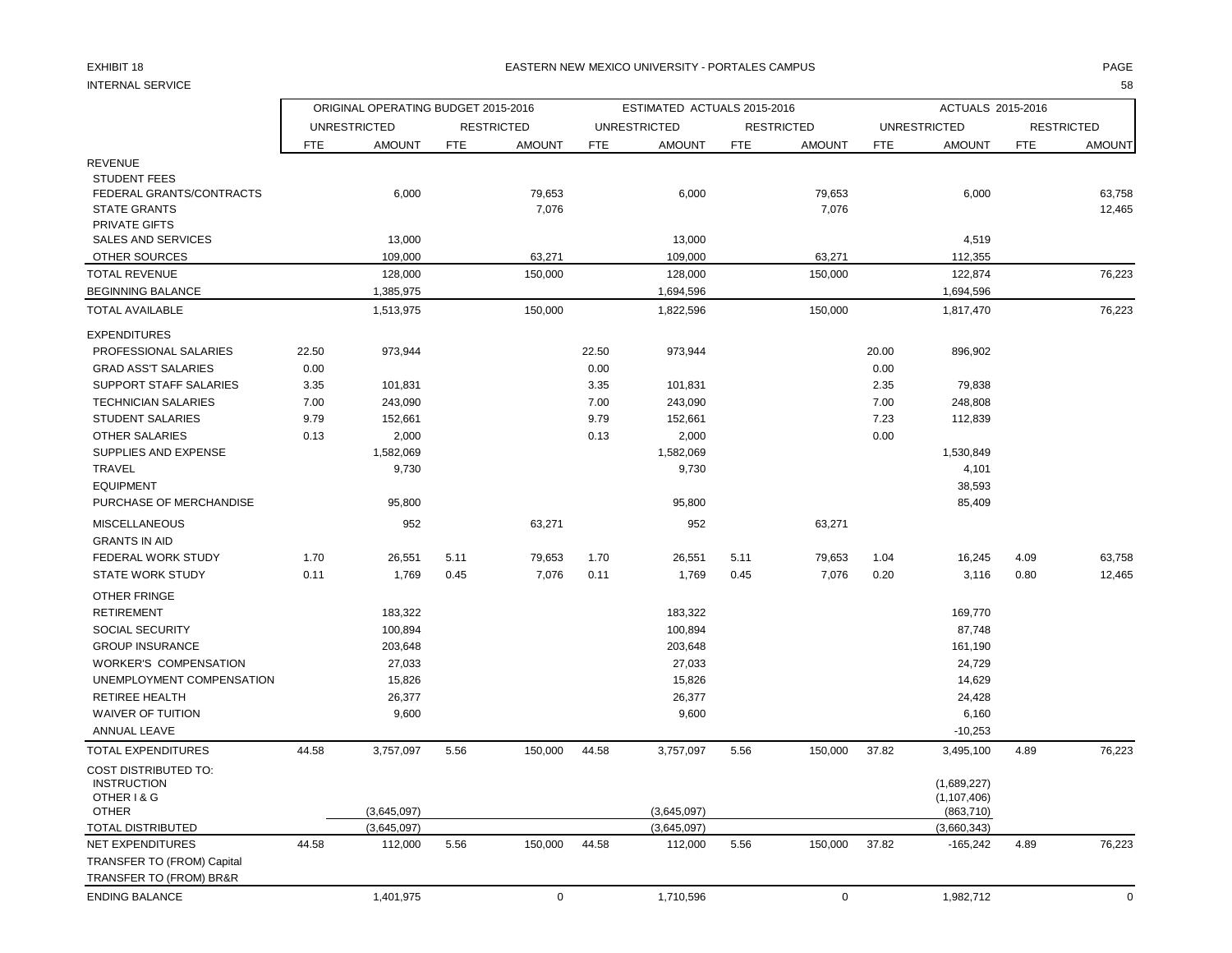STUDENT AID GRANTS & STIPENDS 59

### EXHIBIT 19 PAGE PAGE IN THE SERVICE OF THE SERVICE OF THE SERVICE OF THE SERVICE OF THE SERVICE OF THE SERVICE OF THE SERVICE OF THE SERVICE OF THE SERVICE OF THE SERVICE OF THE SERVICE OF THE SERVICE OF THE SERVICE OF THE

|                                           |                     | ORIGINAL OPERATING BUDGET 2015-2016 |            |                    |                     | ESTIMATED ACTUALS 2015-2016 |            |                    |            | ACTUALS 2015-2016   |            |                    |
|-------------------------------------------|---------------------|-------------------------------------|------------|--------------------|---------------------|-----------------------------|------------|--------------------|------------|---------------------|------------|--------------------|
|                                           | <b>UNRESTRICTED</b> |                                     |            | <b>RESTRICTED</b>  | <b>UNRESTRICTED</b> |                             |            | <b>RESTRICTED</b>  |            | <b>UNRESTRICTED</b> |            | <b>RESTRICTED</b>  |
|                                           | <b>FTE</b>          | <b>AMOUNT</b>                       | <b>FTE</b> | <b>AMOUNT</b>      | <b>FTE</b>          | <b>AMOUNT</b>               | <b>FTE</b> | <b>AMOUNT</b>      | <b>FTE</b> | <b>AMOUNT</b>       | <b>FTE</b> | <b>AMOUNT</b>      |
| <b>REVENUE</b>                            |                     |                                     |            |                    |                     |                             |            |                    |            |                     |            |                    |
| <b>FEDERAL</b>                            |                     |                                     |            |                    |                     |                             |            |                    |            |                     |            |                    |
| DIRECT STUDENT LOAN PRG<br><b>SEOG</b>    |                     |                                     |            | 16,000,000         |                     |                             |            | 16,000,000         |            |                     |            | 16,563,347         |
| FEDERAL WORKSTUDY                         |                     | 7,000                               |            | 360,000<br>12,000  |                     | 6,100                       |            | 360,000<br>12,000  |            | 4,824               |            | 313,483<br>245,215 |
| <b>TEACH</b>                              |                     |                                     |            | 100,000            |                     |                             |            | 100,000            |            |                     |            | 12,547             |
| PELL                                      |                     |                                     |            | 9,000,000          |                     |                             |            | 9,000,000          |            |                     |            | 6,542,241          |
| <b>TOTAL FEDERAL</b>                      |                     | 7,000                               |            | 25,472,000         |                     | 6,100                       |            | 25,472,000         |            | 4,824               |            | 23,676,833         |
| <b>STATE</b>                              |                     |                                     |            |                    |                     |                             |            |                    |            |                     |            |                    |
| <b>NM SCHOLARS</b>                        |                     | 39,619                              |            |                    |                     | 21,235                      |            |                    |            | 21,235              |            |                    |
| STATE MINORITY GRAD FELLOW                |                     | 21,600                              |            |                    |                     | 21,600                      |            |                    |            | 14,400              |            |                    |
| SIG                                       |                     |                                     |            | 512,179            |                     |                             |            | 512,179            |            |                     |            | 470,079            |
| <b>SUCCESS</b>                            |                     | 2,735,000                           |            |                    |                     | 2,735,000                   |            |                    |            | 2,352,499           |            |                    |
| STATE WRK STU/CAG/PW/WV                   |                     | 25,000                              |            | 261,456            |                     | 25,000                      |            | 261,456            |            | 3,255               |            | 67,179             |
| <b>TOTAL STATE</b>                        |                     | 2,821,219                           |            | 773,635            |                     | 2,802,835                   |            | 773,635            |            | 2,391,389           |            | 537,258            |
| PRIVATE GIFTS                             |                     |                                     |            |                    |                     |                             |            |                    |            |                     |            |                    |
| <b>SCHOLARSHIPS</b>                       |                     | 100,000                             |            | 745,000            |                     | $\mathbf 0$                 |            | 800,000            |            | 15,000              |            | 630,358            |
| <b>TOTAL PRIVATE GIFTS</b>                |                     | 100,000                             |            | 745,000            |                     | $\mathbf 0$                 |            | 800,000            |            | 15,000              |            | 630,358            |
| <b>OTHER</b>                              |                     | 781                                 |            | 109,365            |                     | 65                          |            | 54,365             |            |                     |            | 191,915            |
| <b>TOTAL REVENUE</b>                      |                     | 2,929,000                           |            | 27,100,000         |                     | 2,809,000                   |            | 27,100,000         |            | 2,411,213           |            | 25,036,364         |
| <b>BEGINNING BALANCE</b>                  |                     | 450,922                             |            |                    |                     | 513,756                     |            |                    |            | 513,756             |            |                    |
| <b>TOTAL AVAILABLE</b>                    |                     | 3,379,922                           |            | 27.100.000         |                     | 3,322,756                   |            | 27,100,000         |            | 2,924,969           |            | 25,036,364         |
| <b>EXPENDITURES</b>                       |                     |                                     |            |                    |                     |                             |            |                    |            |                     |            |                    |
| <b>FEDERAL</b>                            |                     |                                     |            |                    |                     |                             |            |                    |            |                     |            |                    |
| DIRECT STUDENT LOAN PRG                   |                     |                                     |            | 16,000,000         |                     |                             |            | 16,000,000         |            |                     |            | 16,563,347         |
| <b>SEOG</b>                               |                     | 117,929                             |            | 360,000            |                     | 117,929                     |            | 360,000            |            | 125,646             |            | 313,483            |
| FEDERAL WORKSTUDY                         | 0.45                | 7,000                               | 0.77       | 12,000             | 0.39                | 6,100                       | 0.77       | 12,000             | 0.31       | 4,824               | 15.72      | 245,215            |
| <b>TEACH</b>                              |                     |                                     |            | 100,000            |                     |                             |            | 100,000            |            |                     |            | 12,547             |
| PELL                                      |                     |                                     |            | 9,000,000          |                     |                             |            | 9,000,000          |            |                     |            | 6,542,241          |
| <b>TOTAL FEDERAL</b>                      |                     | 124,929                             |            | 25,472,000         |                     | 124,029                     |            | 25,472,000         |            | 130,470             |            | 23,676,833         |
| <b>STATE</b>                              |                     |                                     |            |                    |                     |                             |            |                    |            |                     |            |                    |
| <b>NM SCHOLARS</b>                        |                     | 39,619                              |            |                    |                     | 21,235                      |            |                    |            | 21,235              |            |                    |
| STATE MINORITY GRAD FELLOW                |                     | 21,600                              |            |                    |                     | 21,600                      |            |                    |            | 14,400              |            |                    |
| STATE SCHOLARSHIPS--3%                    |                     | 594,233                             |            |                    |                     | 594,233                     |            |                    |            | 595,272             |            |                    |
| SIG                                       |                     |                                     |            | 512,179            |                     |                             |            | 512,179            |            |                     |            | 470,079            |
| <b>SUCCESS</b><br>STATE WRK STU/CAG/PW/WV |                     | 2,735,000                           |            |                    |                     | 2,735,000                   |            |                    |            | 2,352,499           |            |                    |
| <b>TOTAL STATE</b>                        |                     | 25,000<br>3,415,452                 |            | 261,456<br>773,635 |                     | 25,000<br>3,397,068         |            | 261,456<br>773,635 |            | 3,255<br>2,986,661  |            | 67,179<br>537,258  |
| PRIVATE GIFTS                             |                     |                                     |            |                    |                     |                             |            |                    |            |                     |            |                    |
| <b>SCHOLARSHIPS</b>                       |                     | 100,000                             |            | 745,000            |                     | 0                           |            | 800,000            |            | 15,000              |            | 630,358            |
| <b>TOTAL PRIVATE GIFTS</b>                |                     | 100,000                             |            | 745,000            |                     | $\mathbf 0$                 |            | 800,000            |            | 15,000              |            | 630,358            |
| <b>OTHER</b>                              |                     | 1,504,619                           |            | 109,365            |                     | 1,623,903                   |            | 54,365             |            | 1,614,718           |            | 191,915            |
| TOTAL EXPENDITURES                        |                     | 5,145,000                           |            | 27,100,000         |                     | 5,145,000                   |            | 27,100,000         |            | 4,746,849           |            | 25,036,364         |
| TRANSFER TO (FROM) I & G                  |                     | (2,216,000)                         |            |                    |                     | (2,261,000)                 |            |                    |            | (2,261,000)         |            |                    |
|                                           |                     |                                     |            |                    |                     |                             |            |                    |            |                     |            |                    |

ENDING BALANCE 0.45 0.45 450,922 0.77 0 0.39 438,756 0.77 0 0.31 439,120 15.72 0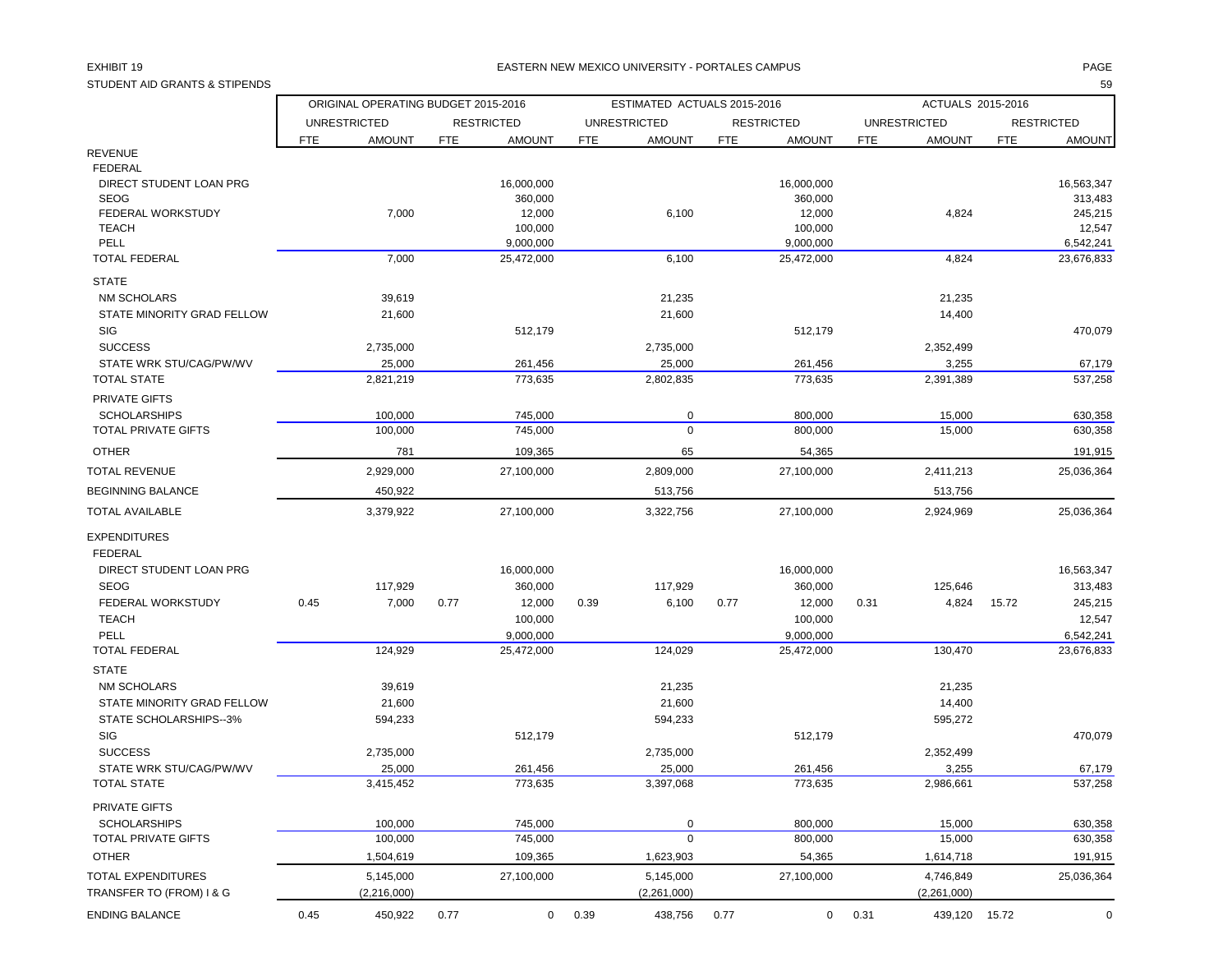### EXHIBIT 20 PAGE PAGE IN THE SERVICE OF THE SERVICE OF THE SERVICE OF THE SERVICE OF THE SERVICE OF THE SERVICE OF THE SERVICE OF THE SERVICE OF THE SERVICE OF THE SERVICE OF THE SERVICE OF THE SERVICE OF THE SERVICE OF THE

AUXILIARIES 60

|                                           |            | ORIGINAL OPERATING BUDGET 2015-2016 |            |                   |            | ESTIMATED ACTUALS 2015-2016 |            |                   |            | ACTUALS 2015-2016   |            |                   |
|-------------------------------------------|------------|-------------------------------------|------------|-------------------|------------|-----------------------------|------------|-------------------|------------|---------------------|------------|-------------------|
|                                           |            | <b>UNRESTRICTED</b>                 |            | <b>RESTRICTED</b> |            | <b>UNRESTRICTED</b>         |            | <b>RESTRICTED</b> |            | <b>UNRESTRICTED</b> |            | <b>RESTRICTED</b> |
|                                           | <b>FTE</b> | <b>AMOUNT</b>                       | <b>FTE</b> | <b>AMOUNT</b>     | <b>FTE</b> | <b>AMOUNT</b>               | <b>FTE</b> | <b>AMOUNT</b>     | <b>FTE</b> | <b>AMOUNT</b>       | <b>FTE</b> | <b>AMOUNT</b>     |
| <b>REVENUE</b>                            |            |                                     |            |                   |            |                             |            |                   |            |                     |            |                   |
| STATE APPROPRIATION                       |            |                                     |            |                   |            |                             |            |                   |            |                     |            |                   |
| <b>STUDENT FEES</b>                       |            | 536,049                             |            |                   |            | 536,049                     |            |                   |            | 536,049             |            |                   |
| <b>FEDERAL GRANTS</b>                     |            |                                     |            | 30,807            |            |                             |            | 30,807            |            |                     |            | 36,021            |
| <b>STATE GRANTS</b>                       |            |                                     |            | 4,532             |            |                             |            | 4,532             |            |                     |            | 34,338            |
| PRIVATE GIFTS                             |            |                                     |            |                   |            |                             |            |                   |            |                     |            | 34,419            |
| <b>SALES AND SERVICES</b>                 |            | 4,813,351                           |            |                   |            | 4,543,351                   |            |                   |            | 4,572,916           |            |                   |
| OTHER SOURCES                             |            | 820,600                             |            | 114,661           |            | 820,600                     |            | 114,661           |            | 827,750             |            |                   |
| <b>TOTAL REVENUE</b>                      |            | 6,170,000                           |            | 150,000           |            | 5,900,000                   |            | 150,000           |            | 5,936,715           |            | 104,778           |
| <b>BEGINNING BALANCE</b>                  |            | 73,930                              |            |                   |            | 297,538                     |            |                   |            | 297,538             |            |                   |
| <b>TOTAL AVAILABLE</b>                    |            | 6,243,930                           |            | 150,000           |            | 6,197,538                   |            | 150,000           |            | 6,234,253           |            | 104,778           |
| <b>EXPENDITURES</b>                       |            |                                     |            |                   |            |                             |            |                   |            |                     |            |                   |
| PROFESSIONAL SALARIES                     | 4.00       | 187,896                             |            |                   | 4.00       | 187,896                     |            |                   | 4.00       | 185,547             |            |                   |
| <b>GRAD ASS'T SALARIES</b>                | 0.00       |                                     |            |                   | 0.00       |                             |            |                   | 0.00       |                     |            |                   |
| SUPPORT STAFF SALARIES                    | 1.00       | 24,274                              |            |                   | 1.00       | 24,274                      |            |                   | 1.00       | 26,518              |            |                   |
| <b>TECHNICIAN SALARIES</b>                | 13.38      | 286,899                             |            |                   | 13.38      | 286,899                     |            |                   | 12.43      | 273,357             |            |                   |
| <b>STUDENT SALARIES</b>                   | 13.18      | 205,550                             |            |                   | 13.18      | 205,550                     |            |                   | 13.76      | 214,646             |            |                   |
| <b>OTHER SALARIES</b>                     | 0.13       | 2,000                               |            |                   | 0.13       | 2,000                       |            |                   | 0.26       | 3,989               |            |                   |
| SUPPLIES AND EXPENSE                      |            | 588,437                             |            |                   |            | 588,437                     |            |                   |            | 661,511             |            | 34,419            |
| <b>TRAVEL</b>                             |            | 2,100                               |            |                   |            | 2,100                       |            |                   |            | 1,356               |            |                   |
| <b>EQUIPMENT</b>                          |            | 77,644                              |            |                   |            | 77,644                      |            |                   |            |                     |            |                   |
| PURCHASE OF MERCHANDISE                   |            | 2,384,000                           |            |                   |            | 2,384,000                   |            |                   |            | 2,149,769           |            |                   |
| <b>MISCELLANEOUS</b>                      |            | 706                                 |            | 114,661           |            | 50,706                      |            | 114,661           |            |                     |            |                   |
| <b>GRANTS IN AID</b>                      |            |                                     |            |                   |            |                             |            |                   |            |                     |            |                   |
| FEDERAL WORK STUDY                        | 0.66       | 10,269                              | 1.97       | 30,807            | 0.66       | 10,269                      | 1.97       | 30,807            | 0.18       | 2,749               | 2.31       | 36,021            |
| <b>STATE WORK STUDY</b>                   | 0.07       | 1,133                               | 0.29       | 4,532             | 0.07       | 1,133                       | 0.29       | 4,532             | 0.55       | 8,533               | 2.20       | 34,338            |
| OTHER FRINGE                              |            |                                     |            |                   |            |                             |            |                   |            |                     |            |                   |
| <b>RETIREMENT</b>                         |            | 69,371                              |            |                   |            | 69,371                      |            |                   |            | 66,102              |            |                   |
| SOCIAL SECURITY<br><b>GROUP INSURANCE</b> |            | 38,179<br>116,725                   |            |                   |            | 38,179<br>116,725           |            |                   |            | 36,036<br>54,770    |            |                   |
| <b>WORKER'S COMPENSATION</b>              |            | 12,831                              |            |                   |            | 12,831                      |            |                   |            | 12,934              |            |                   |
| UNEMPLOYMENT COMPENSATION                 |            | 6,304                               |            |                   |            | 6,304                       |            |                   |            | 5,778               |            |                   |
| RETIREE HEALTH                            |            | 9,981                               |            |                   |            | 9,981                       |            |                   |            | 9,747               |            |                   |
| <b>WAIVER OF TUITION</b>                  |            | 12,500                              |            |                   |            | 12,500                      |            |                   |            | 1,507               |            |                   |
| ANNUAL LEAVE                              |            |                                     |            |                   |            |                             |            |                   |            | (6,044)             |            |                   |
| <b>FUEL</b>                               |            | 57,000                              |            |                   |            | 57,000                      |            |                   |            | 47,114              |            |                   |
| <b>ELECTRICITY</b>                        |            | 222,845                             |            |                   |            | 222,845                     |            |                   |            | 218,508             |            |                   |
| WATER/SEWAGE/GARBAGE                      |            | 90,516                              |            |                   |            | 90,516                      |            |                   |            | 76,728              |            |                   |
| CHARGE-INTERNAL SUPPORT                   |            | 0                                   |            |                   |            | $\Omega$                    |            |                   |            | $\overline{a}$      |            |                   |
| CHARGE-INSTITUTIONAL SUPPORT              |            | 143,920                             |            |                   |            | 143,920                     |            |                   |            | 143,920             |            |                   |
| CHARGE-PHYSICAL PLANT                     |            | 143,920                             |            |                   |            | 143,920                     |            |                   |            | 143,920             |            |                   |
| <b>TOTAL EXPENDITURES</b>                 | 32.41      | 4,695,000                           | 2.27       | 150,000           | 32.41      | 4,745,000                   | 2.27       | 150,000           | 32.17      | 4,338,995           | 4.51       | 104,778           |
| TRANSFER TO (FROM) I & G                  |            | 1,165,000                           |            |                   |            | 1,365,000                   |            |                   |            | 1,365,000           |            |                   |
| TRANSFER TO (FROM) OTHER                  |            |                                     |            |                   |            |                             |            |                   |            |                     |            |                   |
| <b>ENDING BALANCE</b>                     |            | 383,930                             |            | $\mathbf 0$       |            | 87,538                      |            | $\mathbf 0$       |            | 530,258             |            | $\mathbf 0$       |
|                                           |            |                                     |            |                   |            |                             |            |                   |            |                     |            |                   |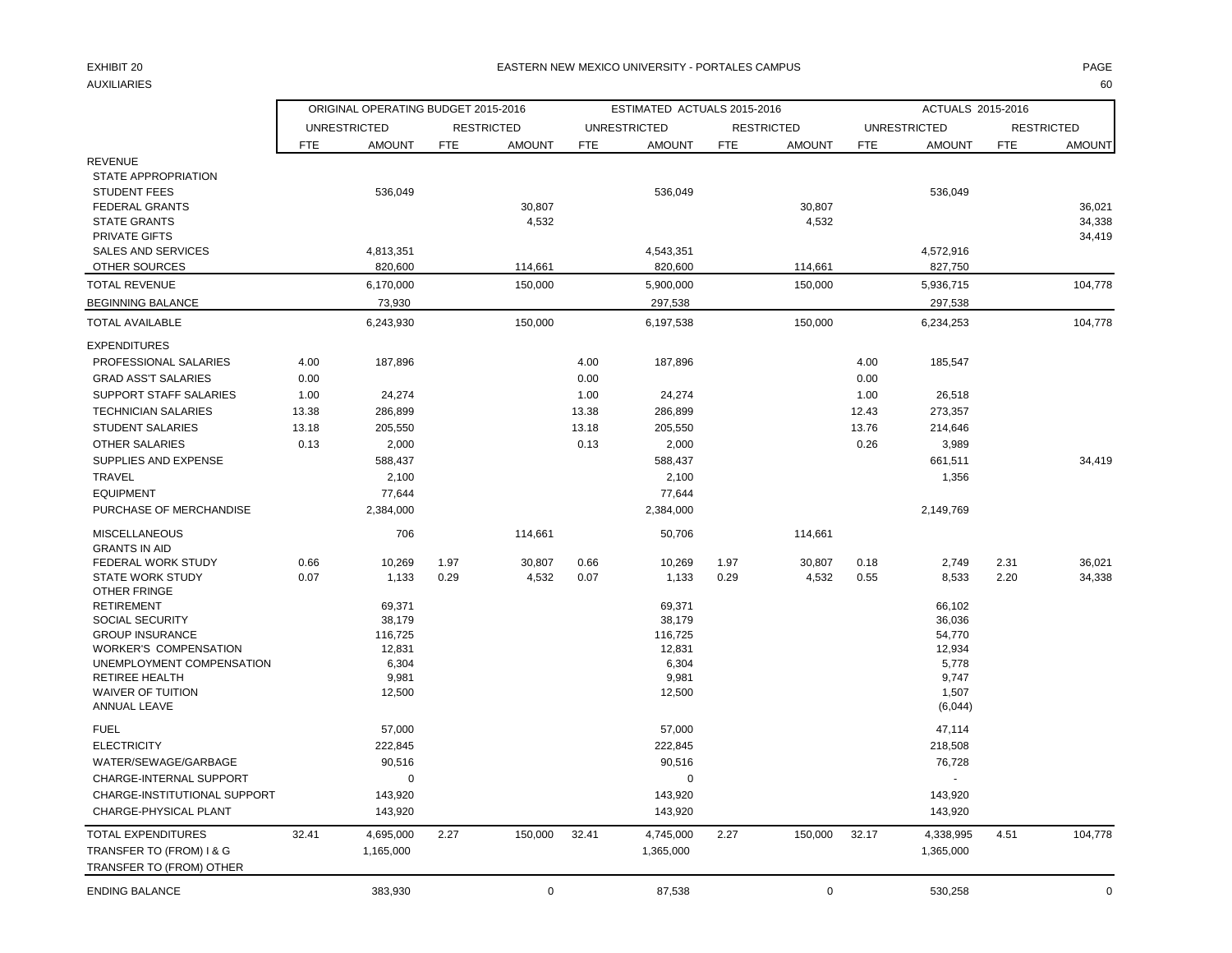## INTERCOLLEGIATE ATHLETICS 61

REVENUE

TRANSFER TO (FROM) I & G

ORIGINAL OPERATING BUDGET 2015-2016 **ESTIMATED ACTUALS 2015-2016** ACTUALS 2015-2016

UNRESTRICTED RESTRICTED UNRESTRICTED RESTRICTED UNRESTRICTED RESTRICTED

|                               | <b>FTE</b> | AMOUNT    | <b>FTE</b> | <b>AMOUNT</b> | <b>FTE</b> | AMOUNT    | <b>FTE</b> | <b>AMOUNT</b> | FTE   | <b>AMOUNT</b> | <b>FTE</b> | AMOUNT  |
|-------------------------------|------------|-----------|------------|---------------|------------|-----------|------------|---------------|-------|---------------|------------|---------|
| <b>REVENUE</b>                |            |           |            |               |            |           |            |               |       |               |            |         |
| <b>STATE APPROPRIATION</b>    |            | 2,144,100 |            |               |            | 2,131,300 |            |               |       | 2,131,300     |            |         |
| <b>STUDENT FEES</b>           |            | 1,475,500 |            |               |            | 1,475,500 |            |               |       | 1,500,089     |            |         |
| <b>FEDERAL GRANTS</b>         |            |           |            | 10,500        |            |           |            | 10,500        |       |               |            | 5,707   |
| <b>STATE GRANTS</b>           |            |           |            | 14,000        |            |           |            | 14,000        |       |               |            | 15,331  |
| <b>PRIVATE GIFTS</b>          |            |           |            | 1,050,000     |            |           |            | 1,050,000     |       |               |            | 178,218 |
| <b>SALES AND SERVICES</b>     |            | 19,400    |            |               |            | 19,400    |            |               |       | 43,197        |            |         |
| OTHER SOURCES                 |            | 35,000    |            | 425,500       |            | 73,800    |            | 425,500       |       | 67,702        |            | 8,886   |
| <b>TOTAL REVENUE</b>          |            | 3,674,000 |            | 1,500,000     |            | 3,700,000 |            | 1,500,000     |       | 3,742,288     |            | 208,142 |
| <b>BEGINNING BALANCE</b>      |            | 133,175   |            |               |            | 204,857   |            |               |       | 204,857       |            |         |
| <b>TOTAL AVAILABLE</b>        |            | 3,807,175 |            | 1,500,000     |            | 3,904,857 |            | 1,500,000     |       | 3,947,145     |            | 208,142 |
| <b>EXPENDITURES</b>           |            |           |            |               |            |           |            |               |       |               |            |         |
| PROFESSIONAL/COACHES SALARIE  | 19.35      | 930,385   |            |               | 19.35      | 930,385   |            |               | 19.10 | 963,943       | 0.25       | 11967   |
| <b>GRAD ASS'T SALARIES</b>    | 2.00       | 34,000    |            |               | 2.00       | 34,000    |            |               | 1.64  | 27,949        | 0.12       | 2,000   |
| <b>SUPPORT STAFF SALARIES</b> | 1.00       | 30,661    |            |               | 1.00       | 30,661    |            |               | 1.00  | 32,778        |            |         |
| <b>TECHNICIAN SALARIES</b>    | 0.25       | 6,989     |            |               | 0.25       | 6,989     |            |               | 0.25  | 20,482        |            |         |
| <b>STUDENT SALARIES</b>       | 1.81       | 28,282    |            |               | 1.81       | 28,282    |            |               | 2.52  | 39,340        |            |         |
| <b>OTHER SALARIES</b>         | 3.04       | 47,447    |            |               | 3.04       | 47,447    |            |               | 1.31  | 20,487        |            |         |
| SUPPLIES AND EXPENSE          |            | 585,151   |            |               |            | 585,151   |            |               |       | 665,124       |            | 112,363 |
| <b>TRAVEL</b>                 |            | 246,801   |            |               |            | 246,801   |            |               |       | 375,605       |            | 13,849  |
| <b>EQUIPMENT</b>              |            |           |            |               |            |           |            |               |       | 5,325         |            | 5,639   |
| <b>UTILTIES</b>               |            | 25,000    |            |               |            | 25,000    |            |               |       | 12,611        |            |         |
| <b>MISCELLANEOUS</b>          |            |           |            | 1,475,500     |            | 151,000   |            | 1,475,500     |       |               |            |         |
| <b>GRANTS IN AID</b>          |            | 1,307,021 |            |               |            | 1,307,021 |            |               |       | 1,258,913     |            | 41,286  |
| FEDERAL WORK STUDY            | 0.22       | 3,500     | 0.67       | 10,500        | 0.22       | 3,500     | 0.67       | 10,500        |       |               | 0.37       | 5,707   |
| <b>STATE WORK STUDY</b>       | 0.22       | 3,500     | 0.90       | 14,000        | 0.22       | 3,500     | 0.90       | 14,000        | 0.25  | 3,833         | 0.98       | 15,331  |
| OTHER FRINGES                 |            |           |            |               |            |           |            |               |       |               |            |         |
| <b>RETIREMENT</b>             |            | 134,557   |            |               |            | 134,557   |            |               |       | 139,360       |            |         |
| SOCIAL SECURITY               |            | 74,054    |            |               |            | 74,054    |            |               |       | 75,411        |            |         |
| <b>GROUP INSURANCE</b>        |            | 152,200   |            |               |            | 152,200   |            |               |       | 112,508       |            |         |
| <b>WORKER'S COMPENSATION</b>  |            | 19,527    |            |               |            | 19,527    |            |               |       | 20,402        |            |         |
| UNEMPLOYMENT COMPENSATION     |            | 11,640    |            |               |            | 11,640    |            |               |       | 12,494        |            |         |

 RETIREE HEALTH 19,361 19,361 20,474 WAIVER OF TUITION 6,500 6,500 6,500 5,500 6,500 5,500 5,500 5,500 5,500 5,500 5,500 5,500 5,500 5,500 5,500 5,500 5,500 5,500 5,500 5,500 5,500 5,500 5,500 5,500 5,500 5,500 5,500 5,500 5,500 5,500 5,500 5,500 5,500 5,500 ANNUAL LEAVE -4,133 CHARGE-INSTUTIONAL SUPPORT 4,212 4,212 4,212 CHARGE-PHYSICAL PLANT 4,212 4,212 4,212

TOTAL EXPENDITURES 27.90 3,674,000 1.57 1,500,000 27.90 3,825,000 1.57 1,500,000 26.07 3,816,110 1.72 208,142

ENDING BALANCE 133,175 79,857 131,035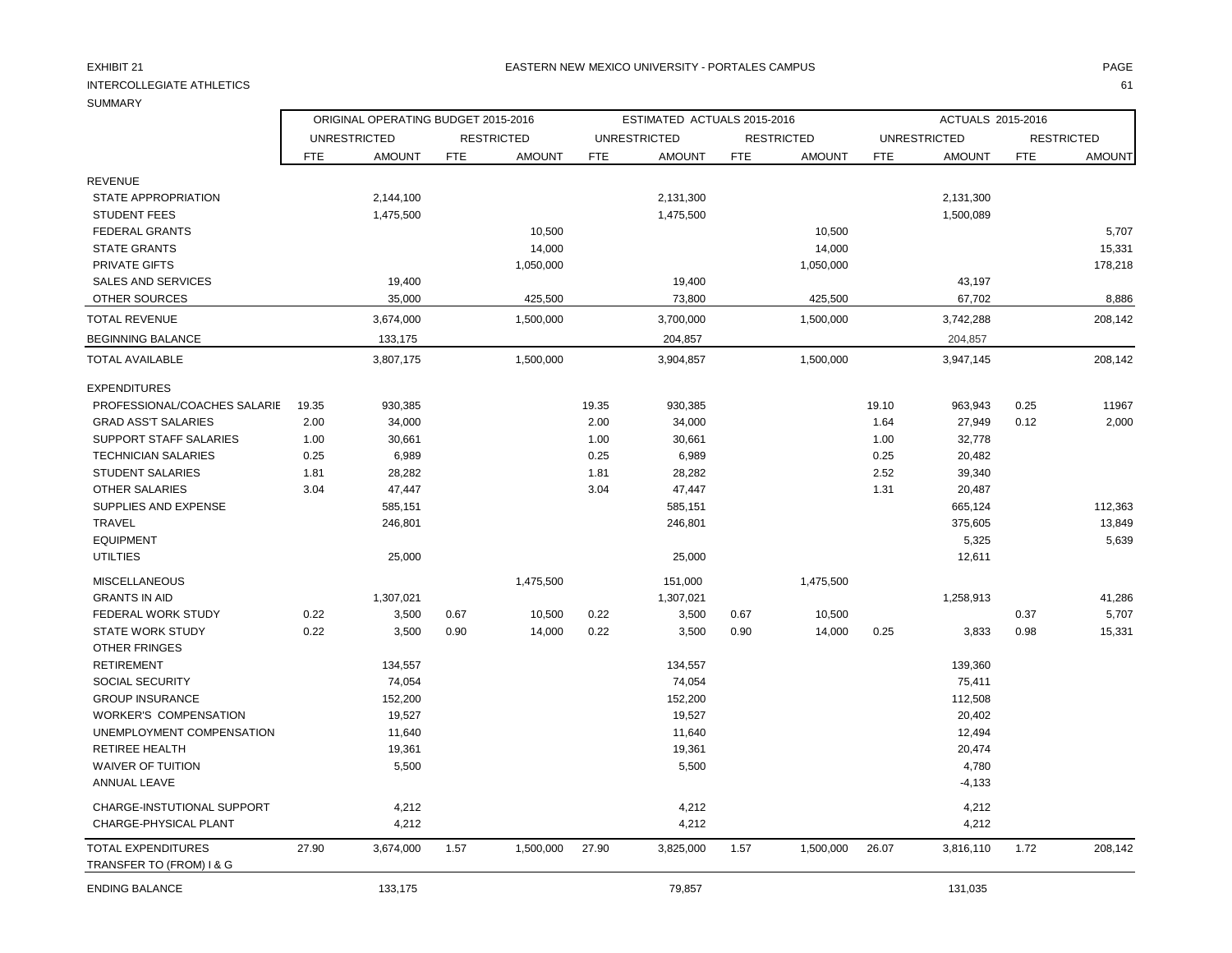### EXHIBIT 21A PAGE NA BATERN NEW MEXICO UNIVERSITY - PORTALES CAMPUS AND THE RESERVENT OF PAGE AND THE RESERVENT.

INTERCOLLEGIATE ATHLETICS 1<br>ADMINISTRATION

| <b>ADMINISTRATION</b>                                 | 100021-110501-21 |                                     |            |                   |            |                             |            |                   |            |                     |            |                   |
|-------------------------------------------------------|------------------|-------------------------------------|------------|-------------------|------------|-----------------------------|------------|-------------------|------------|---------------------|------------|-------------------|
|                                                       |                  | ORIGINAL OPERATING BUDGET 2015-2016 |            |                   |            | ESTIMATED ACTUALS 2015-2016 |            |                   |            | ACTUALS 2015-2016   |            |                   |
|                                                       |                  | <b>UNRESTRICTED</b>                 |            | <b>RESTRICTED</b> |            | <b>UNRESTRICTED</b>         |            | <b>RESTRICTED</b> |            | <b>UNRESTRICTED</b> |            | <b>RESTRICTED</b> |
|                                                       | <b>FTE</b>       | <b>AMOUNT</b>                       | <b>FTE</b> | <b>AMOUNT</b>     | <b>FTE</b> | <b>AMOUNT</b>               | <b>FTE</b> | <b>AMOUNT</b>     | <b>FTE</b> | <b>AMOUNT</b>       | <b>FTE</b> | <b>AMOUNT</b>     |
| <b>REVENUE</b>                                        |                  |                                     |            |                   |            |                             |            |                   |            |                     |            |                   |
| STATE APPROPRIATION                                   |                  | 2,144,100                           |            |                   |            | 2,131,300                   |            |                   |            | 2,131,300           |            |                   |
| <b>STUDENT FEES</b>                                   |                  | 1,475,500                           |            |                   |            | 1,475,500                   |            |                   |            | 1,500,089           |            |                   |
| <b>FEDERAL GRANTS</b>                                 |                  |                                     |            | 10,500            |            |                             |            | 10,500            |            |                     |            | 5,707             |
| <b>STATE GRANTS</b>                                   |                  |                                     |            | 14,000            |            |                             |            | 14,000            |            |                     |            | 15,331            |
| <b>PRIVATE GIFTS</b>                                  |                  |                                     |            | 1,050,000         |            |                             |            | 1,050,000         |            |                     |            | 178,218           |
| <b>SALES AND SERVICES</b>                             |                  | 19,400                              |            |                   |            | 19,400                      |            |                   |            | 43,197              |            |                   |
| OTHER SOURCES                                         |                  | 35,000                              |            | 425,500           |            | 73,800                      |            | 425,500           |            | 67,702              |            | 8,886             |
| <b>TOTAL REVENUE</b>                                  |                  | 3,674,000                           |            | 1,500,000         |            | 3,700,000                   |            | 1,500,000         |            | 3,742,288           |            | 208,142           |
| <b>BEGINNING BALANCE</b>                              |                  | 133,175                             |            |                   |            | 204,857                     |            |                   |            | 204,857             |            |                   |
| <b>TOTAL AVAILABLE</b>                                |                  | 3,807,175                           |            | 1,500,000         |            | 3,904,857                   |            | 1,500,000         |            | 3,947,145           |            | 208,142           |
| <b>EXPENDITURES</b>                                   |                  |                                     |            |                   |            |                             |            |                   |            |                     |            |                   |
| PROFESSIONAL SALARIES                                 | 8.50             | 384,023                             |            |                   | 8.50       | 384,023                     |            |                   | 8.25       | 391,279             | 0.25       | 11,967            |
| <b>FACULTY SALARIES</b>                               |                  |                                     |            |                   |            |                             |            |                   |            |                     |            |                   |
| <b>GRAD ASS'T SALARIES</b>                            | 0.00             |                                     |            |                   | 0.00       |                             |            |                   | 0.35       | 5,950               | 0.12       | 2,000             |
| <b>SUPPORT STAFF SALARIES</b>                         | 1.00             | 29,661                              |            |                   | 1.00       | 29,661                      |            |                   | 1.00       | 32,067              |            |                   |
| <b>TECHNICIAN SALARIES</b>                            | 0.25             | 6,989                               |            |                   | 0.25       | 6,989                       |            |                   | 0.25       | 8,924               |            |                   |
| <b>STUDENT SALARIES</b>                               | 1.49             | 23,282                              |            |                   | 1.49       | 23,282                      |            |                   | 1.85       | 28,842              |            |                   |
| <b>OTHER SALARIES</b>                                 | 2.08             | 32,448                              |            |                   | 2.08       | 32,448                      |            |                   | 0.15       | 2,394               |            |                   |
| <b>SUPPLIES AND EXPENSE</b>                           |                  | 335,092                             |            |                   |            | 335,092                     |            |                   |            | 392,573             |            | 112,363           |
| <b>TRAVEL</b>                                         |                  | 15,825                              |            |                   |            | 15,825                      |            |                   |            | 26,797              |            | 13,849            |
| <b>EQUIPMENT</b>                                      |                  |                                     |            |                   |            |                             |            |                   |            | 5,325               |            | 5,639             |
| <b>UTILITIES</b>                                      |                  | 25,000                              |            |                   |            | 25,000                      |            |                   |            | 12,611              |            |                   |
| <b>MISCELLANEOUS</b>                                  |                  |                                     |            | 1,475,500         |            | 151,000                     |            | 1,475,500         |            |                     |            |                   |
| <b>GRANTS IN AID</b>                                  |                  | 6,710                               |            |                   |            | 6,710                       |            |                   |            |                     |            | 41,286            |
| FEDERAL WORK STUDY                                    | 0.22             | 3,500                               | 0.67       | 10,500            | 0.22       | 3,500                       | 0.67       | 10,500            | 0.00       |                     | 0.37       | 5,707             |
| <b>STATE WORK STUDY</b>                               | 0.22             | 3,500                               | 0.90       | 14,000            | 0.22       | 3,500                       | 0.90       | 14,000            | 0.25       | 3,833               | 0.98       | 15,331            |
| OTHER FRINGE                                          |                  |                                     |            |                   |            |                             |            |                   |            |                     |            |                   |
| <b>RETIREMENT</b>                                     |                  | 58,474                              |            |                   |            | 58,474                      |            |                   |            | 57,457              |            |                   |
| <b>SOCIAL SECURITY</b>                                |                  | 32,181                              |            |                   |            | 32,181                      |            |                   |            | 31,982              |            |                   |
| <b>GROUP INSURANCE</b>                                |                  | 53,200                              |            |                   |            | 53,200                      |            |                   |            | 45,961              |            |                   |
| <b>WORKER'S COMPENSATION</b>                          |                  | 8,702                               |            |                   |            | 8,702                       |            |                   |            | 8,687               |            |                   |
| UNEMPLOYMENT COMPENSATION                             |                  | 5,047                               |            |                   |            | 5,047                       |            |                   |            | 5,204               |            |                   |
| RETIREE HEALTH                                        |                  | 8,414                               |            |                   |            | 8,414                       |            |                   |            | 8,505               |            |                   |
| <b>WAIVER OF TUITION</b>                              |                  | 5,500                               |            |                   |            | 5,500                       |            |                   |            | 1,723               |            |                   |
| ANNUAL LEAVE                                          |                  |                                     |            |                   |            |                             |            |                   |            | 6,197               |            |                   |
| CHARGE-INSTITUTIONAL SUPPORT                          |                  | 4,212                               |            |                   |            | 4,212                       |            |                   |            | 4,212               |            |                   |
| CHARGE-PHYSICAL PLANT                                 |                  | 4,212                               |            |                   |            | 4,212                       |            |                   |            | 4,212               |            |                   |
| <b>TOTAL EXPENDITURES</b><br>TRANSFER TO (FROM) I & G | 13.77            | 1,045,972                           | 1.57       | 1,500,000         | 13.77      | 1,196,972                   | 1.57       | 1,500,000         | 12.10      | 1,084,735           | 1.72       | 208.142           |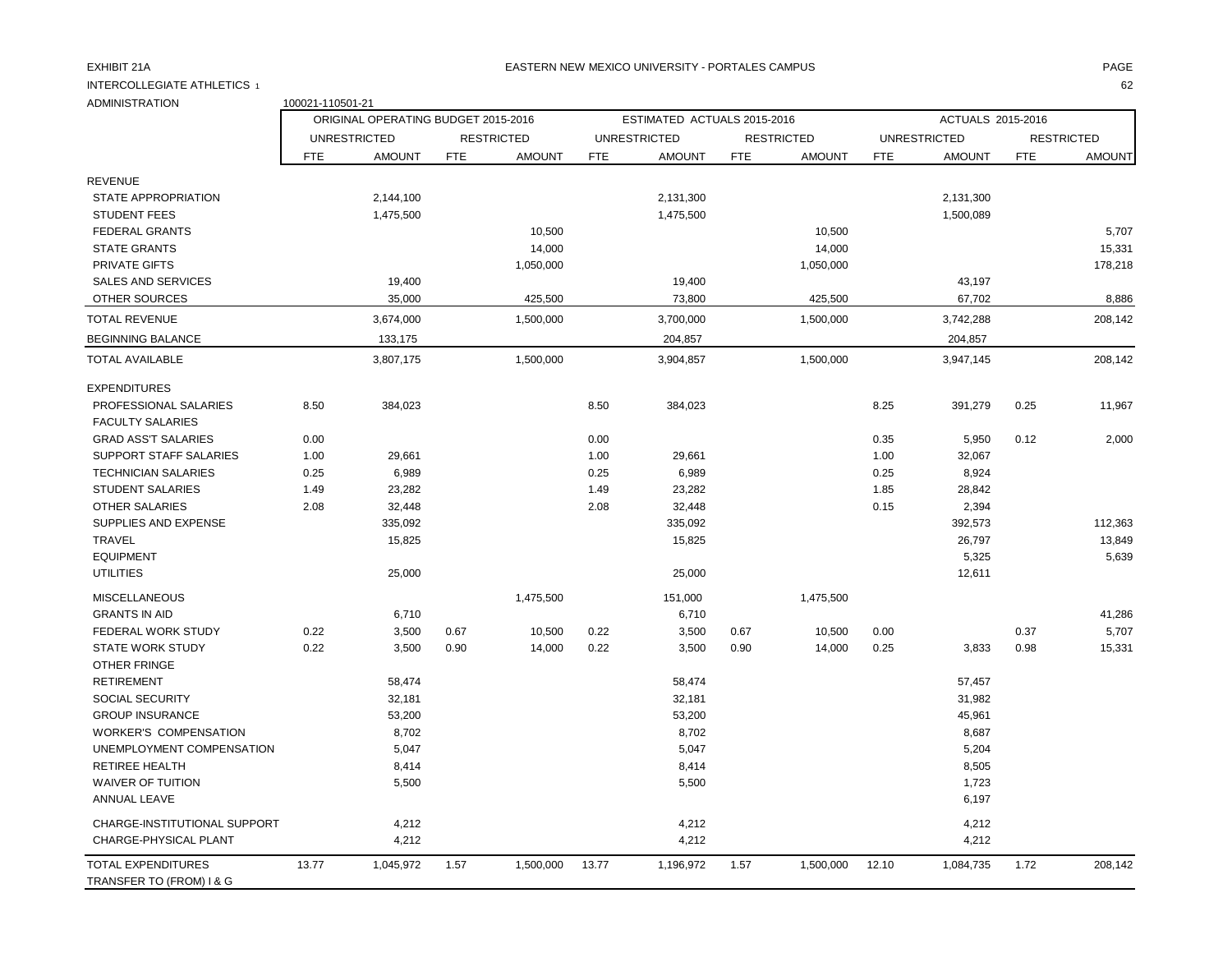## INTERCOLLEGIATE ATHLETICS 2 63

|                                                                                    |            | ORIGINAL OPERATING BUDGET 2015-2016 |            |                   |            | ESTIMATED ACTUALS 2015-2016 |            |                   |            | ACTUALS 2015-2016   |            |                   |
|------------------------------------------------------------------------------------|------------|-------------------------------------|------------|-------------------|------------|-----------------------------|------------|-------------------|------------|---------------------|------------|-------------------|
|                                                                                    |            | <b>UNRESTRICTED</b>                 |            | <b>RESTRICTED</b> |            | <b>UNRESTRICTED</b>         |            | <b>RESTRICTED</b> |            | <b>UNRESTRICTED</b> |            | <b>RESTRICTED</b> |
|                                                                                    | <b>FTE</b> | <b>AMOUNT</b>                       | <b>FTE</b> | <b>AMOUNT</b>     | <b>FTE</b> | <b>AMOUNT</b>               | <b>FTE</b> | <b>AMOUNT</b>     | <b>FTE</b> | <b>AMOUNT</b>       | <b>FTE</b> | <b>AMOUNT</b>     |
| <b>REVENUE</b><br>STATE APPROPRIATION<br><b>STUDENT FEES</b><br>FEDERAL GRANTS     |            |                                     |            |                   |            |                             |            |                   |            |                     |            |                   |
| <b>STATE GRANTS</b><br>PRIVATE GIFTS<br><b>SALES AND SERVICES</b><br>OTHER SOURCES |            |                                     |            |                   |            |                             |            |                   |            |                     |            |                   |
| <b>TOTAL REVENUE</b>                                                               |            | $\mathbf 0$                         |            | $\mathbf 0$       |            | $\pmb{0}$                   |            | $\mathbf 0$       |            | $\mathbf 0$         |            | $\mathbf 0$       |
| <b>BEGINNING BALANCE</b>                                                           |            |                                     |            |                   |            |                             |            |                   |            |                     |            |                   |
| <b>TOTAL AVAILABLE</b>                                                             |            | $\mathbf 0$                         |            | 0                 |            | $\pmb{0}$                   |            | $\mathbf 0$       |            | $\mathbf 0$         |            | 0                 |
| <b>EXPENDITURES</b>                                                                |            |                                     |            |                   |            |                             |            |                   |            |                     |            |                   |
| <b>COACHES SALARIES</b>                                                            | 2.25       | 144,901                             |            |                   | 2.25       | 144,901                     |            |                   | 2.25       | 147,842             |            |                   |
| <b>FACULTY SALARIES</b>                                                            |            |                                     |            |                   |            |                             |            |                   |            |                     |            |                   |
| <b>GRAD ASS'T SALARIES</b>                                                         | 1.00       | 17,000                              |            |                   | 1.00       | 17,000                      |            |                   | 0.79       | 13,499              |            |                   |
| <b>SUPPORT STAFF SALARIES</b>                                                      |            | 1,000                               |            |                   |            | 1,000                       |            |                   |            | 565                 |            |                   |
| <b>TECHNICIAN SALARIES</b>                                                         |            |                                     |            |                   |            |                             |            |                   |            |                     |            |                   |
| <b>STUDENT SALARIES</b>                                                            | 0.00       |                                     |            |                   | 0.00       |                             |            |                   | 0.27       | 4,250               |            |                   |
| OTHER SALARIES                                                                     | 0.96       | 14,999                              |            |                   | 0.96       | 14,999                      |            |                   | 0.93       | 14,500              |            |                   |
| SUPPLIES AND EXPENSE                                                               |            | 46,729                              |            |                   |            | 46,729                      |            |                   |            | 53,571              |            |                   |
| <b>TRAVEL</b><br><b>EQUIPMENT</b><br><b>UTILITIES</b>                              |            | 49,962                              |            |                   |            | 49,962                      |            |                   |            | 58,155              |            |                   |
| <b>MISCELLANEOUS</b>                                                               |            |                                     |            |                   |            |                             |            |                   |            |                     |            |                   |
| <b>GRANTS IN AID</b>                                                               |            | 463,232                             |            |                   |            | 463,232                     |            |                   |            | 455,697             |            |                   |
| FEDERAL WORK STUDY                                                                 | 0.00       |                                     | 0.00       | 0                 | 0.00       |                             | 0.00       | 0                 | 0.00       |                     | 0.00       |                   |
| <b>STATE WORK STUDY</b>                                                            | 0.00       |                                     | 0.00       | $\mathbf 0$       | 0.00       |                             | 0.00       | $\mathbf 0$       | 0.00       |                     | 0.00       | $\Omega$          |
| <b>RETIREMENT</b>                                                                  |            | 20,280                              |            |                   |            | 20,280                      |            |                   |            | 20,518              |            |                   |
| SOCIAL SECURITY                                                                    |            | 11,162                              |            |                   |            | 11,162                      |            |                   |            | 11,476              |            |                   |
| <b>GROUP INSURANCE</b>                                                             |            | 16,000                              |            |                   |            | 16,000                      |            |                   |            | 14,029              |            |                   |
| <b>WORKER'S COMPENSATION</b>                                                       |            | 3,202                               |            |                   |            | 3,202                       |            |                   |            | 3,256               |            |                   |
| UNEMPLOYMENT COMPENSATION                                                          |            | 1,751                               |            |                   |            | 1,751                       |            |                   |            | 1,936               |            |                   |
| <b>RETIREE HEALTH</b>                                                              |            | 2,918                               |            |                   |            | 2,918                       |            |                   |            | 3,242               |            |                   |
| <b>WAIVER OF TUITION</b>                                                           |            |                                     |            |                   |            |                             |            |                   |            | 706                 |            |                   |
| <b>ANNUAL LEAVE</b>                                                                |            |                                     |            |                   |            |                             |            |                   |            | $-3,456$            |            |                   |
| CHADCE INCTITUTIONAL CURROOT                                                       |            |                                     |            |                   |            |                             |            |                   |            |                     |            |                   |

CHARGE-INSTITUTIONAL SUPPORT

| CHARGE-PHYSICAL PLANT    |      |         |      |      |         |      |      |         |      |  |
|--------------------------|------|---------|------|------|---------|------|------|---------|------|--|
| TOTAL EXPENDITURES       | 4.21 | 793,136 | 0.00 | 4.21 | 793,136 | 0.00 | 4.25 | 799,786 | 0.00 |  |
| TRANSFER TO (FROM) I & G |      |         |      |      |         |      |      |         |      |  |
|                          |      |         |      |      |         |      |      |         |      |  |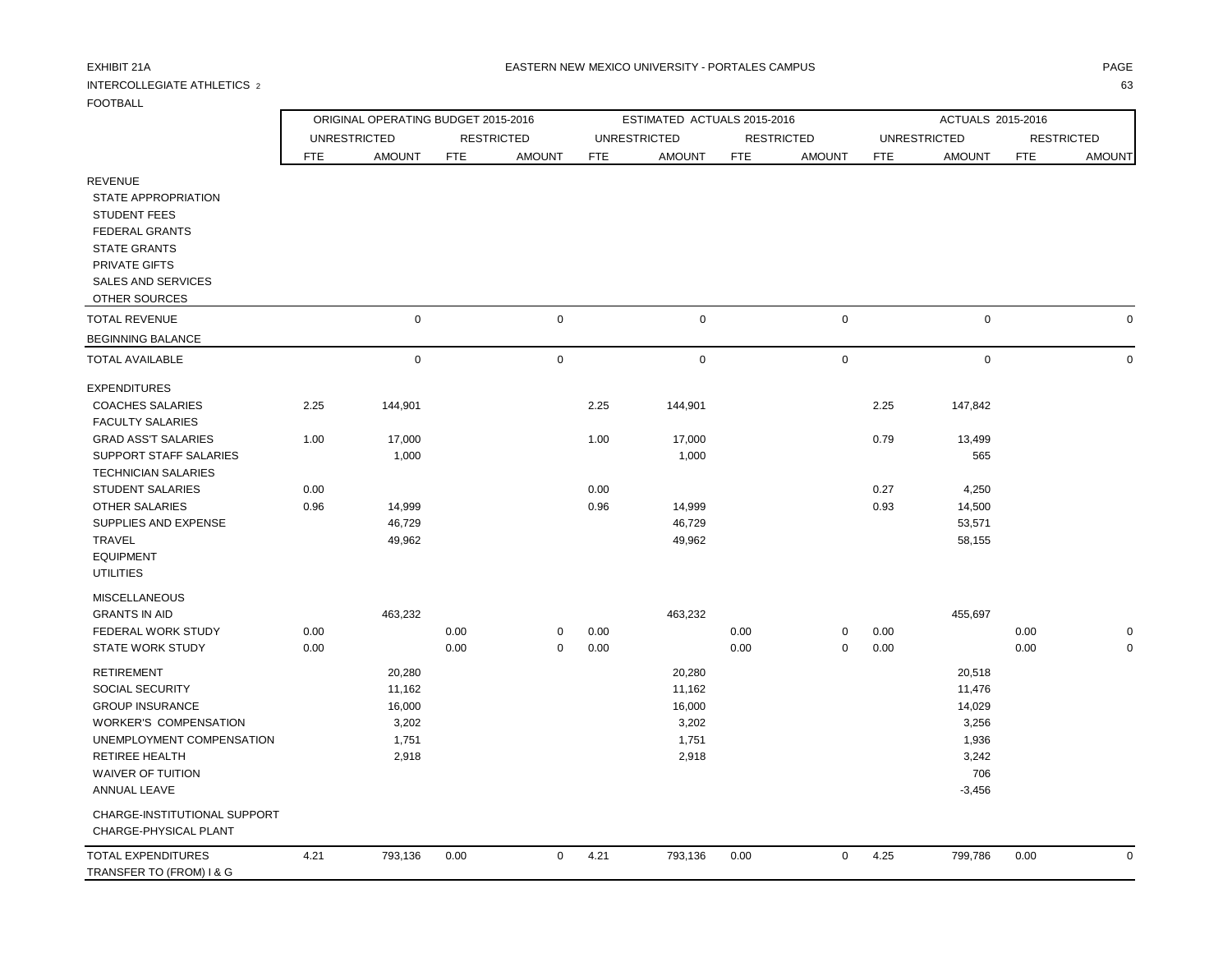## INTERCOLLEGIATE ATHLETICS 3 64

ORIGINAL OPERATING BUDGET 2015-2016 ESTIMATED ACTUALS 2015-2016 ACTUALS 2015-2016

|                                                                                                                                                                             |              | UNRESTRICTED     |              | <b>RESTRICTED</b>   |              | <b>UNRESTRICTED</b> |              | <b>RESTRICTED</b>   |              | <b>UNRESTRICTED</b> |              | <b>RESTRICTED</b> |
|-----------------------------------------------------------------------------------------------------------------------------------------------------------------------------|--------------|------------------|--------------|---------------------|--------------|---------------------|--------------|---------------------|--------------|---------------------|--------------|-------------------|
|                                                                                                                                                                             | <b>FTE</b>   | <b>AMOUNT</b>    | <b>FTE</b>   | <b>AMOUNT</b>       | FTE          | <b>AMOUNT</b>       | FTE          | <b>AMOUNT</b>       | <b>FTE</b>   | <b>AMOUNT</b>       | <b>FTE</b>   | <b>AMOUNT</b>     |
| <b>REVENUE</b><br>STATE APPROPRIATION<br><b>STUDENT FEES</b><br><b>FEDERAL GRANTS</b><br><b>STATE GRANTS</b><br>PRIVATE GIFTS<br><b>SALES AND SERVICES</b><br>OTHER SOURCES |              |                  |              |                     |              |                     |              |                     |              |                     |              |                   |
| <b>TOTAL REVENUE</b>                                                                                                                                                        |              | $\mathbf 0$      |              | $\mathbf 0$         |              | $\mathbf 0$         |              | $\pmb{0}$           |              | $\mathbf 0$         |              | $\mathbf 0$       |
| <b>BEGINNING BALANCE</b>                                                                                                                                                    |              |                  |              |                     |              |                     |              |                     |              |                     |              |                   |
| <b>TOTAL AVAILABLE</b>                                                                                                                                                      |              | $\mathsf 0$      |              | $\mathsf{O}\xspace$ |              | $\pmb{0}$           |              | $\mathsf{O}\xspace$ |              | $\mathsf{O}\xspace$ |              | $\mathbf 0$       |
| <b>EXPENDITURES</b>                                                                                                                                                         |              |                  |              |                     |              |                     |              |                     |              |                     |              |                   |
| <b>COACHES SALARIES</b><br><b>FACULTY SALARIES</b>                                                                                                                          | 1.25         | 73,823           |              |                     | 1.25         | 73,823              |              |                     | 1.25         | 97,201              |              |                   |
| <b>GRAD ASS'T SALARIES</b><br>SUPPORT STAFF SALARIES<br><b>TECHNICIAN SALARIES</b>                                                                                          | 0.00         |                  |              |                     | 0.00         |                     |              |                     | 0.00         | 146                 |              |                   |
| <b>STUDENT SALARIES</b>                                                                                                                                                     | 0.00         |                  |              |                     | 0.00         |                     |              |                     | 0.00         |                     |              |                   |
| <b>OTHER SALARIES</b>                                                                                                                                                       | 0.00         |                  |              |                     | 0.00         |                     |              |                     | 0.00         |                     |              |                   |
| SUPPLIES AND EXPENSE<br>TRAVEL<br><b>EQUIPMENT</b><br><b>UTILITIES</b>                                                                                                      |              | 35,360<br>28,400 |              |                     |              | 35,360<br>28,400    |              |                     |              | 23,413<br>47,567    |              |                   |
| <b>MISCELLANEOUS</b>                                                                                                                                                        |              |                  |              |                     |              |                     |              |                     |              |                     |              |                   |
| <b>GRANTS IN AID</b>                                                                                                                                                        |              | 117,044          |              |                     |              | 117,044             |              |                     |              | 118,974             |              |                   |
| FEDERAL WORK STUDY<br><b>STATE WORK STUDY</b>                                                                                                                               | 0.00<br>0.00 |                  | 0.00<br>0.00 | 0<br>0              | 0.00<br>0.00 |                     | 0.00<br>0.00 | 0<br>0              | 0.00<br>0.00 |                     | 0.00<br>0.00 | 0<br>0            |
| <b>RETIREMENT</b>                                                                                                                                                           |              | 10,261           |              |                     |              | 10,261              |              |                     |              | 12,633              |              |                   |
| <b>SOCIAL SECURITY</b>                                                                                                                                                      |              | 5,647            |              |                     |              | 5,647               |              |                     |              | 6,696               |              |                   |

| RETIREE HEALTH                                        |     | 1,476   |      |   |      | 1,476   |      |          |      | 1,818    |      |   |
|-------------------------------------------------------|-----|---------|------|---|------|---------|------|----------|------|----------|------|---|
| WAIVER OF TUITION                                     |     |         |      |   |      |         |      |          |      |          |      |   |
| ANNUAL LEAVE                                          |     |         |      |   |      |         |      |          |      | $-6,400$ |      |   |
| CHARGE-INSTITUTIONAL SUPPORT<br>CHARGE-PHYSICAL PLANT |     |         |      |   |      |         |      |          |      |          |      |   |
| TOTAL EXPENDITURES<br>TRANSFER TO (FROM) I & G        | .25 | 286,627 | 0.00 | 0 | 1.25 | 286,627 | 0.00 | $\Omega$ | 1.25 | 311,590  | 0.00 | 0 |
|                                                       |     |         |      |   |      |         |      |          |      |          |      |   |

GROUP INSURANCE 6,669 12,400 12,400 12,400 12,400 12,400 12,400 12,400 12,400 6,669 WORKER'S COMPENSATION 1,329 1,329 1,740 UNEMPLOYMENT COMPENSATION 886 886 1,133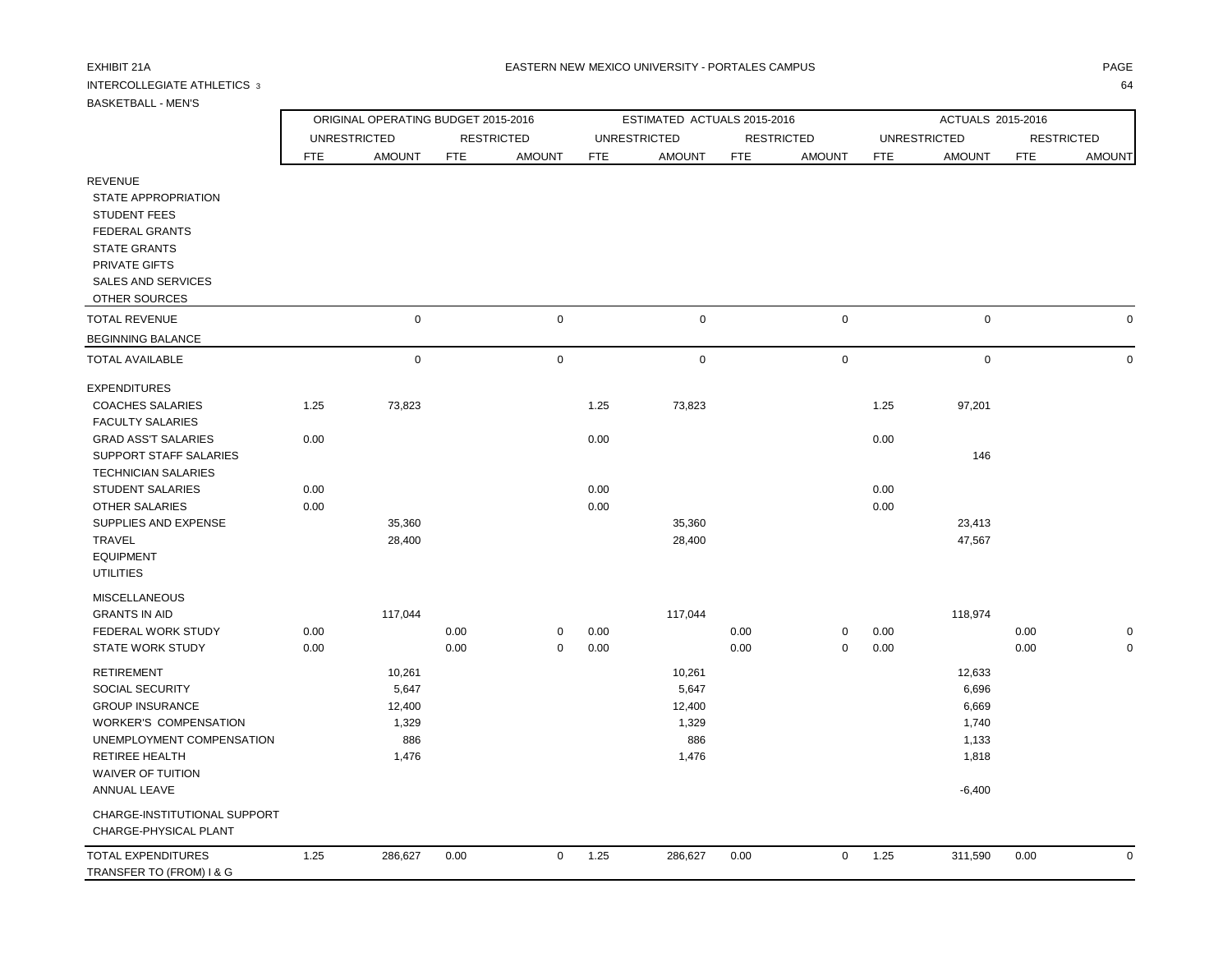WAIVER OF TUITION ANNUAL LEAVE

 CHARGE-INSTITUTIONAL SUPPORT CHARGE-PHYSICAL PLANT

## INTERCOLLEGIATE ATHLETICS 5 65

ORIGINAL OPERATING BUDGET 2015-2016 **ESTIMATED ACTUALS 2015-2016** ACTUALS 2015-2016

|                                                                                                                                                                             |      | <b>UNRESTRICTED</b> |            | <b>RESTRICTED</b> |            | UNRESTRICTED  |            | <b>RESTRICTED</b> |            | UNRESTRICTED  |            | <b>RESTRICTED</b> |
|-----------------------------------------------------------------------------------------------------------------------------------------------------------------------------|------|---------------------|------------|-------------------|------------|---------------|------------|-------------------|------------|---------------|------------|-------------------|
|                                                                                                                                                                             | FTE  | <b>AMOUNT</b>       | <b>FTE</b> | <b>AMOUNT</b>     | <b>FTE</b> | <b>AMOUNT</b> | <b>FTE</b> | <b>AMOUNT</b>     | <b>FTE</b> | <b>AMOUNT</b> | <b>FTE</b> | <b>AMOUNT</b>     |
| <b>REVENUE</b><br>STATE APPROPRIATION<br><b>STUDENT FEES</b><br><b>FEDERAL GRANTS</b><br><b>STATE GRANTS</b><br>PRIVATE GIFTS<br><b>SALES AND SERVICES</b><br>OTHER SOURCES |      |                     |            |                   |            |               |            |                   |            |               |            |                   |
| <b>TOTAL REVENUE</b>                                                                                                                                                        |      | $\mathbf 0$         |            | $\mathbf 0$       |            | $\mathbf 0$   |            | $\mathbf 0$       |            | $\pmb{0}$     |            | $\mathbf 0$       |
| <b>BEGINNING BALANCE</b>                                                                                                                                                    |      |                     |            |                   |            |               |            |                   |            |               |            |                   |
| <b>TOTAL AVAILABLE</b>                                                                                                                                                      |      | $\mathbf 0$         |            | $\mathbf 0$       |            | $\mathbf 0$   |            | $\mathbf 0$       |            | $\pmb{0}$     |            | $\mathbf 0$       |
| <b>EXPENDITURES</b>                                                                                                                                                         |      |                     |            |                   |            |               |            |                   |            |               |            |                   |
| <b>COACHES SALARIES</b>                                                                                                                                                     | 1.35 | 56,633              |            |                   | 1.35       | 56,633        |            |                   | 1.35       | 57,450        |            |                   |
| <b>FACULTY SALARIES</b>                                                                                                                                                     |      |                     |            |                   |            |               |            |                   |            |               |            |                   |
| <b>GRAD ASS'T SALARIES</b>                                                                                                                                                  | 0.00 |                     |            |                   | 0.00       |               |            |                   |            |               |            |                   |
| SUPPORT STAFF SALARIES<br><b>TECHNICIAN SALARIES</b>                                                                                                                        |      |                     |            |                   |            |               |            |                   |            |               |            |                   |
| <b>STUDENT SALARIES</b>                                                                                                                                                     | 0.19 | 3,000               |            |                   | 0.19       | 3,000         |            |                   | 0.00       |               |            |                   |
| <b>OTHER SALARIES</b>                                                                                                                                                       | 0.00 |                     |            |                   | 0.00       |               |            |                   | 0.00       |               |            |                   |
| SUPPLIES AND EXPENSE                                                                                                                                                        |      | 24,653              |            |                   |            | 24,653        |            |                   |            | 16,635        |            |                   |
| TRAVEL                                                                                                                                                                      |      | 23,964              |            |                   |            | 23,964        |            |                   |            | 10,405        |            |                   |
| <b>EQUIPMENT</b><br><b>UTILITIES</b>                                                                                                                                        |      |                     |            |                   |            |               |            |                   |            |               |            |                   |
| <b>MISCELLANEOUS</b>                                                                                                                                                        |      |                     |            |                   |            |               |            |                   |            |               |            |                   |
| <b>GRANTS IN AID</b>                                                                                                                                                        |      | 93,560              |            |                   |            | 93,560        |            |                   |            | 115,135       |            |                   |
| FEDERAL WORK STUDY                                                                                                                                                          | 0.00 |                     | 0.00       | 0                 | 0.00       |               | 0.00       | 0                 | 0.00       |               | 0.00       | 0                 |
| <b>STATE WORK STUDY</b>                                                                                                                                                     | 0.00 |                     | 0.00       | $\mathbf 0$       | 0.00       |               | 0.00       | $\mathbf 0$       | 0.00       |               | 0.00       | $\mathbf 0$       |
| <b>RETIREMENT</b>                                                                                                                                                           |      | 7,872               |            |                   |            | 7,872         |            |                   |            | 7,431         |            |                   |
| <b>SOCIAL SECURITY</b>                                                                                                                                                      |      | 4,332               |            |                   |            | 4,332         |            |                   |            | 4,089         |            |                   |
| <b>GROUP INSURANCE</b>                                                                                                                                                      |      | 11,400              |            |                   |            | 11,400        |            |                   |            | 10,138        |            |                   |
| <b>WORKER'S COMPENSATION</b>                                                                                                                                                |      | 1,073               |            |                   |            | 1,073         |            |                   |            | 1,043         |            |                   |

 UNEMPLOYMENT COMPENSATION 680 680 638 RETIREE HEALTH 1,133 1,133 1,069

| TOTAL EXPENDITURES       | 1.54 | 228.300 | 0.00 | 1.54 | 228,300 | 0.00 | $\sim$ $\sim$<br>1.35 | 224.033 | 0.00 |  |
|--------------------------|------|---------|------|------|---------|------|-----------------------|---------|------|--|
| TRANSFER TO (FROM) I & G |      |         |      |      |         |      |                       |         |      |  |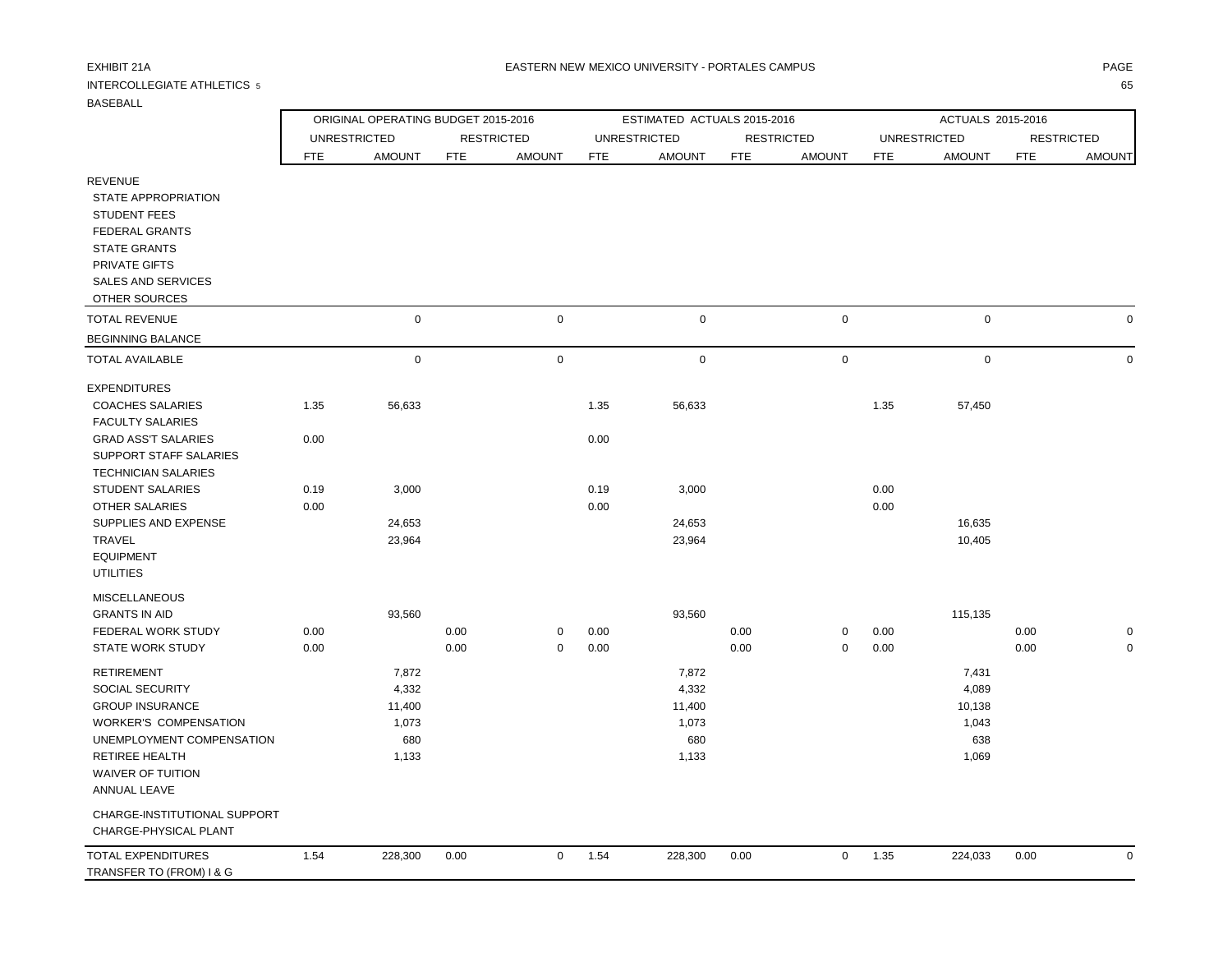# INTERCOLLEGIATE ATHLETICS  $\,$  6  $\,$  666  $\,$  666  $\,$  666  $\,$  666  $\,$  666  $\,$  666  $\,$  666  $\,$  666  $\,$  666  $\,$  667  $\,$  667  $\,$  67  $\,$  67  $\,$  67  $\,$  67  $\,$  67  $\,$  67  $\,$  67  $\,$  67  $\,$  67  $\,$  67  $\,$  67

CHARGE-INSTITUTIONAL SUPPORT

VOLLEYBALL

|                              |      | ORIGINAL OPERATING BUDGET 2015-2016 |            |                   |            | ESTIMATED ACTUALS 2015-2016 |            |                   |            | ACTUALS 2015-2016   |            |                   |
|------------------------------|------|-------------------------------------|------------|-------------------|------------|-----------------------------|------------|-------------------|------------|---------------------|------------|-------------------|
|                              |      | <b>UNRESTRICTED</b>                 |            | <b>RESTRICTED</b> |            | <b>UNRESTRICTED</b>         |            | <b>RESTRICTED</b> |            | <b>UNRESTRICTED</b> |            | <b>RESTRICTED</b> |
|                              | FTE  | <b>AMOUNT</b>                       | <b>FTE</b> | <b>AMOUNT</b>     | <b>FTE</b> | <b>AMOUNT</b>               | <b>FTE</b> | <b>AMOUNT</b>     | <b>FTE</b> | <b>AMOUNT</b>       | <b>FTE</b> | <b>AMOUNT</b>     |
| <b>REVENUE</b>               |      |                                     |            |                   |            |                             |            |                   |            |                     |            |                   |
| STATE APPROPRIATION          |      |                                     |            |                   |            |                             |            |                   |            |                     |            |                   |
| <b>STUDENT FEES</b>          |      |                                     |            |                   |            |                             |            |                   |            |                     |            |                   |
| <b>FEDERAL GRANTS</b>        |      |                                     |            |                   |            |                             |            |                   |            |                     |            |                   |
| <b>STATE GRANTS</b>          |      |                                     |            |                   |            |                             |            |                   |            |                     |            |                   |
| PRIVATE GIFTS                |      |                                     |            |                   |            |                             |            |                   |            |                     |            |                   |
| <b>SALES AND SERVICES</b>    |      |                                     |            |                   |            |                             |            |                   |            |                     |            |                   |
| OTHER SOURCES                |      |                                     |            |                   |            |                             |            |                   |            |                     |            |                   |
| <b>TOTAL REVENUE</b>         |      | $\mathsf{O}\xspace$                 |            | $\pmb{0}$         |            | $\mathsf{O}\xspace$         |            | $\mathbf 0$       |            | $\mathsf 0$         |            |                   |
| <b>BEGINNING BALANCE</b>     |      |                                     |            |                   |            |                             |            |                   |            |                     |            |                   |
| <b>TOTAL AVAILABLE</b>       |      | $\mathbf 0$                         |            | $\mathbf 0$       |            | $\mathbf 0$                 |            | $\mathbf 0$       |            | $\mathbf 0$         |            |                   |
| <b>EXPENDITURES</b>          |      |                                     |            |                   |            |                             |            |                   |            |                     |            |                   |
| <b>COACHES SALARIES</b>      | 1.25 | 53,585                              |            |                   | 1.25       | 53,585                      |            |                   | 1.25       | 54,443              |            |                   |
| <b>FACULTY SALARIES</b>      |      |                                     |            |                   |            |                             |            |                   |            |                     |            |                   |
| <b>GRAD ASS'T SALARIES</b>   | 0.00 |                                     |            |                   | 0.00       |                             |            |                   | 0.00       |                     |            |                   |
| SUPPORT STAFF SALARIES       |      |                                     |            |                   |            |                             |            |                   |            |                     |            |                   |
| <b>TECHNICIAN SALARIES</b>   |      |                                     |            |                   |            |                             |            |                   |            | 2,171               |            |                   |
| <b>STUDENT SALARIES</b>      | 0.00 |                                     |            |                   | 0.00       |                             |            |                   | 0.05       | 805                 |            |                   |
| <b>OTHER SALARIES</b>        | 0.00 |                                     |            |                   | 0.00       |                             |            |                   | 0.03       | 521                 |            |                   |
| SUPPLIES AND EXPENSE         |      | 22,050                              |            |                   |            | 22,050                      |            |                   |            | 24,203              |            |                   |
| TRAVEL                       |      | 23,300                              |            |                   |            | 23,300                      |            |                   |            | 28,227              |            |                   |
| <b>EQUIPMENT</b>             |      |                                     |            |                   |            |                             |            |                   |            |                     |            |                   |
| <b>UTILITIES</b>             |      |                                     |            |                   |            |                             |            |                   |            |                     |            |                   |
| <b>MISCELLANEOUS</b>         |      |                                     |            |                   |            |                             |            |                   |            |                     |            |                   |
| <b>GRANTS IN AID</b>         |      | 113,476                             |            |                   |            | 113,476                     |            |                   |            | 106,396             |            |                   |
| FEDERAL WORK STUDY           | 0.00 |                                     | 0.00       | 0                 | 0.00       |                             | 0.00       | $\mathbf 0$       | 0.00       |                     | 0.00       |                   |
| <b>STATE WORK STUDY</b>      | 0.00 |                                     | 0.00       | $\mathbf 0$       | 0.00       |                             | 0.00       | $\mathbf 0$       | 0.00       |                     | 0.00       |                   |
| <b>RETIREMENT</b>            |      | 7,448                               |            |                   |            | 7,448                       |            |                   |            | 7,942               |            |                   |
| <b>SOCIAL SECURITY</b>       |      | 4,099                               |            |                   |            | 4,099                       |            |                   |            | 3,875               |            |                   |
| <b>GROUP INSURANCE</b>       |      | 10,500                              |            |                   |            | 10,500                      |            |                   |            | 9,422               |            |                   |
| <b>WORKER'S COMPENSATION</b> |      | 965                                 |            |                   |            | 965                         |            |                   |            | 1,054               |            |                   |
| UNEMPLOYMENT COMPENSATION    |      | 643                                 |            |                   |            | 643                         |            |                   |            | 682                 |            |                   |
| <b>RETIREE HEALTH</b>        |      | 1,072                               |            |                   |            | 1,072                       |            |                   |            | 1,132               |            |                   |
| <b>WAIVER OF TUITION</b>     |      |                                     |            |                   |            |                             |            |                   |            |                     |            |                   |
| ANNUAL LEAVE                 |      |                                     |            |                   |            |                             |            |                   |            | $-474$              |            |                   |

 CHARGE-PHYSICAL PLANT TOTAL EXPENDITURES 1.25 237,138 0.00 0 1.25 237,138 0.00 0 1.34 240,399 0.00 0 TRANSFER TO (FROM) I & G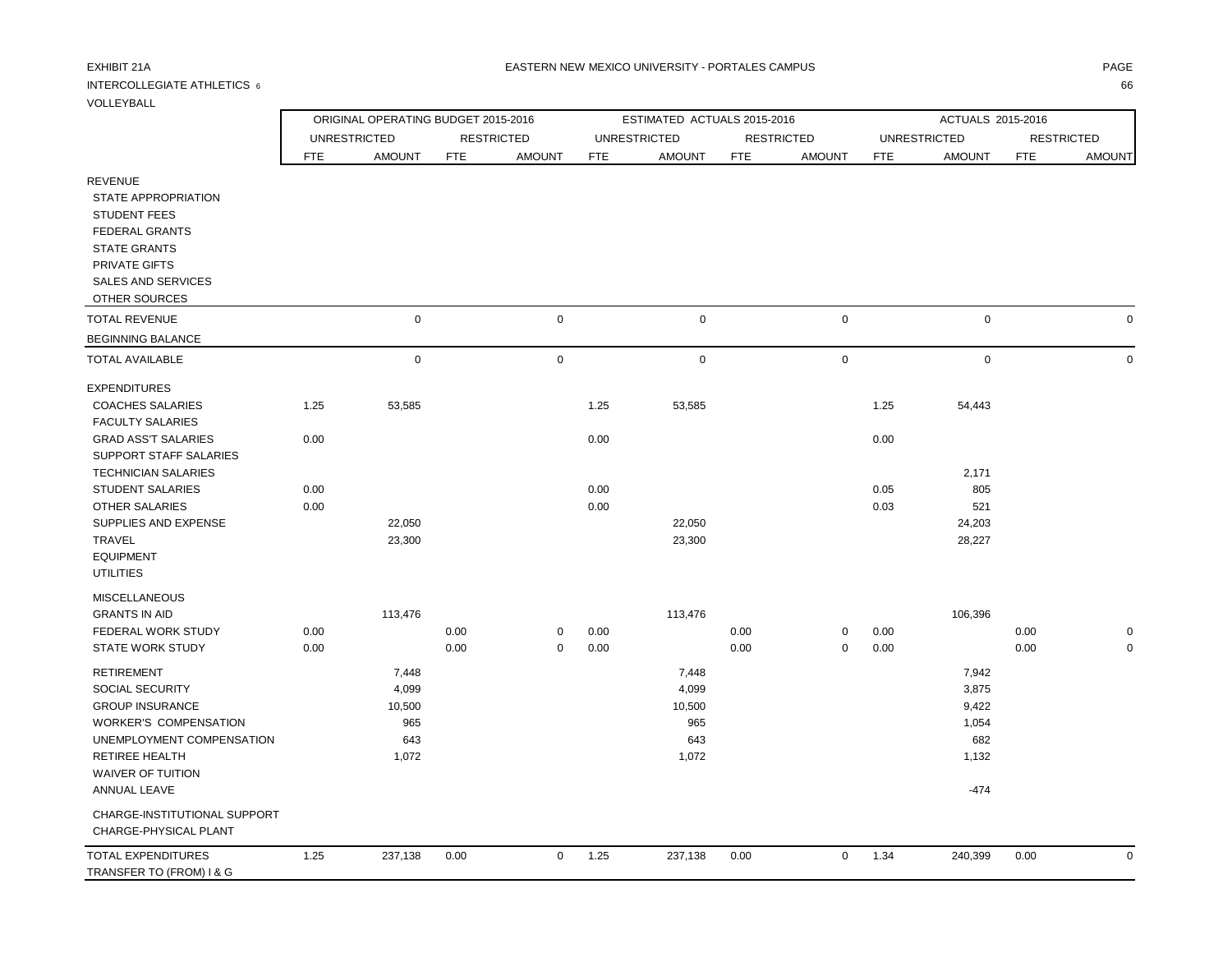## INTERCOLLEGIATE ATHLETICS 7 67

 WAIVER OF TUITION ANNUAL LEAVE

TRANSFER TO (FROM) I & G

 CHARGE-INSTITUTIONAL SUPPORT CHARGE-PHYSICAL PLANT

| BASKE I BALL - WUMEN'S                                                                                                                                                                                                                                                                                      |                              | ORIGINAL OPERATING BUDGET 2015-2016               |              |                            |                              | ESTIMATED ACTUALS 2015-2016                       |              |                   |                              | ACTUALS 2015-2016                                 |              |                            |
|-------------------------------------------------------------------------------------------------------------------------------------------------------------------------------------------------------------------------------------------------------------------------------------------------------------|------------------------------|---------------------------------------------------|--------------|----------------------------|------------------------------|---------------------------------------------------|--------------|-------------------|------------------------------|---------------------------------------------------|--------------|----------------------------|
|                                                                                                                                                                                                                                                                                                             |                              | <b>UNRESTRICTED</b>                               |              | <b>RESTRICTED</b>          |                              | <b>UNRESTRICTED</b>                               |              | <b>RESTRICTED</b> |                              | <b>UNRESTRICTED</b>                               |              | <b>RESTRICTED</b>          |
|                                                                                                                                                                                                                                                                                                             | <b>FTE</b>                   | <b>AMOUNT</b>                                     | <b>FTE</b>   | <b>AMOUNT</b>              | <b>FTE</b>                   | <b>AMOUNT</b>                                     | <b>FTE</b>   | <b>AMOUNT</b>     | <b>FTE</b>                   | <b>AMOUNT</b>                                     | <b>FTE</b>   | <b>AMOUNT</b>              |
| <b>REVENUE</b><br><b>STATE APPROPRIATION</b><br><b>STUDENT FEES</b><br><b>FEDERAL GRANTS</b><br><b>STATE GRANTS</b><br>PRIVATE GIFTS<br><b>SALES AND SERVICES</b><br>OTHER SOURCES                                                                                                                          |                              |                                                   |              |                            |                              |                                                   |              |                   |                              |                                                   |              |                            |
| <b>TOTAL REVENUE</b>                                                                                                                                                                                                                                                                                        |                              | $\mathbf 0$                                       |              | $\mathsf 0$                |                              | $\mathbf 0$                                       |              | 0                 |                              | $\pmb{0}$                                         |              | $\mathbf 0$                |
| <b>BEGINNING BALANCE</b>                                                                                                                                                                                                                                                                                    |                              |                                                   |              |                            |                              |                                                   |              |                   |                              |                                                   |              |                            |
| <b>TOTAL AVAILABLE</b>                                                                                                                                                                                                                                                                                      |                              | $\mathbf 0$                                       |              | $\mathbf 0$                |                              | $\mathsf{O}$                                      |              | $\mathbf 0$       |                              | $\mathbf 0$                                       |              | $\Omega$                   |
| <b>EXPENDITURES</b><br><b>COACHES SALARIES</b><br><b>FACULTY SALARIES</b><br><b>GRAD ASS'T SALARIES</b><br><b>SUPPORT STAFF SALARIES</b><br><b>TECHNICIAN SALARIES</b><br><b>STUDENT SALARIES</b><br><b>OTHER SALARIES</b><br>SUPPLIES AND EXPENSE<br><b>TRAVEL</b><br><b>EQUIPMENT</b><br><b>UTILITIES</b> | 1.25<br>0.00<br>0.00<br>0.00 | 67,436<br>36,764<br>28,150                        |              |                            | 1.25<br>0.00<br>0.00<br>0.00 | 67,436<br>36,764<br>28,150                        |              |                   | 1.25<br>0.00<br>0.02<br>0.00 | 68,484<br>2,094<br>242<br>27,517<br>43,716        |              |                            |
| <b>MISCELLANEOUS</b><br><b>GRANTS IN AID</b><br>FEDERAL WORK STUDY<br><b>STATE WORK STUDY</b>                                                                                                                                                                                                               | 0.00<br>0.00                 | 125,638                                           | 0.00<br>0.00 | $\mathbf 0$<br>$\mathbf 0$ | 0.00<br>0.00                 | 125,638                                           | 0.00<br>0.00 | 0<br>0            | 0.00<br>0.00                 | 134,112                                           | 0.00<br>0.00 | $\mathbf 0$<br>$\mathbf 0$ |
| <b>RETIREMENT</b><br><b>SOCIAL SECURITY</b><br><b>GROUP INSURANCE</b><br><b>WORKER'S COMPENSATION</b><br>UNEMPLOYMENT COMPENSATION<br>RETIREE HEALTH                                                                                                                                                        |                              | 9,374<br>5,159<br>14,000<br>1,214<br>809<br>1,349 |              |                            |                              | 9,374<br>5,159<br>14,000<br>1,214<br>809<br>1,349 |              |                   |                              | 9,809<br>4,964<br>10,362<br>1,283<br>843<br>1,411 |              |                            |

| <b>TOTAL EXPENDITURES</b> | 1.25 | 200.002<br>,,,,,,,,<br>໐9.09Z | 0.00 | $\sim$ $\sim$<br>$\cdot$<br>ل کے ر | 289.892 | 0.00 | ے. ا | 304.837 | 0.00 |  |
|---------------------------|------|-------------------------------|------|------------------------------------|---------|------|------|---------|------|--|
|                           |      |                               |      |                                    |         |      |      |         |      |  |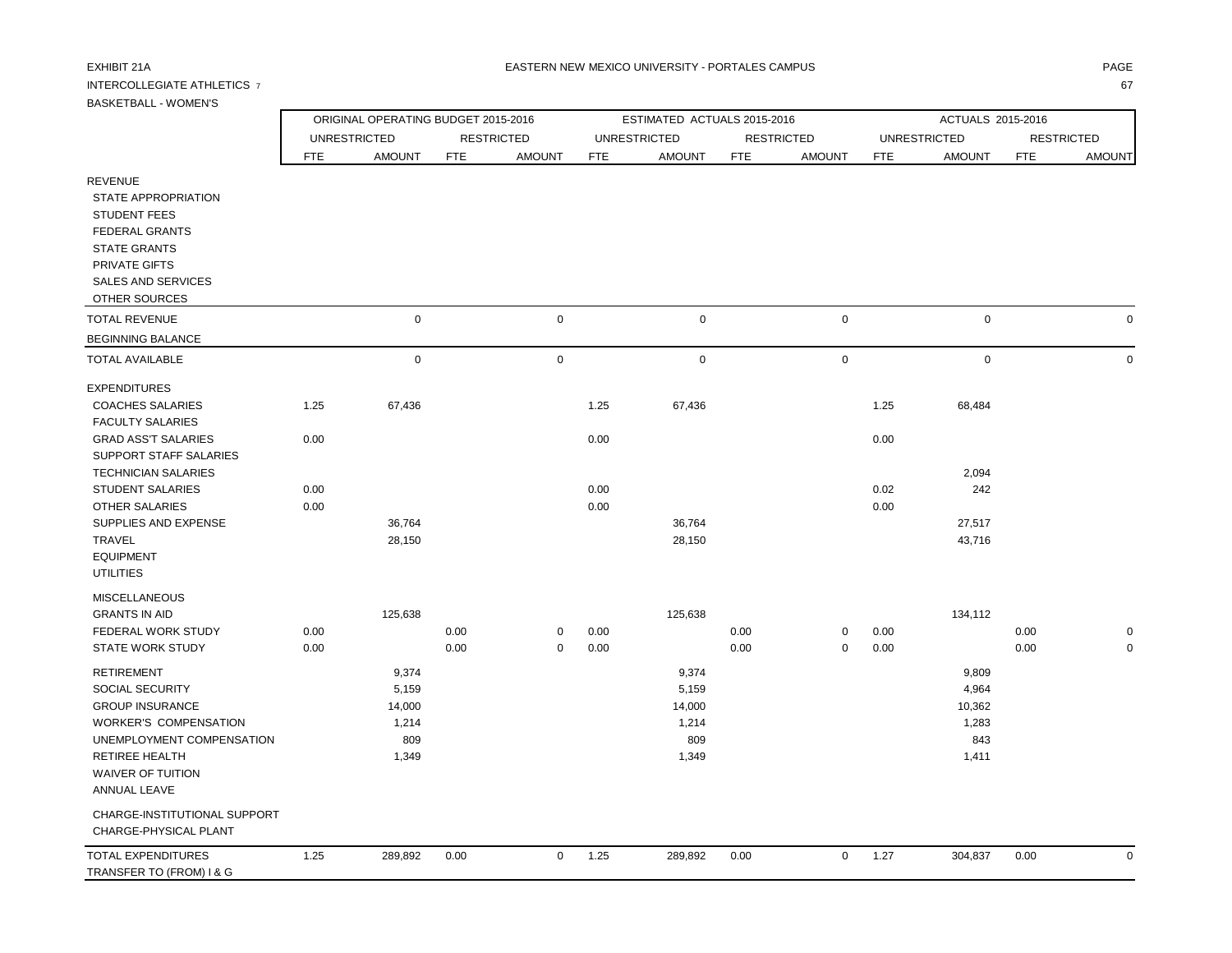# INTERCOLLEGIATE ATHLETICS 8 68

### EXHIBIT 21A PAGE NA BATERN NEW MEXICO UNIVERSITY - PORTALES CAMPUS AND THE RESERVENT OF PAGE AND THE RESERVENT.

| SOFTBALL                                                                                                                                                   |                     |                                     |                   |               |                             |                  |                   |                     |                     |                   |                   |               |
|------------------------------------------------------------------------------------------------------------------------------------------------------------|---------------------|-------------------------------------|-------------------|---------------|-----------------------------|------------------|-------------------|---------------------|---------------------|-------------------|-------------------|---------------|
|                                                                                                                                                            |                     | ORIGINAL OPERATING BUDGET 2015-2016 |                   |               | ESTIMATED ACTUALS 2015-2016 |                  |                   |                     |                     | ACTUALS 2015-2016 |                   |               |
|                                                                                                                                                            | <b>UNRESTRICTED</b> |                                     | <b>RESTRICTED</b> |               | <b>UNRESTRICTED</b>         |                  | <b>RESTRICTED</b> |                     | <b>UNRESTRICTED</b> |                   | <b>RESTRICTED</b> |               |
|                                                                                                                                                            | <b>FTE</b>          | <b>AMOUNT</b>                       | <b>FTE</b>        | <b>AMOUNT</b> | <b>FTE</b>                  | <b>AMOUNT</b>    | <b>FTE</b>        | <b>AMOUNT</b>       | <b>FTE</b>          | <b>AMOUNT</b>     | <b>FTE</b>        | <b>AMOUNT</b> |
| <b>REVENUE</b><br>STATE APPROPRIATION<br><b>STUDENT FEES</b><br><b>FEDERAL GRANTS</b><br><b>STATE GRANTS</b><br>PRIVATE GIFTS<br><b>SALES AND SERVICES</b> |                     |                                     |                   |               |                             |                  |                   |                     |                     |                   |                   |               |
| OTHER SOURCES                                                                                                                                              |                     |                                     |                   |               |                             |                  |                   |                     |                     |                   |                   |               |
| <b>TOTAL REVENUE</b>                                                                                                                                       |                     | $\mathbf 0$                         |                   | $\mathsf 0$   |                             | $\pmb{0}$        |                   | $\pmb{0}$           |                     | 0                 |                   | $\Omega$      |
| <b>BEGINNING BALANCE</b>                                                                                                                                   |                     |                                     |                   |               |                             |                  |                   |                     |                     |                   |                   |               |
| <b>TOTAL AVAILABLE</b>                                                                                                                                     |                     | $\mathbf 0$                         |                   | $\mathbf 0$   |                             | 0                |                   | $\mathsf{O}\xspace$ |                     | $\pmb{0}$         |                   | $\Omega$      |
| <b>EXPENDITURES</b><br><b>COACHES SALARIES</b>                                                                                                             | 0.75                | 42,066                              |                   |               | 0.75                        | 42,066           |                   |                     | 0.75                | 35,986            |                   |               |
| <b>FACULTY SALARIES</b><br><b>GRAD ASS'T SALARIES</b>                                                                                                      | 0.50                | 8,500                               |                   |               | 0.50                        | 8,500            |                   |                     | 0.00                |                   |                   |               |
| SUPPORT STAFF SALARIES<br><b>TECHNICIAN SALARIES</b>                                                                                                       |                     |                                     |                   |               |                             |                  |                   |                     |                     | 2,469             |                   |               |
| <b>STUDENT SALARIES</b><br><b>OTHER SALARIES</b>                                                                                                           | 0.00<br>0.00        |                                     |                   |               | 0.00<br>0.00                |                  |                   |                     | 0.31<br>0.00        | 4,851             |                   |               |
| SUPPLIES AND EXPENSE<br>TRAVEL<br><b>EQUIPMENT</b><br><b>UTILITIES</b>                                                                                     |                     | 26,035<br>16,714                    |                   |               |                             | 26,035<br>16,714 |                   |                     |                     | 38,781<br>23,561  |                   |               |
| <b>MISCELLANEOUS</b><br><b>GRANTS IN AID</b>                                                                                                               |                     | 84,391                              |                   |               |                             | 84,391           |                   |                     |                     | 62,876            |                   |               |
| FEDERAL WORK STUDY                                                                                                                                         | 0.00                |                                     | 0.00              | 0             | 0.00                        |                  | 0.00              | 0                   | 0.00                |                   | 0.00              |               |
| <b>STATE WORK STUDY</b>                                                                                                                                    | 0.00                |                                     | 0.00              | $\mathbf 0$   | 0.00                        |                  | 0.00              | $\overline{0}$      | 0.00                |                   | 0.00              |               |
| <b>RETIREMENT</b>                                                                                                                                          |                     | 5,847                               |                   |               |                             | 5,847            |                   |                     |                     | 7,011             |                   |               |
| <b>SOCIAL SECURITY</b>                                                                                                                                     |                     | 3,218                               |                   |               |                             | 3,218            |                   |                     |                     | 3,745             |                   |               |
| <b>GROUP INSURANCE</b>                                                                                                                                     |                     | 9,700                               |                   |               |                             | 9,700            |                   |                     |                     | 4,517             |                   |               |
| <b>WORKER'S COMPENSATION</b>                                                                                                                               |                     | 910                                 |                   |               |                             | 910              |                   |                     |                     | 1,010             |                   |               |
| UNEMPLOYMENT COMPENSATION<br>RETIREE HEALTH<br><b>WAIVER OF TUITION</b><br>ANNUAL LEAVE                                                                    |                     | 505<br>841                          |                   |               |                             | 505<br>841       |                   |                     |                     | 635<br>976        |                   |               |
| CHARGE-INSTITUTIONAL SUPPORT<br>CHARGE-PHYSICAL PLANT                                                                                                      |                     |                                     |                   |               |                             |                  |                   |                     |                     |                   |                   |               |
| <b>TOTAL EXPENDITURES</b><br>TRANSFER TO (FROM) I & G                                                                                                      | 1.25                | 198,728                             | 0.00              | $\mathsf{O}$  | 1.25                        | 198,728          | 0.00              | $\mathbf 0$         | 1.06                | 186,418           | 0.00              | $\mathbf 0$   |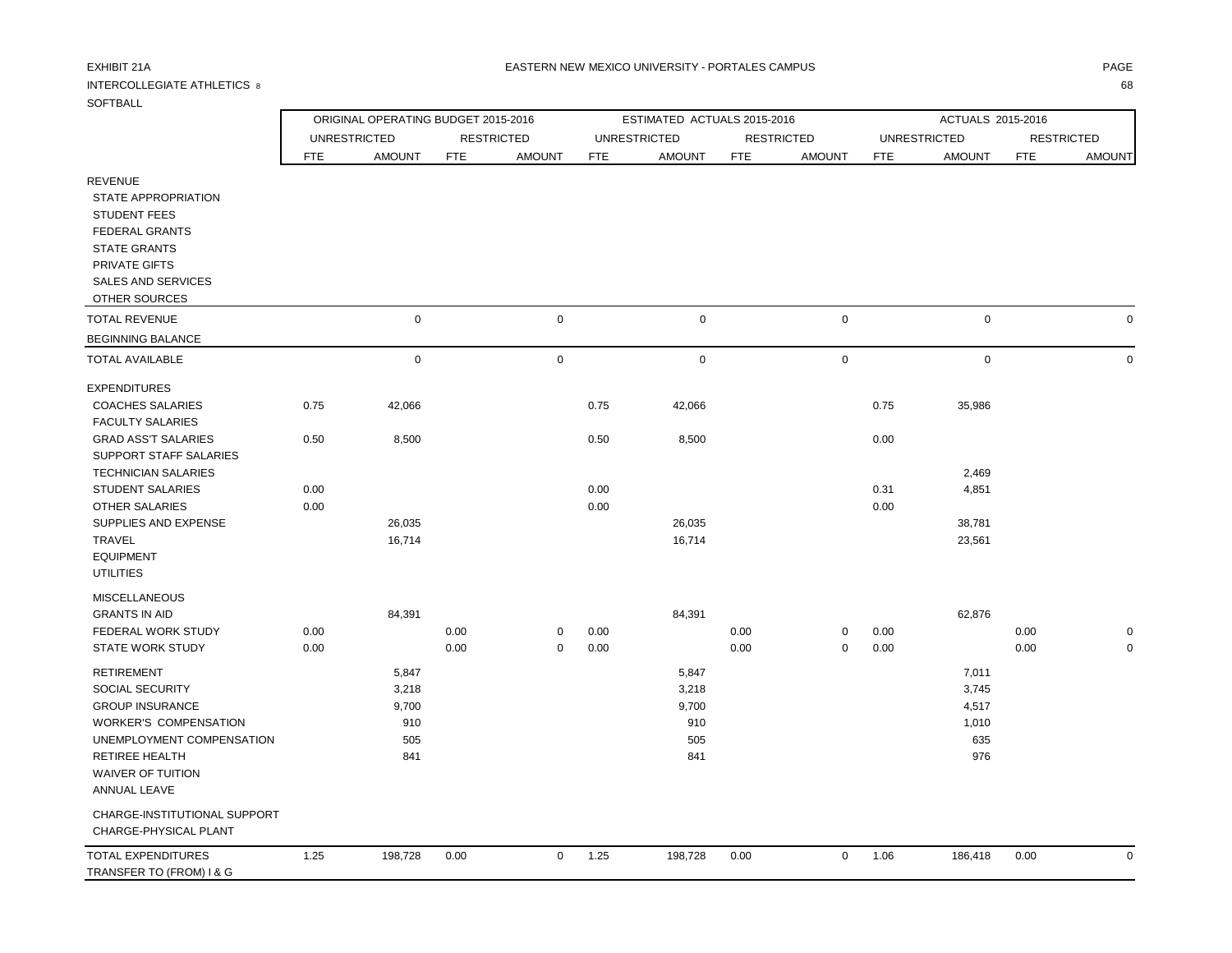## INTERCOLLEGIATE ATHLETICS 10 69 TRACK & FIELD/CROSS CNTRY

|                                                                                                                                                                             | ORIGINAL OPERATING BUDGET 2015-2016 |               |                   |               |                     | ESTIMATED ACTUALS 2015-2016 |                   |                  | ACTUALS 2015-2016   |               |                   |               |  |
|-----------------------------------------------------------------------------------------------------------------------------------------------------------------------------|-------------------------------------|---------------|-------------------|---------------|---------------------|-----------------------------|-------------------|------------------|---------------------|---------------|-------------------|---------------|--|
|                                                                                                                                                                             | <b>UNRESTRICTED</b>                 |               | <b>RESTRICTED</b> |               | <b>UNRESTRICTED</b> |                             | <b>RESTRICTED</b> |                  | <b>UNRESTRICTED</b> |               | <b>RESTRICTED</b> |               |  |
|                                                                                                                                                                             | FTE                                 | <b>AMOUNT</b> | <b>FTE</b>        | <b>AMOUNT</b> | <b>FTE</b>          | <b>AMOUNT</b>               | <b>FTE</b>        | <b>AMOUNT</b>    | <b>FTE</b>          | <b>AMOUNT</b> | <b>FTE</b>        | <b>AMOUNT</b> |  |
| <b>REVENUE</b><br>STATE APPROPRIATION<br><b>STUDENT FEES</b><br><b>FEDERAL GRANTS</b><br><b>STATE GRANTS</b><br>PRIVATE GIFTS<br><b>SALES AND SERVICES</b><br>OTHER SOURCES |                                     |               |                   |               |                     |                             |                   |                  |                     |               |                   |               |  |
| <b>TOTAL REVENUE</b>                                                                                                                                                        |                                     | $\mathbf 0$   |                   | $\mathbf 0$   |                     | $\mathsf 0$                 |                   | $\boldsymbol{0}$ |                     | $\mathsf 0$   |                   | $\mathbf 0$   |  |
| <b>BEGINNING BALANCE</b>                                                                                                                                                    |                                     |               |                   |               |                     |                             |                   |                  |                     |               |                   |               |  |
| <b>TOTAL AVAILABLE</b>                                                                                                                                                      |                                     | 0             |                   | $\mathsf 0$   |                     | $\mathbf 0$                 |                   | $\pmb{0}$        |                     | $\mathsf 0$   |                   | $\mathbf 0$   |  |
| <b>EXPENDITURES</b>                                                                                                                                                         |                                     |               |                   |               |                     |                             |                   |                  |                     |               |                   |               |  |
| <b>COACHES SALARIES</b>                                                                                                                                                     | 1.25                                | 42,758        |                   |               | 1.25                | 42,758                      |                   |                  | 1.25                | 44,015        |                   |               |  |
| <b>FACULTY SALARIES</b>                                                                                                                                                     |                                     |               |                   |               |                     |                             |                   |                  |                     |               |                   |               |  |
| <b>GRAD ASS'T SALARIES</b>                                                                                                                                                  | 0.00                                |               |                   |               | 0.00                |                             |                   |                  | 0.00                |               |                   |               |  |
| SUPPORT STAFF SALARIES                                                                                                                                                      |                                     |               |                   |               |                     |                             |                   |                  |                     |               |                   |               |  |
| <b>TECHNICIAN SALARIES</b><br><b>STUDENT SALARIES</b>                                                                                                                       | 0.00                                |               |                   |               | 0.00                |                             |                   |                  | 0.00                | 1,649         |                   |               |  |
| <b>OTHER SALARIES</b>                                                                                                                                                       | 0.00                                |               |                   |               | 0.00                |                             |                   |                  | 0.13                | 1,970         |                   |               |  |
| SUPPLIES AND EXPENSE                                                                                                                                                        |                                     | 17,445        |                   |               |                     | 17,445                      |                   |                  |                     | 40,820        |                   |               |  |
| <b>TRAVEL</b>                                                                                                                                                               |                                     | 21,830        |                   |               |                     | 21,830                      |                   |                  |                     | 66,920        |                   |               |  |
| <b>EQUIPMENT</b>                                                                                                                                                            |                                     |               |                   |               |                     |                             |                   |                  |                     |               |                   |               |  |
| <b>UTILITIES</b>                                                                                                                                                            |                                     |               |                   |               |                     |                             |                   |                  |                     |               |                   |               |  |
| <b>MISCELLANEOUS</b>                                                                                                                                                        |                                     |               |                   |               |                     |                             |                   |                  |                     |               |                   |               |  |
| <b>GRANTS IN AID</b>                                                                                                                                                        |                                     | 132,358       |                   |               |                     | 132,358                     |                   |                  |                     | 122,056       |                   |               |  |
| FEDERAL WORK STUDY                                                                                                                                                          | 0.00                                |               | 0.00              | 0             | 0.00                |                             | 0.00              | $\mathbf 0$      | 0.00                |               | 0.00              | $\mathbf 0$   |  |
| <b>STATE WORK STUDY</b>                                                                                                                                                     | 0.00                                |               | 0.00              | $\mathbf 0$   | 0.00                |                             | 0.00              | $\pmb{0}$        | 0.00                |               | 0.00              | $\mathbf 0$   |  |
| <b>RETIREMENT</b>                                                                                                                                                           |                                     | 5,943         |                   |               |                     | 5,943                       |                   |                  |                     | 6,621         |                   |               |  |
| SOCIAL SECURITY                                                                                                                                                             |                                     | 3,271         |                   |               |                     | 3,271                       |                   |                  |                     | 3,629         |                   |               |  |
| <b>GROUP INSURANCE</b>                                                                                                                                                      |                                     | 7,700         |                   |               |                     | 7,700                       |                   |                  |                     | 228           |                   |               |  |
| <b>WORKER'S COMPENSATION</b>                                                                                                                                                |                                     | 770           |                   |               |                     | 770                         |                   |                  |                     | 868           |                   |               |  |
| UNEMPLOYMENT COMPENSATION                                                                                                                                                   |                                     | 513           |                   |               |                     | 513                         |                   |                  |                     | 569           |                   |               |  |
| RETIREE HEALTH                                                                                                                                                              |                                     | 855           |                   |               |                     | 855                         |                   |                  |                     | 913           |                   |               |  |
| <b>WAIVER OF TUITION</b>                                                                                                                                                    |                                     |               |                   |               |                     |                             |                   |                  |                     |               |                   |               |  |
| ANNUAL LEAVE                                                                                                                                                                |                                     |               |                   |               |                     |                             |                   |                  |                     |               |                   |               |  |
| CHARGE-INSTITUTIONAL SUPPORT                                                                                                                                                |                                     |               |                   |               |                     |                             |                   |                  |                     |               |                   |               |  |
| CHARGE-PHYSICAL PLANT                                                                                                                                                       |                                     |               |                   |               |                     |                             |                   |                  |                     |               |                   |               |  |
| <b>TOTAL EXPENDITURES</b><br>TRANSFER TO (FROM) I & G                                                                                                                       | 1.25                                | 233,443       | 0.00              | $\mathbf 0$   | 1.25                | 233,443                     | 0.00              | $\mathbf 0$      | 1.38                | 290,258       | 0.00              | $\Omega$      |  |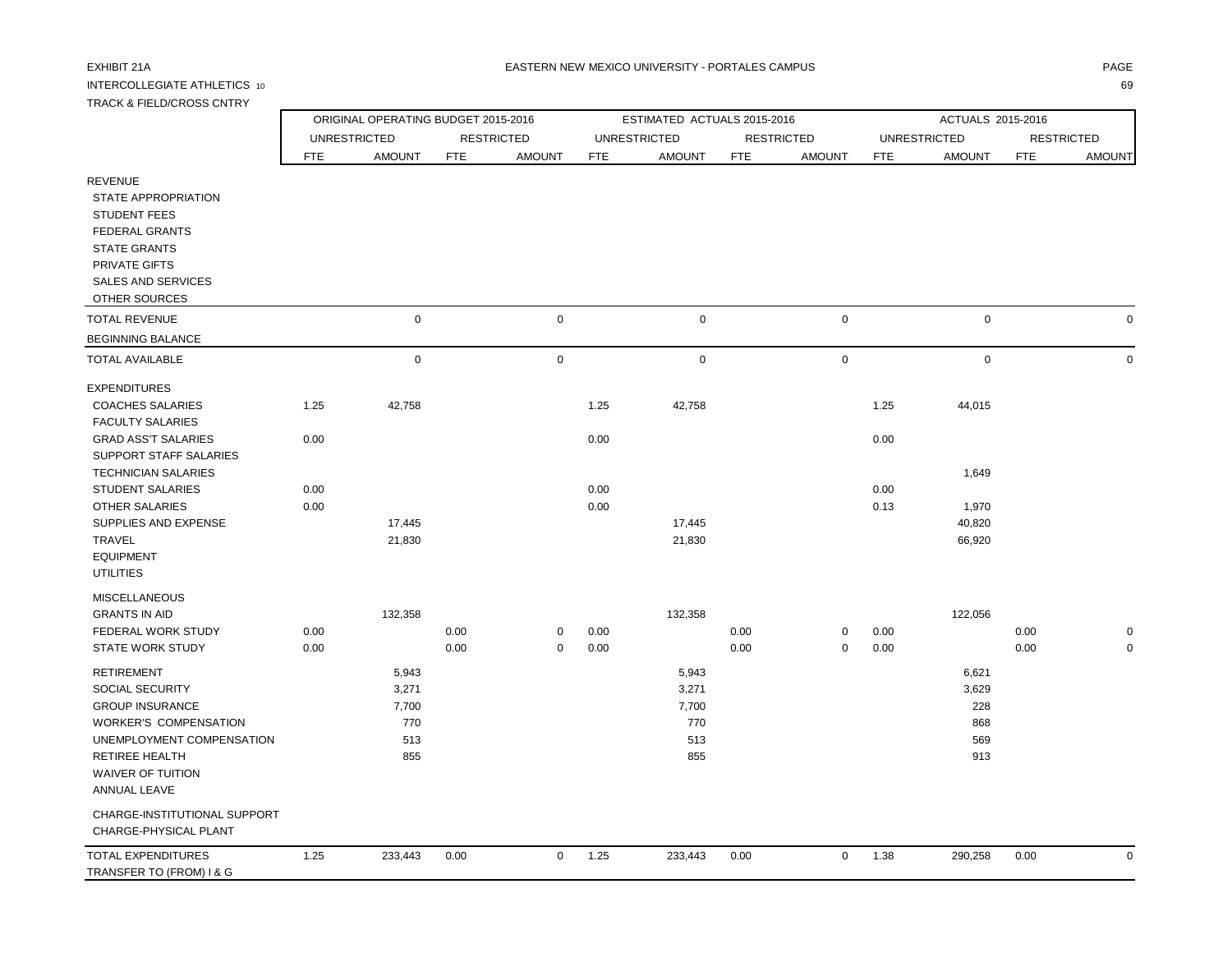## INTERCOLLEGIATE ATHLETICS 11 70

TRANSFER TO (FROM) I & G

### EXHIBIT 21A PAGE NA BATERN NEW MEXICO UNIVERSITY - PORTALES CAMPUS AND THE RESERVENT OF PAGE AND THE RESERVENT.

| <b>WOMEN'S SOCCER</b>                                                                                        |                                     |               |            |                   |                     |                             |                   |               |                     |               |                   |               |
|--------------------------------------------------------------------------------------------------------------|-------------------------------------|---------------|------------|-------------------|---------------------|-----------------------------|-------------------|---------------|---------------------|---------------|-------------------|---------------|
|                                                                                                              | ORIGINAL OPERATING BUDGET 2015-2016 |               |            |                   |                     | ESTIMATED ACTUALS 2015-2016 |                   |               | ACTUALS 2015-2016   |               |                   |               |
|                                                                                                              | <b>UNRESTRICTED</b>                 |               |            | <b>RESTRICTED</b> | <b>UNRESTRICTED</b> |                             | <b>RESTRICTED</b> |               | <b>UNRESTRICTED</b> |               | <b>RESTRICTED</b> |               |
|                                                                                                              | <b>FTE</b>                          | <b>AMOUNT</b> | <b>FTE</b> | <b>AMOUNT</b>     | <b>FTE</b>          | <b>AMOUNT</b>               | <b>FTE</b>        | <b>AMOUNT</b> | <b>FTE</b>          | <b>AMOUNT</b> | <b>FTE</b>        | <b>AMOUNT</b> |
| <b>REVENUE</b><br>STATE APPROPRIATION<br><b>STUDENT FEES</b><br><b>FEDERAL GRANTS</b><br><b>STATE GRANTS</b> |                                     |               |            |                   |                     |                             |                   |               |                     |               |                   |               |
| PRIVATE GIFTS<br><b>SALES AND SERVICES</b>                                                                   |                                     |               |            |                   |                     |                             |                   |               |                     |               |                   |               |
| OTHER SOURCES                                                                                                |                                     |               |            |                   |                     |                             |                   |               |                     |               |                   |               |
| <b>TOTAL REVENUE</b>                                                                                         |                                     | $\mathbf 0$   |            | $\mathsf 0$       |                     | $\mathsf{O}\xspace$         |                   | $\mathbf 0$   |                     | $\mathbf 0$   |                   |               |
| <b>BEGINNING BALANCE</b>                                                                                     |                                     |               |            |                   |                     |                             |                   |               |                     |               |                   |               |
| <b>TOTAL AVAILABLE</b>                                                                                       |                                     | $\mathbf 0$   |            | $\pmb{0}$         |                     | $\mathsf{O}\xspace$         |                   | $\mathbf 0$   |                     | $\mathbf 0$   |                   |               |
| <b>EXPENDITURES</b>                                                                                          |                                     |               |            |                   |                     |                             |                   |               |                     |               |                   |               |
| <b>COACHES SALARIES</b>                                                                                      | 0.75                                | 33,660        |            |                   | 0.75                | 33,660                      |                   |               | 0.75                | 34,546        |                   |               |
| <b>FACULTY SALARIES</b>                                                                                      |                                     |               |            |                   |                     |                             |                   |               |                     |               |                   |               |
| <b>GRAD ASS'T SALARIES</b><br>SUPPORT STAFF SALARIES                                                         | 0.50                                | 8,500         |            |                   | 0.50                | 8,500                       |                   |               | 0.50                | 8,500         |                   |               |
| <b>TECHNICIAN SALARIES</b>                                                                                   |                                     |               |            |                   |                     |                             |                   |               |                     | 1,953         |                   |               |
| <b>STUDENT SALARIES</b>                                                                                      | 0.00                                |               |            |                   | 0.00                |                             |                   |               | 0.02                | 350           |                   |               |
| <b>OTHER SALARIES</b>                                                                                        | 0.00                                |               |            |                   | 0.00                |                             |                   |               | 0.06                | 954           |                   |               |
| SUPPLIES AND EXPENSE                                                                                         |                                     | 22,600        |            |                   |                     | 22,600                      |                   |               |                     | 21,598        |                   |               |
| <b>TRAVEL</b>                                                                                                |                                     | 22,176        |            |                   |                     | 22,176                      |                   |               |                     | 44,942        |                   |               |
| <b>EQUIPMENT</b>                                                                                             |                                     |               |            |                   |                     |                             |                   |               |                     |               |                   |               |
| <b>UTILITIES</b>                                                                                             |                                     |               |            |                   |                     |                             |                   |               |                     |               |                   |               |
| <b>MISCELLANEOUS</b>                                                                                         |                                     |               |            |                   |                     |                             |                   |               |                     |               |                   |               |
| <b>GRANTS IN AID</b><br><b>FEDERAL WORK STUDY</b>                                                            | 0.00                                | 89,886        | 0.00       | $\Omega$          | 0.00                | 89,886                      | 0.00              | 0             | 0.00                | 85,150        | 0.00              |               |
| <b>STATE WORK STUDY</b>                                                                                      | 0.00                                |               | 0.00       | $\mathsf 0$       | 0.00                |                             | 0.00              | 0             | 0.00                |               | 0.00              |               |
| <b>RETIREMENT</b>                                                                                            |                                     | 4,679         |            |                   |                     | 4,679                       |                   |               |                     | 5,204         |                   |               |
| SOCIAL SECURITY                                                                                              |                                     | 2,575         |            |                   |                     | 2,575                       |                   |               |                     | 2,464         |                   |               |
| <b>GROUP INSURANCE</b>                                                                                       |                                     | 9,900         |            |                   |                     | 9,900                       |                   |               |                     | 8,668         |                   |               |
| <b>WORKER'S COMPENSATION</b>                                                                                 |                                     | 759           |            |                   |                     | 759                         |                   |               |                     | 840           |                   |               |
| UNEMPLOYMENT COMPENSATION                                                                                    |                                     | 404           |            |                   |                     | 404                         |                   |               |                     | 447           |                   |               |
| <b>RETIREE HEALTH</b>                                                                                        |                                     | 673           |            |                   |                     | 673                         |                   |               |                     | 730           |                   |               |
| <b>WAIVER OF TUITION</b><br><b>ANNUAL LEAVE</b>                                                              |                                     |               |            |                   |                     |                             |                   |               |                     | 1,059         |                   |               |
| CHARGE-INSTITUTIONAL SUPPORT<br>CHARGE-PHYSICAL PLANT                                                        |                                     |               |            |                   |                     |                             |                   |               |                     |               |                   |               |
| <b>TOTAL EXPENDITURES</b>                                                                                    | 1.25                                | 195,812       | 0.00       | $\mathbf 0$       | 1.25                | 195,812                     | 0.00              | $\mathbf 0$   | 1.33                | 217,405       | 0.00              |               |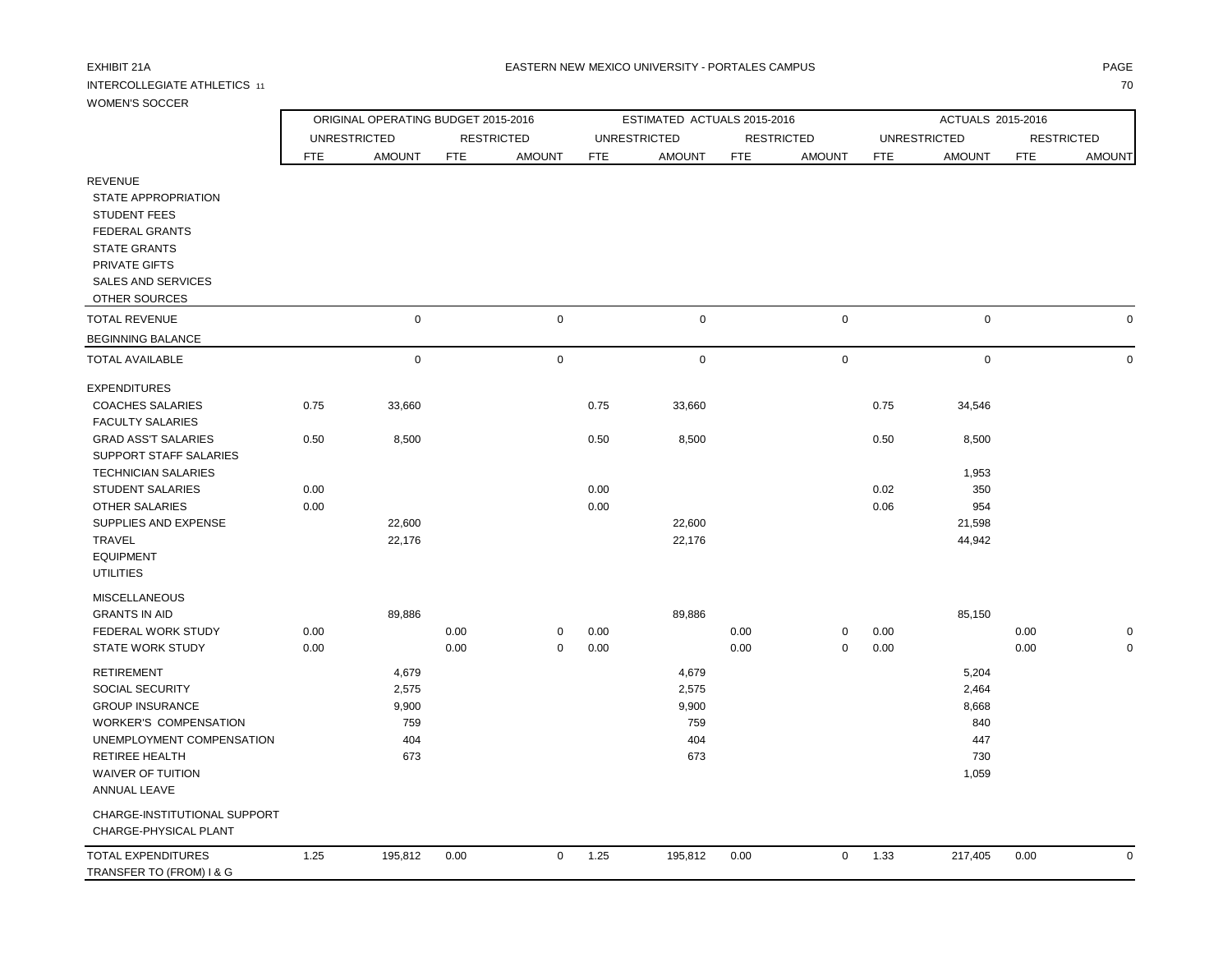| <b>IVIEIN O OUUUER</b>                                                                                                                                                                    |                                     |               |            |                   |                     |                             |                   |               |                     |               |                   |               |  |  |
|-------------------------------------------------------------------------------------------------------------------------------------------------------------------------------------------|-------------------------------------|---------------|------------|-------------------|---------------------|-----------------------------|-------------------|---------------|---------------------|---------------|-------------------|---------------|--|--|
|                                                                                                                                                                                           | ORIGINAL OPERATING BUDGET 2015-2016 |               |            |                   |                     | ESTIMATED ACTUALS 2015-2016 |                   |               | ACTUALS 2015-2016   |               |                   |               |  |  |
|                                                                                                                                                                                           | <b>UNRESTRICTED</b>                 |               |            | <b>RESTRICTED</b> | <b>UNRESTRICTED</b> |                             | <b>RESTRICTED</b> |               | <b>UNRESTRICTED</b> |               | <b>RESTRICTED</b> |               |  |  |
|                                                                                                                                                                                           | FTE                                 | <b>AMOUNT</b> | <b>FTE</b> | <b>AMOUNT</b>     | <b>FTE</b>          | <b>AMOUNT</b>               | <b>FTE</b>        | <b>AMOUNT</b> | <b>FTE</b>          | <b>AMOUNT</b> | <b>FTE</b>        | <b>AMOUNT</b> |  |  |
| <b>REVENUE</b><br><b>STATE APPROPRIATION</b><br><b>STUDENT FEES</b><br><b>FEDERAL GRANTS</b><br><b>STATE GRANTS</b><br><b>PRIVATE GIFTS</b><br><b>SALES AND SERVICES</b><br>OTHER SOURCES |                                     |               |            |                   |                     |                             |                   |               |                     |               |                   |               |  |  |
| <b>TOTAL REVENUE</b>                                                                                                                                                                      |                                     | $\mathbf 0$   |            | $\mathbf 0$       |                     | $\mathbf 0$                 |                   | $\mathbf 0$   |                     | $\mathbf 0$   |                   | $\Omega$      |  |  |
| <b>BEGINNING BALANCE</b>                                                                                                                                                                  |                                     |               |            |                   |                     |                             |                   |               |                     |               |                   |               |  |  |
| <b>TOTAL AVAILABLE</b>                                                                                                                                                                    |                                     | $\mathsf{O}$  |            | $\mathsf{O}$      |                     | $\mathbf 0$                 |                   | $\mathbf 0$   |                     | $\mathbf 0$   |                   | $\Omega$      |  |  |
| <b>EXPENDITURES</b><br><b>COACHES SALARIES</b>                                                                                                                                            | 0.75                                | 31,500        |            |                   | 0.75                | 31,500                      |                   |               | 0.75                | 32,697        |                   |               |  |  |
| <b>FACULTY SALARIES</b>                                                                                                                                                                   |                                     |               |            |                   |                     |                             |                   |               |                     |               |                   |               |  |  |
| <b>GRAD ASS'T SALARIES</b><br>SUPPORT STAFF SALARIES                                                                                                                                      | 0.00                                |               |            |                   | 0.00                |                             |                   |               | 0.00                |               |                   |               |  |  |
| <b>TECHNICIAN SALARIES</b><br><b>STUDENT SALARIES</b>                                                                                                                                     | 0.13                                | 2,000         |            |                   | 0.13                | 2,000                       |                   |               | 0.00                | 1,222         |                   |               |  |  |
| <b>OTHER SALARIES</b>                                                                                                                                                                     | 0.00                                |               |            |                   | 0.00                |                             |                   |               | 0.01                | 148           |                   |               |  |  |
| SUPPLIES AND EXPENSE                                                                                                                                                                      |                                     | 18,423        |            |                   |                     | 18,423                      |                   |               |                     | 26,013        |                   |               |  |  |
| <b>TRAVEL</b>                                                                                                                                                                             |                                     | 16,480        |            |                   |                     | 16,480                      |                   |               |                     | 25,315        |                   |               |  |  |
| <b>EQUIPMENT</b><br><b>UTILITIES</b>                                                                                                                                                      |                                     |               |            |                   |                     |                             |                   |               |                     |               |                   |               |  |  |
| <b>MISCELLANEOUS</b>                                                                                                                                                                      |                                     |               |            |                   |                     |                             |                   |               |                     |               |                   |               |  |  |
| <b>GRANTS IN AID</b>                                                                                                                                                                      |                                     | 80,727        |            |                   |                     | 80,727                      |                   |               |                     | 58,517        |                   |               |  |  |
| FEDERAL WORK STUDY                                                                                                                                                                        | 0.00                                |               | 0.00       | 0                 | 0.00                |                             | 0.00              | 0             | 0.00                |               | 0.00              | $\mathbf 0$   |  |  |
| <b>STATE WORK STUDY</b>                                                                                                                                                                   | 0.00                                |               | 0.00       | 0                 | 0.00                |                             | 0.00              | $\mathbf 0$   | 0.00                |               | 0.00              | $\mathbf 0$   |  |  |
| <b>RETIREMENT</b>                                                                                                                                                                         |                                     | 4,379         |            |                   |                     | 4,379                       |                   |               |                     | 4,734         |                   |               |  |  |
| SOCIAL SECURITY                                                                                                                                                                           |                                     | 2,410         |            |                   |                     | 2,410                       |                   |               |                     | 2,491         |                   |               |  |  |
| <b>GROUP INSURANCE</b>                                                                                                                                                                    |                                     | 7,400         |            |                   |                     | 7,400                       |                   |               |                     | 2,514         |                   |               |  |  |
| <b>WORKER'S COMPENSATION</b>                                                                                                                                                              |                                     | 603           |            |                   |                     | 603                         |                   |               |                     | 621           |                   |               |  |  |
| UNEMPLOYMENT COMPENSATION<br><b>RETIREE HEALTH</b>                                                                                                                                        |                                     | 402<br>630    |            |                   |                     | 402<br>630                  |                   |               |                     | 407<br>678    |                   |               |  |  |
| <b>WAIVER OF TUITION</b><br>ANNUAL LEAVE                                                                                                                                                  |                                     |               |            |                   |                     |                             |                   |               |                     | 1,292         |                   |               |  |  |
| CHARGE-INSTITUTIONAL SUPPORT<br>CHARGE-PHYSICAL PLANT                                                                                                                                     |                                     |               |            |                   |                     |                             |                   |               |                     |               |                   |               |  |  |
| <b>TOTAL EXPENDITURES</b><br>TRANSFER TO (FROM) I & G                                                                                                                                     | 0.88                                | 164,953       | 0.00       | $\mathbf 0$       | 0.88                | 164,953                     | 0.00              | $\mathbf 0$   | 0.76                | 156,649       | 0.00              | $\Omega$      |  |  |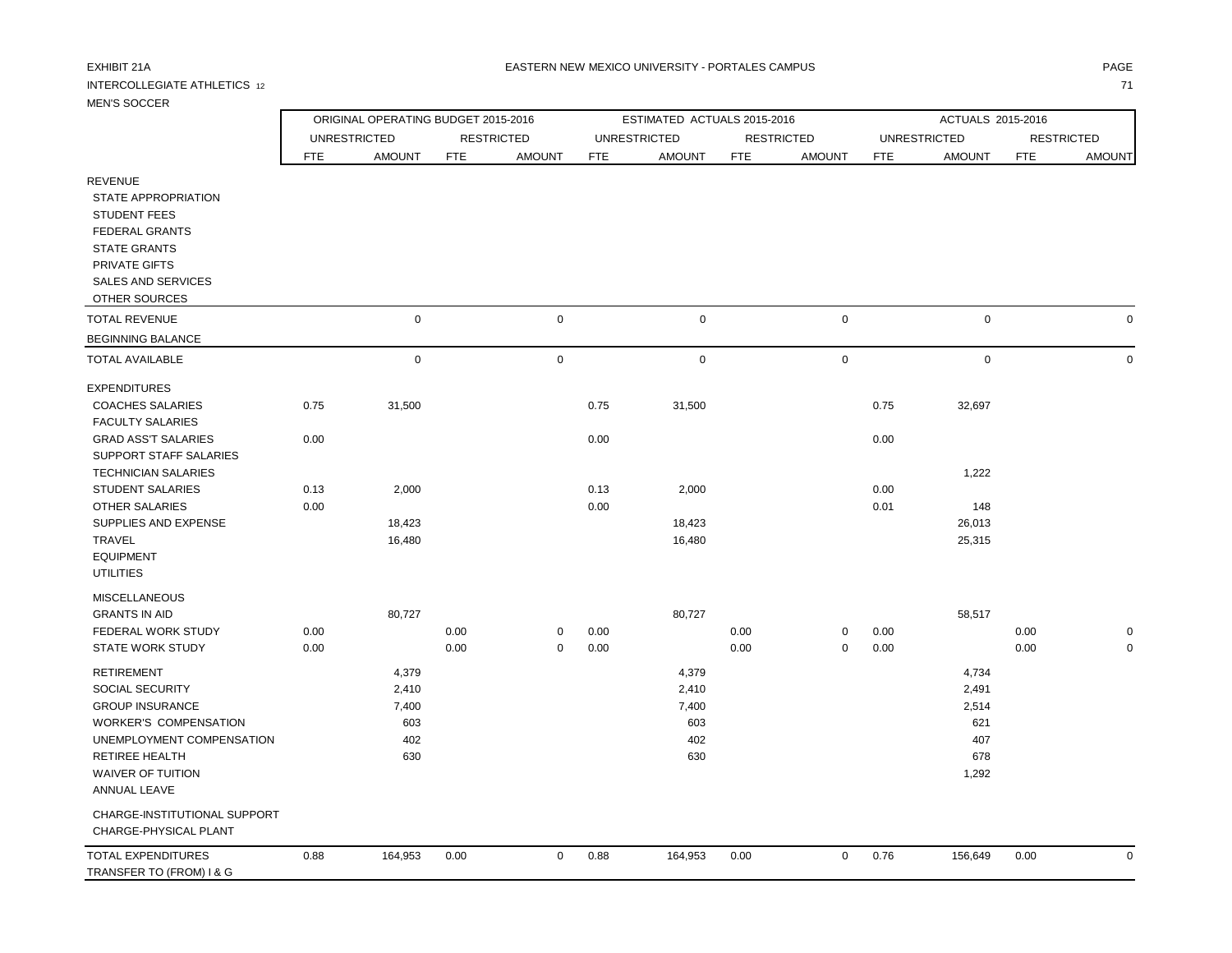PLANT FUNDS CAPITAL OUTLAY THE STATE OF THE STATE OF THE STATE OF THE STATE OF THE STATE OF THE STATE OF THE STA

|                                                                                                                      | ORIGINAL OPERATING BUDGET 2015-2016 |                             | ESTIMATED ACTUALS 2015-2016         |                             | ACTUALS 2015-2016                   |                             |  |  |  |
|----------------------------------------------------------------------------------------------------------------------|-------------------------------------|-----------------------------|-------------------------------------|-----------------------------|-------------------------------------|-----------------------------|--|--|--|
|                                                                                                                      | <b>UNRESTRICTED</b>                 | <b>RESTRICTED</b>           | <b>UNRESTRICTED</b>                 | <b>RESTRICTED</b>           | <b>UNRESTRICTED</b>                 | <b>RESTRICTED</b>           |  |  |  |
|                                                                                                                      | FTE<br><b>AMOUNT</b>                | <b>FTE</b><br><b>AMOUNT</b> | <b>AMOUNT</b><br><b>FTE</b>         | <b>FTE</b><br><b>AMOUNT</b> | <b>FTE</b><br><b>AMOUNT</b>         | <b>FTE</b><br><b>AMOUNT</b> |  |  |  |
| <b>ALLOCATED</b><br><b>REVENUES</b><br><b>STATE</b><br>UNIVERSITY BOND<br>INTEREST ON INVESTMENTS<br>PRIVATE SOURCES | 5,000,000                           |                             | 5,765,000<br>3,300,000              |                             | 5,633,485                           |                             |  |  |  |
| <b>TOTAL REVENUE</b>                                                                                                 | 5,000,000                           | $\mathbf 0$                 | 9,065,000                           | 0                           | 5,633,485                           | $\Omega$                    |  |  |  |
| <b>BEGINNING BALANCE</b>                                                                                             | 1,002,135                           |                             | 12,338,512                          |                             | 12,338,512                          |                             |  |  |  |
| TOTAL AVAILABLE                                                                                                      | 6,002,135                           | 0                           | 21,403,512                          | 0                           | 17,971,997                          | $\Omega$                    |  |  |  |
| <b>EXPENDITURES</b><br><b>MAJOR PROJECTS</b>                                                                         | 5,000,000                           |                             | 22,765,000                          |                             | 16,208,725                          |                             |  |  |  |
| <b>TOTAL EXPENDITURES</b><br>TRANSFERS TO (FROM)<br><b>BRR</b><br><b>DEBT SERVICE</b>                                | 5,000,000                           | $\mathbf 0$                 | 22,765,000                          | 0                           | 16,208,725<br>(345,000)             | 0                           |  |  |  |
| <b>UNALLOCATED</b>                                                                                                   |                                     |                             | (2,345,000)                         |                             | (97, 613)                           |                             |  |  |  |
| <b>TOTAL TRANSFERS</b>                                                                                               |                                     |                             | (2,345,000)                         |                             | (442, 613)                          |                             |  |  |  |
| ENDING BALANCE, ALLOCATED                                                                                            | 1,002,135                           | $\mathbf 0$                 | 983,512                             | 0                           | 2,205,885                           | $\Omega$                    |  |  |  |
| UNALLOCATED                                                                                                          |                                     |                             |                                     |                             |                                     |                             |  |  |  |
| <b>REVENUES</b><br>INTEREST ON INVESTMENTS<br><b>OTHER</b>                                                           | $\mathbf 0$                         |                             | $\mathbf 0$                         |                             | $\mathbf 0$<br>2,694,434            |                             |  |  |  |
| <b>TOTAL REVENUE</b>                                                                                                 | $\mathsf 0$                         | $\mathbf 0$                 | $\mathbf 0$                         | 0                           | 2,694,434                           | 0                           |  |  |  |
| <b>BEGINNING BALANCE</b>                                                                                             | 2,967,725                           |                             | 6,217,634                           |                             | 6,217,634                           |                             |  |  |  |
| <b>TOTAL AVAILABLE</b>                                                                                               | 2,967,725                           | $\mathbf 0$                 | 6,217,634                           | 0                           | 8,912,068                           | $\mathbf 0$                 |  |  |  |
| <b>EXPENDITURES</b><br>ER&R<br>MINOR CAPITAL OUTLAY                                                                  | 600,000<br>1,000,000                |                             | 700,000<br>3,000,000                |                             | 634,632<br>2,810,762                |                             |  |  |  |
| TOTAL EXPENDITURES                                                                                                   | 1,600,000                           | $\mathbf 0$                 | 3,700,000                           | 0                           | 3,445,394                           | $\mathbf 0$                 |  |  |  |
| TRANSFERS TO (FROM)<br>MINOR (I&G)<br>MINOR (STU SOC & CUL)<br>MINOR (AUX)<br>MINOR (DEBT SERVICE)                   | (125,000)<br>(125,000)              |                             | (125,000)<br>(20, 700)<br>(325,000) |                             | (125,000)<br>(20, 700)<br>(325,000) |                             |  |  |  |
| (MINOR) ALLOCATED                                                                                                    |                                     |                             | 2,000,000                           |                             | 97,613                              |                             |  |  |  |
| <b>ER&amp;R (I&amp;G)</b>                                                                                            | (600,000)                           |                             | (600,000)                           |                             | (600,000)                           |                             |  |  |  |
| TOTAL TRANSFERS<br>ENDING BALANCE, UNALLOCATED                                                                       | (850,000)<br>2,217,725              | 0                           | 929,300<br>1,588,334                | 0                           | (973, 087)<br>6,439,761             | 0                           |  |  |  |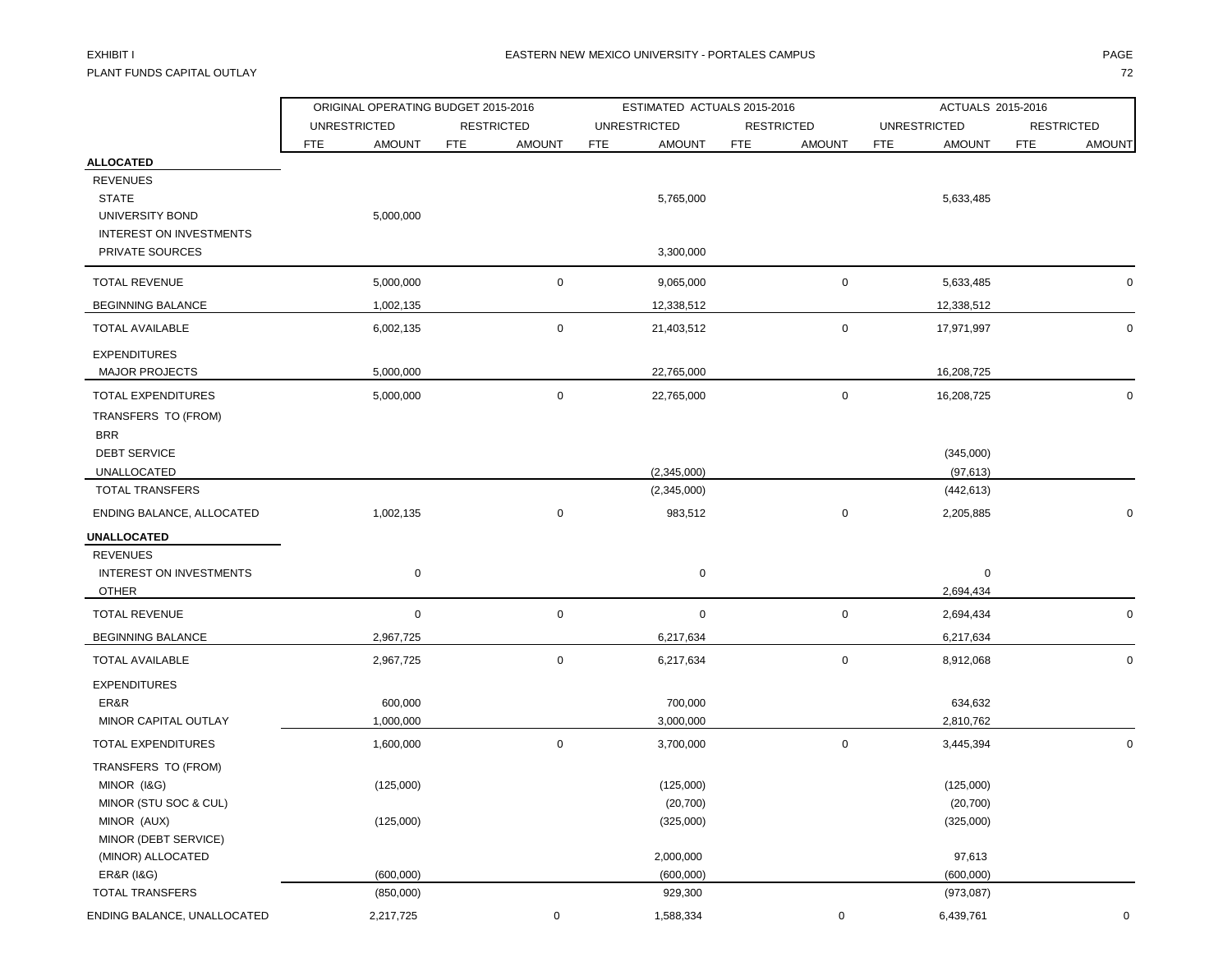# RENEWALS & REPLACEMENTS 73

|                                          | ORIGINAL OPERATING BUDGET 2015-2016 |                      | ESTIMATED ACTUALS 2015-2016 |                             | ACTUALS 2015-2016           |                             |  |  |
|------------------------------------------|-------------------------------------|----------------------|-----------------------------|-----------------------------|-----------------------------|-----------------------------|--|--|
|                                          | <b>UNRESTRICTED</b>                 | <b>RESTRICTED</b>    | <b>UNRESTRICTED</b>         | <b>RESTRICTED</b>           | <b>UNRESTRICTED</b>         | <b>RESTRICTED</b>           |  |  |
|                                          | <b>FTE</b><br><b>AMOUNT</b>         | FTE<br><b>AMOUNT</b> | <b>AMOUNT</b><br><b>FTE</b> | <b>FTE</b><br><b>AMOUNT</b> | <b>FTE</b><br><b>AMOUNT</b> | <b>FTE</b><br><b>AMOUNT</b> |  |  |
| <b>REVENUES</b>                          |                                     |                      |                             |                             |                             |                             |  |  |
| <b>INTEREST ON INVESTMENTS</b>           | 0                                   |                      | 0                           |                             | $\mathbf 0$                 |                             |  |  |
| <b>BOND ISSUES</b>                       |                                     |                      |                             |                             |                             |                             |  |  |
| FUNDS REQUIRED BY INDENTURES             |                                     |                      |                             |                             |                             |                             |  |  |
| <b>SALES AND SERVICES</b>                |                                     |                      |                             |                             |                             |                             |  |  |
| <b>OTHER</b>                             |                                     |                      |                             |                             |                             |                             |  |  |
| <b>TOTAL REVENUE</b>                     | 0                                   | $\mathbf 0$          | 0                           | $\mathbf 0$                 | $\mathbf 0$                 | 0                           |  |  |
| <b>BEGINNING BALANCE</b>                 | 593,189                             |                      | 1,407,298                   |                             | 1,407,298                   |                             |  |  |
| <b>TOTAL AVAILABLE</b>                   | 593,189                             | $\mathbf 0$          | 1,407,298                   | $\pmb{0}$                   | 1,407,298                   | 0                           |  |  |
| <b>EXPENDITURES</b>                      |                                     |                      |                             |                             |                             |                             |  |  |
| FUNDS FOR BUILDING RENEWAL               | 1,300,000                           |                      | 2,000,000                   |                             | 1,237,894                   |                             |  |  |
| FUNDS FOR (ETC.)                         |                                     |                      |                             |                             |                             |                             |  |  |
| TOTAL EXPENDITURES                       | 1,300,000                           | $\mathsf 0$          | 2,000,000                   | $\pmb{0}$                   | 1,237,894                   | 0                           |  |  |
| TRANSFERS TO (FROM)                      |                                     |                      |                             |                             |                             |                             |  |  |
| <b>ENDOWMENT (QUASI)</b>                 |                                     |                      |                             |                             |                             |                             |  |  |
| <b>INTERNAL SERVICE</b>                  |                                     |                      |                             |                             |                             |                             |  |  |
| <b>AUXILIARIES</b>                       |                                     |                      |                             |                             |                             |                             |  |  |
| <b>1&amp; G BR&amp;R--REQUIRED</b>       |                                     |                      |                             |                             |                             |                             |  |  |
| <b>I &amp; G BR&amp;R--NON-MANDATORY</b> | (1,350,000)                         |                      | (1,350,000)                 |                             | (1,350,000)                 |                             |  |  |
| PLANT CAPITAL                            |                                     |                      |                             |                             |                             |                             |  |  |
| RETIREMENT OF INDEBTEDNESS               |                                     |                      |                             |                             |                             |                             |  |  |
| <b>TOTAL TRANSFERS</b>                   | (1,350,000)                         | $\mathbf 0$          | (1,350,000)                 | 0                           | (1,350,000)                 | 0                           |  |  |
| <b>ENDING BALANCE</b>                    | 643,189                             | $\mathbf 0$          | 757,298                     | 0                           | 1,519,404                   | 0                           |  |  |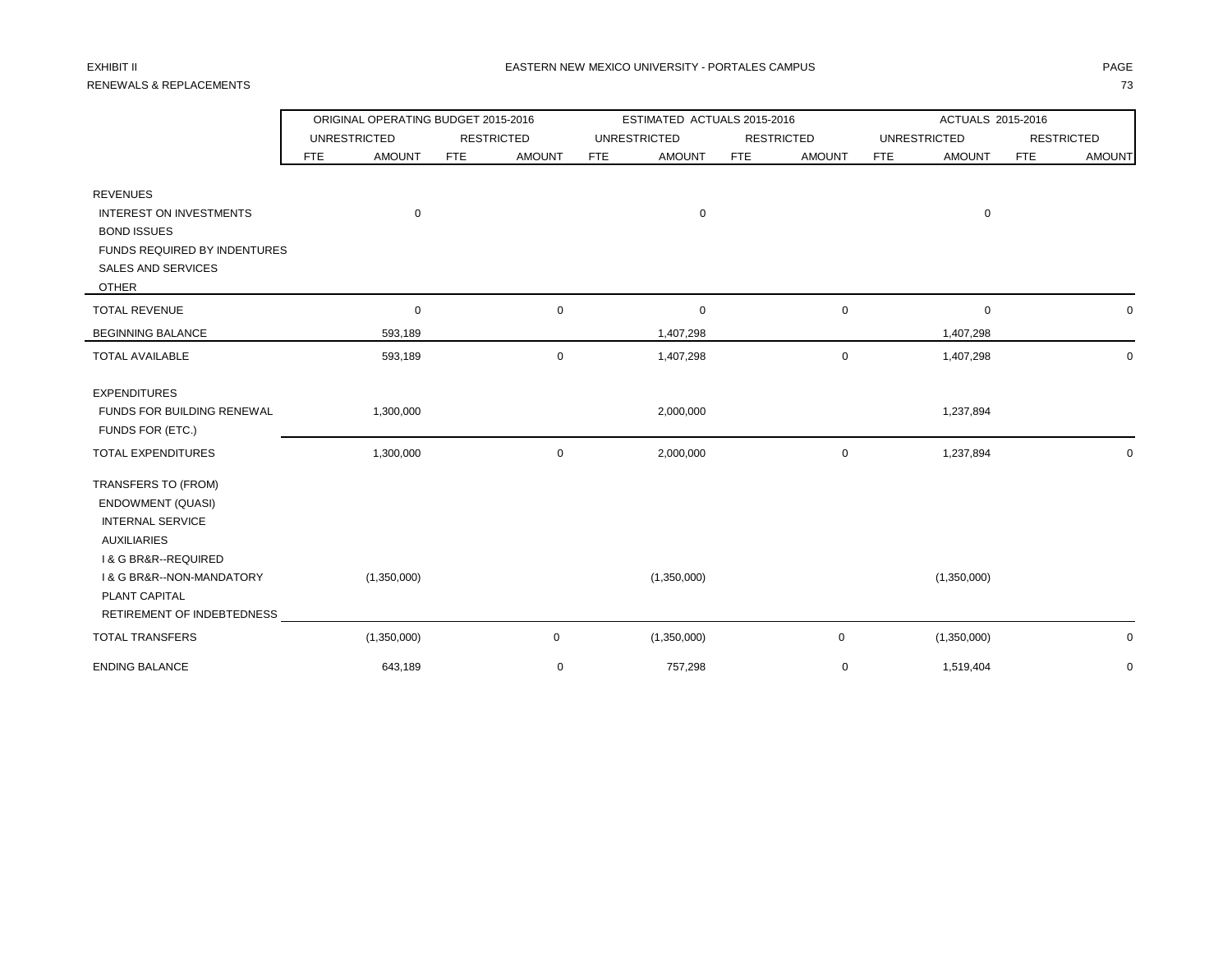## RETIREMENT OF INDEBTEDNESS THE RESERVED OF THE STATE OF THE RETIREMENT OF INDEBTEDNESS THE STATE OF STATE OF STATE OF STATE OF STATE OF STATE OF STATE OF STATE OF STATE OF STATE OF STATE OF STATE OF STATE OF STATE OF STATE

### EXHIBIT III DHANIM DHANIM DHANIM DHANIM DHANIM DHANIM DHANIM DHANIM DHANIM DHANIM DHANIM DHAGE ANN DHANIM DHAGE

|                                  |                     | ORIGINAL OPERATING BUDGET 2015-2016 |            |                   |            | ESTIMATED ACTUALS 2015-2016 |            |                   | ACTUALS 2015-2016 |                     |            |                   |  |
|----------------------------------|---------------------|-------------------------------------|------------|-------------------|------------|-----------------------------|------------|-------------------|-------------------|---------------------|------------|-------------------|--|
|                                  | <b>UNRESTRICTED</b> |                                     |            | <b>RESTRICTED</b> |            | <b>UNRESTRICTED</b>         |            | <b>RESTRICTED</b> |                   | <b>UNRESTRICTED</b> |            | <b>RESTRICTED</b> |  |
|                                  | <b>FTE</b>          | <b>AMOUNT</b>                       | <b>FTE</b> | <b>AMOUNT</b>     | <b>FTE</b> | <b>AMOUNT</b>               | <b>FTE</b> | <b>AMOUNT</b>     | <b>FTE</b>        | <b>AMOUNT</b>       | <b>FTE</b> | <b>AMOUNT</b>     |  |
| <b>REVENUES</b>                  |                     |                                     |            |                   |            |                             |            |                   |                   |                     |            |                   |  |
| <b>REQUIRED STUDENT FEES</b>     |                     | 1,505,000                           |            |                   |            | 1,160,000                   |            |                   |                   | 1,981,014           |            |                   |  |
| <b>REQUIRED SF - STADIUM</b>     |                     |                                     |            |                   |            | 345,000                     |            |                   |                   | 345,000             |            |                   |  |
| <b>INTEREST INCOME</b>           |                     |                                     |            |                   |            |                             |            |                   |                   | 333                 |            |                   |  |
| OTHER (ITEMIZED BY SOURCE)       |                     |                                     |            |                   |            |                             |            |                   |                   |                     |            |                   |  |
| <b>TOTAL REVENUE</b>             |                     | 1,505,000                           |            | $\mathbf 0$       |            | 1,505,000                   |            | 0                 |                   | 2,326,347           |            |                   |  |
|                                  |                     |                                     |            |                   |            |                             |            |                   |                   |                     |            |                   |  |
| <b>BEGINNING BALANCE</b>         |                     |                                     |            |                   |            |                             |            |                   |                   |                     |            |                   |  |
| RESERVES FOR PRINIPAL & INTEREST |                     |                                     |            |                   |            |                             |            |                   |                   |                     |            |                   |  |
| OTHER BALANCES                   |                     | 2,005,524                           |            |                   |            | 3,403,919                   |            |                   |                   | 3,403,919           |            |                   |  |
| <b>TOTAL BEGINNING BALANCES</b>  |                     | 2,005,524                           |            | $\mathbf 0$       |            | 3,403,919                   |            | 0                 |                   | 3,403,919           |            |                   |  |
| <b>TOTAL AVAILABLE</b>           |                     | 3,510,524                           |            | 0                 |            | 4,908,919                   |            | 0                 |                   | 5,730,266           |            |                   |  |
| <b>EXPENDITURES</b>              |                     |                                     |            |                   |            |                             |            |                   |                   |                     |            |                   |  |
| <b>RETIREMENT OF PRINCIPAL</b>   |                     | 1,455,000                           |            |                   |            | 1,545,000                   |            |                   |                   | 1,545,000           |            |                   |  |
| PAYMENT OF INTEREST              |                     | 1,516,422                           |            |                   |            | 1,443,523                   |            |                   |                   | 1,447,513           |            |                   |  |
| SERVICE CHARGES/ISSUING COST     |                     | 27,096                              |            |                   |            | 26,995                      |            |                   |                   | $-1,811$            |            |                   |  |
| LEASE/PURCHASE AGREEMENTS:       |                     |                                     |            |                   |            |                             |            |                   |                   |                     |            |                   |  |
| WATER CONSERVATION LEASE         |                     | 83,482                              |            |                   |            | 83,482                      |            |                   |                   | 83,482              |            |                   |  |
| <b>TOTAL EXPENDITURES</b>        |                     | 3,082,000                           |            | 0                 |            | 3,099,000                   |            | 0                 |                   | 3,074,184           |            |                   |  |
| TRANSFERS TO (FROM) I & G        |                     | (1,644,000)                         |            |                   |            | (1,644,000)                 |            |                   |                   | (1,644,000)         |            |                   |  |
| TRANSFERS TO (FROM) BRR          |                     |                                     |            |                   |            |                             |            |                   |                   |                     |            |                   |  |
| TRANSFERS TO (FROM) MINOR        |                     |                                     |            |                   |            | 345,000                     |            |                   |                   | 345,000             |            |                   |  |
| <b>TOTAL TRANSFERS</b>           |                     | (1,644,000)                         |            |                   |            | (1,299,000)                 |            |                   |                   | (1,299,000)         |            |                   |  |
| <b>ENDING BALANCE</b>            |                     | 2,072,524                           |            | 0                 |            | 3,108,919                   |            | 0                 |                   | 3,955,082           |            |                   |  |

ACCUMULATION FOR PRINC & INT OTHER - UNRESTRICTED

TOTAL BALANCES

ACCUM FOR P & I 6/30

| TOTAL PRINCIPAL OUTSTANDING 6/30 |            |            |            |
|----------------------------------|------------|------------|------------|
| 2011                             | 24.925.000 | 24.925.000 | 24.925.000 |
| 2015A                            | 12.195.000 | 12.195.000 | 12.195.000 |
| 2015B                            | 5,615,000  | 5,640,000  | 5,640,000  |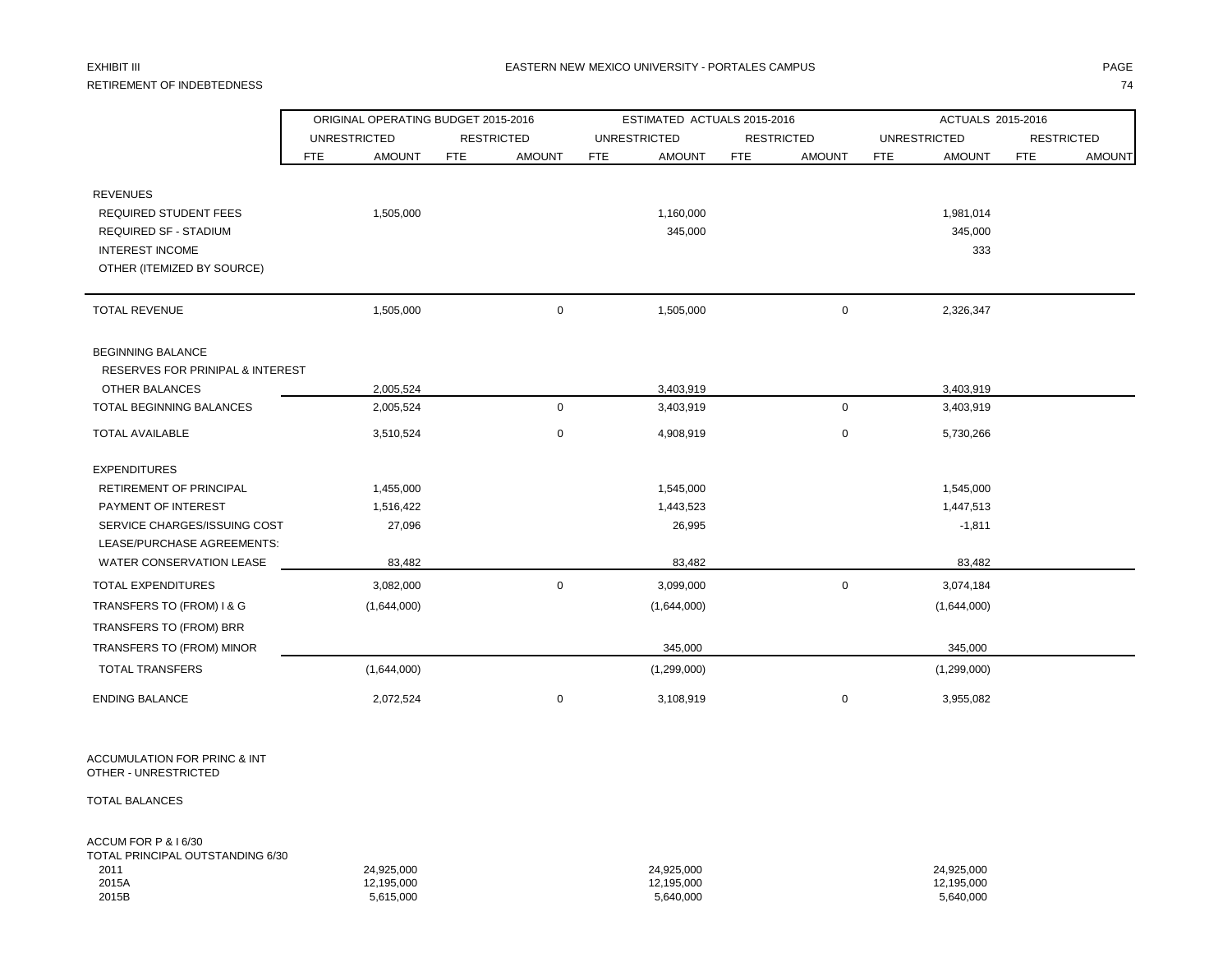### SUMMARY CURRENT FUNDS REVENUE THE SERVENUE TO SERVER THE SERVER OF SERVER THE SERVER OF SERVER THE SERVER OF S

ORIGINAL OPERATING BUDGET 2015-2016 ESTIMATED ACTUALS 2015-2016 ACTUALS 2015-2016

|                                  | <b>UNRESTRICTED</b> |               | <b>RESTRICTED</b> |               |            | <b>UNRESTRICTED</b> |            | <b>RESTRICTED</b> |            | <b>UNRESTRICTED</b> | <b>RESTRICTED</b> |               |
|----------------------------------|---------------------|---------------|-------------------|---------------|------------|---------------------|------------|-------------------|------------|---------------------|-------------------|---------------|
|                                  | <b>FTE</b>          | <b>AMOUNT</b> | <b>FTE</b>        | <b>AMOUNT</b> | <b>FTE</b> | <b>AMOUNT</b>       | <b>FTE</b> | <b>AMOUNT</b>     | <b>FTE</b> | <b>AMOUNT</b>       | <b>FTE</b>        | <b>AMOUNT</b> |
| TUITION AND FEES                 |                     |               |                   |               |            |                     |            |                   |            |                     |                   |               |
| <b>INSTRUCTION &amp; GENERAL</b> |                     | 18,034,000    |                   |               |            | 18,124,000          |            |                   |            | 15,747,028          |                   |               |
| STUDENT SOCIAL & CULTURAL        |                     | 688,761       |                   |               |            | 688,761             |            |                   |            | 859,597             |                   |               |
| <b>RESEARCH</b>                  |                     |               |                   |               |            |                     |            |                   |            |                     |                   |               |
| PUBLIC SERVICE (Fees Only)       |                     | 106,700       |                   |               |            | 106,700             |            |                   |            | 106,700             |                   |               |
| <b>INTERNAL SERVICE</b>          |                     |               |                   |               |            |                     |            |                   |            |                     |                   |               |
| <b>STUDENT AID</b>               |                     |               |                   |               |            |                     |            |                   |            |                     |                   |               |
| <b>AUXILIARIES</b>               |                     | 536,049       |                   |               |            | 536,049             |            |                   |            | 536,049             |                   |               |
| INTERCOLLEGIATE ATHLETICS        |                     | 1,475,500     |                   |               |            | 1,475,500           |            |                   |            | 1,500,089           |                   |               |
| TOTAL                            |                     | 20,841,010    |                   |               |            | 20,931,010          |            |                   |            | 18,749,463          |                   |               |
| STATE APPROPRIATIONS             |                     |               |                   |               |            |                     |            |                   |            |                     |                   |               |
| <b>INSTRUCTION &amp; GENERAL</b> |                     | 29,018,400    |                   |               |            | 28,844,600          |            |                   |            | 28,844,658          |                   |               |
| STUDENT SOCIAL & CULTURAL        |                     |               |                   |               |            |                     |            |                   |            |                     |                   |               |
| <b>RESEARCH</b>                  |                     |               |                   |               |            |                     |            |                   |            |                     |                   |               |
| PUBLIC SERVICE                   |                     | 1,433,000     |                   |               |            | 1,424,400           |            |                   |            | 1,424,400           |                   |               |
| <b>INTERNAL SERVICE</b>          |                     |               |                   |               |            |                     |            |                   |            |                     |                   |               |
| STUDENT AID                      |                     |               |                   |               |            |                     |            |                   |            |                     |                   |               |
| <b>AUXILIARIES</b>               |                     |               |                   |               |            |                     |            |                   |            |                     |                   |               |
| <b>INTERCOLLEGIATE ATHLETICS</b> |                     | 2,144,100     |                   |               |            | 2,131,300           |            |                   |            | 2,131,300           |                   |               |
| <b>TOTAL</b>                     |                     | 22.505,500    |                   |               |            | 22.400.200          |            |                   |            | 33.400.350          |                   |               |

| TOTAL                                | 32,595,500 |            | 32,400,300 |            | 32,400,358 |            |
|--------------------------------------|------------|------------|------------|------------|------------|------------|
| <b>FEDERAL GRANTS</b>                |            |            |            |            |            |            |
| <b>INSTRUCTION &amp; GENERAL</b>     | 75,000     | 5,300,000  | 75,000     | 5,300,000  | 73,825     | 1,921,672  |
| <b>STUDENT SOCIAL &amp; CULTURAL</b> |            | 44,841     |            | 44,841     |            | 12,079     |
| <b>RESEARCH</b>                      |            | 975,000    |            | 975,000    |            | 444,252    |
| PUBLIC SERVICE                       |            | 1,450,000  |            | 1,450,000  |            | 1,489,268  |
| <b>INTERNAL SERVICE</b>              | 6,000      | 79,653     | 6,000      | 79,653     | 6,000      | 63,758     |
| <b>STUDENT AID</b>                   | 7,000      | 25,472,000 | 6,100      | 25,472,000 | 4,824      | 23,676,833 |
| <b>AUXILIARIES</b>                   |            | 30,807     |            | 30,807     |            | 36,021     |
| <b>INTERCOLLEGIATE ATHLETICS</b>     |            | 10,500     |            | 10,500     |            | 5,707      |
| <b>TOTAL</b>                         | 88,000     | 33,362,801 | 87,100     | 33,362,801 | 84,649     | 27,649,590 |
| <b>STATE GRANTS</b>                  |            |            |            |            |            |            |
| <b>INSTRUCTION &amp; GENERAL</b>     |            | 300,000    |            | 300,000    |            | 251,077    |
| STUDENT SOCIAL & CULTURAL            |            | 22,724     |            | 22,724     |            | 15,072     |
| <b>RESEARCH</b>                      |            | 6,400      |            | 6,400      |            | 8,552      |
| <b>PUBLIC SERVICE</b>                |            | 1,100,000  |            | 1,100,000  |            | 1,059,843  |
| <b>INTERNAL SERVICE</b>              |            | 7,076      |            | 7,076      |            | 12,465     |
| <b>STUDENT AID</b>                   | 2,821,219  | 773,635    | 2,802,835  | 773,635    | 2,391,389  | 537,258    |
| <b>AUXILIARIES</b>                   |            | 4,532      |            | 4,532      |            | 34,338     |
| <b>INTERCOLLEGIATE ATHLETICS</b>     |            | 14,000     |            | 14,000     |            | 15,331     |
| <b>TOTAL</b>                         | 2,821,219  | 2,228,367  | 2,802,835  | 2,228,367  | 2,391,389  | 1,933,936  |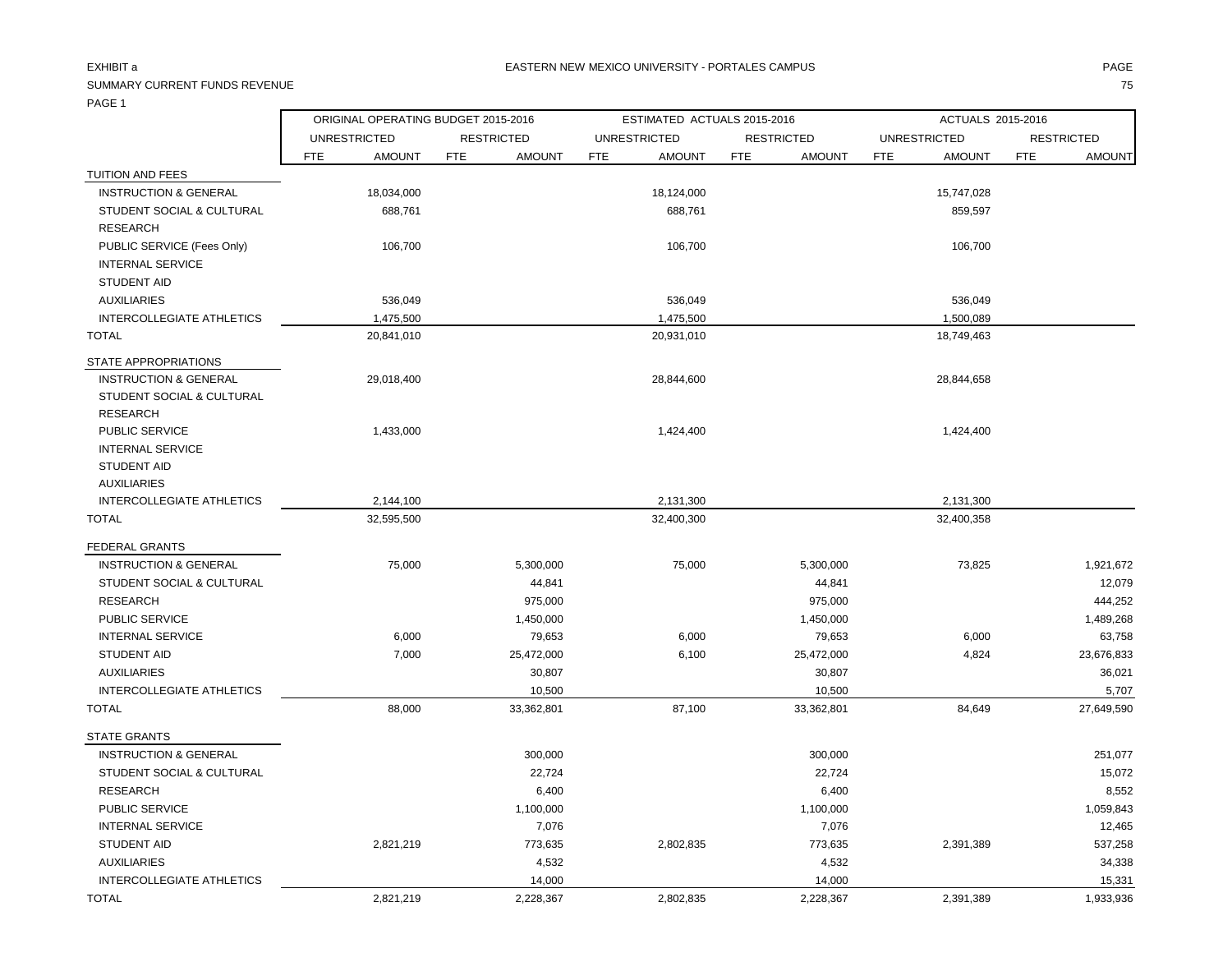### SUMMARY CURRENT FUNDS REVENUE

| ۰.<br>× |
|---------|
|         |

|                                  | ORIGINAL OPERATING BUDGET 2015-2016 |                             | ESTIMATED ACTUALS 2015-2016 |                             | ACTUALS 2015-2016           |                             |  |  |  |
|----------------------------------|-------------------------------------|-----------------------------|-----------------------------|-----------------------------|-----------------------------|-----------------------------|--|--|--|
|                                  | <b>UNRESTRICTED</b>                 | <b>RESTRICTED</b>           | <b>UNRESTRICTED</b>         | <b>RESTRICTED</b>           | <b>UNRESTRICTED</b>         | <b>RESTRICTED</b>           |  |  |  |
|                                  | <b>FTE</b><br><b>AMOUNT</b>         | <b>FTE</b><br><b>AMOUNT</b> | <b>FTE</b><br><b>AMOUNT</b> | <b>FTE</b><br><b>AMOUNT</b> | <b>FTE</b><br><b>AMOUNT</b> | <b>FTE</b><br><b>AMOUNT</b> |  |  |  |
| PRIVATE GIFTS                    |                                     |                             |                             |                             |                             |                             |  |  |  |
| <b>INSTRUCTION &amp; GENERAL</b> |                                     | 300,000                     |                             | 300,000                     |                             | 119,162                     |  |  |  |
| STUDENT SOCIAL & CULTURAL        |                                     |                             |                             |                             |                             | 1,000                       |  |  |  |
| <b>RESEARCH</b>                  |                                     | 11,500                      |                             | 11,500                      |                             | 150                         |  |  |  |
| PUBLIC SERVICE                   |                                     | 1,200,000                   |                             | 1,200,000                   |                             | 1,082,270                   |  |  |  |
| <b>INTERNAL SERVICE</b>          |                                     |                             |                             |                             |                             |                             |  |  |  |
| STUDENT AID                      | 100,000                             | 745,000                     |                             | 800,000                     | 15,000                      | 630,358                     |  |  |  |
| <b>AUXILIARIES</b>               |                                     |                             |                             |                             |                             | 34,419                      |  |  |  |
| INTERCOLLEGIATE ATHLETICS        |                                     | 1,050,000                   |                             | 1,050,000                   |                             | 178,218                     |  |  |  |
| <b>TOTAL</b>                     | 100,000                             | 3,306,500                   |                             | 3,361,500                   | 15,000                      | 2,045,577                   |  |  |  |
| LAND AND PERMANENT FUND          |                                     |                             |                             |                             |                             |                             |  |  |  |
| <b>INSTRUCTION &amp; GENERAL</b> | 605,000                             |                             | 550,000                     |                             | 607,972                     |                             |  |  |  |
| STUDENT SOCIAL & CULTURAL        |                                     |                             |                             |                             |                             |                             |  |  |  |
| <b>RESEARCH</b>                  |                                     |                             |                             |                             |                             |                             |  |  |  |
| PUBLIC SERVICE                   |                                     |                             |                             |                             |                             |                             |  |  |  |
| <b>INTERNAL SERVICE</b>          |                                     |                             |                             |                             |                             |                             |  |  |  |
| <b>STUDENT AID</b>               |                                     |                             |                             |                             |                             |                             |  |  |  |
| <b>AUXILIARIES</b>               |                                     |                             |                             |                             |                             |                             |  |  |  |
| INTERCOLLEGIATE ATHLETICS        |                                     |                             |                             |                             |                             |                             |  |  |  |
| <b>TOTAL</b>                     | 605,000                             |                             | 550,000                     |                             | 607,972                     |                             |  |  |  |
| <b>TAX LEVY</b>                  |                                     |                             |                             |                             |                             |                             |  |  |  |
| <b>INSTRUCTION &amp; GENERAL</b> |                                     |                             |                             |                             |                             |                             |  |  |  |
| STUDENT SOCIAL & CULTURAL        |                                     |                             |                             |                             |                             |                             |  |  |  |
| <b>RESEARCH</b>                  |                                     |                             |                             |                             |                             |                             |  |  |  |
| PUBLIC SERVICE                   |                                     |                             |                             |                             |                             |                             |  |  |  |
| <b>INTERNAL SERVICE</b>          |                                     |                             |                             |                             |                             |                             |  |  |  |
| <b>STUDENT AID</b>               |                                     |                             |                             |                             |                             |                             |  |  |  |
| <b>AUXILIARIES</b>               |                                     |                             |                             |                             |                             |                             |  |  |  |
| INTERCOLLEGIATE ATHLETICS        |                                     |                             |                             |                             |                             |                             |  |  |  |
| <b>TOTAL</b>                     |                                     |                             |                             |                             |                             |                             |  |  |  |
| SALES AND SERVICES               |                                     |                             |                             |                             |                             |                             |  |  |  |
| <b>INSTRUCTION &amp; GENERAL</b> | 100,000                             |                             | 80,000                      |                             | 91,750                      |                             |  |  |  |
| STUDENT SOCIAL & CULTURAL        | 8,400                               |                             | 8,400                       |                             | 8,074                       |                             |  |  |  |
| <b>RESEARCH</b>                  |                                     |                             |                             |                             | 32                          |                             |  |  |  |
| PUBLIC SERVICE                   | 91,000                              |                             | 91,000                      |                             | 25,847                      |                             |  |  |  |
| <b>INTERNAL SERVICE</b>          | 13,000                              |                             | 13,000                      |                             | 4,519                       |                             |  |  |  |
| STUDENT AID                      |                                     |                             |                             |                             |                             |                             |  |  |  |
| <b>AUXILIARIES</b>               | 4,813,351                           |                             | 4,543,351                   |                             | 4,572,916                   |                             |  |  |  |
| INTERCOLLEGIATE ATHLETICS        | 19,400                              |                             | 19,400                      |                             | 43,197                      |                             |  |  |  |
| <b>TOTAL</b>                     | 5,045,151                           |                             | 4,755,151                   |                             | 4,746,335                   |                             |  |  |  |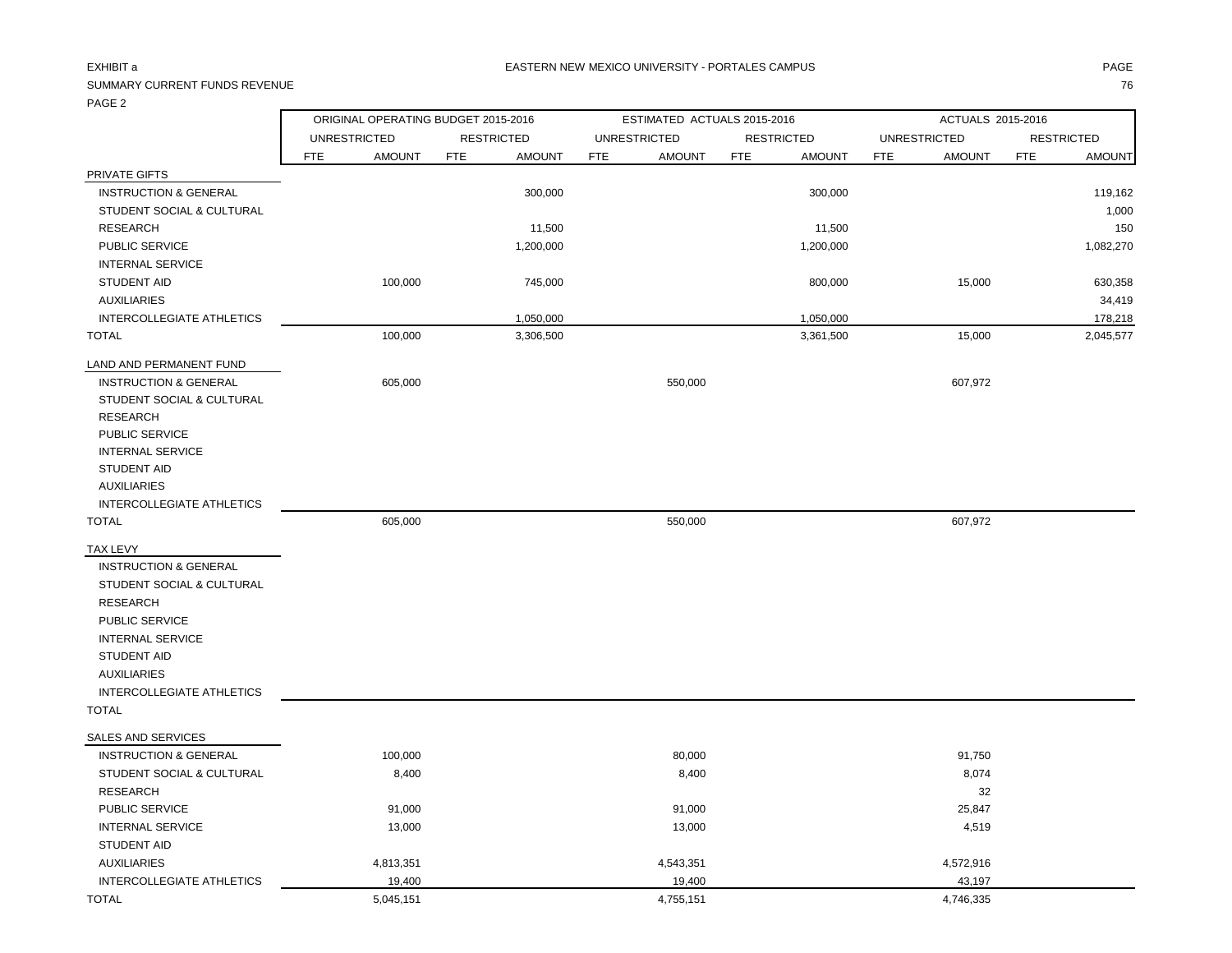### SUMMARY CURRENT FUNDS REVENUE THE SERVENUE TO A SUMMARY CURRENT FUNDS REVENUE TO A SUMMARY CURRENT FUNDS REVENUE

PAGE 3

|               | ACTUALS 2015-2016 |                   |
|---------------|-------------------|-------------------|
| ESTRICTED     |                   | <b>RESTRICTED</b> |
| <b>AMOUNT</b> | <b>FTE</b>        | <b>AMOUNT</b>     |
|               |                   |                   |
| OE1 OE2       |                   |                   |

|                                              |     | UNRESTRICTED  |     | <b>RESTRICTED</b> |            | UNRESTRICTED  |            | <b>RESTRICTED</b> |     | <b>UNRESTRICTED</b> | <b>RESTRICTED</b> |            |
|----------------------------------------------|-----|---------------|-----|-------------------|------------|---------------|------------|-------------------|-----|---------------------|-------------------|------------|
|                                              | FTE | <b>AMOUNT</b> | FTE | <b>AMOUNT</b>     | <b>FTE</b> | <b>AMOUNT</b> | <b>FTE</b> | <b>AMOUNT</b>     | FTE | <b>AMOUNT</b>       | FTE               | AMOUNT     |
| <b>OTHER SOURCES</b>                         |     |               |     |                   |            |               |            |                   |     |                     |                   |            |
| <b>INSTRUCTION &amp; GENERAL</b>             |     | 132,600       |     |                   |            | 74,400        |            |                   |     | 251,953             |                   |            |
| <b>STUDENT SOCIAL &amp; CULTURAL</b>         |     | 146,839       |     | 32,435            |            | 171,839       |            | 32,435            |     | 42,377              |                   |            |
| <b>RESEARCH</b>                              |     | 1,000         |     | 7,100             |            | 1,000         |            | 7,100             |     |                     |                   |            |
| PUBLIC SERVICE                               |     | 345,300       |     | 250,000           |            | 375,900       |            | 250,000           |     | 603,001             |                   |            |
| <b>INTERNAL SERVICE</b>                      |     | 109,000       |     | 63,271            |            | 109,000       |            | 63,271            |     | 112,355             |                   |            |
| <b>STUDENT AID</b>                           |     | 781           |     | 109,365           |            | 65            |            | 54,365            |     |                     |                   | 191,915    |
| <b>AUXILIARIES</b>                           |     | 820,600       |     | 114,661           |            | 820,600       |            | 114,661           |     | 827,750             |                   |            |
| INTERCOLLEGIATE ATHLETICS                    |     | 35,000        |     | 425,500           |            | 73,800        |            | 425,500           |     | 67,702              |                   | 8,886      |
| <b>TOTAL</b>                                 |     | 1,591,120     |     | 1,002,332         |            | 1,626,604     |            | 947,332           |     | 1,905,138           |                   | 200,801    |
|                                              |     |               |     |                   |            |               |            |                   |     |                     |                   |            |
| TOTAL CURRENT FUNDS REVENUE                  |     |               |     |                   |            |               |            |                   |     |                     |                   |            |
| <b>TUITION AND FEES</b>                      |     | 20,841,010    |     |                   |            | 20,931,010    |            |                   |     | 18,749,463          |                   |            |
| <b>STATE APPROPRIATION</b>                   |     | 32,595,500    |     |                   |            | 32,400,300    |            |                   |     | 32,400,358          |                   |            |
| <b>FEDERAL GRANTS</b><br><b>STATE GRANTS</b> |     | 88,000        |     | 33,362,801        |            | 87,100        |            | 33,362,801        |     | 84,649              |                   | 27,649,590 |
|                                              |     | 2,821,219     |     | 2,228,367         |            | 2,802,835     |            | 2,228,367         |     | 2,391,389           |                   | 1,933,936  |
| PRIVATE GIFTS                                |     | 100,000       |     | 3,306,500         |            |               |            | 3,361,500         |     | 15,000              |                   | 2,045,577  |
| <b>LAND AND PERMANENT FUND</b>               |     | 605,000       |     |                   |            | 550,000       |            |                   |     | 607,972             |                   |            |
| <b>TAX LEVY</b>                              |     |               |     |                   |            |               |            |                   |     |                     |                   |            |
| SALES AND SERVICES                           |     | 5,045,151     |     |                   |            | 4,755,151     |            |                   |     | 4,746,335           |                   |            |
| <b>OTHER SOURCES</b>                         |     | 1,591,120     |     | 1,002,332         |            | 1,626,604     |            | 947,332           |     | 1,905,138           |                   | 200,801    |
| <b>TOTAL</b>                                 |     | 63,687,000    |     | 39,900,000        |            | 63,153,000    |            | 39,900,000        |     | 60,900,304          |                   | 31,829,904 |

ORIGINAL OPERATING BUDGET 2015-2016 ESTIMATED ACTUALS 2015-2016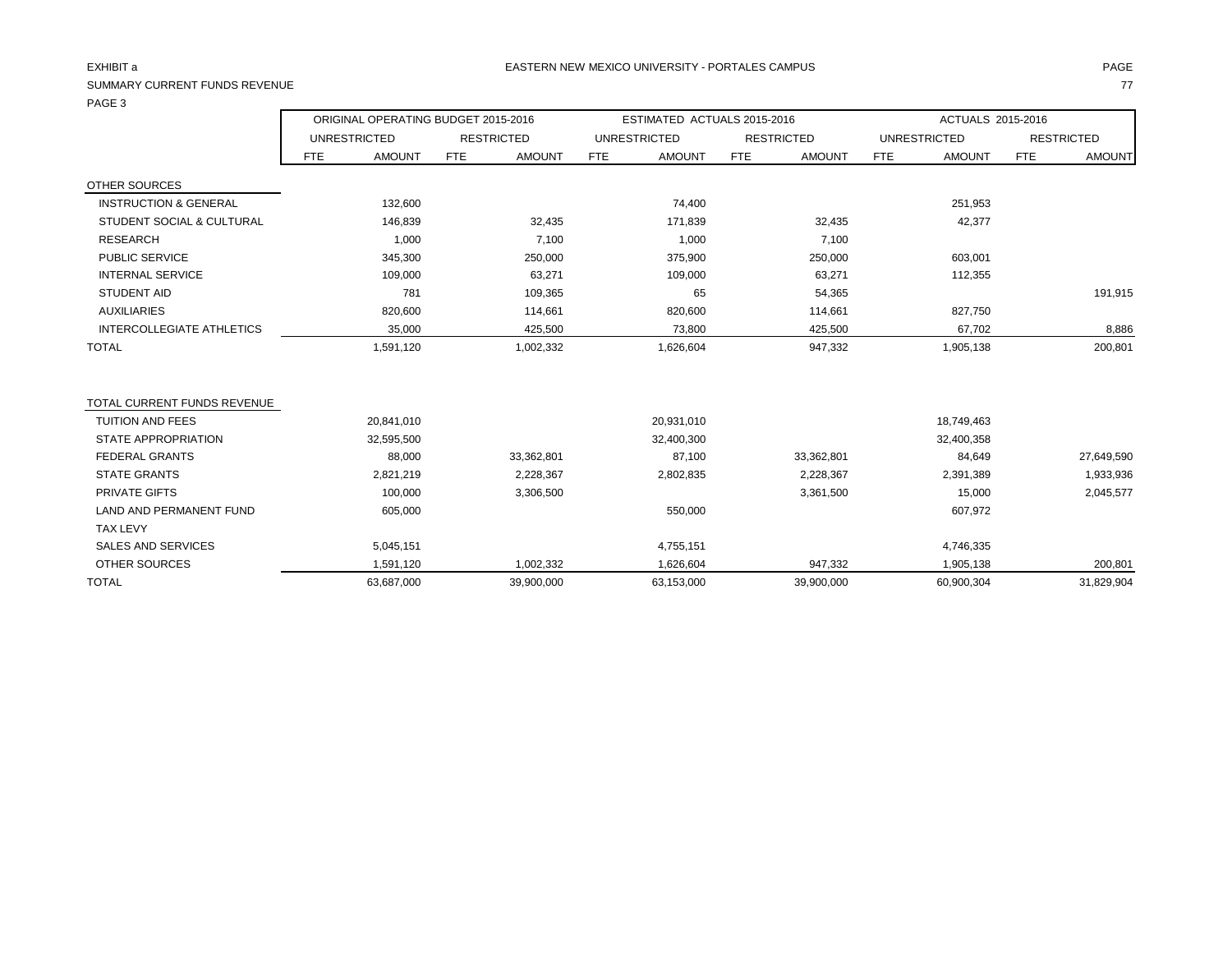### PAGE 1

| .                                |                                     |                     |                             |            |                             |                   |               |            |                     |            |                   |
|----------------------------------|-------------------------------------|---------------------|-----------------------------|------------|-----------------------------|-------------------|---------------|------------|---------------------|------------|-------------------|
|                                  | ORIGINAL OPERATING BUDGET 2015-2016 |                     |                             |            | ESTIMATED ACTUALS 2015-2016 |                   |               |            | ACTUALS 2015-2016   |            |                   |
|                                  |                                     | <b>UNRESTRICTED</b> | <b>RESTRICTED</b>           |            | <b>UNRESTRICTED</b>         | <b>RESTRICTED</b> |               |            | <b>UNRESTRICTED</b> |            | <b>RESTRICTED</b> |
|                                  | FTE                                 | <b>AMOUNT</b>       | <b>FTE</b><br><b>AMOUNT</b> | <b>FTE</b> | <b>AMOUNT</b>               | <b>FTE</b>        | <b>AMOUNT</b> | <b>FTE</b> | <b>AMOUNT</b>       | <b>FTE</b> | <b>AMOUNT</b>     |
| PROFESSIONAL SALARIES            |                                     |                     |                             |            |                             |                   |               |            |                     |            |                   |
| <b>INSTRUCTION</b>               | 16.25                               | 834,724             |                             | 16.25      | 792,731                     |                   |               | 16.50      | 748,849             | 1.00       | 53,783            |
| <b>ACADEMIC SUPPORT</b>          | 21.45                               | 1,390,988           |                             | 21.45      | 1,390,988                   |                   |               | 22.11      | 1,439,791           | 2.50       | 119,078           |
| <b>STUDENT SERVICES</b>          | 28.75                               | 1,235,043           |                             | 28.75      | 1,235,043                   |                   |               | 27.84      | 1,223,128           | 4.10       | 180,017           |
| <b>INSTITUTIONAL SUPPORT</b>     | 34.40                               | 2,401,813           |                             | 34.40      | 2,401,813                   |                   |               | 35.45      | 2,492,640           | 2.25       | 101,794           |
| PHYSICAL PLANT                   | 8.00                                | 454,305             |                             | 8.00       | 454,305                     |                   |               | 8.00       | 485,695             |            |                   |
| STUDENT SOCIAL & CULTURAL        | 0.50                                | 25,247              |                             | 0.50       | 25,247                      |                   |               | 0.50       | 26,779              |            |                   |
| <b>RESEARCH</b>                  | 1.90                                | 92,428              |                             | 1.90       | 92,428                      |                   |               | 1.85       | 72,572              | 1.00       | 38,369            |
| PUBLIC SERVICE                   | 15.53                               | 843,671             |                             | 15.53      | 843,671                     |                   |               | 15.28      | 889,571             | 17.00      | 801,868           |
| <b>INTERNAL SERVICE</b>          | 22.50                               | 973,944             |                             | 22.50      | 973,944                     |                   |               | 20.00      | 896,902             |            |                   |
| <b>AUXILIARIES</b>               | 4.00                                | 187,896             |                             | 4.00       | 187,896                     |                   |               | 4.00       | 185,547             |            |                   |
| <b>INTERCOLLEGIATE ATHLETICS</b> | 19.35                               | 930,385             |                             | 19.35      | 930,385                     |                   |               | 19.10      | 963,943             | 0.25       | 11,967            |
| <b>TOTAL</b>                     | 172.63                              | 9,370,444           |                             | 172.63     | 9,328,451                   |                   |               | 170.63     | 9,425,415           | 28.10      | 1,306,876         |
| <b>FACULTY SALARIES</b>          |                                     |                     |                             |            |                             |                   |               |            |                     |            |                   |
| <b>INSTRUCTION</b>               | 175.50                              | 11,678,892          |                             | 175.50     | 11,720,885                  |                   |               | 174.25     | 12,142,694          |            | 13,328            |
| <b>ACADEMIC SUPPORT</b>          | 0.50                                | 69,951              |                             | 0.50       | 69,951                      |                   |               | 0.50       | 62,047              |            |                   |
| <b>STUDENT SERVICES</b>          |                                     |                     |                             |            |                             |                   |               |            |                     |            |                   |
| INSTITUTIONAL SUPPORT            |                                     |                     |                             |            |                             |                   |               |            | 1,500               |            |                   |
| PHYSICAL PLANT                   |                                     |                     |                             |            |                             |                   |               |            |                     |            |                   |
| STUDENT SOCIAL & CULTURAL        |                                     |                     |                             |            |                             |                   |               |            |                     |            |                   |
| <b>RESEARCH</b>                  |                                     |                     |                             |            |                             |                   |               |            |                     |            | 106,059           |
| <b>PUBLIC SERVICE</b>            |                                     | 4,959               |                             |            | 4,959                       |                   |               |            | 19,674              |            |                   |
| <b>INTERNAL SERVICE</b>          |                                     |                     |                             |            |                             |                   |               |            |                     |            |                   |
| <b>AUXILIARIES</b>               |                                     |                     |                             |            |                             |                   |               |            |                     |            |                   |
| INTERCOLLEGIATE ATHLETICS        |                                     |                     |                             |            |                             |                   |               |            |                     |            |                   |
| <b>TOTAL</b>                     | 176.00                              | 11,753,802          |                             | 176.00     | 11,795,795                  |                   |               | 174.75     | 12,225,915          |            | 119,387           |
| GRADUATE ASSISTANT SALARIES      |                                     |                     |                             |            |                             |                   |               |            |                     |            |                   |
| <b>INSTRUCTION</b>               | 40.75                               | 735,045             |                             | 40.75      | 735,045                     |                   |               | 39.77      | 676,075             |            |                   |
| <b>ACADEMIC SUPPORT</b>          |                                     |                     |                             |            |                             |                   |               |            |                     | 0.10       | 1,775             |
| <b>STUDENT SERVICES</b>          | 0.06                                | 1,000               |                             | 0.06       | 1,000                       |                   |               | 0.06       | 1,020               |            |                   |
| <b>INSTITUTIONAL SUPPORT</b>     | 1.00                                | 17,000              |                             | 1.00       | 17,000                      |                   |               | 1.04       | 17,625              |            |                   |
| PHYSICAL PLANT                   |                                     |                     |                             |            |                             |                   |               |            |                     |            |                   |
| STUDENT SOCIAL & CULTURAL        | 1.97                                | 33,500              |                             | 1.97       | 33,500                      |                   |               | 1.44       | 24,430              |            |                   |
| <b>RESEARCH</b>                  |                                     |                     |                             |            |                             |                   |               |            |                     |            |                   |
| <b>PUBLIC SERVICE</b>            |                                     |                     |                             |            |                             |                   |               |            |                     |            |                   |
| <b>INTERNAL SERVICE</b>          |                                     |                     |                             |            |                             |                   |               |            |                     |            |                   |
| <b>AUXILIARIES</b>               |                                     |                     |                             |            |                             |                   |               |            |                     |            |                   |
| INTERCOLLEGIATE ATHLETICS        | 2.00                                | 34,000              |                             | 2.00       | 34,000                      |                   |               | 1.64       | 27,949              | 0.12       | 2,000             |
|                                  |                                     |                     |                             |            |                             |                   |               |            |                     |            |                   |

TOTAL 45.78 820,545 45.78 820,545 43.95 747,099 0.22 3,775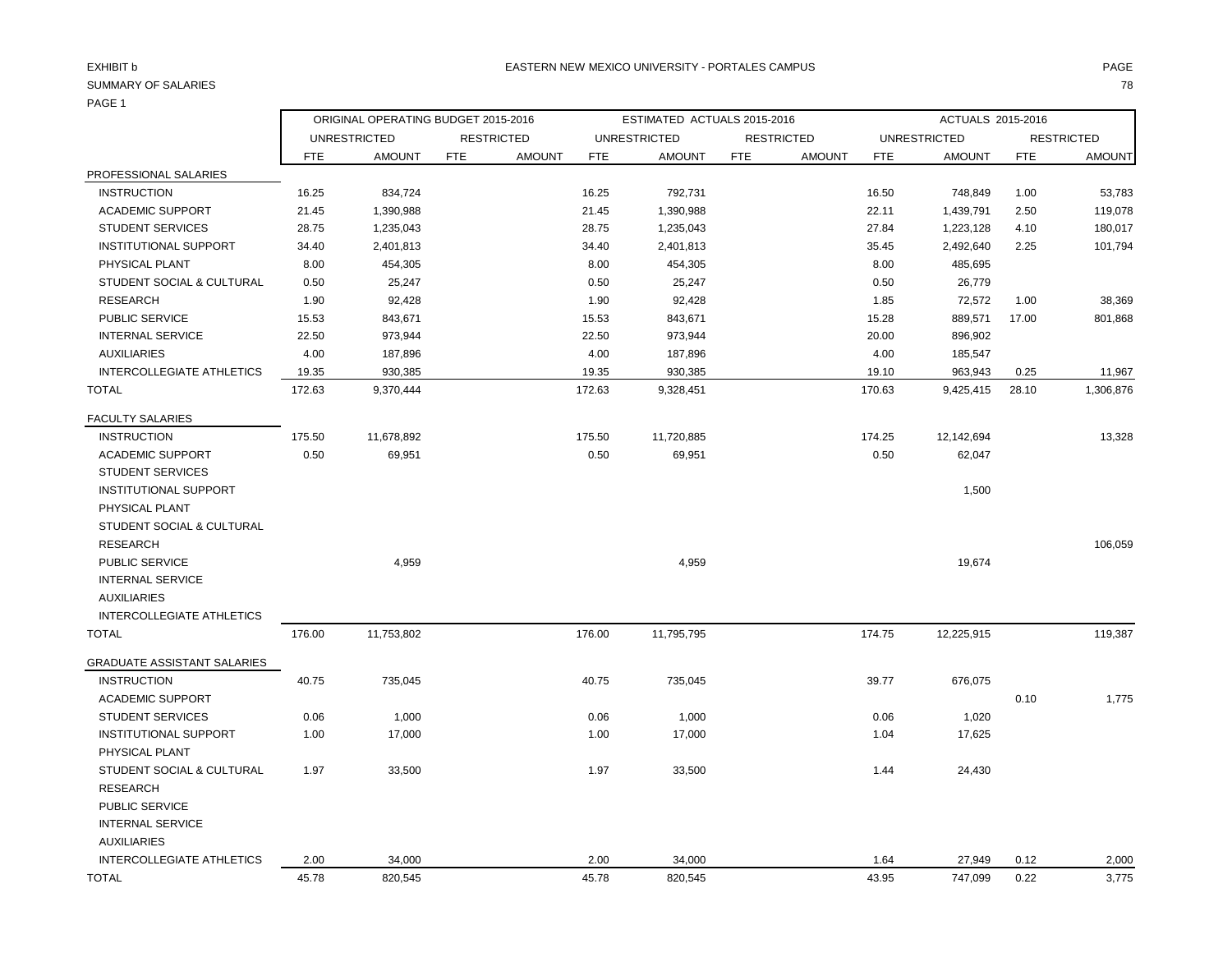### PAGE 2

|                                  | ORIGINAL OPERATING BUDGET 2015-2016 |                     |            |                   |            | ESTIMATED ACTUALS 2015-2016 |            |                   | ACTUALS 2015-2016 |                     |            |                   |
|----------------------------------|-------------------------------------|---------------------|------------|-------------------|------------|-----------------------------|------------|-------------------|-------------------|---------------------|------------|-------------------|
|                                  |                                     | <b>UNRESTRICTED</b> |            | <b>RESTRICTED</b> |            | <b>UNRESTRICTED</b>         |            | <b>RESTRICTED</b> |                   | <b>UNRESTRICTED</b> |            | <b>RESTRICTED</b> |
|                                  | <b>FTE</b>                          | <b>AMOUNT</b>       | <b>FTE</b> | <b>AMOUNT</b>     | <b>FTE</b> | <b>AMOUNT</b>               | <b>FTE</b> | <b>AMOUNT</b>     | FTE               | <b>AMOUNT</b>       | <b>FTE</b> | <b>AMOUNT</b>     |
| SUPPORT STAFF SALARIES           |                                     |                     |            |                   |            |                             |            |                   |                   |                     |            |                   |
| <b>INSTRUCTION</b>               | 22.75                               | 533,164             |            |                   | 22.75      | 533,164                     |            |                   | 23.50             | 548,887             | 1.00       | 19,814            |
| <b>ACADEMIC SUPPORT</b>          | 11.60                               | 330,595             |            |                   | 11.60      | 330,595                     |            |                   | 10.75             | 314,171             | 1.00       | 25,498            |
| <b>STUDENT SERVICES</b>          | 8.25                                | 195,797             |            |                   | 8.25       | 195,797                     |            |                   | 8.08              | 195,219             |            | 2,664             |
| <b>INSTITUTIONAL SUPPORT</b>     | 19.02                               | 578,340             |            |                   | 19.02      | 578,340                     |            |                   | 18.50             | 589,529             | 0.75       | 19,381            |
| PHYSICAL PLANT                   | 2.00                                | 54,558              |            |                   | 2.00       | 54,558                      |            |                   | 2.00              | 56,044              |            |                   |
| STUDENT SOCIAL & CULTURAL        |                                     | 500                 |            |                   |            | 500                         |            |                   |                   |                     |            |                   |
| <b>RESEARCH</b>                  |                                     |                     |            |                   |            |                             |            |                   |                   | 828                 |            |                   |
| PUBLIC SERVICE                   | 1.95                                | 50,099              |            |                   | 1.95       | 50,099                      |            |                   | 1.00              | 36,871              | 1.00       | 32,808            |
| <b>INTERNAL SERVICE</b>          | 3.35                                | 101,831             |            |                   | 3.35       | 101,831                     |            |                   | 2.35              | 79,838              |            |                   |
| <b>AUXILIARIES</b>               | 1.00                                | 24,274              |            |                   | 1.00       | 24,274                      |            |                   | 1.00              | 26,518              |            |                   |
| <b>INTERCOLLEGIATE ATHLETICS</b> | 1.00                                | 30,661              |            |                   | 1.00       | 30,661                      |            |                   | 1.00              | 32,778              |            |                   |
| <b>TOTAL</b>                     | 70.92                               | 1,899,819           |            |                   | 70.92      | 1,899,819                   |            |                   | 68.18             | 1,880,683           | 3.75       | 100,165           |
| <b>TECHNICIAN SALARIES</b>       |                                     |                     |            |                   |            |                             |            |                   |                   |                     |            |                   |
| <b>INSTRUCTION</b>               | 1.75                                | 47,756              |            |                   | 1.75       | 47,756                      |            |                   | 1.75              | 47,884              |            |                   |
| ACADEMIC SUPPORT                 |                                     |                     |            |                   |            |                             |            |                   |                   |                     |            |                   |
| <b>STUDENT SERVICES</b>          |                                     |                     |            |                   |            |                             |            |                   |                   |                     |            |                   |
| <b>INSTITUTIONAL SUPPORT</b>     | 8.00                                | 346,722             |            |                   | 8.00       | 346,722                     |            |                   | 9.11              | 350,928             |            |                   |
| PHYSICAL PLANT                   | 48.00                               | 1,300,374           |            |                   | 48.00      | 1,300,374                   |            |                   | 46.00             | 1,223,116           |            |                   |
| STUDENT SOCIAL & CULTURAL        |                                     |                     |            |                   |            |                             |            |                   |                   | 500                 |            |                   |
| <b>RESEARCH</b>                  |                                     |                     |            |                   |            |                             |            |                   |                   |                     | 0.75       | 20,993            |
| PUBLIC SERVICE                   | 3.75                                | 95,736              |            |                   | 3.75       | 95,736                      |            |                   | 1.75              | 70,896              |            | 775               |
| <b>INTERNAL SERVICE</b>          | 7.00                                | 243,090             |            |                   | 7.00       | 243,090                     |            |                   | 7.00              | 248,808             |            |                   |
| <b>AUXILIARIES</b>               | 13.38                               | 286,899             |            |                   | 13.38      | 286,899                     |            |                   | 12.43             | 273,357             |            |                   |

INTERCOLLEGIATE ATHLETICS 0.25 6,989 0.25 6,989 0.25 20,482

TOTAL 82.13 2,327,566 82.13 2,327,566 78.29 2,235,972 0.75 21,768

PERFORMANCE AWARDS INSTRUCTION

 ACADEMIC SUPPORT STUDENT SERVICES INSTITUTIONAL SUPPORT PHYSICAL PLANT STUDENT SOCIAL & CULTURAL RESEARCH PUBLIC SERVICE INTERNAL SERVICE AUXILIARIES INTERCOLLEGIATE ATHLETICS

TOTAL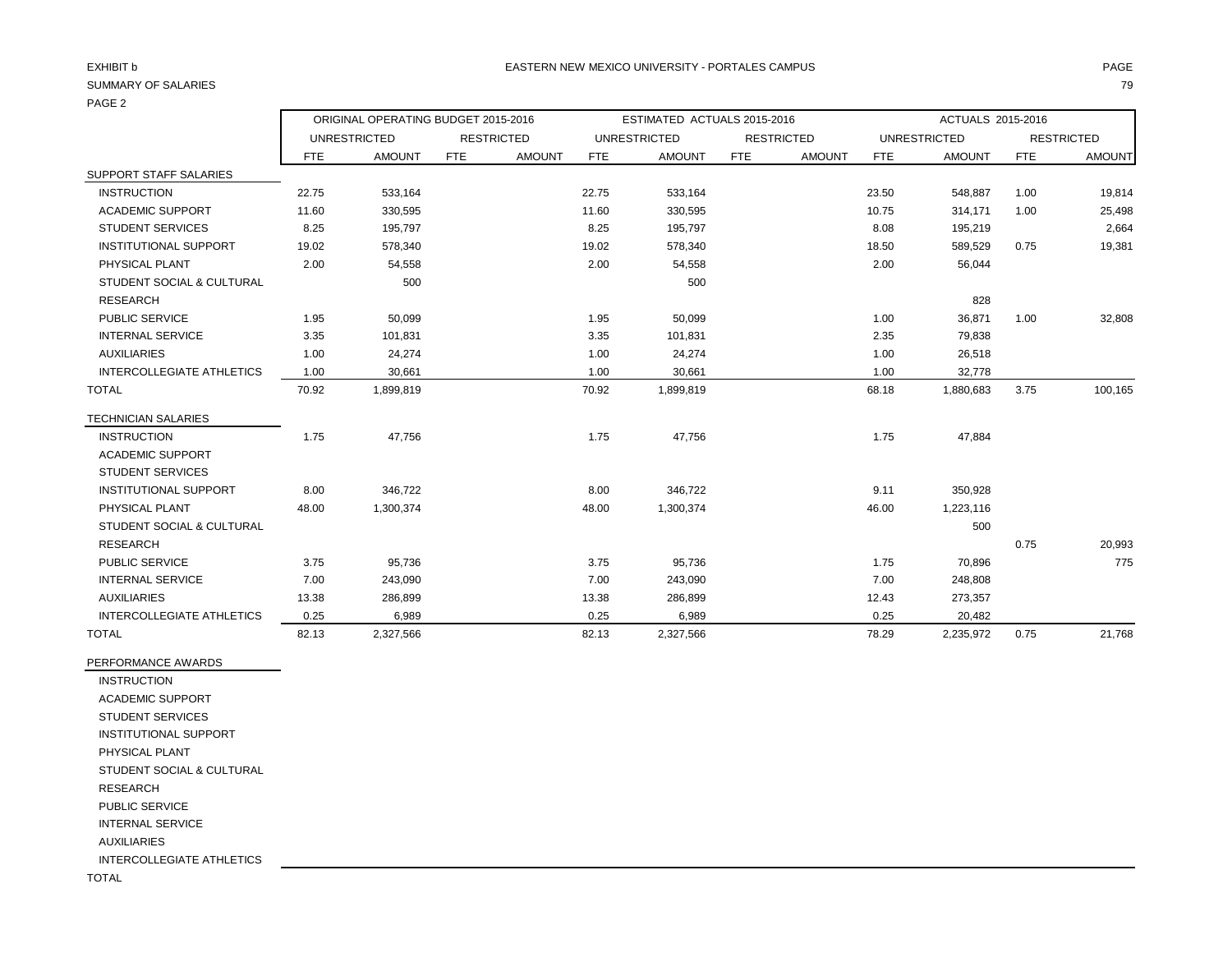### PAGE 3

|                              | ORIGINAL OPERATING BUDGET 2015-2016 |                     |            |                   | ESTIMATED ACTUALS 2015-2016 |                     |            |                   | ACTUALS 2015-2016                        |               |            |               |
|------------------------------|-------------------------------------|---------------------|------------|-------------------|-----------------------------|---------------------|------------|-------------------|------------------------------------------|---------------|------------|---------------|
|                              |                                     | <b>UNRESTRICTED</b> |            | <b>RESTRICTED</b> |                             | <b>UNRESTRICTED</b> |            | <b>RESTRICTED</b> | <b>UNRESTRICTED</b><br><b>RESTRICTED</b> |               |            |               |
|                              | <b>FTE</b>                          | <b>AMOUNT</b>       | <b>FTE</b> | <b>AMOUNT</b>     | <b>FTE</b>                  | <b>AMOUNT</b>       | <b>FTE</b> | <b>AMOUNT</b>     | <b>FTE</b>                               | <b>AMOUNT</b> | <b>FTE</b> | <b>AMOUNT</b> |
| <b>STUDENT SALARIES</b>      |                                     |                     |            |                   |                             |                     |            |                   |                                          |               |            |               |
| <b>INSTRUCTION</b>           | 12.57                               | 196,024             |            |                   | 12.57                       | 196,024             |            |                   | 11.58                                    | 180,704       | 0.03       | 500           |
| <b>ACADEMIC SUPPORT</b>      | 8.51                                | 132,732             |            |                   | 8.51                        | 132,732             |            |                   | 9.17                                     | 143,035       | 0.31       | 5,290         |
| <b>STUDENT SERVICES</b>      | 6.82                                | 106,336             |            |                   | 6.82                        | 106,336             |            |                   | 7.16                                     | 111,650       | 1.02       | 15,864        |
| <b>INSTITUTIONAL SUPPORT</b> | 7.34                                | 114,550             |            |                   | 7.34                        | 114,550             |            |                   | 5.42                                     | 85,666        | 0.29       | 4,879         |
| PHYSICAL PLANT               | 5.38                                | 84,000              |            |                   | 5.38                        | 84,000              |            |                   | 4.83                                     | 75,290        |            |               |
| STUDENT SOCIAL & CULTURAL    | 8.63                                | 134,651             |            |                   | 8.63                        | 134,651             |            |                   | 8.50                                     | 132,647       |            |               |
| <b>RESEARCH</b>              | 0.08                                | 1,300               |            |                   | 0.08                        | 1,300               |            |                   | 0.42                                     | 6,522         | 2.08       | 35,432        |
| <b>PUBLIC SERVICE</b>        | 2.35                                | 36,705              |            |                   | 2.35                        | 36,705              |            |                   | 3.52                                     | 54,966        | 2.42       | 41,182        |
| <b>INTERNAL SERVICE</b>      | 9.79                                | 152,661             |            |                   | 9.79                        | 152,661             |            |                   | 7.23                                     | 112,839       |            |               |
| <b>AUXILIARIES</b>           | 13.18                               | 205,550             |            |                   | 13.18                       | 205,550             |            |                   | 13.76                                    | 214,646       |            |               |
| INTERCOLLEGIATE ATHLETICS    | 1.81                                | 28,282              |            |                   | 1.81                        | 28,282              |            |                   | 2.52                                     | 39,340        |            |               |
| <b>TOTAL</b>                 | 76.46                               | 1,192,791           |            |                   | 76.46                       | 1,192,791           |            |                   | 74.11                                    | 1,157,307     | 6.15       | 103,147       |
| OTHER SALARIES               |                                     |                     |            |                   |                             |                     |            |                   |                                          |               |            |               |
| <b>INSTRUCTION</b>           | 1.85                                | 28,827              |            |                   | 1.85                        | 28,827              |            |                   |                                          |               |            |               |
| <b>ACADEMIC SUPPORT</b>      | 0.54                                | 16,041              |            |                   | 0.54                        | 16,041              |            |                   | 0.58                                     | 9,055         | 1.17       | 19,950        |
| <b>STUDENT SERVICES</b>      | 0.75                                | 26,189              |            |                   | 0.75                        | 26,189              |            |                   | 0.49                                     | 7,714         |            |               |
| <b>INSTITUTIONAL SUPPORT</b> | 0.71                                | 11,000              |            |                   | 0.71                        | 11,000              |            |                   | 3.89                                     | 77,539        | 0.00       | 50            |
| PHYSICAL PLANT               | 0.25                                | 4,862               |            |                   | 0.25                        | 4,862               |            |                   | 0.62                                     | 10,069        |            |               |
| STUDENT SOCIAL & CULTURAL    |                                     |                     |            |                   |                             |                     |            |                   | 0.03                                     | 500           |            |               |
| <b>RESEARCH</b>              |                                     |                     |            |                   |                             |                     |            |                   |                                          |               | 0.03       | 450           |
| PUBLIC SERVICE               | 0.13                                | 2,000               |            |                   | 0.13                        | 2,000               |            |                   | 0.05                                     | 782           | 2.38       | 40,430        |
| <b>INTERNAL SERVICE</b>      | 0.13                                | 2,000               |            |                   | 0.13                        | 2,000               |            |                   |                                          |               |            |               |
| <b>AUXILIARIES</b>           | 0.13                                | 2,000               |            |                   | 0.13                        | 2,000               |            |                   | 0.26                                     | 3,989         |            |               |
| INTERCOLLEGIATE ATHLETICS    | 3.04                                | 47,447              |            |                   | 3.04                        | 47,447              |            |                   | 1.31                                     | 20,487        |            |               |
| <b>TOTAL</b>                 | 7.52                                | 140,366             |            |                   | 7.52                        | 140,366             |            |                   | 7.24                                     | 130,135       | 3.58       | 60,880        |
| FEDERAL WORK STUDY SALARIES  |                                     |                     |            |                   |                             |                     |            |                   |                                          |               |            |               |
| <b>INSTRUCTION</b>           | 5.95                                | 92,784              | 17.84      | 278,352           | 5.95                        | 92,784              | 17.84      | 278,352           |                                          |               | 10.49      | 163,605       |
| <b>ACADEMIC SUPPORT</b>      | 3.69                                | 57,585              | 11.07      | 172,755           | 3.69                        | 57,585              | 11.07      | 172,755           |                                          |               | 8.02       | 125,070       |
| <b>STUDENT SERVICES</b>      | 2.74                                | 42,743              | 8.22       | 128,229           | 2.74                        | 42,743              | 8.22       | 128,229           |                                          |               | 4.22       | 65,909        |
| <b>INSTITUTIONAL SUPPORT</b> | 1.90                                | 29,562              | 5.69       | 88,686            | 1.90                        | 29,562              | 5.69       | 88,686            |                                          |               | 3.98       | 62,030        |
| PHYSICAL PLANT               | 0.06                                | 1,000               | 0.19       | 3,000             | 0.06                        | 1,000               | 0.19       | 3,000             |                                          |               | 0.41       | 6,394         |
| STUDENT SOCIAL & CULTURAL    | 0.96                                | 14,947              | 2.87       | 44,841            | 0.96                        | 14,947              | 2.87       | 44,841            |                                          |               | 0.77       | 12,079        |
| <b>RESEARCH</b>              |                                     |                     |            |                   |                             |                     |            |                   |                                          |               | 0.22       | 3,401         |
| <b>PUBLIC SERVICE</b>        | 0.80                                | 12,500              | 2.40       | 37,500            | 0.80                        | 12,500              | 2.40       | 37,500            |                                          |               | 2.65       | 41,344        |
| <b>INTERNAL SERVICE</b>      | 1.70                                | 26,551              | 5.11       | 79,653            | 1.70                        | 26,551              | 5.11       | 79,653            | 1.04                                     | 16,245        | 4.09       | 63,758        |
| <b>STUDENT AID</b>           | 0.45                                | 7,000               | 0.77       | 12,000            | 0.39                        | 6,100               | 0.77       | 12,000            | 0.31                                     | 4,824         | 15.72      | 245,215       |
| <b>AUXILIARIES</b>           | 0.66                                | 10,269              | 1.97       | 30,807            | 0.66                        | 10,269              | 1.97       | 30,807            | 0.18                                     | 2,749         | 2.31       | 36,021        |
| INTERCOLLEGIATE ATHLETICS    | 0.22                                | 3,500               | 0.67       | 10,500            | 0.22                        | 3,500               | 0.67       | 10,500            |                                          |               | 0.37       | 5,707         |
| <b>TOTAL</b>                 | 19.13                               | 298,441             | 56.82      | 886,323           | 19.07                       | 297,541             | 56.82      | 886,323           | 1.53                                     | 23,818        | 53.24      | 830,533       |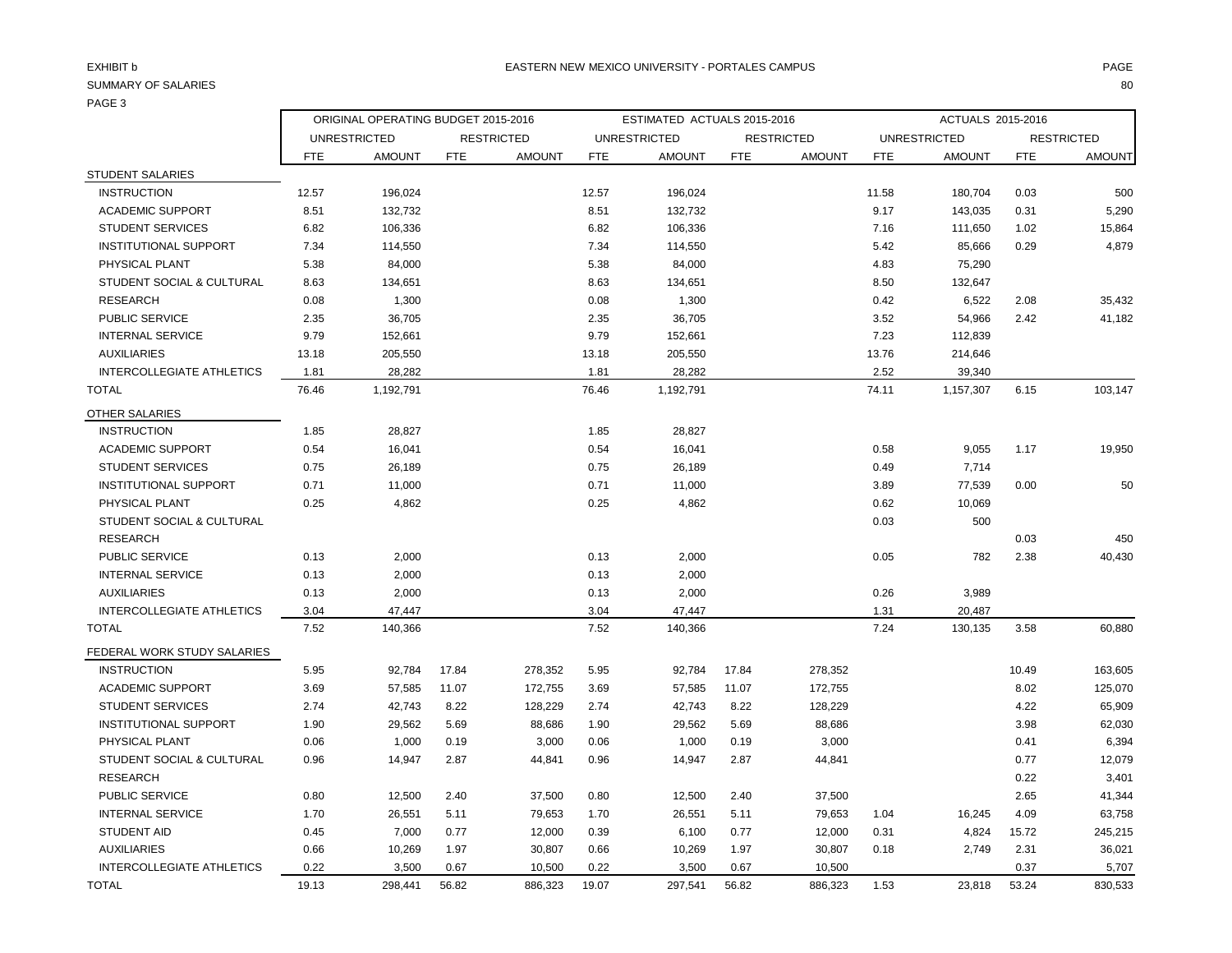| <b>SUMMARY OF SALARIES</b>   |            |                                     |       |                   |            |                             |            |                   |            |                     |       | 81                |
|------------------------------|------------|-------------------------------------|-------|-------------------|------------|-----------------------------|------------|-------------------|------------|---------------------|-------|-------------------|
| PAGE 4                       |            | ORIGINAL OPERATING BUDGET 2015-2016 |       |                   |            | ESTIMATED ACTUALS 2015-2016 |            |                   |            | ACTUALS 2015-2016   |       |                   |
|                              |            |                                     |       |                   |            |                             |            |                   |            |                     |       |                   |
|                              |            | <b>UNRESTRICTED</b>                 |       | <b>RESTRICTED</b> |            | <b>UNRESTRICTED</b>         |            | <b>RESTRICTED</b> |            | <b>UNRESTRICTED</b> |       | <b>RESTRICTED</b> |
|                              | <b>FTE</b> | <b>AMOUNT</b>                       | FTE   | <b>AMOUNT</b>     | <b>FTE</b> | <b>AMOUNT</b>               | <b>FTE</b> | <b>AMOUNT</b>     | <b>FTE</b> | <b>AMOUNT</b>       | FTE   | <b>AMOUNT</b>     |
| STATE WORK STUDY SALARIES    |            |                                     |       |                   |            |                             |            |                   |            |                     |       |                   |
| <b>INSTRUCTION</b>           | 0.81       | 12,678                              | 3.25  | 50,712            | 0.81       | 12,678                      | 3.25       | 50,712            | 0.90       | 13,983              | 3.59  | 55,931            |
| <b>ACADEMIC SUPPORT</b>      | 0.91       | 14,150                              | 3.63  | 56,600            | 0.91       | 14,150                      | 3.63       | 56,600            | 1.03       | 16,099              | 4.13  | 64,397            |
| <b>STUDENT SERVICES</b>      | 0.79       | 12,315                              | 3.16  | 49,260            | 0.79       | 12,315                      | 3.16       | 49,260            | 0.31       | 4,802               | 1.58  | 24,574            |
| <b>INSTITUTIONAL SUPPORT</b> | 0.49       | 7,641                               | 1.96  | 30,564            | 0.49       | 7,641                       | 1.96       | 30,564            | 0.83       | 12,985              | 3.33  | 51,939            |
| PHYSICAL PLANT               |            |                                     |       |                   |            |                             |            |                   | 0.15       | 2,349               | 1.20  | 18,788            |
| STUDENT SOCIAL & CULTURAL    | 0.30       | 4,681                               | 1.46  | 22,724            | 0.30       | 4,681                       | 1.20       | 18,724            | 0.24       | 3,768               | 0.97  | 15,072            |
| <b>RESEARCH</b>              | 0.10       | 1,600                               | 0.41  | 6,400             | 0.10       | 1,600                       | 0.41       | 6,400             |            |                     | 0.15  | 2,332             |
| <b>PUBLIC SERVICE</b>        |            |                                     |       |                   |            |                             |            |                   | 0.27       | 4,269               | 1.09  | 17,077            |
| <b>INTERNAL SERVICE</b>      | 0.11       | 1,769                               | 0.45  | 7,076             | 0.11       | 1,769                       | 0.45       | 7,076             | 0.20       | 3,116               | 0.80  | 12,465            |
| <b>AUXILIARIES</b>           | 0.07       | 1,133                               | 0.29  | 4,532             | 0.07       | 1,133                       | 0.29       | 4,532             | 0.55       | 8,533               | 2.20  | 34,338            |
| INTERCOLLEGIATE ATHLETICS    | 0.22       | 3,500                               | 0.90  | 14,000            | 0.22       | 3,500                       | 0.90       | 14,000            | 0.25       | 3,833               | 0.98  | 15,331            |
| <b>TOTAL</b>                 | 3.81       | 59,467                              | 15.50 | 241,868           | 3.81       | 59,467                      | 15.25      | 237,868           | 4.73       | 73,736              | 20.02 | 312,243           |
|                              |            |                                     |       |                   |            |                             |            |                   |            |                     |       |                   |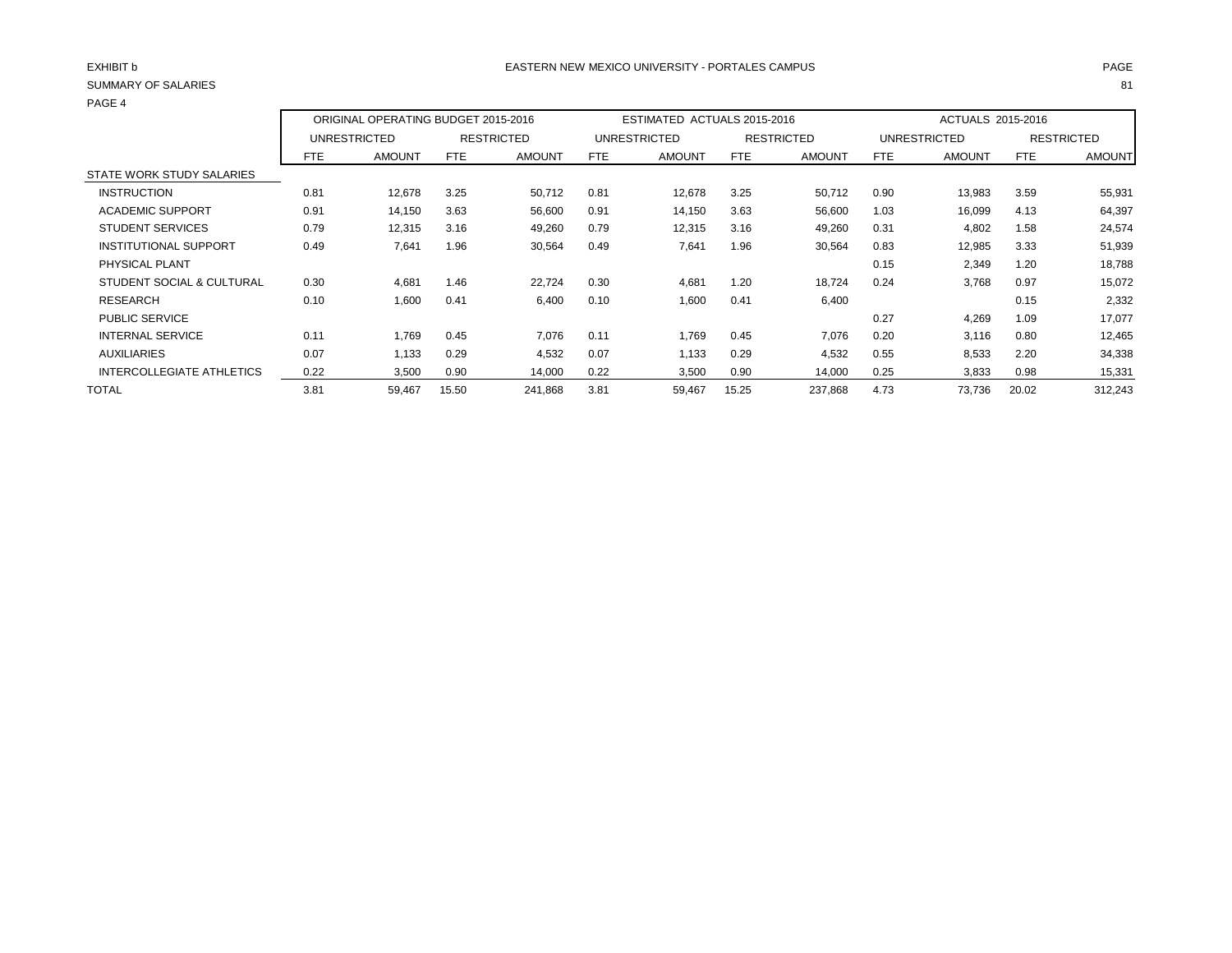| <b>PAGE 3</b>               |            |                                     |                   |               |                             |               |                   |               |                     |                   |                   |               |
|-----------------------------|------------|-------------------------------------|-------------------|---------------|-----------------------------|---------------|-------------------|---------------|---------------------|-------------------|-------------------|---------------|
|                             |            | ORIGINAL OPERATING BUDGET 2015-2016 |                   |               | ESTIMATED ACTUALS 2015-2016 |               |                   |               | ACTUALS 2015-2016   |                   |                   |               |
|                             |            | <b>UNRESTRICTED</b>                 | <b>RESTRICTED</b> |               | <b>UNRESTRICTED</b>         |               | <b>RESTRICTED</b> |               | <b>UNRESTRICTED</b> |                   | <b>RESTRICTED</b> |               |
|                             | <b>FTE</b> | <b>AMOUNT</b>                       | FTE               | <b>AMOUNT</b> | <b>FTE</b>                  | <b>AMOUNT</b> | <b>FTE</b>        | <b>AMOUNT</b> | <b>FTE</b>          | <b>AMOUNT</b>     | <b>FTE</b>        | <b>AMOUNT</b> |
| <b>TOTAL SALARIES</b>       |            |                                     |                   |               |                             |               |                   |               |                     |                   |                   |               |
| PROFESSIONAL                | 172.63     | 9,370,444                           |                   |               | 172.63                      | 9,328,451     |                   |               | 170.63              | 9,425,415         | 28.10             | 1,306,876     |
| <b>FACULTY</b>              | 176.00     | 11,753,802                          |                   |               | 176.00                      | 11,795,795    |                   |               | 174.75              | 12,225,915        |                   | 119,387       |
| <b>GRADUATE ASSISTANT</b>   | 45.78      | 820,545                             |                   |               | 45.78                       | 820,545       |                   |               | 43.95               | 747,099           | 0.22              | 3,775         |
| <b>SUPPORT STAFF</b>        | 70.92      | 1,899,819                           |                   |               | 70.92                       | 1,899,819     |                   |               | 68.18               | 1,880,683         | 3.75              | 100,165       |
| <b>TECHNICIAN</b>           | 82.13      | 2,327,566                           |                   |               | 82.13                       | 2,327,566     |                   |               | 78.29               | 2,235,972         | 0.75              | 21,768        |
| OTHER FRINGE                |            |                                     |                   |               |                             |               |                   |               |                     |                   |                   |               |
| <b>STUDENT</b>              | 76.46      | 1,192,791                           |                   |               | 76.46                       | 1,192,791     |                   |               | 74.11               | 1,157,307         | 6.15              | 103,147       |
| <b>OTHER</b>                | 7.52       | 140,366                             |                   |               | 7.52                        | 140,366       |                   |               | 7.24                | 130,135           | 3.58              | 60,880        |
| <b>FEDERAL WORK STUDY</b>   | 19.13      | 298,441                             | 56.82             | 886,323       | 19.07                       | 297,541       | 56.82             | 886,323       | 1.53                | 23,818            | 53.24             | 830,533       |
| <b>STATE WORK STUDY</b>     | 3.81       | 59,467                              | 15.50             | 241,868       | 3.81                        | 59,467        | 15.25             | 237,868       | 4.73                | 73,736            | 20.02             | 312,243       |
| <b>GRAND TOTAL SALARIES</b> | 654.37     | 27,863,241                          | 72.32             | 1,128,191     | 654.31                      | 27,862,341    | 72.06             | 1,124,191     | 623.39              | 27,900,080 115.81 |                   | 2,858,774     |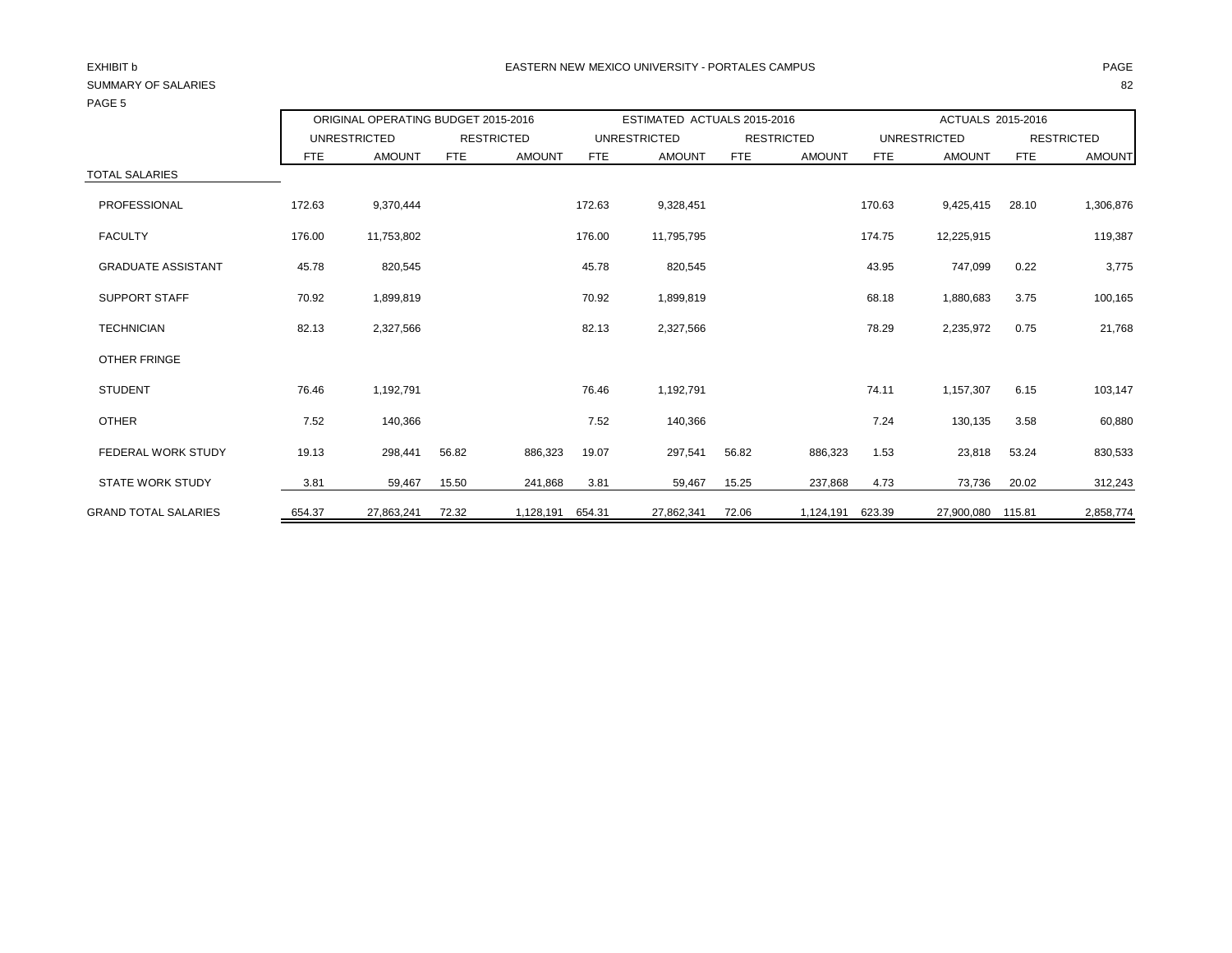|                                              | <b>ACTUAL BASE</b><br>SALARY INCREASE |
|----------------------------------------------|---------------------------------------|
|                                              |                                       |
| <b>RETURNING FACULTY</b>                     | 1.00%                                 |
| ADJUNCT FACULTY                              | $0.00\%$                              |
| AT-WILL EMPLOYEES                            | 1.00%                                 |
| RETURNING PROFESSIONAL STAFF (FLSA EXEMPT)   | 1.00%                                 |
| RETURNING SUPPORT STAFF (FLSA NON-EXEMPT)    | 1.00%                                 |
| <b>GRADUATE ASSISTANT/TEACHING ASSISTANT</b> | 0.00%                                 |
| <b>STUDENTS</b>                              | 0.00%                                 |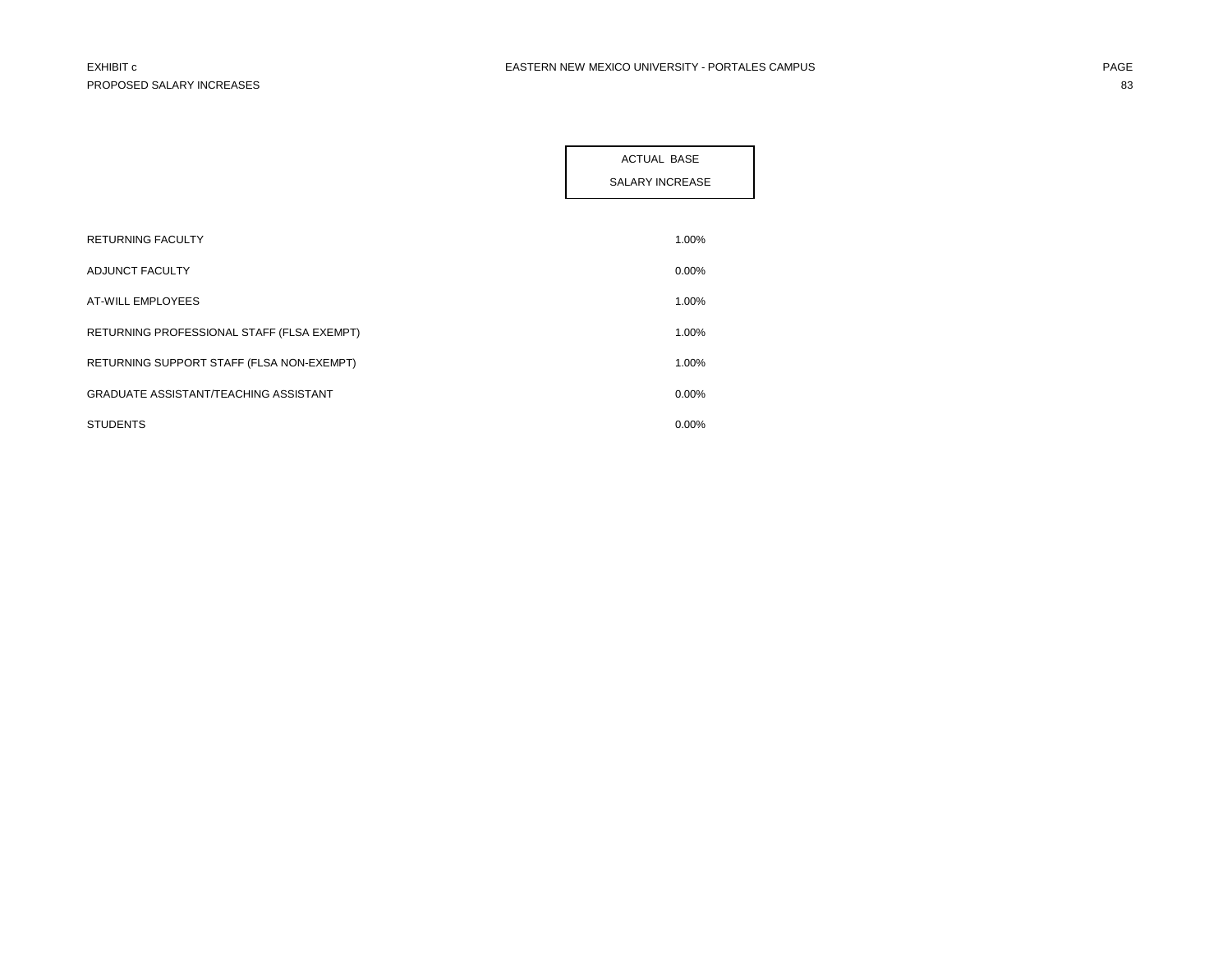TUITION, SUMMER SESSION REQUIRED FEES, REVENUE FROM FEES AND BOARD RATES 84

PAGE 1

|                                            | ORIGINAL OPERATING BUDGET 2015-2016 |                       |          | ESTIMATED ACTUALS 2015-2016 | ACTUALS 2015-2016 |                       |  |
|--------------------------------------------|-------------------------------------|-----------------------|----------|-----------------------------|-------------------|-----------------------|--|
| <b>REGULAR SEMESTER</b>                    |                                     |                       |          |                             |                   |                       |  |
| UNDERGRADUATE TUITION                      |                                     |                       |          |                             |                   |                       |  |
| PART-TIME STUDENTS (HOURLY RATE)           |                                     |                       |          |                             |                   |                       |  |
| <b>RESIDENT</b>                            | 136.00                              |                       | 136.00   |                             | 136.00            |                       |  |
| NON-RESIDENT                               | 376.62                              |                       | 376.62   |                             | 376.62            |                       |  |
| FULL-TIME STUDENTS (PER SEMESTER)          |                                     |                       |          |                             |                   |                       |  |
| <b>RESIDENT</b>                            | 1,632.00                            |                       | 1,632.00 |                             | 1,632.00          |                       |  |
| NON-RESIDENT                               | 4,519.44                            |                       | 4,519.44 |                             | 4,519.44          |                       |  |
| <b>SUMMER SESSION</b>                      |                                     |                       |          |                             |                   |                       |  |
| <b>HOURLY TUITION RATE</b>                 | 136.00                              |                       | 136.00   |                             | 136.00            |                       |  |
| <b>GRADUATE TUITION</b>                    |                                     |                       |          |                             |                   |                       |  |
| PART-TIME STUDENTS (HOURLY RATE)           |                                     |                       |          |                             |                   |                       |  |
| <b>RESIDENT</b>                            | 156.09                              |                       | 156.09   |                             | 156.09            |                       |  |
| NON-RESIDENT                               | 403.84                              |                       | 403.84   |                             | 403.84            |                       |  |
| FULL-TIME STUDENTS (PER SEMESTER)          |                                     |                       |          |                             |                   |                       |  |
| <b>RESIDENT</b>                            | 1,873.08                            |                       | 1,873.08 |                             | 1,873.08          |                       |  |
| NON-RESIDENT                               | 4,846.08                            |                       | 4,846.08 |                             | 4,846.08          |                       |  |
| <b>SUMMER SESSION</b>                      |                                     |                       |          |                             |                   |                       |  |
| <b>HOURLY TUITION RATE</b>                 |                                     |                       |          |                             |                   |                       |  |
| REQUIRED FEES (ITEMIZED USE ON EX d PAGE 2 |                                     |                       |          |                             |                   |                       |  |
| <b>FULL-TIME STUDENTS</b>                  | 952.08                              |                       | 952.08   |                             | 952.08            |                       |  |
| PART-TIME STUDENTS                         |                                     | 79.34 PER CREDIT HOUR |          | 79.34 PER CREDIT HOUR       |                   | 79.34 PER CREDIT HOUR |  |
| NON-RESIDENT                               | 952.08                              |                       | 952.08   |                             | 952.08            |                       |  |
| TOTAL TUITION & REQUIRED FEES              |                                     |                       |          |                             |                   |                       |  |
| FULL-TIME UNDERGRADUATE                    |                                     |                       |          |                             |                   |                       |  |
| <b>RESIDENT</b>                            | 2,584.08                            |                       | 2,584.08 |                             | 2,584.08          |                       |  |
| NON-RESIDENT                               | 5,471.52                            |                       | 5,471.52 |                             | 5,471.52          |                       |  |
| FULL-TIME GRADUATE                         |                                     |                       |          |                             |                   |                       |  |
| <b>RESIDENT</b>                            | 2,825.16                            |                       | 2,825.16 |                             | 2,825.16          |                       |  |
| NON-RESIDENT                               | 5,798.16                            |                       | 5,798.16 |                             | 5,798.16          |                       |  |
| ROOM RATES--RESIDENCE HALLS                |                                     |                       |          |                             |                   |                       |  |
| <b>MINIMUM RATE</b>                        | 1,600.00                            |                       | 1,600.00 |                             | 1,600.00          |                       |  |
| <b>MAXIMUM RATE</b>                        | 2,205.00                            |                       | 2,205.00 |                             | 2,205.00          |                       |  |
| MAXIMUM RATE--SEMI PRIVATE SUITE           | 2,726.00                            |                       | 2,726.00 |                             | 2,726.00          |                       |  |
| <b>BOARD RATES</b>                         |                                     |                       |          |                             |                   |                       |  |
| MIN RATE--CARTE BLANCHE                    | 1,684.00                            |                       | 1,684.00 |                             | 1,684.00          |                       |  |
| MAX RATE--CARTE BLANCHE                    | 1,759.00                            |                       | 1,759.00 |                             | 1,759.00          |                       |  |
| MIN RATE--BLOCK PLAN                       | 500.00                              |                       | 500.00   |                             | 500.00            |                       |  |
| MAX RATE--BLOCK PLAN                       | 799.00                              |                       | 799.00   |                             | 799.00            |                       |  |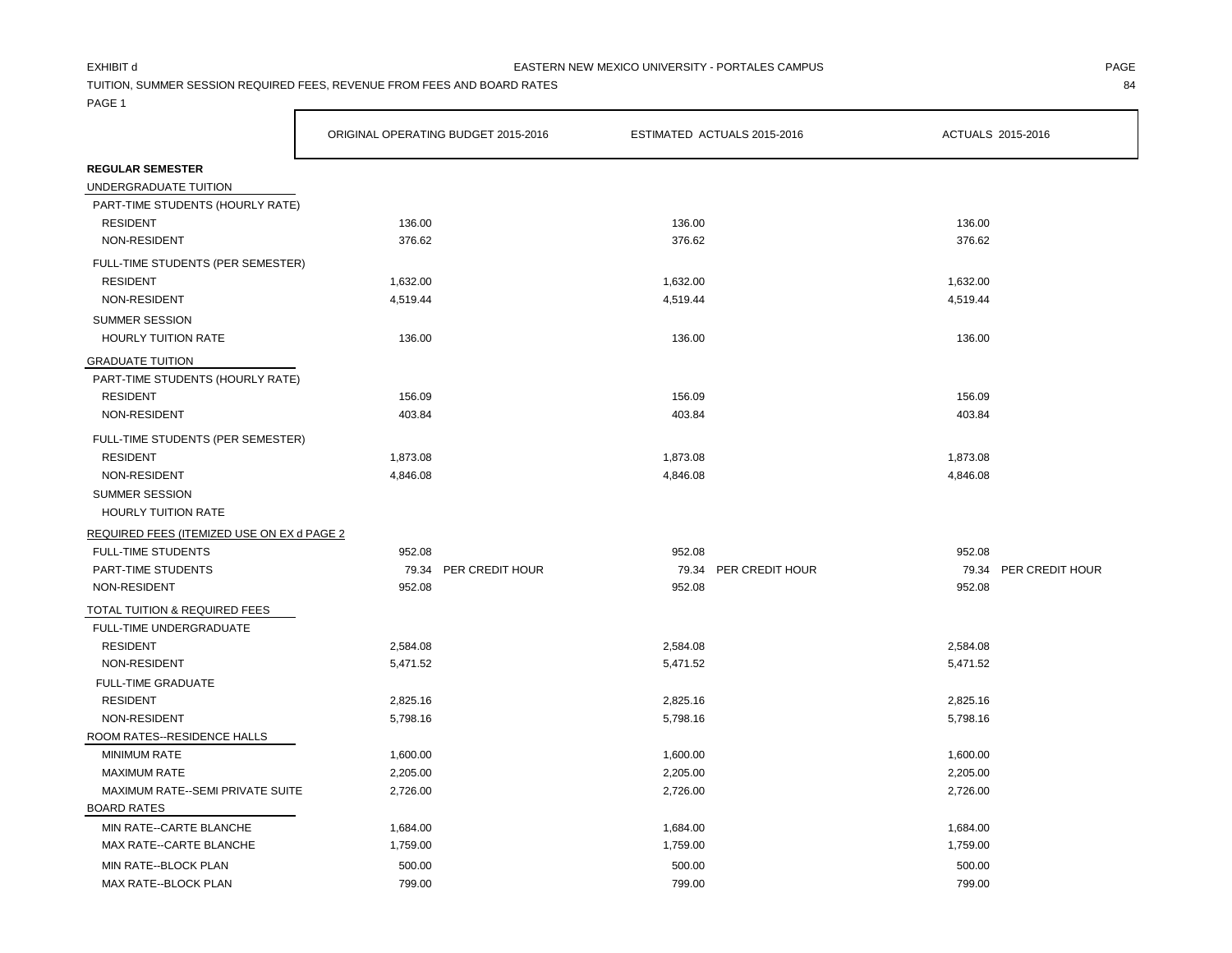# REQUIRED FEES--ITEMIZED USES 85

| PAGE 2                        |                                     |                             |                   |  |  |
|-------------------------------|-------------------------------------|-----------------------------|-------------------|--|--|
|                               | ORIGINAL OPERATING BUDGET 2015-2016 | ESTIMATED ACTUALS 2015-2016 | ACTUALS 2015-2016 |  |  |
|                               |                                     |                             |                   |  |  |
| DISTRIBUTION OF REQUIRED FEES |                                     |                             |                   |  |  |
| <b>BOARD OF ACTIVITIES</b>    | 17.82                               | 19.17                       | 19.17             |  |  |
| <b>TECHNOLOGY FEE</b>         | 35.00                               | 35.00                       | 35.00             |  |  |
| <b>HEALTH SERVICES</b>        | 32.12                               | 34.58                       | 34.58             |  |  |
| <b>ATHLETICS</b>              | 67.61                               | 72.77                       | 72.77             |  |  |
| <b>DEBT SERVICE</b>           | 211.25                              | 160.43                      | 160.43            |  |  |
| OTHER ACTIVITIES              | 548.32                              | 590.17                      | 590.17            |  |  |
| <b>STADIUM FEE</b>            | 39.96                               | 39.96                       | 39.96             |  |  |

TOTAL 952.08 952.08 952.08

### ON-LINE REQUIRED FEES

UNDERGRADUATE (HOURLY) 10.00 per semester credit hour 10.00 per semester credit hour 10.00 per semester credit hour 10.00 per semester credit hour GRADUATE (HOURLY) **10.00** per semester credit hour 10.00 per semester credit hour 10.00 per semester credit hour 10.00 per semester credit hour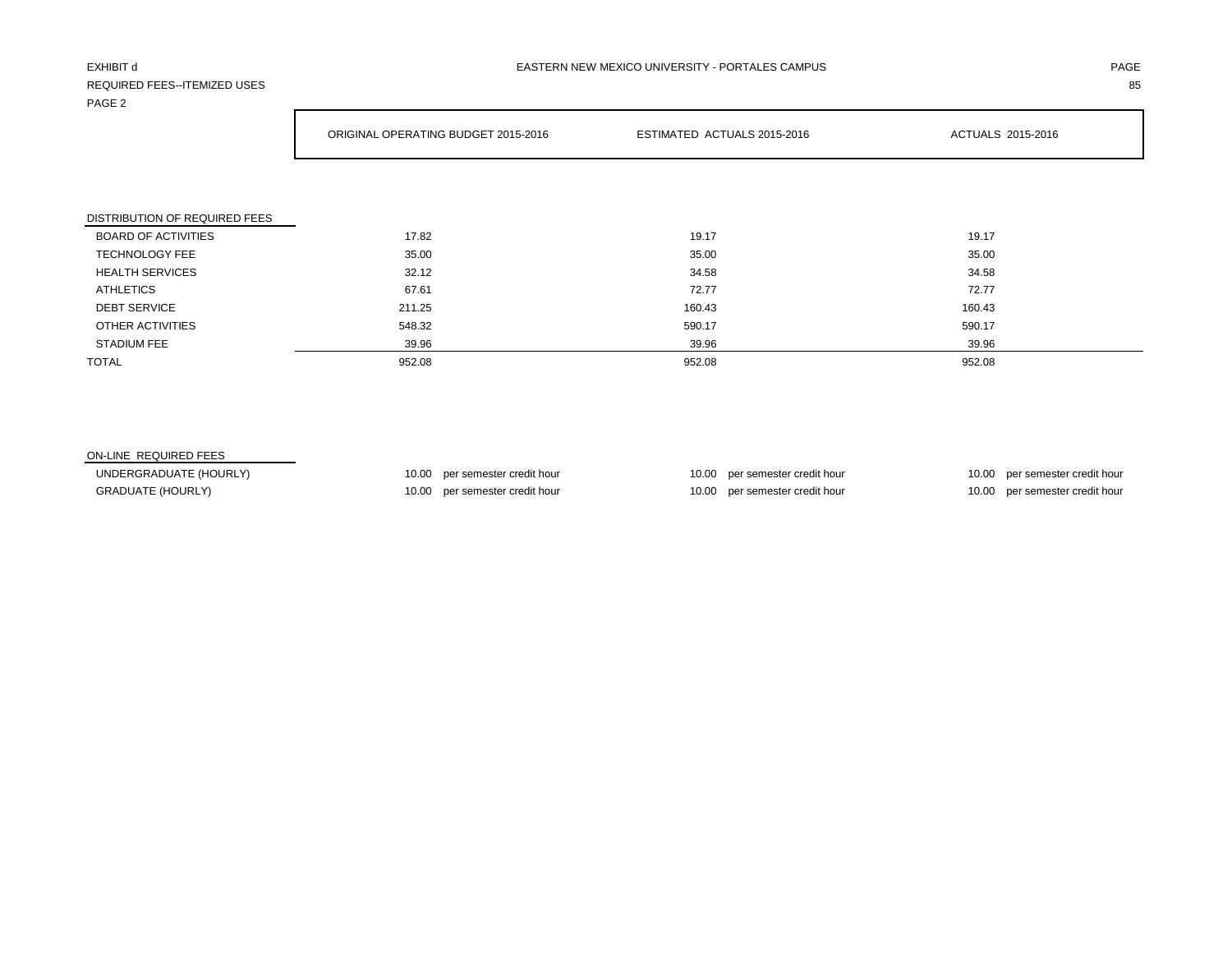# SALARIES OF PRINCIPAL OFFICERS 86

### EXHIBIT e PAGE PAGE IN THE PAGE OF PAGE IN THE PAGE OF PAGE IN THE PAGE OF PAGE IN THE PAGE OF PAGE IN THE PAGE

|                                                     |                   | ESTIMATED ACTUALS 2015-2016 | ACTUALS 2015-2016 |
|-----------------------------------------------------|-------------------|-----------------------------|-------------------|
| <b>POSITION</b>                                     | <b>NAME</b>       |                             |                   |
| EXHIBIT 10                                          |                   |                             |                   |
| DIRECTOR, EXTENDED LEARNING                         | <b>MAGUIRE</b>    | 105,617                     | 105,617           |
| EXHIBIT 11                                          |                   |                             |                   |
| DIRECTOR, LIBRARY                                   | WALKER            | 86,161                      | 86,161            |
| DEAN, COLLEGE OF LIBERAL ARTS & SCIENCE             | AYALA             | 130,542                     | 130,542           |
| DEAN, COLLEGE OF BUSINESS                           | <b>BUZZARD</b>    | 130,449                     | 130,449           |
| INTERIM DEAN, COLLEGE OF FINE ARTS                  | <b>OLSEN</b>      | 121,200                     | 121,200           |
| DEAN, COLLEGE OF ED & TECHNOLOGY                    | JONES - GARCIA    | 125,231                     | 125,231           |
| DEAN, GRADUATE SCHOOL                               | WEEMS             | 111,554                     | 111,554           |
| ASST VP OF ACADEMIC AFFAIRS                         | <b>NEELY</b>      | 131,445                     | 131,445           |
| ASST VP OF ACADEMIC AFFAIRS--RESEARCH & DEVELOPMENT | <b>MONTGOMERY</b> | 113,928                     | 113,928           |
| EXHIBIT 12                                          |                   |                             |                   |
| DIRECTOR, FINANCIAL AID                             | <b>SMALL</b>      | 72,779                      | 72,779            |
| DIRECTOR, REGISTRAR                                 | <b>VACANT</b>     |                             |                   |
| DIRECTOR, ADMISSIONS                                | <b>SPITZ</b>      | 72,779                      | 72,779            |
| EXHIBIT 13                                          |                   |                             |                   |
| PRESIDENT                                           | <b>GAMBLE</b>     | 215,920                     | 215,920           |
| VICE PRESIDENT, BUSINESS AFFAIRS                    | <b>SMART</b>      | 150,833                     | 150,833           |
| <b>COMPTROLLER</b>                                  | <b>FLETCHER</b>   | 94,387                      | 94,387            |
| VICE PRESIDENT, ACADEMIC AFFAIRS                    | LAURENZ           | 169,112                     | 169,112           |
| VICE PRESIDENT, STUDENT AFFAIRS                     | <b>LONG</b>       | 128,775                     | 128,775           |
| EXECUTIVE DIR, PLANNING AND ANALYSIS                | CALDWELL          | 102,733                     | 102,733           |
| DIRECTOR, DEVELOPMENT                               | <b>BARTL</b>      | 78,541                      | 78,541            |
| EXHIBIT 14                                          |                   |                             |                   |
| DIRECTOR, PHYSICAL PLANT                            | <b>FARES</b>      | 104,594                     | 104,594           |
| <b>EXHIBIT 17</b>                                   |                   |                             |                   |
| DIRECTOR, PUBLIC BROADCASTING                       | <b>RYAN</b>       | 97,359                      | 97,359            |
| EXHIBIT 18                                          |                   |                             |                   |
| CHIEF INFORMATION OFFICER                           | <b>ELSWICK</b>    | 134,330                     | 134,330           |
| EXHIBIT 21                                          |                   |                             |                   |
| DIRECTOR, ATHLETICS                                 | <b>GEISER</b>     | 97,071                      | 97,071            |
| COACH, FOOTBALL                                     | <b>LYNN</b>       | 92,583                      | 92,583            |
| COACH, BASKETBALL - MEN'S                           | CARTER            | 74,690                      | 74,690            |
| COACH, BASKETBALL - WOMEN'S                         | <b>PROCK</b>      | 66,332                      | 66,332            |

 $\Gamma$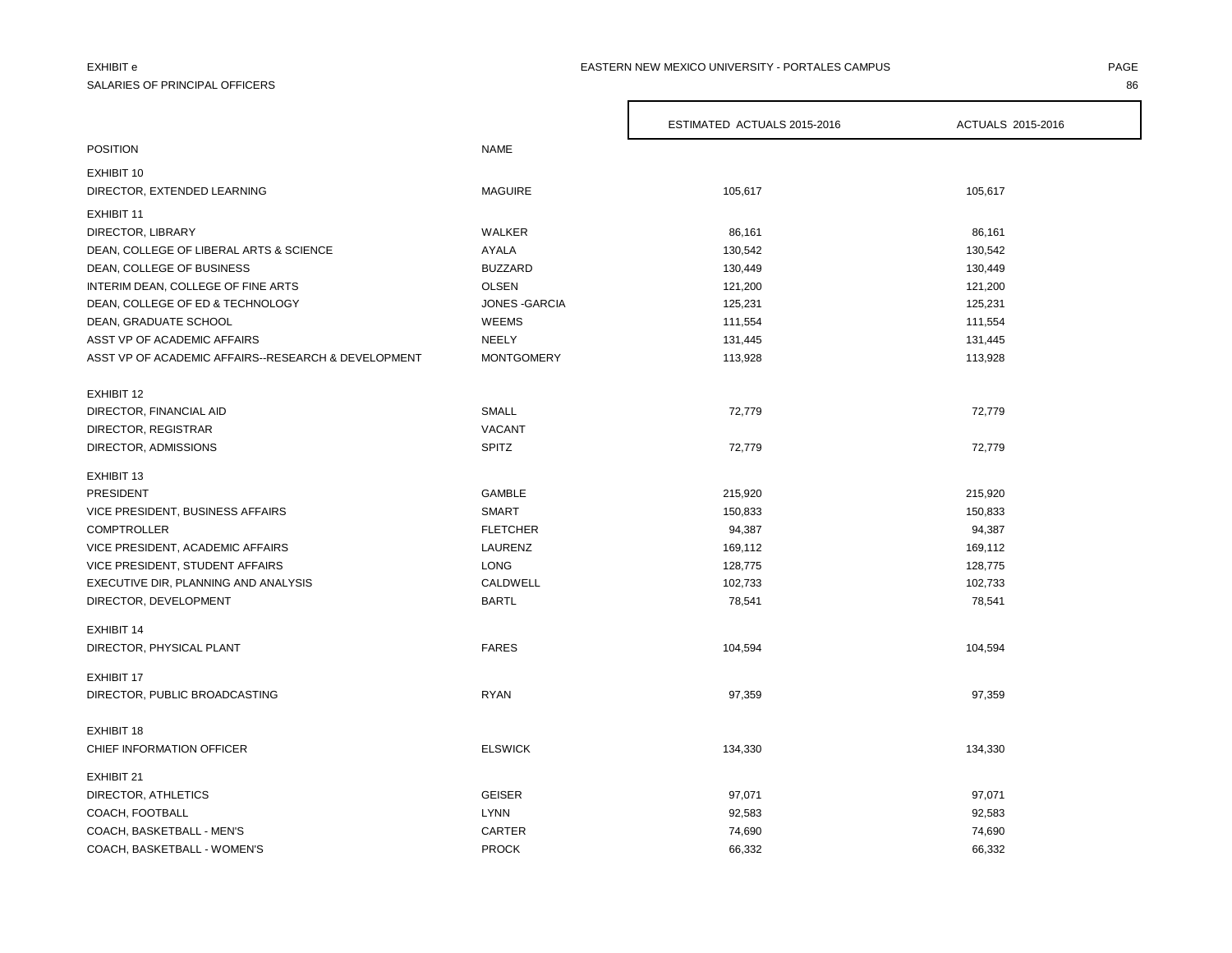| EXHIBIT f                  | EASTERN NEW MEXICO UNIVERSITY - PORTALES CAMPUS | PAGE |
|----------------------------|-------------------------------------------------|------|
| PERKINS STUDENT LOAN FUNDS |                                                 | 87   |
| (NDSL)                     |                                                 |      |

|                      | ORIGINAL OPERATING BUDGET 2015-2016 | ESTIMATED ACTUALS 2015-2016 | ACTUALS 2015-2016 |  |  |
|----------------------|-------------------------------------|-----------------------------|-------------------|--|--|
|                      |                                     |                             |                   |  |  |
| <b>FEDERAL GRANT</b> |                                     |                             | 0                 |  |  |
| TRANSFER FROM I & G  |                                     |                             | 0                 |  |  |